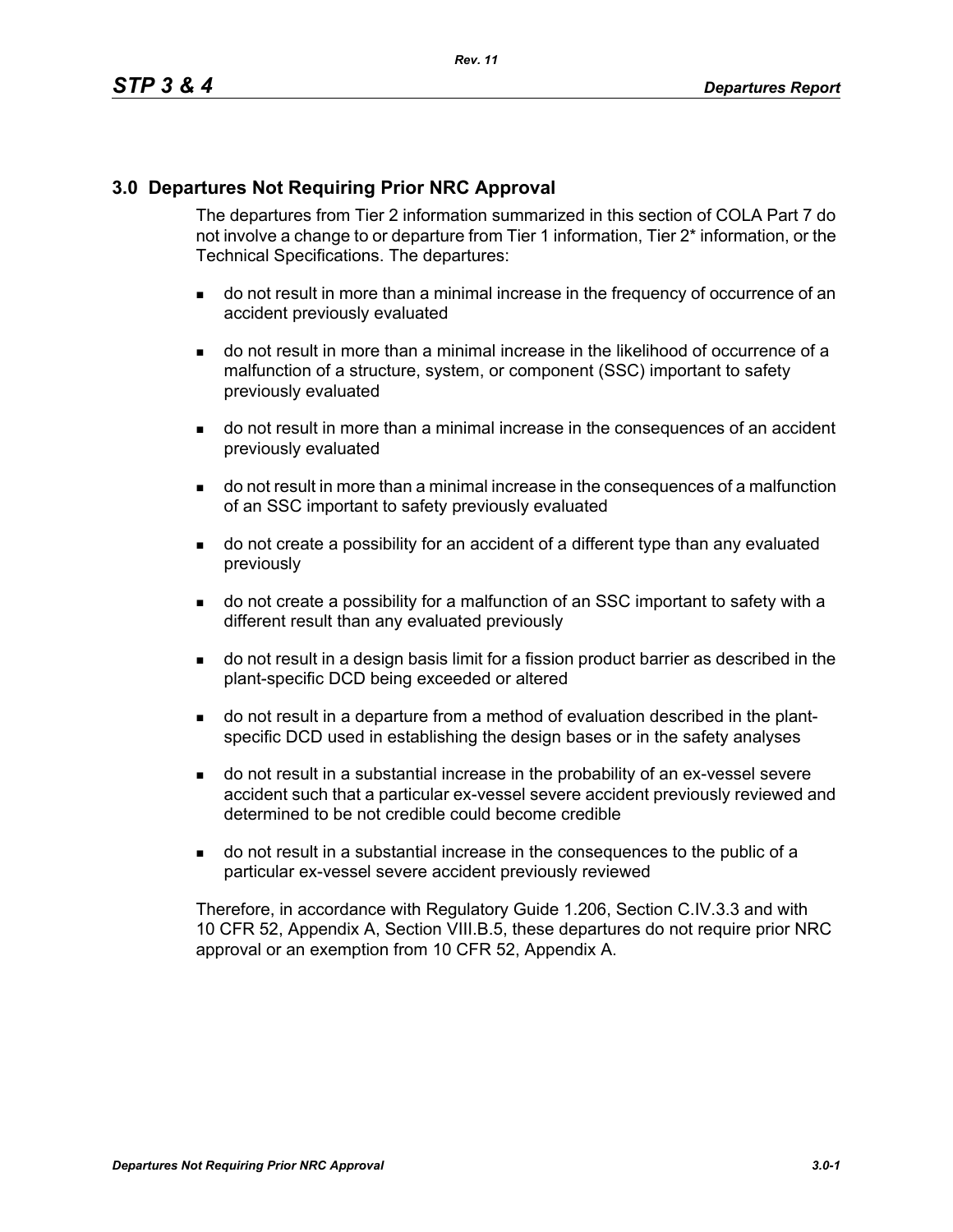# **STD DEP 1.1-1, Type of License Required Description**

The reference ABWR DCD was submitted to receive a design certification. The COL applicant submits a site-specific DCD to receive a Class 103 combined operating license under 10 CFR 52.

# **Evaluation Summary**

This departure has been evaluated pursuant to the requirements in 10 CFR 52, Appendix A, Section VIII.B.5. This change only updates the DCD to reflect the type of license for which the applicant is applying. There is no change in any design or function of an SSC important to safety as described in the DCD as a result of this change. Consequently, this change has no impact on the frequency or consequences of any accident or malfunction of an SSC important to safety previously evaluated. There is no impact on the frequency or consequences of any ex-vessel severe accident previously reviewed. This change has no impact on any Tier 1, Tier 2\*, Technical Specifications, bases for the Technical Specifications, or operational requirements information.

As a result of this evaluation, prior NRC approval of this change is not required.

# **STP DEP 1.1-2, Dual Units at STP 3 & 4**

### **Description**

The reference ABWR DCD is based on a single-unit site. Because STP 3 & 4 is a dualunit project on an existing site, some supporting systems described in the DCD are single systems that support two or more units. In addition, STP 3 & 4 share the main cooling reservoir with STP 1 & 2.

The systems shared by STP 3 & 4 include:

- Fire Protection Water Supply System Regulatory Guide 1.189, Rev. 1, allows for use of a common water supply at multi-unit nuclear power plant sites. A single fire protection pump house and two storage tanks provide water for fire suppression to both units via piping in the yard. Since STP 3 & 4 do not share fire areas where safe shutdown systems are located, and it is extremely unlikely that there will be simultaneous fires in areas of the plant affecting safe shutdown areas, it is extremely unlikely that protection systems for both units will need to function at the same time.
- A common nonsafety-related communication system is required for multi-unit sites to provide plant wide communications. A common communication system providing plant wide communications is a personnel safety enhancement since it allows for ease of communication between units.
- **Makeup Water Preparation A common nonsafety-related makeup water** preparation system that utilizes a common raw water storage tank and a common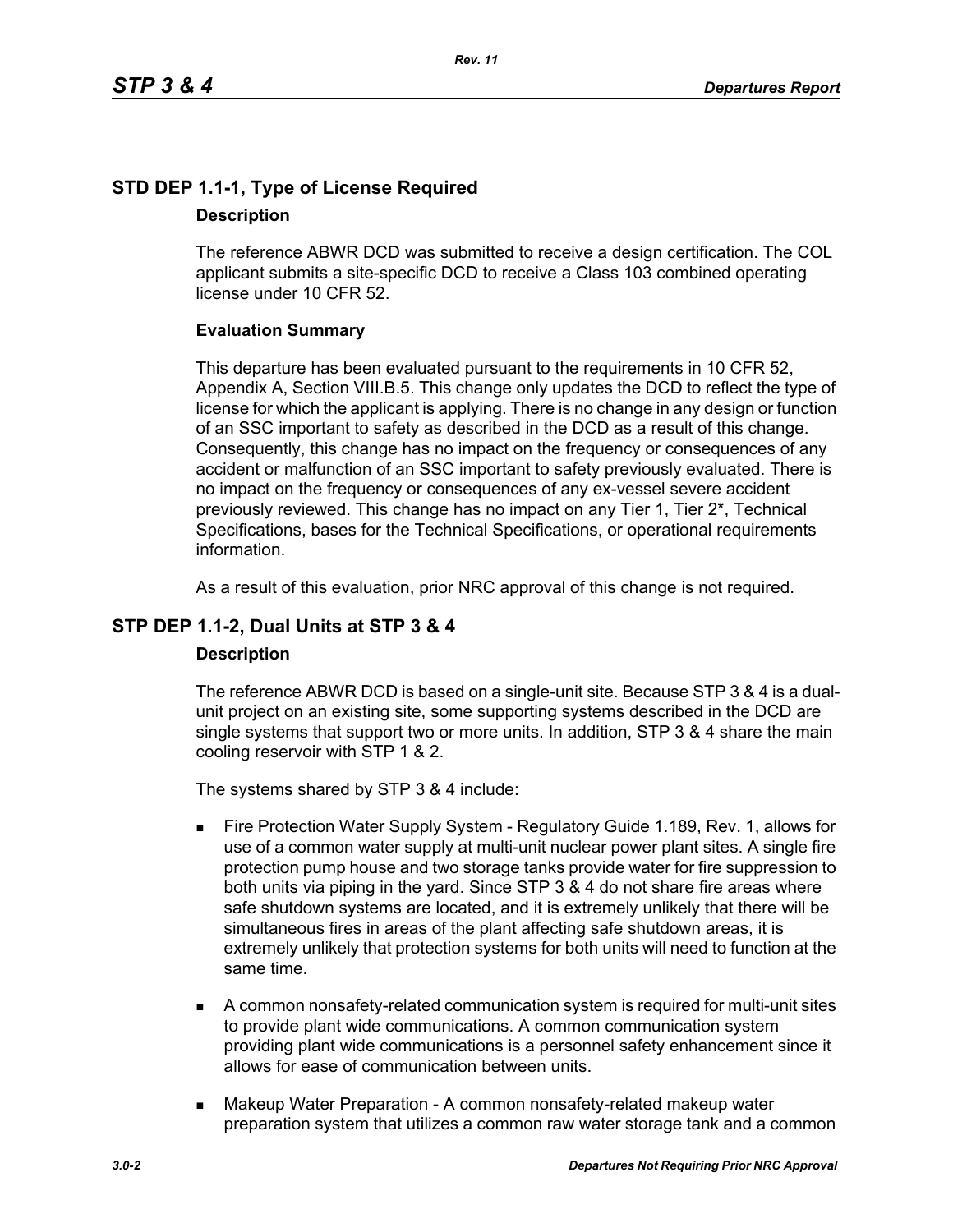demineralized water storage tank will supply water to the makeup water condensate system and makeup water purified system of both units. This system is discussed further in STP DEP 9.2-2. Sharing of the MWP System does not impair the ability to cooldown STP Units 3 & 4 under Station Blackout conditions. The Station Blackout analysis is contained in Appendix 1C of the ABWR DCD. The primary source of water during the initial 10 to 60 minute period of a Station Blackout event is from the Condensate Storage Tank (CST) for each unit. The source of water for each CST is the shared MWP System via the Makeup Water Condensate (MUWC) System. During a Station Blackout, each unit's respective CST is capable of providing at least 8 hours of makeup water without replenishment. The Alternate AC power source (i.e., the CombustionTurbine Generator) for each unit is designed to start and load 10 minutes into the event. With the use of Alternate AC power sources other water sources (including MWP) are readily available for makeup, heat removal, and plant equipment cooling.

- Hydrogen Gas Storage Facility A single nonsafety-related bulk hydrogen gas storage facility will be used to store hydrogen compressed gas cylinders for two units. The bulk hydrogen storage facility will be located at least 100m from any safety-related building or structure to prevent damage to safety-related equipment due to a fire or explosion at the facility.
- A common plant grounding grid is used that extends the contact area to ground and meets the resistance-to-ground criterion. The system in electrically interconnected between units.
- Potable Water system is shared between STP 3 and 4 and the Sanitary Treatment system are shared between all four units on site as well as with common buildings. This is discussed further in STP DEP 9.2-8.

### **Evaluation Summary**

This departure has been evaluated pursuant to the requirements in 10 CFR 52, Appendix A, Section VIII.B.5.

There is no impact on any Tier 1, Tier 2\*, technical specifications, basis for technical specifications or operational requirements as a result of this change.

The functional description of each of the systems proposed to be shared between STP 3 & 4 that are affected by this change (Fire Protection System Water Supply, Communications System, Makeup Water Preparation, Potable and Sanitary Water, Bulk Hydrogen Gas Storage Facility, and common grounding grid) is not significantly changed by this departure. Each system is consistent with the description contained in the ABWR DCD except that each will be sized and designed to serve two units instead of one standard ABWR.

The proposed changes to these common systems to both Units 3 & 4 do not involve a reduction in their ability to support the mitigation of an accident or a malfunction of equipment important to safety in that they will not impede required actions by Engineered Features designed for this purpose. In the case of the shared Fire Water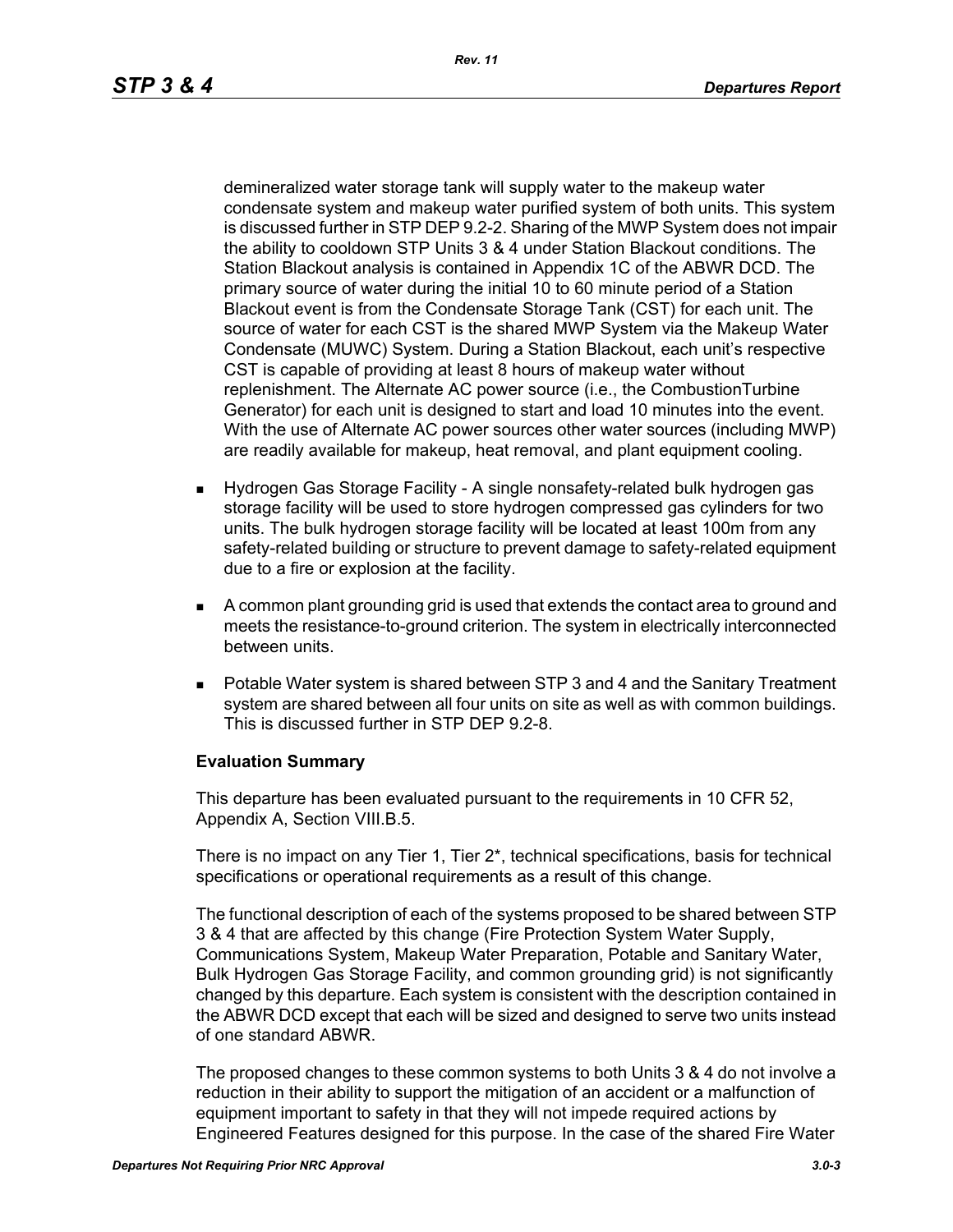Supply System, the occurrence of simultaneous fires in separate fire areas containing safe shutdown equipment in either or both units simultaneously is extremely unlikely.

Changes associated with this departure do not affect fission product barriers. These changes do not affect the probability of occurrence of a severe accident as described by the DCD, nor do they increase the consequences of a severe accident.

Additionally, the Ultimate Heat Sink that is specific to each unit (i.e., not shared) is consistent with the approved ABWR DCD.

Based on this evaluation, prior NRC approval of the change is not required.

# **STD DEP 1.2-1, Control Building Annex**

#### **Description**

The Reactor Internal Pump (RIP) motor-generator sets and associated support components are relocated to a new, Non-Seismic Category I Control Building Annex adjacent to the Control Building. There was insufficient space in the CB for the two RIP MG sets and their associated equipment. This departure creates no new adverse effects and eliminates potential adverse effects that were identified for the standard design.

#### **Evaluation Summary**

The Control Building Annex is a nonsafety-related structure located adjacent to the Control Building. It houses the two reactor internal pump motor-generator sets, control panels, and the cooling water lines, HVAC system, and electrical lines that support the motor-generator sets. As described in DCD Tier 2 Section 9.5.10.3, the reactor internal pump motor-generator set equipment performs no safety-related function. Failure of the motor-generator set equipment does not compromise any safety-related system or component and does not prevent safe reactor shutdown.

The Control Building Annex has no personnel or equipment access paths to the Reactor Building. The Control Building Annex has one access path which is used for both personnel and equipment. This access path has a watertight door installed at the entrance to the Control Building designed to protect the Control Building from flood effects external to the Control Building. This includes protection from the effects of internal flood initiated within the Control Building Annex or the effect of external floods due to natural phenomena. Any penetrations between the Control Building and the Control Building Annex are either above any design basis flood levels or are designed to be watertight. This approach is consistent with FSAR Tier 2 Section 3.4.3.1 that addresses penetrations and doors that penetrate the exterior walls of Seismic Category I (safety-related) buildings. Therefore, flooding in the Control Building Annex won't have any effect on any safety-related buildings.

The CB Annex is also a Non-Seismic Category I building, but is designed to withstand the SSE to avoid jeopardizing adjacent Seismic Category I buildings.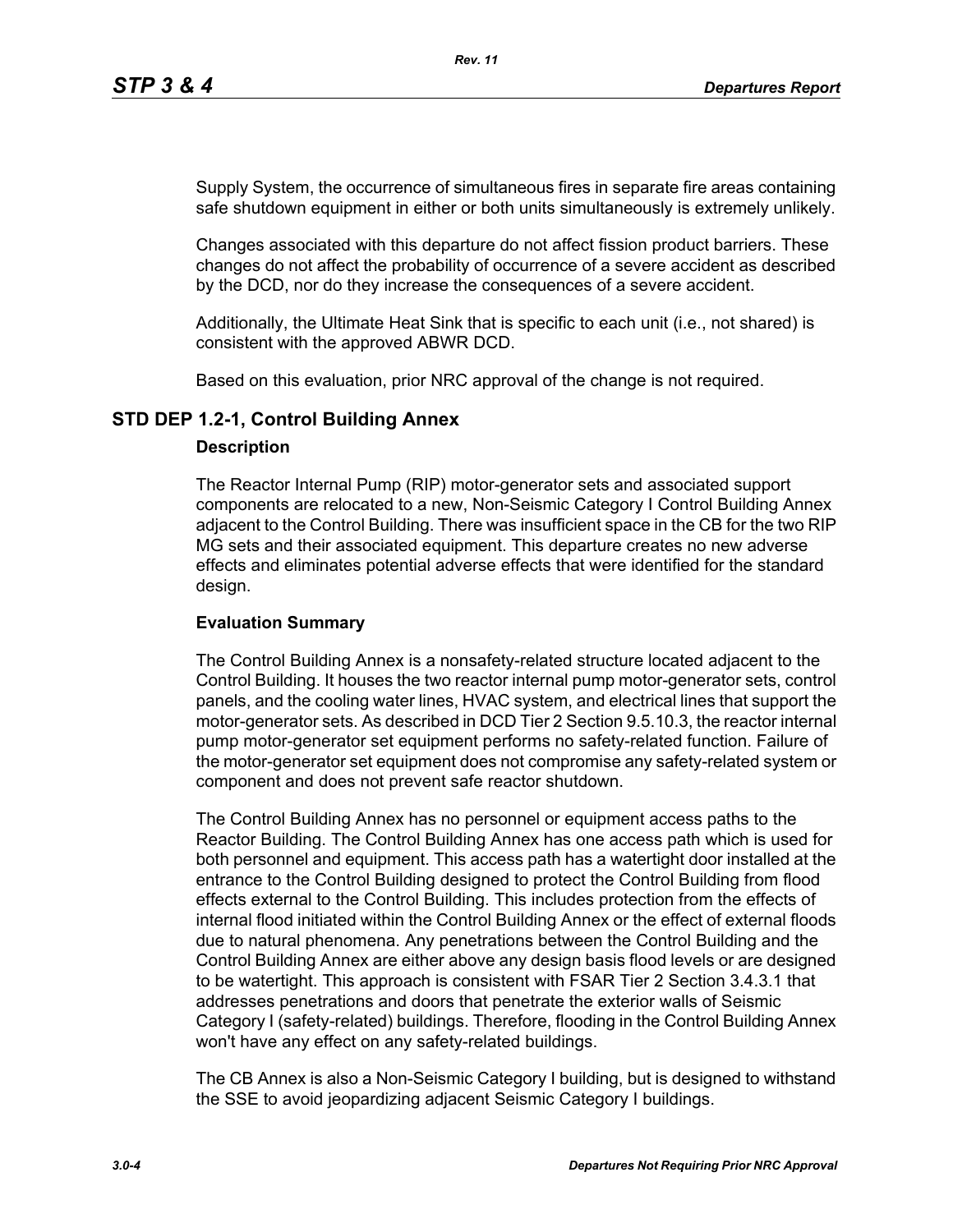Consequently , there is no impact on the probability or consequences of an accident or malfunction of an SSC important to safety. Furthermore, there is no impact on fission product barriers or the probability of an ex-vessel severe accident. Therefore, this change has no adverse impacts and does not require prior NRC approval.

This change meets the criteria of 10 CFR 52 VIII.B.5. This change does not affect Tier 1, Tier 2\*, or Technical Specifications or operational requirements. Therefore prior NRC approval of this change is not required.

# **STP DEP 1.2-2, Turbine Building**

#### **Description**

The Turbine Building design has changed because of the following:

- **The turbine generator described in the reference ABWR DCD is now obsolete and** the replacement will differ dimensionally. The turbine cycle equipment such as feedwater heaters and pumps also differ from the cycle equipment described in the DCD.
- The power generation heat sink described in the DCD (natural draft cooling tower) is being replaced by a cooling reservoir. This affects the sizing of the condenser and circulating water piping. The design now includes condensate booster pumps.
- **The DCD medium voltage electrical system design is being replaced by a dual** voltage design and requires relocation of major components into and within the Turbine Building.

#### **Evaluation Summary**

This departure has been evaluated pursuant to the requirements in 10 CFR 52, Appendix A, Section VIII.B.5. The change affects the function, but is bounded by the safety analysis.

The Turbine Building (T/B) s a nonsafety-related structure located adjacent to the Control Building. The T/B includes the electrical building and houses the main turbine generator and other power conversion cycle equipment and auxiliaries. With the exception of instrumentation associated with Reactor Protection System (RPS) and the safety-related condensate pump motor trip circuit breakers, there are no safetyrelated equipment in the T/B. The electrical building houses various plant support systems and equipment such as non-divisional switchgear and chillers.

Since the safety-related condensate pump motor trip circuit breakers are located above the design basis flood level and the T/B is designed to withstand the SSE, this change does not result in any increase in the frequency of an accident previously evaluated.

The Circulating Water System (CWS) and the Turbine Building Service Water System (TSW) are the only systems large enough to fill the condenser pit; therefore, only these two systems are required to be addressed to show that the T/B design is adequate to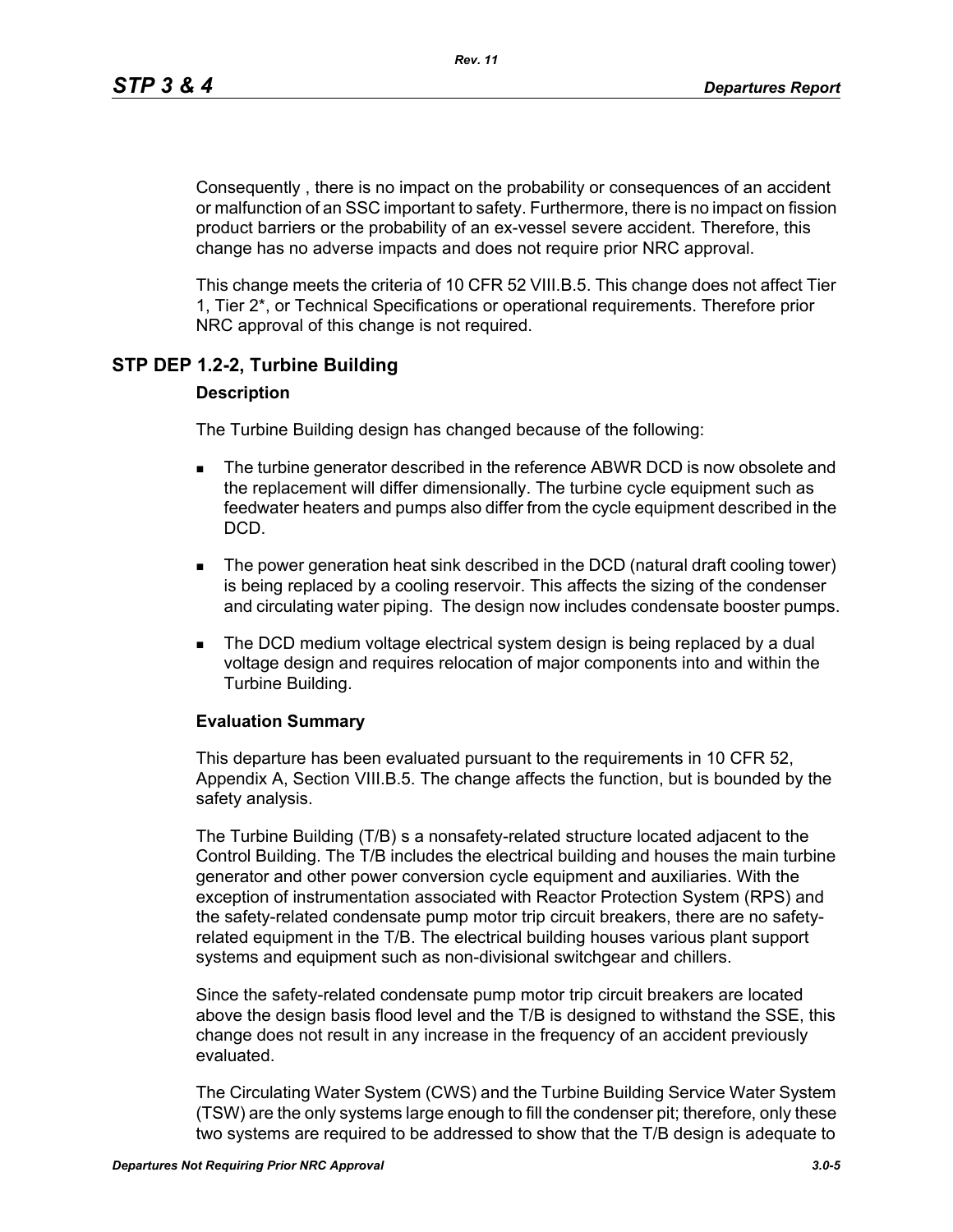prevent flooding into the adjacent Reactor Building and Control Building. The CWS and TSW floods are limited by system isolation signals from leak detectors in the condenser pit and the TSW System equipment room. The increased area in T/B provides adequate volume for storing the limited flooding water from CWS and TSW to assure that water level remains below the access level to R/B and C/B via Service Building. Therefore, this change has no adverse impact to the result of DCD T/B flooding protection analysis evaluation, which means the flooding won't have any effect on any safety-related buildings.

The T/B is also a Non-Seismic Category I building, but is designed to withstand the SSE to avoid jeopardizing adjacent Seismic Category I buildings.

Consequently, this change does not result in any increase in the frequency of a malfunction of a structure, system, or component (SSC) important to safety.

This change affects the function, but is bounded by the safety analysis and as discussed above has no adverse impact. It does not require prior NRC approval.

### **STD DEP 1AA-1, Shielding Design Review**

#### **Description**

Appendix 1AA of the reference ABWR DCD provides the integrated doses for environmental qualification of safety-related equipment. These doses have been reevaluated in the STP 3 & 4 FSAR using similar regulatory guidance, but incorporating the results of design detailing. The doses for the ECCS pump rooms and the SGTS area increase compared to the original DCD values. Safety-related equipment will be qualified to the increased values as required.

#### **Evaluation Summary**

This departure is the result of re-evaluation of the post-accident radiation conditions inside the reactor building. There is no impact on the frequency of occurrence or the consequences of an accident as a result of this change. In addition, any SSCs important to safety will be qualified to the revised radiation dose limit, so there is no impact on the likelihood of occurrence or consequences of a malfunction of an SSC important to safety as a result of this change.

There is no new accident scenario or no unexpected malfunction of an SSC important to safety as a result of this change. A design basis limit for a fission product barrier is not exceeded or altered. A method of evaluation in establishing the design bases or in the safety analyses does not change. There is no impact on the probability or the consequences to the public of an ex-vessel severe acident.

Based on this evaluation, prior NRC approval of these changes is not required.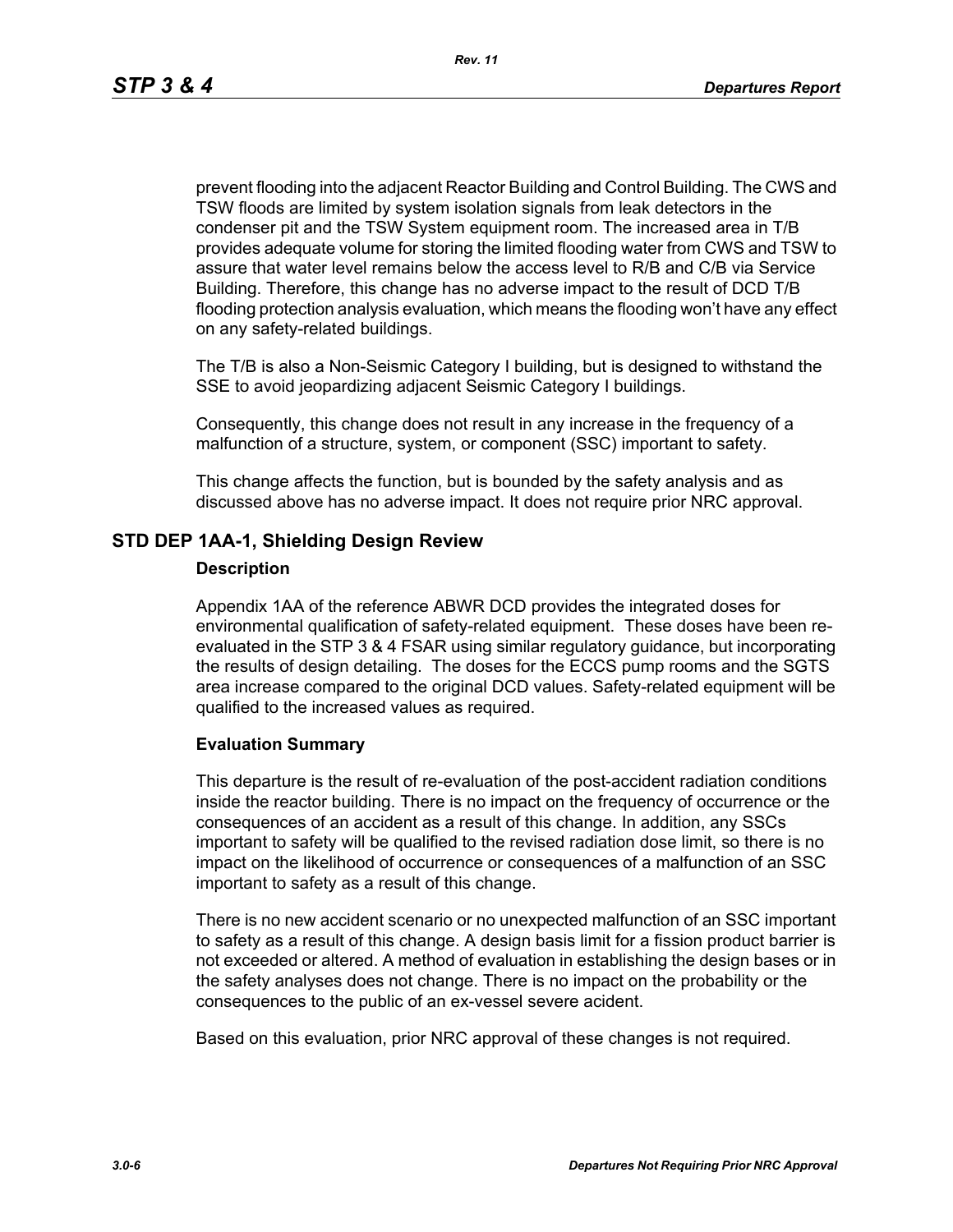# **STD DEP 2.2-5, CRAC2 and MACCS2 Codes Description**

This departure includes the use of another accident analysis computer code known as MACCS2 (MELCOR Accident Consequence Code System, Version 2) for the analysis of site-specific characteristics in the offsite dose assessment for STP 3 & 4. The reference ABWR DCD references the use of CRAC2, and the FSAR analysis supplements the existing DCD analysis. Since approval of the DCD, offsite dose methodology and computer codes have been improved, with the MACCS2 code considered the best available code for performing offsite dose analysis. Therefore MACCS2 is being included along with CRAC2.

# **Evaluation Summary**

This departure has been evaluated in accordance with the requirements in 10 CFR 52, Appendix A, Section VIII.B.5. The change represents an improved methodology to better calculate potential offsite doses and has no adverse impact.

The NRC has approved the use of MACCS2 for this type of analysis (NUREG/CR-6613). This change to the DCD incorporates the latest accident analysis computer code along with site specific data. The results were compared to the generic results using CRAC2 previously approved by the NRC in the ABWR DCD and found to be bounded by the earlier criteria. The change in analysis methodology does not introduce new equipment nor does it affect redundancy. The site specific accident consequences reanalysis performed with MACCS2 demonstrates that the acceptance criteria have been met. No design basis limit for a fission product barrier is being exceeded or altered by this departure. There is no impact on any Tier 1, Tier 2<sup>\*</sup>, Technical Specifications, Bases for the Technical Specifications or operational requirements as a result of this departure. Consequently, prior NRC approval is not required.

# **STP DEP 3.5-1, Missile Protection**

### **Description**

This departure addresses the change from a single unit with a favorable turbine generator placement and orientation to a dual unit in which the turbine generator placement and orientation is considered unfavorable to essential systems of the adjoining unit per Regulatory Guide 1.115. The probability for missile generation (P1) is revised accordingly and criteria for Licensee Actions contained in Table 3.5-1 are revised in accordance with Standard Review Plan 3.5.1.3. Figure 3.5-2 is revised to show the +/- 25 degree low-trajectory turbine missile ejection zones for the two adjacent STP 3 & 4 units and the relation to corresponding essential equipment of the adjoining unit.

# **Evaluation Summary**

The NRC has provided guidance in Regulatory Guide 1.115, Rev 1 for protection against low-trajectory turbine missiles. Further criteria were provided in NUREG-0800,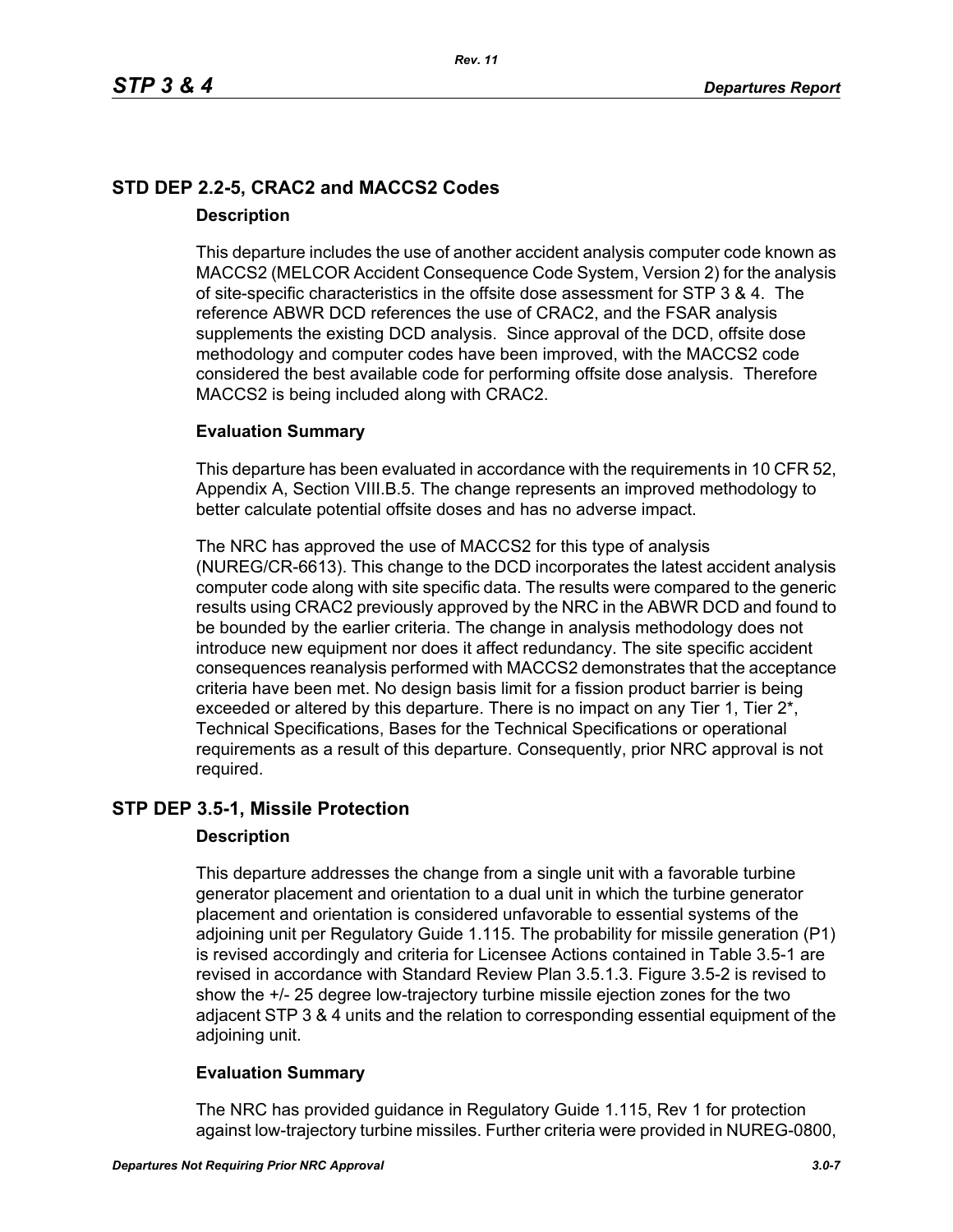Standard Review Plan (SRP) Section 3.5.1.3. Previously the DCD contained information based on a single unit plant. This was evaluated in the FSER (NUREG-1503) Chapter 3.5.

The design in the DCD assumed a single unit with a favorably oriented turbine. The STP 3 & 4 dual unit plant has an unfavorably oriented turbine when considered in relation to the other unit. The SRP also addresses an unfavorable orientation. This change incorporates the probability values for an unfavorable orientation in Table  $3.5 - 1.$ 

The change does not affect Tier 1, Tier 2\*, Tech Specs, the basis for Tech Specs or Operational Requirements. The NRC Commitment for a turbine system maintenance program is being tracked separately (COL Item 3.13, Commitment Number COM 3.5-1).

This departure has been evaluated and determined to comply with the requirements in 10 CFR 52, Appendix A, Section VIII.B.5. Although not part of a safety related system, the turbine is a potential source of high energy missiles that could damage SSCs important to safety. The turbine is designed to minimize the possibility of failure of a turbine blade or rotor. That design in addition to the recommended maintenance and inspection program ensures that the probabilities of missile generation are maintained at or below the acceptable level contained in the SRP. As a result, this change will not result in more than a minimal increase in the probability of an accident. The change does not affect the consequences of previously evaluated accidents. Turbine missiles have been addressed in the DCD. The change results in more targets but that change does not affect the possibility of a malfunction of any SSC important to safety and therefore does not result in an increase to the consequences of such a malfunction. This change results in no new accident scenarios which were not previously analyzed. This change does not affect the design basis limits for fission product barriers. The methodologies for evaluating turbine missiles are outlined in RG1.115 and SRP Section 3.5.1.3. This change does not depart from those methodologies.

The NRC established criteria for both favorably and unfavorably oriented turbines. While this change results in an unfavorable orientation and thus in an increase in the product of strike probability and damage probability, the missile generation probability values (P1) included in Table 3.5-1 are such that the probability calculation of unacceptable turbine missile damage results in a probability of less than  $1x10^{-7}$  per year for STP 3 & 4 and therefore no new ex-vessel severe accidents will become credible. This calculation will be made available for NRC review (COL Item 3.13, Commitment number COM 3.5-1).

Therefore, this change has no adverse impact and does not require prior NRC approval.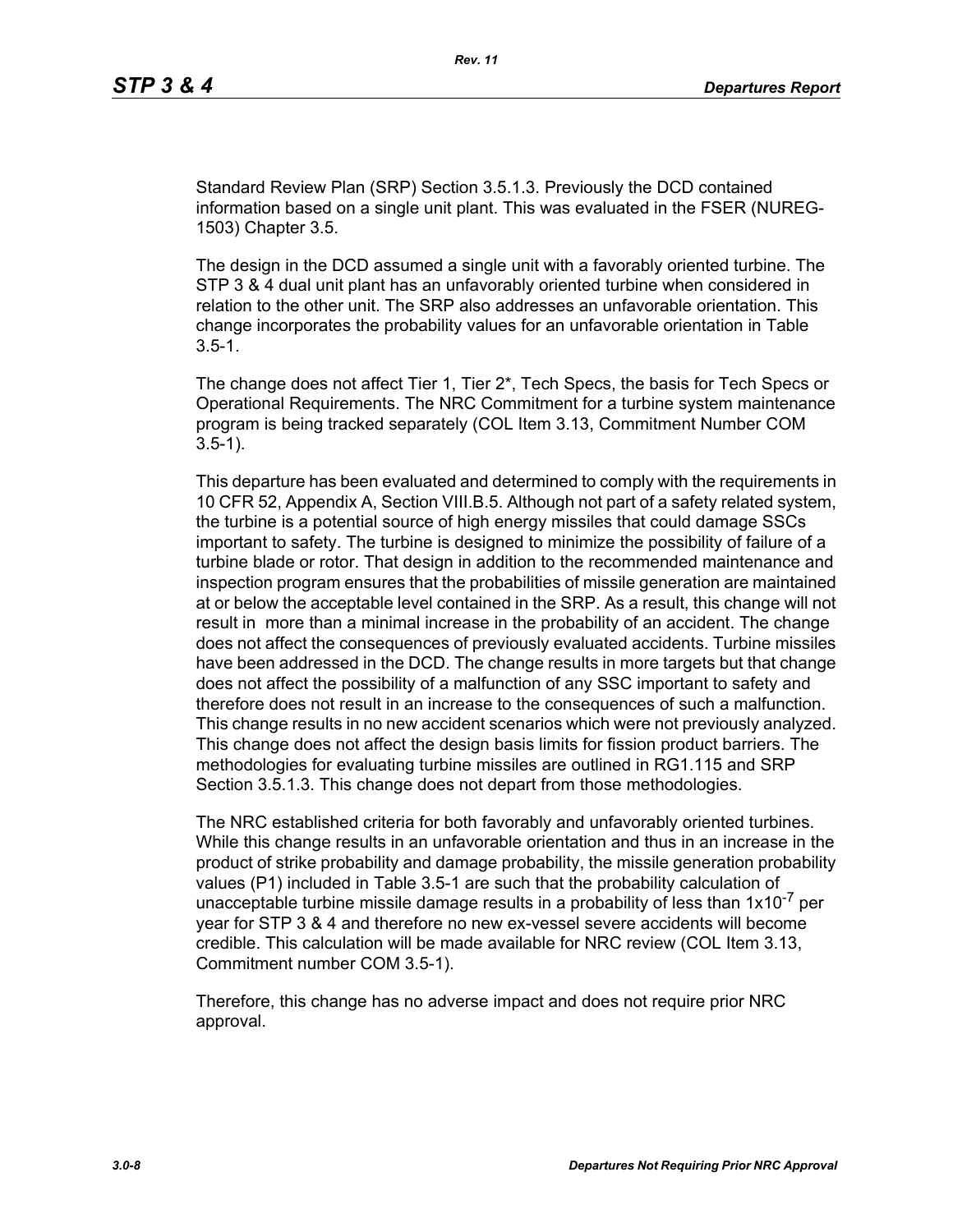# **STP DEP 3.5-2, Hurricane Generated Missile Protection Description**

Regulatory Guide 1.221, "Design-Basis Hurricane and Hurricane Missiles for Nuclear Power Plants," issued October 2011, provides guidance for designing structures for loads associated with hurricane winds and hurricane generated missiles. Based on the guidance provided in this Regulatory Guide, DCD Tier 2 Section 3.5.1.4 has been modified to state that tornado/hurricane-generated missiles have been determined to be the limiting natural phenomena for the design of structures required for safe shutdown. Based on a comparison of the tornado wind and missile parameters listed in DCD Tier 1 Table 5.0 and the hurricane wind and missile parameters derived from Regulatory Guide 1.221 for STP 3&4 site, the horizontal velocity of the hurricanegenerated automobile missile (59.7 m/sec) are also considered for the STP 3 & 4 design since this value exceeds the tornado-generated automobile missile velocity listed in DCD Tier 2 Table 2.0-1 (47 m/sec). Also, the parameters of the armor piercing artillery shell missile in the DCD Tier 2 Table 2.0-1 are slightly different from, and do not bound, the Schedule 40 pipe missile parameters in Regulatory Guide 1.221. No changes are required to the standard ABWR design parameters provided in Table 2.0-1 for tornado wind speed and tornado missile spectra as a result of the guidance provided in Regulatory Guide 1.221. As stated in supplemental Section 3H.11, design requirements and exceptions related to design basis wind speed and corresponding missiles, where noted throughout the FSAR, are clarified to also be applicable to the hurricane wind and hurricane generated missiles.

### **Evaluation Summary**

This departure has been evaluated pursuant to the requirements in 10 CFR 52, Appendix A, Section VIII.B.5. This departure has no significant impact on the frequency or consequences of any accident or malfunction of an SSC important to safety previously evaluated. There is no impact on the frequency or consequences of any ex-vessel severe accident previously reviewed. This change has no impact on any Tier 1, Tier 2\*, Technical Specifications, bases for the Technical Specifications, or operational requirements information.

The overall design of structures is not affected by an increase in the automobile missile velocity and differences between the armor piercing artillery shell missile of the DCD and the Schedule 40 pipe missile parameters in Regulatory Guide 1.221 since the overall design is significantly governed by the earthquake and tornado wind loading (300 mph for tornado wind versus 210 mph for hurricane wind).

Implementation of the requirements of Regulatory Guide 1.221 provides additional assurance that the STP 3 & 4 design is capable of withstanding the effects of the most adverse design basis weather events, including hurricanes. Therefore, this change does not result in any significant adverse impact to the plant design.

Based on this evaluation, this departure does not require prior NRC approval.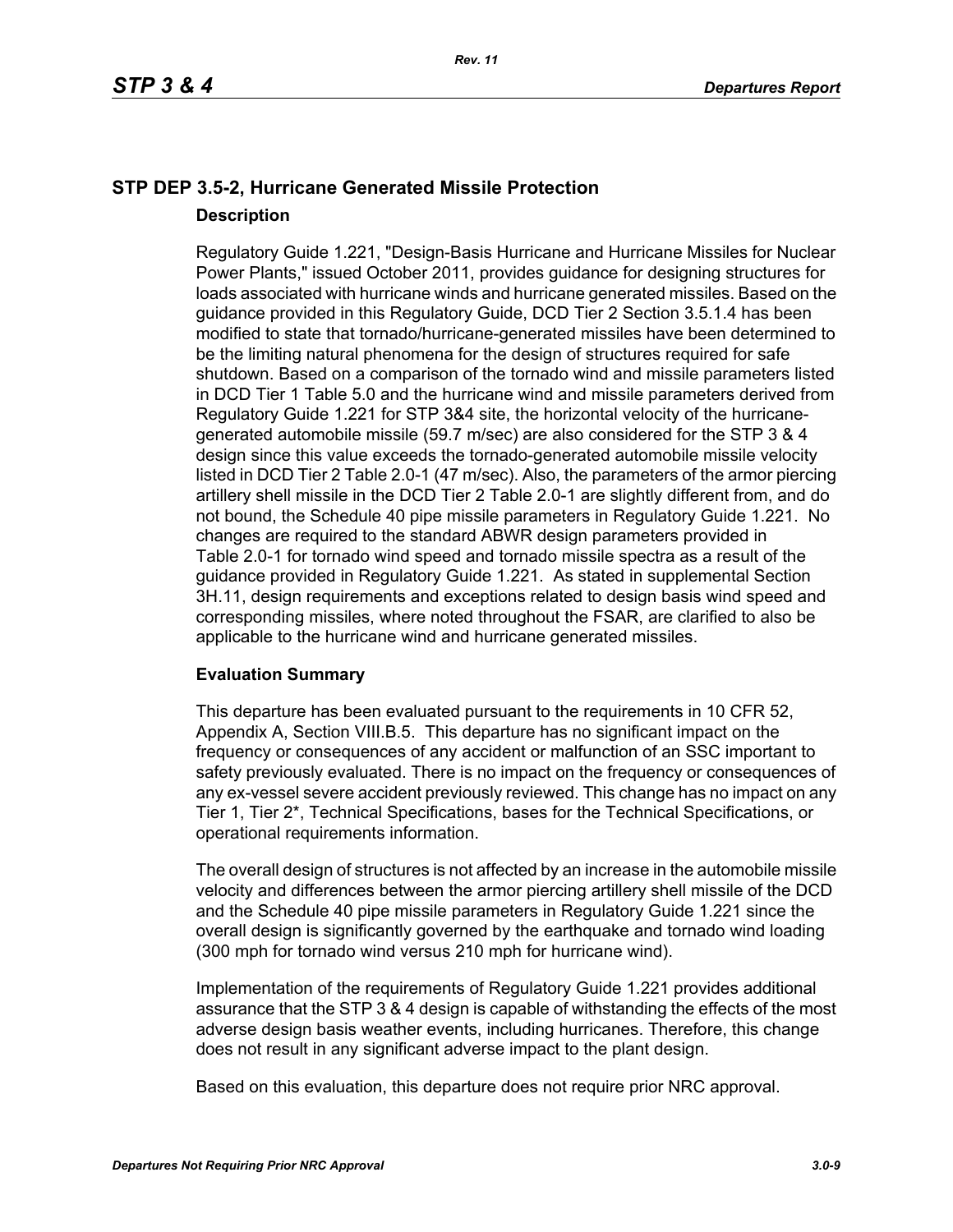# **STD DEP 3.6-1, Main Steam Tunnel Concrete Thickness Description**

DCD Tier 2 Subsection 3.6.1.3.2.3 specifies a 2 meter minimum wall thickness for concrete in the main steam tunnel. However, a minimum concrete wall thickness of less than 2 meters is acceptable in some locations, based on structural and shielding calculations. The location-specific minimum required wall thickness will be evaluated. ABWR DCD Tier 2 Subsection 3.6.1.3.2.3 is revised to remove this requirement. STP 3 & 4 will be designed using the more general requirement specifying a Steam Tunnel thickness of 1600 mm or greater provided in ABWR DCD Tier 1 Table 2.15.12.

### **Evaluation Summary**

The Steam Tunnel concrete thickness has been evaluated for structural stability and radiation shielding.

The structural calculation has been based on ACI 349 requirements using estimated loads from a similar plant.

The DCD specifies ACI 349-80 edition. However, based on a Code Edition Change, ACI 349-97 is used for this evaluation and is considered equivalent. The results of the structural calculation demonstrate that the concrete thicknesses below the ABWR DCD Tier 2 Subsection 3.6.1.3.2.3 requirements are adequate.

A dose rate calculation for the MS Tunnel has also been performed at the most critical radiation shielding requirement areas in the Reactor and Control Building. These calculations were performed using a N-16 activity concentration of 11.1 MBq/g, as specified in the DCD. The calculation shows that Steam Tunnel concrete thicknesses below the ABWR DCD Tier 2 Subsection 3.6.1.3.2.3 requirements are also adequate.

This proposed change affects the MS Tunnel concrete thickness, and does not affect any active plant SSC important to safety. Thus, there is no effect on any malfunctions previously evaluated in the DCD, therefore, there is no increase in occurrence and the likelihood of occurrence of a malfunction of an SSC important to safety previously evaluated.

The structural integrity and shielding requirement of MS Tunnel were verified. The proposed change is not relied upon for probability and consequences of an ex-vessel severe accident.

Consequently, the proposed change does not have any adverse impact on safety, accident and other aspects evaluated in the DCD, and prior NRC approval is not required for this departure.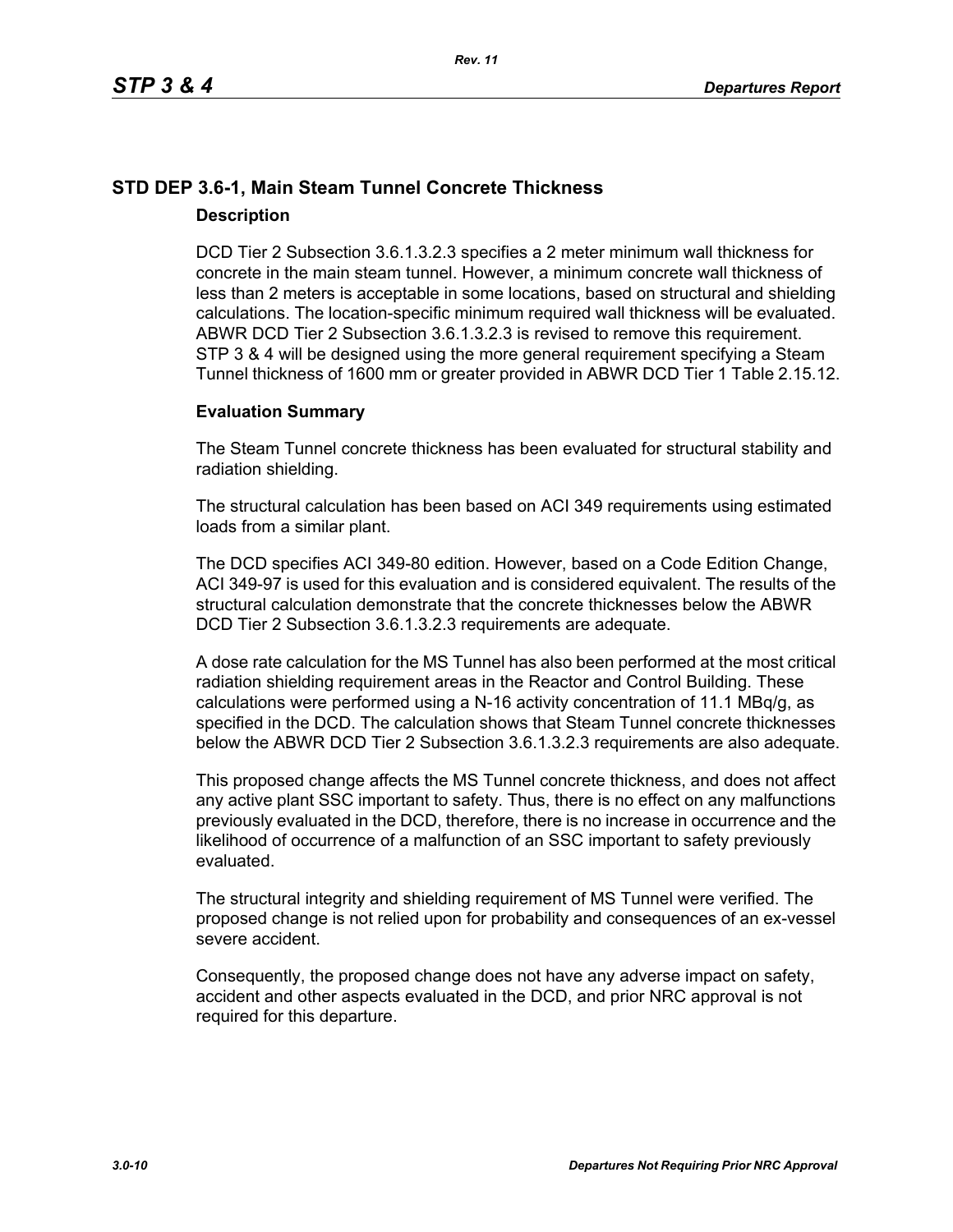# **STD DEP 3.8-1, Resizing the Radwaste Building Description**

Due to process changes to the radioactive waste treatment systems described in departures STD DEP 11.2-1 and 11.4-1, the dimensions and layout have changed from the DCD. The major changes from the Liquid Waste Management System (LWMS) and Solid Waste Management System (SWMS) described in the DCD are caused by the use of mobile processing equipment rather that permanently installed processing equipment. Permanently installed equipment is limited to the tanks and pumps used for collection, transfer and sampling of liquid and solid radwaste. In addition to the change to mobile processing equipment, some major system components described in the DCD, such as the radwaste evaporator, incinerator and compacter, will not be used. The result is a building that is slightly longer and slightly narrower than the Radwaste Building described in the DCD. The overall height of the new layout is larger than the DCD layout, but the depth of the below grade substructure (which contains all of the liquid storage) is nearly identical to the below grade substructure described in the DCD.

The new layout of the Radwaste Building is depicted on the general arrangement drawings in FSAR Section 1.2 (Figures 1.2-23a through 1.2-23e). The new arrangement also affected the fire protection drawings in FSAR Section 9a (Figures 9A.4-28 through 9A.4-32). Note that although the fire protection drawings are affected, there is no effect on the Fire Hazards Analysis contained in FSAR Section 9A. As stated in FSAR Section 9A.4.5, there are no safe shutdown components located in the Radwaste Building, so there is no evaluation of fire hazards in specific rooms in the Radwaste Building. The new arrangement of the Radwaste Building does not include safe shutdown components, so there is no evaluation of fire hazards in specific rooms in the Radwaste Building. The new arrangment of the Radwaste Building also required that the radiation zone drawings and the radiation monitor location drawings be updated for the new layout (Figures 12.3-37 through 12.3-41, and Figures 12.3-65 through 12.3-68, and Table 12.3-6).

# **Evaluation Summary**

This departure has been evaluated pursuant the requirements in 10 CFR 52, Appendix A, Section VIII.B.5.

There is no impact on Tier 1, Tier 2\*, technical specifications, basis for technical specifications, or operational requirements as a result of this change.

This is a change to the dimensions and arrangement of the Radwaste Building. The limiting accident for the Radwaste Building is the failure of the Low Conductivity Waste (LCW) tank and the subsequent airborne release. The new arrangement is based on a different number of tanks with different sizes. However, this change does not alter the design of the radwaste storage tanks and therefore will not increase the frequency of a tank failure. The change in layout results in a footprint for the new building that is slightly larger than the Radwaste Building described in the DCD, and the depth of the below grade substructure is nearly identical to the Radwaste Building described in the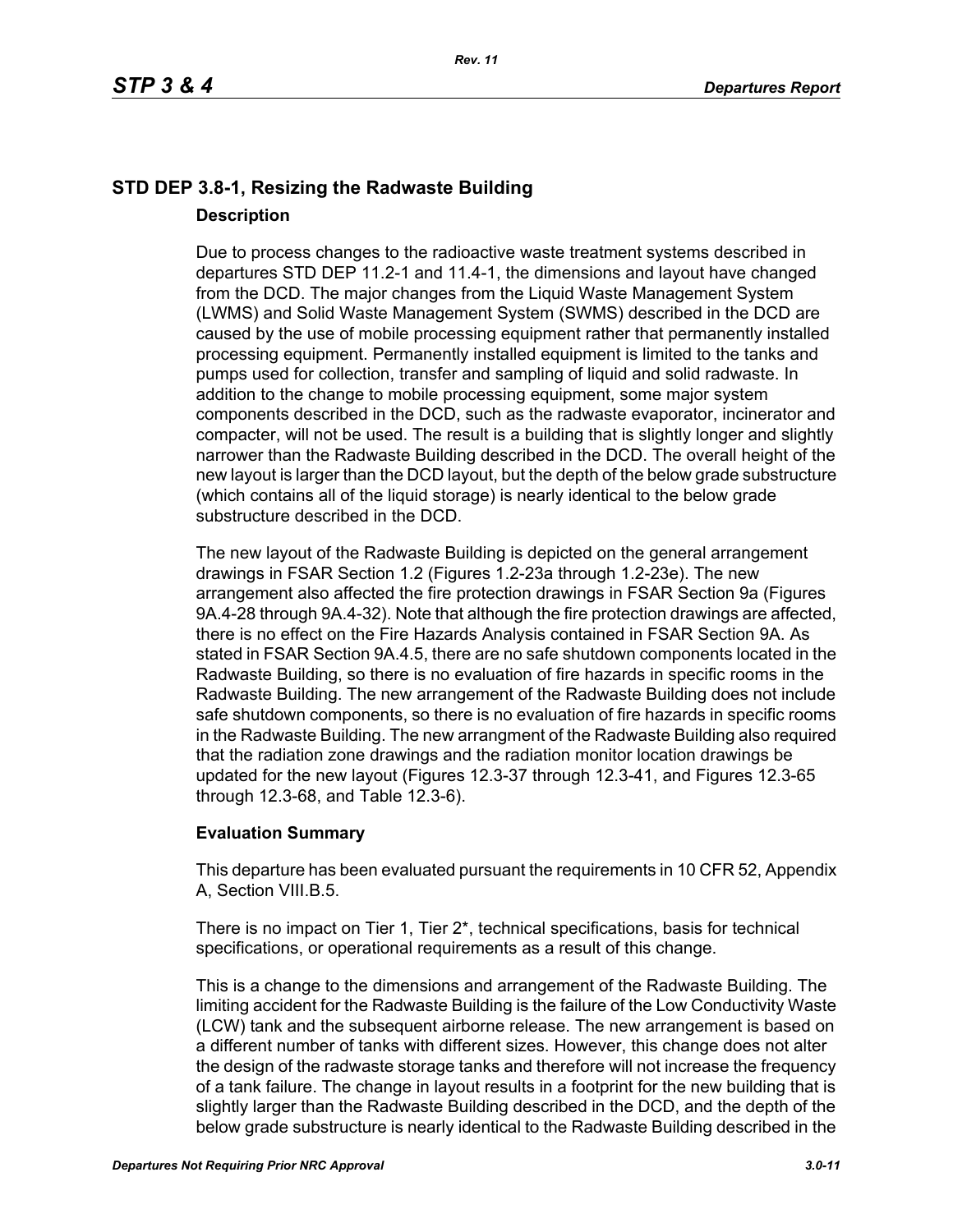DCD. The construction of the below grade substructures includes concrete slabs and walls that are lined with steel. The new layout results in all equipment (tanks) containing contaminated liquid located in the below grade substructure, similar to the Radwaste Building design in the DCD. Therefore, a release to groundwater caused by the new layout of the Radwaste Building is not considered credible and the airborne release remains bounding. Therefore, the proposed change does not result in more than a minimal increase in the frequency or the consequences of the limiting accident previously evaluated in the DCD.

No new processes or equipment are introduced by this change. Therefore, the proposed change does not result in more than a minimal increase in the occurrence or the consequences of a malfunction of a structure, system, or component (SSC) important to safety previously evaluated in the DCD.

All equipment containing a large quantity of radioactive liquid is located in the substructure of the building so that failure of the equipment will lead to the collection of the liquid in the building substructure. This prevents liquid release to the groundwater or to the surface of the ground in the event of a tank failure. This design is consistent with the design of the Radwaste Building in the DCD. Therefore, the proposed change does not create the possibility for an accident of a different type than evaluated previously in the DCD.

The Radwaste Building does not contain any safe shutdown or other safety related equipment, so no equipment important to safety is affected by the new layout of the Radwaste Building. Therefore, the proposed changes do not create the possibility for a malfunction of an SSC important to safety with a different result than evaluated previously in the DCD.

The changes to the Radwaste Building dimensions do not involve any interaction with the fuel, reactor system boundary, or the containment boundary. Therefore the proposed change does not affect the fission product barriers as described in the DCD.

No evaluations related to the plant safety analysis are affected by the changes to the dimensions of the Radwaste Building. Therefore, the proposed change does not result in a departure from the method of evaluation described in the DCD used in establishing the design basis or in safety analysis.

The changes to the dimensions and arrangement of the Radwaste Building do not involve any interaction with fuel, reactor system boundary, or the containment structure or interact directly with systems associated with ex-vessel severe accidents or severe accident mitigation. Therefore, there is no substantial increase in the probability or consequences of an ex-vessel severe accident previously reviewed.

Based on this evaluation, prior NRC approval of the change in not required.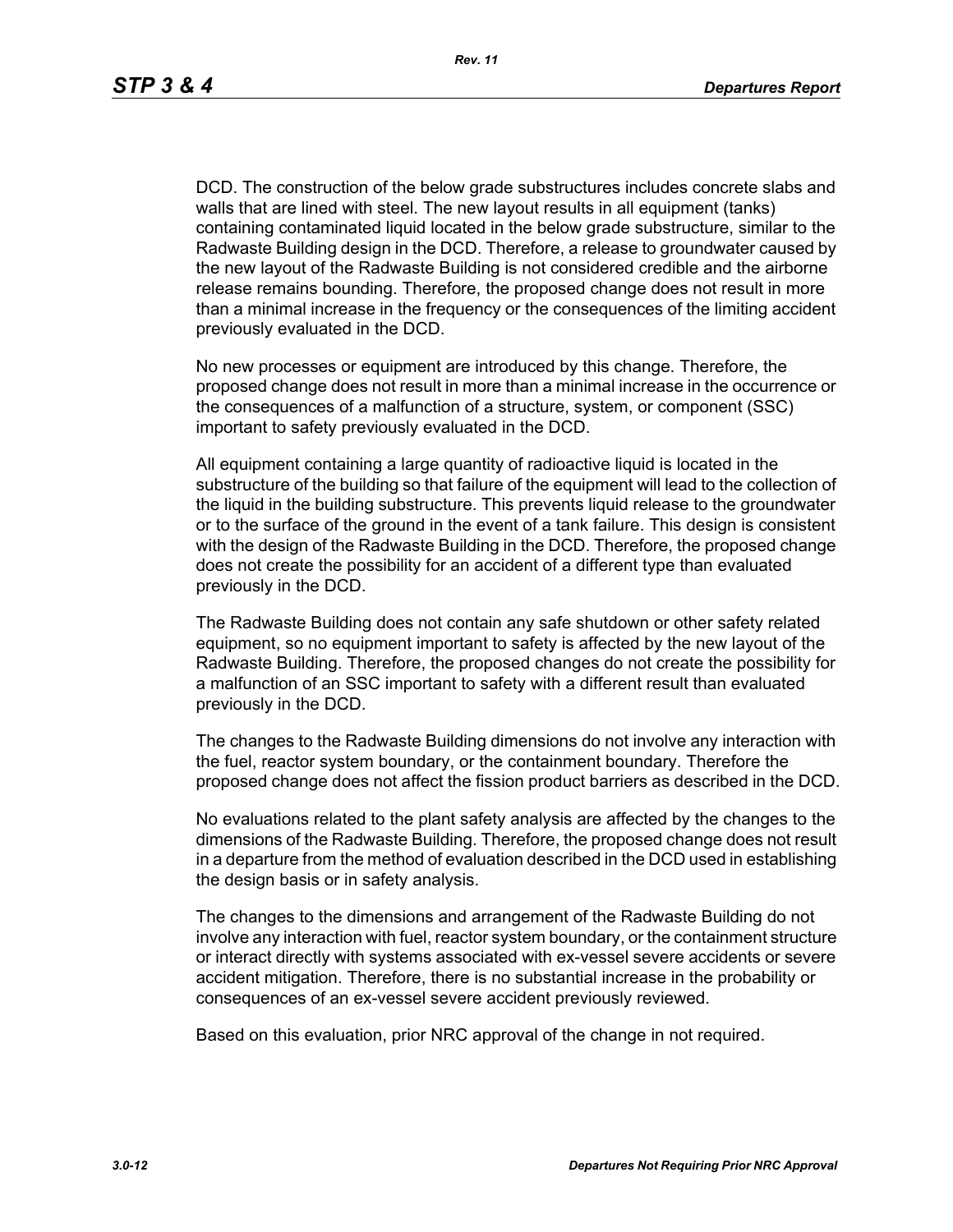# **STD DEP 3.9-1 Reactor Internals Materials Description**

DCD Tier 2 Section 3.9.5.1.2.9 states that the reactor incore guide tubes have "two levels of stainless steel stabilizer." It specifies the material as stainless steel for the stabilizer. On all currently operating ABWRs, the lower level of stabilizer is Ni-Cr-Fe Alloy. This departure specifies that there are two levels of Incore guide tube stabilizers. The upper stabilizer is welded to Shroud made from stainless steel. The lower stabilizer is welded to Shroud Support made from Ni-Cr-Fe alloy. The material of stabilizers needs to be the same or similar material as the components to be welded in order to minimize differential thermal expansion. Therefore, the upper stabilizer needs to be stainless steel and the lower stabilizer needs to be Ni-Cr-Fe Alloy.

### **Evaluation Summary**

This change has been evaluated pursuant to the requirements in 10CFR52, Appendix A, Section VIII.B.5.

There is no impact on any Tier 1, Tier 2\*, DCD, technical specifications, basis for technical specifications or operational requirements as a result of this change.

Reliability of the Incore Guide Tube Stabilizer is increased using the same material as the welded component and minimizing the differential thermal expansion. Due to the increased reliability of the Incore Guide Tube stabilizer provided by this change, this change does not result in more than a minimal increase in the frequency of occurrence of an accident previously evaluated in the DCD. This change does not affect any systems relied upon to prevent or mitigate a severe accident.

Based on this evaluation, prior NRC approval of the change is not required.

# **STD DEP 3B-1, Equation Error in Containment Impact Load**

### **Description**

Reference ABWR DCD Appendix 3B, Section 3B.4.2.3 provides two equations for calculating the pulse duration for a flat target, one of which, for  $V < 2.13$  m/s, is:

$$
T = (0.0016 \times W)
$$

Where:

T= the duration of impact (seconds)

W= the width of the flat structure (meters)

The multiplying factor for W is incorrect because its dimensions are seconds/foot instead of seconds/meter as required in this case. This departure corrects the multiplying factor from 0.0016 seconds/foot to 0.0052 seconds/meter.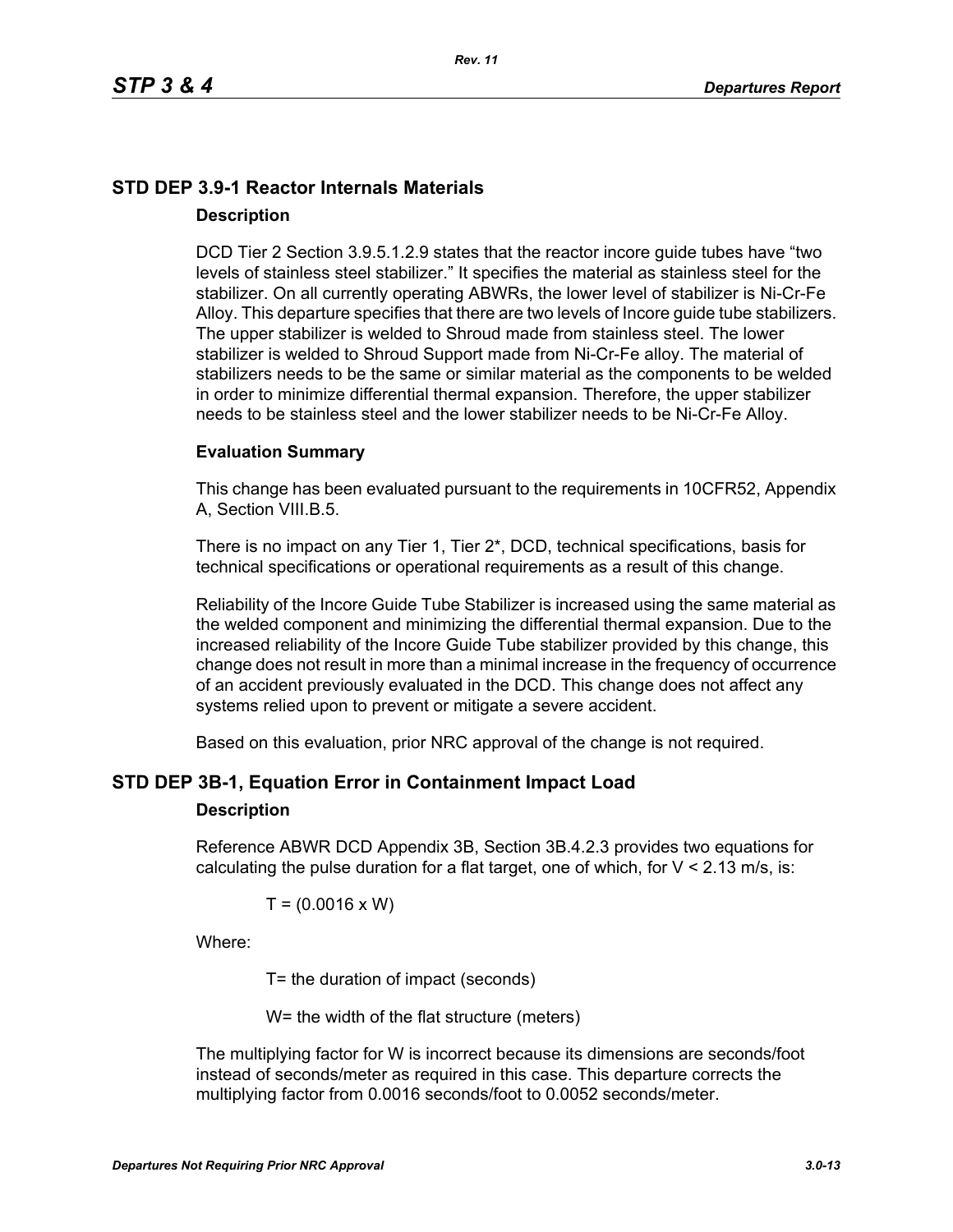#### **Evaluation Summary**

This departure has been evaluated pursuant to the requirements in 10 CFR 52, Appendix A, Section VIII.B.5. There is no impact on any Tier 1, Tier 2\*, technical specifications, bases for technical specifications or operational requirements as a result of these changes.

The change affects a multiplying factor required for the correct application of units. It does not affect the design or function of the structures and components that can be impacted by a suppression pool swell. The correct loads are used for the structural analyses to show that the structures and components withstand the loads adequately and no failure results. The change does not apply to the analyses of containment penetrations or containment boundary. Consequently, there is no impact on the probability or consequences of an accident or malfunction of an SSC important to safety.

This change involves a correction of a formula, but does not alter the hydrodynamic method of evaluation for the pool swell load effects, or any method used in the design bases or safety analyses. The structures and components above the pool have not been identified as a design feature in the plant specific DCD for mitigating an exvessel severe accident. Therefore, the likelihood or consequences of a severe accident is not impacted.

As a result of this evaluation, prior NRC approval of the change is not required.

### **STD DEP 3H -1, Liner Anchor Material**

#### **Description**

ABWR DCD Tier 2 Subsection 3H.1.4.4.3 incorrectly identifies the Containment Liner Anchor material as ASTM A-633 Gr. C, which is not an ASME Code allowable material. ASTM A-633 Gr. C is inconsistent with ABWR DCD Subsection 19F.3.2.1, which identifies the Containment Liner Anchor Material used in the containment severe accident evaluation as ASTM A-36. ASME SA-36 and ASTM A-36 have the same physical properties. This departure corrects the Containment Liner Anchor material identified in Subsection 3H.1.4.4.3 to SA-36.

#### **Evaluation Summary**

This change has been evaluated pursuant to the requirements set forth in 10 CFR 52 Appendix A Section VIII.B.5. This change does not affect Tier 1, Tier 2\* or Technical Specifications, the bases for Technical Specifications, or operational requirements. The containment severe accident structural evaluation described in ABWR DCD Tier 2 Chapter 19F includes an assessment of the Containment Liner and Liner Anchors. The material properties used for the Liner Anchors in the Subsection 19F.3.2.1 analysis are for ASTM A-36. ASME permitted material SA-36 meets the requirements of ASTM A-36. This evaluation, supplemented with Bechtel Topical Report BC-TOP-1, "Containment Building Liner Plate Design Report" (ABWR DCD Reference 19F-7), demonstrates that the A-36 Liner Anchor material is acceptable. Furthermore, ABWR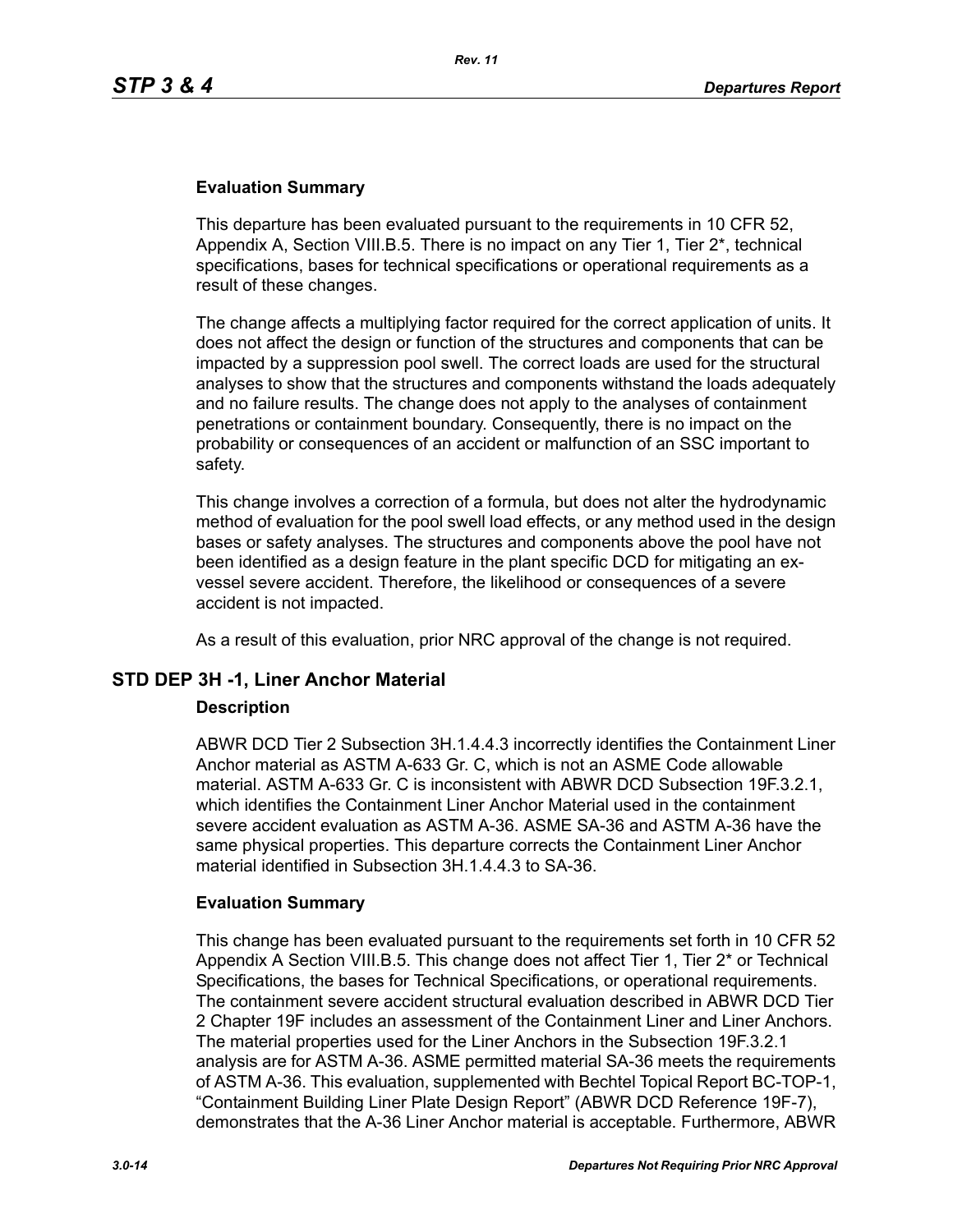DCD Tier 2 Subsection 3H.1.5.1 indicates that the Liner Anchors are considered rigid links and are not explicitly evaluated in the containment analysis. Based on this, the use of SA-36 Containment Liner Anchors is appropriate and ABWR DCD 3H.1.4.4.3, which identifies the material as ASTM A-633 Gr. C, is incorrect. Subsection 3H.1.4.4.3 is revised to identify the material as SA-36.

No change is required for Section 19F.3.2.1 because this section is documenting an historical calculation and the properties of ASME SA-36 and ASTM A-36 are the same.

This departure does not change any severe accident evaluation including those in ABWR DCD Tier 2 Chapter 19F. Therefore, the likelihood of a severe accident is not impacted. There is also no impact on the probability or consequences of an accident or malfunction of an SSC important to safety. Furthermore, there is no impact on fission product barriers. Therefore, this change has no adverse impacts and does not require prior NRC approval.

# **STD DEP 3I-2, Environmental Qualification - Radiation**

#### **Description**

This departure revises the integrated gamma radiation dose for the main steam tunnel presented in Table 3I-17. The increase in this value is based on current results of post-accident radiation calculations and analysis. These results show increases in the integrated accident gamma dose to the affected area. Table 3I-17 was updated to ensure that equipment located in this area will meet their design requirements to operate in a post-accident environment. Therefore, this change ensures continued compliance with the regulatory requirements for safety-related equipment.

### **Evaluation Summary**

This departure is the result of re-evaluation of the post-accident radiation conditions inside the reactor building. There is no impact on the frequency of occurrence or the consequences of an accident as a result of this change. In addition, any SSCs important to safety will be qualified to the revised radiation dose limit, so there is no impact on the likelihood of occurrence or consequences of a malfunction of an SSC important to safety as a result of this change.

There is no new accident scenario or malfunction of an SSC important to safety as a result of this change. A design basis limit for a fission product barrier is not exceeded or altered. A method of evaluation in establishing the design bases or in the safety analyses does not change. There is no impact on the probability or the consequences to the public of an ex-vessel severe accident.

Based on this evaluation, prior NRC approval of these changes is not required.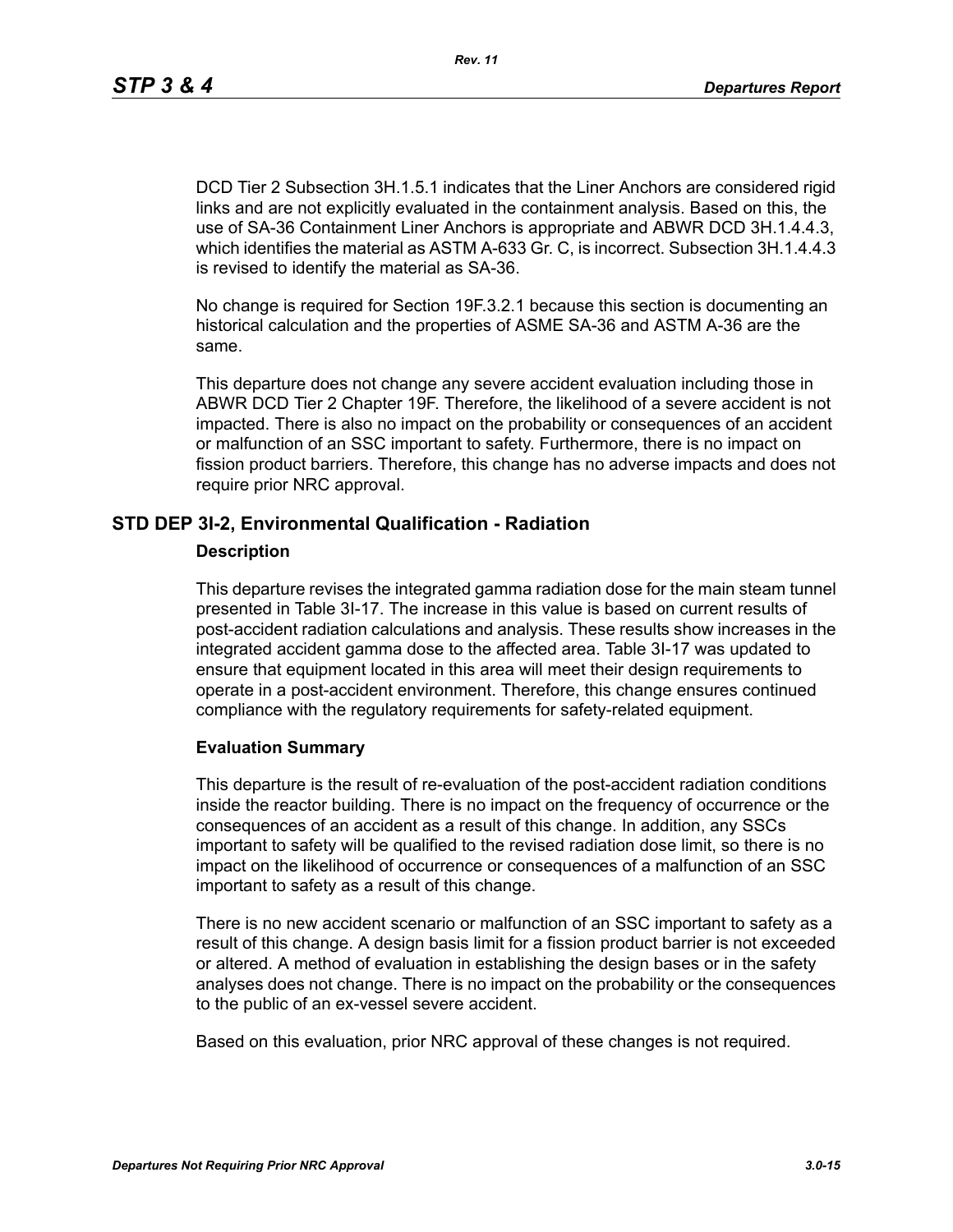# **STD DEP 3MA-1, Correction of Inconsistencies In System Evaluation for ISLOCA Description**

The system evaluation for ISLOCA as described in the ABWR DCD Tier 2 Appendix 3MA. This departure consists of the following correction of inconsistencies between Appendix 3MA and P&IDs in Chapter 21.

The following corrections are made:

- (1) Addition of missing components.
- (2) Correction of nominal diameter of the piping.
- (3) Correction or addition of the P&ID sheet number.
- (4) Correction of the number of a component.
- (5) Correction of design pressure of a component. No change to the actual design pressure of a system.
- (6) Correction of design temperature of a component. No change to the actual design temperature.
- (7) Correction of group classification of a component.
- (8) Deletion of an unnecessary component.
- (9) Correction of seismic category of a component.
- (10) Correction of a typographical error.

#### **Evaluation Summary**

This departure has been evaluated in accordance with 10 CFR 52, Appendix A, Section VIII.B.5. This change is a correction of inconsistencies. The correction of the ISLOCA evaluation does not adversely impact the ABWR design. In fact, these clarifications add numerous valves and piping to the list of ISLOCA upgraded components, thus providing greater protection against ISLOCA events, thereby, reducing the probability and consequence of accidents and failure of SSCs important to safety.

Consequently, prior NRC approval is not required.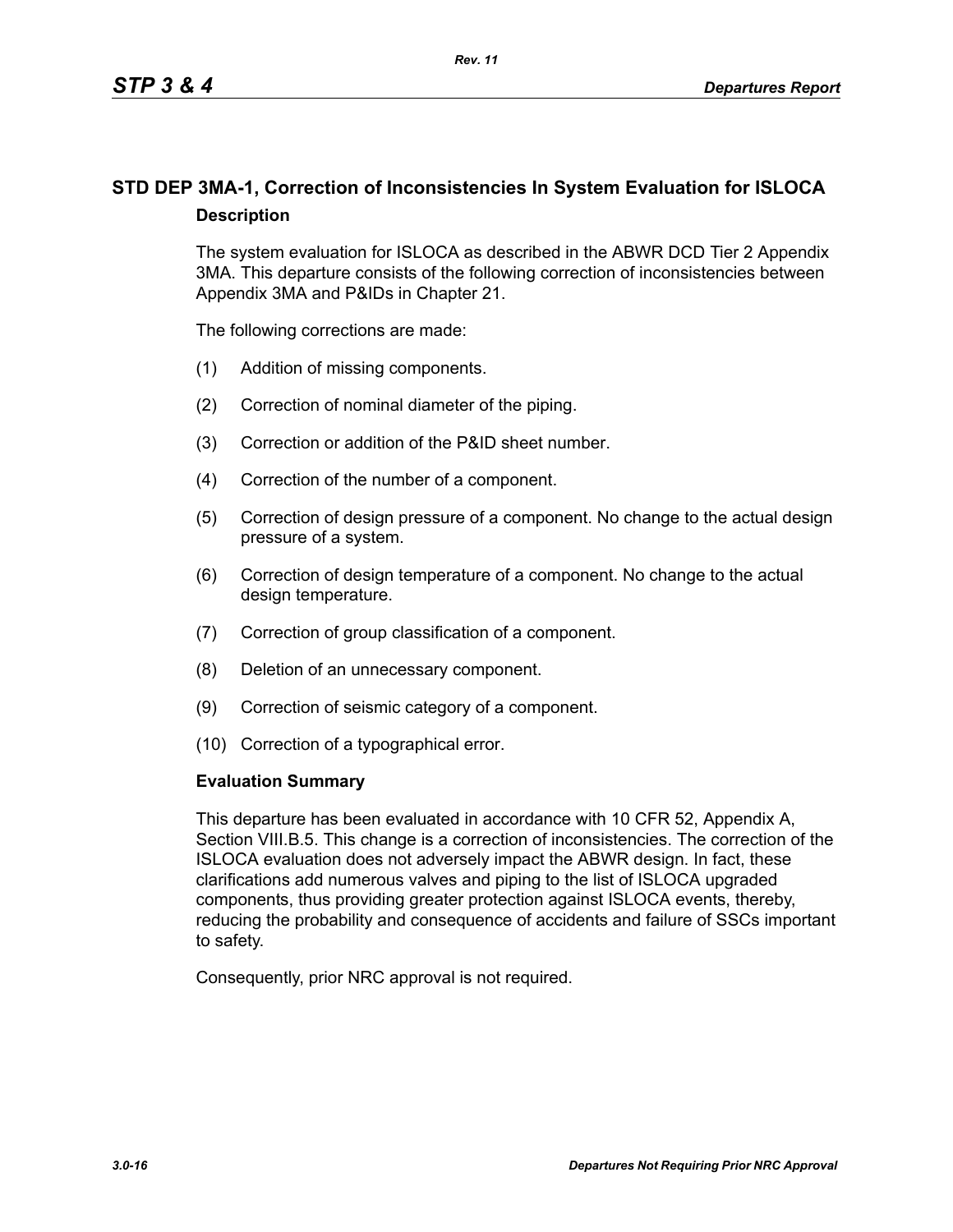# **STD DEP 4.5-1, Reactor Materials Description**

The description of the materials for the control rod drive (CRD) mechanisms in Section 4.5.1, the reactor internals in Section 4.5.2, and the reactor coolant pressure boundary materials in Table 5.2-4 of the DCD has been revised (1) to reflect the materials successfully used in operating ABWR designs over the last 10 years; (2) to clarify some data and provide equivalent materials, as appropriate; and (3) to clarify some fabrication and material issues for reactor internals materials. In addition, changes have been made to Table 5.2-4 to clarify product form and material type and to clarify a component definition, and to Sections 4.5.1 and 4.5.2 to remove classes F304L and F316L for ASME Grade SA336/336M because these classes were not listed for use in Section III, Appendix I, Table I-1.2 of the ASME code.

The description of Code Case applied to RPV, Reactor Internals and the reactor coolant pressure boundary materials has been revised in Section 5.2 and Table 5.2-4 to reflect the issuance by ASME of "N-580-2".

In addition, some non-technical editorial corrections will be incorporated into Table 5.2-4, and Subsections 4.5.1, 4.5.2.1, 4.5.2.2, 4.5.2.4, and 4.5.2.5, consistent with STD DEP 4.5-1. These corrections include corrections to typographical errors, changes in terminology for correctness, insertion of omissions, and to clarify material categorization.

A summary of the changes to the DCD is as follows: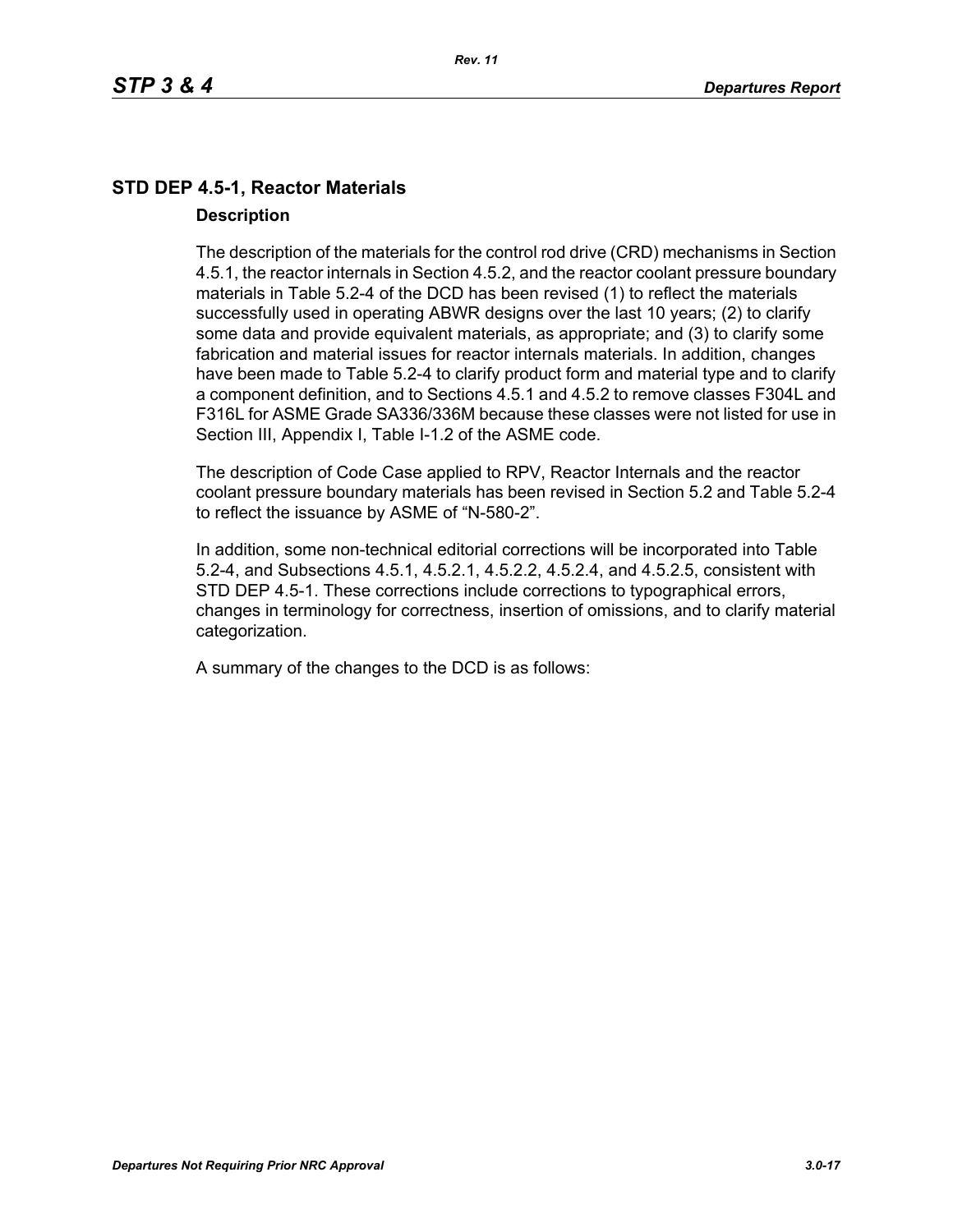| <b>Component</b>                    | <b>Description of Change</b>                                                                                                    | <b>Evaluation</b>                                                                                                                                     |
|-------------------------------------|---------------------------------------------------------------------------------------------------------------------------------|-------------------------------------------------------------------------------------------------------------------------------------------------------|
| MSIV: Valve Stem                    | Change material term<br>from "17-4 ph" to<br>"Precipitation Hardened<br>Stainless Steel"                                        | Editorial change to<br>generic terminology. The<br>referenced material<br>specification, type, and<br>condition are unchanged.                        |
| MSIV: Body Bolt                     | Change material term<br>from "Alloy Steel" to "Low-<br>Alloy Steel"                                                             | Editorial change for<br>clarification. The<br>referenced material<br>specification, grade, and<br>class are unchanged.                                |
| <b>MSIV: Hex Nuts</b>               | Change material term<br>from "Alloy Steel" to "Low-<br>Alloy Steel"                                                             | Editorial change for<br>clarification. The<br>referenced material<br>specification and grade<br>are unchanged.                                        |
| MSS/R Valve:<br>Body to Bonnet Stud | Change product form<br>term from "Bar/Rod" to<br>"Bolting"                                                                      | Editorial change for<br>clarification of form. The<br>referenced material<br>specification and grade<br>are unchanged.                                |
| MSS/R Valve:<br>Body to Bonnet Nut  | Change product form<br>term from "Bar/Rod" to<br>"Bolting Nuts" and<br>material term from "Alloy<br>Steel" to "Low-Alloy Steel" | Editorial change for<br>clarification of form and<br>material categorization.<br>The referenced material<br>specification and grade<br>are unchanged. |

# **Table 5.2-4 Reactor Coolant Pressure Boundary Materials**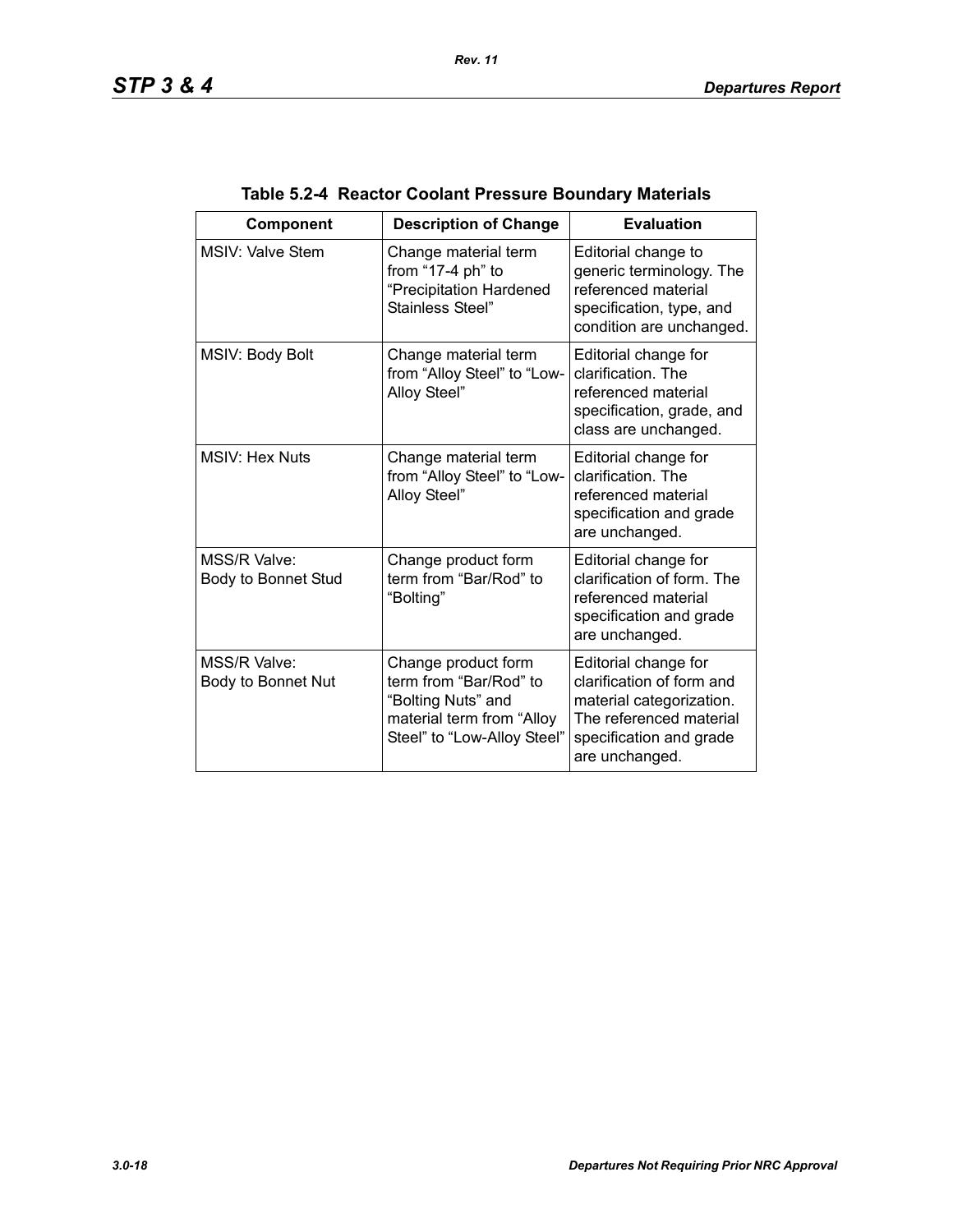| <b>Component</b>                                                      | <b>Description of Change</b>                                                                                                                                                     | <b>Evaluation</b>                                                                                                                                                                                                                                                                                                                                                                                                                                                                                                 |
|-----------------------------------------------------------------------|----------------------------------------------------------------------------------------------------------------------------------------------------------------------------------|-------------------------------------------------------------------------------------------------------------------------------------------------------------------------------------------------------------------------------------------------------------------------------------------------------------------------------------------------------------------------------------------------------------------------------------------------------------------------------------------------------------------|
| <b>MSS/R Valve: Disk</b>                                              | Change specification<br>designation from "SA 637<br>Gr 718" to "SB-637 Gr<br>718." Change the<br>material term from "Alloy<br>steel NiCrFe" to "NiCrFe<br>Alloy Stainless Steel" | Editorial change to<br>specification designation<br>to correct typographical<br>error in the original DCD<br>(SA-637 Gr 718 does not<br>exist). Change material<br>terminology for editorial<br>correctness, i.e., "Alloy<br>steel NiCrFe" is incorrect<br>as a combined term. The<br>change is made so that<br>"NiCrFe Alloy"<br>corresponds to<br>nonferrous specification<br>"SB 637" and "Stainless<br>Steel" corresponds to<br>ferrous specification "SA<br>351". No technical<br>changes have been<br>made. |
| MSS/R Valve:<br><b>Adjusting Screw</b>                                | Change to add the term<br>"Bolting" in the blank<br>space in the product form<br>column of the table.                                                                            | Editorial change to<br>correct omission of a term<br>from the table in order to<br>clarify the form.                                                                                                                                                                                                                                                                                                                                                                                                              |
| MSS/R Valve:<br>Spindle (stem)                                        | Change material term<br>from "Precipitation-<br>hardened steel" to<br>"Precipitation-hardened<br>stainless steel"                                                                | Editorial change for<br>clarification of material<br>categorization. The<br>referenced material<br>specification, type, and<br>condition are unchanged.                                                                                                                                                                                                                                                                                                                                                           |
| MS Piping:<br>200A 10.36 MPaG<br>large groove flange                  | The component<br>description is changed<br>from "200A 10.36 MpaG"<br>to "250 A"                                                                                                  | This change is a<br>correction of a<br>typographical error.                                                                                                                                                                                                                                                                                                                                                                                                                                                       |
| <b>Recirculation Pump</b><br>Motor Cover:<br>Bottom flange<br>(cover) | Change material term<br>from "Alloy Steel" to "Low-<br>Alloy Steel"                                                                                                              | Editorial change for<br>clarification of material<br>categorization. The<br>referenced material<br>specification, grade, and<br>class are unchanged.                                                                                                                                                                                                                                                                                                                                                              |
| <b>Recirculation Pump</b><br>Motor Cover: Stud                        | Change material term<br>from "Alloy Steel" to "Low-<br>Alloy Steel"                                                                                                              | Editorial change for<br>clarification of material<br>categorization. The<br>referenced material<br>specification, grade, and<br>class are unchanged.                                                                                                                                                                                                                                                                                                                                                              |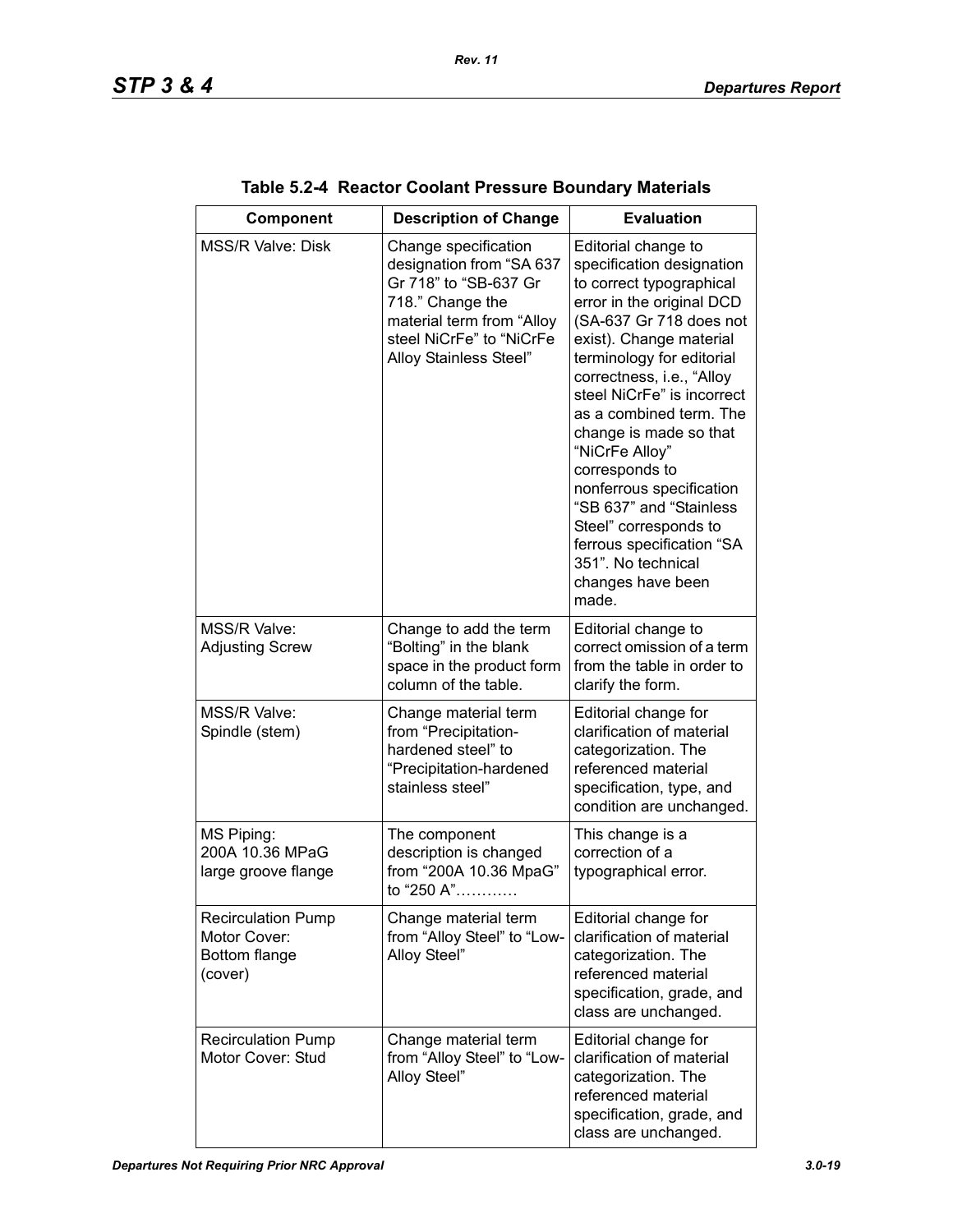| <b>Component</b>                              | <b>Description of Change</b>                                                                                                          | <b>Evaluation</b>                                                                                                                                                                                                                                                                                                                                                                                                                                                                          |
|-----------------------------------------------|---------------------------------------------------------------------------------------------------------------------------------------|--------------------------------------------------------------------------------------------------------------------------------------------------------------------------------------------------------------------------------------------------------------------------------------------------------------------------------------------------------------------------------------------------------------------------------------------------------------------------------------------|
| <b>Recirculation Pump</b><br>Motor Cover: Nut | Change product form<br>term from "Bolting" to<br>"Bolting Nuts" and<br>material term from "Alloy<br>Steel" to "Low-Alloy Steel"       | Editorial change for<br>clarification of form and<br>material categorization.<br>The referenced material<br>specification and grade<br>are unchanged.                                                                                                                                                                                                                                                                                                                                      |
| CRD: Middle flange                            | Change adds Grades<br>F304 and F316 for<br>Specification SA-182, and<br>adds Specification SA-<br>336/336M, Classes F304<br>and F316. | Technical change adds<br>F304 and F316 for both<br>SA-182 and SA-336.<br>F304 and F316 have the<br>same mechanical<br>properties for both<br>specifications and the<br>mechanical properties<br>are superior to the L<br>grades already<br>referenced in the DCD.<br>Further, the added<br>grades are still limited to<br>0.020% carbon by the<br>note. The editorial<br>change to the<br>specification designation<br>is made to correctly<br>identify the title of the<br>specification. |
| CRD: Spool piece                              | Change adds Grades<br>F304 and F316 for<br>Specification SA-182, and<br>adds Specification SA-<br>336, Classes F304 and<br>F316.      | Technical change adds<br>F304 and F316 for both<br>SA-182 and SA-336.<br>F304 and F316 have the<br>same mechanical<br>properties for both<br>specifications and the<br>mechanical properties<br>are superior to the L<br>grades already<br>referenced in the DCD.<br>Further, the added<br>grades are still limited to<br>0.020% carbon by the<br>note. The editorial<br>change to the<br>specification designation<br>is made to correctly<br>identify the title of the<br>specification. |

| Table 5.2-4 Reactor Coolant Pressure Boundary Materials |  |
|---------------------------------------------------------|--|
|---------------------------------------------------------|--|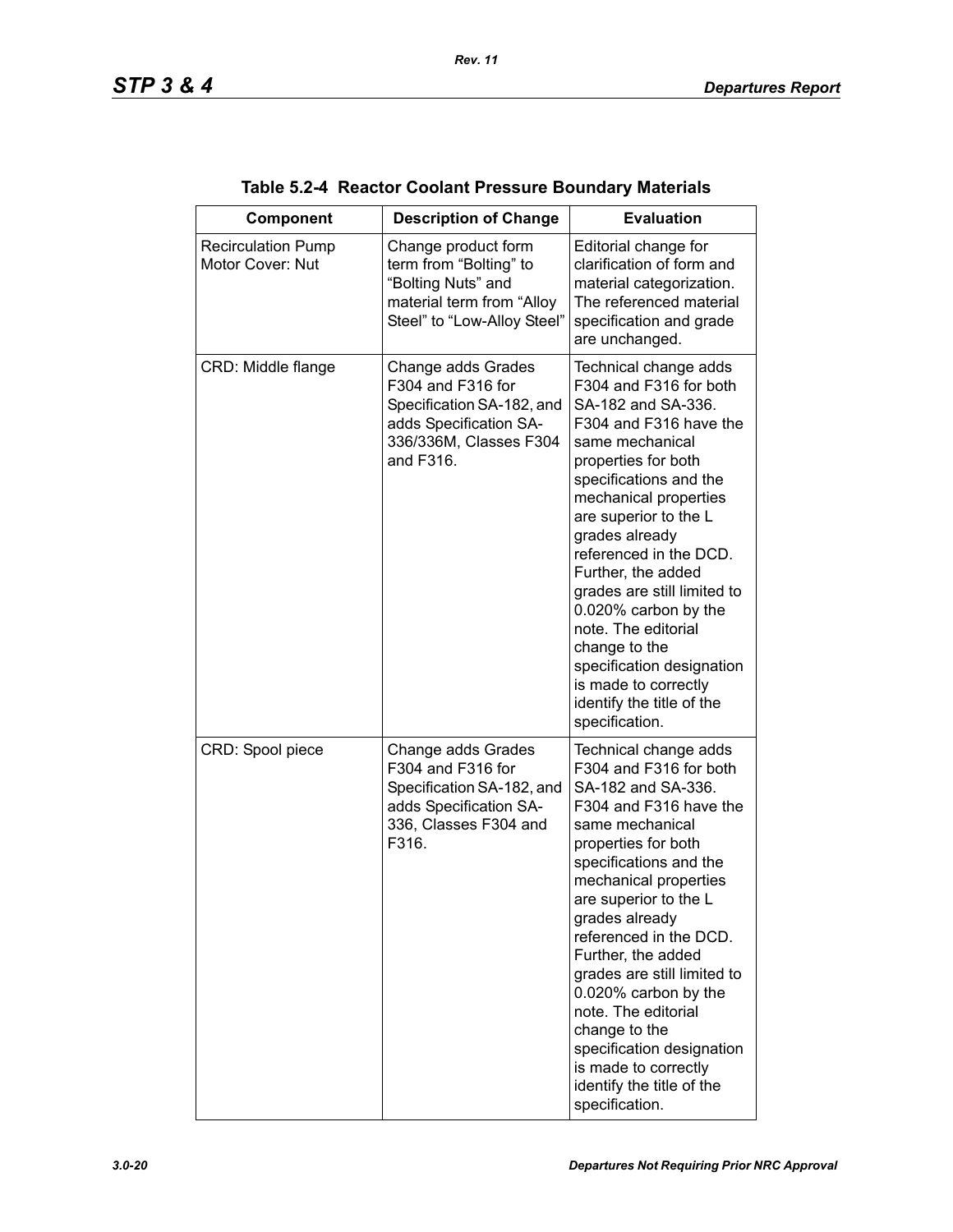| Component                              | <b>Description of Change</b>                                                                                                                                                                                                                           | <b>Evaluation</b>                                                                                                                                                                                                                                                                                                                                                                                                                                                                          |
|----------------------------------------|--------------------------------------------------------------------------------------------------------------------------------------------------------------------------------------------------------------------------------------------------------|--------------------------------------------------------------------------------------------------------------------------------------------------------------------------------------------------------------------------------------------------------------------------------------------------------------------------------------------------------------------------------------------------------------------------------------------------------------------------------------------|
| CRD: Mounting<br><b>Bolts</b>          | Change product form<br>term from "Bar" to<br>"Bolting" and material<br>term from "Alloy steel" to<br>"Low-Alloy steel."<br>Changes material<br>specification from "SA<br>194" to "SA193"                                                               | The product form and<br>material terms are<br>editorial changes for<br>clarification. The<br>specification designation<br>is corrected from the<br>specification for nuts (SA-<br>194) to the specification<br>for bolts (SA-193).                                                                                                                                                                                                                                                         |
| <b>CRD: Seal Housing</b>               | Change adds Grades<br>F304 and F316 for<br>Specification SA-182, and<br>adds Specification SA-<br>336, Classes F304 and<br>F316.                                                                                                                       | Technical change adds<br>F304 and F316 for both<br>SA-182 and SA-336.<br>F304 and F316 have the<br>same mechanical<br>properties for both<br>specifications and the<br>mechanical properties<br>are superior to the L<br>grades already<br>referenced in the DCD.<br>Further, the added<br>grades are still limited to<br>0.020% carbon by the<br>note. The editorial<br>change to the<br>specification designation<br>is made to correctly<br>identify the title of the<br>specification. |
| <b>CRD: Seal Housing</b><br><b>Nut</b> | Change the specification<br>designation from "SA<br>564, 17-4PH" to "SA-564<br>630 (H1100)"                                                                                                                                                            | The change reflects the<br>materials successfully<br>used in operating ABWR<br>designs over the last 10<br>years.                                                                                                                                                                                                                                                                                                                                                                          |
| RPV: Shell and<br>Heads: Plate         | Change "Mn 1/2 Mo 1/2 Ni"<br>to "Low-alloy steel."<br>Change "Mn 1/2 Mo 1/2 Ni"<br>to "Low-alloy steel."<br>Delete the notes "Carbon<br>content is maximum<br>0.020% and nitrogen<br>from 0.060 to 0.120" and<br>"Added niobium content<br>is 1 to 4%" | Editorial change to<br>generic terminology. The<br>referenced material<br>specification, type, and<br>class are unchanged.                                                                                                                                                                                                                                                                                                                                                                 |

| Table 5.2-4 Reactor Coolant Pressure Boundary Materials |  |  |  |  |  |
|---------------------------------------------------------|--|--|--|--|--|
|---------------------------------------------------------|--|--|--|--|--|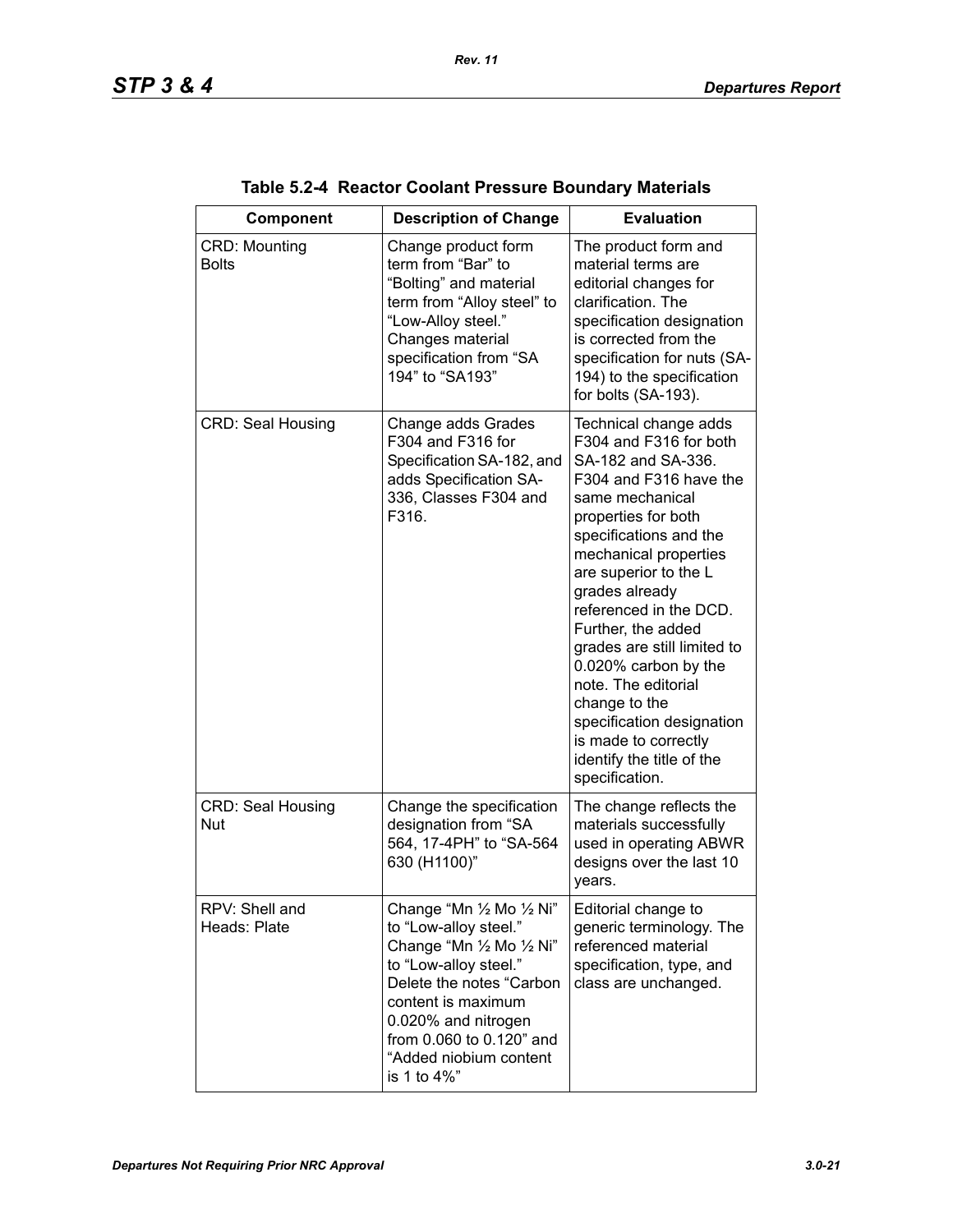| Component                                                                      | <b>Description of Change</b>                                                                                                                | <b>Evaluation</b>                                                                                                                                                                                                                                                                                     |
|--------------------------------------------------------------------------------|---------------------------------------------------------------------------------------------------------------------------------------------|-------------------------------------------------------------------------------------------------------------------------------------------------------------------------------------------------------------------------------------------------------------------------------------------------------|
| RPV: Forging                                                                   | Change "3/4 Ni 1/2 Mo Cr<br>V" to "Low alloy steel"                                                                                         | Editorial change to<br>generic terminology. The<br>referenced material<br>specification and class<br>are unchanged.                                                                                                                                                                                   |
| RPV:Flanged<br>Nozzles Forging                                                 | Change "C Si" to "Low<br>alloy steel"                                                                                                       | Correct typographical<br>error. SA-508 applies to<br>low alloy steel.                                                                                                                                                                                                                                 |
| <b>RPV: Drain Nozzles</b><br>Forging                                           | Change "C Si" to "Low<br>alloy steel" and add<br>stainless steel to material<br>list.                                                       | Correct typographical<br>error. SA-508 applies to<br>low alloy steel. Stainless<br>steel added to expand<br>material selection<br>opportunity.                                                                                                                                                        |
| <b>RPV</b><br>Appurtenances/<br>Instrumentation<br>Nozzles: Bar, Smls.<br>Pipe | Change specification<br>from "SB 166 or SB 167."<br>to "Code Case N-580-2"<br>Delete the note "Added<br>niobium content is 1 to<br>$4\%$ ." | Code Case N-580-2<br>allows the use of UNS<br>N06600 (Alloy 600)<br>material stabilized with<br>niobium. Referencing this<br>Code Case eliminates the<br>need for the note. The<br>notes were used because<br>this revision of this Code<br>Case had not been<br>approved when the DCD<br>was issued. |
| RPV Stub Tubes:<br>Forging                                                     | Change specification<br>from "SB 564" to "Code<br>Case N-580-2." Delete<br>the note "Added niobium<br>content is 1 to 4%."                  |                                                                                                                                                                                                                                                                                                       |
| <b>RPV Stub Tubes:</b><br>Bar, Smls. Pipe                                      | Change specification<br>from "SB 166 or SB 167"<br>to "Code Case N-580-2."<br>Delete the note "Added<br>niobium content is 1 to<br>4%."     |                                                                                                                                                                                                                                                                                                       |

| Table 5.2-4 Reactor Coolant Pressure Boundary Materials |  |
|---------------------------------------------------------|--|
|                                                         |  |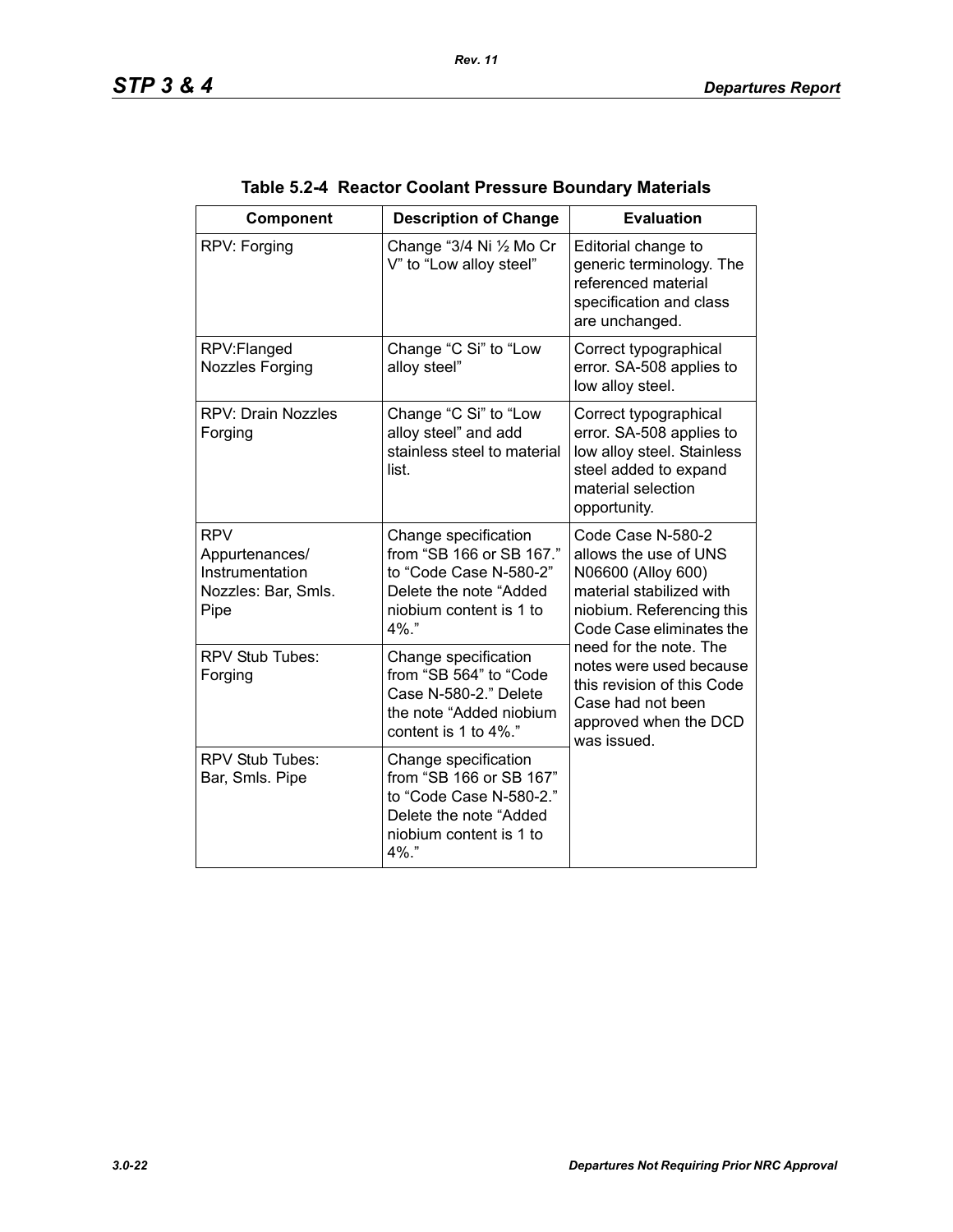| Section 4.5.1                                              |                                                                                                                                                                   |                                                                                                                                                                                                                                                                                                                                                                                                                                                                                                                                                                                                                                                                  |  |
|------------------------------------------------------------|-------------------------------------------------------------------------------------------------------------------------------------------------------------------|------------------------------------------------------------------------------------------------------------------------------------------------------------------------------------------------------------------------------------------------------------------------------------------------------------------------------------------------------------------------------------------------------------------------------------------------------------------------------------------------------------------------------------------------------------------------------------------------------------------------------------------------------------------|--|
| <b>Component</b>                                           | <b>Description of Change</b>                                                                                                                                      | <b>Evaluation</b>                                                                                                                                                                                                                                                                                                                                                                                                                                                                                                                                                                                                                                                |  |
| <b>CRD Spool Piece</b><br>Assembly: Spool<br>Piece Housing | Change from "ASME 182<br>Grade F304L" to ASME<br>SA-182/182M Grade<br>F304L, F304*, F316L,<br>F316* or ASME SA-<br>336/336M Grade F304L,<br>F304*, F316L, F316*." | Technical change adds<br>F304 and F316 for both<br>SA-182 and SA-336.<br>F304 and F316 have the<br>same mechanical<br>properties for both<br>specifications and the<br>mechanical properties<br>are superior to the F304L<br>grade already referenced<br>in the DCD. The carbon<br>content of the F304 and<br>F316 is controlled to a<br>maximum 0.020% by the<br>note (*). Change also<br>adds F316L for SA-182,<br>which has the same<br>mechanical properties as<br>the currently referenced<br>F304L. The editorial<br>change to the<br>specification designation<br>(to SA-182/182M) is<br>made to correctly identify<br>the title of the<br>specification. |  |

# Changes to Part 2, Tier 2, Section 4.5.1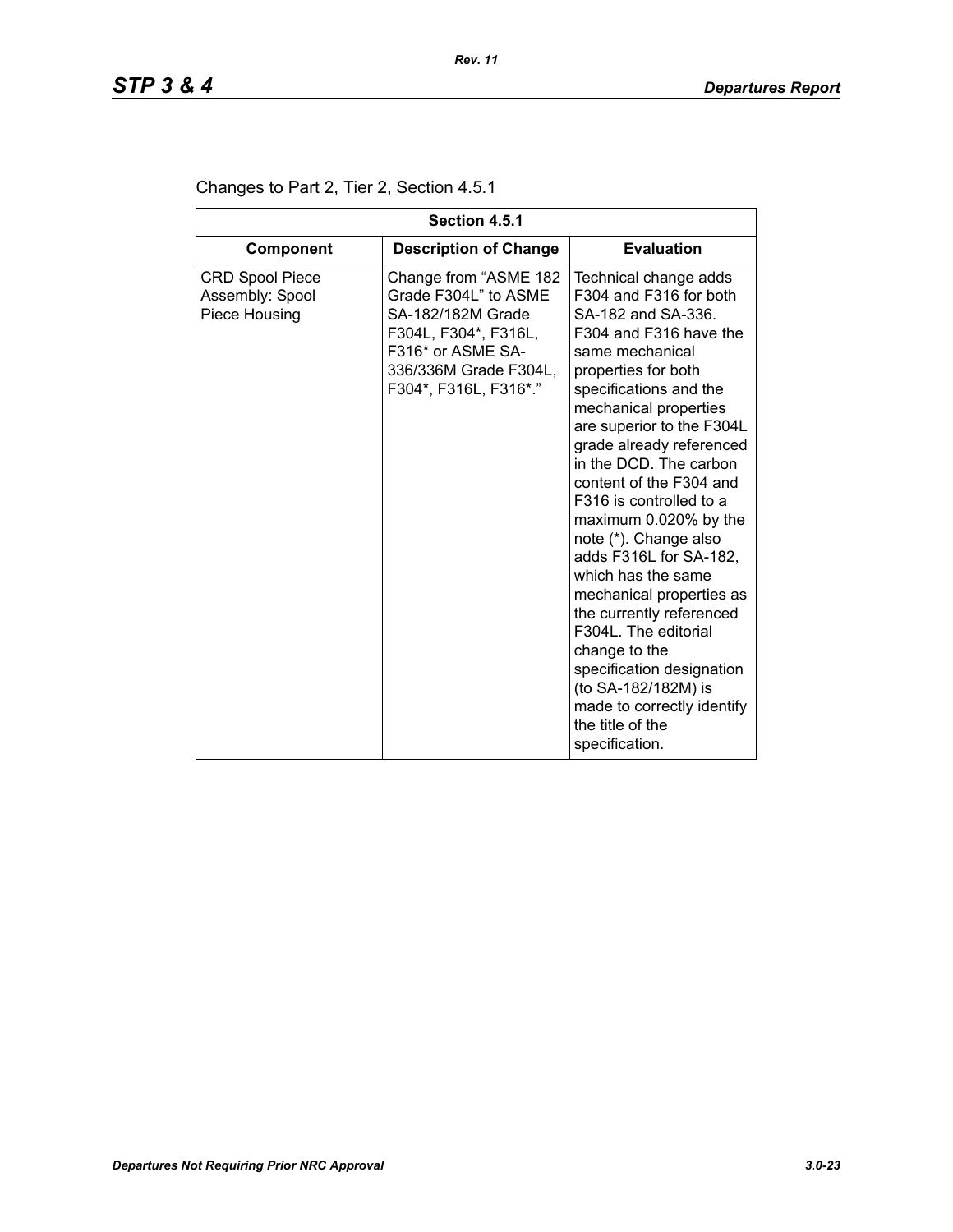| Section 4.5.1                                       |                                                                                                                                                                   |                                                                                                                                                                                                                                                                                                                                                                                                                                                                                                                                                                                                                                                                  |  |
|-----------------------------------------------------|-------------------------------------------------------------------------------------------------------------------------------------------------------------------|------------------------------------------------------------------------------------------------------------------------------------------------------------------------------------------------------------------------------------------------------------------------------------------------------------------------------------------------------------------------------------------------------------------------------------------------------------------------------------------------------------------------------------------------------------------------------------------------------------------------------------------------------------------|--|
| Component                                           | <b>Description of Change</b>                                                                                                                                      | <b>Evaluation</b>                                                                                                                                                                                                                                                                                                                                                                                                                                                                                                                                                                                                                                                |  |
| <b>CRD Spool Piece</b><br>Assembly: Seal<br>Housing | Change from "ASME 182<br>Grade F304L" to ASME<br>SA-182/182M Grade<br>F304L, F304*, F316L,<br>F316* or ASME SA-<br>336/336M Grade F304L,<br>F304*, F316L, F316*." | Technical change adds<br>F304 and F316 for both<br>SA-182 and SA-336.<br>F304 and F316 have the<br>same mechanical<br>properties for both<br>specifications and the<br>mechanical properties<br>are superior to the F304L<br>grade already referenced<br>in the DCD. The carbon<br>content of the F304 and<br>F316 is controlled to a<br>maximum 0.020% by the<br>note (*). Change also<br>adds F316L for SA-182,<br>which has the same<br>mechanical properties as<br>the currently referenced<br>F304L. The editorial<br>change to the<br>specification designation<br>(to SA-182/182M) is<br>made to correctly identify<br>the title of the<br>specification. |  |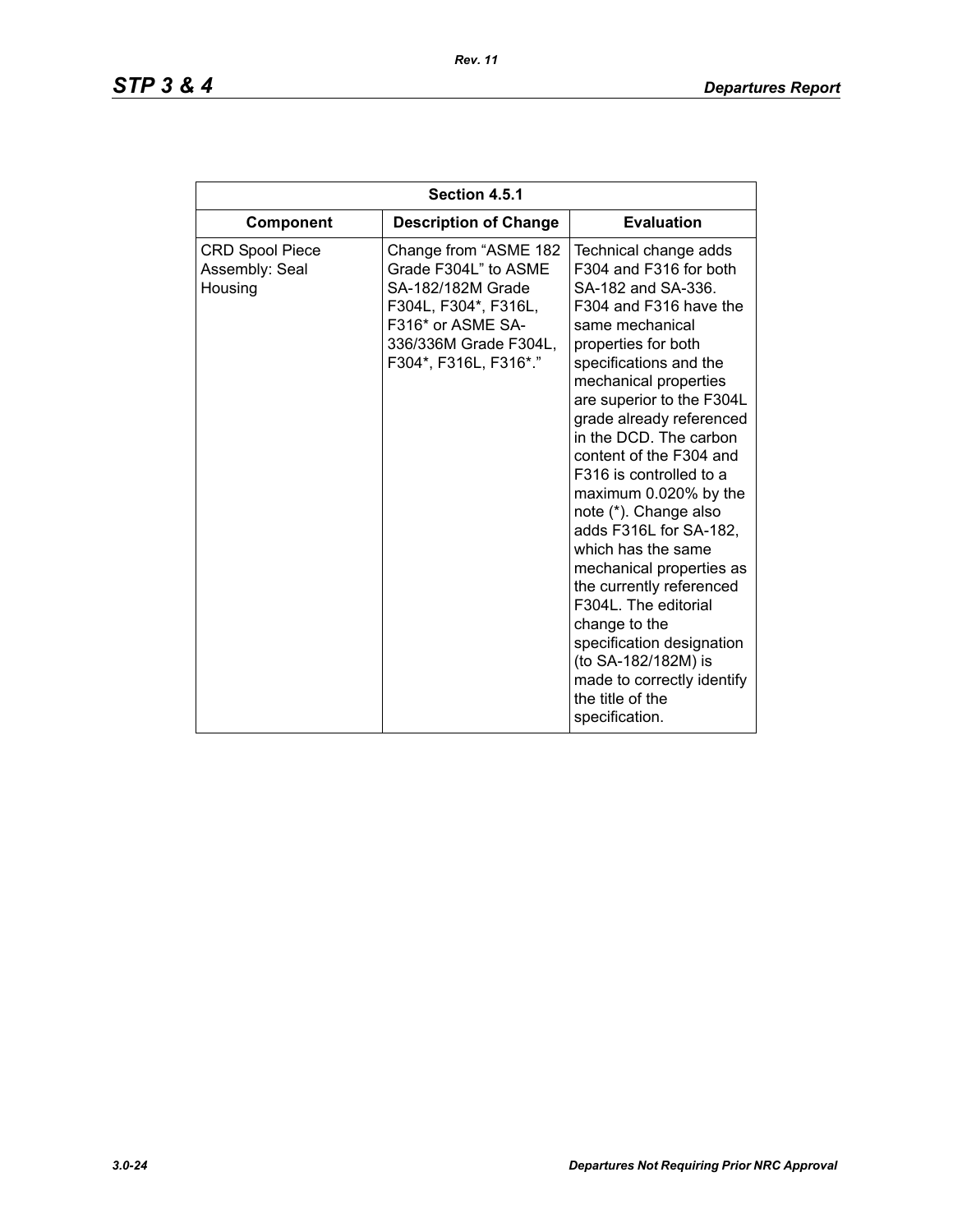| Section 4.5.1                                               |                                                                                                                                                                                                                                    |                                                                                                                                                                                                                                                                                                                                                                                                                                                                                                                                    |  |
|-------------------------------------------------------------|------------------------------------------------------------------------------------------------------------------------------------------------------------------------------------------------------------------------------------|------------------------------------------------------------------------------------------------------------------------------------------------------------------------------------------------------------------------------------------------------------------------------------------------------------------------------------------------------------------------------------------------------------------------------------------------------------------------------------------------------------------------------------|--|
| Component                                                   | <b>Description of Change</b>                                                                                                                                                                                                       | <b>Evaluation</b>                                                                                                                                                                                                                                                                                                                                                                                                                                                                                                                  |  |
| <b>CRD Spool Piece</b><br>Assembly: Drive<br>Shaft          | Change material from<br>"SA-479 Grade XM-19" to<br>"SA-479/479M Type<br>316*, 316L, or ASTM<br>A479/479M Type 316*/**,<br>316L**. Change "Hard<br>surfaced with Colmonoy<br>No. 6" to add "or<br>equivalent Nickel base<br>alloy". | Change to Type<br>316*/316L from XM-19<br>justified based on the fact<br>that drive shaft is partly<br>hard surfaced with<br>Colmonoy No. 6 or<br>equivalent Nickel base<br>alloy. Further justified by<br>plant operating<br>experience.                                                                                                                                                                                                                                                                                          |  |
|                                                             |                                                                                                                                                                                                                                    | Technical change to allow<br>substitution of another<br>nickel based alloy for<br>hard surfacing, but<br>requires that the alloy<br>must be equivalent<br>Colmonoy No. 6 currently<br>referenced in the DCD.<br>An Editorial change to the<br>specification designation<br>(to SA-479/479M) is<br>made to correctly identify<br>the specification.                                                                                                                                                                                 |  |
| <b>CRD Spool Piece</b><br>Assembly: Ball<br><b>Bearings</b> | Change component<br>description to "Ball<br>Bearings (in water)."<br>Change material<br>specification designation<br>from "A756 Type 440C" to<br>"ASTM A756 Type<br>440C** or A276 Type<br>440C**."                                | Non-technical change for<br>materials adds an<br>additional ASTM<br>specification (A276) from<br>which Type 440C<br>material can be ordered.<br>There is no actual<br>technical change to the<br>specified material (440C),<br>regardless of which<br>specification is used.<br>Editorial correction to the<br>referenced specification<br>title adds "ASTM."<br>Technical change to the<br>component description<br>clarifies that the specified<br>material applies to the<br><b>Ball Bearing used for</b><br>services in water. |  |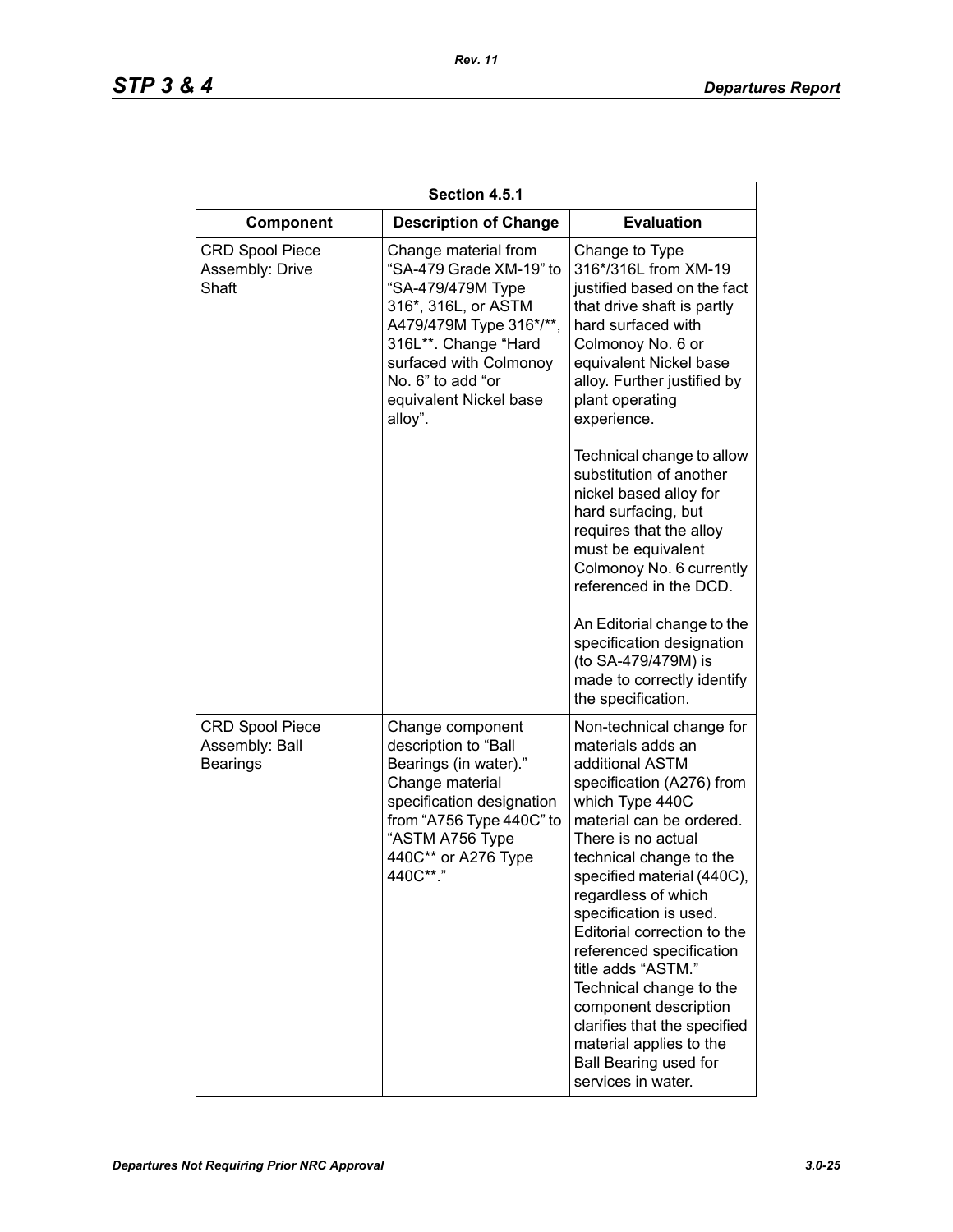| Section 4.5.1                                               |                                                                                                                                                                             |                                                                                                                                                                                                                                                                                                                                                                                                                                                        |
|-------------------------------------------------------------|-----------------------------------------------------------------------------------------------------------------------------------------------------------------------------|--------------------------------------------------------------------------------------------------------------------------------------------------------------------------------------------------------------------------------------------------------------------------------------------------------------------------------------------------------------------------------------------------------------------------------------------------------|
| Component                                                   | <b>Description of Change</b>                                                                                                                                                | <b>Evaluation</b>                                                                                                                                                                                                                                                                                                                                                                                                                                      |
| <b>CRD Spool Piece</b><br>Assembly: Ball<br><b>Bearings</b> | Add a component<br>description for "Ball<br>Bearings (in air)" and a<br>corresponding material<br>"AISI 52100**"                                                            | This technical change<br>allows the use of a<br>standard low alloy<br>bearing steel in place of<br>440C stainless for use in<br>air-only applications<br>where the corrosion<br>resistance of stainless<br>steel is not needed.                                                                                                                                                                                                                        |
| <b>CRD Spool Piece</b><br>Assembly: Gland<br>Packing Spring | Change from "Inconel X<br>750" to AMS 5699 Alloy<br>N07750** (Alloy X-750)"                                                                                                 | Non-technical change to<br>reference a specification<br>for the material rather<br>than call out only the<br>trade name. There is no<br>actual technical change<br>to the specified material<br>(UNS N07750)                                                                                                                                                                                                                                           |
| <b>CRD Spool Piece</b><br>Assembly: Separation<br>Spring    | Add a component<br>"Separation Spring" and<br>specify material AMS<br>5699 Alloy N07750**<br>(Alloy X-750)                                                                  | Technical change to<br>identify an additional<br>component (Separation<br>Spring) and its<br>corresponding material<br>(UNS N07750).                                                                                                                                                                                                                                                                                                                   |
| <b>CRD Spool Piece</b><br>Assembly: Separation<br>Magnet    | Add a component<br>"Separation Magnet" and<br>specify a material "Alnico<br>No. 5 and ASME SA-<br>479/479M Type 316*,<br>316L or ASTM<br>A479/479M Type 316*/**,<br>316L**" | Technical change to<br>identify an additional<br>component (Separation<br>Magnet) and its<br>corresponding materials<br>(Alnico No. 5 and either<br>Type 316 or 316L<br>material). The specified<br>materials are a standard<br>permanent magnet<br>material and a non-<br>ferromagnetic stainless<br>steel material for the<br>surrounding structure.<br>The carbon content of the<br>316 is controlled to a<br>maximum 0.020% by the<br>note $(*)$ . |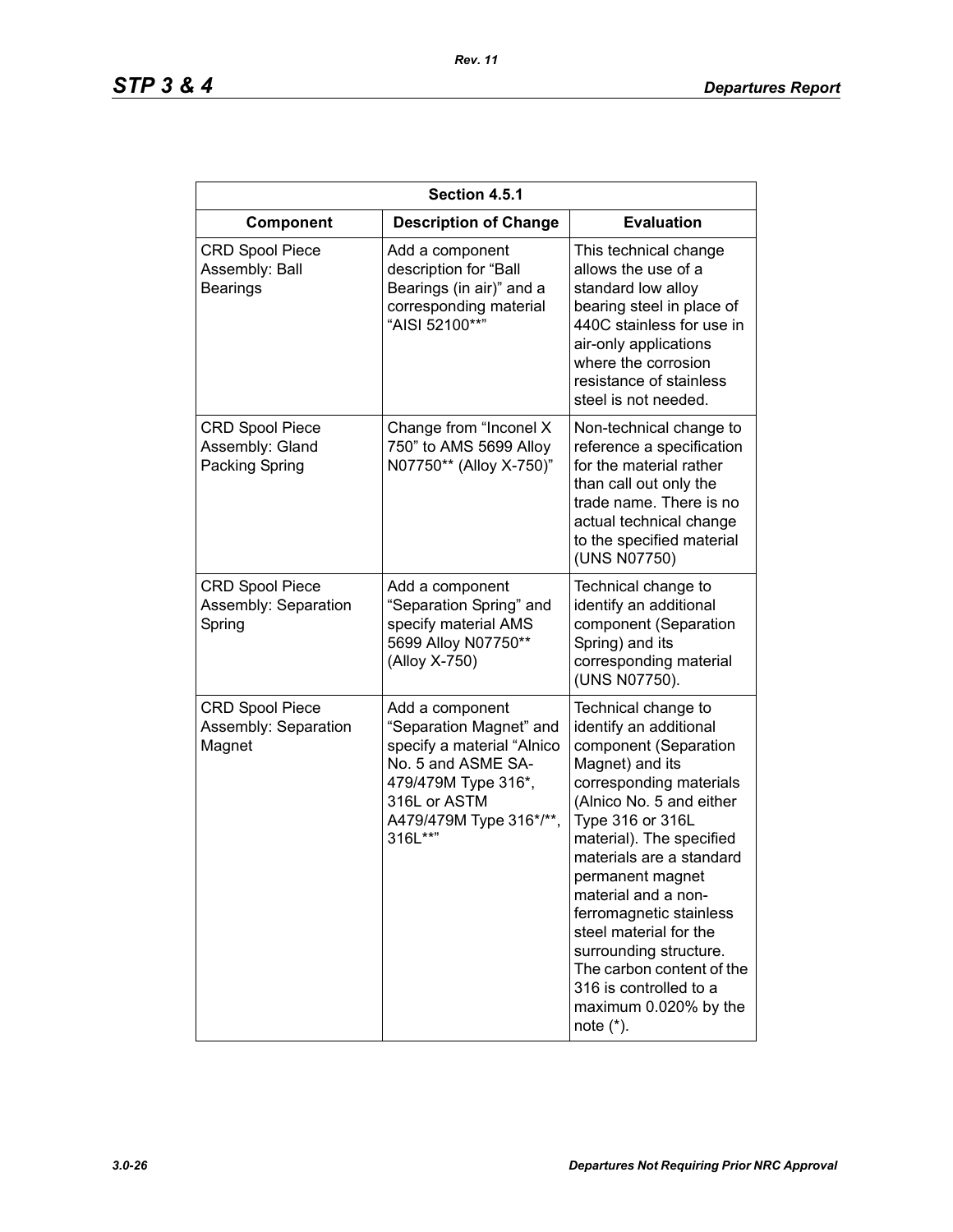| Section 4.5.1                                   |                                                                                                                                                                                                                              |                                                                                                                                                                                                                                                                                                                                                                               |
|-------------------------------------------------|------------------------------------------------------------------------------------------------------------------------------------------------------------------------------------------------------------------------------|-------------------------------------------------------------------------------------------------------------------------------------------------------------------------------------------------------------------------------------------------------------------------------------------------------------------------------------------------------------------------------|
| Component                                       | <b>Description of Change</b>                                                                                                                                                                                                 | <b>Evaluation</b>                                                                                                                                                                                                                                                                                                                                                             |
| <b>Ball Spindle: Ball</b><br><b>Screw Shaft</b> | Change material<br>specification designation<br>from ASTM A564 TP630<br>(17-4PH) Condition H-<br>1100 to "ASME SA-<br>564/564M Type 630<br>Condition H-1100 or<br>ASTM A564/564M Type<br>630 (17-4PH)** Condition<br>H-1100" | Non-technical change to<br>materials to reference the<br>ASME version of the<br>currently referenced<br><b>ASTM</b> specification (SA-<br>564/564M). Editorial<br>correction to the title of<br>the currently referenced<br>ASTM specification.                                                                                                                               |
| <b>Ball Spindle: Ball Nut</b>                   | Change material<br>specification designation<br>from ASTM A564 TP630<br>(17-4PH) Condition H-<br>1100 to "ASME SA-<br>564/564M Type 630<br>Condition H-1100 or<br>ASTM A564/564M Type<br>630 (17-4PH)** Condition<br>H-1100" | Non-technical change to<br>materials to reference the<br>ASME version of the<br>currently referenced<br><b>ASTM</b> specification (SA-<br>564/564M). Editorial<br>correction to the title of<br>the currently referenced<br>ASTM specification.                                                                                                                               |
| <b>Ball Spindle: Balls</b>                      | Change material<br>specification designation<br>from "A756 Type 440C" to<br>"ASTM A756 Type<br>440C** or A580/580M<br>Type 440C** or A276<br>Type 440C**."                                                                   | Non-technical change for<br>materials adds an<br>additional ASTM<br>specification (A580/580M<br>or A276) from which Type<br>440C material can be<br>ordered. There is no<br>actual technical change<br>to the specified material<br>(440C), regardless of<br>which specification is<br>used. Editorial correction<br>to the referenced<br>specification title adds<br>"ASTM." |
| <b>Ball Spindle: Guide</b><br>Roller            | Change material<br>specification from "Stellite<br>No. 3" to add "or nickel<br>base alloy."                                                                                                                                  | The nickel base alloy is a<br>cobalt replacement alloy<br>(CRA).                                                                                                                                                                                                                                                                                                              |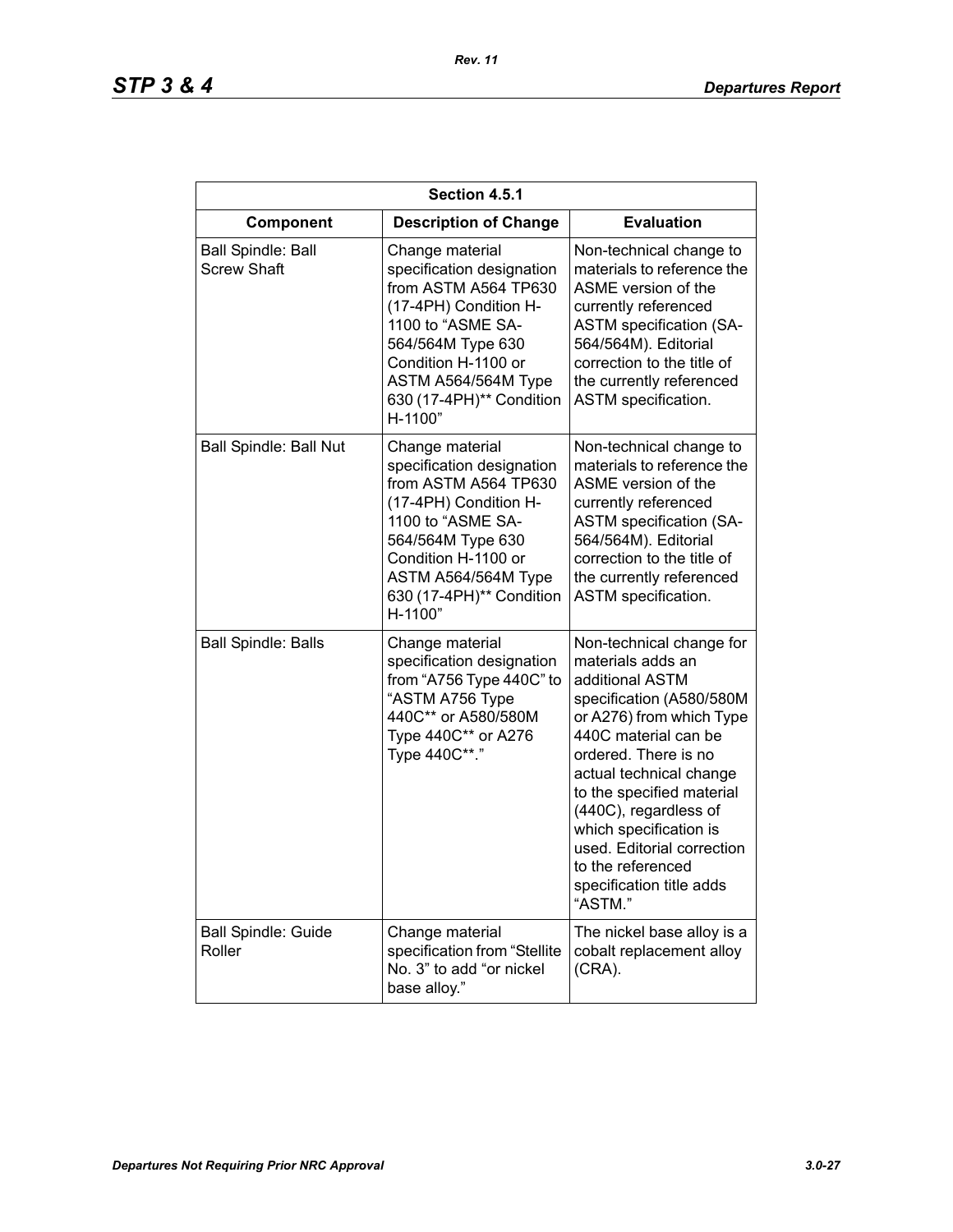| Section 4.5.1                                    |                                                                                                                                                                                 |                                                                                                                                                                                                                                 |
|--------------------------------------------------|---------------------------------------------------------------------------------------------------------------------------------------------------------------------------------|---------------------------------------------------------------------------------------------------------------------------------------------------------------------------------------------------------------------------------|
| Component                                        | <b>Description of Change</b>                                                                                                                                                    | <b>Evaluation</b>                                                                                                                                                                                                               |
| <b>Ball Spindle: Guide</b><br><b>Roller Pin</b>  | Change from "Haynes<br>Alloy No. 25" to "ASME<br>SA-479/479M Type XM-<br>19 (Nitrided) or ASTM<br>A479/479M Type XM-<br>19** (Nitrided) or<br>equivalent ferrous base<br>alloy" | Technical change from a<br>cobalt-based alloy to a<br>ferrous alloy, nitrided for<br>wear resistance. Change<br>of material for ALARA<br>concerns associated with<br>cobalt.                                                    |
| <b>Ball Spindle: Spindle</b><br><b>Head Bolt</b> | Change to add "**" after<br>Stellite No. 6B                                                                                                                                     | Change provided to allow<br>use of equivalent<br>materials based on the<br>restrictions in the<br>footnote.                                                                                                                     |
| <b>Ball Spindle: Spindle</b><br>head Bushing     | Change to add "**" after<br>Stellite No. 12                                                                                                                                     | Change provided to allow<br>use of equivalent<br>materials based on the<br>restrictions in the<br>footnote.                                                                                                                     |
| <b>Ball Spindle:</b><br>Separation Spring        | Delete part                                                                                                                                                                     | Change corrects section<br>to list part with the CRD<br>Spool Piece Assembly<br>rather than the Ball<br>Spindle.                                                                                                                |
| <b>Ball Spindle:</b><br><b>Separation Magnet</b> | Delete part                                                                                                                                                                     | Change corrects section<br>to list part with the CRD<br>Spool Piece Assembly<br>rather than the Ball<br>Spindle.                                                                                                                |
| Buffer Mechanism:<br><b>Buffer Disk Spring</b>   | <b>ASME SB-637 Alloy</b><br>N07750 or ASTM B-637<br>Alloy N07750** or AMS<br>5542 Alloy N07750**<br>(Alloy X-750)                                                               | Non-technical change to<br>provide complete<br>references to the material<br>specifications rather than<br>call out only the trade<br>name. There is no actual<br>technical change to the<br>specified material (UNS<br>N07750) |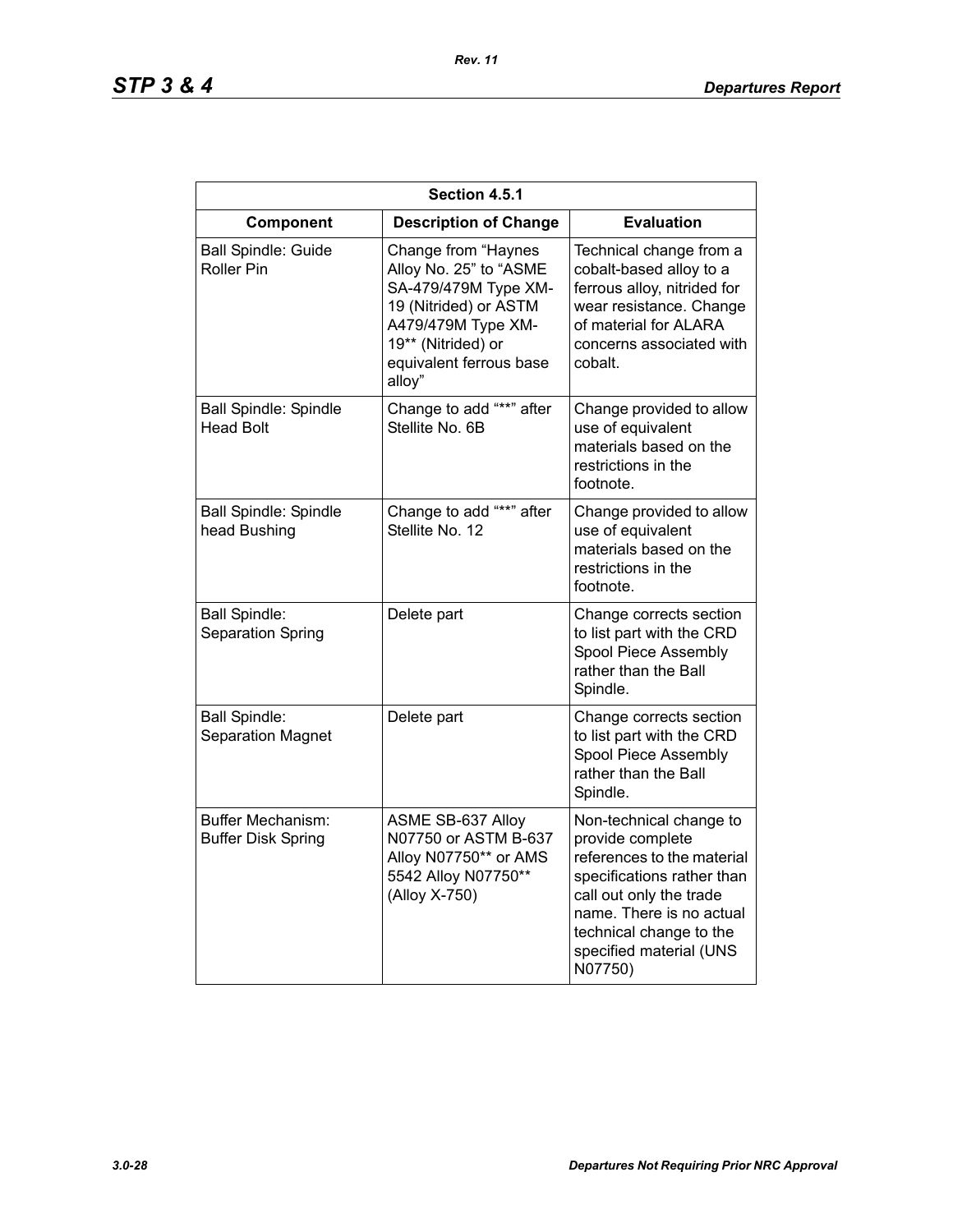| Section 4.5.1                                  |                                                                                                                                                                                                                               |                                                                                                                                                                                                                                                                                                                                                                                                            |
|------------------------------------------------|-------------------------------------------------------------------------------------------------------------------------------------------------------------------------------------------------------------------------------|------------------------------------------------------------------------------------------------------------------------------------------------------------------------------------------------------------------------------------------------------------------------------------------------------------------------------------------------------------------------------------------------------------|
| Component                                      | <b>Description of Change</b>                                                                                                                                                                                                  | <b>Evaluation</b>                                                                                                                                                                                                                                                                                                                                                                                          |
| Buffer Mechanism:<br><b>Buffer Sleeve</b>      | Change "316L<br>(Hardsurfaced with<br>Colmonoy No. 6)" to<br>"ASME SA-479/479M<br>Type 316*, 316L<br>(Hardsurfaced with<br>Colmonoy No. 6), or<br>ASTM 479/479M Type<br>316*/**, 316L**"                                      | Technical change adds<br>Type 316 material. The<br>mechanical properties of<br>316 are superior to the L<br>grade already referenced<br>and the carbon content of<br>the 316 is controlled to a<br>maximum of 0.020% by<br>the note (*). Non-<br>technical changes<br>provide the complete<br>reference to the material<br>specifications rather than<br>call out only the Type<br>designation (316/316L). |
| Buffer Mechanism:<br><b>Guide Roller</b>       | Change material<br>specification from "Stellite<br>No. 3" to add "or nickel<br>base alloy."                                                                                                                                   | The nickel base alloy is<br><b>Cobalt Replacement</b><br>Alloy (CRA).                                                                                                                                                                                                                                                                                                                                      |
| Buffer Mechanism:<br><b>Guide Roller Pin</b>   | Change from "Haynes<br>Alloy No. 25" to "ASME<br>SA-479/479M Type XM-<br>19 (Nitrided) or ASTM<br>A479/479M Type XM-<br>19** (Nitrided) or<br>equivalent ferrous base<br>alloy"                                               | Technical change from a<br>cobalt-based alloy to a<br>ferrous alloy, nitrided for<br>wear resistance. Change<br>of material for ALARA<br>concerns associated with<br>cobalt.                                                                                                                                                                                                                               |
| <b>Buffer Mechanism:</b><br><b>Stop Piston</b> | Change "316L<br>(Hardsurfaced with<br>Stellite No. 6)" to "ASME<br>SA-479/479M Type 316*,<br>316L (Hardsurfaced with<br>Stellite No. 6), or ASTM<br>479/479M Type 316*/**,<br>316L** (Hard surfaced<br>with Stellite No. 6)*" | Technical change adds<br>Type 316 material. The<br>mechanical properties of<br>316 are superior to the L<br>grade already referenced<br>and the carbon content of<br>the 316 is controlled to a<br>maximum of 0.020% by<br>the note (*). Non-<br>technical change to<br>provide complete<br>references to the material<br>specifications rather than<br>call out only the Type<br>designation (316/316L).  |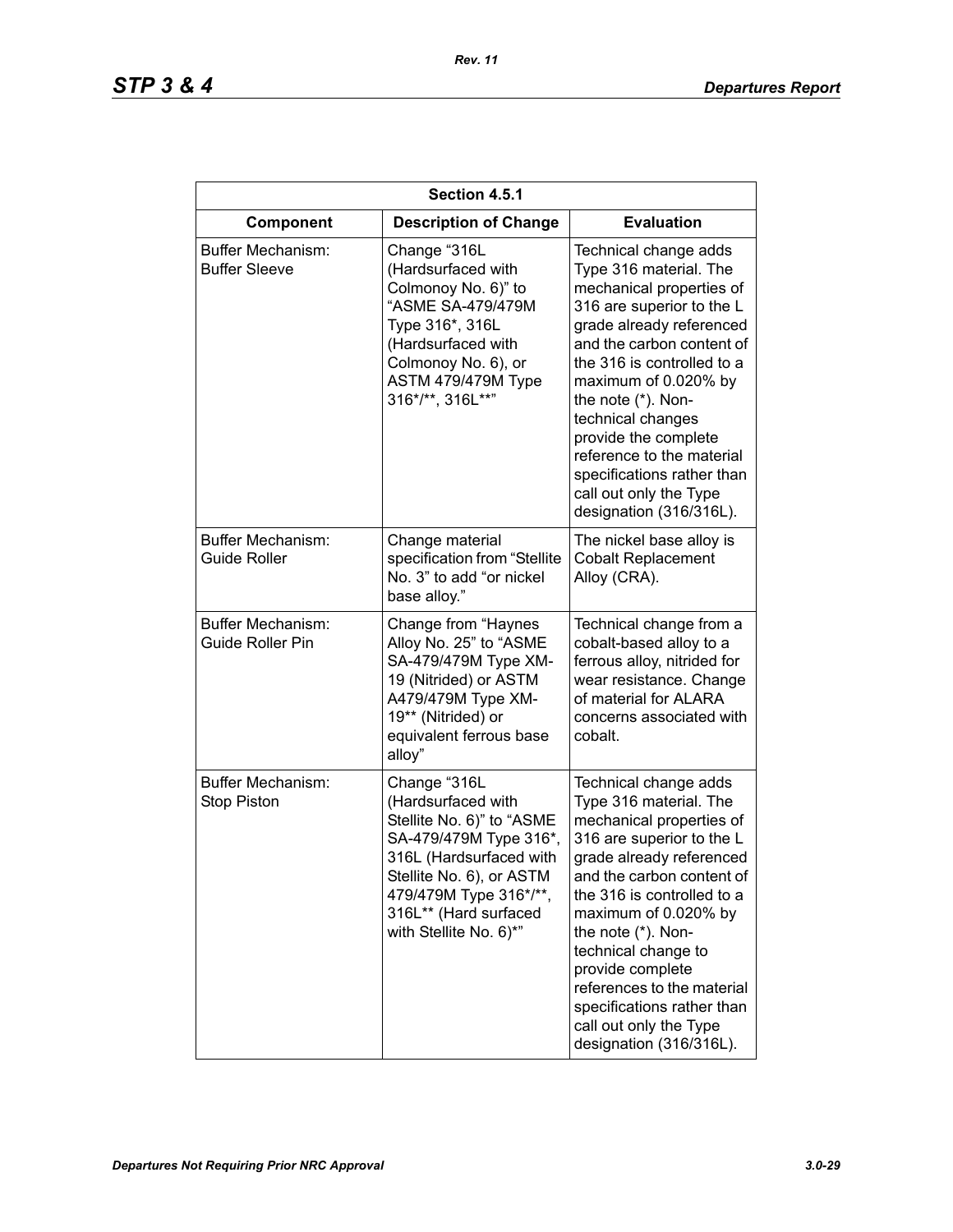| Section 4.5.1                        |                                                                                                                                                                                                                                                                                                             |                                                                                                                                                                                                                                                                                                                                                                                                                                                                                                                                                                                                               |
|--------------------------------------|-------------------------------------------------------------------------------------------------------------------------------------------------------------------------------------------------------------------------------------------------------------------------------------------------------------|---------------------------------------------------------------------------------------------------------------------------------------------------------------------------------------------------------------------------------------------------------------------------------------------------------------------------------------------------------------------------------------------------------------------------------------------------------------------------------------------------------------------------------------------------------------------------------------------------------------|
| Component                            | <b>Description of Change</b>                                                                                                                                                                                                                                                                                | <b>Evaluation</b>                                                                                                                                                                                                                                                                                                                                                                                                                                                                                                                                                                                             |
| <b>Hollow Piston: Piston</b><br>Tube | Change from "XM-19" to<br>"ASME SA-312/312M<br>Grade TPXM-19 or<br><b>ASTM A 312/312M</b><br>Grade TPXM19"                                                                                                                                                                                                  | Non-technical change to<br>provide complete<br>references to the material<br>specifications rather than<br>call out only the Grade<br>(XM-19) designation.                                                                                                                                                                                                                                                                                                                                                                                                                                                    |
| Hollow Piston: Piston<br>Head        | Change component<br>description from "Piston<br>Head" to "Drive Piston"<br>and change "316L<br>(Hardsurfaced with<br>Stellite No. 3)" to "ASME<br>SA-479/479M Type 316*,<br>316L (Hardsurfaced with<br>Stellite No. 6), or ASTM<br>479/479M Type 316*/**,<br>316L** (Hard surfaced<br>with Stellite No. 6)" | Non-technical change to<br>correct the component<br>description. Technical<br>change adds Type 316<br>material. The mechanical<br>properties of 316 are<br>superior to the L grade<br>already referenced and<br>the carbon content of the<br>316 is controlled to a<br>maximum of 0.020% by<br>the note (*). Non-<br>technical change to<br>provide complete<br>references to the material<br>specifications rather than<br>call out only the Type<br>designation (316/316L).<br>Technical change from<br>Stellite No. 3 to Stellite<br>No. 6, consistent with the<br><b>Buffer Mechanism Stop</b><br>Piston. |
| Hollow Piston: Latch                 | Change from "Inconel X<br>750" to ASME SB-637<br>Alloy N07750 or ASTM B-<br>637 Alloy N07750** (Alloy<br>$X-750$ )"                                                                                                                                                                                         | Non-technical change to<br>reference a specification<br>for the material rather<br>than call out only the<br>trade name. There is no<br>actual technical change<br>to the specified material<br>(UNS N07750)                                                                                                                                                                                                                                                                                                                                                                                                  |
| Hollow Piston: Latch<br>Spring       | Specify material AMS<br>5699 Alloy N07750**<br>(Alloy X-750)                                                                                                                                                                                                                                                | Non-technical change to<br>reference a specification<br>for the material rather<br>than call out only the<br>trade name. There is no<br>actual technical change<br>to the specified material<br>(UNS N07750)                                                                                                                                                                                                                                                                                                                                                                                                  |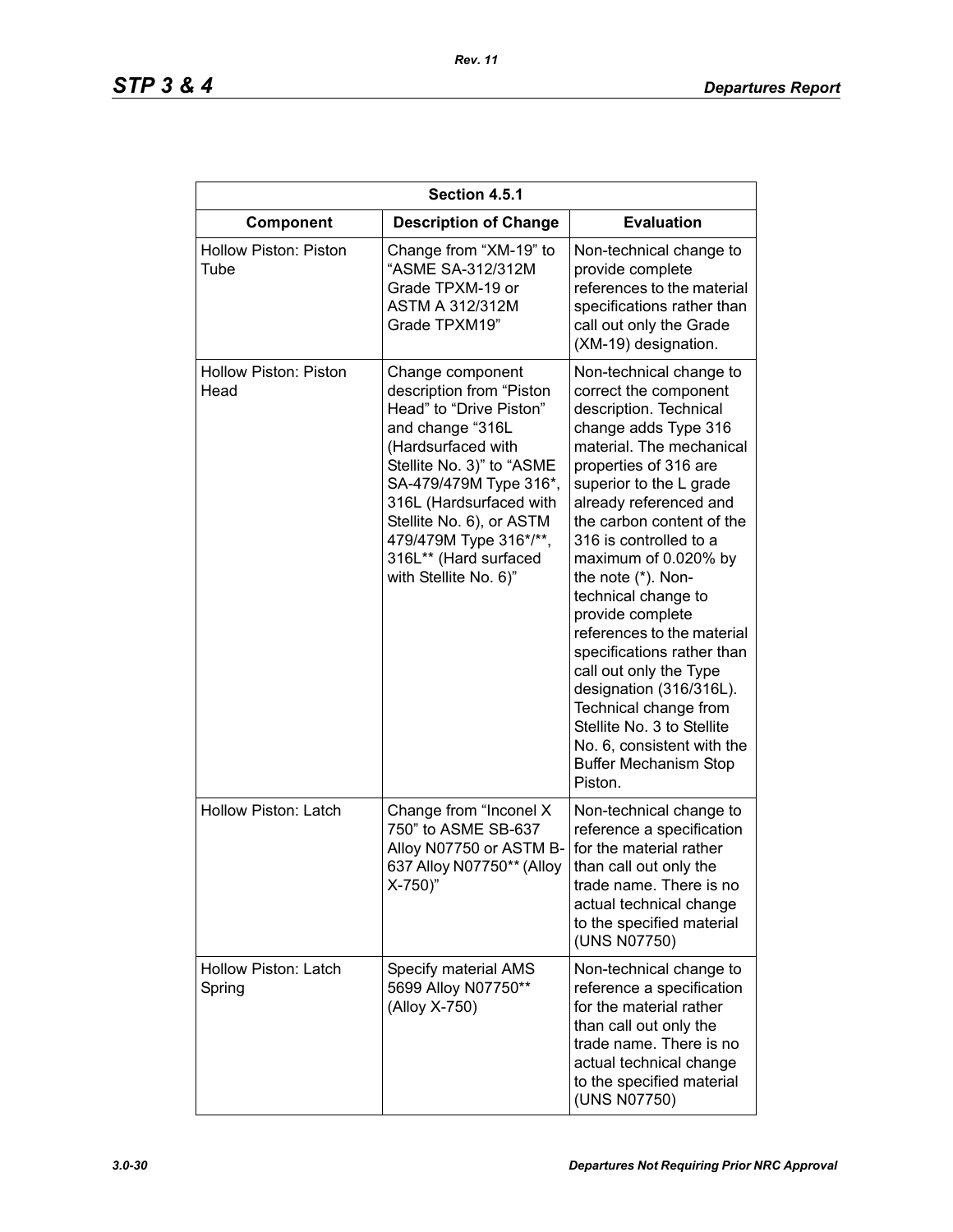| Section 4.5.1                             |                                                                                                                           |                                                                                                                                                                                                                                                                                                                                                                                                       |
|-------------------------------------------|---------------------------------------------------------------------------------------------------------------------------|-------------------------------------------------------------------------------------------------------------------------------------------------------------------------------------------------------------------------------------------------------------------------------------------------------------------------------------------------------------------------------------------------------|
| Component                                 | <b>Description of Change</b>                                                                                              | <b>Evaluation</b>                                                                                                                                                                                                                                                                                                                                                                                     |
| Hollow Piston:<br><b>Bayonet Coupling</b> | Change from "Inconel X<br>750" to ASME SB-637<br>Alloy N07750 or ASTM B-<br>637 Alloy N07750** (Alloy<br>$X-750"$         | Non-technical change to<br>reference a specification<br>for the material rather<br>than call out only the<br>trade name. There is no<br>actual technical change<br>to the specified material<br>(UNS N07750)                                                                                                                                                                                          |
| Guide Tube: Guide<br>Tube                 | Change from "316L" to<br>"ASME SA-312/312M<br>Grade TP316*, TP316L<br>or ASTM A 312/312M<br>Grade TP316*/**,<br>TP316L**" | Technical change adds<br>Type 316 material. The<br>mechanical properties of<br>316 are superior to the L<br>grade already referenced<br>and the carbon content of<br>the 316 is controlled to a<br>maximum of 0.020% by<br>the note (*). Non-<br>technical change to<br>provide complete<br>references to the material<br>specifications rather than<br>call out only the Type<br>designation (316L). |
| Outer Tube<br>Assembly: Outer<br>Tube     | Change from "XM-19" to<br><b>ASME SA-312/312M</b><br>Grade TPXM-19 or<br>ASTM A312/312M,<br>Grade TPXM-19**"              | Non-technical change to<br>provide complete<br>references to the material<br>specifications rather than<br>call out only the Grade<br>(XM-19) designation.                                                                                                                                                                                                                                            |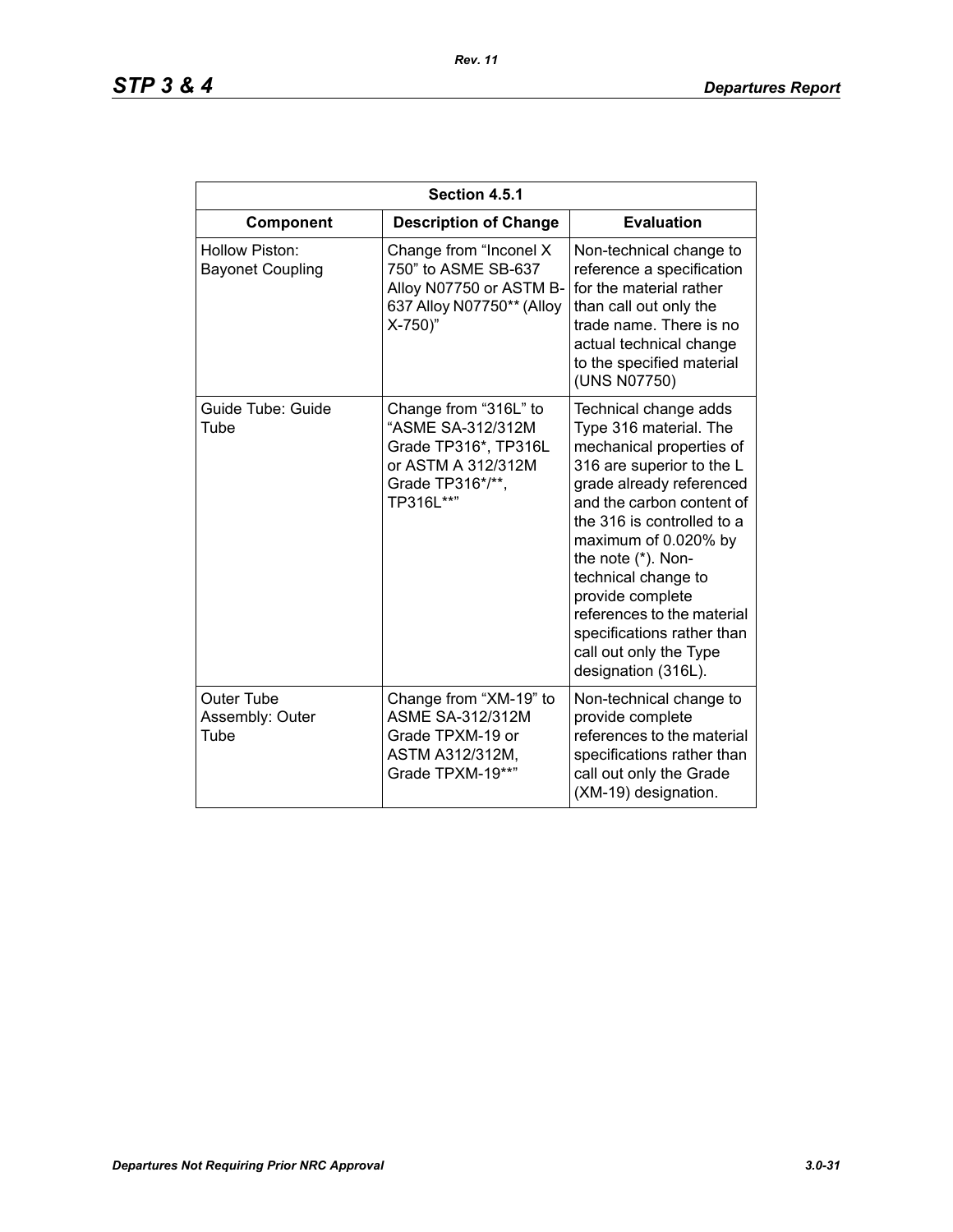| Section 4.5.1                                                                  |                                                                                                                                                                                  |                                                                                                                                                                                                                                                                                                                                                                                                                                                                                                                                                                                                                                                                  |
|--------------------------------------------------------------------------------|----------------------------------------------------------------------------------------------------------------------------------------------------------------------------------|------------------------------------------------------------------------------------------------------------------------------------------------------------------------------------------------------------------------------------------------------------------------------------------------------------------------------------------------------------------------------------------------------------------------------------------------------------------------------------------------------------------------------------------------------------------------------------------------------------------------------------------------------------------|
| Component                                                                      | <b>Description of Change</b>                                                                                                                                                     | <b>Evaluation</b>                                                                                                                                                                                                                                                                                                                                                                                                                                                                                                                                                                                                                                                |
| Outer Tube<br>Assembly: Middle<br>Flange                                       | Change from "ASME SA-<br>182 Grade F304LC" to<br><b>ASME SA-182/182M</b><br>Grade F304L, F304*,<br>F316L, F316* or ASME<br>SA- 336/336M Grade<br>F304L, F304*, F316L,<br>F316*." | Technical change adds<br>F304 and F316 for both<br>SA-182 and SA-336.<br>F304 and F316 have the<br>same mechanical<br>properties for both<br>specifications and the<br>mechanical properties<br>are superior to the F304L<br>grade already referenced<br>in the DCD. The carbon<br>content of the F304 and<br>F316 is controlled to a<br>maximum 0.020% by the<br>note (*). Change also<br>adds F316L for SA-182,<br>which has the same<br>mechanical properties as<br>the currently referenced<br>F304L. The editorial<br>change to the<br>specification designation<br>(to SA-182/182M) is<br>made to correctly identify<br>the title of the<br>specification. |
| <b>Miscellaneous Parts:</b><br><b>Ball for Check Valve</b>                     | Change "Haynes Stellite<br>No. 3" to "Stellite No. 3, or<br>equivalent cobalt base<br>alloy."                                                                                    | Non-technical change to<br>delete a specific<br>manufacturer's name<br>(Haynes). Technical<br>change to allow<br>equivalent cobalt based<br>alloys. Requiring that the<br>other alloys be equivalent<br>ensures that the alloy<br>selected has sufficient<br>wear resistance.                                                                                                                                                                                                                                                                                                                                                                                    |
| <b>Miscellaneous Parts:</b><br>O-Ring Seal<br>(Between CRD<br>Housing and CRD) | Change "321 SS" to<br>"Type 321 Stainless steel<br>coated with a qualified<br>material"                                                                                          | Editorial change to delete<br>acronym (SS) and<br>replace it with a more<br>complete identification.                                                                                                                                                                                                                                                                                                                                                                                                                                                                                                                                                             |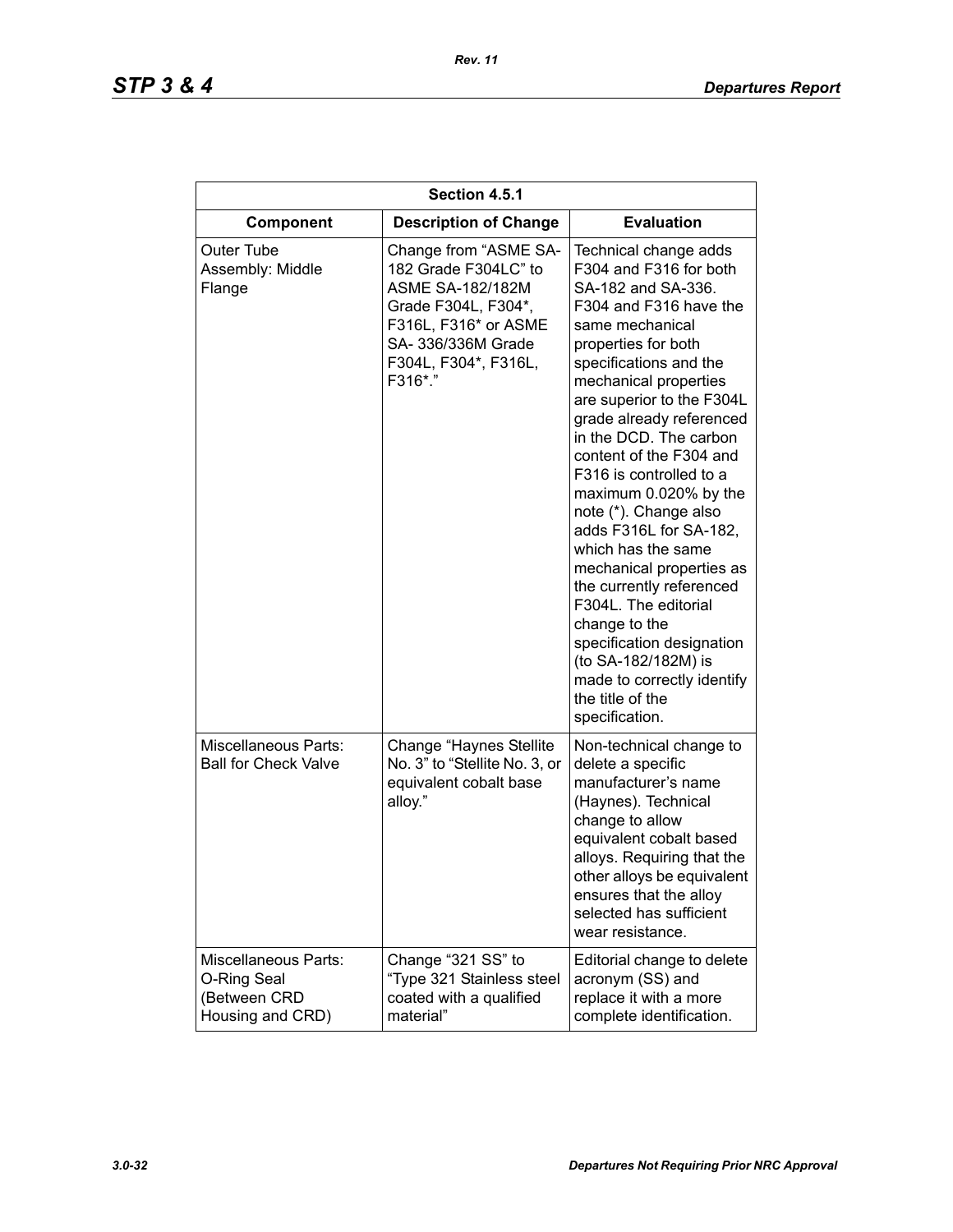| Section 4.5.1                                                   |                                                                                                                                                                                                                                                               |                                                                                                                                                      |
|-----------------------------------------------------------------|---------------------------------------------------------------------------------------------------------------------------------------------------------------------------------------------------------------------------------------------------------------|------------------------------------------------------------------------------------------------------------------------------------------------------|
| Component                                                       | <b>Description of Change</b>                                                                                                                                                                                                                                  | <b>Evaluation</b>                                                                                                                                    |
| Miscellaneous Parts:<br><b>CRD</b> Installation<br><b>Bolts</b> | Change "ASME SA193<br>Grade B7" to "ASME SA-<br>193/193M Grade B7"                                                                                                                                                                                            | The editorial change to<br>the specification<br>designation (to SA-<br>193/193M) is made to<br>correctly identify the title<br>of the specification. |
| <b>Notes</b>                                                    | Change from "The base"<br>material shall be qualified<br>to assure that it is free<br>from sensitization." to "*<br>The material shall be<br>qualified to ensure that it<br>is free from sensitization.<br>Carbon content specified<br>to be 0.020% maximum." | Technical change<br>explains the basis for<br>qualification to ensure<br>resistance to<br>sensitization.                                             |
| <b>Notes</b>                                                    | Note added as follows: "**<br>Equivalent materials have<br>been provided. Materials<br>with similar chemical<br>composition, mechanical<br>properties, and operating<br>experience are<br>considered equivalent."                                             | Note intended to provide<br>for additional choices for<br>allowable materials.                                                                       |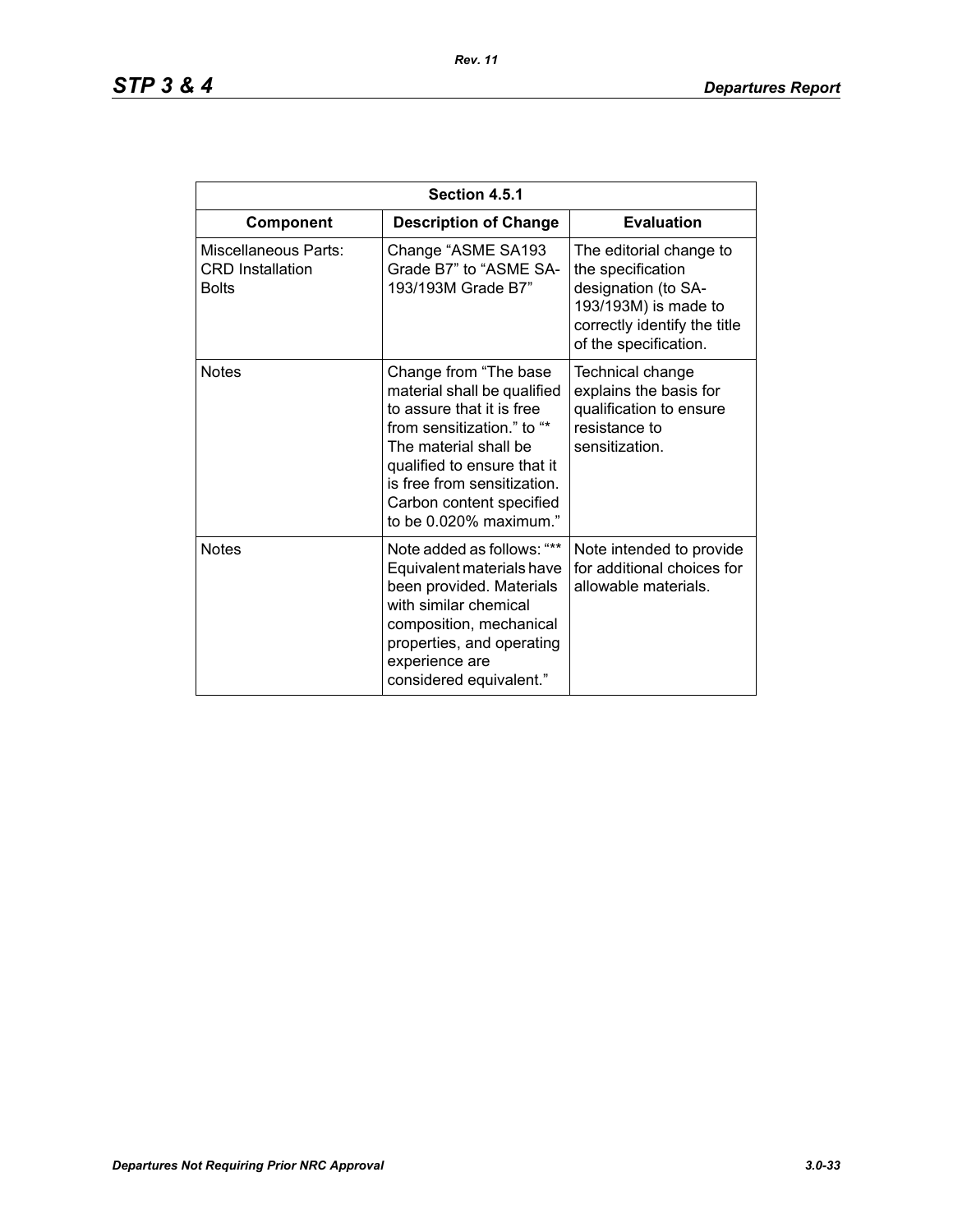Changes to Part 2, Tier 2, Section 4.5.2

| <b>Section 4.5.2.1</b>                                     |                                                                                                                                                                                                                                                               |                                                                                                                                                                                                                                                                                                                                                                                                                                                                                                                                                                                                                                                                                                                                                 |
|------------------------------------------------------------|---------------------------------------------------------------------------------------------------------------------------------------------------------------------------------------------------------------------------------------------------------------|-------------------------------------------------------------------------------------------------------------------------------------------------------------------------------------------------------------------------------------------------------------------------------------------------------------------------------------------------------------------------------------------------------------------------------------------------------------------------------------------------------------------------------------------------------------------------------------------------------------------------------------------------------------------------------------------------------------------------------------------------|
| <b>Item</b>                                                | <b>Description of Change</b>                                                                                                                                                                                                                                  | <b>Evaluation</b>                                                                                                                                                                                                                                                                                                                                                                                                                                                                                                                                                                                                                                                                                                                               |
| Core Support<br>Structure: Shroud<br><b>Support Plate</b>  | Change from "Nickel-<br>Chrome-Iron-Alloy, ASME<br>SB166 or SB168" to<br>"Niobium modified Nickel-<br>Chromium-Iron Alloy 600<br>per ASME Code Case N-<br>580-2"                                                                                              | Code Case N-580-2<br>allows the use of UNS<br>N06600 (Alloy 600)<br>material stabilized with<br>niobium. Referencing this<br>Code Case eliminates the<br>need for the note. The<br>notes were used because<br>even the first revision of<br>this Code Case was<br>developed to support the<br>ABWR and was not<br>approved when the DCD<br>was issued.                                                                                                                                                                                                                                                                                                                                                                                          |
| Core Support<br>Structure: Shroud,<br>Core Plate, and Grid | Change from "ASME<br>SA240, SA182, SA479,<br>SA312, SA249,<br>or<br>SA213 (all Type 304L or<br>316L)" to "ASME SA-<br>240/240M Type 316L or<br>Type 316* and SA-<br>479/479M Type XM-19,<br>SA-479/479M Type 316L,<br><b>ASME SA-182/182M</b><br>Grade F316L" | Technical change deletes<br>Type 304L and<br>references to SA-312,<br>SA-249, and SA-213 and<br>adds Type 316 for SA-<br>240/240M and SA-<br>479/479M XM-19. Both<br>316 and XM-19 have<br>mechanical properties<br>superior to the 316L<br>grade already referenced<br>and retained in the DCD.<br>The carbon content of the<br>316 is controlled to a<br>maximum 0.020% by the<br>note (*). The editorial<br>change to the<br>specification designations<br>(to SA-240/240M and SA-<br>182/182M) is made to<br>correctly identify the title<br>of the specification and<br>the editorial change also<br>includes the correct<br>designation for 316L:<br>Grade F316L for SA-<br>182/182M and SA-<br>479/479M and Type 316<br>for SA-240/240M. |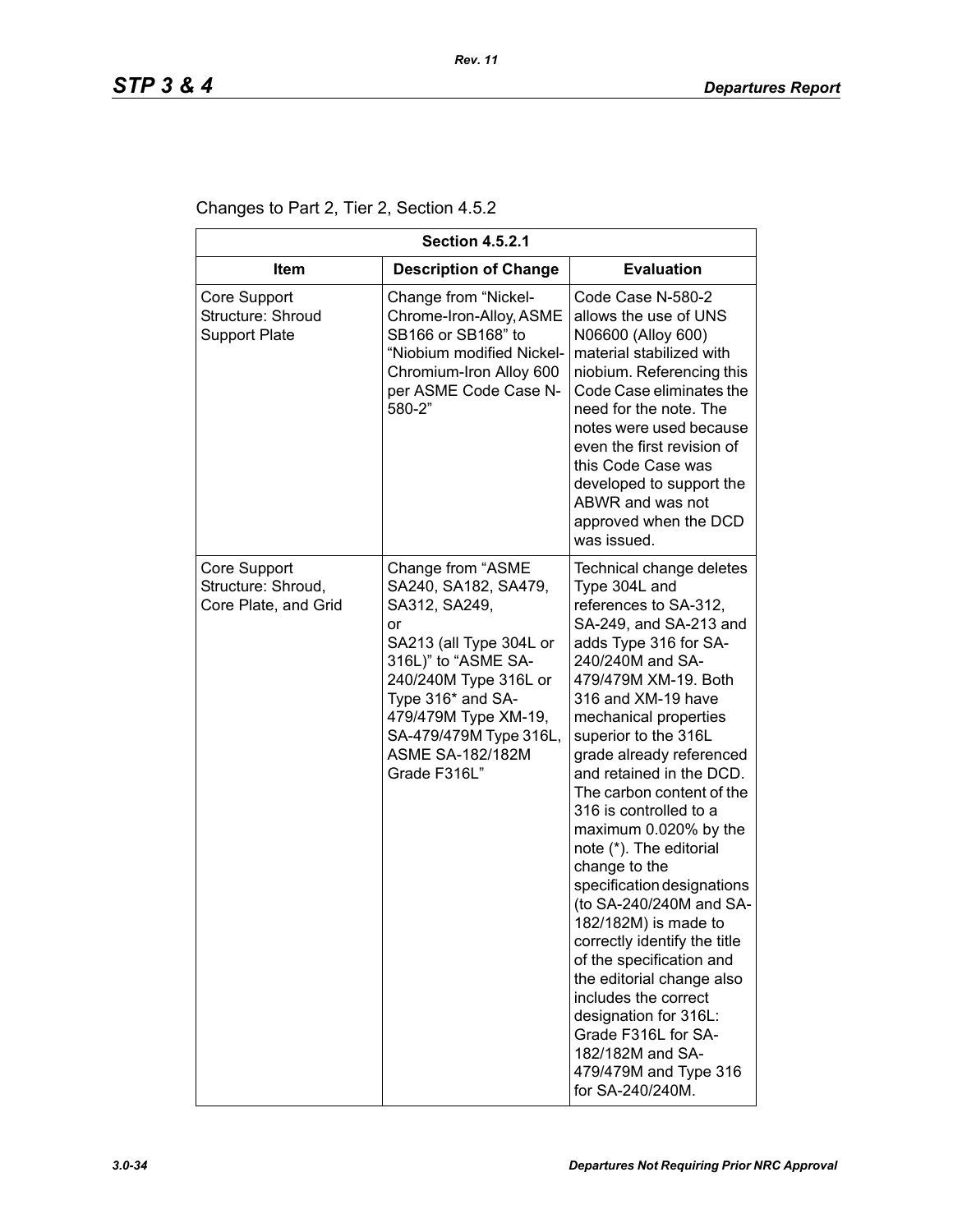| <b>Section 4.5.2.1</b>                                                                |                                                                                                                                                                                                                                                                                                                                                                                              |                                                                                                                                                                                                                                                                                                                                                                                                                                                                                                                                                                |
|---------------------------------------------------------------------------------------|----------------------------------------------------------------------------------------------------------------------------------------------------------------------------------------------------------------------------------------------------------------------------------------------------------------------------------------------------------------------------------------------|----------------------------------------------------------------------------------------------------------------------------------------------------------------------------------------------------------------------------------------------------------------------------------------------------------------------------------------------------------------------------------------------------------------------------------------------------------------------------------------------------------------------------------------------------------------|
| <b>Item</b>                                                                           | <b>Description of Change</b>                                                                                                                                                                                                                                                                                                                                                                 | <b>Evaluation</b>                                                                                                                                                                                                                                                                                                                                                                                                                                                                                                                                              |
| Core Support<br>Structure: Peripheral<br><b>Fuel Supports</b>                         | Change from "ASME<br>SA312 Grade Type-304L<br>or 316L" to "SA-<br>479/479M 316* or Type<br>316L"                                                                                                                                                                                                                                                                                             | Technical change deletes<br>Type 304L and<br>references to SA-312 and<br>adds Type 316 and 316L<br>for SA-479/479M. The<br>mechanical properties of<br>Type 316L are the same<br>for SA-312 and SA-479<br>and the mechanical<br>properties of Type 316<br>are superior to the 316L<br>grade. The carbon<br>content of the 316 is<br>controlled to a maximum<br>0.020% by the note $(*)$ .<br>An editorial change to the<br>specification designation<br>(to SA-479/479M) is<br>made to correctly identify<br>the specification.                                |
| Core Support<br>Structure:<br>Core Plate and Top<br>Guide Studs, Nuts,<br>and Sleeves | Change material from<br>"ASME SA-479 (Type<br>304, 316, or XM-19) (all<br>parts); or SA-193 Grade<br>B8 Type 304 (studs); or<br>SA-194 Grade 8 (Type<br>304) (nuts); or SA-479<br>(Type 304L or 316L), SA-<br>182 (Grade F304L or<br>F316L), SA-213 (Type<br>304L, 316 or 316L), SA-<br>249 (Type 304L, 316, or<br>316L) (sleeves)" to "SA-<br>479/479M Type 316* or<br>Type 316L and XM-19" | Technical change deletes<br>Type 304L and<br>references to SA-312,<br>SA-193, SA-194, SA-182,<br>SA-213, and SA-249.<br>Technical change adds<br>Type 316 and XM-19 for<br>SA-479/479M. Both 316<br>and XM-19 have<br>mechanical properties<br>superior to the 316L<br>grade already referenced<br>and retained in the DCD.<br>The carbon content of the<br>316 is controlled to a<br>maximum 0.020% by the<br>note (*). An editorial<br>change to the<br>specification designation<br>(to SA-479/479M) is<br>made to correctly identify<br>the specification. |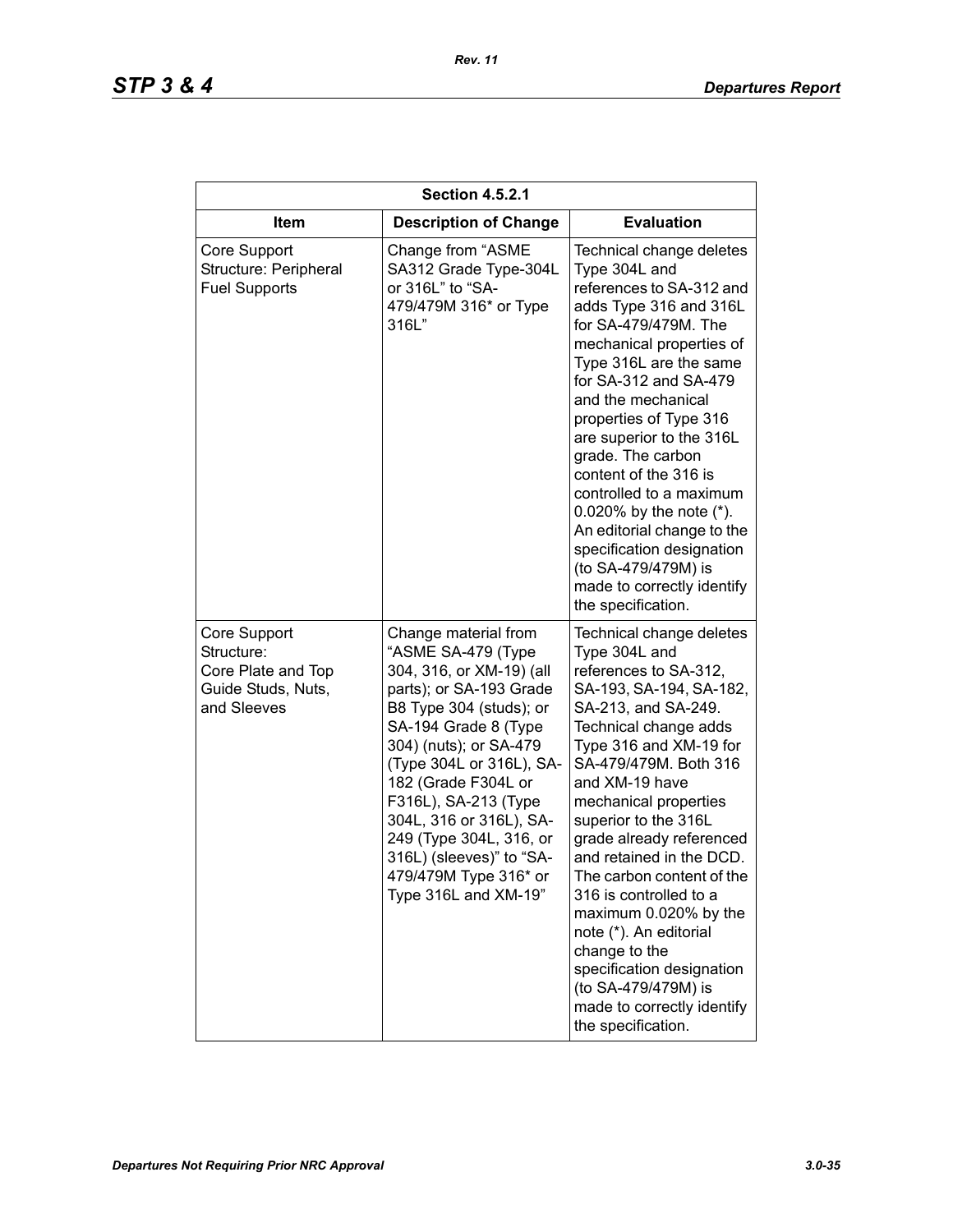| <b>Section 4.5.2.1</b>                                     |                                                                                                                                                                                                                                                               |                                                                                                                                                                                                                                                                                                                                                                                                                                        |
|------------------------------------------------------------|---------------------------------------------------------------------------------------------------------------------------------------------------------------------------------------------------------------------------------------------------------------|----------------------------------------------------------------------------------------------------------------------------------------------------------------------------------------------------------------------------------------------------------------------------------------------------------------------------------------------------------------------------------------------------------------------------------------|
| <b>Item</b>                                                | <b>Description of Change</b>                                                                                                                                                                                                                                  | <b>Evaluation</b>                                                                                                                                                                                                                                                                                                                                                                                                                      |
| Core Support<br>Structure: Control<br>Rod Drive Housing    | Change material<br>designation from "ASME<br>SA-312 Grade TP304L or<br>316L SA-182 Grade<br>F304L or F316L, and<br>ASME SA-351 Type CF3<br>(Type 304L) or Type<br>CF3M (Type 316L)" to<br><b>ASME SA-336/336M</b><br>Grade F316* or SAME<br>SA312/312M TP316" | Technical change deletes<br>Type 304L, Type 316L,<br>CF3, and CF3M and adds<br>Grade F316 (for SA-<br>336/336M) and TP316<br>(for SA-312/312M).<br>References to SA-351<br>(cast material) are<br>deleted. The technical<br>change replaces the low<br>carbon grades with<br>standard 316 which has<br>superior mechanical<br>properties. The carbon<br>content of the 316 is<br>controlled to a maximum<br>0.020% by the note $(*)$ . |
| Core Support<br>Structure: Guide<br>Tube                   | Change "ASME SA-351<br>Type CF3 or CF3M, or<br>SA-358, SA-312, or SA-<br>249 (Type 304L or 316L)"<br>to "SA-312/312M Grade<br>TP316* or Type 316L<br>(Body), SA-479/479M<br>Type XM-19 (Base), SA-<br>312/312M Grade TPXM-<br>19 (Sleeve)"                    | Technical change deletes<br>SA-351 Type CF3 and<br>CF3M, and Type 304L<br>and 316L of SA-312, SA-<br>249, and SA-358. The<br>replacement materials<br>316 and XM-19 have<br>mechanical properties<br>superior to the low carbon<br>grades previously<br>specified. The carbon<br>content of the 316 is<br>controlled to a maximum<br>0.020% by the note $(*)$ .                                                                        |
| Core Support<br>Structure: Orificed<br><b>Fuel Support</b> | Change from "ASME SA-<br>351 Type CF3 (Type<br>304L) or CF3M (Type<br>316L)" to "ASME SA-<br>351/351M Grade CF3"                                                                                                                                              | Technical change deletes<br>the CF3M material. Use<br>of the CF3M in the<br>original DCD was<br>optional and the CF3<br>material which is retained<br>has the same mechanical<br>properties as CF3M.<br>Non-technical change to<br>correct the title of the<br>referenced material<br>specification, eliminate<br>the parenthetical<br>references to wrought<br>equivalents and add the<br>word "grade."                               |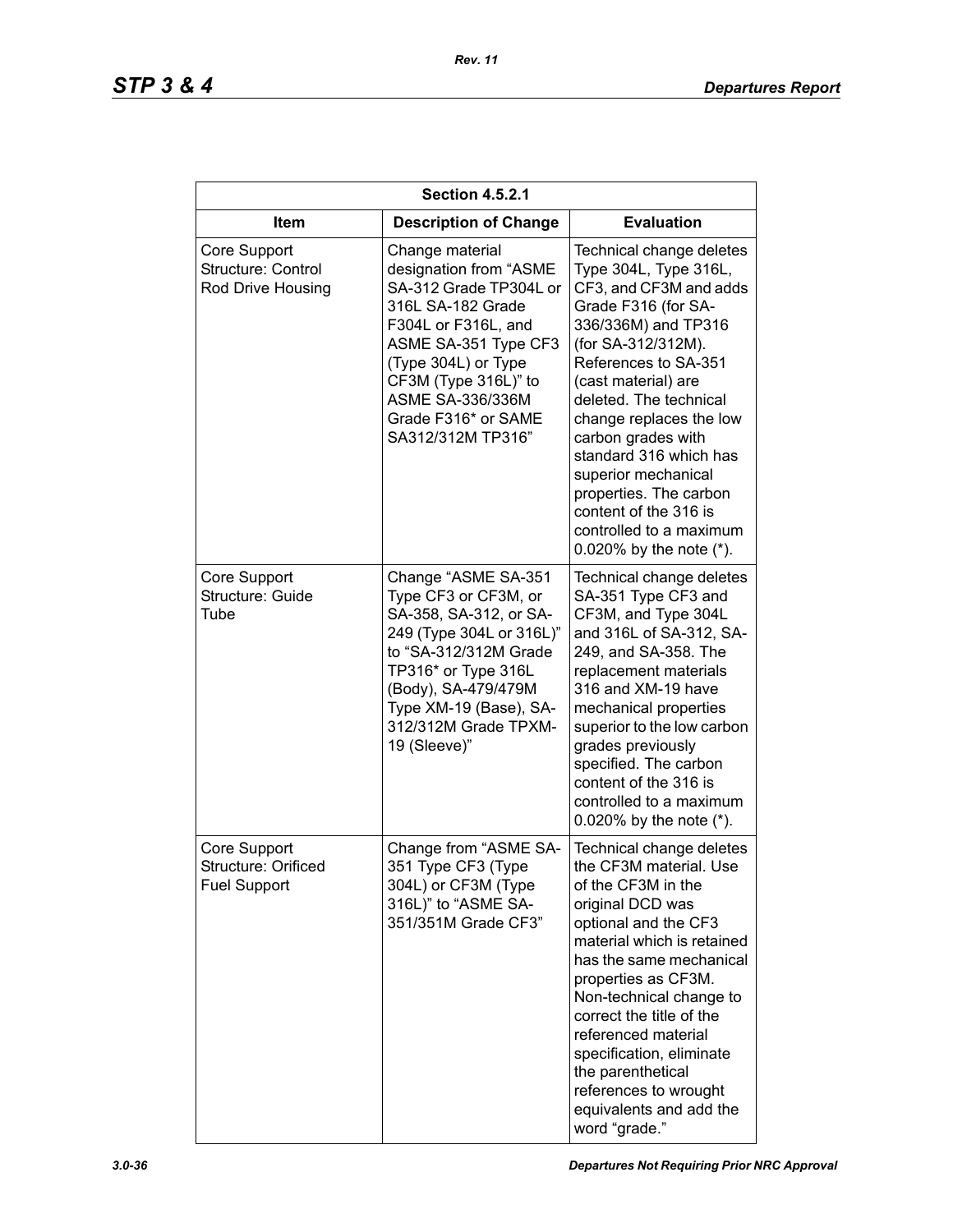| <b>Section 4.5.2.1</b>                                                                |                                                                                                                                                                                                                                   |                                                                                                                                                                                                                                                                                                                                                           |  |
|---------------------------------------------------------------------------------------|-----------------------------------------------------------------------------------------------------------------------------------------------------------------------------------------------------------------------------------|-----------------------------------------------------------------------------------------------------------------------------------------------------------------------------------------------------------------------------------------------------------------------------------------------------------------------------------------------------------|--|
| Item                                                                                  | <b>Description of Change</b>                                                                                                                                                                                                      | <b>Evaluation</b>                                                                                                                                                                                                                                                                                                                                         |  |
| Shroud Head and<br>Separator Assembly<br>and Steam Dryer<br>Assembly                  | Introductory paragraph is<br>changed from "All<br>materials are 304L or<br>316L stainless steel" to<br>"All materials are 316L<br>stainless steel except<br>castings, Steam Dryer<br>Vanes, and Steam Dryer<br>Seismic Blocks"    | Technical change to<br>eliminate the statement<br>that 304 is optional for all<br>material. The mechanical<br>properties of the 316L<br>material retained in the<br>DCD are equivalent to the<br>304L. Non-technical<br>change clarifies that<br>castings, Steam Dryer<br>Vanes, and Steam Dryer<br>Seismic Blocks may not<br>be 316L.                    |  |
| Shroud Head and<br>Separator Assembly<br>and Steam Dryer<br>Assembly: Plate,<br>Sheet | Editorial change to move<br>"and strip" from the<br>material description to the<br>component description<br>and change the material<br>designation from "ASTM<br>A240 Type 304L or 316L<br>and Strip" to "ASTM<br>A240/240M 316L" | Technical change to<br>delete the optional use of<br>304L material. The<br>mechanical properties of<br>the 316L material<br>retained in the DCD are<br>equivalent to the 304L.<br>Editorial change to<br>correct the title of the<br>referenced specification.                                                                                            |  |
| Shroud Head and<br>Separator Assembly<br>and Steam Dryer<br>Assembly: Forgings        | Change material<br>specification designation<br>from "ASTM A182 Grade<br>F or A336 Grade F316L<br>or ASME SA-182/182M<br>Grade F316L or SA-<br>336/336M Grade F316L"                                                              | Non-technical change to<br>materials to reference the<br>ASME version of the<br>currently referenced<br><b>ASTM specification (SA-</b><br>564/564M). Editorial<br>correction to the title of<br>the currently referenced<br>ASTM specification.                                                                                                           |  |
| Shroud Head and<br>Separator Assembly<br>and Steam Dryer<br>Assembly: Bars            | Change material<br>specification designation<br>from "ASTM A276 Type<br>316L or 304L" to "ASTM<br>A479 Type 316L or<br><b>ASME SA-479/479M</b><br>Type 316L"                                                                      | Technical change to<br>delete the optional use of<br>304L material. The<br>mechanical properties of<br>the 316L material<br>retained in the DCD are<br>equivalent to the 304L.<br>The materials<br>specification reference is<br>changed to A-479 and the<br>ASME equivalent but the<br>mechanical properties of<br>the referenced 316L are<br>unchanged. |  |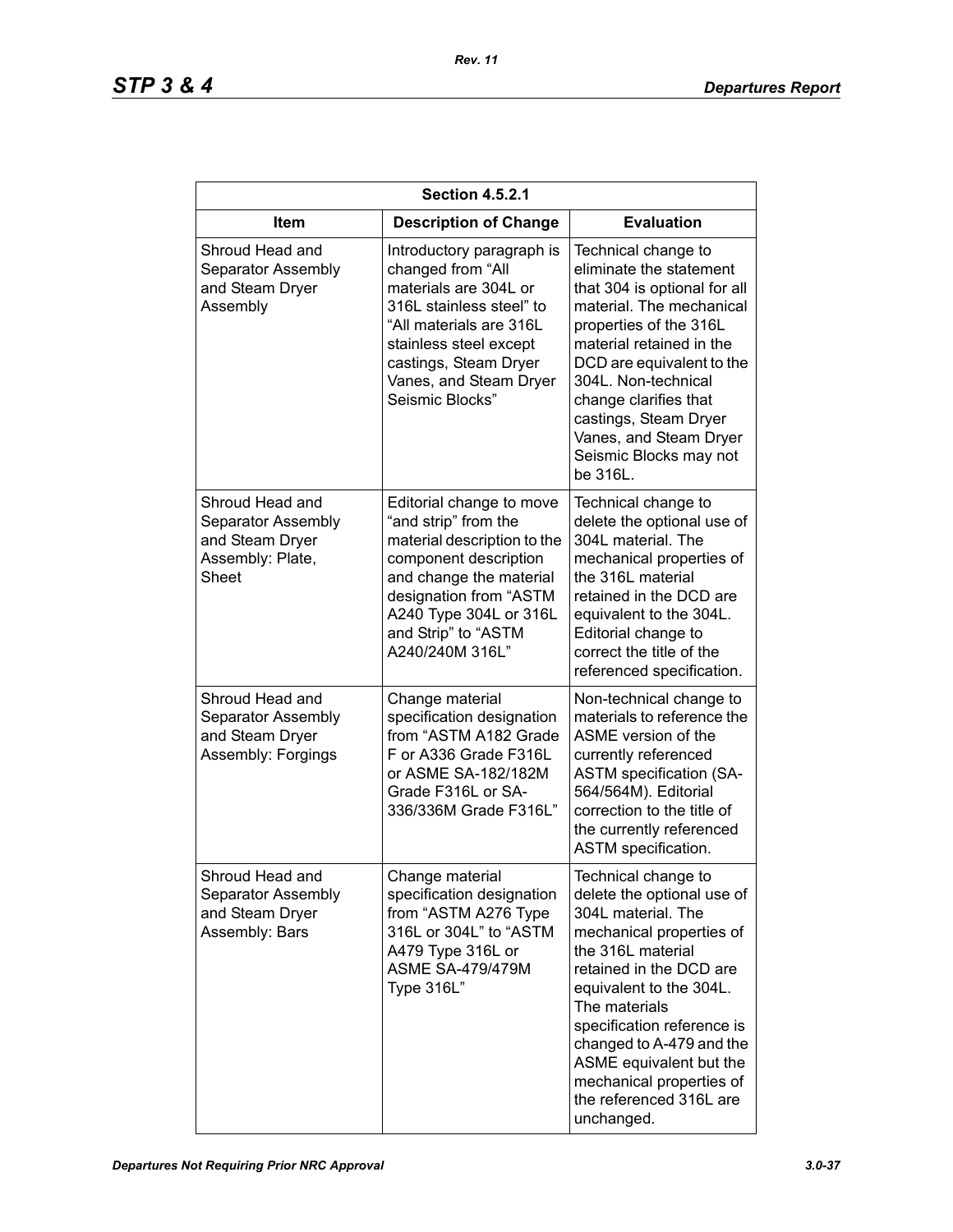| <b>Section 4.5.2.1</b>                                                         |                                                                                                                                                                                                                     |                                                                                                                                                                                                                                                                                                                                                                               |  |
|--------------------------------------------------------------------------------|---------------------------------------------------------------------------------------------------------------------------------------------------------------------------------------------------------------------|-------------------------------------------------------------------------------------------------------------------------------------------------------------------------------------------------------------------------------------------------------------------------------------------------------------------------------------------------------------------------------|--|
| Item                                                                           | <b>Description of Change</b>                                                                                                                                                                                        | <b>Evaluation</b>                                                                                                                                                                                                                                                                                                                                                             |  |
| Shroud Head and<br>Separator Assembly<br>and Steam Dryer<br>Assembly: Pipe     | Change material<br>specification designation<br>from "ASTM A312 Grade<br>TP-304L or 316L" to<br>"ASTM A312 Grade TP<br>316L or ASME SA-<br>312/312M Grade TP<br>316L"                                               | Technical change to<br>delete the optional use of<br>304L material. The<br>mechanical properties of<br>the 316L material<br>retained in the DCD are<br>equivalent to the 304L.<br>Non-technical change<br>adds the ASME<br>equivalent materials<br>specification                                                                                                              |  |
| Shroud Head and<br>Separator Assembly<br>and Steam Dryer<br>Assembly: Tube     | Change material<br>specification designation<br>from "ASTM A269 Grade<br>TP-304L or 316L" to add<br>"ASTM A269 Grade TP-<br>316L or ASME SA-<br>312/312M Grade TP<br>316L or ASME SA-<br>403/403M Grade TP<br>316L" | Technical change to<br>delete the optional use of<br>304L material. The<br>mechanical properties of<br>the 316L material<br>retained in the DCD are<br>equivalent to the 304L.<br><b>Additional ASME material</b><br>specifications are added<br>but the mechanical<br>properties of the<br>referenced 316L material<br>are the same in all the<br>referenced specifications. |  |
| Shroud Head and<br>Separator Assembly<br>and Steam Dryer<br>Assembly: Castings | Change material<br>specification designation<br>from "ASTM A351 Grade<br>CF8, CF8M" to "ASTM<br>A351 Grade CF3 or<br><b>ASME SA-351/351M</b><br>Grade CF3."                                                         | Technical change from<br>the standard grade CF8<br>to the low carbon grade<br>CF3. The CF3<br>mechanical properties<br>are consistent with the<br>mechanical properties of<br>the wrought grades used<br>for all the dryer materials<br>except the seismic<br>blocks. Non-technical<br>change references the<br>equivalent ASME<br>materials specification.                   |  |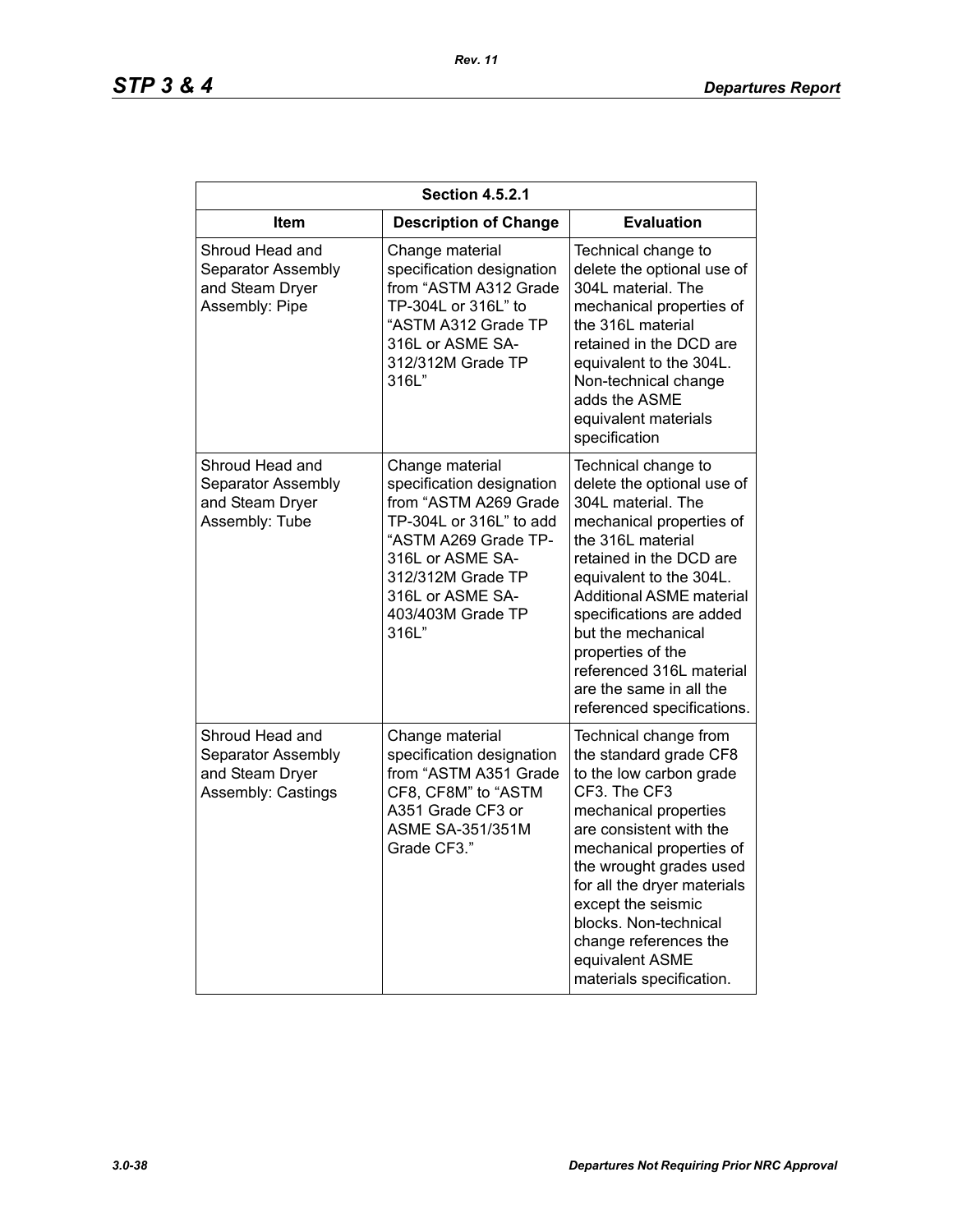| <b>Section 4.5.2.1</b>                                                                                     |                                                                                                                                                                                                       |                                                                                                                                                                                                                                                                                                                         |
|------------------------------------------------------------------------------------------------------------|-------------------------------------------------------------------------------------------------------------------------------------------------------------------------------------------------------|-------------------------------------------------------------------------------------------------------------------------------------------------------------------------------------------------------------------------------------------------------------------------------------------------------------------------|
| Item                                                                                                       | <b>Description of Change</b>                                                                                                                                                                          | <b>Evaluation</b>                                                                                                                                                                                                                                                                                                       |
| Shroud Head and<br>Separator Assembly<br>and Steam Dryer<br>Assembly: Steam<br><b>Dryer Seismic Blocks</b> | Add Steam Dryer Seismic<br><b>Blocks and material</b><br>specification designation<br>"ASTM A240 Type XM-19<br>or ASME SA-240/240M<br>Type XM-19"                                                     | Change identifies a part<br>(Steam Dryer Seismic<br>Blocks) that was<br>previously not listed in<br>this section of the DCD.<br>The mechanical<br>properties of the specified<br>material, XM-19, exceed<br>the mechanical properties<br>in material specifications<br>listed for other dryer<br>components.            |
| Shroud Head and<br>Separator Assembly<br>and Steam Dryer<br>Assembly: Steam<br><b>Dryer Vanes</b>          | Add Steam Dryer Vanes<br>and material specification<br>designation "ASTM A240<br>Type 304L or 316L or<br><b>ASME SA-240/240M</b><br>Type 304L or 316L"                                                | Change identifies a part<br>(Steam Dryer Vanes) that<br>was previously not listed<br>in this section of the<br>DCD. The mechanical<br>properties of the specified<br>materials, 304L and<br>316L, are equivalent to<br>the mechanical properties<br>in material specifications<br>listed for other dryer<br>components. |
|                                                                                                            | <b>Section 4.5.2.2</b>                                                                                                                                                                                |                                                                                                                                                                                                                                                                                                                         |
| Item                                                                                                       | <b>Description of Change</b>                                                                                                                                                                          | <b>Evaluation</b>                                                                                                                                                                                                                                                                                                       |
| <b>Fabrication of vessel</b><br>internal components<br>other than the core<br>support structure.           | Clarification added that<br>industry standards, e.g.,<br>ASME and AWS, as<br>applicable, will be used in<br>fabrication of vessel<br>internal components<br>other than the core<br>support structure. | This change represents<br>clarification describing<br>the practices applied<br>during past ABWR<br>construction projects.                                                                                                                                                                                               |
| Welding of core support<br>structures.                                                                     | Adds clarification that<br><b>ASME Section IX welding</b><br>qualification requirements<br>are applied to the core<br>support structures and<br>that welding heat input<br>control is applied.        | This change represents<br>clarification describing<br>the practices applied<br>during past ABWR<br>construction projects                                                                                                                                                                                                |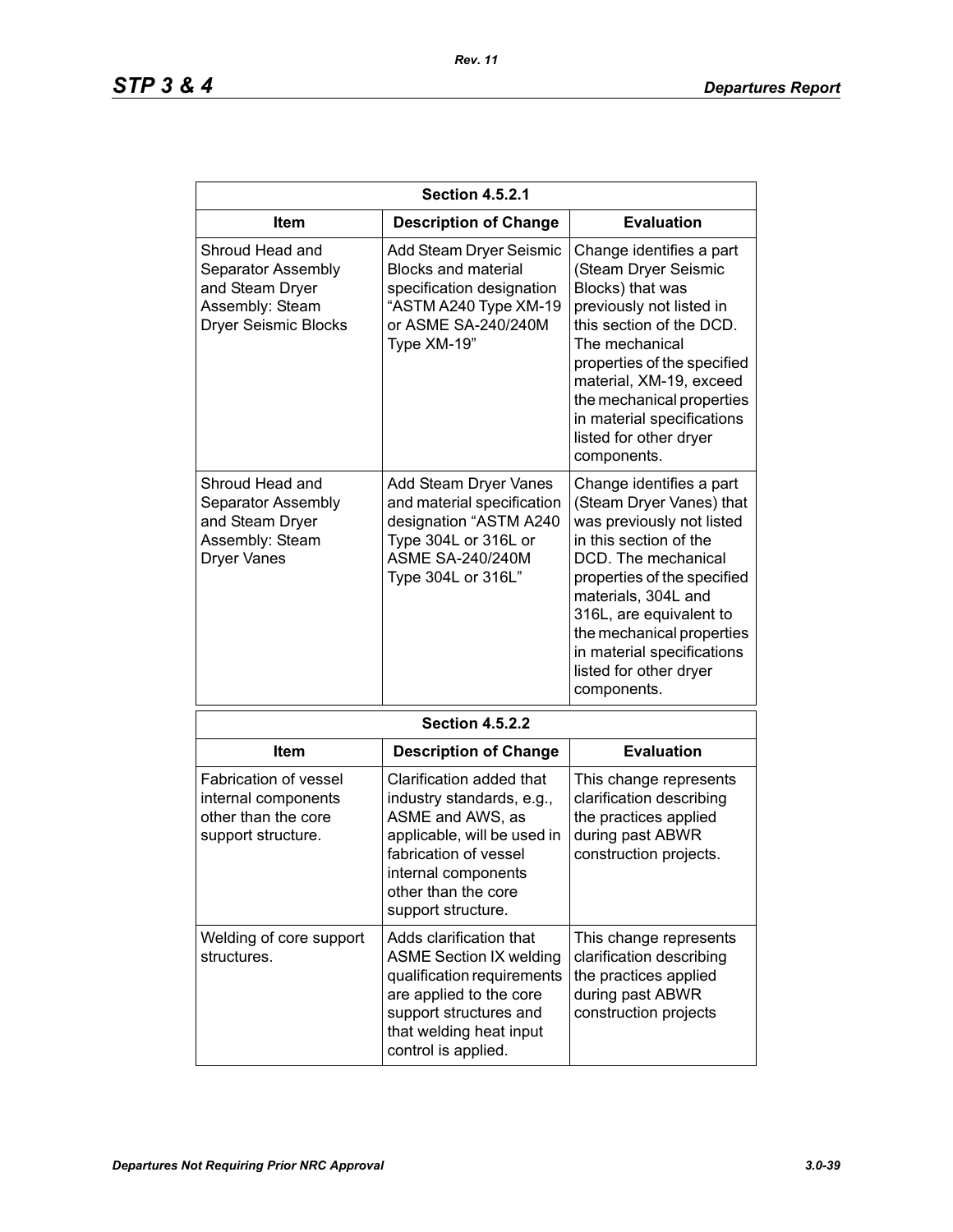| <b>Section 4.5.2.3</b>               |                                                                                                                                                                                                                                                                                                                                      |                                                                                                                                                                                                                                                                        |  |
|--------------------------------------|--------------------------------------------------------------------------------------------------------------------------------------------------------------------------------------------------------------------------------------------------------------------------------------------------------------------------------------|------------------------------------------------------------------------------------------------------------------------------------------------------------------------------------------------------------------------------------------------------------------------|--|
| Item                                 | <b>Description of Change</b>                                                                                                                                                                                                                                                                                                         | <b>Evaluation</b>                                                                                                                                                                                                                                                      |  |
| NDE of control rod drive<br>housings | Revised to state that NDE<br>of the Control Rod Drive<br>Housings (CRDHs)<br>satisfies the requirements<br>for ASME Section III<br>Class I (Subsection NB)<br>as well as the current<br>DCD requirement of<br><b>Class CS (Subsection</b><br>NG) since the CRDHs<br>also serve as pressure<br>boundary outside the<br>reactor vessel | Adds clarification only                                                                                                                                                                                                                                                |  |
| <b>Section 4.5.2.4</b>               |                                                                                                                                                                                                                                                                                                                                      |                                                                                                                                                                                                                                                                        |  |
| Item                                 | <b>Description of Change</b>                                                                                                                                                                                                                                                                                                         | <b>Evaluation</b>                                                                                                                                                                                                                                                      |  |
| Weld material                        | Change in delta ferrite<br>content for weld material<br>from "5.0 Ferrite Number<br>(FN)" to "a minimum<br>average Ferrite Number<br>(FN) of 8 FN, with no<br>individual reading less<br>than 5 FN"                                                                                                                                  | The change to the delta<br>ferrite requirements for<br>weld metal is consistent<br>with industry practice and<br>exceeds the RG 1.31<br>requirement by imposing<br>the additional<br>requirement that the<br>average delta ferrite<br>reading be a minimum of<br>8 FN. |  |
| Delta ferrite in<br>castings         | Change delta ferrite limit<br>in austenitic stainless<br>steel castings from "8FN<br>(ferrite number) minimum<br>and a maximum value of<br>20FN" to "8% minimum<br>and a maximum value of<br>20%".                                                                                                                                   | Limitations are added for<br>the delta ferrite content in<br>castings to address<br>thermal aging concerns<br>for components designed<br>for 60 years of service.                                                                                                      |  |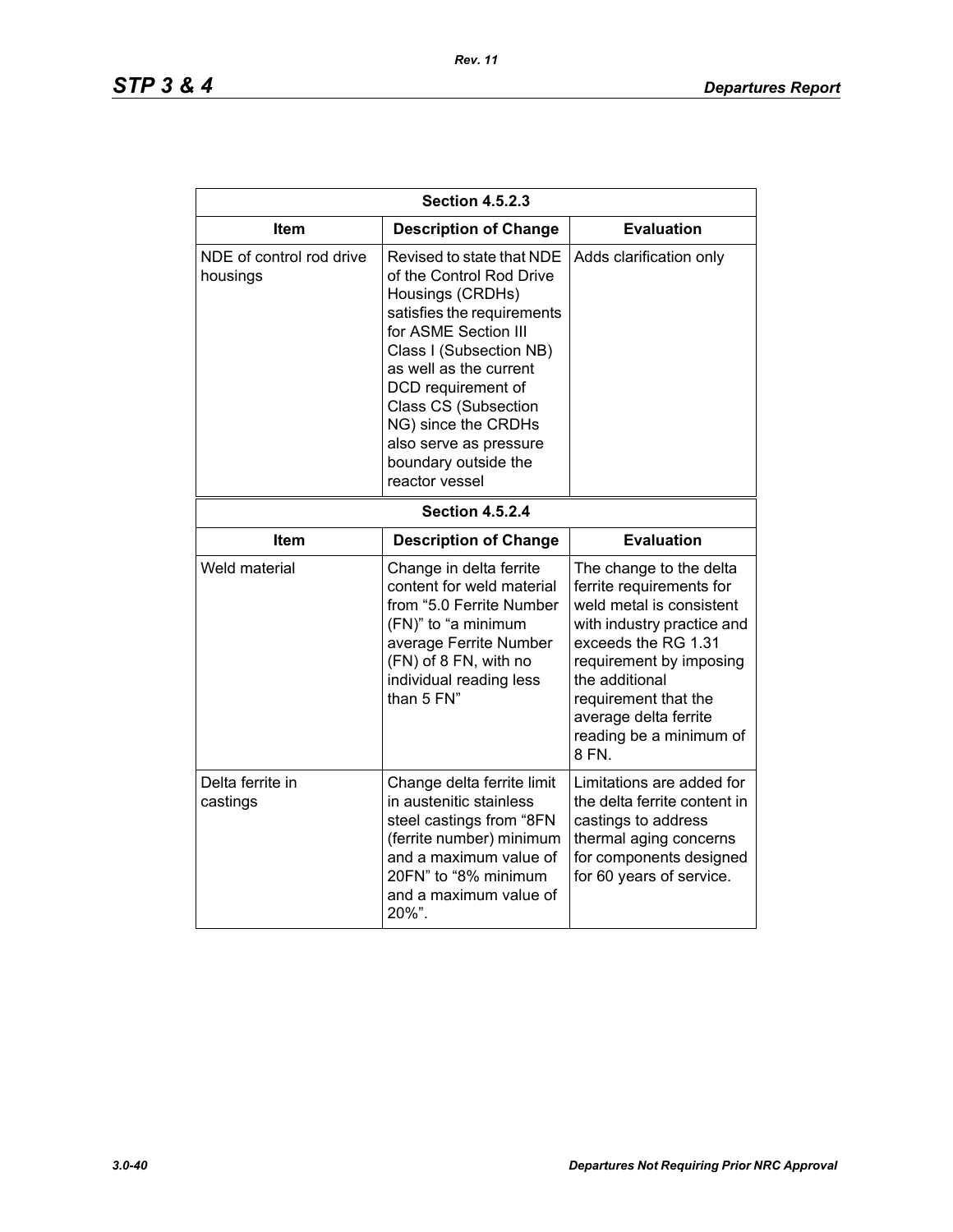| <b>Description of Change</b><br>Item                                                                                       | <b>Evaluation</b>                                                                                                                                                                                                                                                                                                                                                                                                                                                                                                                                                                                                                                                                                                                                                                                                                                                                                                                                                                       |
|----------------------------------------------------------------------------------------------------------------------------|-----------------------------------------------------------------------------------------------------------------------------------------------------------------------------------------------------------------------------------------------------------------------------------------------------------------------------------------------------------------------------------------------------------------------------------------------------------------------------------------------------------------------------------------------------------------------------------------------------------------------------------------------------------------------------------------------------------------------------------------------------------------------------------------------------------------------------------------------------------------------------------------------------------------------------------------------------------------------------------------|
| Revised discussion on<br><b>Regulatory Guide</b><br>1.44 compliance<br>sensitization of stainless<br>discussion.<br>steel. | The change to the<br>discussion of<br>sensitization clarifies that<br>the primary means of<br>addressing the intent of<br>RG 1.44 is to require the<br>use of low carbon<br>(<0.020%) for all 300<br>series stainless exposed<br>to the high temperature<br>reactor water<br>environment, where<br>industry experience has<br>identified that<br>sensitization may render<br>the material subject to<br>intergranular stress<br>corrosion cracking. Also,<br>the change specifies that<br>solution annealing of 300<br>series stainless steel is<br>verified by specific<br>controls, i.e., requiring a<br>standard practice (ASTM<br>A262) for verifying that<br>the material has been<br>properly solution<br>annealed. For welded<br>stainless steel, the<br>section is changed to<br>identify specific controls<br>by requiring the use of<br><b>ASME Section IX for</b><br>welding qualifications and<br>that filler materials be in<br>accordance with ASME<br>Section II Part C. |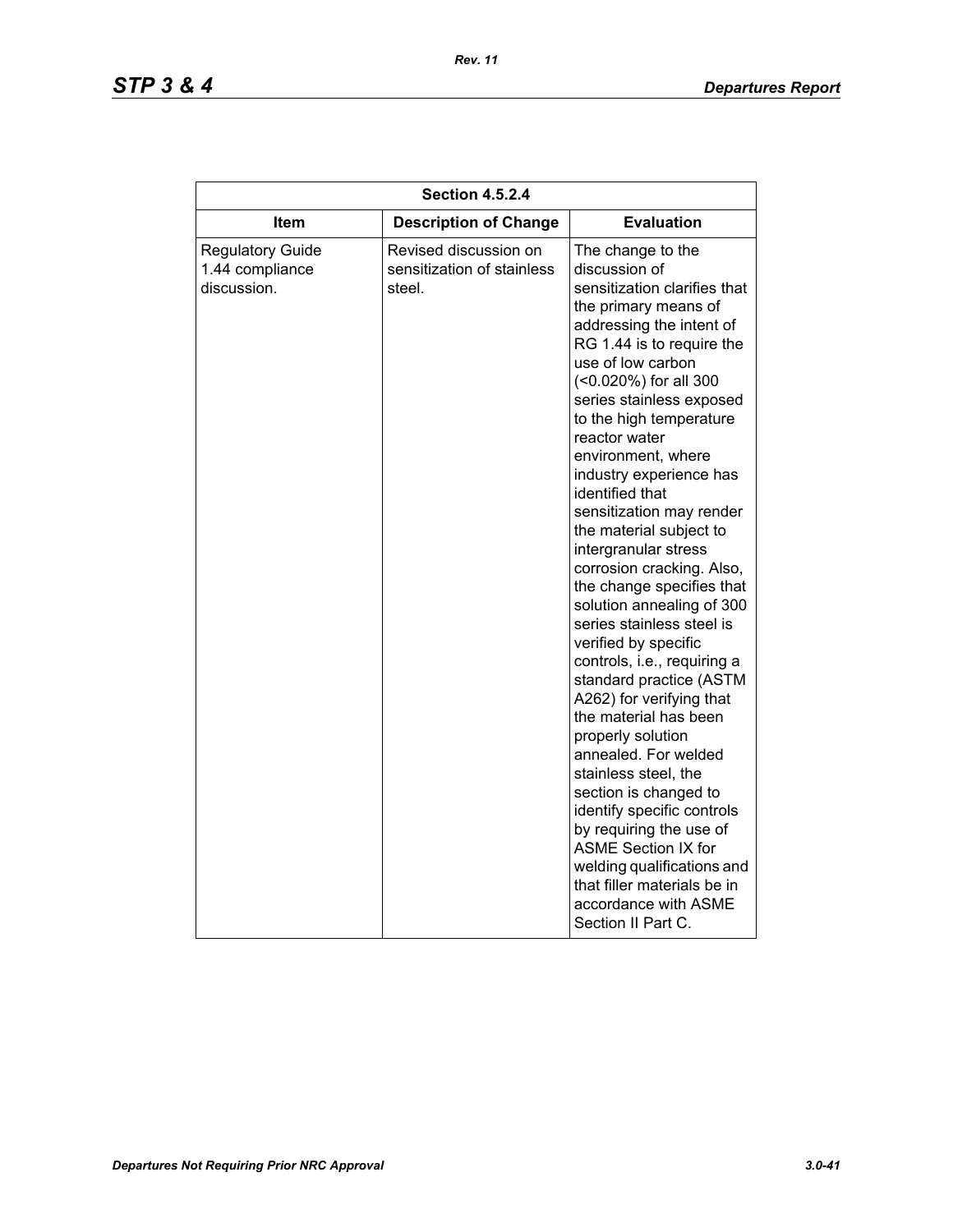| <b>Section 4.5.2.5</b>              |                                                                                                                                                                                |                                                                                                                                                                                                                                                                                                                                                                                                     |
|-------------------------------------|--------------------------------------------------------------------------------------------------------------------------------------------------------------------------------|-----------------------------------------------------------------------------------------------------------------------------------------------------------------------------------------------------------------------------------------------------------------------------------------------------------------------------------------------------------------------------------------------------|
| <b>Item</b>                         | <b>Description of Change</b>                                                                                                                                                   | <b>Evaluation</b>                                                                                                                                                                                                                                                                                                                                                                                   |
| Item $(1)$                          | Deleted SA-479                                                                                                                                                                 | The reference to<br>specification SA-479 for<br><b>XM-19 stainless steel</b><br>material is deleted<br>because other<br>specifications are now<br>referenced for this<br>material by the<br>departures.                                                                                                                                                                                             |
| Item $(2)$                          | Changed material<br>specification from<br>"SB166, 167, and 168,<br>Nickel Chrome Iron (Alloy<br>600)" to "Niobium<br>modified Alloy 600 per<br>ASME Code Case No. N-<br>580-2" | Code Case N-580-2 is<br>referenced for niobium-<br>stabilized Alloy 600. This<br>Code Case was not<br>available when the<br>original DCD was issued<br>so the requirements for<br>the stabilized grade were<br>handled in footnotes. This<br>Code Case is now used<br>for ordering the stabilized<br>material and reference to<br>the Code Case eliminates<br>the need for additional<br>footnotes. |
| Item $(3)$                          | Changed material<br>specification from "SA637<br>Grade 688 Alloy X 750" to<br>"ASTM B 637 or ASME<br>SB-637, AMS 5542, AMS<br>5699 UNS N07750 (Alloy<br>X-750) or equivalent"  | The references for Alloy<br>X-750 are corrected (from<br>SA-637 to SB-637) and<br>updated (to reference the<br>UNS number N07750).                                                                                                                                                                                                                                                                  |
| Solution annealing of<br>Alloy 600. | Revises description of<br>solution annealing of<br>Alloy 600.                                                                                                                  | The section is changed to<br>add clarification that NB-<br>modified Alloy 600 is<br>used in the solution<br>annealed condition.                                                                                                                                                                                                                                                                     |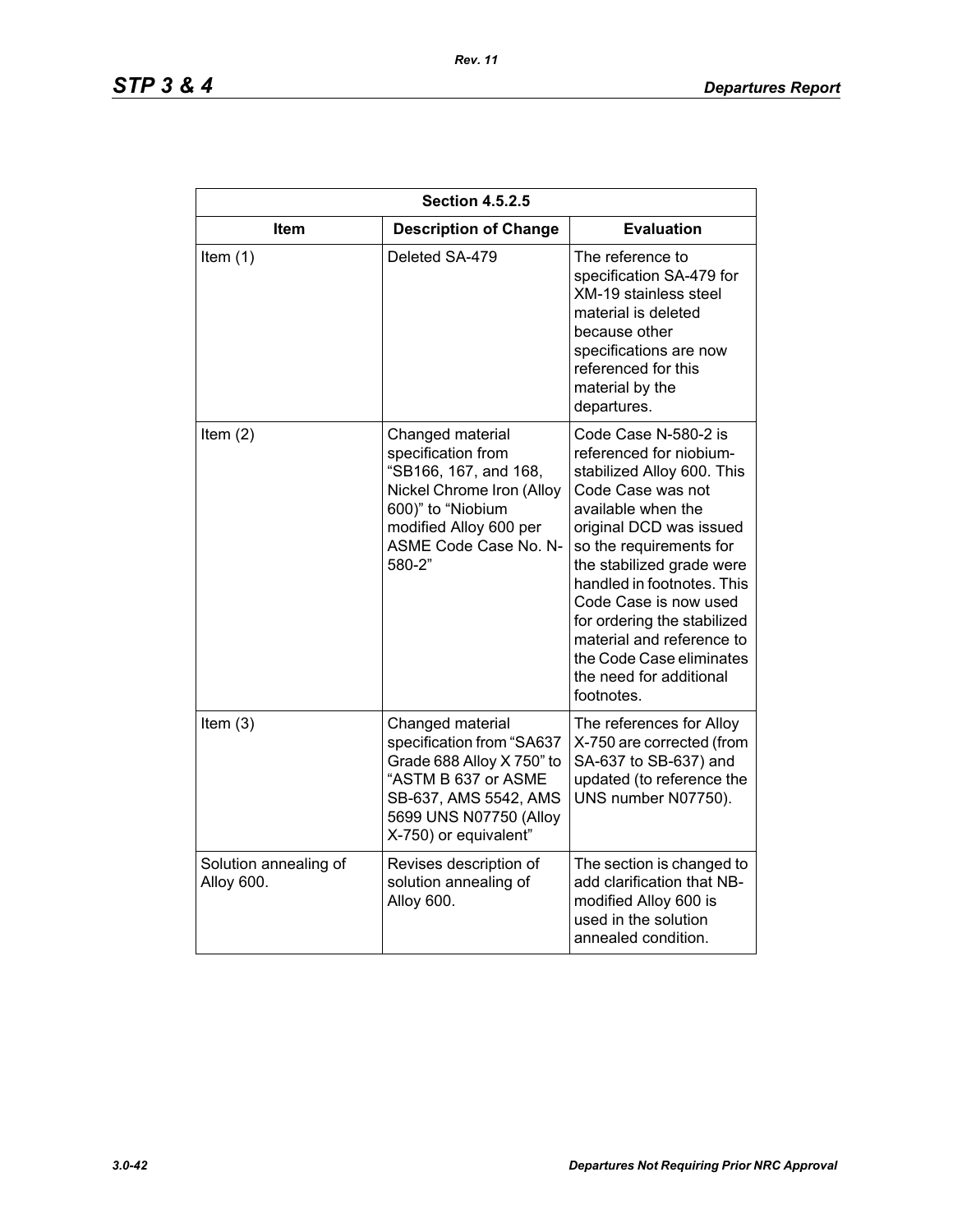| <b>Section 4.5.2.5</b>                    |                                                                                                                                                                                 |                                                                                                                                                                                                                                                                                                                                                                                                                                                                 |
|-------------------------------------------|---------------------------------------------------------------------------------------------------------------------------------------------------------------------------------|-----------------------------------------------------------------------------------------------------------------------------------------------------------------------------------------------------------------------------------------------------------------------------------------------------------------------------------------------------------------------------------------------------------------------------------------------------------------|
| <b>Item</b>                               | <b>Description of Change</b>                                                                                                                                                    | <b>Evaluation</b>                                                                                                                                                                                                                                                                                                                                                                                                                                               |
| Annealing condition<br>for Alloy X 750.   | The section is changed to<br>identify that X-750 will be<br>used in the 1093°C<br>annealed and single aged<br>condition for maximum<br>stress corrosion cracking<br>resistance. | The section is changed to<br>identify that X-750 will be<br>used in the 1093°C<br>annealed and single aged<br>condition for maximum<br>stress corrosion cracking<br>resistance. The option for<br>using the material in the<br>equalized and aged<br>condition, where industry<br>experience has shown<br>the material to be more<br>susceptible to stress<br>corrosion cracking under<br>significant stress in the<br>reactor water<br>environment is deleted. |
| Plating of austenitic<br>stainless steel. | Removes reference to<br>Stellite 6 (or its<br>equivalent) for HPCF<br>couplings and replaces<br>with a hard chromium<br>plating surface.                                        | It is advantageous from<br>an ALARA standpoint to<br>use alternatives to Stellite<br>when practical.                                                                                                                                                                                                                                                                                                                                                            |
| Use of XM-19                              | Revised to include SA479<br>Grade XM-19 as being<br>successfully used in<br><b>BWR</b> applications. The<br>experience base is also<br>updated.                                 | The section is modified to<br>identify XM-19 as a<br>suitable material for use<br>in the ABWR reactor<br>environment based on<br>laboratory testing.                                                                                                                                                                                                                                                                                                            |

Changes to Part 2, Tier 2, Section 5.2.3

| Section 5.2.3                              |                              |                                                                                                                                                                                     |
|--------------------------------------------|------------------------------|-------------------------------------------------------------------------------------------------------------------------------------------------------------------------------------|
| Item                                       | <b>Description of Change</b> | <b>Evaluation</b>                                                                                                                                                                   |
| Section 5.2.3.2.3<br>Items $(1)$ and $(2)$ | Material list updated.       | These items are updated<br>to reflect the types of<br>solution-annealed<br>austenitic stainless steels<br>as well as the Alloy 600<br>description as reflected in<br>STD DEP 4.5-1. |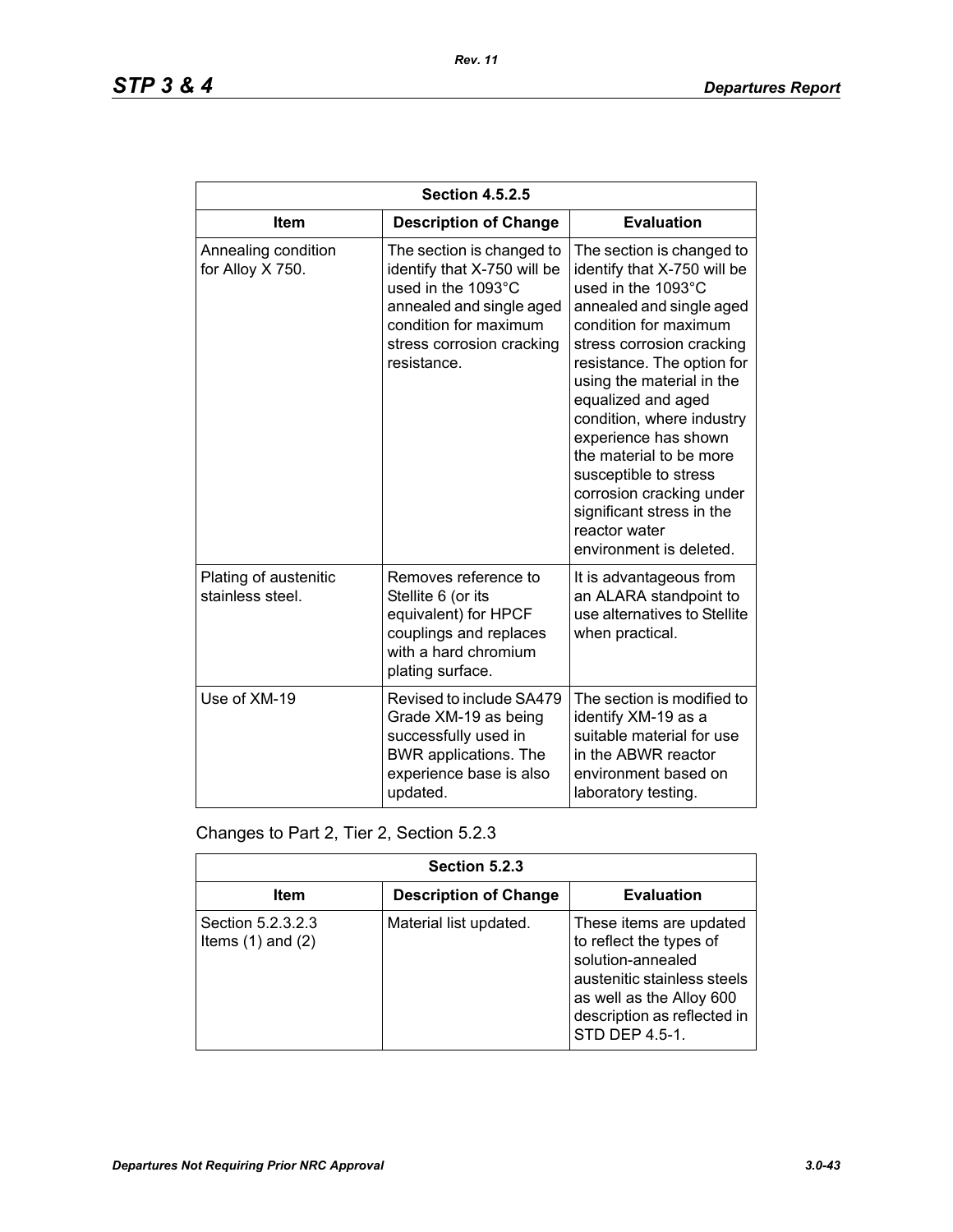### **Evaluation Summary**

This departure has been evaluated pursuant to the requirements in 10 CFR 52, Appendix A, Section VIII.B.5. There is no impact on any Tier 1 or Tier 2\* DCD, Technical Specifications, Basis for Technical Specifications or operational requirements as a result of these changes.

The changes associated with this departure are primarily equivalent material substitutions, changes in material form, editorial clarifications and format changes. Since the proposed material or editorial changes are equivalent to the original DCD design, there is no effect on any accident previously evaluated in the plant specific DCD. Furthermore, it doesn't change any plant physical features, SSCs important to safety, or fission product barriers. Any previously evaluated accident is not affected, and the possibility for an accident of a different type is not created. Also, it does not affect any method used for evaluation in establishing the design bases or in the safety analyses. This departure does not have an adverse impact on any feature for mitigation of an ex-vessel severe accident. For the same reason, and because there is no effect on any event, operational requirement, or SSC function, the change does not create a different ex-vessel accident scenario.

Therefore, the change has no adverse impact and does not require prior NRC approval.

# **STD DEP 4.6-1, FMCRD Friction Test Equipment**

### **Description**

ABWR Tier 2 Subsection 4.6.1.2.3(5) describes a test fixture used in Fine Motion Control Rod Drive (FMCRD) friction testing. The test fixture contains a small pump and associated hydraulic controls to pressurize the underside of the hollow piston of FMCRD. The proposed departure removes the small pump from the test fixture. Water for friction testing is supplied from the CRD pump discharge.

### **Evaluation Summary**

This departure has been evaluated pursuant to the requirements in 10CFR52, Appendix A, Section VIII.B.5. There is no impact on any Tier 1, Tier 2\*, technical specifications, basis for technical specifications or operational requirements as a result of this departure.

The proposed departure removes the small pump from the test fixture for use in FMCRD friction testing. Water for the test fixture is supplied from the CRD pump discharge. This test fixture is only used for testing and not during reactor operation. The change has no impact on the FMCRD or Hydraulic Control Unit (HCU) component design or function. Furthermore, this departure has no impact on any SSC important to safety, and it does not result in more than a minimal increase in the frequency of occurrence of an accident previously evaluated in the DCD. The FMCRD friction test equipment has not been identified as a design feature in the DCD for mitigating an ex-vessel severe accident. Fission product barriers are not impacted by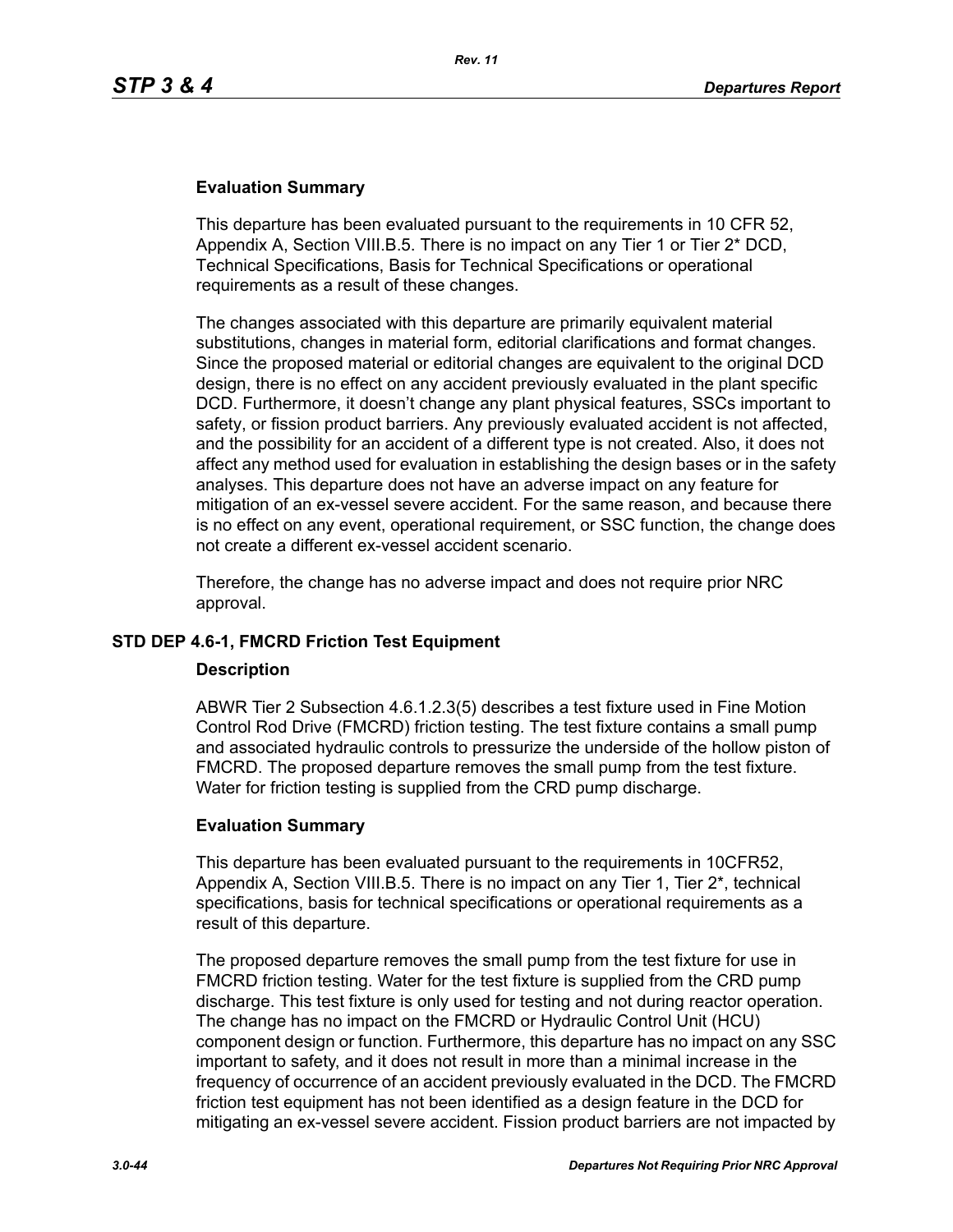the proposed departure.

Based on this evaluation, prior NRC approval of the change is not required.

# **STD DEP 5.2-2, PSI/ISI NDE of the Reactor Coolant Pressure Boundary**

**Description**

A departure from DCD Subsections 5.2.4.2.2 and 5.2.4.3.1 is provided for PSI and ISI of welds in Reactor Coolant System piping to meet the requirements of ASME Section XI, Appendix VIII as mandated by 10 CFR 50.55a, rather than meeting the requirements of Regulatory Guide 1.150, Rev. 1.

# **Evaluation Summary**

This departure has been evaluated pursuant to 10 CFR 52, Appendix A, Section VIII $B<sub>5</sub>$ 

This change is necessary because of the NRC withdrawal of the previous Regulatory Guide following the requirements being codified in 10CFR50.55a (g)(6)(ii)(C)(1). It provides additional guidance and does not adversely affect any functional or safety requirements. Since this change does not affect any other plant SSCs, there is no effect on any accident previously evaluated in the DCD. This departure does not change the Technical Specifications or any other underlying design. The operational requirements for conduct of preservice inspection remain unchanged. This departure does not change any plant physical features, SSCs important to safety or fission product barriers. Any previously evaluated accident is not affected, and the possibility for an accident of a different type is not created. Also, it does not affect any method used for evaluation in establishing the design bases or in the safety analyses. This departure does not affect any feature for mitigation of an ex-vessel severe accident. For the same reason, and because there is no effect on any event, operation or SSC function, the change does not create a different ex-vessel accident scenario. Therefore, this change has no adverse impact and does not require prior NRC approval.

# **STD DEP 5.3-1, Reactor Pressure Vessel Material Surveillance Program Description**

This departure pertains to the RPV material surveillance program. The RPV material surveillance program monitors changes in the fracture toughness properties of ferritic materials in the reactor vessel beltline region resulting from exposure to neutron irradiation. The test results of the RPV material surveillance program are used to evaluate pressure and temperature limitations for the RPV hydro pressure test. This departure is a clarification of the number of the test specimens, the lead factor, and it addresses COL License information Item 5.5 of the DCD. Specifically.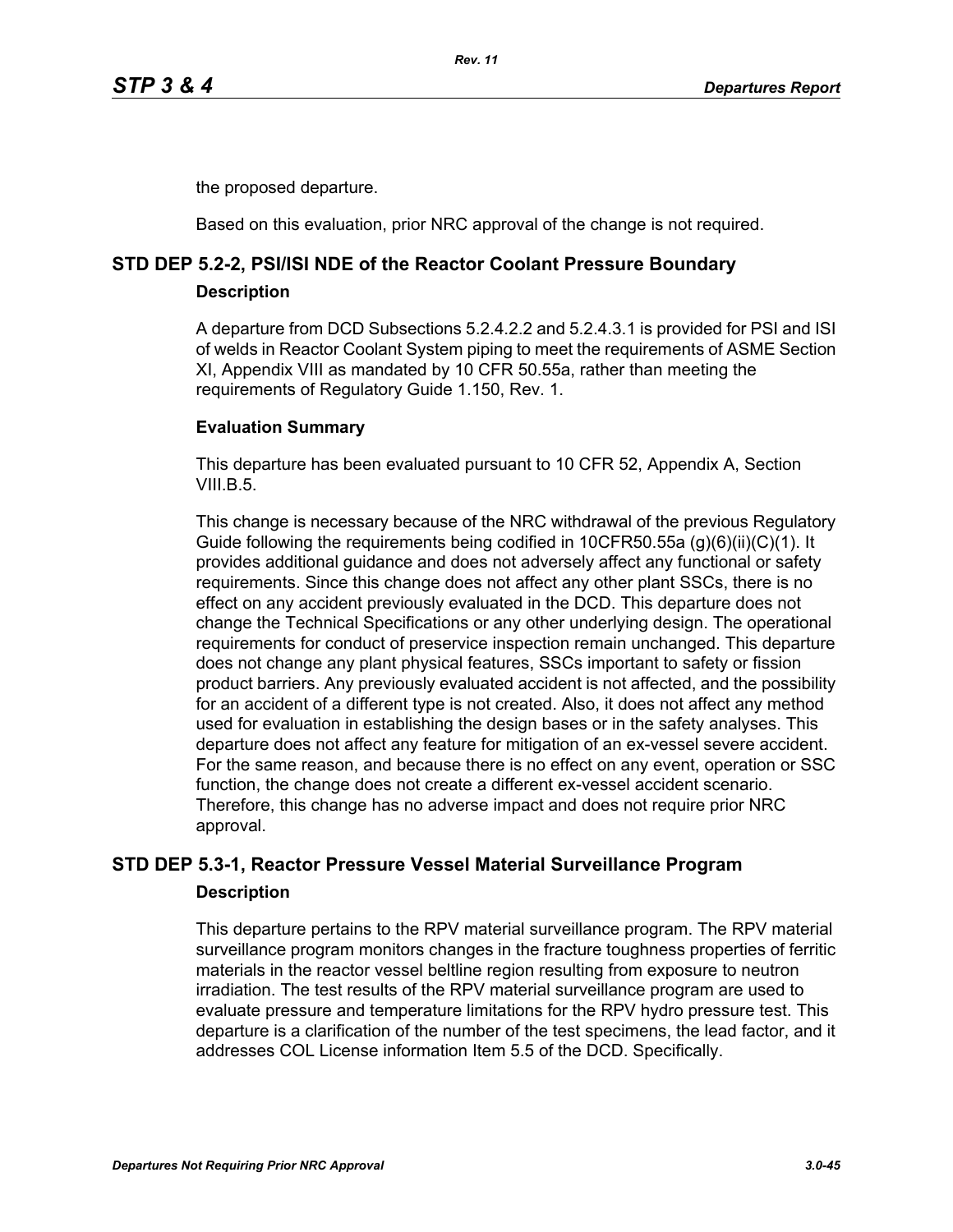This change has been evaluated pursuant to the requirements in 10CFR52, Appendix A, Section VIII.B.5. There is no impact on any Tier 1, Tier 2\*, technical specifications, basis for technical specifications or operational requirements as a result of this change. This changes the RPV Material and Surveillance program only; there are no changes to any plant systems or to the manner in which the plant is operated. This program ensures that the RPV maintains its fracture toughness margins throughout the vessel lifetime.

Therefore, this change does not result in more than a minimal increase in the frequency of occurrence or consequences of an accident previously evaluated in the DCD, and it does not increase the likelihood or consequences of malfunctions previously evaluated, does not effect design basis limits for fission product barriers, and does not involve a method of evaluation.

This change does not affect any systems and therefore does not affect the evaluation of ex vessel severe accidents.

Based on this evaluation, prior NRC approval of the change is not required.

# **STD DEP 5.4-1, Reactor Water Cleanup System**

### **Description**

The flow capacity of the two pumps and two filter demineralizers in the Reactor Water Cleanup System are doubled from 1% of rated feedwater flow to 2%. This will improve system maintainability and availability by allowing only one of the two pumps to handle the full cleanup flow and filtering requirements. The pump discharge head at shutoff is increased from 160m to 182m and the design pressure of the pumps and heat exchangers is changed from 10.20 MPaG to 10.65 MPaG as described in Table 5.4-6 of the FSAR.

- (1) ABWR DCD Tier 2 Subsection 5.3.1.6.1 specifies the number of the test specimens required by ASTM E185-82 for each specimen capsule. This departure clarifies that the number of test specimens listed in the Reference DCD are the minimum amount required by the Standard. Additional test specimens may be included in the capsules.
- (2) ABWR DCD Tier 2 Subsection 5.3.1.6.4 specifies that the applicable lead factor for surveillance capsule is approximately 1.2 to 1.5. On all currently operating ABWRs, the capsules are placed closer to the vessel wall and the lead factors are approximately 1.1. Therefore, this departure clarifies the width of the lead factors are 1 to 1.5.
- (3) A reference for the RPV Material Surveillance Program for STP 3&4 is added in DCD Subsection 5.3.5.

# **Evaluation Summary**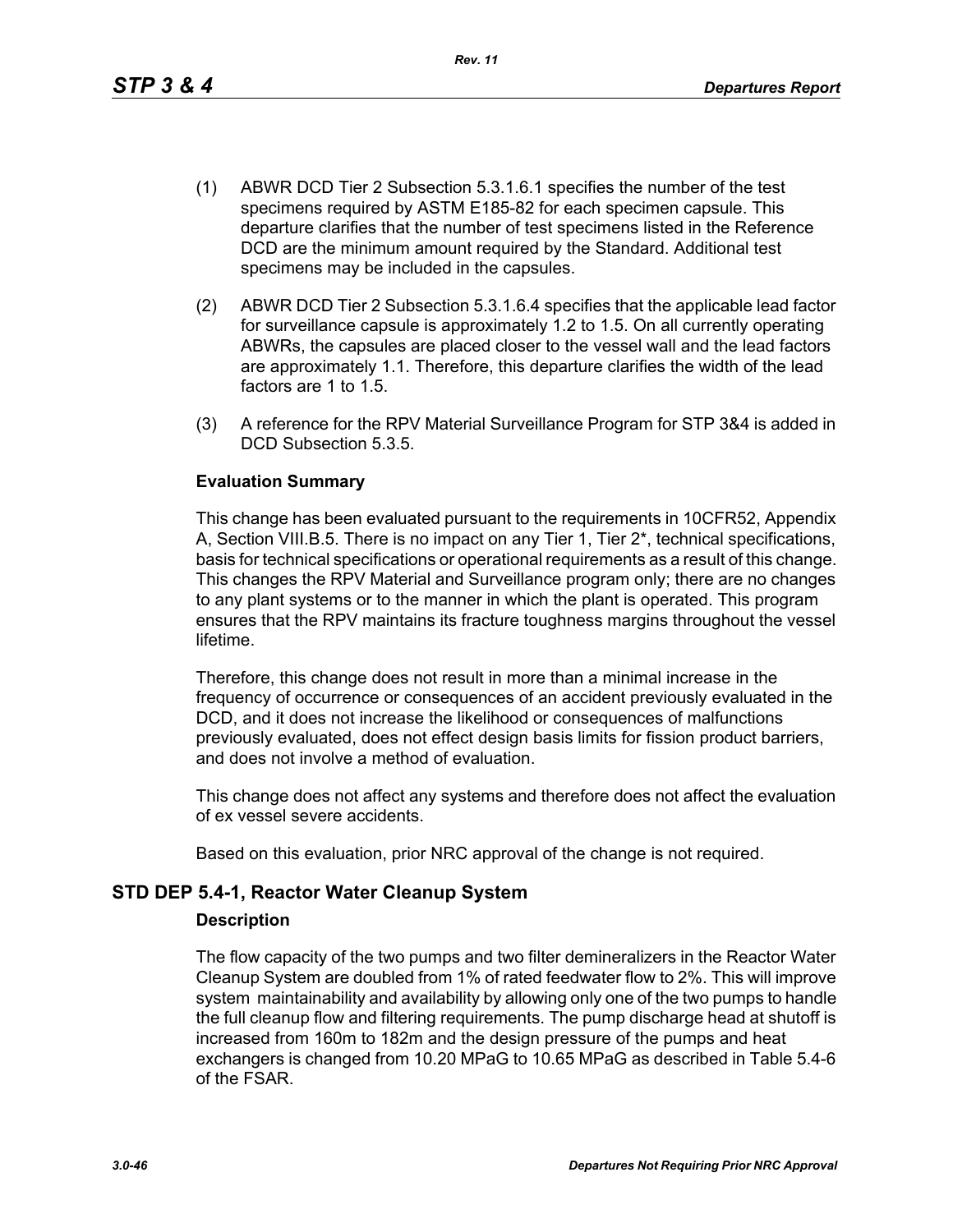### **Evaluation Summary**

This departure has been evaluated in accordance with the requirements in 10 CFR 52, Appendix A, Section VIII.B.5. There is no impact on Tier 1, Tier 2\*, technical specifications, basis for technical specifications and operational requirements.

The proposed change improves CUW system reliability by providing backup pump and filter demineralizer capability to handle 100% CUW flow and filtering requirements. The probability of situations whereby system flow would be greater than 100% (such as operating both pumps at the same time) are minimized since the CUW system flow rate is controlled to its rated flow by the flow control valve at the outlet of the filter demineralizer when two CUW pumps run at the same time for some duration, as described in the DCD. Consequently, the effect on accident and SSC malfunction frequency is minimal.

A break in the CUW system, should one occur, will be automatically isolated by either of two redundant safety related isolation valves which receive signals including low reactor water level, high ambient CUW equipment room area temperature, high main steam tunnel area temperature and high mass differential flow. Any one of these signals will isolate the system. All of the piping upstream of the two safety related isolation valves is Seismic Category I and Quality Group A and is located inside the containment. All CUW operating conditions, including pump flow under normal operating conditions are unchanged from the DCD. Consequently, there is no adverse impact on accident or SSC malfunction consequences previously analyzed nor is there an adverse affect on likelihood or consequences of a severe accident.

There are no new accident scenarios as a result of this change. Any breaks in the CUW system, should they occur, would continue to be bounded by the feedwater line break.

As a result, this departure satisfies all VIII.B.5 criteria and prior NRC review is not required.

# **STD DEP 5.4-2, Reactor Internal Pump (RIP) Motor Cable Box**

### **Description**

Subsection 5.4.1 of the reference ABWR DCD describes component and subsystem design information of the Reactor Recirculation System. The FSAR revises the RIP cross section illustration, Figure 5.4-1, to reduce the size of the cable box and to show a plug-in type power connector. Neither the motor cable box nor the power connector is described in any section of the DCD.

### **Evaluation Summary**

This departure has been evaluated pursuant to the requirements in 10 CFR 52, Appendix A, Section VIII.B.5. There is no impact on any Tier 1, Tier 2\*, DCD technical specifications, basis for technical specifications or operational requirements as a result of this change.

This change revises the RIP motor cable box to a smaller size box with a plug-in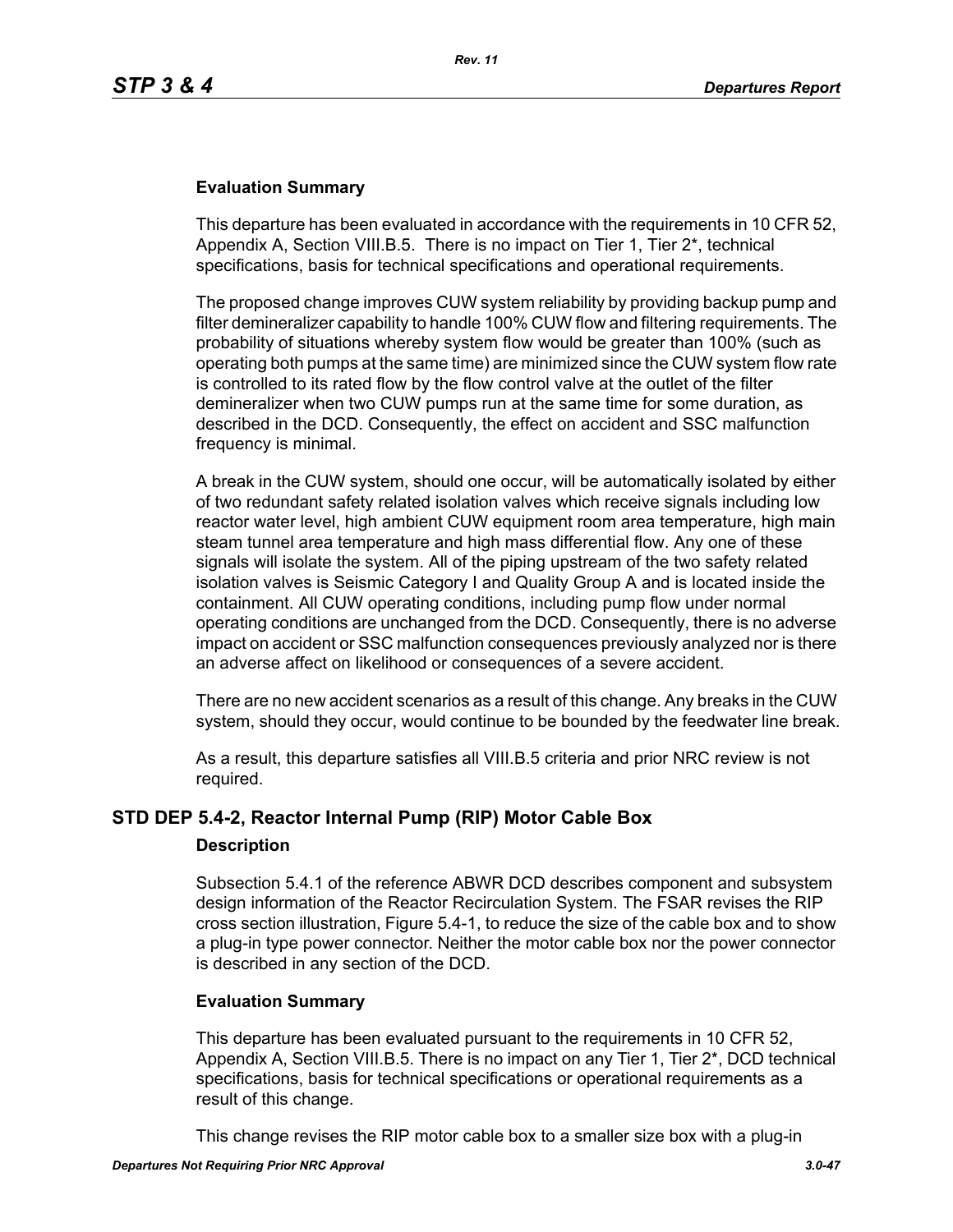power connector. It has no effect on the Reactor Internal Pump operation or performance. The change is made to improve maintainability. The RIP motor cable box and plug-in connector are nonsafety-related components that are not required for safe shutdown or accident mitigation, and thus this change does not increase the probability or consequences of any previously analyzed accident or malfunction of an SSC important to safety, and does not create the possibility of a different type of accident than previously analyzed or the possibility of a malfunction of an SSC with a different result. It has no effect on fission product barrier limits, and does not involve a change in methodology.

The RIPs are not design features important for ex-vessel severe accidents. Therefore this change has no impact on ex-vessel evaluations.

Based on this evaluation, prior NRC approval of these changes is not required.

# **STD DEP 5.4-3 Residual Heat Removal System Interlock**

### **Description**

ABWR DCD Tier 2 subsection 5.4.7.1.1.6 states that the wetwell spray can be used in conjunction with the low pressure flooder (LPFL) mode. However, ABWR DCD Tier 2 Figure 7.3-4 sheet 11 of 20 indicates that the wetwell spray valve will close when the LPFL injection valve is not fully closed. This is in accordance with the ABWR design and the assumptions of the safety analysis. Therefore, the statement in the DCD that the wetwell spray can be operated in conjunction with the LPFL mode is inconsistent and clarified by the proposed departure.

ABWR DCD Tier 2 Table 5.4-3 NOTE C indicates that Minimum Flow Valves open logic is "Pump is running and low loop flow signal." However, ABWR DCD Tier 2 Figure 7.3-4 sheet 12 of 20 indicates that Minimum Flow Valves open logic is "Pump discharge pressure high and low loop flow signal." This proposed departure clarifies the Minimum Flow Valves open logic in Table 5.4-3 to be consistent with the figures.

ABWR DCD Tier 2 Table 5.4-5 indicates that relief pressure of E11-F028A-C and E11-F051A-C is 3.44 MPaG. However, ABWR DCD Tier 2 Figures 5.4-10 sheets 3, 4 and 6 indicate that design pressure of these relief valves is 3.43 MPaG. This proposed departure clarifies the relief pressure of E11-F028A-C and E11-F051A-C in Table 5.4-5 to be consistent with the figures.

# **Evaluation Summary**

This departure has been evaluated in accordance with 10 CFR 52, Appendix A, Section VIII.B.5. The proposed departures are corrections of inconsistencies in the ABWR DCD Tier 2 information. The proposed departures make no change to the ABWR design. Consequently, prior NRC approval is not required.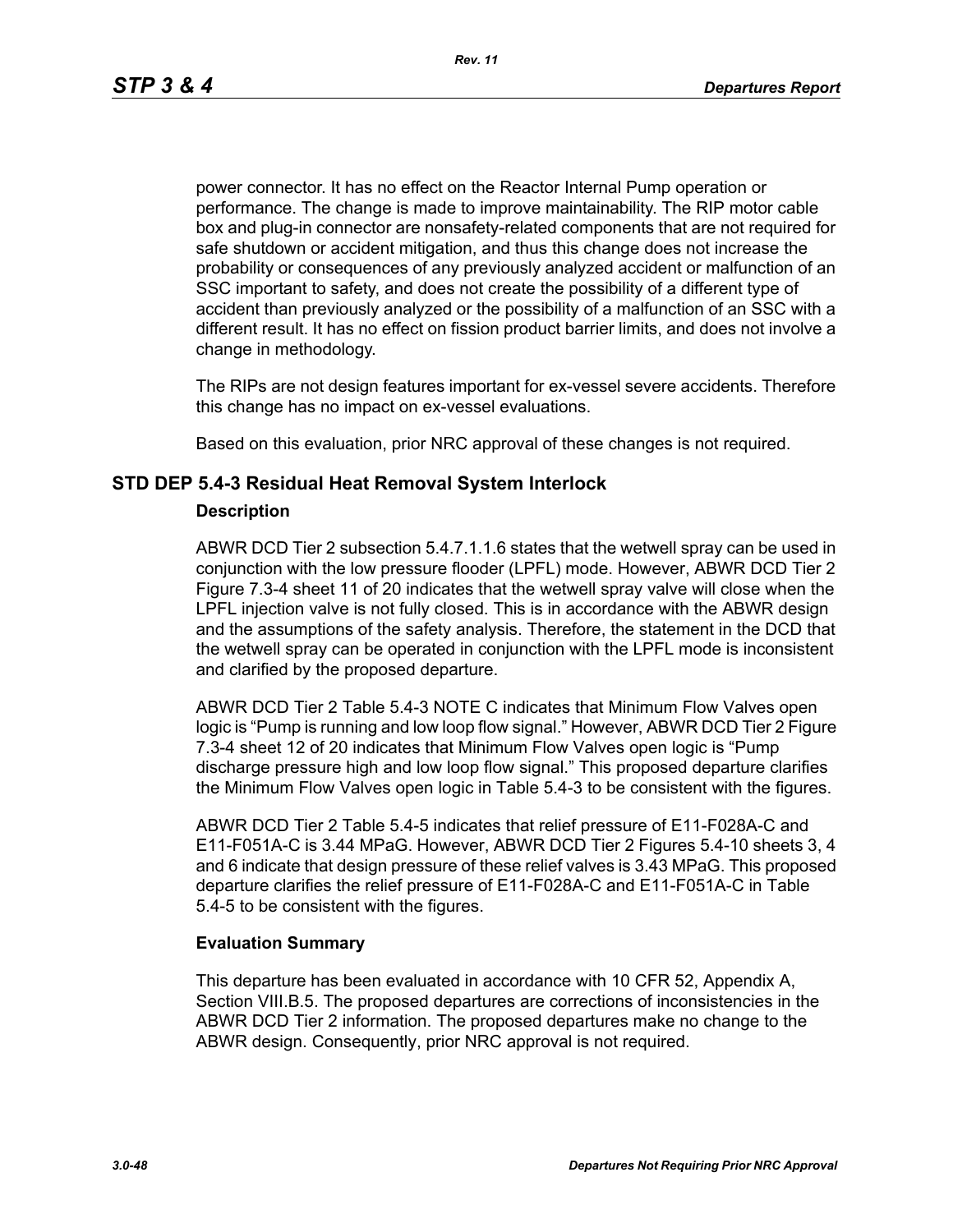# **STD DEP 5.4-4 Recirculation Motor Cooling System**

### **Description**

ABWR DCD Tier 2 Section 5.4.1.3.1 identifies the Recirculation Motor Heat Exchanger (RMHX) shell, tube, sheet and water box material as carbon steel. This departure permits fabrication of these components using carbon steel or stainless steel. Similar changes are made to ABWR DCD Tier 2 Figure 5.4-4 for consistency.

# **Evaluation Summary**

This departure has been evaluated in accordance with the requirements of 10 CFR 52 Appendix A, Section VIII.B.5. The departure has no impact on ABWR DCD Tier 1, Tier 2\*, Technical Specification or Technical Specification Bases sections.

The proposed change offers enhanced resistance for RMHX components which are sensitive to flow assisted corrosion (FAC). ASME Boiler and Pressure Vessel Code structural margins are maintained. Accordingly, the departure results in less likelihood of a malfunction of any SSC important to safety. It also has no impact on the frequency of occurrence or consequences of an accident or ex-vessel severe accident previously evaluated. There is no impact on design basis limits to fission product barriers. Thus, the departure meets the requirements outlined in 10 CFR 52, Appendix A Section VIII-B.5, and prior NRC review is not required.

# **STD DEP 5.4-5 Addition of a vent line from the Reactor Water Cleanup System Reactor Pressure Vessel (RPV) head-spray line to the Reactor Head Vent Line.**

# **Description**

Addition of a vent line for RPV head-spray line to the Reactor Water Cleanup System (CUW) is to preclude accumulation of hydrogen gas in the head spray line. The vent line will connect to the RPV head vent line. ABWR DCD Tier 2 Figure 5.4-12, Reactor Water Cleanup System P&ID, and Figure 5.1-3 Nuclear Boiler System P&ID will be changed as a Standard Departure.

The hydrogen gas accumulation problem was identified at Hamaoka #1 (H-1) and Brunsbuttel BWRs. As a result, the NRC initiated GI-195 "Hydrogen Combustion in Foreign BWR Piping" and formulated a plan of action. The result was an analysis of core damage probability caused by piping rupture consequent to hydrogen combustion, modeled for the Peach Bottom plant. The probability of the event was evaluated at 10-7.

The RPV head-spray line has a "high-point" for injection of spray water from the RPV upper elevation. Since the head-spray piping contains no fluid during normal operating conditions, the potential for accumulating hydrogen gas exists. It is difficult to remove the high-point in the piping design; therefore adding a vent line is the optimum solution. The vent line connects to the RPV vent (suction) line to avoid hydrogen gas accumulation.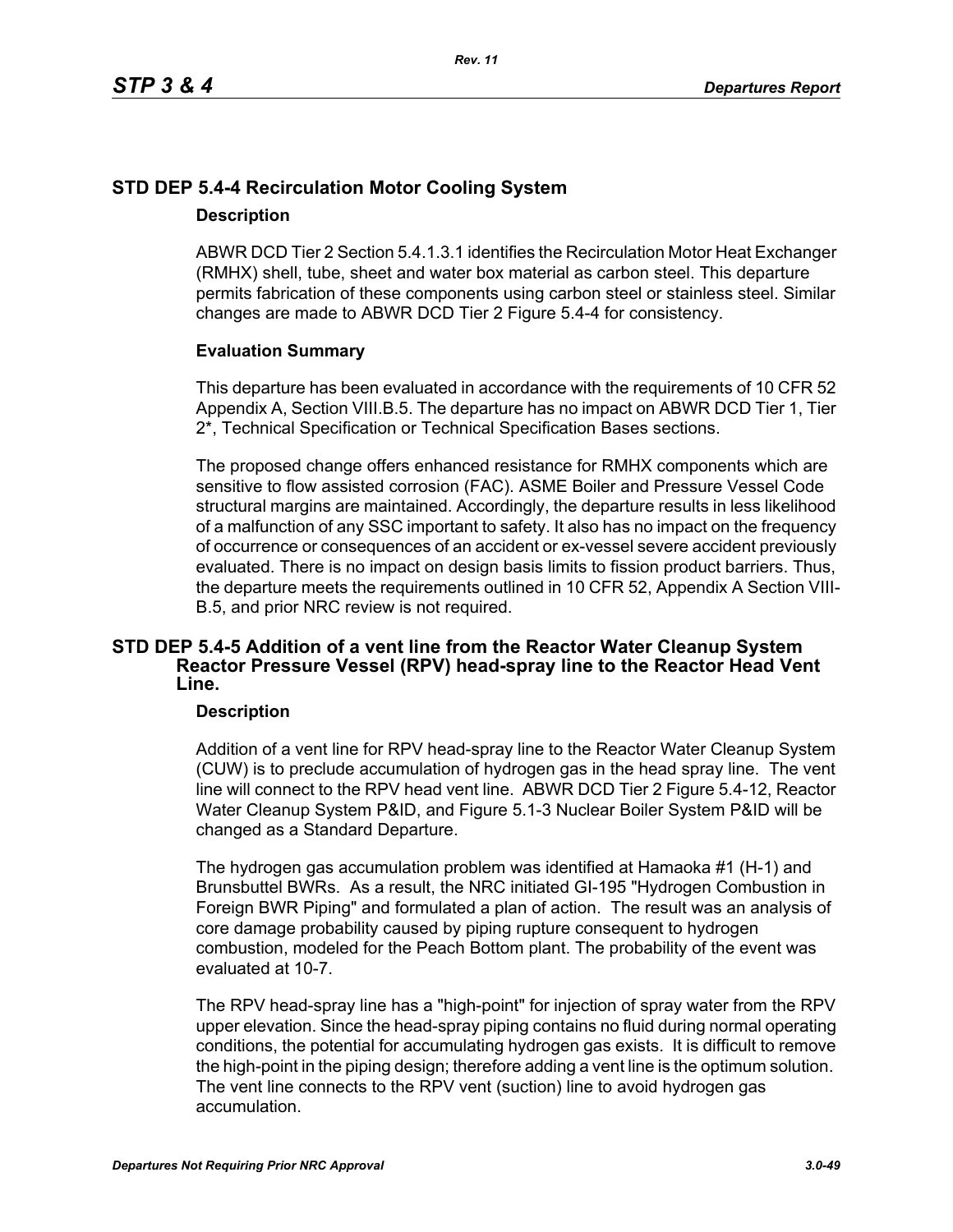### **Evaluation Summary**

This departure has been evaluated pursuant to the requirement in 10 CFR 52, Appendix A, Section VIII.B.5. There is no impact on Tier 1, Tier 2\*, or Technical Specifications. The changes have no effect on the frequency or consequences of accidents, or the probability or consequences of malfunctions. The systems involved are not relied upon for ex-vessel severe accident mitigation. This change is an improvement in safety, designed to reduce the probability for accidents.

As a result, prior NRC approval of this change is not required.

# **STD DEP 5A-1, Delete Appendix on Compliance with Regulatory Guide 1.150 Description**

 NRC requirements for performance demonstration of ultrasonic examination of reactor pressurevessel and piping for preservice inspection and inservice inspection once addressed by RG 1.150 will be conducted in accordance with ASME Section XI, Appendix VIII as required by 10 CFR 50.55a.

### **Evaluation Summary**

This departure has been evaluated pursuant to the requirements in 10 CFR 52, Appendix A, Section VIII.B.5

RG 1.150 was issued by the NRC in the early 1980's in order to provide guidance on ultrasonic testing of reactor vessel welds during preservice and inservice examanations at a time when the Staff felt that industry guidance was inadequate. The NRC subsequently withdrew the RG in February, 2008 and in its withdrawal stated that the requirements for such testing have been superceded by 10 CFR 50.55a. Specifically, 10 CFR 50.55a requires both preservice and inservice inspection activities to be performed using personnel, equipment, and procedures qualified in accordance with the ASME, Boiler and Pressure Vessel Code, Section XI, Appendix VIII. This requirement is met by STP Units 3 & 4 as stated in Subsection 5.2.4 of the STP 3 & 4 FSAR. With the withdrawal of RG 1.150, no evaluation against that RG is required and the plant meets the latest NRC requirements. Consequently, this change has no impact on the likelihood or consequences of an accident or malfunction of an SSC important to safety previously evaluated. There is no impact on ex-vessel severe accident likelihood or consequences.

This change has no impact on any Tier 1, Tier 2\*, Technical Specifications, bases for the Technical Specification, or operational requirements information.

Based on the results of this evaluation, prior NRC approval of this change is not required.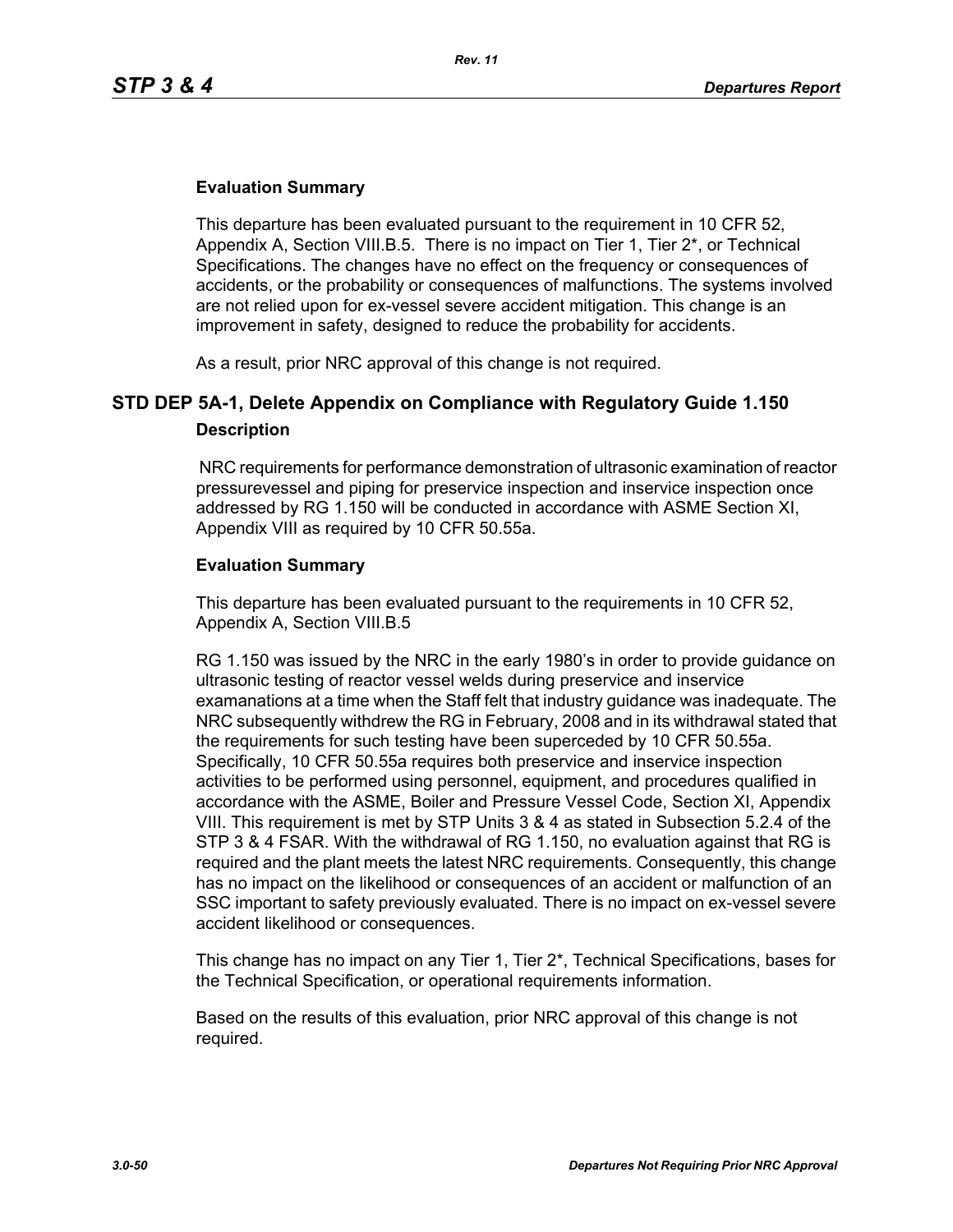# **STD DEP 5B-1, Residual Heat Removal Flow and Heat Capacity Analysis Description**

The K-Value<sup>\*</sup> for the Residual Heat Removal heat exchangers is increased from 3.69 x 10<sup>5</sup> W/ $^{\circ}$ C to 4.27 x 10<sup>5</sup> W/ C to reflect an ultimate heat sink water temperature of 35°C . The limiting event for heat exchanger sizing is now the rapid cooldown required for a 17-day outage in accordance with the Utilities Requirement Document. Previously, the limiting event for heat exchanger sizing was a LOCA.

This departure increases the heat removal capacity of the RHR heat exchanges to allow reduced outage time. This change improves system performance, maintainability, and availability.

# **Evaluation Summary**

This departure has been evaluated pursuant to the requirements in 10 CFR 52, Appendix A, Section VIII.B.5, as described previously. The proposed change improves the heat removal capability of the RHR system for off-normal and accident events by specifying a more conservative design condition for sizing of the RHR heat exchangers.

This change will not impact the reactor systems in any way which would result in any increase in the likelihood of an accident or a malfunction of an SSC. In addition, the consequences of an accident or malfunction of an SSC with implementation of this change will not be affected.

There are no new accident scenarios or SSC failures leading to a different result as presented in the DCD as a result of this change. By designing the RHR heat exchangers to a higher heat removal capacity, the heat removal capability of the RHR system is enhanced and additional heat removal capability margin is being added relative to the DCD. The change will not adversely impact the performance or capability of any fission product barriers.

The method of evaluation being used to size the heat exchangers is consistent with the method provided in Appendix 5B to Part 2 Tier 2 of the DCD. Neither the likelihood nor consequences of an ex-vessel severe accident are adversely affected by this change. The increase in the heat removal capability of the RHR heat exchangers improves mitigating the consequences of a severe accident. Consequently, prior NRC approval is not required.

<sup>\*</sup> The K-Value, or K-Factor, is a method of determining the amount of heat transferred per unit of time based on the temperature difference across the heat exchanger without considering the heat exchanger area or other heat exchanger factors.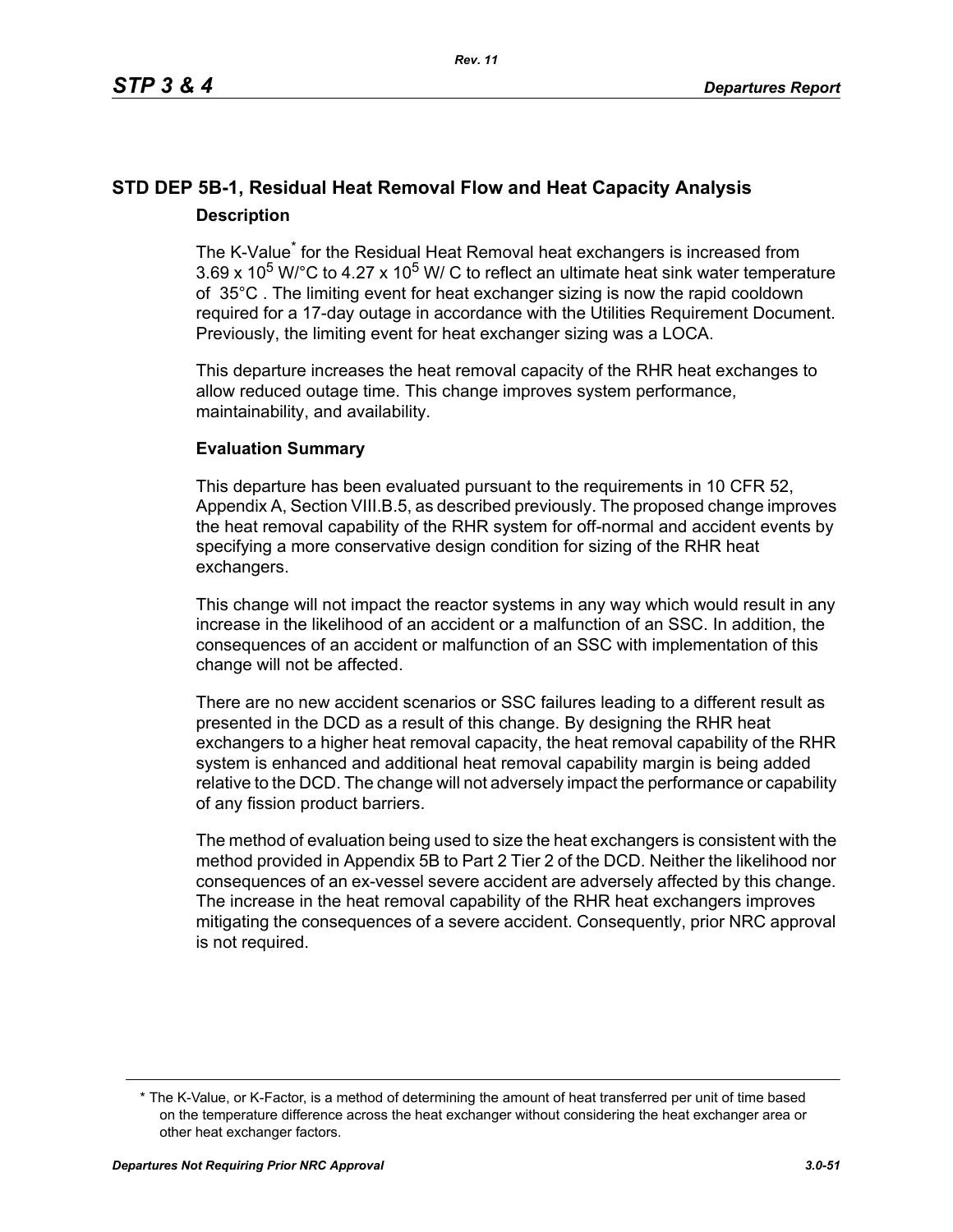# **STD DEP 6.2-3, Containment Penetrations and Isolation Description**

This departure corrects primary containment penetration errors and inconsistencies in Section 6.2 of the reference ABWR DCD and provides additional design detail that was not present in the reference ABWR DCD. This departure is the result of detailed 3-D layout analysis that was performed to ensure that the penetrations meet U.S. codes and standards for mechanical and electrical separation. Changes to the tables include the correction of containment penetration elevation, azimuth, offset, and diameter. In addition, containment isolation barrier type information is provided for valves that did not contain this level of detail in the reference ABWR DCD.

This departure primarily affects the detailed containment isolation valve listings in Tables 6.2-5, 6.2-6, 6.2-7, 6.2-8, and 6.2-10. The changes to each table are discussed below. Because Tables 6.2-7, 6.2-8, and 6.2-10 are also affected by four other departures, listings of the penetrations that are changed due to STD DEP 6.2-3 are provided .

- Table 6.2-5 identifies the reactor coolant pressure boundary (RCPB) influent lines penetrating the drywell. This change consists of the correction of inconsistencies of valve type between Table 6.2-5 and Chapter 21 P&ID.
- Table 6.2-6 identifies the RCPB effluent lines penetrating the drywell. This change consists of the correction of inconsistencies of valve type between Table 6.2-6 and Chapter 21 P&ID.
- Table 6.2-7 identifies the containment isolation valves associated with the ABWR Containment. This change consists of the following correction of inconsistencies between Table 6.2-7 and drawings of Chapter 21.
	- (1) Addition of the missing valve that should be listed.
	- (2) Correction of line size.
	- (3) Correction of valve type.
	- (4) Clarification of valve position in various operating condition.
	- (5) Correction of note.
	- (6) Correction of a typographical error.
	- (7) Clarification of applied GDC.
	- (8) Correction of power source (division). (To be consistent with Tier 1 Figures 2.1.2b and 2.11.5.)
	- (9) Change of closure time of T31-F009 to be identical with T31-F005 for bleed isolation.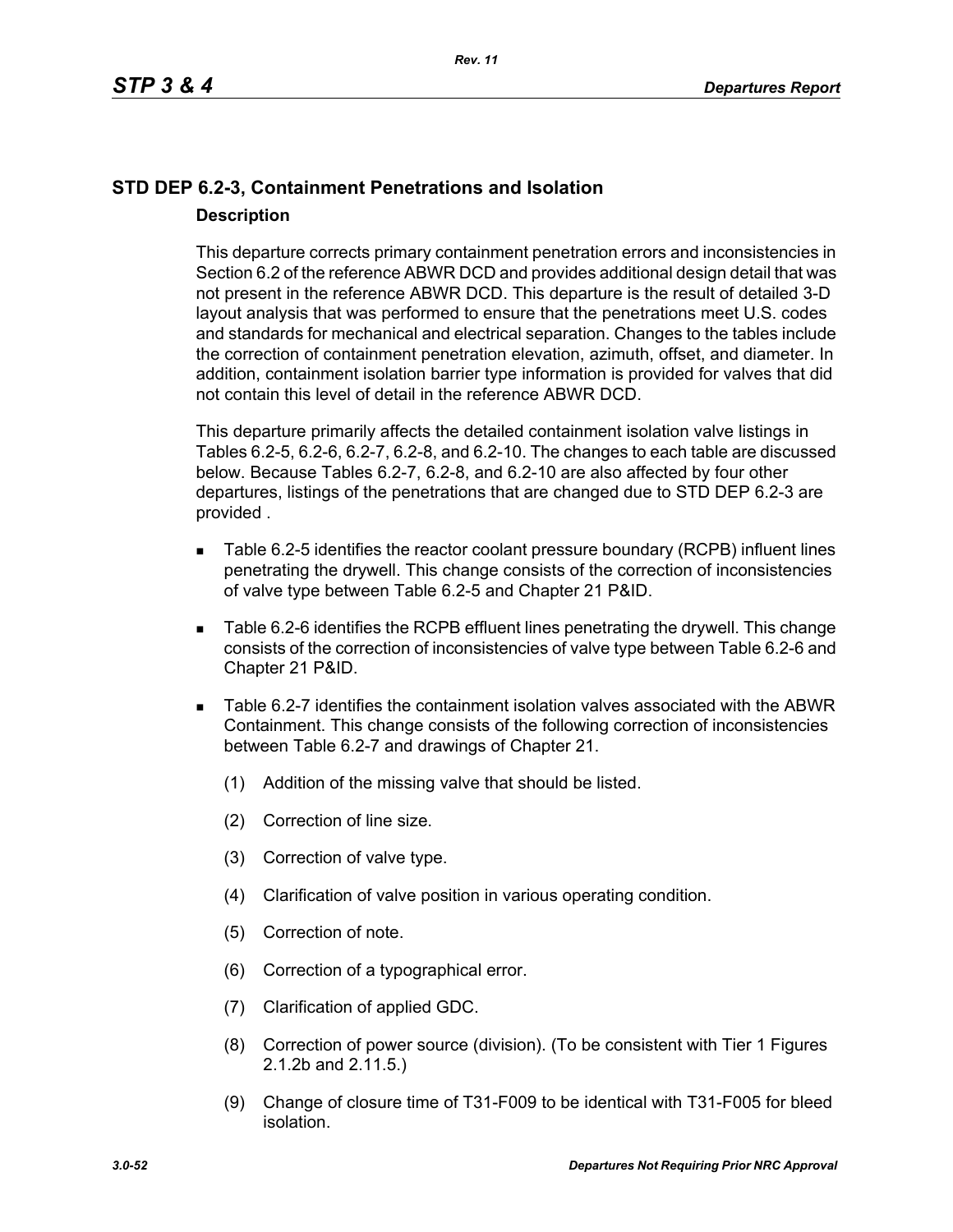In Table 6.2-7, the following are changed:

- Line size for Reactor Recirculation System Valves B31- F008A- H/J/K
- Leak test type for Standby Liquid Control System Valves C41-F008 and F006A/B
- Valve position for Containment Atmospheric Monitoring System valves D23-F004A/B, F005A/B, F006A/B, F007A/B and F008A/B
- **EXECT** CIV signal for Containment Atmospheric Monitoring System valves D23-F001A/B, F004A/B, F005A/B, F006A/B, F007A/B and F008A/B
- **Notable 20 as Valve position for Residual Heat Removal System Wetwell Spray Valves** E11-F019B/C
- Valve position for Residual Heat Removal System Drywell Spray Valves E11-F017B/C and F018B/C
- Valve position for Residual Heat Removal System Minimum Flow Line Valves E11-F021A/B/C
- Valve position for Residual Heat Removal System S/P Suction (LPFL)Valves E11-F001A/B/C
- Valve position for Residual Heat Removal System Inboard Shutdown Cooling E11-F010A/B/C
- Valve position for Residual Heat Removal System Outboard Shutdown Cooling E11-F011A/B/C
- **Nalve position for Residual Heat Removal System Injection and Testable** Check Valves E11-F005B/C and F006B/C
- Valve position and CIV signal for High Pressure Core Flooder System S/P Suction Valves E22-F006B/C
- CIV signal for High Pressure Core Flooder System Test and Minimum Flow Valves E22-F009B/C and F010B/C
- **Nalve position for High Pressure Core Flooder System Injection Valves** E22-F003B/C and F004B/C
- **Primary actuation for Nuclear Boiler System Main Steam Lines A, B, C and D** Valves B21-F009 A/B C/D
- Valve position for Nuclear Boiler System Feed Water Line A and B Valves B21-F004 A/B and B21-F003 A/B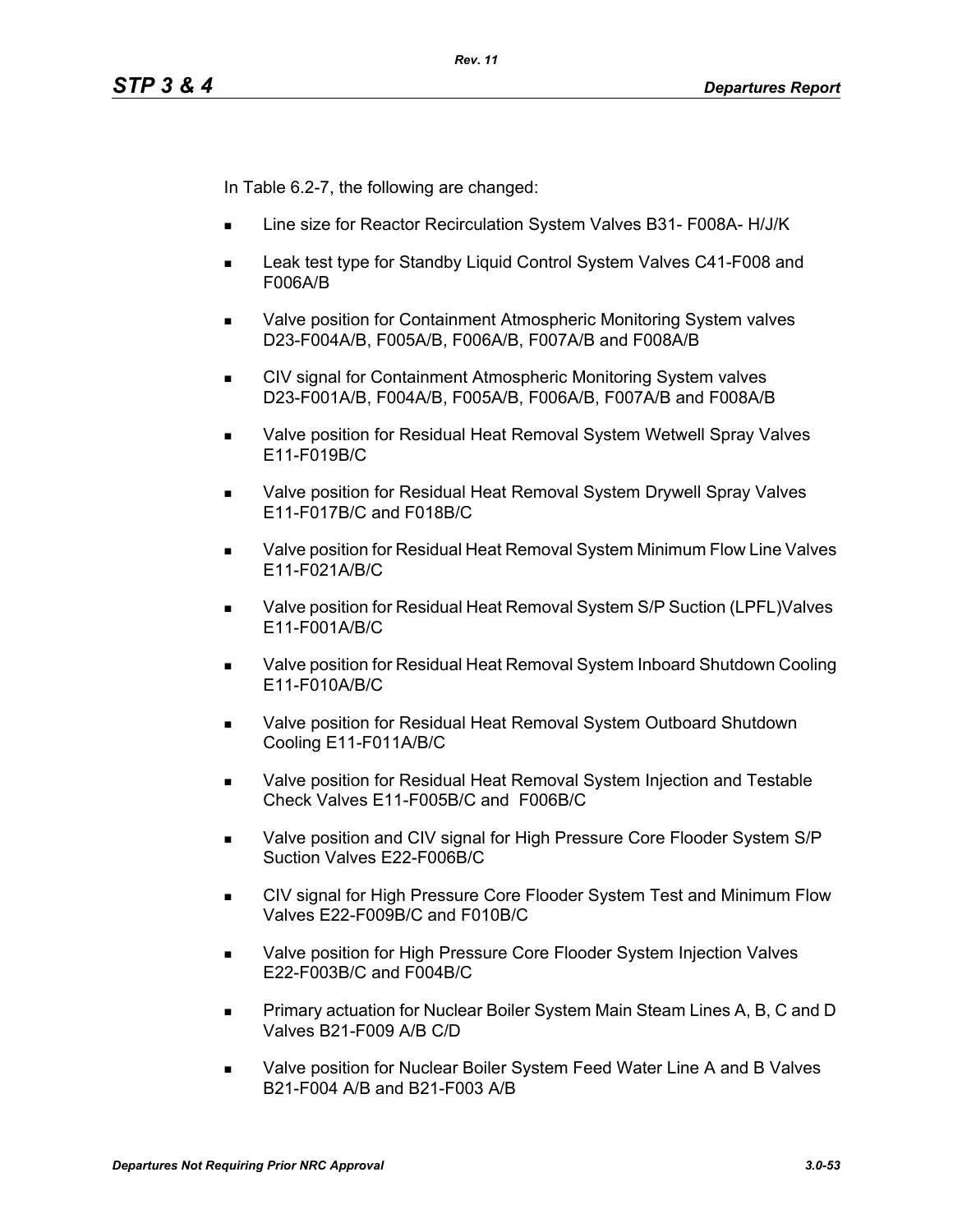- Valve position for Reactor Core Isolation Cooling System Steam Supply Valves E51-F035, F048, and F036
- Valve position for Reactor Core Isolation Cooling System S/P Suction Valve E51-F006
- Valve position for Reactor Core Isolation Cooling System Turbine exhaust Valve E51-F038
- CIV signal for Atmospheric Control System Valves T31-F001, F002, F003, F004, F005, F006, F008, F009, F025, F039, F040, F041 and F011
- Closure time for Atmospheric Control System Valve T31-F009
- CIV signal for Reactor Water Cleanup System Valves F002, F003 and F017
- Valve information for Reactor Water Cleanup System valves G31-F071 and F072
- Leak test type, Valve position and CIV signal for Suppression Pool Cleanup System Valves G51-F001, F002, F006, and F007
- GDC basis and Valve position for Reactor Building Cooling Water System Valves P21-F075A/B, F076A/B, F080A/B, F081A/B
- GDC basis for HVAC Normal Cooling Water System Valves P24-F053, F054, F142 and F141
- CIV signal for HVAC Normal Cooling Water System Valves P24-F053, F142 and F141
- **Power source for HVAC Normal Cooling Water System Valve F141**
- GDC basis for Instrument Air System Valves P52-F276 and F277
- **GDC basis for High Pressure Nitrogen Gas Supply System Valves** P54-F007A/B, F008A/B and F200/F209
- CIV signal for High Pressure Nitrogen Gas Supply System Valves P54-F007A/B, F008A/B and F200/F209
- CIV signal for Leak Detection & Isolation System Valves E31-F002, F003, F004 and F005
- GDC basis and CIV signal for Radwaste System Valves K17-F003, F004, F103 and F104
- Valve information for Neutron Monitoring System Valves C51-XXX A/B/C and XXX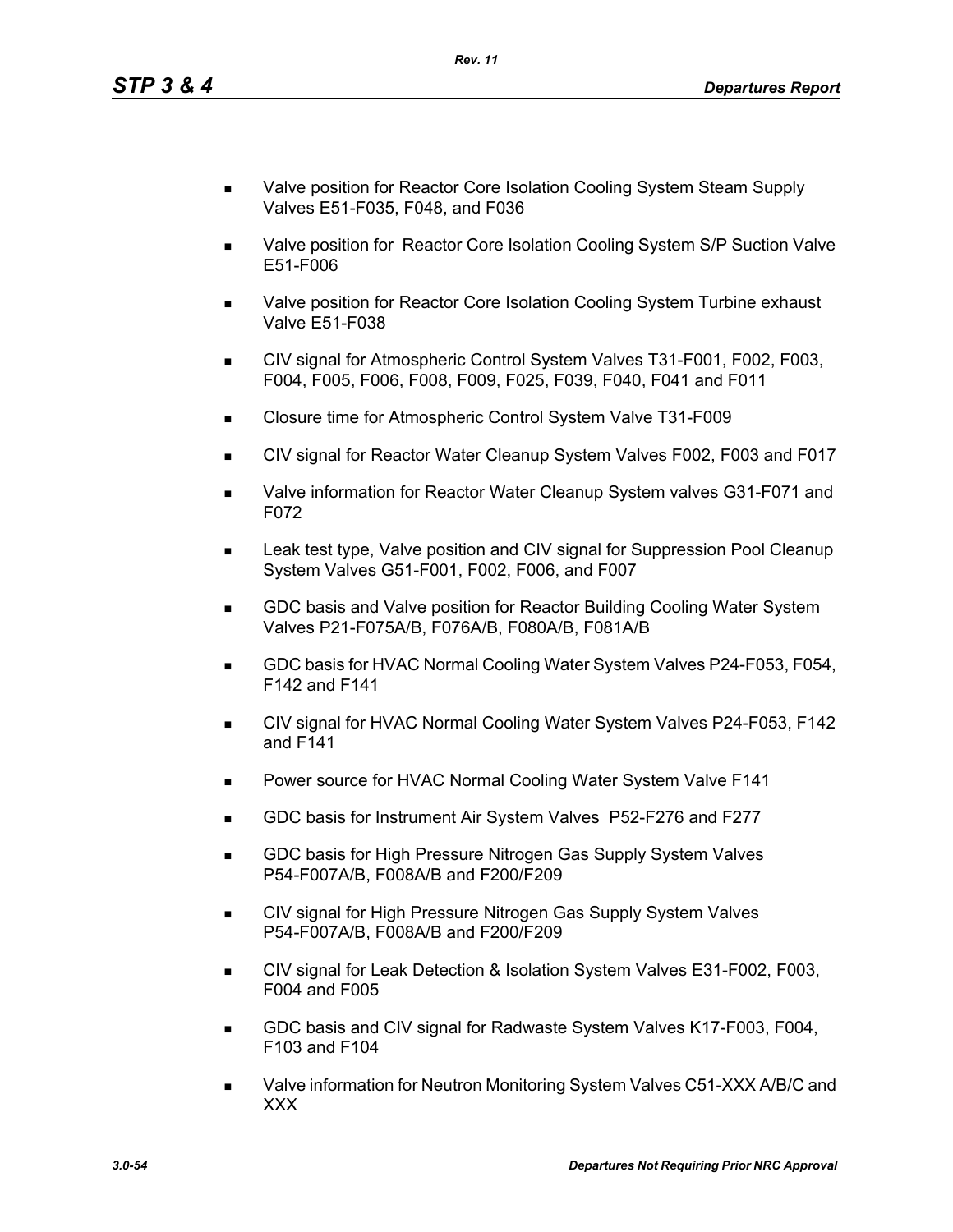Table 6.2-8 identifies the ABWR Primary Containment Penetrations. It was determined that this arrangement needed to be changed to meet US mechanical and electrical separation requirements. Containment penetrations are physically isolated in accordance with the requirement specified in 10CFR50, Appendix J. Containment electrical penetrations are physically separated in accordance with the requirement specified in Section 6.5 of IEEE Std 384-1992, which is endorsed by Regulatory Guide 1.75 Revision 3. Changes were also necessary to satisfy electrical load and to reflect the detailed physical location plan.

The following parameters are changed in Table 6.2-8 as a result of Departure STD DEP 6.2-3.

### **Penetration Elevation**

Penetrations 37, 61, 62, 70, 92, 103 A/B/C/D/E, 110, 111, 112, 140A, 144A/B/C/D, 161A/B, 171, 201, 202, 203, 204, 205, 206, 213, 250, 321 A/B, 322 E/F, 323C, 331 A/B, 332 A/B, 600A/B/C/D, 610, 620,621, 650A/B/C/D, 651A/B/C/D, 680A/B, 700A/B/C/D/E/F/G/H/J/K, 710, 740, 750 A/B/C/D, 751 A/B/C/D, 780 A/B

### **Azimuth**

Penetrations 90, 101 D/E/F, 102 F, 103 A/B/C/D/E, 104 E/G, 110, 111, 112, 160, 161 A/B, 171, 204, 205, 206, 241, 250, 321 A/B, 322 E/F, 323 C, 331 A/B, 332 A/B

### **Offset**

Penetrations 92, 100B, 100E, 101 B/C/D, 101 C/G/F, 102 B/C/D/G, 103 A/B/C/D/E, 104 C/D/E/G, 105 C/D, 110, 111,112, 140 A, 161 A, 171, 250, 600 A/C/D, 610, 620, 621, 650 A/B/C/D, 651 A/B/C/D, 680 A/B, 700 A/B/C/D/E/F/G/H/J/K, 710, 740, 750 A/B/C/D, 751A/B/C/D, 780 A/B

### **Diameter**

Penetrations 5, 6, 91, 92, 140 A, 100C, 101A/B, 102B, 103A/B/C/D, 104C/D/F/H, 105A/B/C/D, 147, 171, 250, 600A/B/C/D, 610, 620, 650 A/B/C/D, 651 A/B/C/D, 680 A/B, 700 A/B/C/D/E/F/G/H/J/K, 710, 750 A/B/C/D, 751 A/B/C/D, 780A/B

### **Barrier Type**

Penetrations 10 A/B/C/D , 11,12 A/B, 22, 30 B/C, 31 A/B, 32 A/B, 33 A/B/C, 37, 38, 50, 60, 61, 62, 63, 64, 65, 66, 69, 70, 71 A/B, 72, 80, 81, 82, 90, 91, 92, 93, 110, 130 A/B/C/D, 140 A/B, 141 A/B, 142 A/B/C/D, 143 A/B/C/D, 144 A/B/C/D, 146 A/B/C/D, 147, 160, 161A/B, 162A/B, 170, 171, 177, 200 B/C, 201, 202, 203, 204, 205, 206, 210, 211, 213, 214, 216, 217, 240, 241, 242, 250, 252, 254, 320, 321A/B, 322A/B/C/D/E/F, 323A/B/C/D/E/F, 331A/B, 332A/B, 342, 600 A/B/C/D, 610, 650 A/B/C/D, 651 A/B/C/D, 680A, 700 A/B/C/D/E/F/G/H/J/K, 710, 740, 750 A/B/C/D, 751 A/B/C/D, 780A/B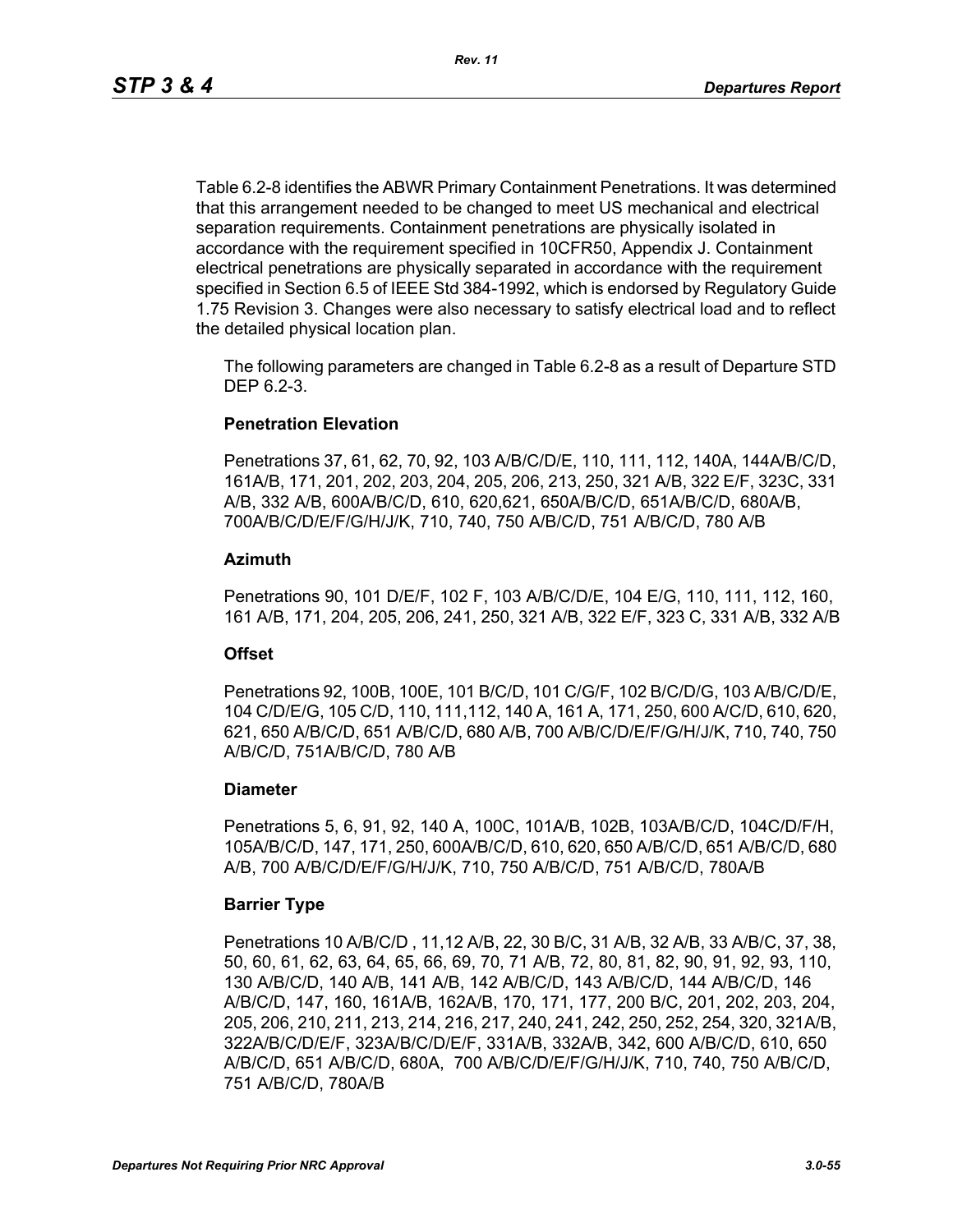### **Testing Type**

10 A/B/C/D, 11,12 A/B, 37, 38, 50, 60, 65, 66, 69, 70, 80, 81, 90, 91, 92, 93, 110, 130 A/B/C/D, 140 A/B, 141 A/B, 142 A/B/C/D, 143 A/B/C/D, 144 A/B/C/D , 146 A/B/C/D, 147, 160, 161 A/B, 162A/B, 170, 171, 177, 213, 240, 241, 250, 252, 254, 320, 321A/B, 322A/B/C/D/E/F, 323 A/B/C/D/E/F, 331 A/B, 332A/B, 342, 650 A/B/C/D, 651 A/B/C/D, 680 A, 750 A, 780A, 780B, 750 B/C/D, 751 A/B/C/D

**New**

Penetrations 94, 95, 100F, 101J/K, 102 H/J, 106 A/B/C/D/F/G/H/J, 107A/B

#### **Removed**

Penetrations 113, 215, 220, 251, 253, 255, 300A/B

Table 6.2-10 contains the potential leakage paths from the Primary Containment to the environment. Corrections to this table included fields that were identified as requiring change based on changes to Table 6.2-8.

#### **Penetration Diameter**

Penetrations 5, 6, 91, 92, 100C, 101A/B, 102A/B, 103A/B/C, 104C/D/F/H, 105A/B/C/D, 110,140A, 171, 250, 252, 600 A/B/C/D, 610, 620, 650A, 650 B/C/D, 651 A/B/C/D, 680 A/B, 700 A/B/C/D/E/F/G/H/J/K, 750 A/B/C/D, 751 A/B/C/D, 780 A/B

#### **Termination Region**

Penetration 250

#### **Leakage Barriers**

Penetration 250

#### **Potential Bypass Paths**

Penetration 250

#### **Added**

Penetrations 94, 95, 100F, 101 J/K, 102 H/J, 103 D/E, 106 A/B/C/D/F/G/H/J, 107 A/B, 710, 740

#### **Removed**

Penetrations 113, 220, 215, 251, 253, 255, 300A/B, 334 , 341, 660D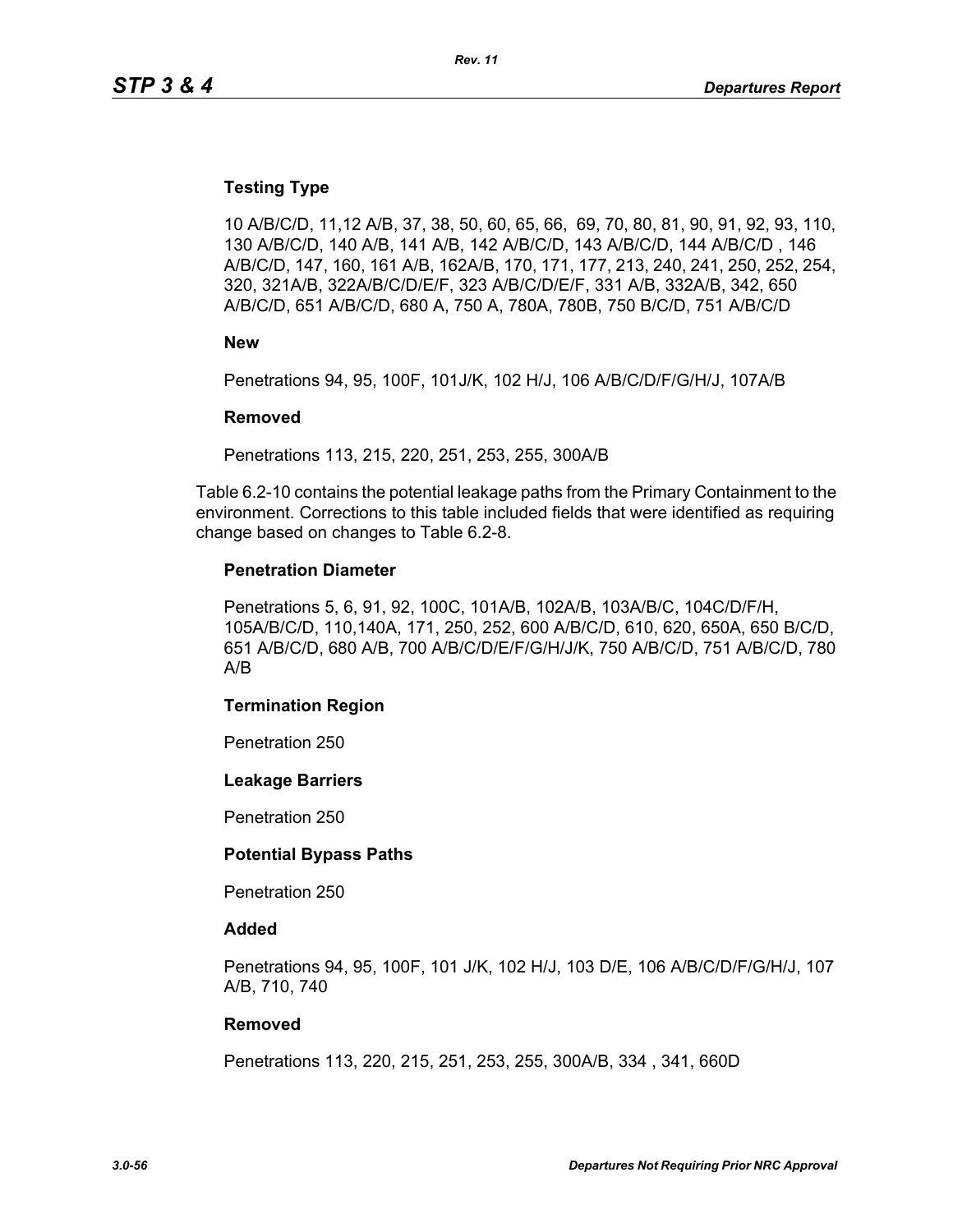### **Evaluation Summary**

This change ensures the ABWR design conforms to US Codes and Standards, corrects errors and inconsistencies in the reference ABWR DCD, revises penetration locations to ensure they meet separation criteria based on 3-D layout analysis, and provides additional design information regarding containment isolation valve testing that was not present in the reference ABWR DCD. These changes collectively ensure the design is in full compliance with NRC rules and regulations and therefore do not impact the probability of occurrence of accidents, the consequence of accidents, and do not create accidents of a different type than previously evaluated. These changes do not adversely affect the containment fission product barrier, there is no change in any method of analysis, and there is no adverse effect on Severe Accident mitigation.

This departure has been evaluated and determined to comply with the requirements in 10 CFR 52, Appendix A, Section VIII.B.5. The change has no adverse impact and prior NRC review and approval is not needed.

# **STD DEP 6.6-1, Pre-Service and Inservice Inspection and Testing of Class 2 and 3 Components and Piping**

#### **Description**

Departures from Subsections 6.6.2.1 and 6.6.2.2 of the reference ABWR DCD:

- A sentence in Subsection 6.6.2.1 regarding RHR heat exchangers nozzle having 100% accessibility for PSI during fabrication is deleted because it is no longer applicable.
- A paragraph in subsection 6.6.2.2 indicates restrictions for the use of some piping system configurations to ensure that accessibility for ISI is maintained. However, if some of the restricted piping system configurations are used, an evaluation is required to ensure ISI accessibility is provided.
- A sentence is added for clarification at the end of the Subsection 6.6.2.2 requiring an evaluation to be performed where less than the minimum straight pipe is used.
- **The comprehensive plant-specific PSI and ISI program plan will be developed and** submitted at least 12 months prior to commercial power operation.
- Access requirements are incorporated in the applicable specifications as an integral part of the design process.

#### **Evaluation Summary**

This departure has been evaluated pursuant to 10 CFR 52, Appendix A, Section VIII.B.5.

This change provides additional guidance and does not adversely affect any functional or safety requirements. Since this change does not affect any other plant SSCs, there is no effect on any accident previously evaluated in the plant-specific DCD. This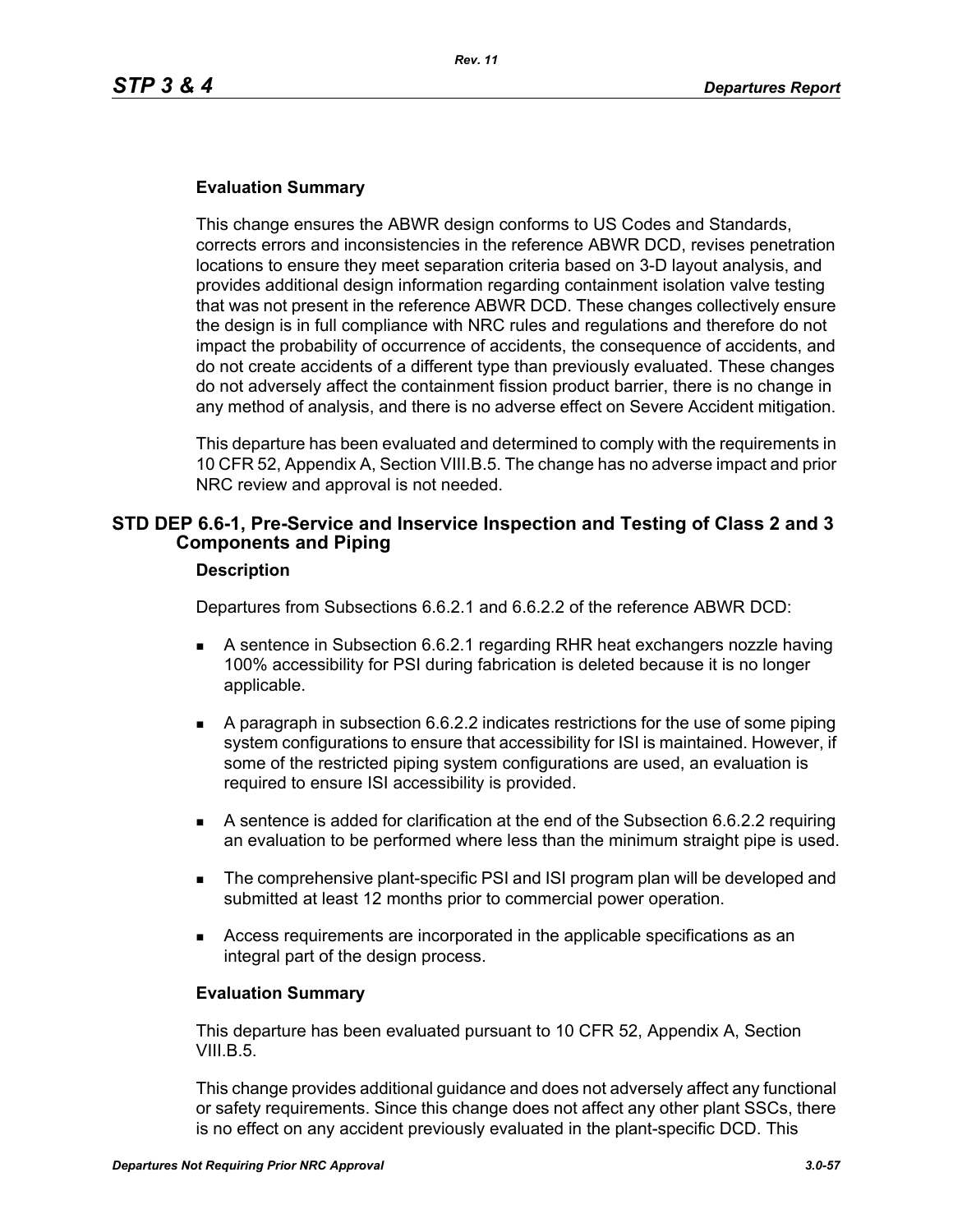departure does not change the Technical Specifications or any other underlying design. The operational requirements for conduct of preservice inspection remain unchanged. This departure does not change any plant physical features, SSCs important to safety or fission product barriers. Any previously evaluated accident is not affected, and the possibility for an accident of a different type is not created. Also, it does not affect any method used for evaluation in establishing the design bases or in the safety analyses. This departure does not affect any feature for mitigation of an exvessel severe accident. For the same reason, and because there is no effect on any event, operation or SSC function, the change does not create a different ex-vessel accident scenario. Therefore, this change has no adverse impact and does not require prior NRC approval.

# **STD DEP 6.6-2, Erosion-Corrosion Program**

### **Description**

ABWR DCD Tier 2 Subsection 6.6.7.2 addresses the ABWR erosion-corrosion program. This program was based on the NUMARC program that was the industry standard at the time of certification. Since then, the industry has largely adopted the EPRI program described in NSAC-202L Rev. 3. The DCD wording is revised to reference the EPRI program and also to clarify that this program applies to both single-phase and two-phase flows as discussed in the EPRI document.

### **Evaluation Summary**

This departure has been evaluated in accordance with the requirements of 10 CFR 52 Appendix A, Section VIII.B.5. The departure has no impact on ABWR DCD Tier 1, Tier 2\*, Technical Specifications or Technical Specifications Bases sections. The proposed change adopts the latest industry guidance for erosion-corrosion that is described in EPRI-NSAC-202L Rev. 3, "Recommendations for an Effective Flow-Accelerated Corrosion Program." This guidance reflects industry operating experience and research since certification, provides for enhanced methods for predicting, monitoring and detection of erosion-corrosion, and is therefore an improvement over the NUMARC program. This program is used on STP Units 1 and 2. The DCD wording is also changed to clarify that this program applies to both single-phase and two-phase flow as described in the EPRI guidance. Accordingly this departure results in less likelihood of a malfunction of any SSC important to safety. It also has no impact on the frequency of occurrence or consequences of an accident or ex-vessel severe accident previously evaluated. There is no impact on design basis limits to fission product barriers. Thus, this departure meets the requirements outlined in 10 CFR 52, Appendix A Section VIIIB. 5, and prior NRC review is not required.

# **STD DEP 6C-1, Containment Debris Protection for ECCS Strainers Description**

A departure from Appendix 6C incorporates the new- complex ECCS strainers (e.g. Cassette Type Strainer) design per NUREG/CR-6224, NUREG/CR-6808 and from Utility Resolution Guidance for ECCS Strainer Blockage, NEDO-32868-A. The ECCS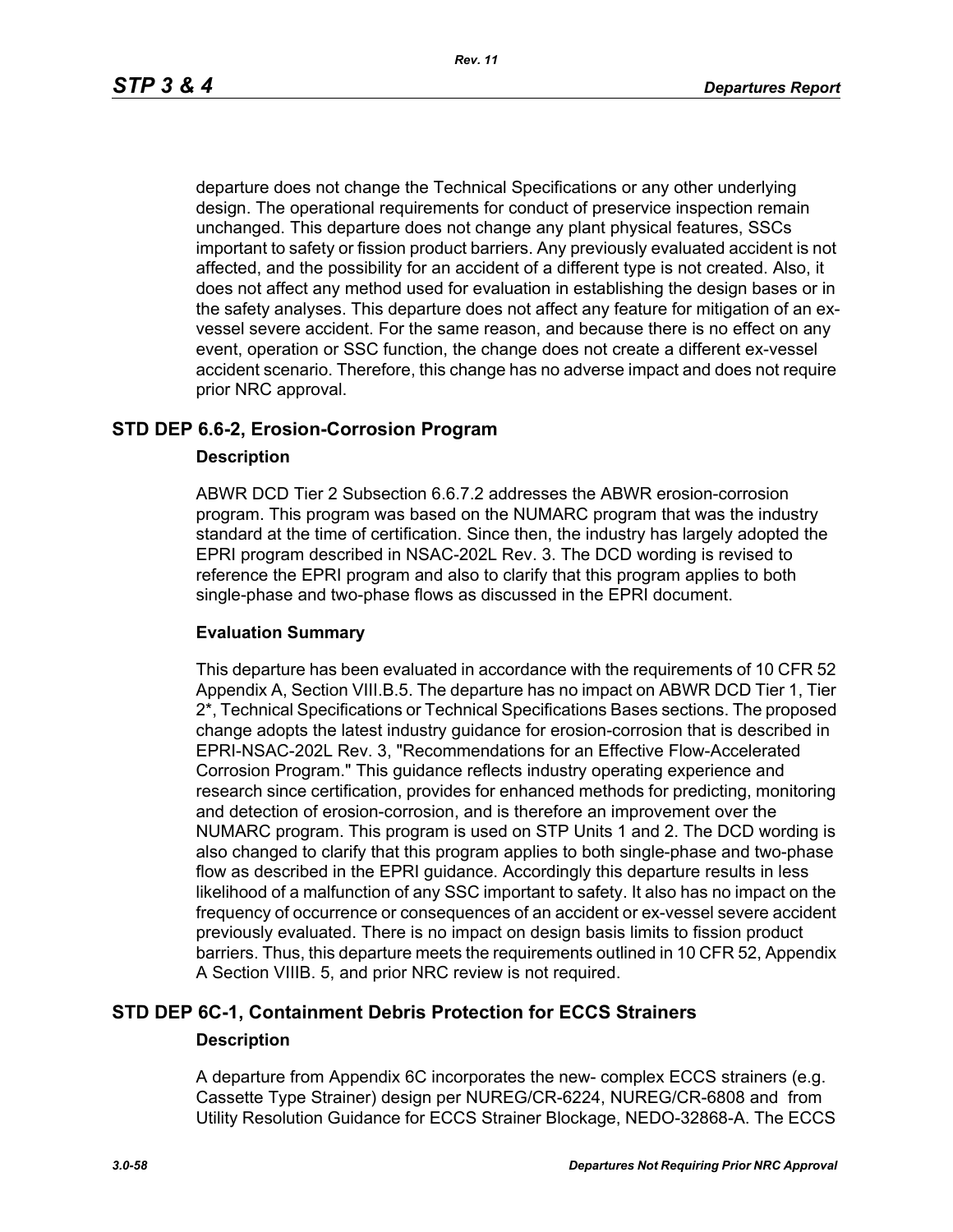Strainer design also affects the description and the available NPSH of the ECCS pumps. Changes are made to DCD Tier 2 Section 5.4.7.2.2 and Tables 5.4-1a, 5.4-2, 6.2-2b, 6.2-2c, 6.3-8 and 6.3-9, Figure 5.4-9, Figure 5.4-11 and Figure 6.3-1. Additional mitigating features, such as use of reflective metal insulation (RMI) for large bore piping, Inservice Inspection Program as a Surveillance Requirement, temporary filters during post-construction system testing, and a foreign material exclusion program are introduced. Tables 6C-1 and 6C-2 have been deleted since they are not applicable to the new strainer design.

There is no impact on any Tier 1, Tier  $2^*$ , technical specifications, basis for technical specifications or operational requirements as a result of this change.

This departure changes type of ECCS suction strainers and provides design methodology for these strainers. The cassette type strainer improves upon the conical type strainer in alleviating strainer blockage. The strainer design incorporates requirements outlined in latest Regulatory Guide 1.82 (Rev.3). These strainers are designed as follows.

- (1) The head loss calculation was performed using head loss equation in NUREG/CR-6224. It was experimentally verified that this calculated head loss overestimates the actual head loss.
- (2) The hydrodynamic and structural analysis calculations for submerged strainers can be performed on S/P penetrations, tee pipes and the strainers. These load calculation procedures take into consideration the effect of size, geometry, porosity and location of the new strainers.

# **Evaluation Summary**

This departure has been evaluated and determined to comply with the requirements in 10 CFR 52, Appendix A, Section VIII.B.5, as described previously. The change affects the function of the strainers, but represents an improvement in safety and ensures that the design is bounded by the safety analysis.

The strainers are passive components that do not impact the operation of the ABWR and therefore do not impact the frequency of occurrence of an accident. Since the new strainers reduce the risk of blockage and improve the reliability of RHR, there is no adverse impact on the likelihood of malfunction of an SSC, the consequences of an accident, and the consequences of a malfunction of an SSC important to safety. Since the strainer improves the performance of the RHR system in an accident scenario, there is no impact on any fission product barriers. The new strainer does use a different methodology for evaluation, however, this methodology has been approved by the NRC in NUREG-6224. This change increases suction strainer surface area and reduces the risk of blockage and therefore there is no adverse impact on the severe accident evaluations. For this reason, prior NRC review and approval is not needed.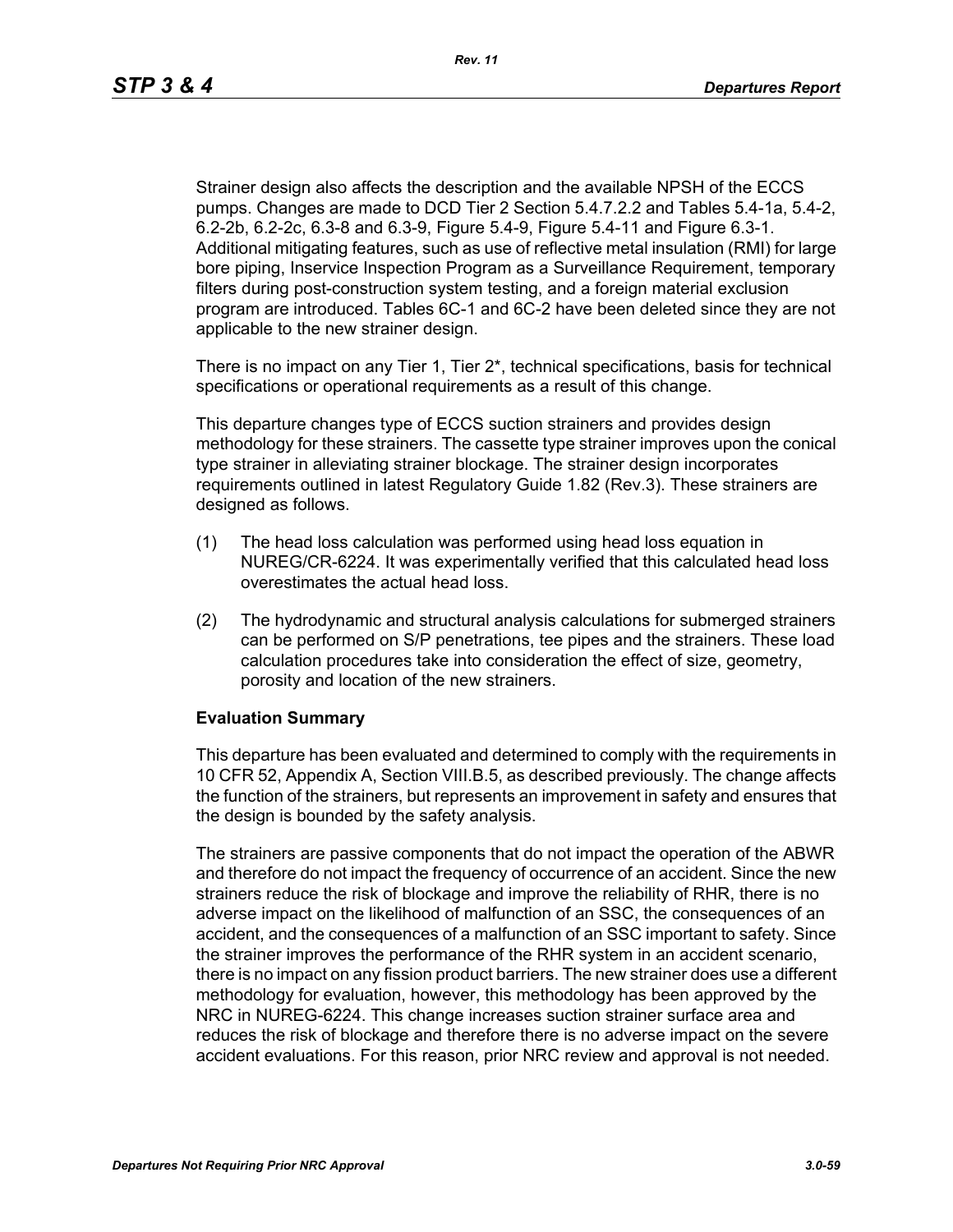# **STD DEP 7.1-1, References to Setpoints and Allowable Values Description**

The Technical Specifications (TS) Section 5.5.2.11 for STP 3 & 4 establishes a Setpoint Control Program (SCP) that implements the regulatory requirement of 10 CFR 50.36(c)(1)(ii)(A). The SCP establishes a document containing the Allowable Value (AV) for each Technical Specification required automatic protection instrumentation function. The purpose of this departure is to clarify in the FSAR that wherever the TS are referenced for setpoints or margins, the correct reference is to the Setpoint Control Program defined in TS Section 5.5.2.11. Setpoints for high radiation levels on instruments pertaining to gaseous and liquid releases included in the scope of the Offsite Dose Calculation Manual are in accordance with the Offsite Dose Calculation Manual. Also, references to the TS are deleted if not necessary or if they need to be replaced with another proper reference.

# **Evaluation Summary**

This departure has been evaluated pursuant to the requirements in 10 CFR 52, Appendix A, Section VIII.B.5. In summary, the departure clarifies the TS reference in the FSAR for setpoints and margins. The TS themselves are not being updated or reformatted under this departure. This departure does not change any Tier 1 or Tier 2<sup>\*</sup> information, the Technical Specifications or Bases, or other operational requirements. Since the change involves only the reference substitution or deletion in the plant specific DCD (FSAR), there is no change to any SSC important to safety or fission product barrier, or any evaluated technical information. No change is made, due to this departure, to any method used for evaluation in establishing the design basis or in the safety analyses. Also, there is no effect on any accident evaluated previously, and no accident of a different type can occur. Since no design feature is changed, there is no impact on any method of mitigation of ex-vessel accident that relies on certain design features. For the same reason, and because there is no effect on any event, operation or SSC function, the change does not create a different ex-vessel accident scenario. Therefore, this change has no adverse impact and does not require prior NRC approval.

# **STD DEP 7.1-2, ATWS DB for Startup Range Neutron Monitoring**

# **Description**

Subsection 7.1.2 of the reference ABWR DCD described the safe shutdown systems I&C and the Neutron Monitoring System I&C. The STP 3 & 4 FSAR provides the following departures:

 DCD Subsection 7.1.2.4.1 states that the FMCRD motors shall be connected to the emergency diesel generators. The FSAR subsection clarifies that power for the stepping motor driver modules (SMDMs) that control the power to the FMCRD motors derive their power from a bus that can automatically receive power from the EDG, if necessary.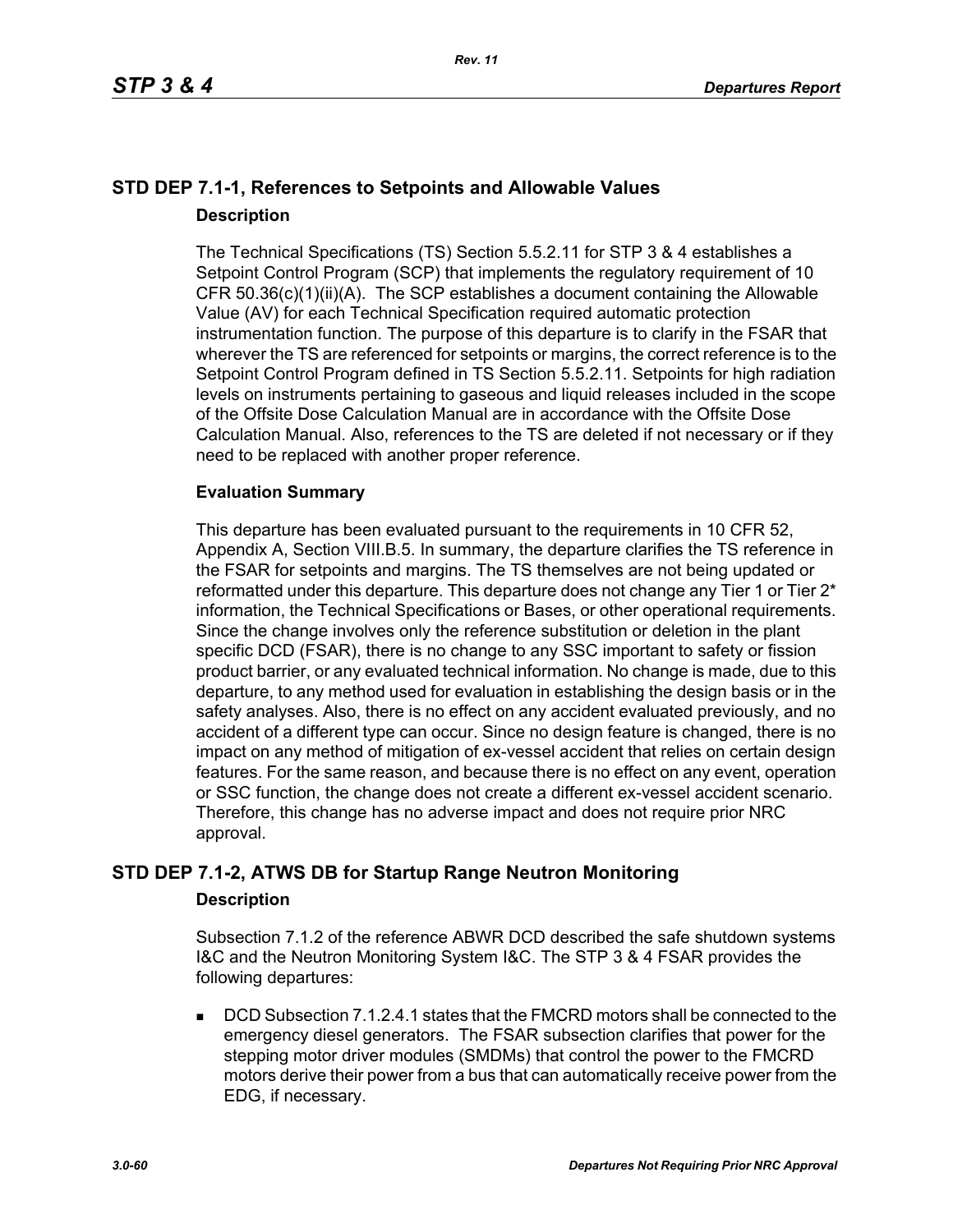STP 3 & 4 FSAR Subsections 7.1.2.6.1.1 (1) and 7.1.2.6.1.4 (1) add as a General Functional Requirement under the Safety Design Bases that the Startup Range Neutron Monitoring (SRNM) subsystem and the Average Power Range Monitor (APRM) subsystem, respectively, will provide ATWS permissive signals to the ESF Logic and Control System (ELCS). These changes are also reflected in Table 7.6- 5.

# **Evaluation Summary**

This departure has been evaluated pursuant to the requirements in 10 CFR 52, Appendix A, Section VIII.B.5. There is no impact on any Tier 1, Tier 2\* DCD, Technical Specifications, Bases for Technical Specifications or operational requirements.

The first item of the departure clarifies in more detail how the FMCRD motors receive power from the EDG. The second item reflects the existing design as described in Section 7.6.1.1.1(6) of the DCD whereby the SRNM sends an "ATWS Permissive" signal to the SSLC system to permit ATWS protection action, and the existing design in Section 7.6.1.1.2.2(5) of the DCD whereby the APRM sends an ATWS permissive signal to the SSLC system. These changes are for added clarification and completeness, do not affect the underlying design of any plant SSC important to safety, and do not impact the likelihood or consequences of an accident or malfunction of an SSC important to safety nor is there any impact on ex-vessel severe accident likelihood or consequences. No new accident scenarios are created by this change and no fission product barrier design basis limits are impacted. Therefore this change has no adverse impact and prior NRC approval is not required.

# **STD DEP 7.2-4, Manual Scram Monitoring**

# **Description**

Subsection 7.2.1.1.4.2 (6) (c) of the reference ABWR DCD describes the two manual scram switches or the reactor mode switch as providing the means to manually initiate a reactor trip. The subsection also states that one bypass initiating variable is also monitored in addition to the scram initiating variables. This departure deletes the statement about monitoring initiating variables because it is misplaced in the Manual Scram subsection discussion and could be misleading in light of the manual scram not being bypassed.

# **Evaluation Summary**

This departure has been evaluated pursuant to the requirements in 10 CFR 52, Appendix A, Section VIII.B.5. This departure does not change the Tier 1, Tier2\*, Technical Specifications, bases for the Technical Specifications, nor any underlying design or other operational requirements. Furthermore, it does not change any plant physical features, SSCs important to safety, or fission product barriers. Any previously evaluated accident is not affected, and the possibility for an accident of a different type is not created. Also, it does not affect any method used for evaluation in establishing the design bases or in the safety analyses. This departure does not affect any feature for mitigation of an ex-vessel severe accident. For the same reason, and because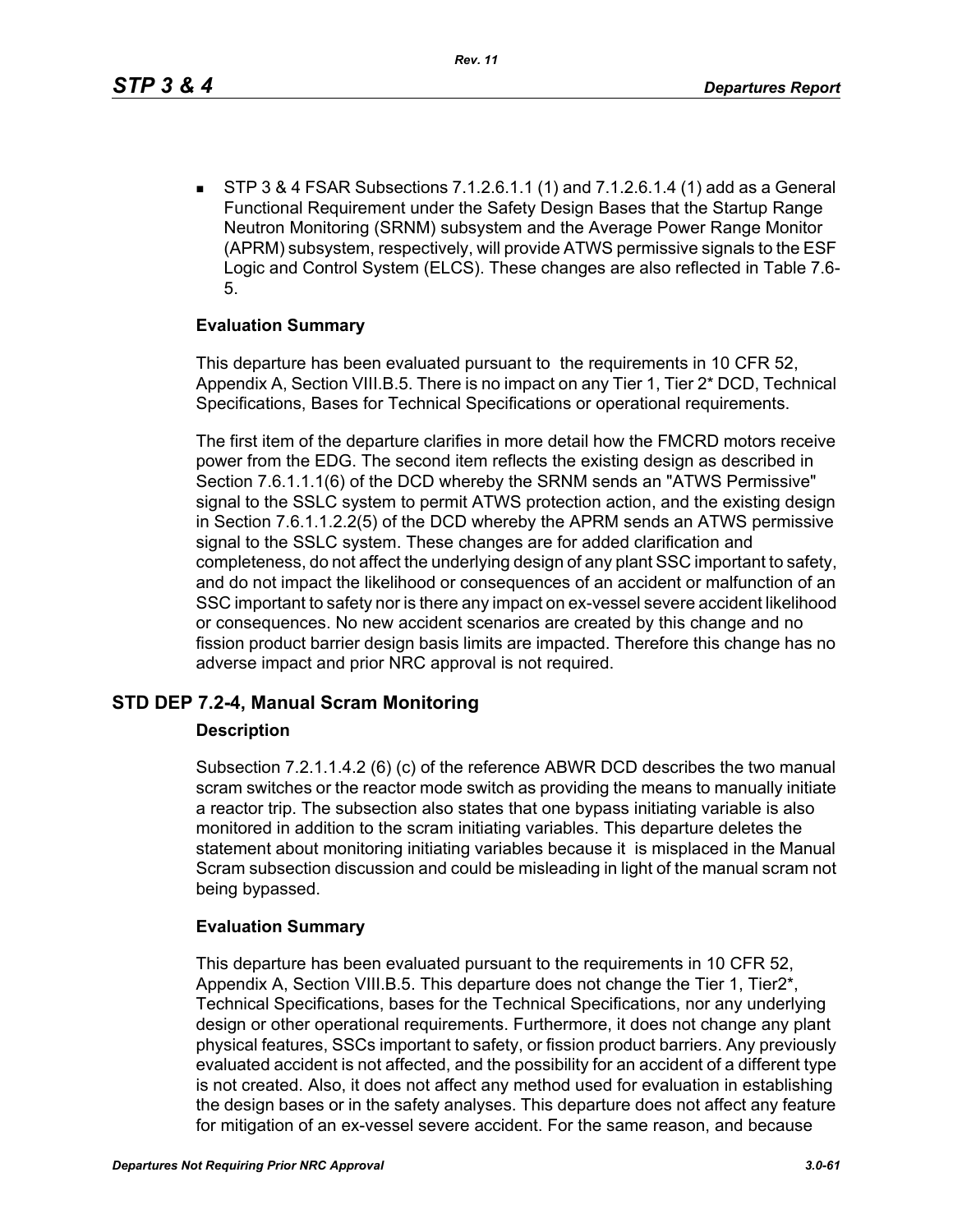there is no effect on any event, operation, or SSC function, the change does not create a different ex-vessel accident scenario. Therefore, this change has no adverse impact and does not require prior NRC approval.

# **STD DEP 7.2-6, RPS Instrumentation Ranges**

### **Description**

Table 7.2-1 of the reference ABWR DCD provided specifications for Reactor Protection System Instrumentation. This departure provides new ranges for:

- Reactor Vessel High Pressure
- Drywell High Pressure
- Reactor Vessel Low Water Level 3
- CRD charging header pressure High
- **Turbine Control Valve Fast Closure**
- **High Suppression Pool Temperature**
- Turbine First-stage Pressure

Continuing design effort has determined that the original ranges did not provide for optimal performance. The ranges are now updated to reflect a range of values appropriate for optimal performance.

### **Evaluation Summary**

This departure to update the RPS instrumentation ranges has been evaluated pursuant to and determined to comply with the requirements in 10 CFR 52, Appendix A, Section VIII.B.5. This departure does not change the Technical Specifications, any underlying design or other operational requirements. Furthermore, it does not change any plant physical features, SSCs important to safety or fission product barriers. Any previously evaluated accident is not affected, and the possibility for an accident of a different type is not created. Also, it does not affect any method used for evaluation in establishing the design bases or in the safety analyses. This departure does not affect any feature for mitigation of an ex-vessel severe accident. For the same reason, and because there is no effect on any event, operation or SSC function, the change does not create a different ex-vessel accident scenario. Therefore, this change has no adverse impact and does not require prior NRC approval.

# **STD DEP 7.3-1, Time Intervals for Licensing Analysis**

### **Description**

Subsections 7.3.1.1.1.1, 7.3.1.1.1.3, and 7.3.1.1.1.4 of the reference ABWR DCD provide specific times for the High Pressure Core Flood System, the Reactor Core Isolation Cooling System, and the Low Pressure Flooder Subsystem to respond to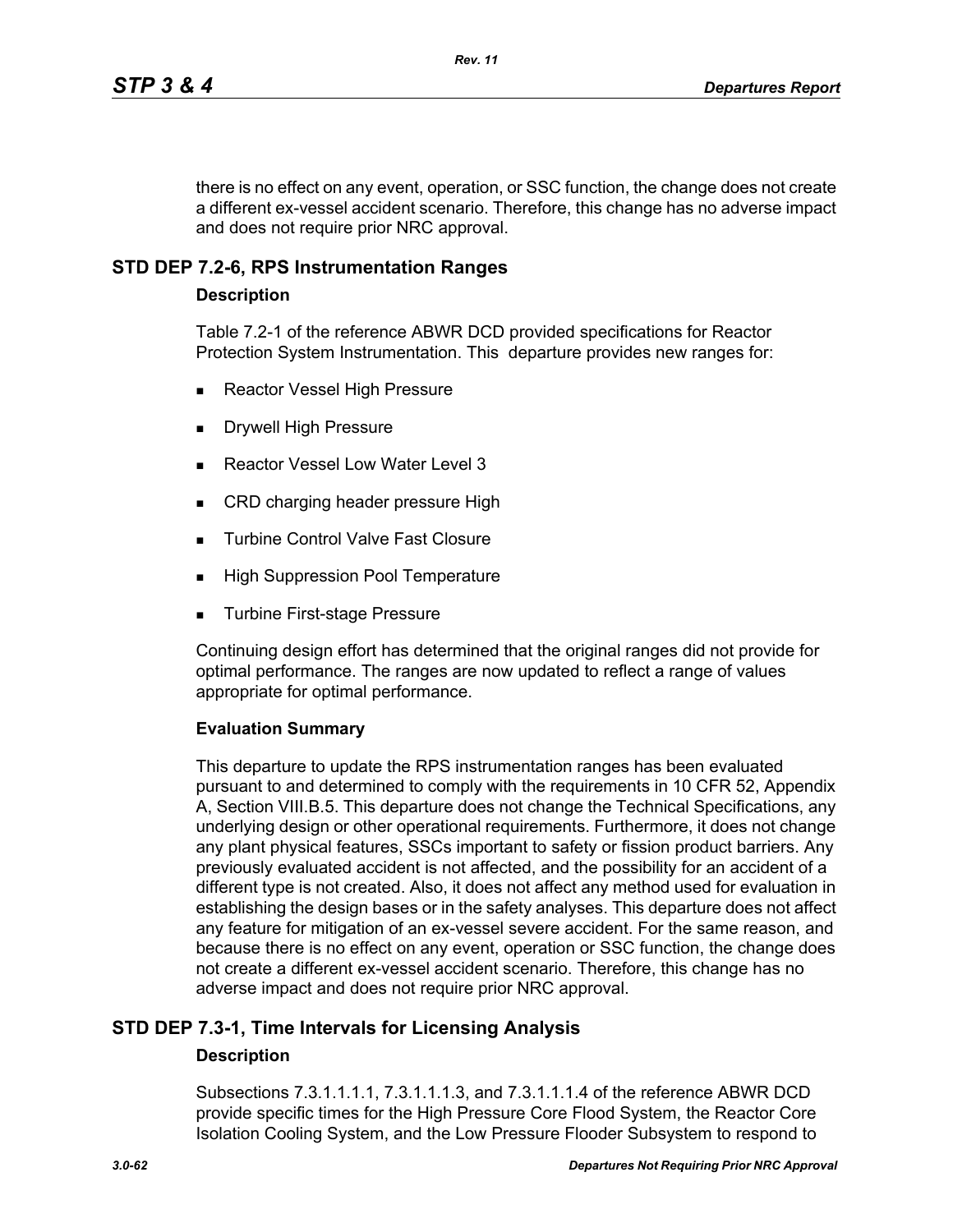accidents. Table 6.3-1 provides these same values in addition to other significant input variables used in the Loss-of-Coolant Accident analysis.

To ensure consistency of information within the DCD, the specific values have been deleted from these Chapter 7 subsections and a reference has been inserted to Table 6.3-1. This ensures that all data relative to these inputs remain in one place, consistent with the accident analysis.

### **Evaluation Summary**

This departure has been evaluated pusuant to the requirements in 10 CFR 52, Appendix A, Section VIII.B.5.

Specific response times for the Low Pressure Flooder, the Reactor Core Isolation Cooling, and the High Pressure Core Flood systems exist both in the text narrative in Section 7.3 and in tables in Section 6.3 of the DCD. This change removes the specific times from the text narrative in Section 7.3 and references the appropriate table in Section 6.3. This removes the possibility of there being inconsistencies in the COLA. This change is intended to improve the quality and consistency of the information in the COLA and does not change any design or function for an SSC important to safety. Consequently, this change has no impact on the frequency or consequences of any accident or malfunction of an SSC important to safety previously evaluated. There is no impact on ex-vessel severe accident likelihood or consequences.

This change has no impact on any Tier 1, Tier 2\*, Technical Specifications, bases for the Technical Specification, or operational requirements information.

Based on the results of this evaluation, prior NRC approval of this change is not required.

# **STD DEP 7.3-2, Automatic Depressurization System (ADS) Operator**

### **Description**

Subsection 7.3.1.1.1.2 of the reference ABWR DCD incompletely describes actuation of the automatic safety/relief valves as "with electrical power." The valve utilizes pneumatic action for the relieving function, but the operating air is introduced via an electric signal to a solenoid valve. The relief (power) mode of operation is initiated when an electrical signal is received at any of the solenoid valves located on the pneumatic actuator assembly. These valves also operate by mechanical function as described in this subsection. The STP 3 & 4 FSAR states "pneumatic action" as the actuation method to clearly describe the ADS function of the SRV.

# **Evaluation Summary**

This departure has been evaluated pursuant to the requirements in 10 CFR 52, Appendix A, Section VIII.B.5. The change is a rewording for clarification that does not change the meaning or intent and has no impact on the ADS system design or function. As a result, there is no impact on the probability or the consequences of an accident or malfunction of an SSC important to safety. There is also no impact on the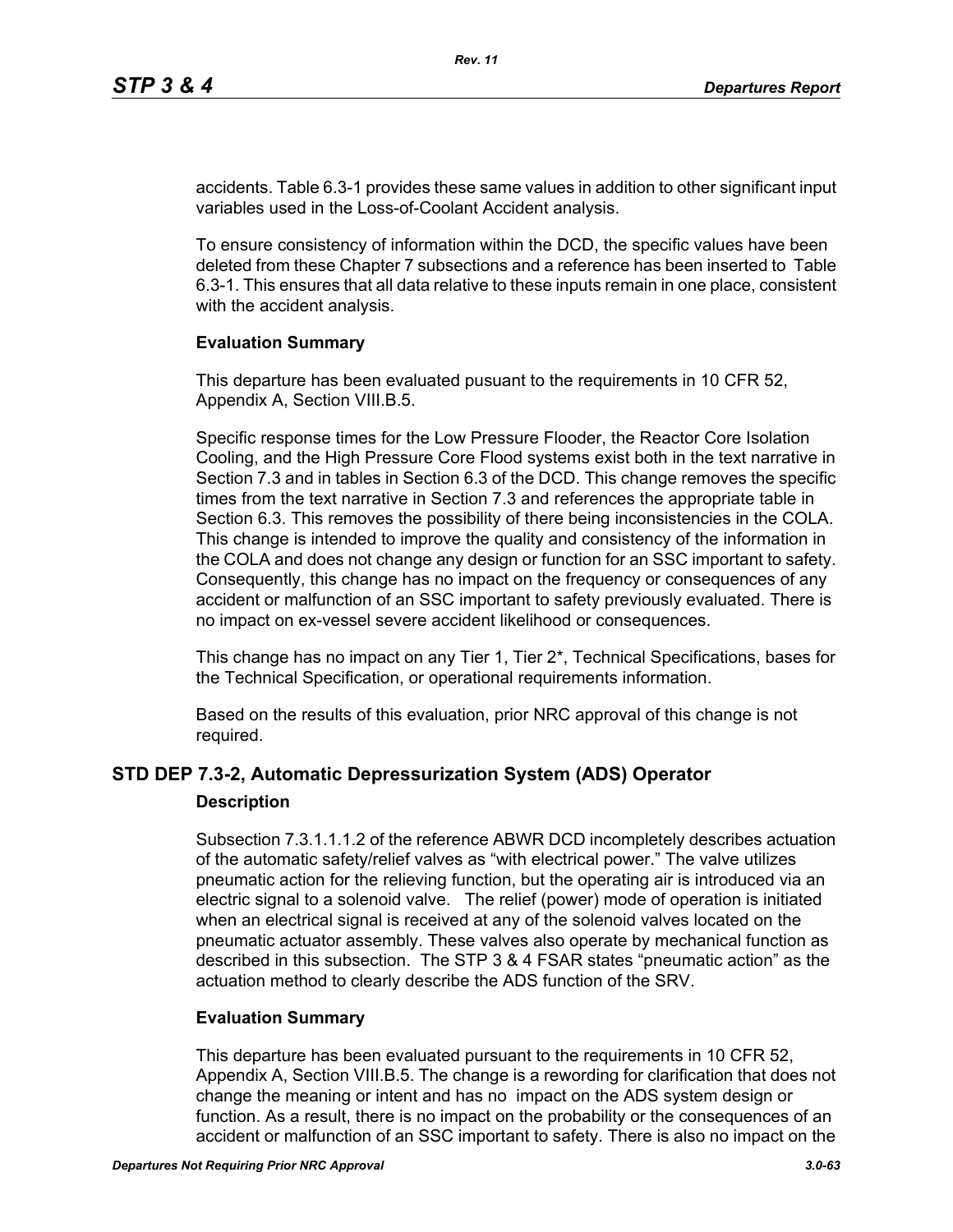likelihood or the consequences of an ex-vessel severe accident. There is no impact on any Tier 1, Tier 2\*, Technical Specifications, bases for Technical Specifications, or operational requirements information as a result of this change.

Based on the results of this evaluation, prior NRC approval of this change is not required.

# **STD DEP 7.3-4, ADS Logic**

# **Description**

Subsection 7.3.1.1.1.2 (3) (b) of the reference ABWR DCD describes the logic and sequencing for the ADS. The original description did not clearly describe the conditions under which ADS could be initiated. The description identifies the two parameters required as Reactor Water Level and Drywell Pressure. The description could be misinterpreted as requiring both parameters simultaneously to initiate ADS. The actual logic includes a bypass timer that initiates on Reactor Water Level (Level 1) that will initiate ADS without the presence of High Drywell Pressure after eight minutes (nominal). Subsection 7.3.2.1.1 discusses this timer, but does not provide the information that it is initiated by the Level 1 signal.

The above subsections are amended in the STP 3 & 4 FSAR to state that the bypass timer is initiated by the Reactor Vessel Water Level (Level 1) input. Additionally, the 8-minute exact value for the timer setting is removed from Subsection 7.3.2.1.1 to ensure that there is no conflict with Tier 1 information regarding the setting of less than or equal to 8 minutes for this timer.

# **Evaluation Summary**

This departure has been evaluated pursuant to the requirements in 10 CFR 52, Appendix A, Section VIII.B.5. This departure does not change the Technical Specifications, setpoints for the parameters or other operational requirements. Furthermore, it does not change the ADS design, any plant physical features, or SSCs important to safety or fission product barriers. Previously evaluated accidents are not affected, and the possibility for an accident of a different type is not created. Also, it does not affect any method used for evaluation in establishing the design bases or in the safety analyses. The ADS has not been identified as a design feature in the plant specific DCD for mitigating an ex-vessel severe accident. Consequently, this change has no impact on ex-vessel severe accident likelihood or consequences. Therefore, this change has no adverse impact and does not require prior NRC approval.

# **STD DEP 7.3-5, Water Level Monitoring**

# **Description**

Subsections 7.3.1.1.1.2 and 7.3.1.1.1.4 of the reference ABWR DCD describe the equipment design for the ADS and RHR/LPFL I&C using the terms "Low" and "Low-Low" when describing the initiation inputs from the Reactor Water Level instrumentation. These terms are replaced by the standard ABWR nomenclature of Level 1.5 and Level 1, respectively, for initiating signals. This instrumentation also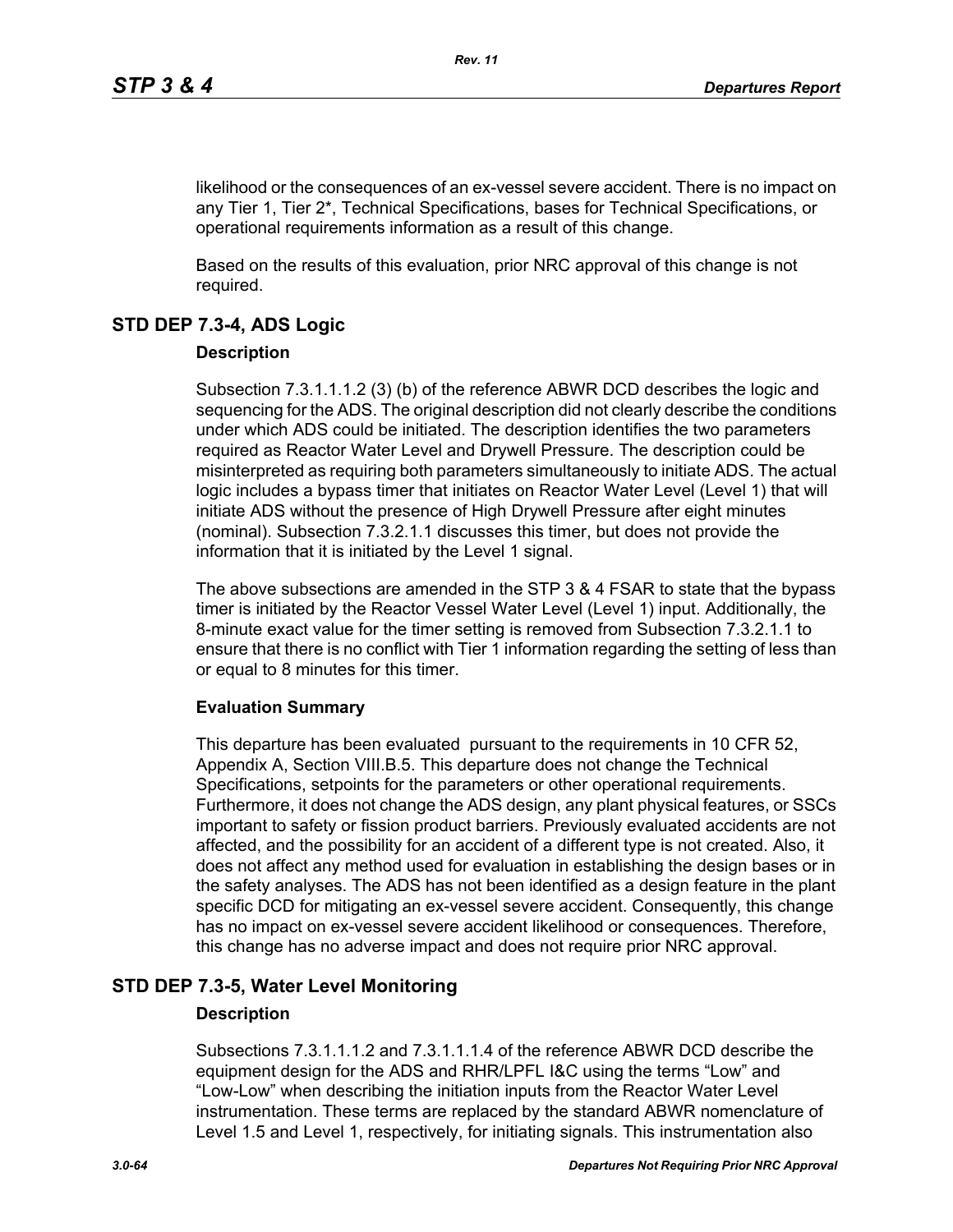provides initiating signals for other levels, such as Level 2, Level 3, and Level 8, etc. Additional clarity for low water level initiating a scram is achieved by adding "(Level 3)" after "Reactor vessel low water level" in Subsections 7.2.2.1(3) and 7.2.2.2.3.1(8)(a) and (12)(a), and Table 7.2-2.

To ensure clarity for all users, terms such as "Low" and "Low-Low" are replaced with the actual level nomenclature, e.g., "Level 1.5" and "Level 1," in Subsections 7.3.1.1.1.2 (3) (a), (3) (b) and (3) (d) and 7.3.1.1.1.4 (3) (a), (3) (d), and (3) (e).

### **Evaluation Summary**

This departure has been evaluated pursuant to the requirements in 10 CFR 52, Appendix A, Section VIII.B.5and determined not to require prior NRC approval. There is no underlying design change to any plant SSC. In summary, the evaluation demonstrates that this departure is a clarification since it provides the standard ABWR nomenclature for the reactor vessel level initiating instrumentation. This departure does not change any Tier 1 or Tier 2\* information, change the Technical Specifications, or other operational requirements, and does not affect any previously evaluated accident or create the possibility for an accident of a different type. Further, there is no effect on any SSC important to safety or fission product barrier, and it does not affect any method used for evaluation in establishing the design basis or in the safety analyses. Therefore, this change has no adverse impact and does not require prior NRC approval.

# **STD DEP 7.3-6, SRV Position Indication**

### **Description**

Subsection 7.3.1.1.1.2 (3) (b) of the reference ABWR DCD describes the position indication provided in the main control room for the safety/relief valves. The description states that lights are provided when the solenoid-operated pilot valves are energized to open. It also states that linear variable differential transformers (LVDTs) are mounted on the valve operators.

As stated in the STP 3 & 4 FSAR subsection, the current design for main control room indication of safety/relief valve position is provided by a limit switch. ADS solenoid energized status is not indicated as this is not a direct indication of the safety/ relief valve position. The incorporation of the limit switch on the valve provides a direct, positive indication of the safety/relief valve position that is more reliable than the original described LVDT. The requirement for position indication of the safety/relief valve is assured by this limit switch.

# **Evaluation Summary**

This departure has been evaluated pursuant to the requirements in 10 CFR 52, Appendix A, Section VIII.B.5. There is no impact on any Tier 1, Tier 2\*, technical specifications, basis for technical specifications or operational requirements as a result of this change.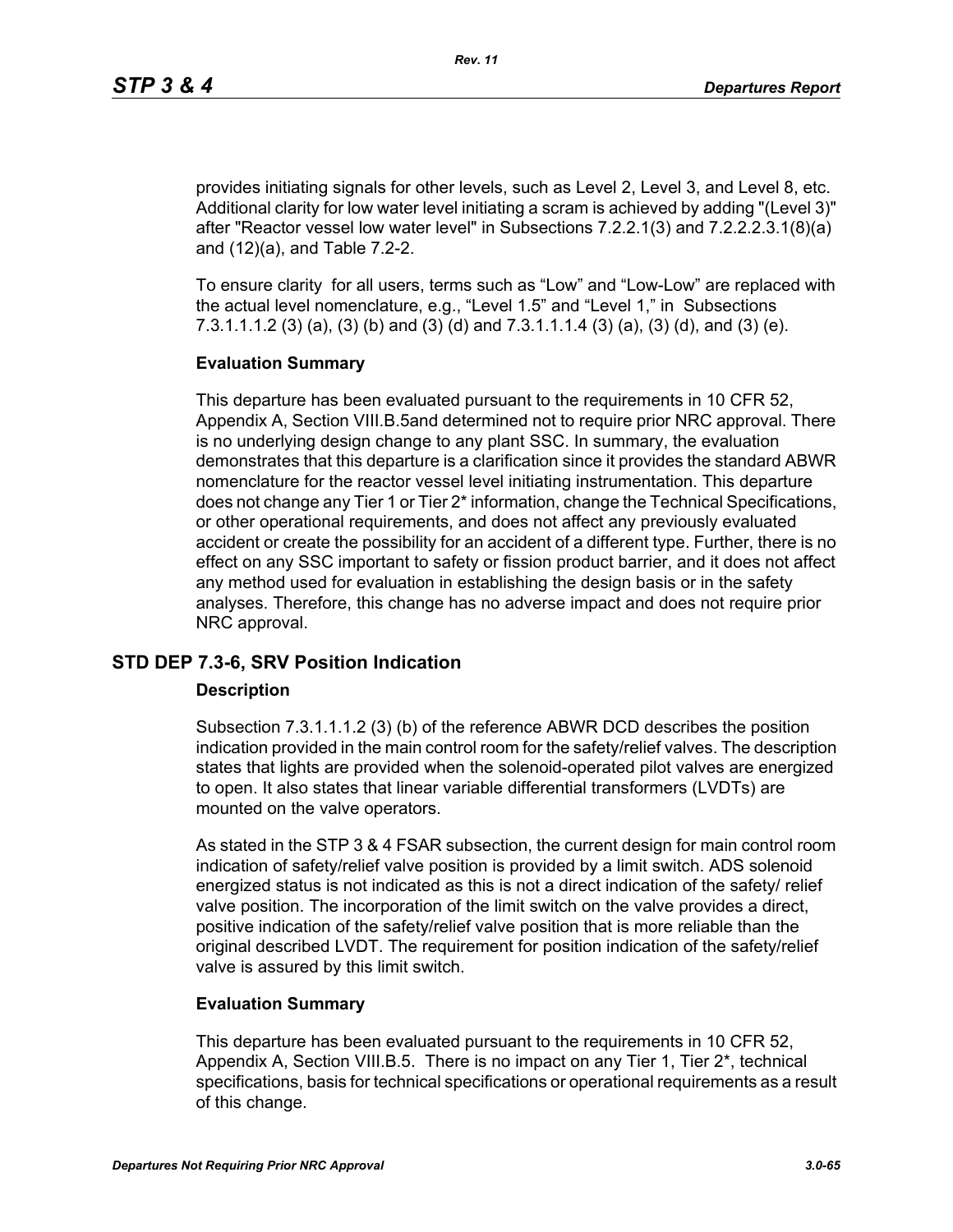*Rev. 11*

This change provides direct position indication of the safety relief valves using limit switches in place of the method described in the DCD where position of the safety relief valves was monitored with less reliable LVDTs or inferred by indication of energization of the solenoids to the pilot valves. The direct monitoring of SRV position with the more reliable limit switches versus LVDTs provides a more reliable and direct indication of SRV position status to the control room operator. There are no accidents described in the DCD or the COLA that are directly affected by this change, thus there is no adverse effect on the frequency or consequences of accidents, and the change does not affect the occurrence or consequences of a malfunction of SSCs important to safety. No accident analyses of fission product barrier design limits are impacted by this change. The change to SRV position indication swtiches has no impact on frequency of occurrence or consequences of ex-vessel severe accidents previously reviewed.

The result of the evaluation is that prior NRC approval is not required for this change.

# **STD DEP 7.3-7, Automatic Depressurization System (ADS) Manual Operation**

### **Description**

Subsection 7.3.1.1.1.2(3)(b) of the reference ABWR DCD describes the manual controls associated with the ADS. This section describes the ADS inhibit switch as "keylocked." The ADS inhibit switches are no longer the keylock type. The subsection is modified in the STP 3 & 4 FSAR to present the current design.

# **Evaluation Summary**

DCD Tier 1 and Tier 2\* information, Technical Specifications, Technical Specification Bases, and operational requirements were reviewed and were found to not be impacted by this change.

This departure replaces the ADS inhibit switches from a keylock type to a normal manual switch. This change does not affect the overall function of the ADS inhibit switches. This change is to facilitate operator action.

The purpose of the ADS inhibit switch is to allow one ADS division to be taken out of service. This switch is ineffective once the ADS timers have timed out and thus cannot be used to abort and reclose the valves once they are signalled to open. The inhibit mode is continuously annunciated in the main control room. This departure only changes the type of switch and does not change the functionality of ADS.

This departure does not change any of the automatic initiation capabilities of the ADS on such signals as low reactor water level and high drywell pressure. Because there is no change in design or function of an SSC important to safety. This departure has no impact on the likelihood or consequences of analyzed accidents or of a malfunction of an SSC important to safety. No new accident scenarios are created and there is no impact on the design basis limit of any fission product barrier. The ADS has not been identified as a design feature in the plant specific DCD for mitigating an ex-vessel severe accident. Therefore this change has no impact on the likelihood or consequences of an ex-vessel severe accident.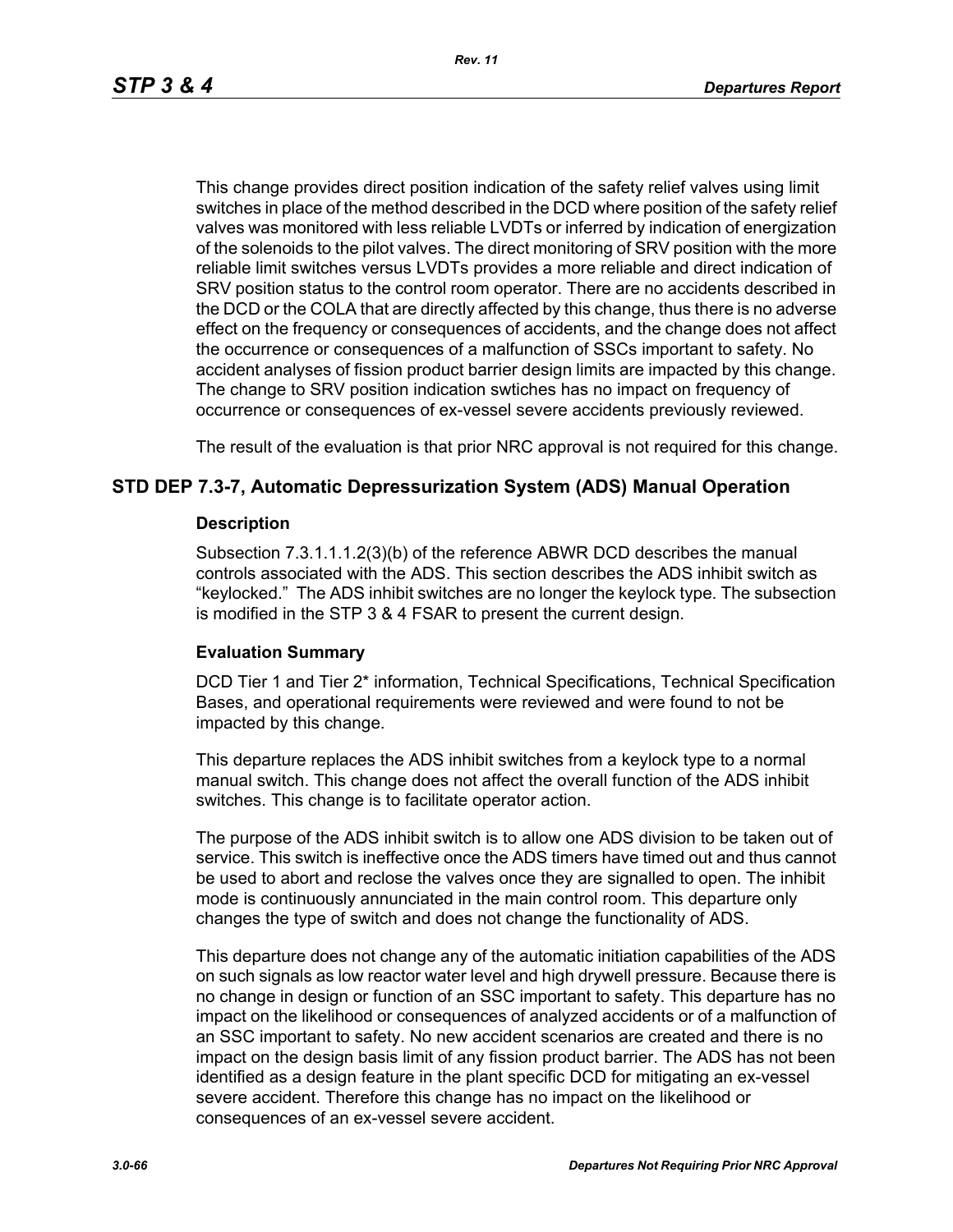Based on the results of this evaluation, prior NRC approval of this change is not required.

# **STD DEP 7.3-9, Shutdown Cooling Operation**

### **Description**

Subsection 7.3.1.1.1.4 (3) (e) of the STP 3 & 4 FSAR clarifies the reference ABWR DCD description of the RHR Shutdown Cooling Mode valve alignment after a Low Pressure Flooder (LPFL) actuation signal. In the shutdown cooling mode of operation, the RHR System removes decay heat from the reactor core to achieve and maintain a cold shutdown condition. In this mode, each division takes suction from the RPV via its dedicated suction line, pumps the water through its respective heat exchanger tubes, and returns the cooled water to the RPV. Each shutdown cooling suction valve automatically closes if reactor water level falls below Level 3. These valves will not open on high reactor pressure.

This clarification deletes reference to automatic closure of the RHR suction valves for the SCS mode on receipt of an LPFL initiation signal on Level 1. These valves are already automatically closed on a Level 3 signal. This departure further clarifies that the shutdown cooling isolation valves must be closed to permit suction from the Suppression Pool.

# **Evaluation Summary**

This departure has been evaluated pursuant to the requirements in 10 CFR 52, Appendix A, Section VIII.B.5. This departure does not change any Tier 1 or Tier 2<sup>\*</sup> information, the Technical Specifications, any underlying design or other operational requirements. This departure clarifies the correct alignment of RHR valves in the SCS mode upon receipt of an LPCF initiation signal and does not change any plant physical features, SSCs important to safety or fission product barriers. Any previously evaluated accident is not affected, and the possibility for an accident of a different type is not created. Also, it does not affect any method used for evaluation in establishing the design bases or in the safety analyses. This departure does not affect any feature for mitigation or an ex-vessel severe accident. For the same reason, and because there is no effect on any event, operation or SSC function, the change does not create a different ex-vessel accident scenario. Therefore, this change has no adverse impact and does not require prior NRC approval.

# **STD DEP 7.3-10, ESF Logic and Control System (ELCS) Mode Automation Description**

Subsection 7.3.1.1.1.4(3i) of the reference ABWR DCD states that the operator may control the RHR pumps and injection valves manually after LPFL initiation by using RHR capabilities in other modes if the core is being cooled by other emergency core cooling systems. Subsection 7.3.1.1.1.4(3i) of STP 3 & 4 COLA replaces that statement with an expanded description of the Mode switches in the main control room. In order to support the displays and to reduce operator burden, RHR has specific mode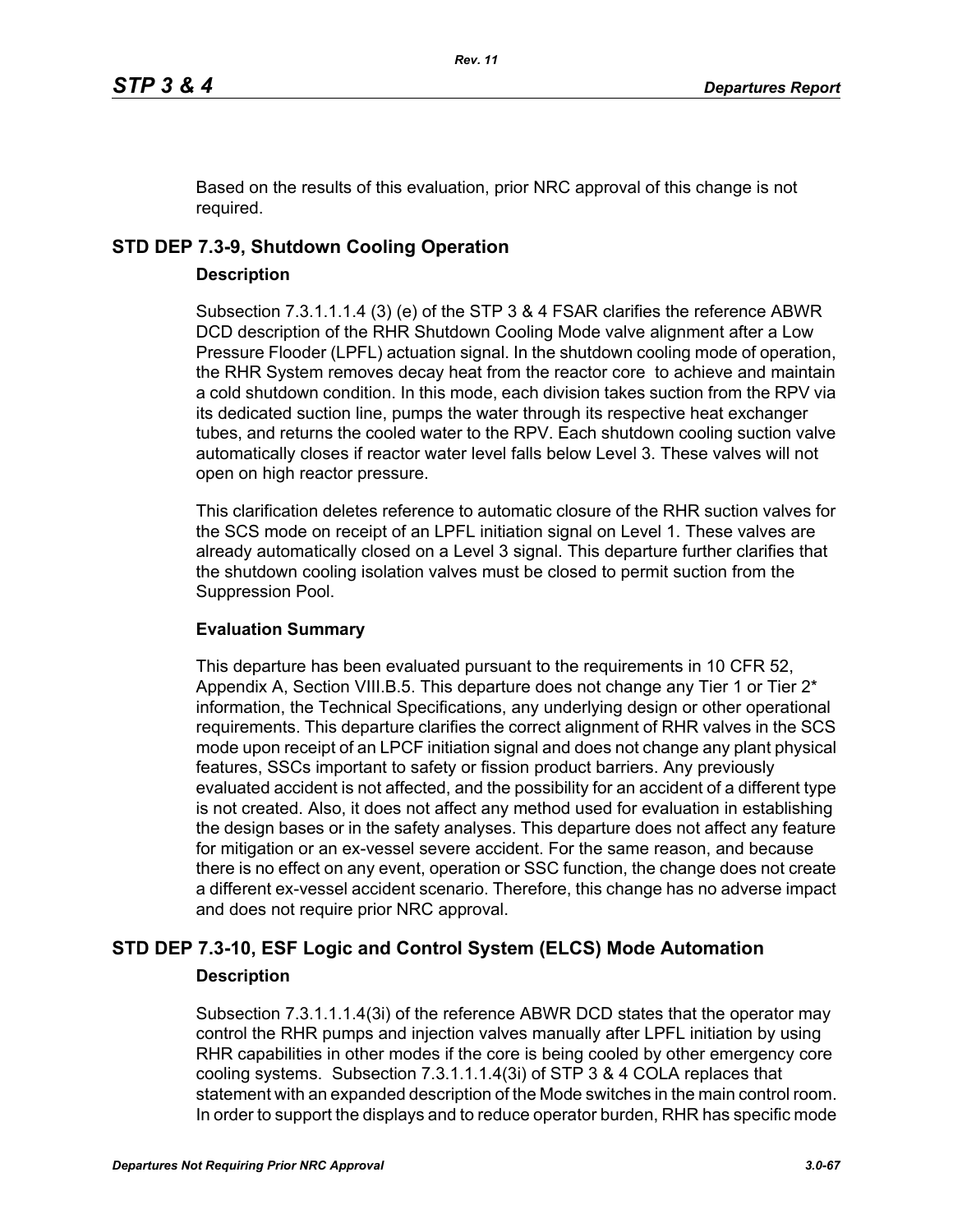operation capability. This eliminates the possibility of operator error and supports the display requirements. Mode-specific permissives are required for system alignment.

The change to Section 7.3.1.1.1.4 replaces the DCD text which states that the operator may control the RHR pumps and injection valves manually after LPFL initiation to use RHR capabilities in other modes if the core is being cooled by other emergency core cooling systems. The updated text expands this by describing the Mode switches in the main control room. These logic changes are reflected in a revision made to Figure 7.3-4, Sheets 10, 11, 13, 14, 19, 20 and 20a.

In addition, Section 7.3.1.1.1.4 (3) explains that logic power for the LPFL subsystem is from the ELCS power supply for the division involved. ELCS mode automatic logic changes are implemented for Figure 7.3-1, Sheets 5, 11, 13, 14 and 17 to assure that the HPCF "C" diverse hard-wired manual initiation function has priority over the normal automatic initiation logic for HPCF "C". This departure also modifies information in Figure 7.3-1, Sheets 2, 7-10, 15 and 16. These changes assure proper implementation of the diverse hard-wired HPCF "C" manual initiation capability described in Appendix 7C.5.

### **Evaluation Summary**

This departure has been evaluated pursuant to the requirements in 10 CFR 52, Appendix A, Section VIII.B.5.

The Tier 1 and Tier 2\* DCD, Technical Specifications, Bases for Technical Specifications and operational requirements were reviewed and it was found that none of these documents are impacted by this change.

The change to Section 7.3.1.1.1.4 replaces the DCD text which states that the operator may control the RHR pumps and injection valves manually after LPFL initiation to use RHR capabilities in other modes if the core is being cooled by other emergency core cooling systems. The updated text expands this by describing the Mode switches in the main control room. In order to support the displays and to reduce operator burden, RHR has specific mode operation capability. These changes are also reflected in revisions made to Figure 7.3-4. These changes reduce the likelihood of operator error and support the display requirements. The logic changes to the ELCS are implemented to assure that the HPCF "C" diverse hard-wired manual initiation function has priority over the normal automatic initiation logic for HPCF "C". These changes assure proper implementation of the diverse hard-wired HPCF "C" manual initiation capability described in Appendix 7C.5.

These changes provide enhancements to reduce the likelihood of operator error, to support display requirements and to implement manual diversity as described in Appendix 7C.5. Consequently, these changes are favorable and have no adverse impact on the frequency or consequences of an accident or malfunction of an SSC important to safety. The changes do not create an accident of a different type than previously evaluated and do not adversely affect a fission product barrier limit. These changes also have no adverse effect on the likelihood or consequences of an exvessel severe accident.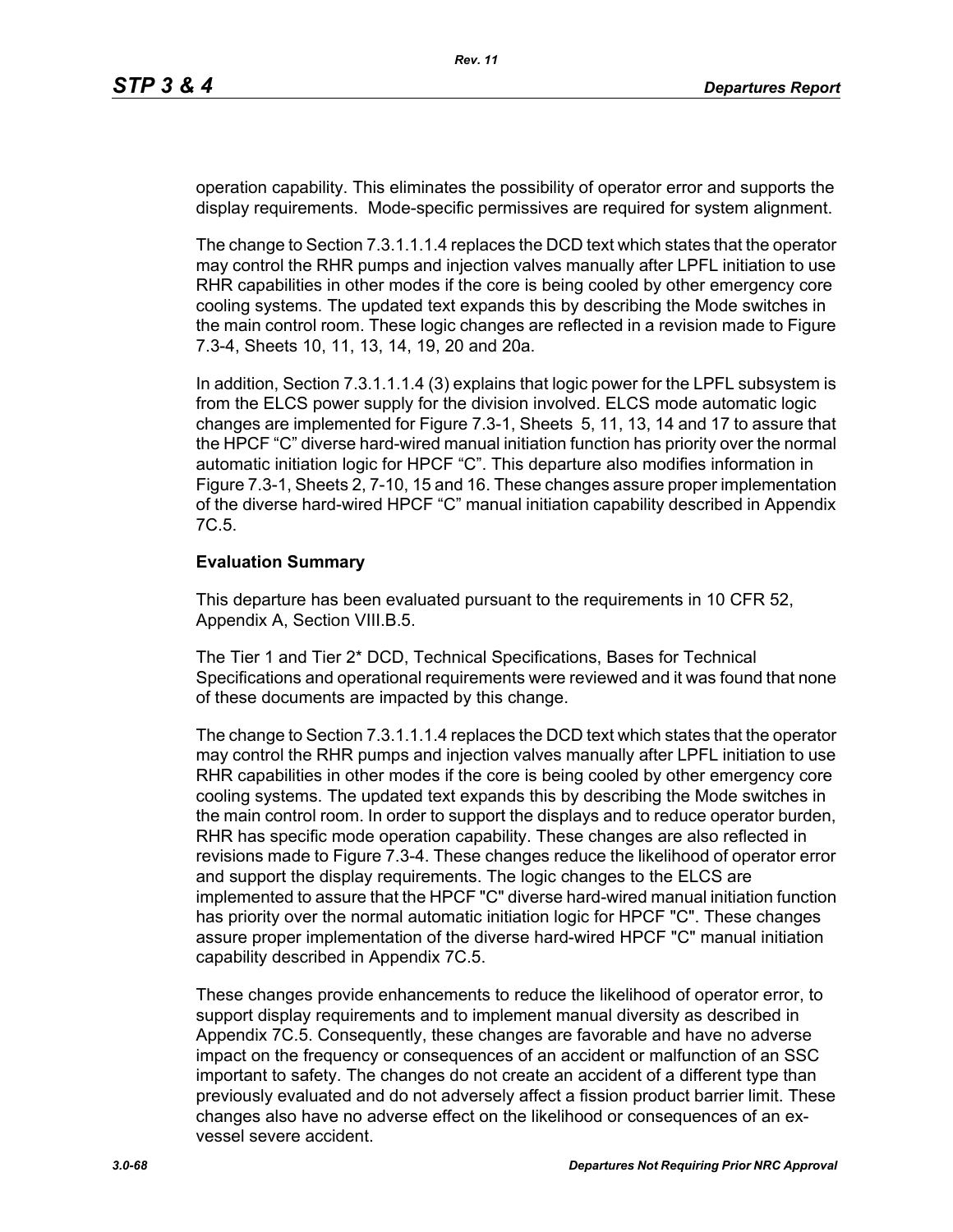Based on the results of this evaluation, prior NRC approval of this change is not required.

# **STD DEP 7.3-11, Leak Detection and Isolation System Valve Leakage Monitoring Description**

Reference ABWR DCD Subsection 7.3.1.1.2 (3)(l) provides a description of the leak detection instrumentation provided for valve stem leak-off lines of large bore reactor coolant pressure boundary isolation valves. Originally, valve stem packing rings were mostly made of asbestos material, which was prone to shrinkage during service. The shrinkage could cause voids in the packing chamber, which leads to leakage. To counter frequent leaks, two sets of packing rings were provided with a leak-off line from the chamber between the packing rings. The leak-off was then routed to a collection sump, where leakage was identified in accordance with pressure boundary leakage requirements. While providing relief from leakage requirements, this arrangement did not resolve the issue of stem leakage.

To resolve the stem leakage issue, valves were specified in the FSAR to use one set of expanded graphite packing to seal the valve stem penetration. Expanded graphite has shown superior sealing properties, is less likely to induce corrosion and damage to the valve stem due to trace material, retain their form longer and avoid the formation of voids that could lead to leakage. Due to the valve packing changes, during the design evolution of the ABWR, the valve stem leak-off lines have been eliminated. The valve gland leak-off lines have been eliminated for the valves and the described instrumentation is no longer applicable. The large remote power operated valves, located in the Drywell for Main Steam, Reactor Water Clean Up, Reactor Core Isolation Cooling and Residual Heat Removal Systems are affected by this change. A similar discussion is provided in STP 3 & 4 FSAR Subsection 5.2.5. The deletion of this section ensures the discussion of the Leakage Detection Instrumentation is consistent with the current design.

# **Evaluation Summary**

This departure to eliminate the RCS isolation valve stem/gland leakage monitoring system has been evaluated pursuant to the requirements in 10 CFR 52, Appendix A, Section VIII.B.5. This change is removal of the RCS isolation valve leak-off lines piping arrangement and the instrumentation for valve stem leakage monitoring.

This departure does not change any Tier 1, Tier 2<sup>\*</sup> information, the Technical Specifications, bases for technical Specifications, any underlying design or other operational requirements.

The improvements in valve packing have changed the way pressure boundary leakage from valves is assessed. The packing improvements have reduced valve stem leakage and result in a more reliable configuration. With the reduced stem leakage, and more reliable configuration, a leakage detection system is no longer needed. This conclusion results in the removal of the piping arrangement and the instrumentation for direct monitoring of valve stem leakage detection.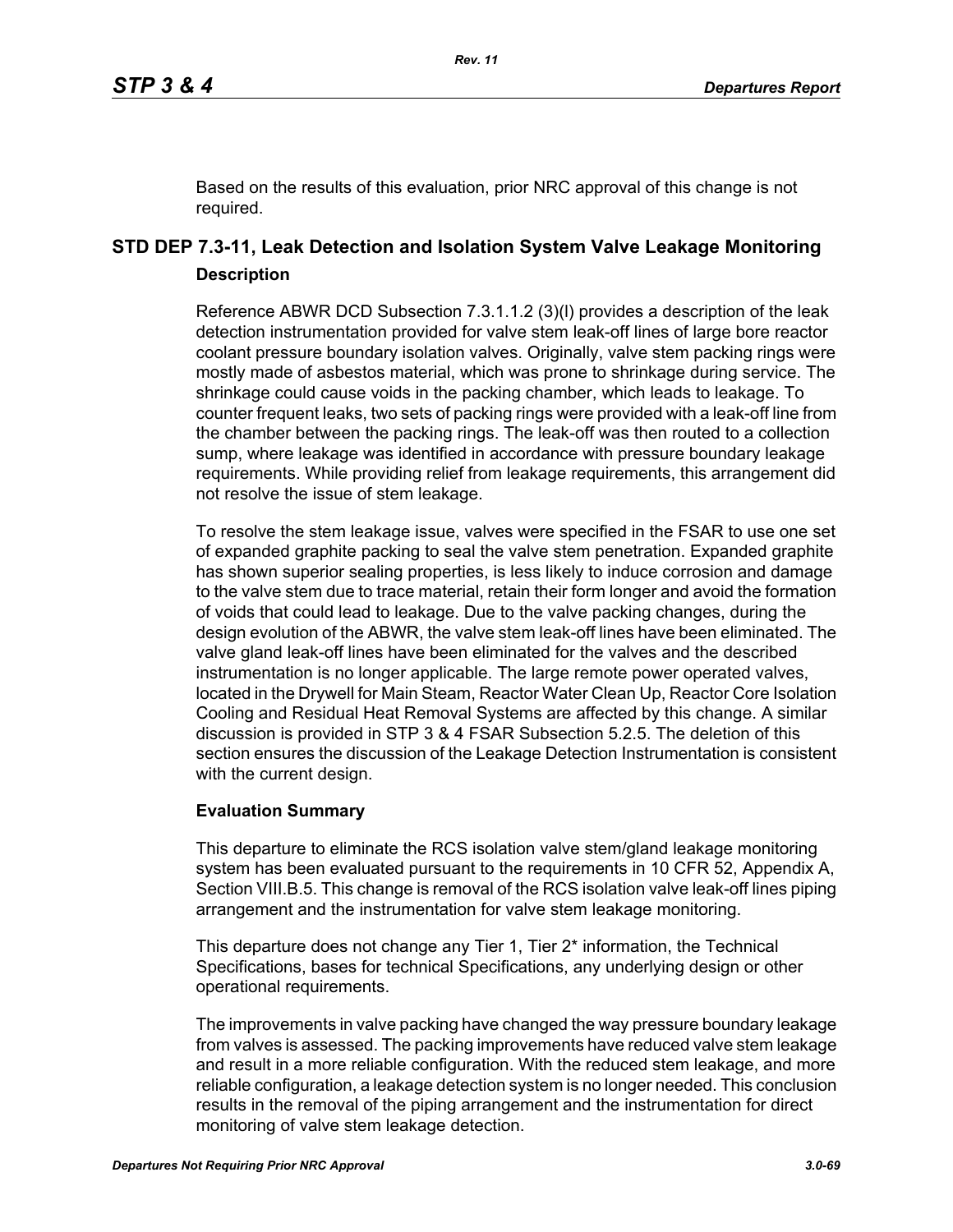It does not change any functional or safety requirements to monitor and assess valve leakage. Existing systems for detection of unidentified leakage (e.g. drywell floor drain sump monitoring) as described in Subsection 5.2.5.2.1 of the STP 3 & 4 COLA are capable of monitoring and alarming any leakage from these valves, including valve stem leakage.

Since this change does not affect any plant SSC except for removing the valve leakoff piping and associated monitoring instrumentation, there is no effect on any accident previously evaluated in the DCD. Furthermore, it does not change any plant physical features, SSCs important to safety or fission product barriers. Any previously evaluated accident is not affected, and the possibility for an accident of a different type is not created. Also, it does not affect any method used for evaluation in establishing the design bases or in the safety analyses. This departure does not affect any feature for mitigation of an ex-vessel severe accident. For the same reason, and because there is no effect on any event, operation or SSC function, the change does not create a different ex-vessel accident scenario.

Therefore, this change has no adverse impact and does not require prior NRC approval.

# **STD DEP 7.3-13, Containment Spray Logic**

#### **Description**

The reference ABWR DCD states that if Containment Spray has been initiated, then the system automatically realigns to the LPFL Mode if Reactor Vessel Water Level falls below Level 1. This departure changes STP 3 & 4 FSAR Subsections 7.3.1.1.3 (3) (a), (b), and (c), and 7.3.2.3.2(1) and (4) to; 1) emphasize that the LPFL mode has precedence over containment Spray when below Level 1, 2) clarify the method by which the Drywell and Wetwell sprays can be initiated, and 3) clarify the interlocks associated with this mode of RHR operation. Figure 7.3-4 sheets 4, 6, 10, 11, 13 & 20 are revised to reflect logic changes for removal of the manual override logic for the wetwell spray valves and suppression pool return valves. The annunciator status lights for these functions are removed from the table of status lights and annunciators.

### **Evaluation Summary**

This departure clarifies the operation of the Containment Spray System, removes the manual override logic, and provides a more complete description of the operation of this mode of RHR. This departure has been evaluated in accordance with the requirements in 10 CFR 52, Appendix A, Section VIII.B.5. The containment spray system is discussed in Tier 1 and Chapter 15. Those sections have been reviewed and the departure has no adverse effect on them. The design change to remove the manual override logic is made to reflect that the spray system will continue to operate until manually terminated by the operator, or will automatically terminate and realign to the LPFL injection mode on receipt of a RPV Water Level 1 since core cooling has priority. There is no adverse effect on any SSC important to safety or fission product barrier. There is no increase in the frequency of accidents and no increase in the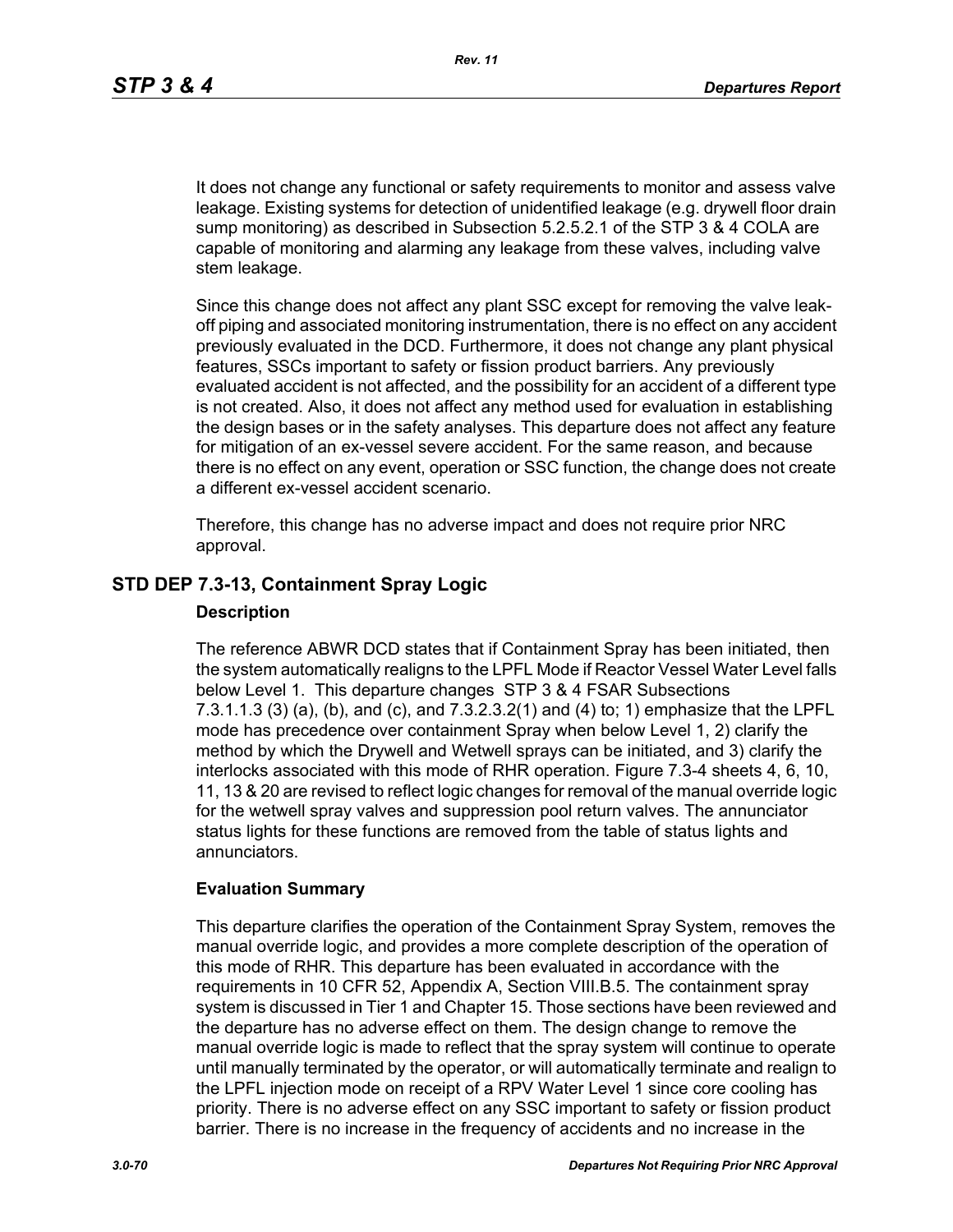likelihood of a malfunction of an SSC important to safety. Any previously evaluated accident is not affected and the possibility for an accident of a different type is not created. Also, it does not affect any method used for evaluation in establishing the design bases or in the safety analyses. This departure does not affect any feature for mitigation to an ex-vessel severe accident. For the same reason, and because there is no effect on any event, operation or SSC function, the change does not create a different ex-vessel accident scenario. Therefore, this change has no adverse impact and does not require prior NRC approval.

# **STD DEP 7.3-14, Residual Heat Removal Suppression Pool Cooling Logic Description**

Subsection 7.3.1.1.4 (3) (b) of the reference ABWR DCD describes the logic and sequencing of the RHR Suppression Pool Cooling Mode. The FSAR includes the following departures:

- Item (ii) has been corrected to show that valves in other RHR modes are automatically repositioned to align to the SPC mode.
- A description of the Suppression Pool Cooling Mode Switch has been added to Item (iv) to provide a more complete understanding of the initiation of this mode.
- Item (v) of this subsection has been augmented to state the SPC mode continues to operate until the operator closes the discharge valves. This operation is facilitated by the activation of another permitted mode of operation. This information has been added to ensure a complete understanding of the termination of this mode.
- Item (vi) has been added to this section to clarify that this mode only operates automatically when entered from the RHR Standby Mode.
- **Figure 7.3-4 has been revised to change the SPC manual initiation switch from an** "On/Off" to an "Arm/Disarm" type.

# **Evaluation Summary**

 This departure has been evaluated pursuant to the requirements in 10 CFR 52, Appendix A, Section VIII.B.5. This change has no impact on Tier 1, Tier 2\*, technical specifications, basis for technical specifications and operational requirements. The logic and sequencing of the automatic and manual actions required to initiate and terminate the operation of the suppression pool cooling mode of the RHR system are correctly defined in ABWR DCD Tier 2 subsection 5.4.7.1.1.5. The changes to Section 7.3.1.1.4 provide a more complete description of the SPC mode automatic and manual operations and makes them consistent with the description in Section 5.4.7.1.1.5. The design change to an Arm and Initiate switch provides added assurance that the operator will not inadvertently switch to the SPC mode from the LPFL mode while performing the critical operation of maintaining water level in the RPV. This change does not impact the automatic initiation of the SPC mode on high SP temperature.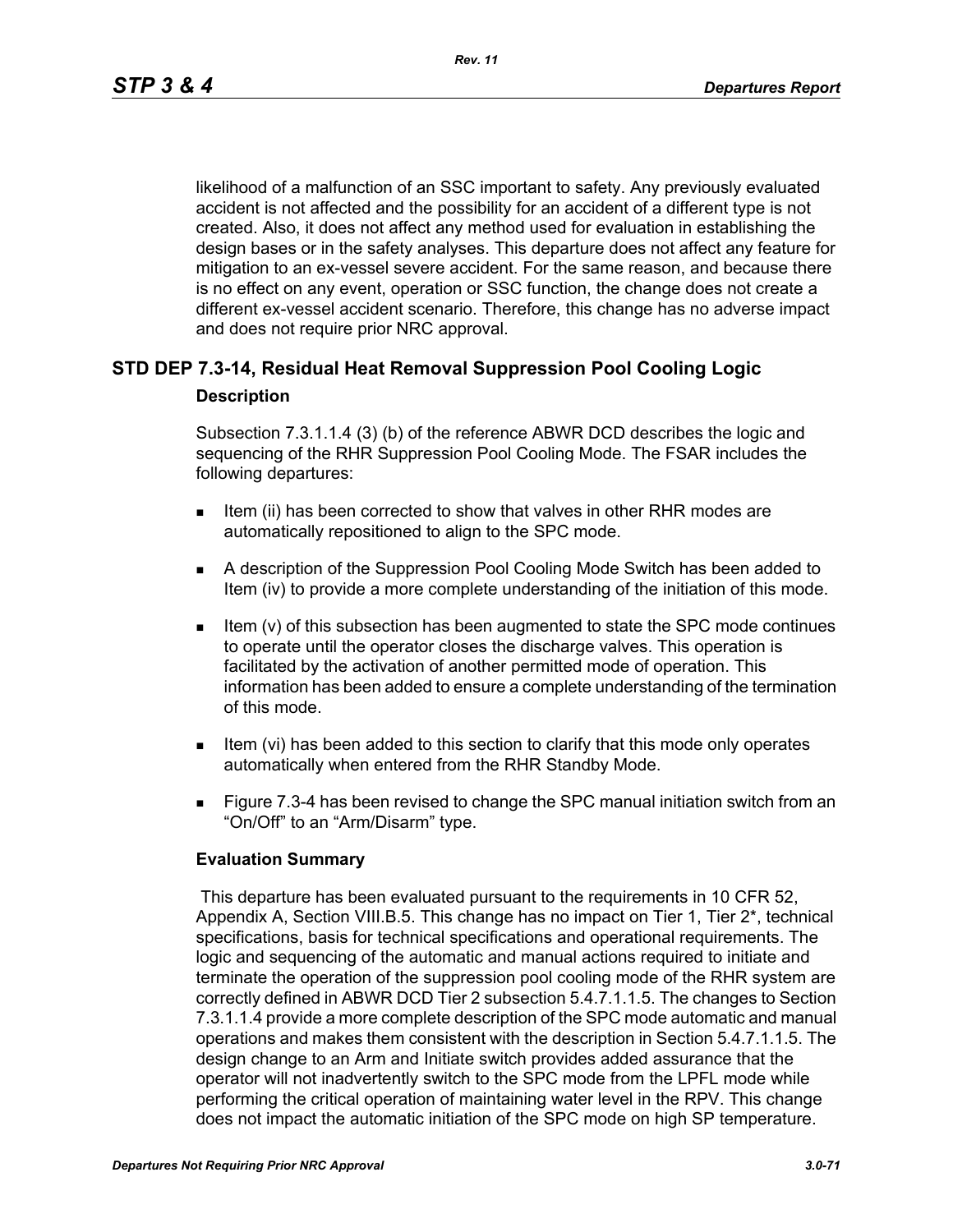Consequently, this change will not impact the frequency or consequences of accidents or malfunction of an SSC important to safety. There is no impact on any fission product barrier, nor is there any impact on the likelihood or consequences of an ex-vessel severe accident.

Consequently, prior NRC approval of this change is not required.

# **STD DEP 7.3-15, Reactor Service Water Logic Interfaces**

### **Description**

Subsection 7.3.1.1.7(3i) of the reference ABWR DCD provides information about the safety interfaces for the Reactor Cooling Water controls. This description is modified in the FSAR Subsection as follows:

- The original information stated that only Division I and II provided flow signals to the Main Control Rooms. The current design provides flow signals for all three divisions (Div. I, II, and III) of RCW.
- This section also discusses the "RCW Hx A or D" differential pressure instrumentation. This equipment is actually the strainers on the discharge side of the two RSW pumps in each division. Therefore, the nomenclature of this equipment is changed to "RSW A or D strainer."

# **Evaluation Summary**

This departure has been evaluated pursuant to the requirements in 10 CFR 52, Appendix A, Section VIII.B.5.

The Tier 1 and Tier 2\* DCD, technical specifications, basis for technical specifications and operational requirements were reviewed and were found to not be impacted by this change.

The first bullet item in the departure description is an improvement as it provides the control room operator with additional and more complete information regarding RCW flow. The second bullet item changes the annunciator alarm on high differential pressure from the RCW heat exchangers to the RSW A or D strainers. It does not change any control room indications concerning these systems (e.g. flow rate, differential pressure, temperature) nor does it change any SSC important to safety. Because fouling of the strainers is more likely to restrict cooling flow in the RSW than fouling of the heat exchangers, providing differential pressure monitoring of the strainers will provide more effective monitoring of conditions that could impede flow in the RSW. Based on this discussion, this change will not have an adverse affect on the reliability of heat removal capability for the RCW/RSW. Consequently, there is no adverse impact on the likelihood or consequences of an accident or malfunction of an SSC important to safety previously evaluated. There are no new accident scenarios created as a result of this change nor is there any impact on a fission product barrier design basis limit. The likelihood or consequences of an ex-vessel severe accident are not impacted by this change.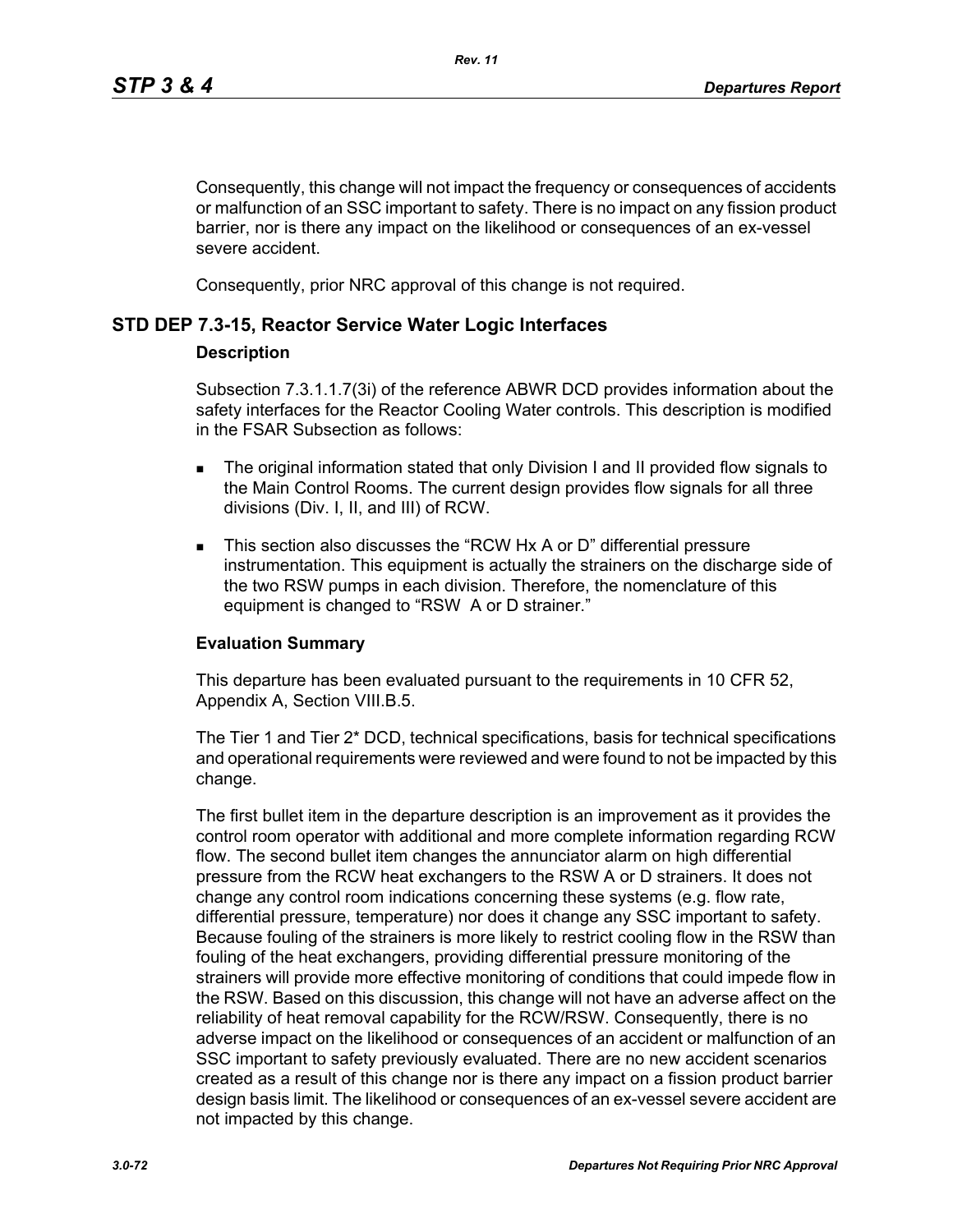Based on this evaluation, prior NRC approval of this change is not required.

# **STD DEP 7.3-16, Testing Safety Relief Valve Solenoid Valves**

# **Description**

Improved testing capabilities have been incorporated into the ABWR design compared with those described in of Subsection 7.3.1.1.1.2 (g) of the reference ABWR DCD. These improvements allow the testing of the safety/relief valve pilot solenoid valves to be performed at any pressure. Therefore, the restrictions that were discussed in the reference ABWR DCD are no longer applicable and have been removed.

# **Evaluation Summary**

This departure has been evaluated pursuant to the requirements in 10 CFR 52, Appendix A, Section VIII.B.5.

The Tier 1 and Tier 2\* DCD, Technical Specifications, Basis for Technical Specifications and operational requirements were reviewed and were found to not be impacted by this change.

Improved testing capabilities have been incorporated into the ABWR design described in Subsection 7.3.1.1.1.2 (g) of the reference ABWR DCD. These improvements allow the testing of the safety/relief valve pilot solenoid valves to be performed at any pressure instead of only when the reactor is not pressurized. By allowing testing at any pressure, flexibility for testing of these valves is enhanced. Consequently, this change has no adverse affect on the frequency or consequences of accidents or malfunction of an SSC important to safety. There is no adverse impact on any fission product barrier design basis limits, and there is no failure of an SSC leading to a different result than previously analyzed. The ADS has not been identified as a design feature in the plant specific DCD for mitigating an ex-vessel severe accident. Consequently, this change has no impact on ex-vessel severe accident likelihood or consequences.

As a result of this evaluation, prior NRC review of this change is not required.

# **STD DEP 7.4-1, Alternate Rod Insertion (ARI) Function Description**

### **Description**

This departure revises Subsections 7.1.1, 7.1.2, 7.4.1 and 7.4.2 of the STP 3 & 4 FSAR . The original description in the reference ABWR DCD described the implementation of the ARI function for the following features. The revised STP 3 & 4 FSAR wording clarifies the descriptions of these features. It specifies the:

- ARI function is a diverse method for inserting control rods by either hydraulic insertion or Fine Motion Control Rod Drive (FMCRD) motor run-in by providing a more complete discussion of the function.
- **Low-level signals or high vessel pressure from the safety systems (i.e., SSLC-ESF)** and the RFC system for the ARI function are isolated. The interface of the isolated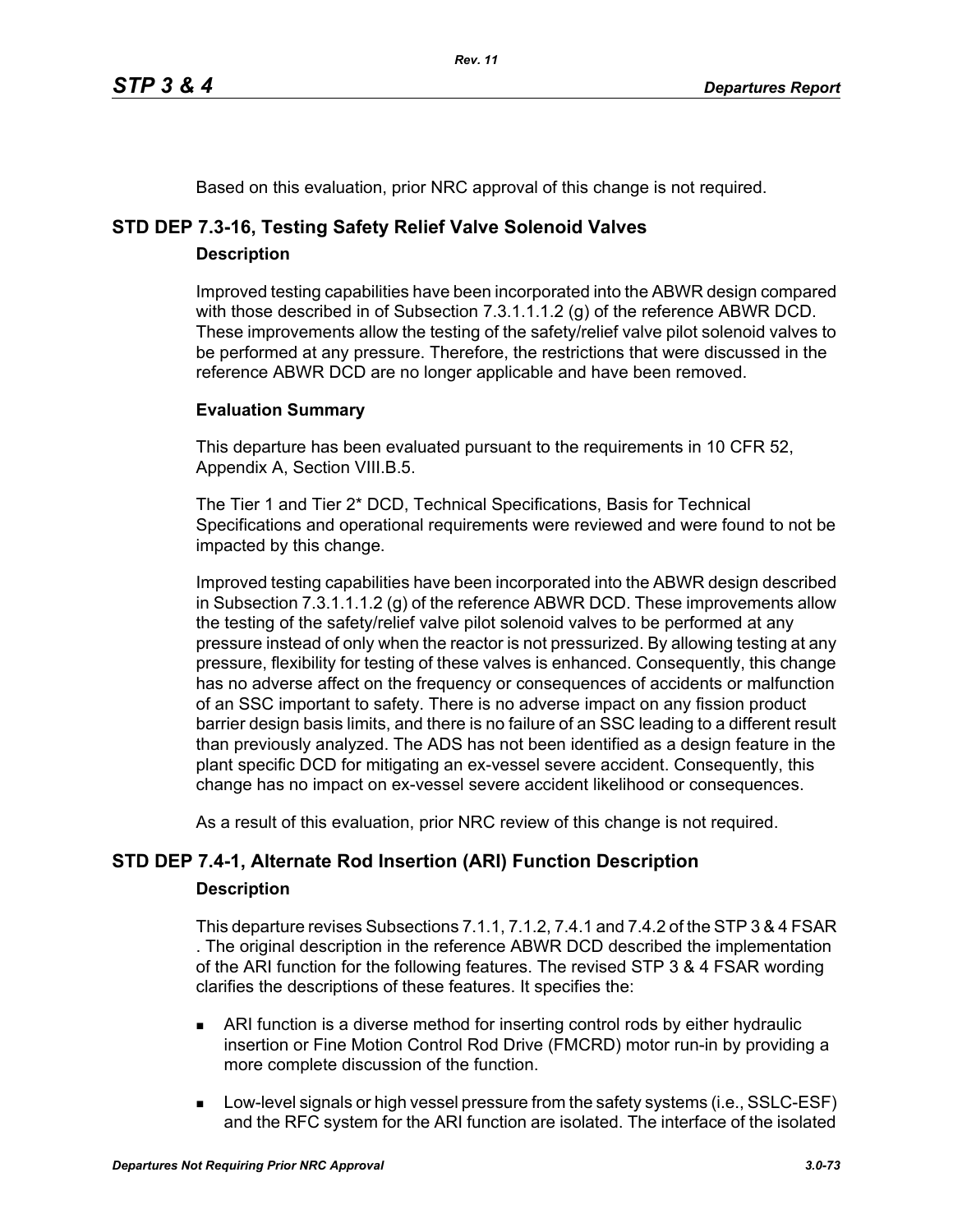signals from safety system to the non-safety RFC system ensures that no safety related functions are affected.

- Two dedicated switches on the Main Control Room Panel located near the RCIS dedicated operator interface to clarify the manual initiation capability.
- Complete scope of the key components related to the ARI function.

This departure provides a clear and concise understanding of the ARI function, which is not required for safety, nor are its components considered Class 1E. This departure has been evaluated pursuant to the requirements in 10 CFR 52, Appendix A, Section  $VIII$  B.5.

# **Evaluation Summary**

The Tier 1 and Tier 2\*, technical specifications, basis for technical specifications and operational requirements were reviewed and were found to not be impacted by this change.

This departure does not change the design nor the functioning of the ARI. It's purpose is to provide additional details on the functioning of the instrumentation and controls for this nonsafety-related system. The ARI system is described in several sections of the DCD such as 7.1.1.4.1, 4.6.1.2.5.4 and 19.3. It is described as a nonsafety-related system which is separate and diverse from the RPS safety-related shutdown system, and initiated by low reactor water level or high vessel pressure signals or by manual means. This departure does not change these basic characteristics of the system but only adds further details on each of these items. Because there is no change in design or function of an SSC important to safety, this departure has no impact on the likelihood or consequences of analyzed accidents or of a malfunction of an SSC important to safety. No new accident scenarios are created and there is no impact on the design basis limit of any fission product barrier. The ARI has not been identified as a design feature in the DCD for mitigating an ex-vessel severe accident, and therefore this change has no impact on the likelihood or consequences of and ex-vessel severe accident.

Based on the results of this evaluation, prior NRC approval of this change is not required.

# **STD DEP 7.4-2, Residual Heat Removal (RHR) Alarm**

### **Description**

Subsection 7.4.2.3.1 of the reference ABWR DCD provides functional requirements for the reactor shutdown cooling mode of the RHR system. Item (3) of this section provides a list of alarms that apply to all modes of the RHR System. As a result of detailed design evolution, the STP 3 & 4 FSAR replaces the alarm for "RHR Logic Power Failure" with the more general alarm "ELCS Out of Service." The FSAR also clarifies that the only time the "Manual Initiation Armed" alarm is activated is when the RHR system is in the Low Pressure Flooder (LPFL) Mode of operation.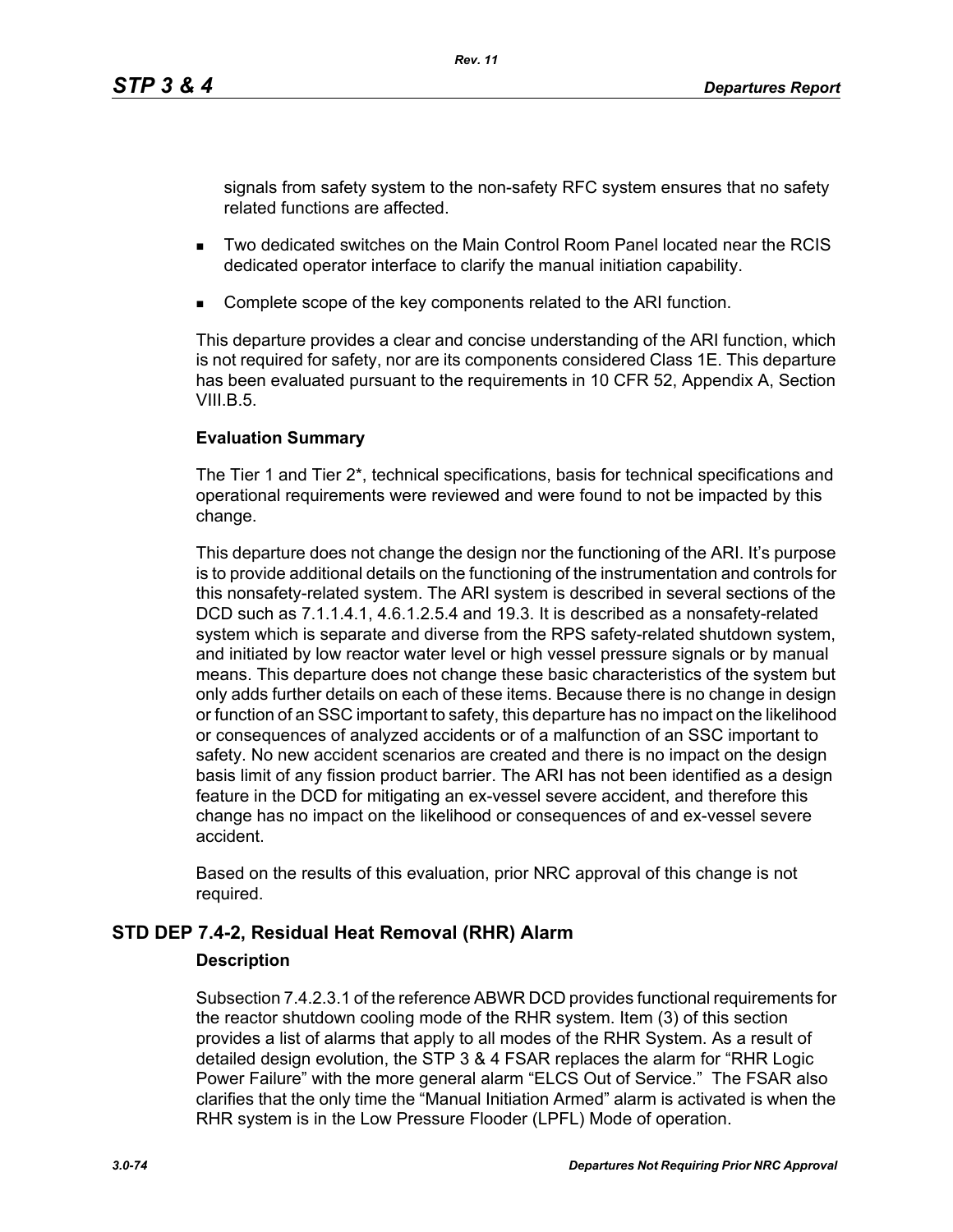### **Evaluation Summary**

This departure has been evaluated pursuant to the requirements in 10 CFR 52, Appendix A, Section VIII.B.5.

The Tier 1 and Tier 2\* DCD, Technical Specifications, Bases for Techical Specifications and operational requirements were reviewed and were found to not be impacted by this change.

The replacement of the alarm for "RHR Logic Power Failure" with the alarm "ELCS Out of Service" reflects the STP 3 & 4 logic design whereby the logic for all of the ECCS (e.g. HPCF, ADS, LDS, RHR systems) is controlled and powered by the ELCS. Because the ELCS powers the logic for the RHR system, the "ELCS Out of Service" alarm description provides the control room operator with the same information as for the previous alarm description and therefore would have no effect on the information available to the operator to take actions following any accident or malfunction of an SSC.

The second change is a clarification as only the LPFL mode of the RHR system has an arming feature. Typically, when a switch is "armed" an alarm is activated alerting the operator that they are about to operate a system.

These changes do not impact any SCC design or function. The likelihood and the consequences of an accident or malfunction of an SSC important to safety are not impacted. There is no impact on a design basis limit for a fission product barrier nor is there any change to a method of analysis previously approved. There is no impact on the probability or consequences of an ex-vessel severe accident.

Based on the evaluation, prior NRC approval of this change is not required.

### **STD DEP 7.6-1, Oscillation Power Range Monitor (OPRM) Logic**

### **Description**

Subsection 7.6.1.1.2.2 of the STP 3 & 4 FSAR has been changed and clarified to now state

- **DPRM trip logic and input to RPS is performed separately from the APRM trip logic** in RPS
- The OPRM function has its own inoperative trip when the channel has less than the required minimum operable cells, or there is an OPRM self-test fault, the OPRM instrument watchdog timer has timed out, or if there is a loss of power to the OPRM.
- The trip signals from each division of APRM and OPRM are provided separately to the RPS, where the RPS performs two-out-of-four voting.
- The period tolerance factor ( $t_{\text{error}}$ ) is limited between 0.100 and 0.300 seconds and the time constant of the averaging flux filter is set at 0.95 seconds.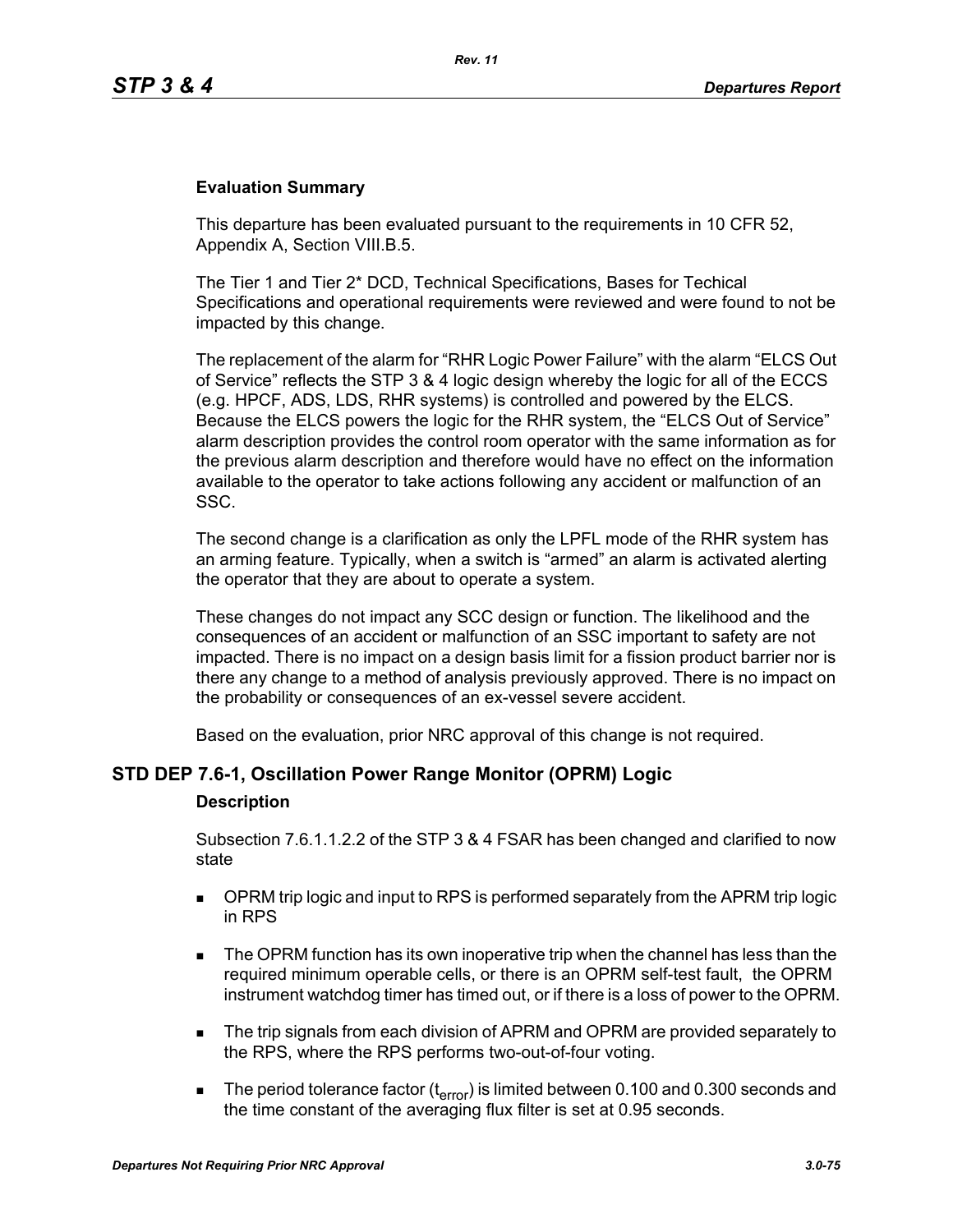Consistent with the changes above, Subsections 7.6.2.1.1 and 7.6.2.1.2 are also revised to reflect that the the OPRM is independent from the APRM.

At the Tier 1 level of design requirements, there is a brief presentation of the Neutron Monitoring System, which combines the system nomenclature and terminology with the safety and non-safety functions that are to be performed. Such presentation does not prevent implementation of robust separation of the functions to achieve enhanced reliability, fault tolerance, self-testing flexibility, and repairability of the different functions. The following information identifies the pertinent Tier 1 and Tier 2 information, which is interpreted to allow a robust design of the OPRM logic function separate from the APRM logic function, including separate trip inputs to RPS.

DCD Tier 1, Subsection 2.2.5, Neutron Monitoring System, states that the Oscillation Power Range Monitor (OPRM) is part of the APRM. Additionally, DCD Tier 1, Figure 2.2.5, Neutron Monitoring System, represents a NMS division configuration showing LPRM/APRM (includes OPRM) as an I/O function. DCD Tier 1, Table 2.2.5, Neutron Monitoring System ITAAC, item 2, states the design commitment as the OPRM protection provides trip output to the RPS. Item 6 states the design commitment as the APRM can generate high neutron flux trip, a STP trip signal, a rapid core flow decrease trip signal, or a core power oscillation trip signal. This is shown on COLA Tier 2, Figure 7.6-2, sheet 9.

In addition, the DCD Tech Specs 3.3.1.1 discuss the APRM and OPRM independently. Also, COL Item 7.2 implements the BWROG stability option III as evaluated by the NRC in NUREG-1503, Final Safety Evaluation Report Related to the Certification of the ABWR (FSER).

The revised COLA Tier 2 Figure 7.6-2, Neutron Monitoring System IBD, sheet 9b, shows that the OPRM logic is independent of the ARPM logic, but designated as part of the APRM channels. Revised Figure 7.6-2, sheet 27, also shows that the ARPM bypass also bypasses OPRM.

Consistent with the information above, Subsections 7.6.2.1.1 and 7.6.2.1.2 are also revised to clarify the independence of the OPRM logic from the APRM logic, and that the departure is consistent with Tier 1 information.

### **Evaluation Summary**

As described above, this design change to separate the OPRM trip logic and input to RPS from the APRM trip logic in RPS is an upgrade expected to reduce the likelihood of reactor scrams from separate failures of an OPRM and an APRM channel without affecting performance of their separate safety functions. With this logic design, a trip in one APRM channel and in one OPRM channel does not result in a reactor scram. Any two OPRM channels that sense an abnormal condition will result in a reactor scram through the RPS. The BWR Owner's Group has endorsed this separate OPRM and APRM logic configuration and there has been initial favorable response from the NRC as exhibited in NUREG-1503 and COL Item 7.2. This logic configuration also is consistent with the trip logic design philosophy implemented in the remainder of the RPS.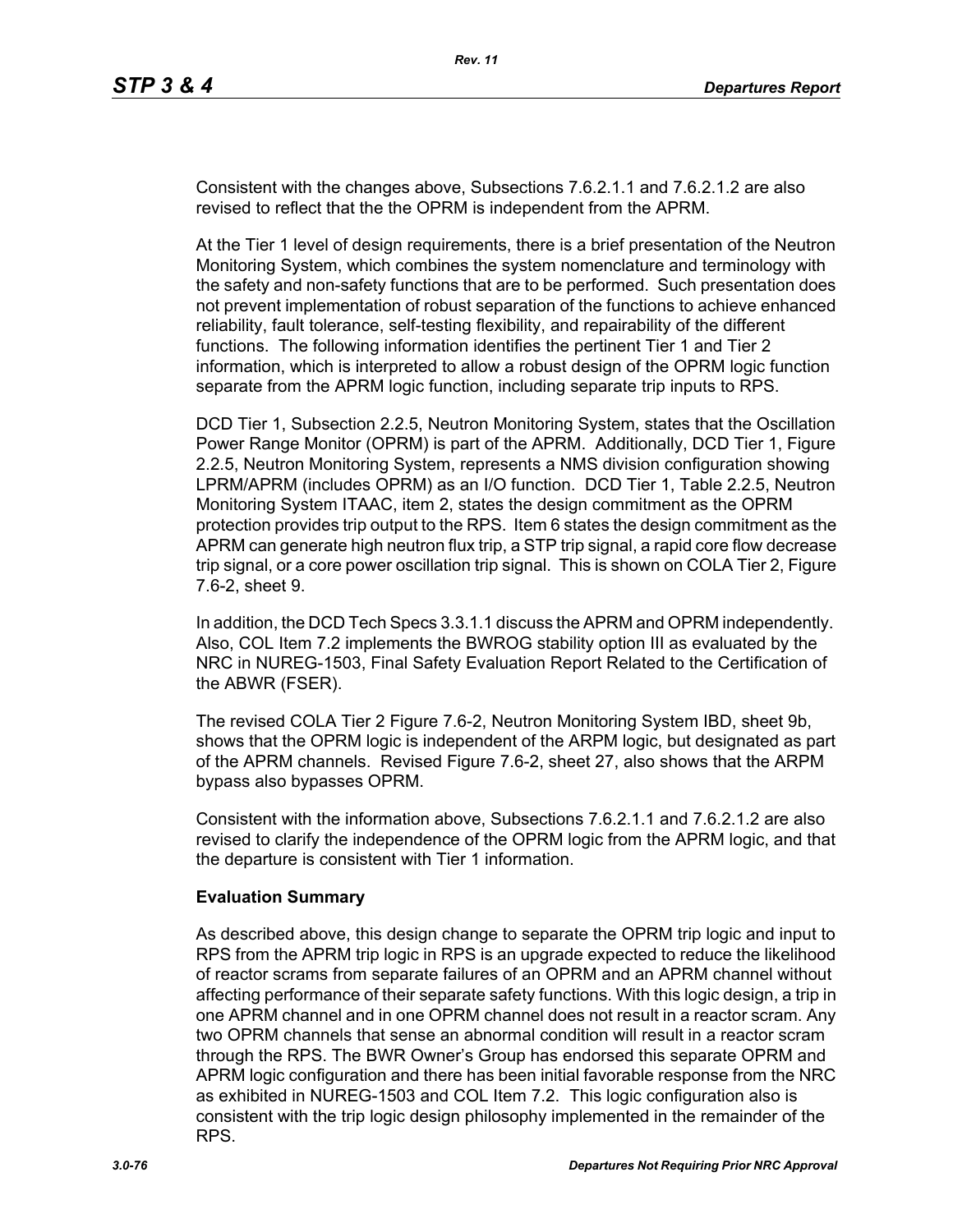This departure has been evaluated pursuant to the requirements in 10 CFR 52, Appendix A, Section VIII.B.5.

This departure does not change any Tier 1 or Tier 2\* information, the Technical Specifications or Bases, any underlying design or other operational requirements.The change to separate the OPRM and APRM trip logic still meets the intent of the information in Tier 1, Subsection 2.2.5. Furthermore, it does not change any other plant physical features, SSCs important to safety or fission product barriers. Any previously evaluated accident is not affected, and the possibility for an accident of a different type is not created, nor is the consequence of any accident increased. Also, it does not affect any method used for evaluation in establishing the design bases or in the safety analyses. This departure does not affect any feature for mitigation or the consequences of an ex-vessel severe accident. For the same reason, and because there is no effect on any event, operation or SSC function, the change does not create a different ex-vessel accident scenario. Therefore, this change has no adverse impact and does not require prior NRC approval.

### **STD DEP 7.6-2, SPTM Subsystem of Reactor Trip and Isolation System**

#### **Description**

The reference ABWR DCD description for the Suppression Pool Temperature Monitoring (SPTM) System in Subsection 7.6.1.7.1 has been clarified in the STP 3 & 4 FSAR to add that SPTM System is a subsystem of the Reactor Trip and Isolation System (RTIS).

### **Evaluation Summary**

This departure has been evaluated in accordance with the requirements in 10 CFR 52, Appendix A, Section VIII.B.5. Thisdeparture is clerical in that it adds further clarification as the result of STD DEP T1 3.4-1. Part 3 of STD DEP T1 3.4-1 in part states, "to better define the functional design and implementation of the digital controls platforms, specific I&C system names were assigned to the ESF digital controls systems and the Reactor Protection System (RPS)." It further states, "The RPS functions are implemented in two separate I&C systems: the Reactor Trip & Isolation System (RTIS) and the Neutron Monitoring System (NMS)."

Tier 1 changes have been reviewed separately. The SPTM System is not impacted by adding this clarification. This proposed change has no impact on Tier 1, Tier  $2^*$ , Tech Specs, bases for Tech Specs or operational requirements.

No underlying design change is made and no SSC important to safety or fission product barrier is affected. There is no increase in the frequency of accidents and there is no increase in the likelihood of a malfunction of an SSC important to safety. Any previously evaluated accident is not affected and the possibility for an accident of a different type is not created. Also, it does affect any method used for evaluation in establishing the design bases or in the safety analyses. This departure does not affect any feature for mitigation of an ex-vessel severe accident. For the same reason, and because there is no effect on any event, operation or SSC function, the change does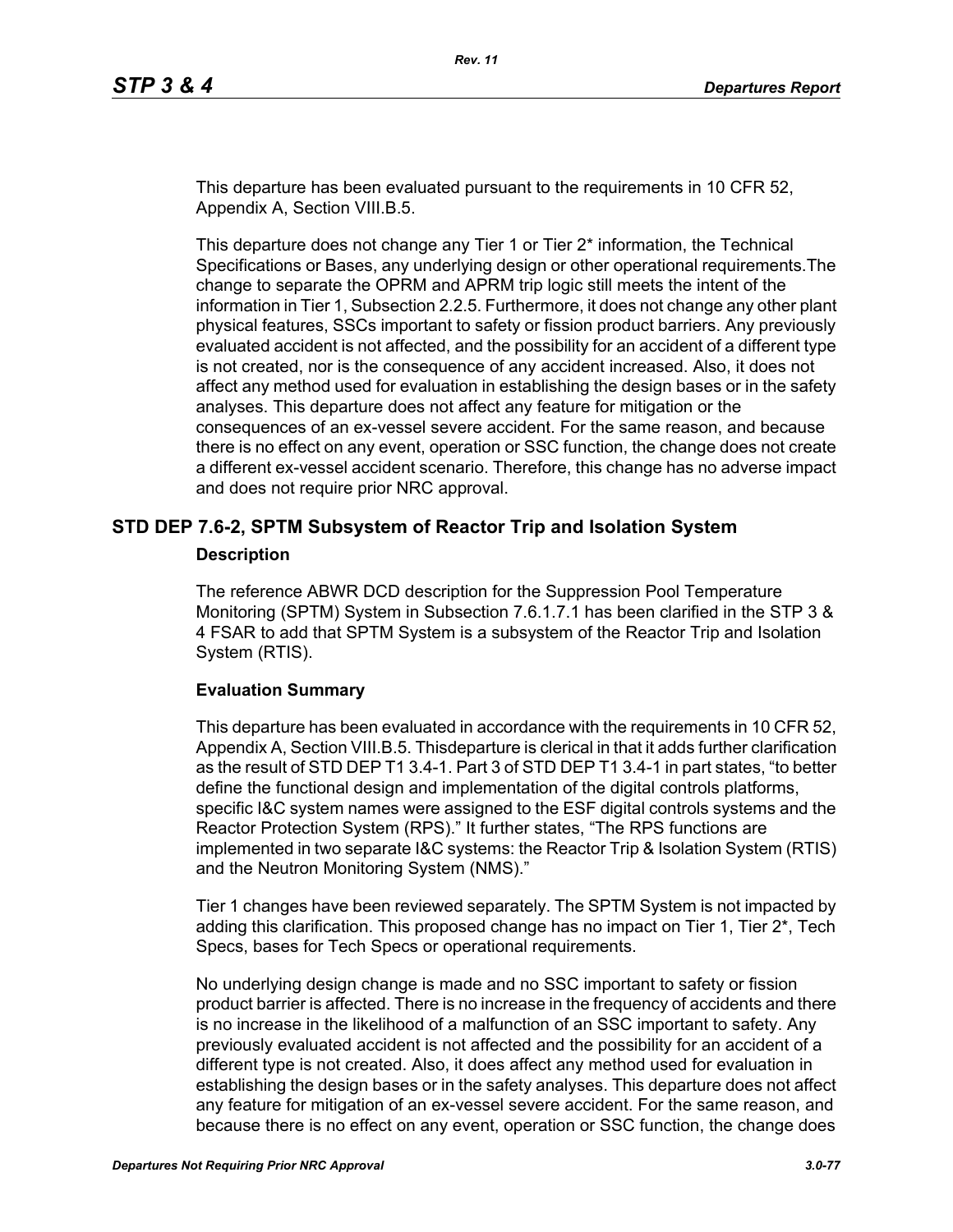not create a different ex-vessel accident scenario.Therefore, this change has no adverse impact and does not require prior NCR approval.

# **STD DEP 7.6-3, SPTM Sensor Arrangement**

### **Description**

The reference ABWR DCD description for the SPTM System in Section 7.6.1.7.3 is clarified in the FSAR to better illustrate the approximate temperature sensor locations in relation to the SRVs. The STP 3 & 4 FSAR rewording states that the SRV discharge line quenchers are in direct sight of two sets of SPTM system temperature sensors.

### **Evaluation Summary**

This departure has been evaluated pursuant to the requirements in 10 CFR 52, Appendix A, Section VIII.B.5.

The Tier 1 and Tier 2\* DCD, technical specifications, basis for technical specifications and operational requirements were reviewed and were found to not be impacted by this change.

This departure provides additional clarification and detail regarding the location of the temperature sensors in the suppression pool. The DCD indicates that the temperature sensors are in direct sight of the SRVs. The SRVs are located in the drywell and are mounted on the main steam piping whereas the suppression pool monitors are located in the suppression pool in the wetwell. The intent of this statement in the DCD was to note that the discharge from the SRVs is located in proximity to the suppression pool temperature monitors in order to provide an early and reliable indication of suppression pool temperature rise as a result of a transient or accident condition. Consequently, it has been clarified that the temperature monitor location is with respect to the SRV line quenchers at the discharge into the suppression pool. This is a clarifying change only and does not impact any SSC design or function. As a result, there is no impact on the likelihood or consequences of analyzed accidents or failure of an SSC important to safety. There is no impact on a fission product design basis limit nor are there any new accident scenarios created by this change, as it is only a clarifying change. The SPTM system has been identified as a design feature in the DCD for mitigating an ex-vessel severe accident. However, because this is a clarifying change only and does not impact the system design or function, there is no increase in the probability or consequences of an ex-vessel severe accident.

Based on this evaluation, prior NRC approval of this change is not required.

# **STD DEP 7.6-4, Range of Power Range Neutron Monitoring Operability Description**

The reference ABWR DCD description for the Power Range Neutron Monitors (PRNM) in Subsection 7.6.2.1.1 stated that the PRNM provide information for monitoring the average power level of the reactor core and for monitoring the local power level when the reactor power is in the power range (above approximately 15% power). The FSAR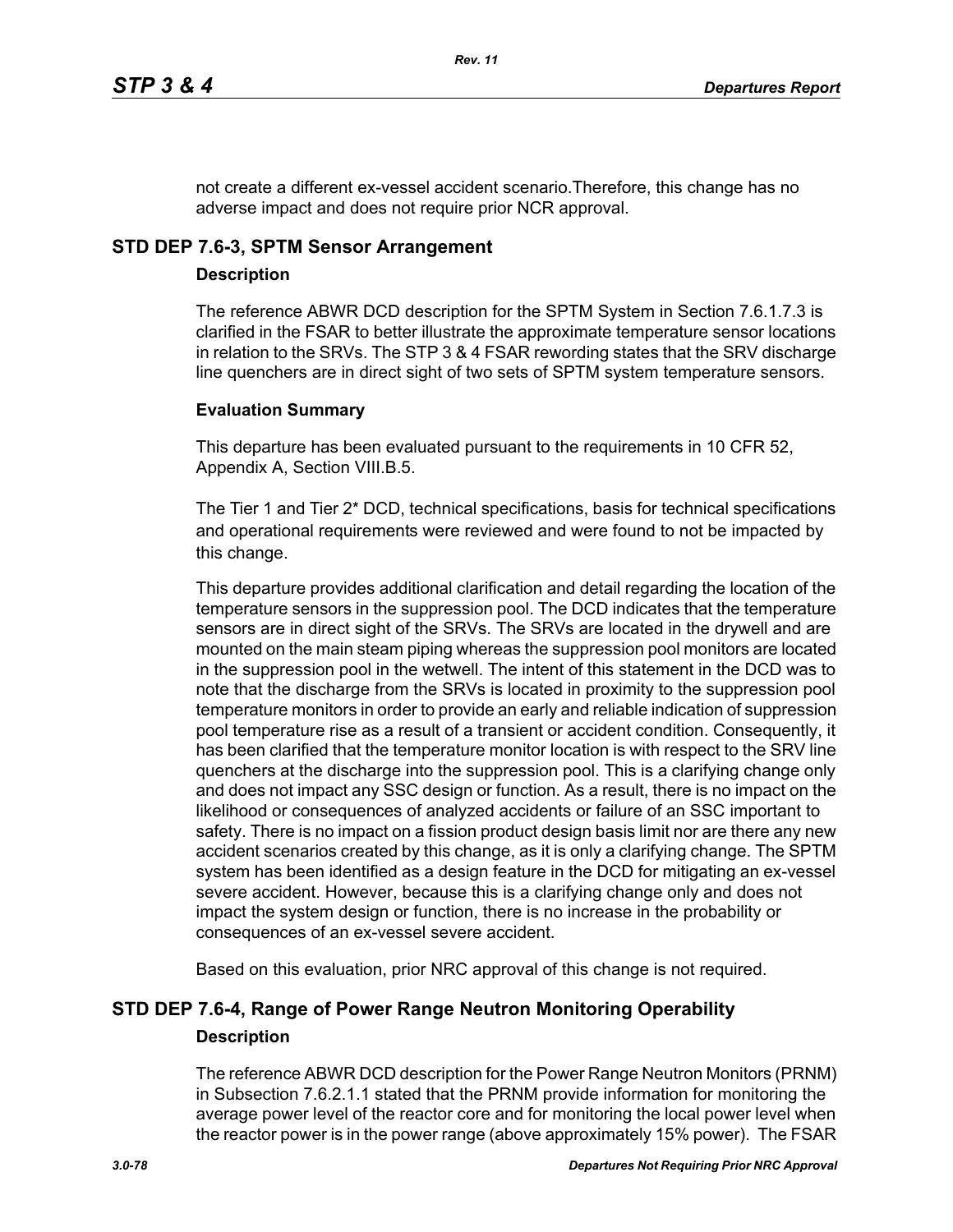clarifies the statement to indicate that the power range begins at approximately 5% power.

# **Evaluation Summary**

This departure has been evaluated pursuant to the requirements in 10 CFR 52, Appendix A, Section VIII.B.5. This departure does not change any Tier 1 or Tier  $2^*$ information, Technical Specifications, bases for Technical Specifications, any underlying design or other operational requirements. This change corrects the bottom of the power range for operation of the PRNM from 15% to its actual value of 5%. Consequently, this change is favorable and correctly reflects the actual design, which provides overlap with the SRNM for neutron flux monitoring in the range of 5%-15% power. Furthermore, it does not change any plant physical features, SSCs important to safety or fission product barriers. Any previously evaluated accident is not adversely affected, and the possibility for an accident of a different type is not created. Also, it does not affect any method used for evaluation in establishing the design bases or in the safety analyses. This departure does not adversely affect any feature for mitigation of an ex-vessel severe accident. For the same reason, and because there is no effect on any event, operation or SSC function, the change does not create a different exvessel accident scenario. Therefore, this change has no adverse impact and does not require prior NRC approval.

# **STD DEP 7.7-1, RPV Water Level Instrumentation**

### **Description**

Subsection 7.7.1.1 of the reference ABWR DCD implies that all instrument lines are flushed even when they do not need to be. A clarification indicates that only those instrument lines with a condensing chamber can have entrained non-condensible gasses. STP 3 & 4 FSAR Subsections 4.6.1.2, 7.7.1.1, 15B.2.3 and Figure 15B-1 now state that the concern of non-condensible gas build-up in the water column in the reactor vessel reference leg water level instrument lines, i.e. the reactor vessel instrument lines at the elevation near the main steam line nozzles, has been addressed by continually flushing these instrument lines with water supplied by the Control Rod Drive (CRD) System for those instrument lines with a condensing chamber.

The original design intent was to have flushing only apply to lines with condensing chambers which was not clear in the original DCD. Subsection 7.7.1.1 of the FSAR provides this clarification.

In addition, this departure also updates Section 4.6.1.2 and 15B.2.3 of the reference ABWR DCD to clarify that the Control Rod Drive Hydraulic System (CRDHS) supplies the purge flow for the NBS instrument lines.

# **Evaluation Summary**

This departure has been evaluated pursuant to the requirements in 10 CFR 52, Appendix A, Section VIII.B.5.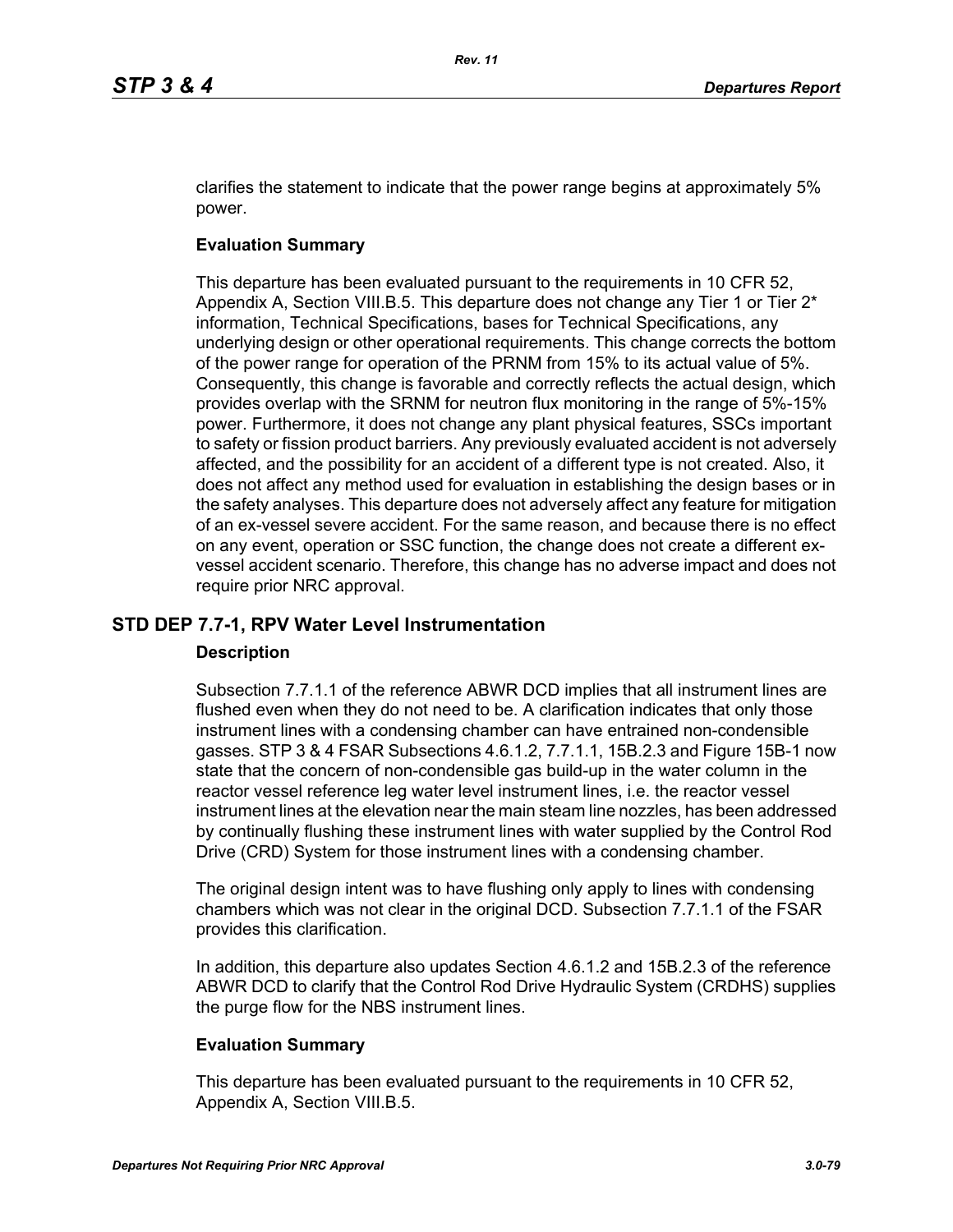This departure does not change any Tier 1, Tier 2\* information, the Technical Specifications or Bases, any underlying design or other operational requirements.

This departure clarifies that the source of water for purging of the instrument lines in the Nuclear Boiler System (NBS) is the CRD hydraulic system (CRDHS). It further clarifies that for the RPV level instruments, this purging is only performed on instrument lines with condensing chambers. The purpose of the instrument line purging is to eliminate any non-condensible gases which could lead to erroneous level indications. Because only those RPV level instruments with condensing chambers have the potential for buildup of non-condensible gases, this purging is only required for those lines. The function of the purging system for removal of non-condensible gases from instrument lines is unaffected by this change. This departure has no impact on any SSC system design intent or function and has no impact on the likelihood or consequences of analyzed accidents or malfunction of an SSC important to safety. Furthermore, it does not change any plant physical features, SSCs important to safety or fission product barriers. Any previously evaluated accident is not affected, and the possibility for an accident of a different type is not created. Also, it does not affect any method used for evaluation in establishing the design bases or in the safety analyses. This departure does not adversely affect any feature for mitigation of an ex-vessel severe accident. For the same reason, and because there is no effect on any event, operation or SSC function, the change does not create a different ex-vessel accident scenario.

Therefore, this change has no adverse impact and does not require prior NRC approval.

### **STD DEP 7.7-2, SRV Discharge Pipe Temperature Data Recording**

#### **Description**

There have been significant technological advances in data recording since the reference ABWR DCD was written. Subsections 7.3.1.1.1 and 7.7.1.1 of the FSAR now state that the discharge temperatures of all the safety/relief valves are shown on an historian function in the control room.

Recording SRV discharge temperature data is now performed in a more accurate manner and is easily retrievable. The recorded data rate meets all design criteria. The data recorded remains the same along with the parameters.

### **Evaluation Summary**

This departure has been evaluated pursuant to the requirements in 10 CFR 52, Appendix A, Section VIII.B.5. This departure does not change any Tier 1 or Tier  $2^*$ information, the Technical Specifications, the bases for Technical Specifications, any other underlying design or other operational requirements.

SRV discharge pipe temperature data recording and alarm change is a design upgrade to replace the multipoint recorders with a historian function digital system. It does not adversely affect any functional or safety requirements for temperature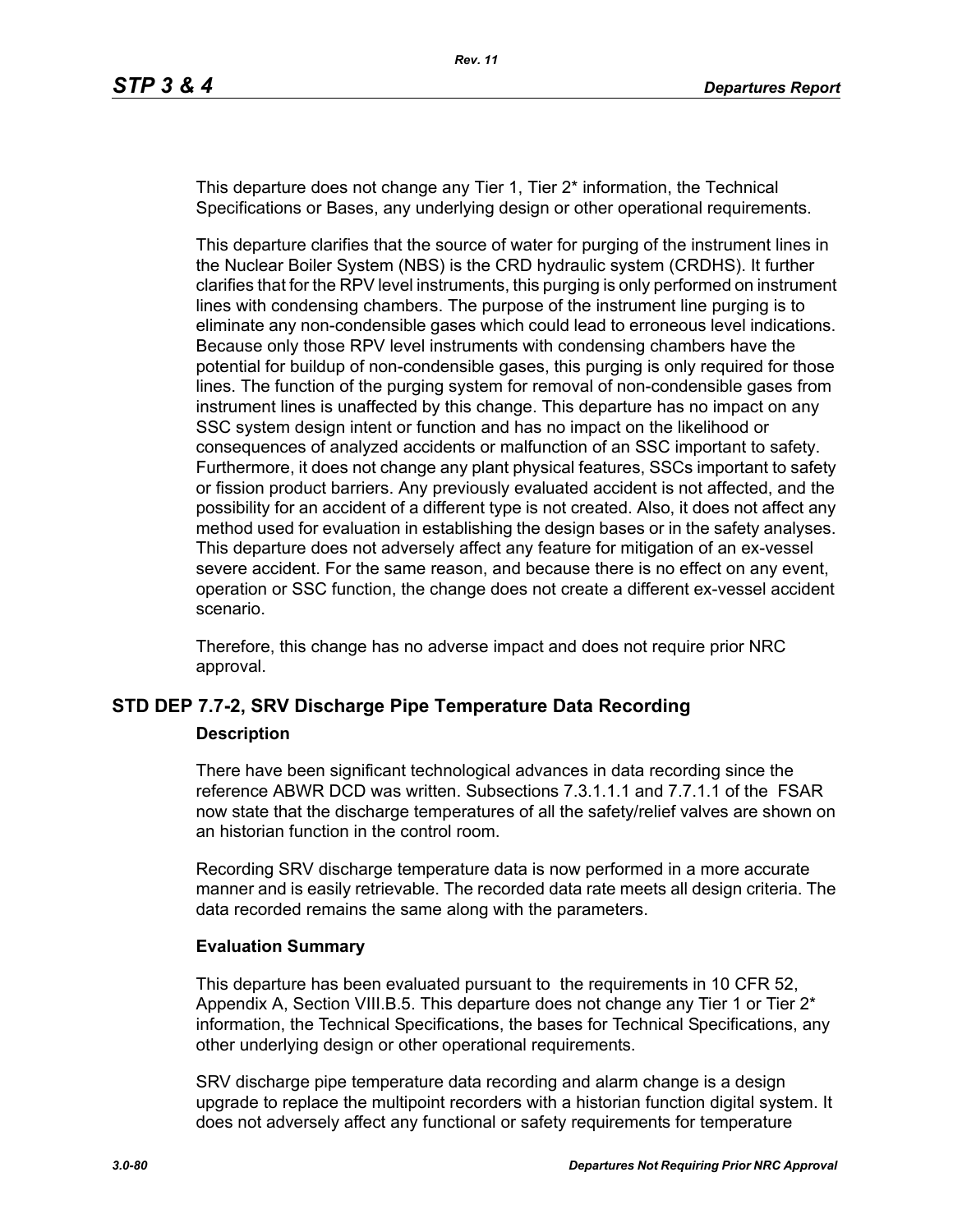monitoring, does not affect temperature detection or high temperature alarm setpoints, and the data recorded and parameters remain the same. Since this change does not affect any other plant SSCs, there is no effect on any accident previously evaluated in the DCD. Furthermore, it does not change any plant physical features other than that affected by this design change, SSCs important to safety or fission product barriers. Any previously evaluated accident is not affected, and the possibility for an accident of a different type is not created. Also, it does not affect any method used for evaluation in establishing the design bases or in the safety analyses. This departure does not affect any feature for mitigation of an ex-vessel severe accident. For the same reason, and because there is no effect on any event, operation or SSC function, the change does not create a different ex-vessel accident scenario.Therefore this change has no adverse impact and prior NRC approval is not required.

# **STD DEP 7.7-3, Feedwater Turbidity**

### **Description**

The reference ABWR DCD Subsection 7.7.1 discusses the measurement of feedwater turbidity and signal transmission to the MCR, but turbidity is normally determined by sampling. There is no practical manner in which to perform this measurement. Because of this, and since measurement of turbidity is not considered to have any safety significance, it is being deleted.

### **Evaluation Summary**

This departure to remove the feedwater turbidity monitoring subsystem has been evaluated pursuant to the requirements in 10 CFR 52, Appendix A, Section VIII.B.5. This departure does not change any Tier 1 or Tier 2\* information, the Technical Specifications and Bases, any underlying design or other operational requirements.

It does not change the functional or safety requirements of the feedwater or condensate systems. Filtering of corrosion products and other impurities from the feedwater system is accomplished by the condensate purification system and the reactor water cleanup system. The adequacy of performance of these systems is indicated by instruments such as conductivity monitors to assure adequate purity of water flowing to the reactor vessel. Any determination of turbidity for a system such as feedwater, if needed, could be performed through sampling techniques. Furthermore, this change does not impact any plant physical features, SSCs important to safety or fission product barriers. Any previously evaluated accident is not affected, and the possibility for an accident of a different type is not created. Also, it does not affect any method used for evaluation in establishing the design bases or in the safety analyses. This departure does not affect any feature for mitigation of an ex-vessel severe accident. For the same reason, and because there is no effect on any event, operation or SSC function, the change does not create a different ex-vessel accident scenario.

Therefore, this change has no adverse impact and does not require prior NRC approval.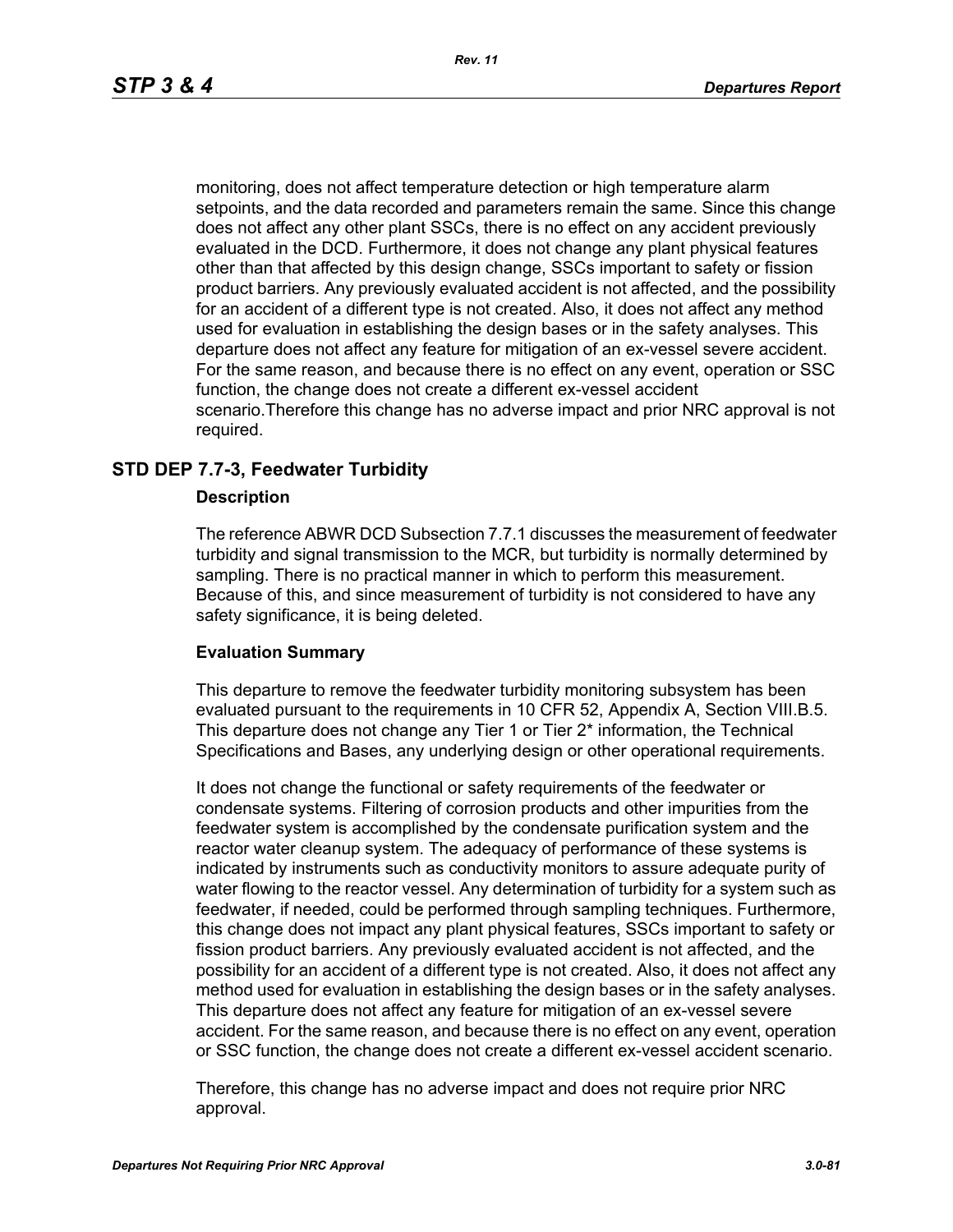# **STD DEP 7.7-4, Automatic Power Regulator / Rod Control and Information System Interface**

### **Description**

Section 7.7.1.2 (1) (a) (ii) of the reference ABWR DCD described the Power Generation and Control System (PGCS) as initiating control changes in the automatic rod movement mode. The STP 3 & 4 FSAR now clarifies that the APR is actually the direct controlling system that interfaces with the RCIS for accomplishing automatic rod movement mode and the PGCS interfaces only with APR for initiating various reactor power change control tasks.

# **Evaluation Summary**

This departure has been evaluated pursuant to the requirements in 10 CFR 52, Appendix A, Section VIII.B.5, .

The Tier 1, and Tier 2\*, DCD, Technical Specifications, basis for Technical Specifications and operational requirements were reviewed and not impacted by this change.

This departure clarifies and corrects Section 7.7.1.2(1)(a)(ii) of the DCD. As noted in Section 7.7.1.5.2 of the DCD, "The PGCS contains the algorithms for the automated control sequences associated with plant startup, shutdown and normal power range operation. The PGCS issues reactor command signals to the automatic power regulator (APR). The reactor power change algorithms are implemented in the APR." Section 7.7.1.2 was updated to be consistent with this DCD description which reflects the proper role of the APR and PGCS systems. This departure is a clarification only and does not affect the design or function of any SSC important to safety. As a result, there is no adverse impact on the likelihood or consequences of accidents or malfunction of any SSC important to safety. There are no new accident scenarios created as a result of this change nor is there any change to a fission product barrier design basis. The likelihood and consequences of ex-vessel severe accidents are not impacted by this change.

As a result of this evaluation, prior NRC review of this change is not required.

# **STD DEP 7.7-5, Rod Control and Information System (RCIS) Display**

### **Description**

Subsection 7.7.1.2 (1) (b) of the STP 3 & 4 FSAR clarifies the wording of the reference ABWR DCD by providing more precise information about available display information at the RCIS dedicated operator interface on the main control panel.

### **Evaluation Summary**

This departure has been evaluated and determined to comply with the requirements in 10 CFR 52, Appendix A, Section VIII.B.5. The change has no adverse impact.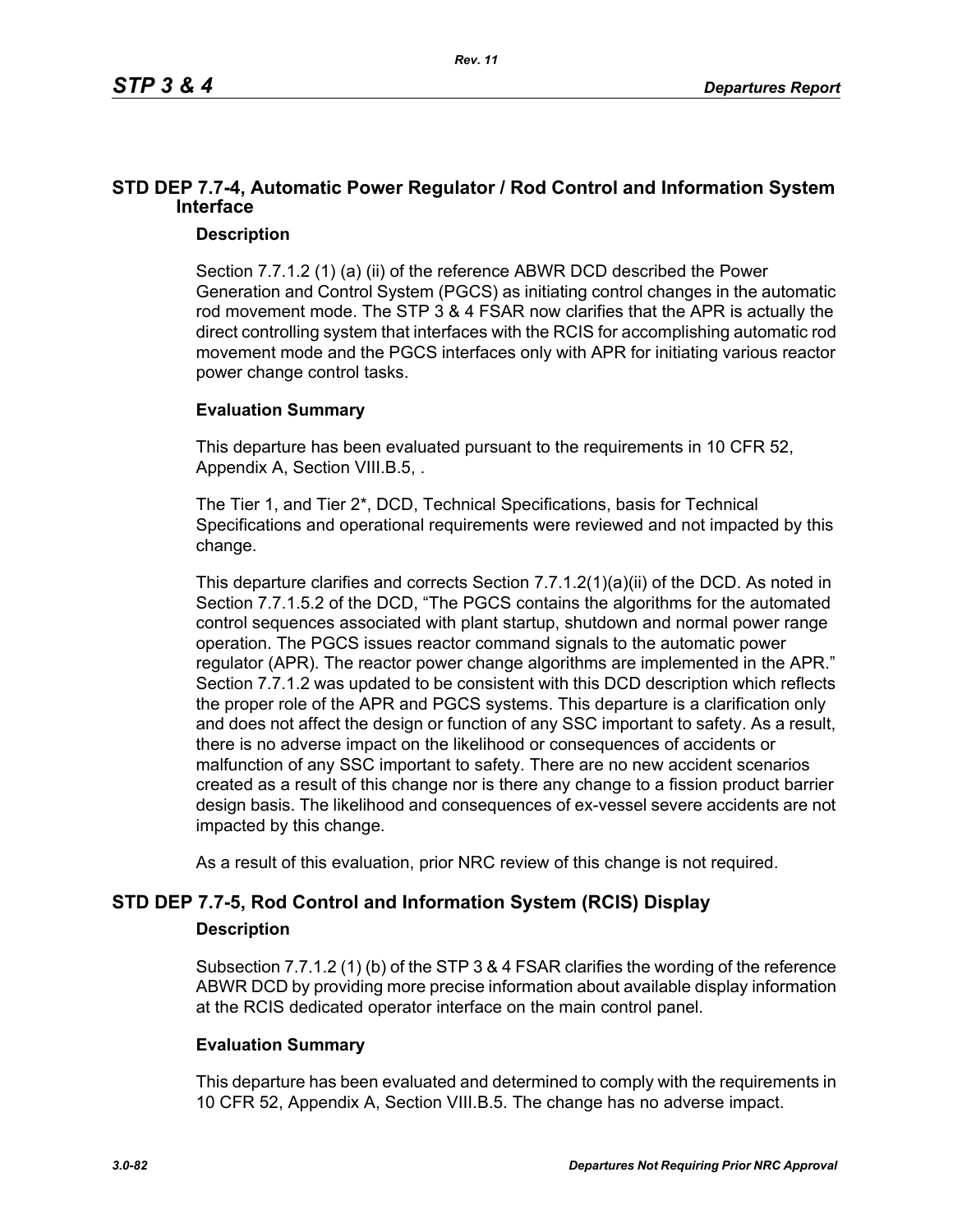The Tier 1 and Tier 2\* DCD, Technical Specifications, basis for Technical Specifications, and operational requirements were reviewed and are not impacted by this departure.

This departure clarifies descriptions to provide more complete design descriptions. This departure dose not affect the design or function of any SSC important to safety. As a result, there is no adverse impact on the likelihood or consequences of accidents or malfunction of any SSC important to safety. There are no new accident scenarios created as a result of this change nor is there any change to a fission product barrier design basis. The likelihood and consequences of ex-vessel severe accidents are not impacted by this change.

As a result of this evaluation, prior NRC review of this change is not required.

### **STD DEP 7.7-6, Rod Control and Information System Commands**

#### **Description**

ABWR DCD Tier 2 Subsection 7.7.1.2 (1) (f) describes the command signal from the Recirculation Flow Control System (RFCS) to the Rod Control and Information System (RCIS) for the Alternate Rod Insertion (ARI) and Subsection 7.7.1.2 (1) (g) describes the command signal from the RFCS to the selected control rod run-in (SCRRI). This COLA change implements the following clarifications to Subsections 7.7.1.2 (f) and (q):

- **Subsection 7.7.1.2 (1) (f) is revised to clarify that redundant command signals** (more than a single signal) are sent from RFCS to RCIS for the ARI function.
- Subsection 7.7.1.2 (1) (g) is revised to clarify that redundant command signals (more than a single signal) are sent from RFCS to RCIS for the SCRRI function.

#### **Evaluation Summary**

These changes are consistent with the details of RCIS IED (Figure 7.7-2) and with the description of the command signals as provided in Section 7.7.1.2.2 (2) of the DCD.

This departure has been evaluated pursuant to the requirements in 10 CFR 52, Appendix A, Section VIII.B.5. Therefore this change has no adverse impact and prior NRC approval is not required.

This departure does not change any Tier 1, Tier 2\* information, the Technical Specifications or Bases, any underlying design or other operational requirements.

This departure is a clarification to Sections 7.7.1.2 (1) (f) and 7.7.1.2 (1) (g) of the DCD to make them consistent with the description of the command signals to the RCIS from the RFCS for the ARI and SCCRI functions, respectively, as provided in more detail in Section 7.7.1.2.2 (2) (a) and (b) of the DCD. In those sections, it is noted that the three channels of the RFCS provide each of the two channels of the RCIS logic with the ARI and SCRRI signals. RCIS internal logic to initiate the RCIS ARI and SCRRI functions is based on two-out-of-three logic within each channel of the RCIS. Consequently, initiation of the ARI and SCRRI functions is based on multiple signals from the RFCS.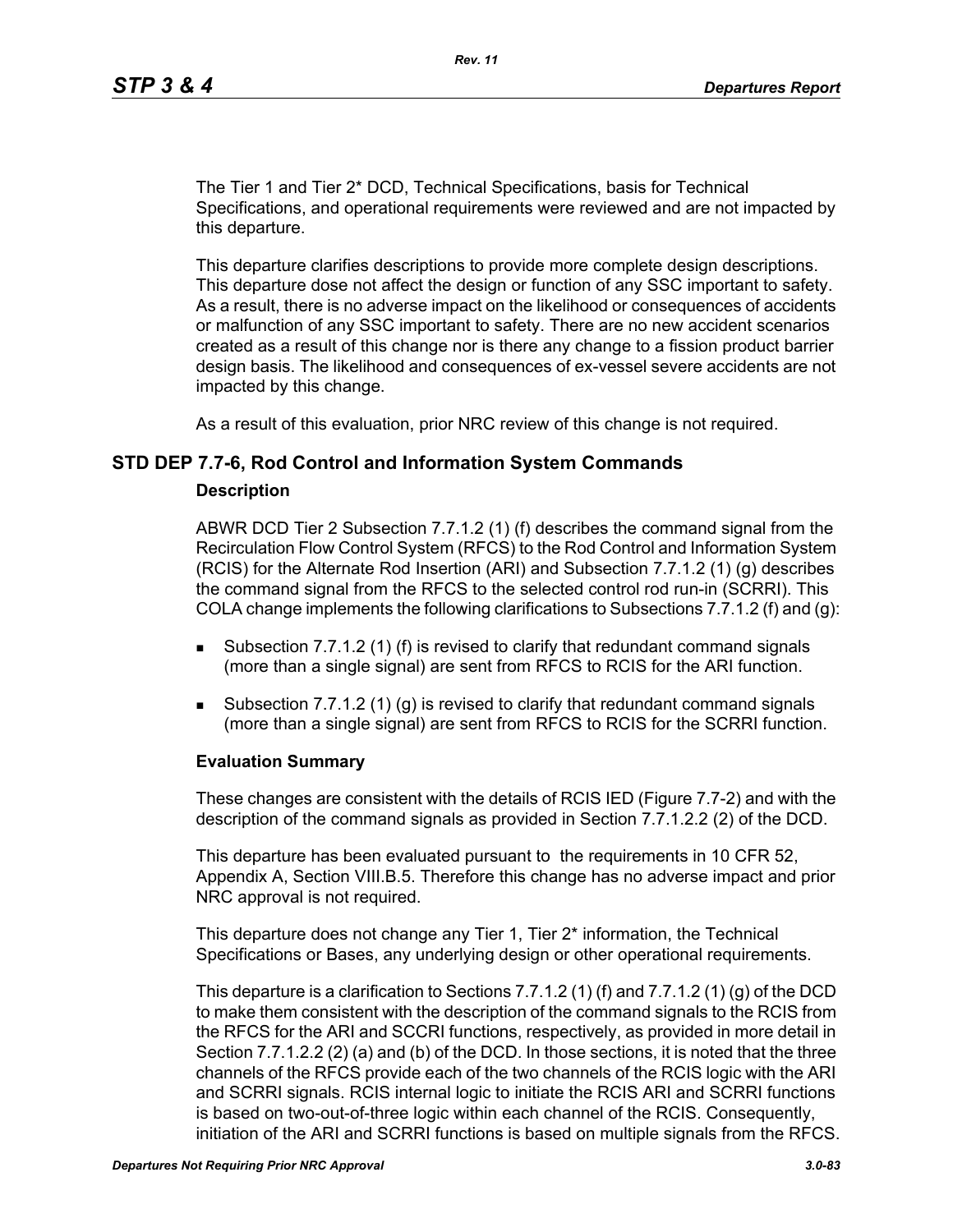The description of that initiation was accordingly changed in Sections 7.7.1.2 (1) (f) and 7.7.1.2 (1) (g) from a "signal" to "signals". This is also consistent with the IED in Figure 7.7-2. This change has no impact on the logic for the initiation of the ARI or SCRRI from the RFCS and changes no design or function of an SSC important to safety. It has no impact on any analyzed accident. This departure has no impact on any SSC system design or function and has no impact on the likelihood or consequences of analyzed accidents or malfunction of an SSC important to safety. Furthermore, it does not change any plant physical features, SSCs important to safety or fission product barriers. Any previously evaluated accident is not affected, and the possibility for an accident of a different type is not created. Also, it does not affect any method used for evaluation in establishing the design bases or in the safety analyses. This departure does not adversely affect any feature for mitigation of an ex-vessel severe accident. For the same reason, and because there is no effect on any event, operation or SSC function, the change does not create a different ex-vessel accident scenario.

# **STD DEP 7.7-7, Rod Control and Information System (RCIS) Design Details**

### **Description**

Changes were made to the reference ABWR DCD RCIS descriptions in FSAR Subsections 7.7.1.2 (2), (3), and (6), 7.7.1.2.1, and 7.7.1.2.2 to provide clarity, additional information, and provide a more complete design description. The changes addressed the following:

- Description of RCIS monitoring channels.
- "Rod Action Control Cabinet (RACC)" was changed to "Rod Action Control Subsystem (RACS) Cabinets" because the various major subsystem functions were segregated to different cabinets (RAPI panel and ATLM / RWM panel).
- Descriptions of additional RCIS-related panels/cabinets were provided to be consistent with figure 7.7-2 and various major RCIS subsystem functions were allocated into several cabinets.
- **Final Remote Communication Cabinet (RCC) implementation details.**
- Final Fine Motion Driver Cabinet (FMDC) implementation details.
- **Detailed descriptions of the RCIS Multiplexing Network information and the** interfaces with class -1E systems are provided

### **Evaluation Summary**

This departure has been evaluated pursuant to the requirements in 10 CFR 52, Appendix A, Section VIII.B.5.

This change to the STP 3 & 4 FSAR provides a more clear and complete description of the design and operation of the RCIS system. These changes are a result of RCIS design evolution based on experience at operating plants and involve segregation by RCIS subsystems of electronic, electrical, and logic circuitry to different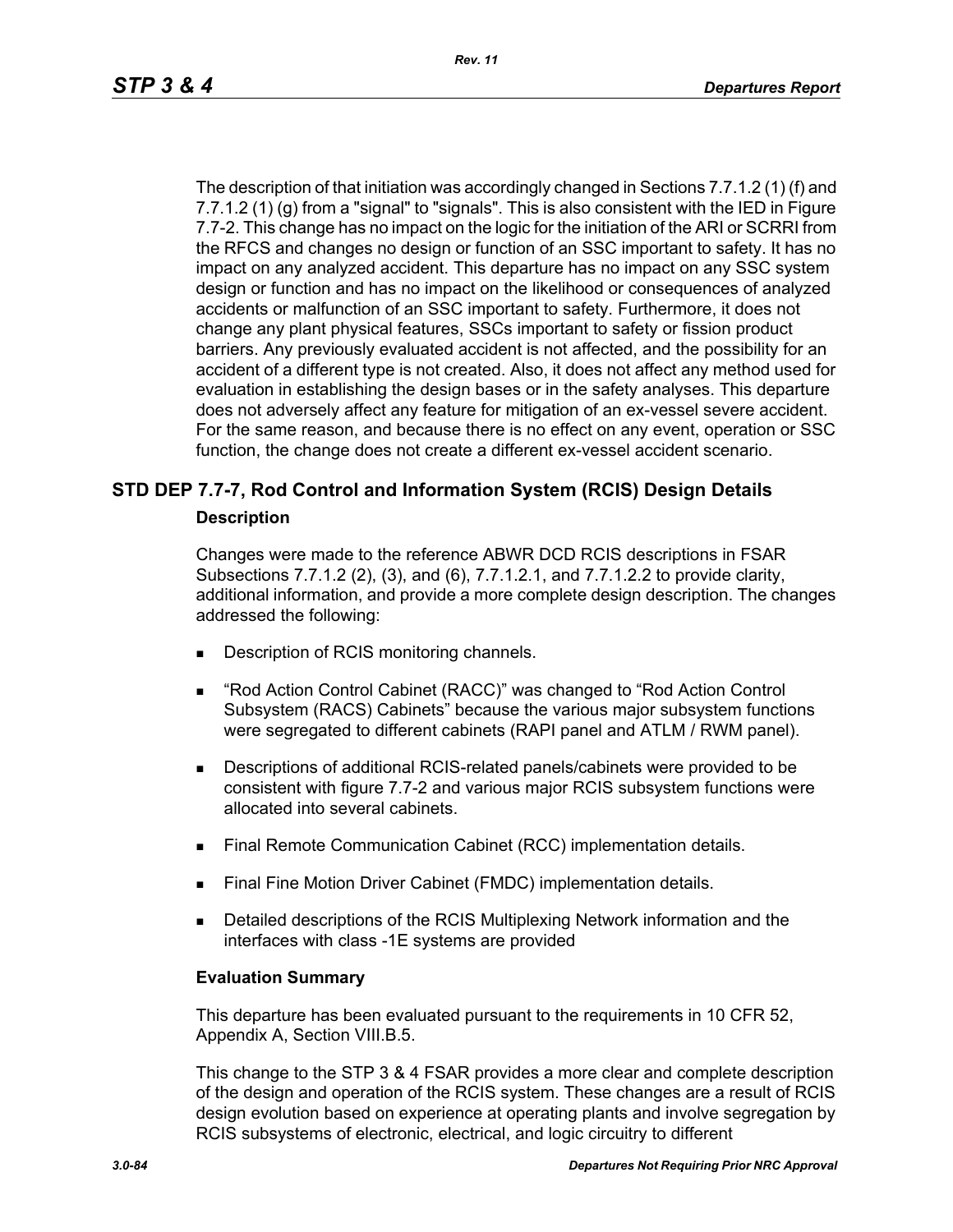cabinets/panels. This enhanced discussion is not the result of any underlying design change and functional requirements of the RCIS system are unchanged. This departure does not change any Tier 1 or Tier 2\* information, the Technical Specifications or Bases or other operational requirements. Furthermore, it does not change any plant physical features, SSCs important to safety or fission product barriers. Any previously evaluated accident is not affected, and the possibility for an accident of a different type is not created. Also, it does not affect any method used for evaluation in establishing the design bases or in the safety analyses. This departure does not affect any feature for mitigation of an ex-vessel severe accident. For the same reason, and because there is no affect on any event, operation or SSC function, the change does not create a different ex-vessel accident scenario.

Therefore this change has no adverse impact and does not require prior NRC approval.

### **STD DEP 7.7-9, Selected Control Rod Run-In (SCRRI) Function**

### **Description**

Subsection 7.7.1.2(6) of the reference ABWR DCD states that the Control Rod Drive (CRD) System provides for electromechanical insertion of selected control rods for core thermal/hydraulic stability control. The STP 3 & 4 FSAR adds that the CRD system also provides for mitigation of a loss of feedwater heating event. This change provided clarity with the additional information and a more complete design description showing the two functional needs for SCRRI.

### **Evaluation Summary**

This departure has been evaluated pursuant to the requirements in 10 CFR 52, Appendix A, Section VIII.B.5. This departure does not change any Tier 1, Tier  $2^*$ information, the Technical Specifications or their Bases, any underlying design or other operational requirements.

This departure revises Subsection 7.7.1.2(6) to add that the CRD system provides for insertion of selected control rods in response to a loss of feedwater heater event. This function of the SCRRI system is already detailed in the DCD in Sections 7.7.1.2(1)(g) and in 7.7.1.2.2 (2) (b). Consequently, this departure does not change any system design as currently described in the DCD but only updates one particular section, Section 7.7.1.2(6), for completeness and accuracy of the overall documentation. This departure has no impact on any SSC system design or function and has no impact on the likelihood or consequences of analyzed accidents or malfunction of an SSC important to safety. Furthermore, it does not change any plant physical features, SSCs important to safety or fission product barriers. Any previously evaluated accident is not affected, and the possibility for an accident of a different type is not created. Also, it does not affect any method used for evaluation in establishing the design bases or in the safety analyses. This departure does not adversely affect any feature for mitigation of an ex-vessel severe accident. For the same reason, and because there is no effect on any event, operation or SSC function, the change does not create a different ex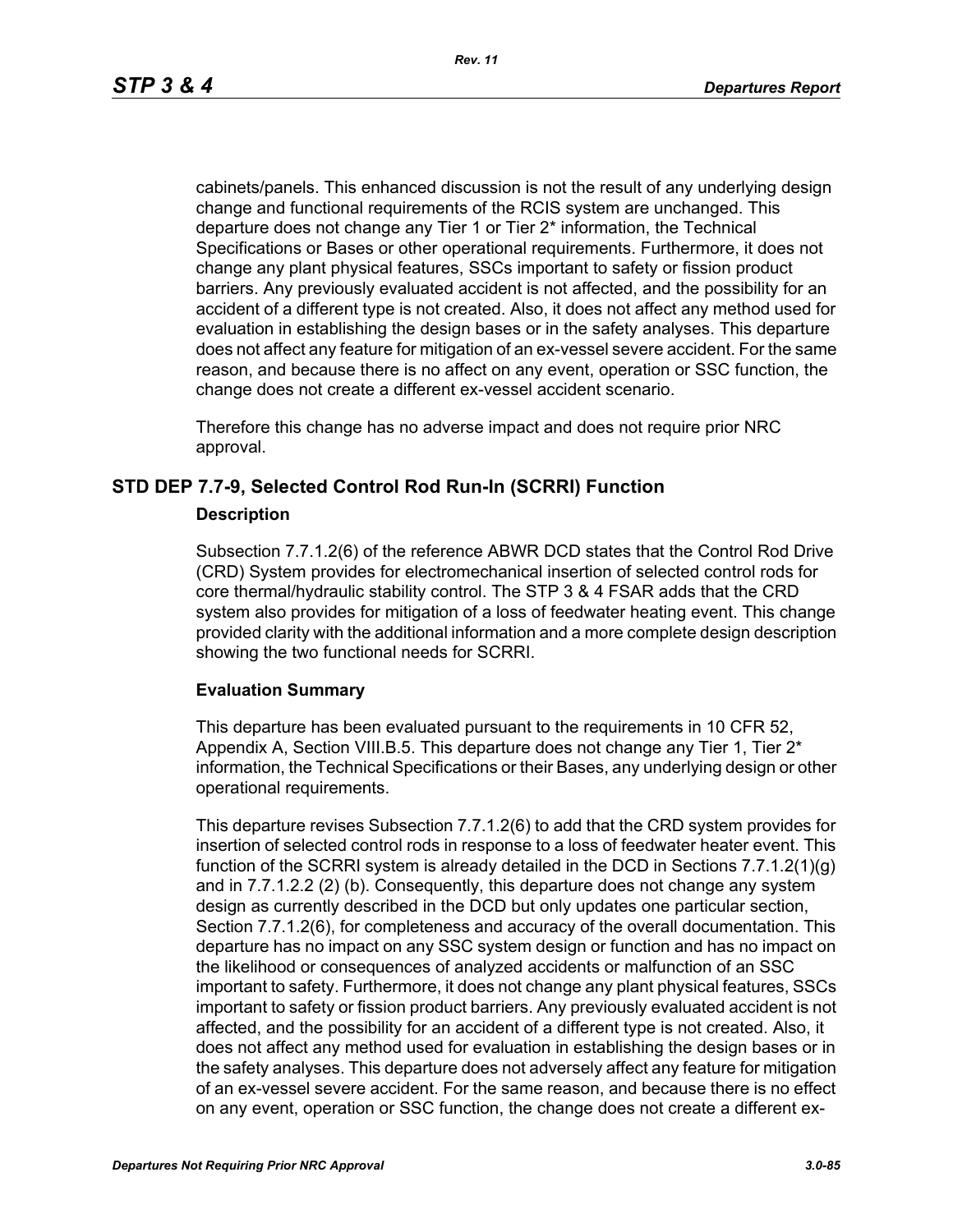vessel accident scenario. Therefore this change has no adverse impact and does not require prior NRC approval.

# **STD DEP 7.7-11, Rod Withdrawal Sequence Restrictions**

# **Description**

The STP 3 & 4 FSAR Section 7.7.1.2.1 (5) significantly expands the DCD discussion of the ganged rod movement and ganged withdrawal sequence restrictions. The STP 3 & 4 FSAR provides complete descriptions of these clarifications:

- **Provides additional details on the ganged rod mode consisting of one or two sets** of fixed control rod gang assignments
- States that the system allows up to 26-rod gangs, for control rods in rod groups 1, 2, 3, and 4, to be withdrawn simultaneously when the reactor is in the startup or run mode
- **Revises the maximum allowable difference in rod positions between the leading** and trailing operable control rods
- Revises the restrictions on withdrawal of rods in groups

# **Evaluation Summary**

These changes provide an updated design description showing the implemented system design. This departure has been evaluated pursuant to the requirements in 10 CFR 52, Appendix A, Section VIII.B.5.

This departure does not change any Tier 1, Tier 2<sup>\*</sup> information, the Technical Specifications or Bases, any underlying design or other operational requirements.

The departure changes as outlined in the description above have been evaluated to determine the impact on the likelihood of accidents previously evaluated. These changes are primarily adding further details to the description of the ganged rod withdrawal restrictions in the STP 3&4 FSAR. This provides for a more complete understanding of the implemented system design. The basic functioning of the RWM of the RCIS to ensure that there exist restrictions on certain ganged control rod movements is unchanged. This departure has no impact on any SSC system design or function and has no impact on the likelihood or consequences of analyzed accidents (e.g. contral rod drop or ATWS) or malfunction of an SSC important to safety. Furthermore, it does not change any plant physical features, SSCs important to safety or fission product barriers. Any previously evaluated accident is not affected, and the possibility for an accident of a different type is not created. Also, it does not affect any method used for evaluation in establishing the design bases or in the safety analyses. This departure does not adversely affect any feature for mitigation of an ex-vessel severe accident. For the same reason, and because there is no effect on any event, operation or SSC function, the change does not create a different ex-vessel accident scenario.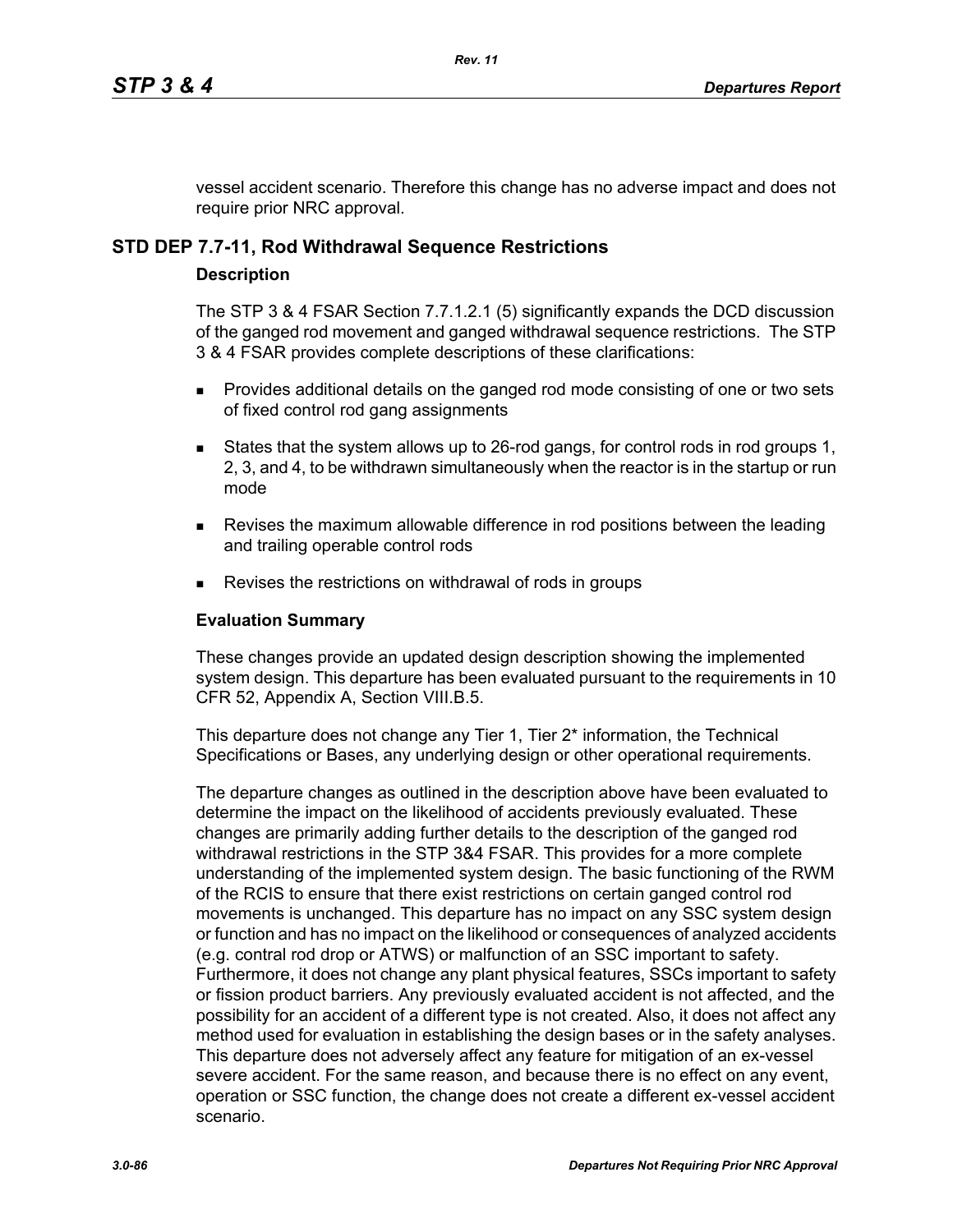Therefore, this change has no adverse impact and does not require prior NRC approval.

# **STD DEP 7.7-12, Rod Control and Information System Indication**

# **Description**

This departure updates the discussion of the detailed design of the reference rod pull sequence (RRPS) in STP 3 & 4 FSAR Subsection 7.7.1.2.1 (6). Included in these updates are the following:

- **EXEC** Clarifying that the Plant Computer Function (PCF) and not the Performance Monitoring and Control System (PMCS) is used for storing, modifying and providing compliance verification for the RRPS.
- Clarifying that download of the new RRPS data can only be completed when the RCIS is in manual and when a permissive switch located at the RAPI panel is activated and not when both keylock permissive switches located at each rod action control cabinet are activated.
- Clarifying that a rod withdrawal block signal (not signals) is generated whenever selected ganged (not single or ganged) rod movements differ from those allowed by the RRPS, when the RCIS is in automatic or semi-automatic rod movement mode.
- Clarifying that the RCIS "activates" an audible alarm instead of "sounding" an audible alarm.

# **Evaluation Summary**

This departure has been evaluated pursuant to the requirements in 10 CFR 52, Appendix A, Section VIII.B.5.

This departure does not change any Tier 1, Tier 2<sup>\*</sup> information, the Technical Specifications or Bases, any underlying design or other operational requirements.

These changes are primarily editorial in nature as noted in the departure description and update and correct several items in the detailed description of the establishment of reference rod pull sequence (RRPS). These changes have no impact on the how the RRPS data is stored, modified or verified. The ability to download the RRPS data using the RCIS is not impacted. Controls continue to be in place to prevent control rod withdrawals when movements differ from those allowed by RRPS. This departure has no impact on any SSC system design or function and has no impact on the likelihood or consequences of analyzed accidents or malfunction of an SSC important to safety. Furthermore, it does not change any plant physical features, SSCs important to safety or fission product barriers. Any previously evaluated accident is not affected, and the possibility for an accident of a different type is not created. Also, it does not affect any method used for evaluation in establishing the design bases or in the safety analyses. This departure does not adversely affect any feature for mitigation of an ex-vessel severe accident. For the same reason, and because there is no effect on any event,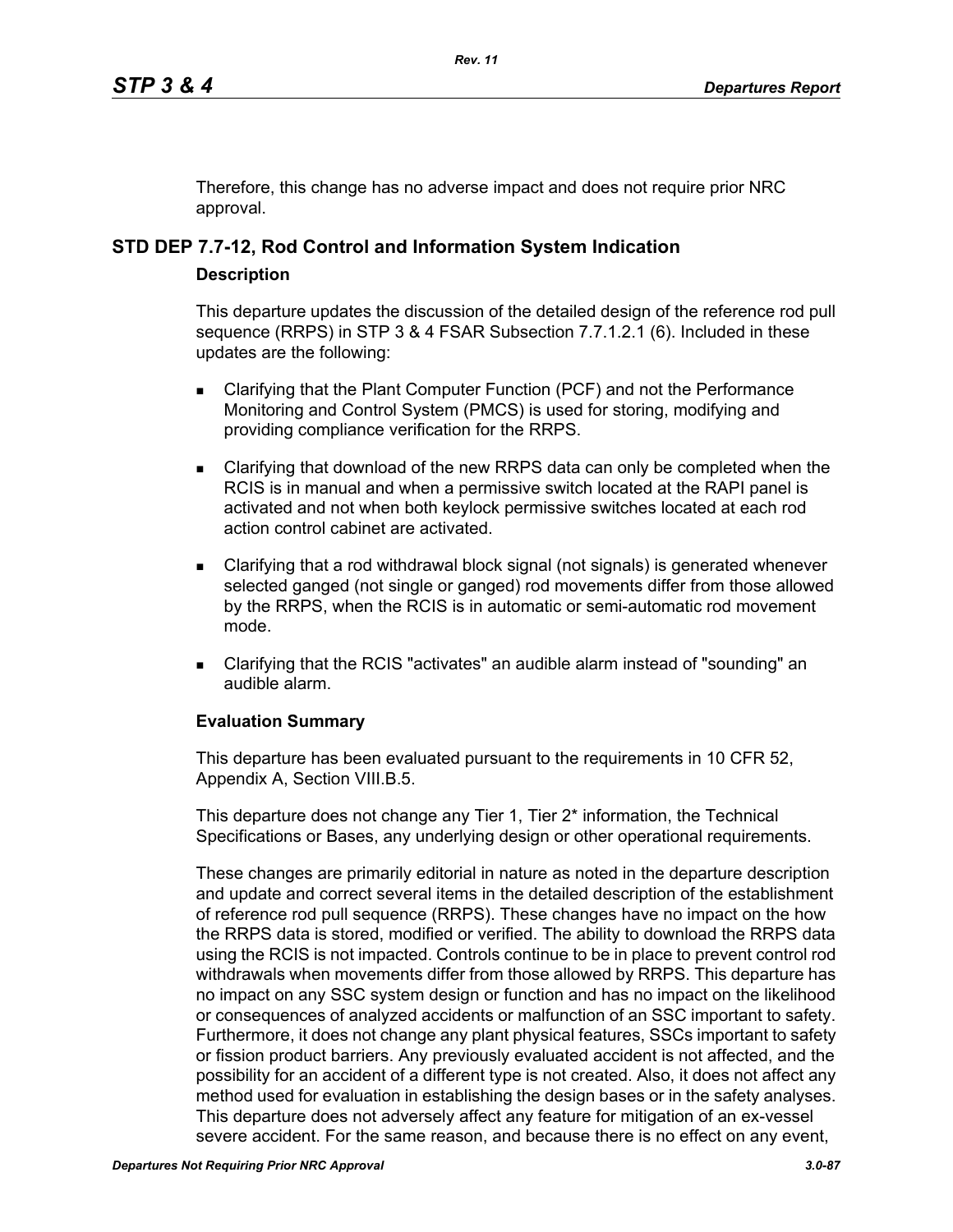operation or SSC function, the change does not create a different ex-vessel accident scenario.

Therefore, this change has no adverse impact and does not require prior NRC approval.

# **STD DEP 7.7-13, Optical Isolation**

# **Description**

This departure removes overly restrictive optical isolation information from the STP 3 & 4 FSAR Subsection 7.7.1.2.1(7) discussion of the Rod Block Function. The change removes the detailed description of the specific type of technology used for optical isolation of rod block signals received by the non-safety Rod Control and Information System (RCIS) from Class 1E systems. The reference ABWR DCD wording discusses the details of a specific technology. The description that all rod block signals from Class 1E systems provided to the RCIS are optically isolated is retained. Also, the description that the optical isolation provides complete isolation while keeping electrical failures from propagating into the RCIS and vice versa is also retained. The retained descriptions adequately cover the requirements for optical isolation of the rod block signals.

# **Evaluation Summary**

This change is deemed necessary to prevent overly restrictive description wording of the type of technology that can be used for achieving suitable optical isolation of the RCIS rod block signals.

This departure has been evaluated pursuant to and determined to comply with the requirements in 10CFR 52, Appendix A, Section VIII B.5. This departure does not change the Technical Specifications, any underlying design or other operational requirements. Furthermore, it does not change the requirements for non-safety system isolation from Class 1E systems, any plant physical features, SSCs important to safety or fission product barriers. Any previously evaluated accident is not affected, and the possibility for an accident of a different type is not created. Also, it does not affect any method used for evaluation in establishing the design bases or in the safety analyses.

This departure does not affect any feature for mitigation of an ex-vessel severe accident. For the same reason, and because there is no effect on any event, operation or SSC function, the change does not create a different ex-vessel accident scenario. Therefore, this change has no adverse impact and does not require prior NRC approval.

# **STD DEP 7.7-14, Rod Control and Information System Bypass**

### **Description**

Changes are incorporated in the STP 3 & 4 FSAR Subsection 7.7.1.2.1 discussion of the Rod Control and Information System (RCIS) bypass capabilities: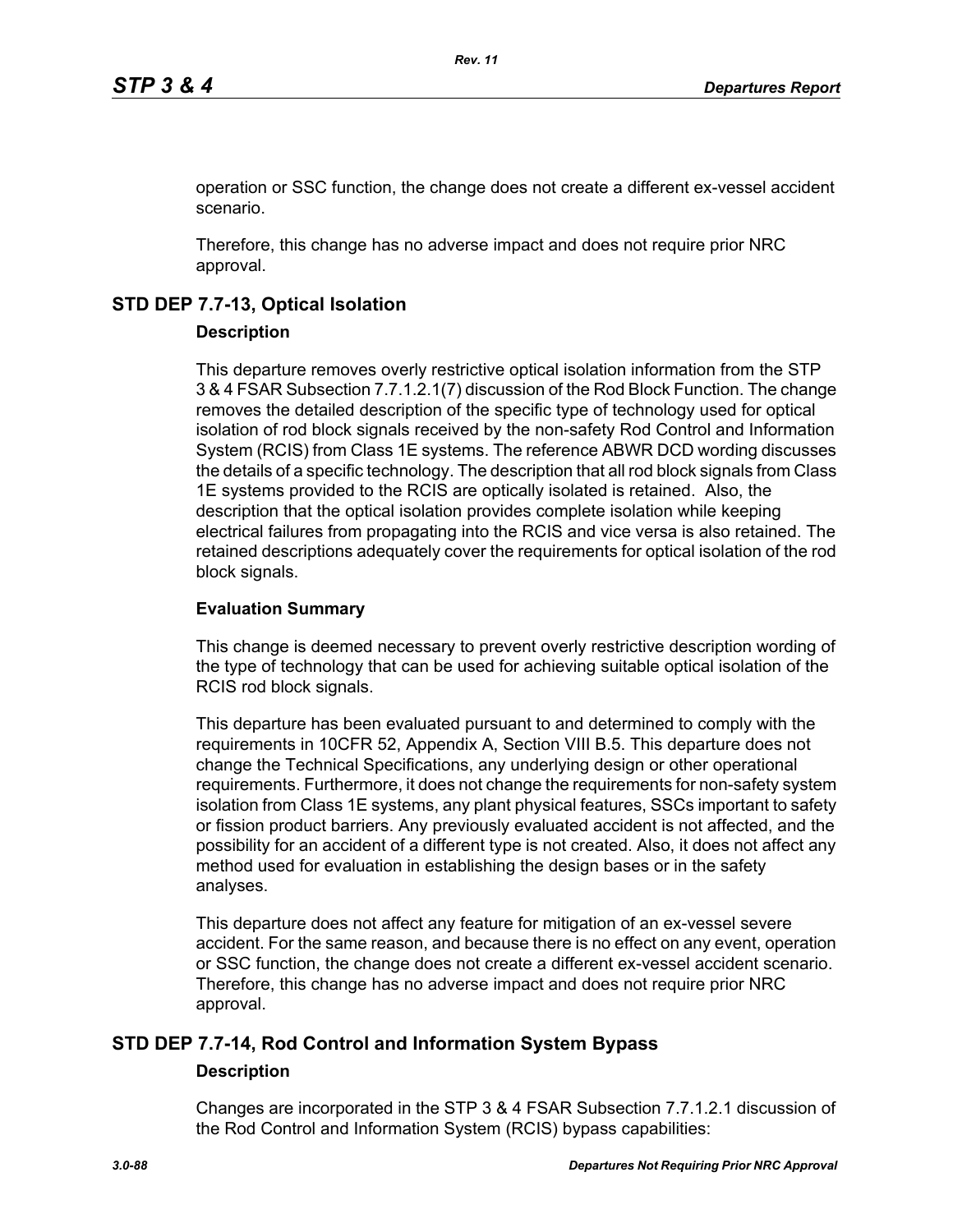*Rev. 11*

- Changes to the description of capabilities provided for performing bypass of either the Synchro A or Synchro B position feedback signals for any individual control rod, including the description of RCIS logic that prevents simultaneous bypassing of both synchro signals for an individual control rod.
- Changes in the descriptions regarding the specific location and related operator interface where specific bypass functions can be performed (e.g., update of control rods to be placed in the "Inoperable" status can be performed at the RCIS Dedicated Operator Interface and descriptions of bypass permissive switch for performing certain bypass operations is added for clarity) and the operator interface where bypass status information is available are incorporated.
- Change in the maximum number of control rods that can be placed into the "inoperable" bypass condition only when the reactor mode switch is in REFUEL mode is incorporated (i.e., change required to support control rod maintenance activities during a planned refueling outage nominally every 18 months, instead of nominally every 12 months).
- Changes in the description of the Single/Dual Rod Sequence Restrictions Override (S/DRSRO) bypass to reflect that it is applied to the one or two control rods associated with the same hydraulic control unit (HCU) when performing scram time surveillance testing (and is not a bypass that can be selected for specific individual control rods).
- **Addition of a new section to more clearly distinguish the Single Channel RCIS** Bypass features from the other RCIS bypass capabilities (i.e., synchro bypass, "Inoperable" bypass, and S/DRSRO bypass are RCIS bypass functions that do not bypass a single channel of the dual redundant RCIS channel equipment). Single Channel RCIS Bypass features are those RCIS bypass functions provided to allow bypass of single channel of dual channel RCIS equipment. The specific list of the available types of Single Channel RCIS Bypass features is also clarified by the changes incorporated.

### **Evaluation Summary**

These changes provide an updated design description showing the implemented system design.This departure has been evaluated pursuant to the requirements in 10 CFR 52, Appendix A, Section VIII.B.5. This change to the STP 3 & 4 FSAR provides a clearer and more complete description of the design and operation of the RCIS system. These changes are a result of RCIS design evolution based on experience at operating plants and involve an enhanced discussion of RCIS bypass capabilies. This departure is not the result of any underlying design change and functional requirements of the RCIS system are unchanged. This departure does not change any Tier 1 or Tier 2<sup>\*</sup> information, the Technical Specifications or Bases or other operational requirements. Furthermore, it does not change any plant physical features, SSCs important to safety or fission product barriers. Any previously evaluated accident is not affected, and the possibility for an accident of a different type is not created. Also, it does not affect any method used for evaluation in establishing the design bases or in the safety analyses.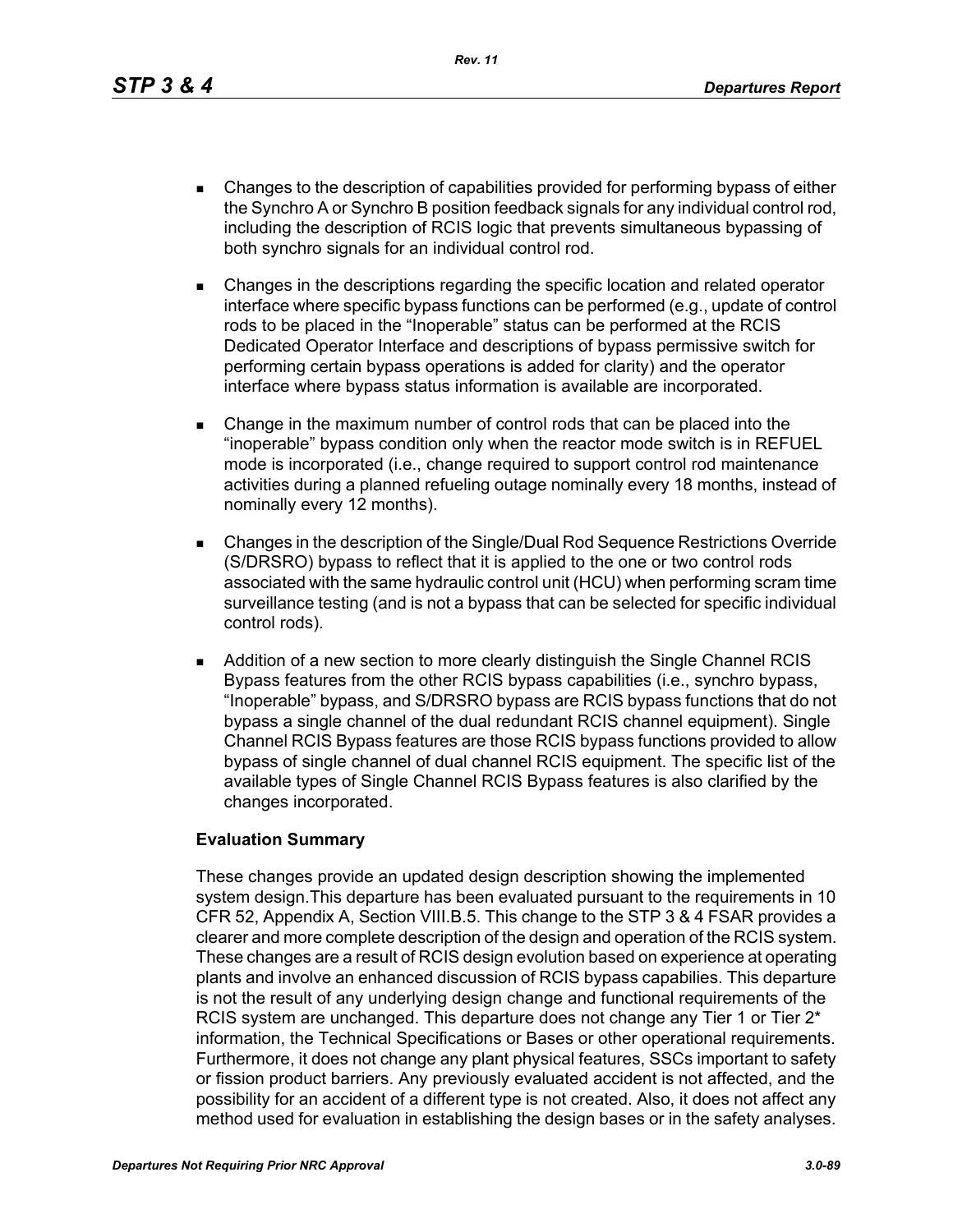This departure does not affect any feature for mitigation of an ex-vessel severe accident. For the same reason, and because there is no affect on any event, operation or SSC function, the change does not create a different ex-vessel accident scenario. Therefore this departure has no adverse impact and does not require prior NRC approval.

### **STD DEP 7.7-20, Recirculation Flow Control Logic**

### **Description**

Subsection 7.7.1.3 (1) of the reference ABWR DCD describes automatic operation of the Recirculation Flow Control System as only available above 70% power. Subsection 7.7.1.3 (4) provides a more complete description by stating the 70% limit is for a "rod pattern where rated power accompanies 100% flow." This subsection provides further information concerning manual and automatic operation for other rod patterns and power levels. Therefore, the statement "if the power level is above 70% rated" is removed from 7.7.1.3 (1).

FSAR Subsection 7.7.1.3 (4) is further clarified as follows:

- Operation below approximately 25% has been described in lieu of previous information about operation below 70%,
- **Load follow capability has been enhanced to include the specific interfacing** systems required for this mode of operation in lieu of the original "main turbine regulator control" and
- Terminology for the "main turbine pressure regulator" is changed to "APR" and "semi-automatic mode" is changed to "core flow mode".

Subsection 7.7.1.3(8)(e) revises the rate limiter rate of change to +5% for increasing speeds and -5% for decreasing speeds, consistent with the speed change rate described in DCD Tier 2 Subsections 15.3.2.1.1 and 15.4.5.1.1.

The terminology is updated in Figure 7.7-5 and Figure 7.7-7 to be consistent with Subsection 7.7.1.3.

### **Evaluation Summary**

This departure has been evaluated pursuant to the requirements in 10 CFR 52, Appendix A, Section VIII.B.5.

This change to the STP 3 & 4 FSAR to clarify and correct inconsistencies regarding operation of the recirculation flow control system does not change any Tier 1 or Tier  $2^*$ information, the Technical Specifications or Bases or other operational requirements. Furthermore, it does not change any plant physical features, SSCs important to safety or fission product barriers. Any previously evaluated accident is not affected, and the possibility for an accident of a different type is not created. Also, it does not affect any method used for evaluation in establishing the design bases or in the safety analyses. This departure does not affect any feature for mitigation of an ex-vessel severe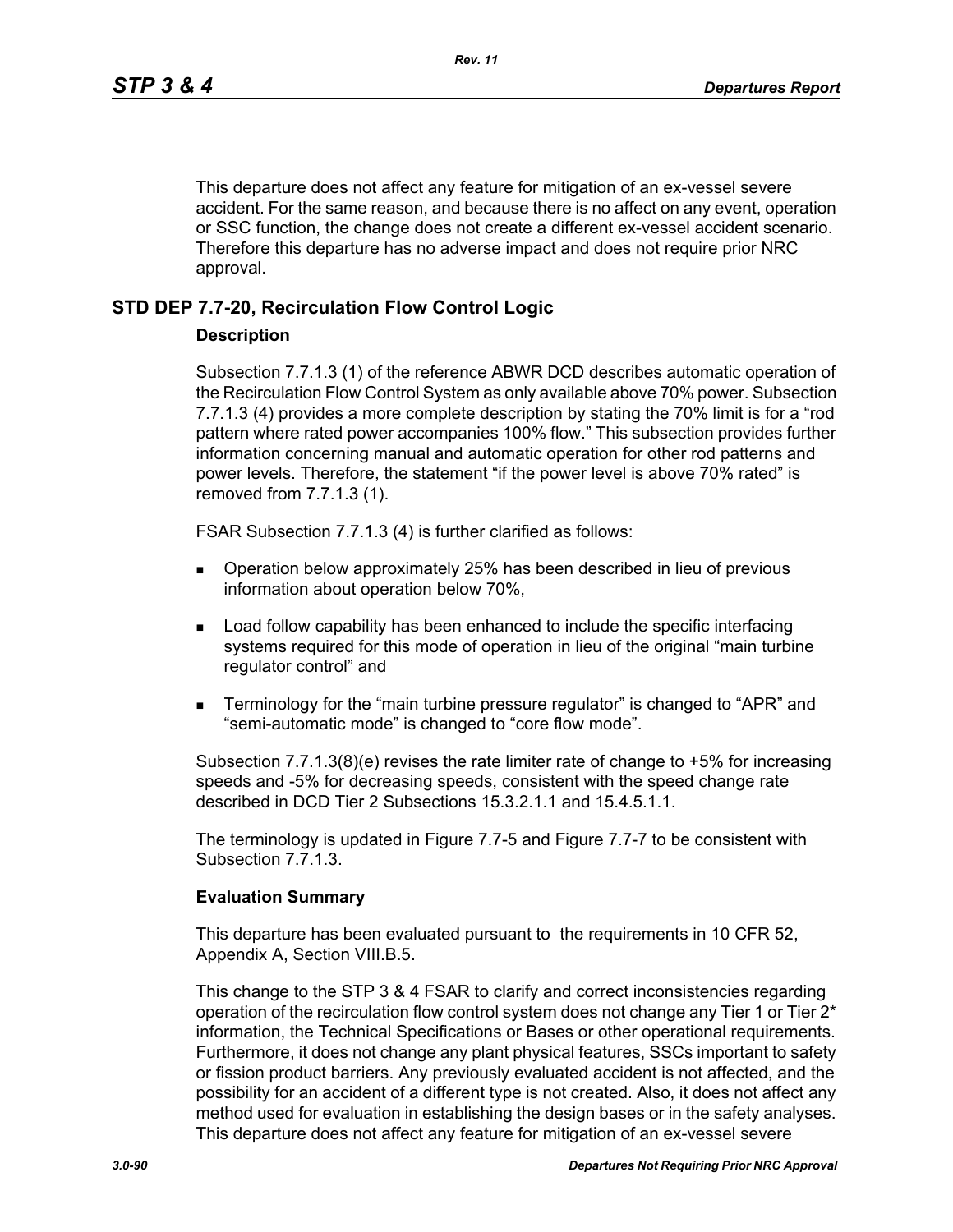accident. For the same reason, and because there is no effect on any event, operation or SSC function, the change does not create a different ex-vessel accident scenario.

Therefore this change has no adverse impact and does not require prior NRC approval.

# **STD DEP 7.7-22, Automated Thermal Limit Monitor (ATLM) Description**

### **Description**

The description of the ATLM setpoint and rod block action in reference ABWR DCD Subsections 7.7.1.5 (7) (c) and (7) (e), and 7.7.1.5.1 have been expanded in the STP 3 & 4 FSAR to further describe the interface of interacting systems and this application. The FSAR states that when an ATLM setpoint update is requested, after calculating the power distribution within the core, the computer sends data to the ATLM of the RCIS on the calculated fuel thermal operating limits and corresponding initial LPRM values. The ATLM monitors various functions and issues rod block signals to prevent violation of the fuel operating limits.

# **Evaluation Summary**

This departure has been evaluated in accordance with the requirements in 10 CFR 52, Appendix A, Section VIII.B.5, as described previously. The Automated Thermal Limit Monitor (ATLM) is discussed in Tier 1, the Tech Spec Bases and the LCOs for Control Rod Block Instrumentation. Those sections have been reviewed and the proposed change in the departure has no effect on them. This change is an expansion of the description of the interface of interacting systems and the ATLM. No underlying design change is made and no SSC important to safety or fission product barrier is affected. There is no increase in the frequency of accidents and there is no increase in the likelihood of a malfunction of an SSC important to safety. Any previously evaluated accident is not affected, and the possibility for an accident of a different type is not created. Also, it does not affect any method used for evaluation in establishing the design bases or in the safety analyses. This departure does not affect any feature for mitigation of an ex-vessel severe accident. For the same reason, and because there is no effect on any event, operation or SSC function, the change does not create a different ex-vessel accident scenario. Therefore, this change has no adverse impact and does not require prior NRC approval.

# **STD DEP 7.7-23, Automated Traversing Incore Probe (ATIP) Function**

# **Description**

Subsection 7.7.1.5.1 of the reference ABWR discusses inputs from the "automatic fixed incore probe (AFIP)" to be used for gain adjustment factors for Local Power Range Monitoring. The STP 3 & 4 FSAR explains that this function is provided by the ATIP rather than the AFIP in the US ABWR.

Subsection 7.7.1.6.1 (2) of DCD states that the ATIP is nonsafety-related, but the STP 3 & 4 FSAR expands that description to include that this sub-system of the Neutron Monitoring System has no safety function, but the system does contain safety-related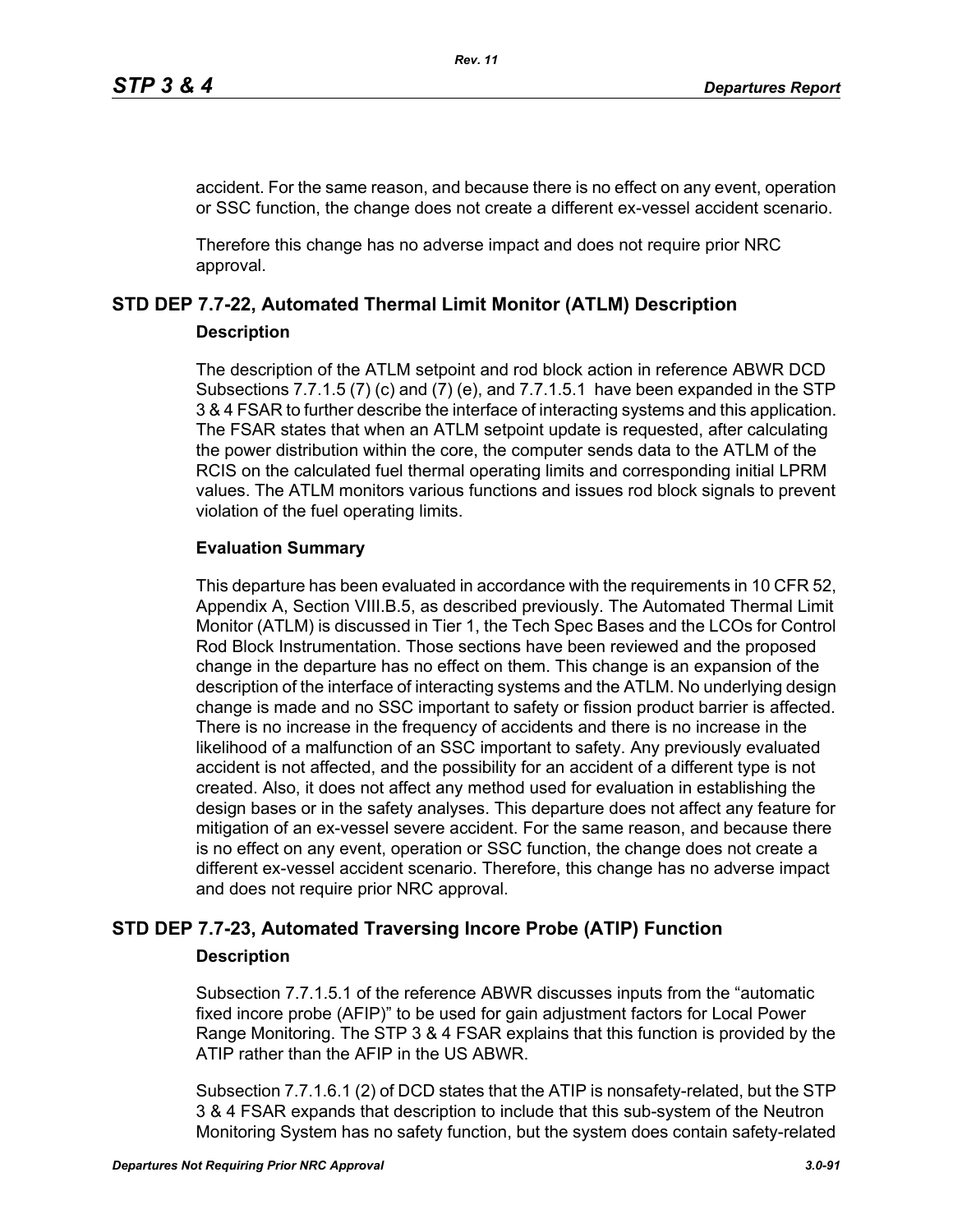components. In response to a containment isolation signal resulting from either low reactor water level or high drywell pressure, the ATIP system automatically initiates TIP probe withdrawal followed by closure of the ball valves and purge line valves to ensure containment isolation.

Subsection 7.7.2.6.2 adds that the ATIP system has isolation valves, and is required to perform automatic containment isolation function in compliance with GDC 56 by following the guidance of Reg. Guide 1.11.

Subsection 7.7.1.6.1 (4) of the DCD states that the ATIP equipment is tested and calibrated using heat balance data and procedures described in the instruction manual. The STP 3 & 4 FSAR states that only the procedures from the instruction manual are required for the calibration of this equipment.

### **Evaluation Summary**

This departure has been evaluated pursuant to the requirements in 10 CFR 52, Appendix A, Section VIII.B.5.

There is no impact on any Tier 1, Tier 2\*, DCD, technical specifications, basis for technical specifications or operational requirements as a result of these changes.

These items are all clarifying changes which do not involve a change to the ATIP design or function. The ATIP operation is a nonsafety related function which is used to calibrate the LPRM system. Consequently, there is no impact on the probability or consequences of an accident or malfunction of an SSC important to safety.

The ATIP System is not identified as a design feature in the DCD for mitigating an exvessel severe accident. These changes to the ATIP system description are clarifying, and therefore the likelihood or consequences of a severe accident are not impacted. As a result of this evaluation, prior NRC approval of these changes is not required.

### **STD DEP 7.7-24, Steam Bypass and Pressure Control Interfaces**

#### **Description**

Subsection 7.7.1.8 (7a) of the reference ABWR DCD states that an external signal interface for the Steam Bypass and Pressure Control (SB&PC) System is narrow range dome pressure signals from the SB&PC System to the Recirculation Flow Control System. STP 3 & 4 FSAR Subsection 7.7.1.8 (7a) states that the "narrow range dome pressure signals" are replaced by "validated dome pressure signals." The signals are validated based on the value of the pressure and the number of signals that are in the valid range.

Based on pressure demand, the SB&PC System calculates position error and flow demand for each turbine valve. Based on these signals, the SB&PC System calculates emergency bypass valve fast opening signal and servo current signal for each turbine valve. Tier 2 Subsection 7.7.1.8 (7h) of the reference ABWR DCD lists these signals as an external interface from the Turbine Bypass System. Tier 2 Subsections 7.7.1.8 (7h) and (7i) of the STP 3 & 4 FSAR list servo current signals as external signal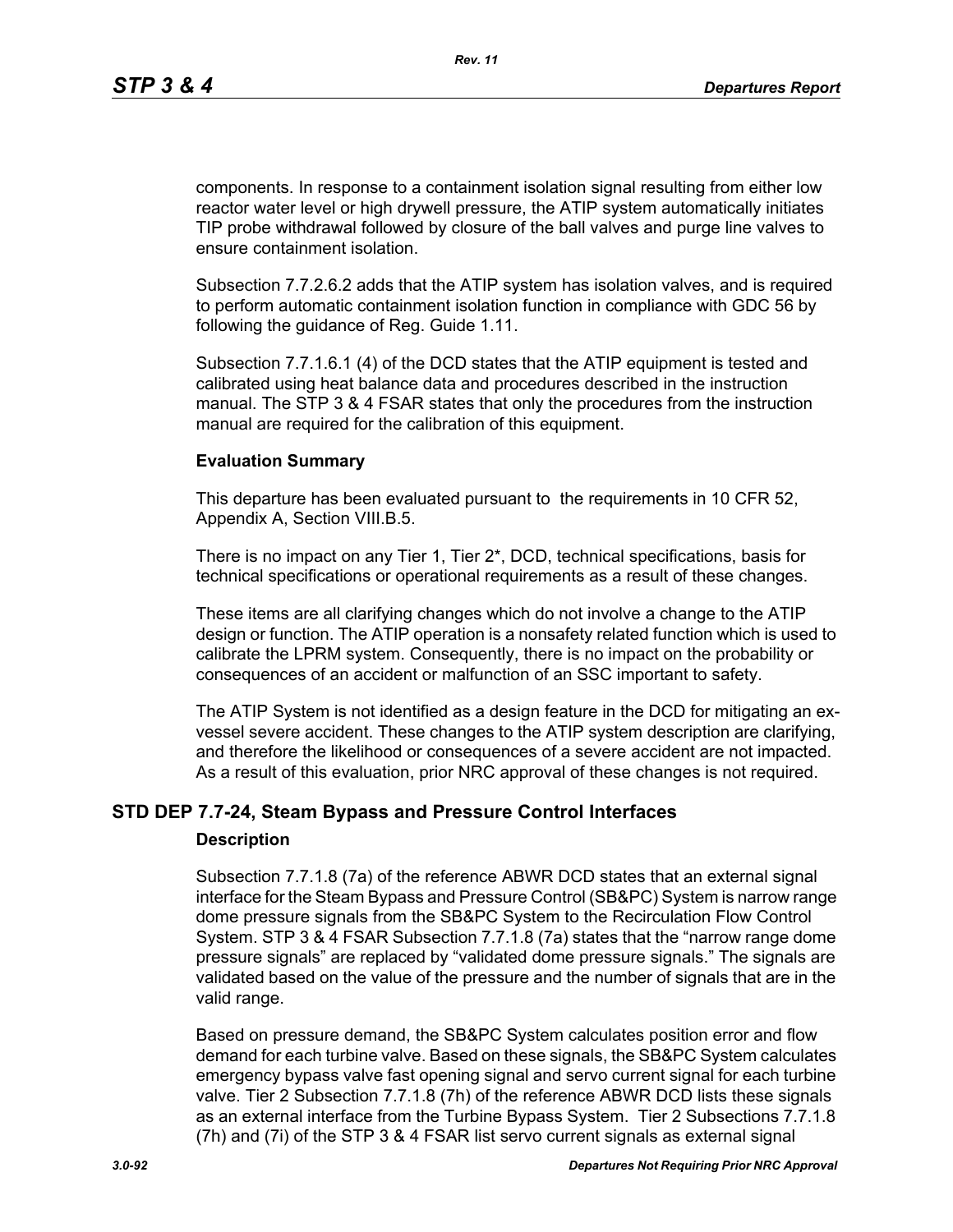interfaces sent from the SB&PC to the Turbine Bypass System. This clarifies which is the sending unit and which is the receiving unit.

Tier 2 Subsection 7.7.1.8 (7l) of the reference ABWR DCD lists "Governor free demand signal" as an external interface from the APR System. In STP 3 & 4 FSAR Subsection 7.7.1.8 (7l), this signal is replaced by "Automatic Frequency Control signal".

Tier 2 Subsection 7.7.1.8 (7m) of the reference ABWR DCD lists "reactor power compensation signal" as an external interface to the APR System. This list has been changed in Subsection 7.7.1.8 (7m) and (7o) of the STP 3 & 4 FSAR and now it lists "limited speed regulator output" and "pressure regulator output signal" as external interfaces sent to the APR System.

Tier 2 Subsection 7.7.2.8.1 of the reference ABWR DCD states that the SB&PC does not interface with any engineered safeguard or safety related system. STP 3 & 4 FSAR Tier 2 Subsection 7.7.2.8.1 states that the SB&PC System receives reactor pressure and water level from the NBS system but only from nonsafety instrumentation. This clarifies that the SB&PC System does not interface with any safety related instrumentation even though it interfaces with a safety related system.

Figure 7.7-12 and Figure 7.7-13 are also revised to be consistent with the revised description.

### **Evaluation Summary**

The Tier 1 and Tier2\* DCD, Technical Specifications, Bases for Technical Specifications and operational requirements were reviewed and were determined not to be impacted by this departure.

This departure clarifies and corrects the description of the I&C interface for the SB&PC System. This departure does not change any plant physical features, SSCs important to safety or fission product barriers. Any previously evaluated accident is not affected, and the possibility for an accident of a different type is not created. This departure does not affect any method of evaluation used in establishing the plant design bases or in the safety analyses. This departure does not affect any feature for mitigation of an exvessel severe accident. This departure does not create a possibility for an accident of a different type than any previously evaluated.

This departure has been evaluated and determined to comply with the requirements in 10 CFR 52, Appendix A, Section VIII.B.5. The change has no adverse impact and does not require prior NRC approval.

### **STD DEP 7.7-27, RCIS Table Deletion**

### **Description**

Table 7.7-1 of the reference ABWR DCD provides the environmental conditions for the Rod Control and Information System (RCIS) module operation environment, consisting of temperature, relative humidity, atmospheric pressure, radiation levels, and seismic acceleration. There is no reference to this table in DCD Section 7.7. or elsewhere in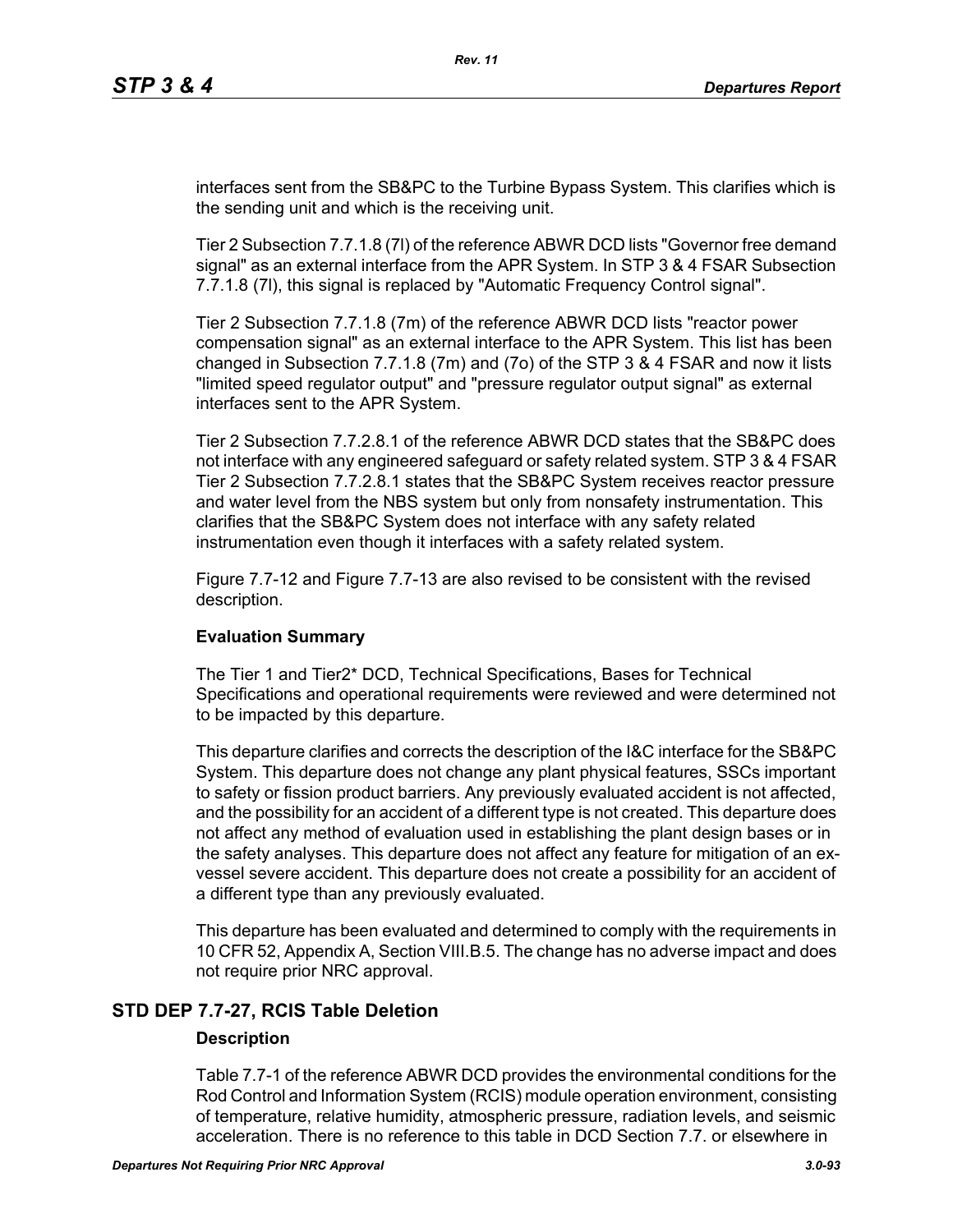the DCD. DCD Subsection 7.7.1.2.5 references Section 3.11, which provides the requirements for nonsafety-related equipment subject to adverse environments. Therefore, Table 7.7-1 is removed from the STP 3 & 4 FSAR because it is unnecessary.

### **Evaluation Summary**

This departure has been evaluated pursuant to the requirements in 10 CFR 52, Appendix A, Section VIII.B.5. This departure does not change any Tier 1 or Tier 2\* information, Technical Specifications, any underlying design or other operational requirements. This change is editorial in nature and deletes a table which is not referenced in the DCD and therefore is not necessary. Furthermore, it does not change any plant physical features, SSCs important to safety or fission product barriers. Any previously evaluated accident is not affected, and the possibility for an accident or a different type is not created. Also, it does not affect any method used for evaluation in establishing the design or in the safety analyses. This departure does not affect any feature for mitigation of an ex-vessel severe accident. For the same reason, and because there is no effect on any event, operation or SSC function, the change does not create a different ex-vessel accident scenario. Therefore, this change has no adverse impact and does not require prior NRC approval.

# **STP DEP 8.2-1, Electrical Equipment Numbering**

### **Description**

Due to the site arrangements of the switchyard and other auxiliary structures, the internal routing of the major power circuits can differ between applicants. Bus assignments and nomenclature may also vary due to site-specific factors. (Also see associated STD DEP 8.3-1 which revised the medium voltage electrical distribution system.) Figure 8.2-1, Sheets 1-7, have been revised to show the new bus numbers and equipment location in the turbine building. Reference subsections were added to the interface requirements to direct the reader to those sections in which the requirements are incorporated.

### **Evaluation Summary**

This departure has been evaluated pursuant to the requirements in 10 CFR 52, Appendix A, Section VIII.B.5.This departure to update Figure 8.2-1 to reflect the STP 3 & 4 design for electrical power distribution as described in the FSAR does not change any Tier 1 or Tier 2\* information, the Technical Specifications or Bases or other operational requirements. Furthermore, it does not change any plant physical features other than the location of non-Class 1E electrical power distribution equipment. It does not change SSCs important to safety or fission product barriers. Any previously evaluated accident is not affected, and the possibility for an accident of a different type is not created. Also, it does not affect any method used for evaluation in establishing the design bases or in the safety analyses. This departure does not affect any feature for mitigation of an ex-vessel severe accident. For the same reason, and because there is no effect on any event, operation or SSC function, the change does not create a different ex-vessel accident scenario.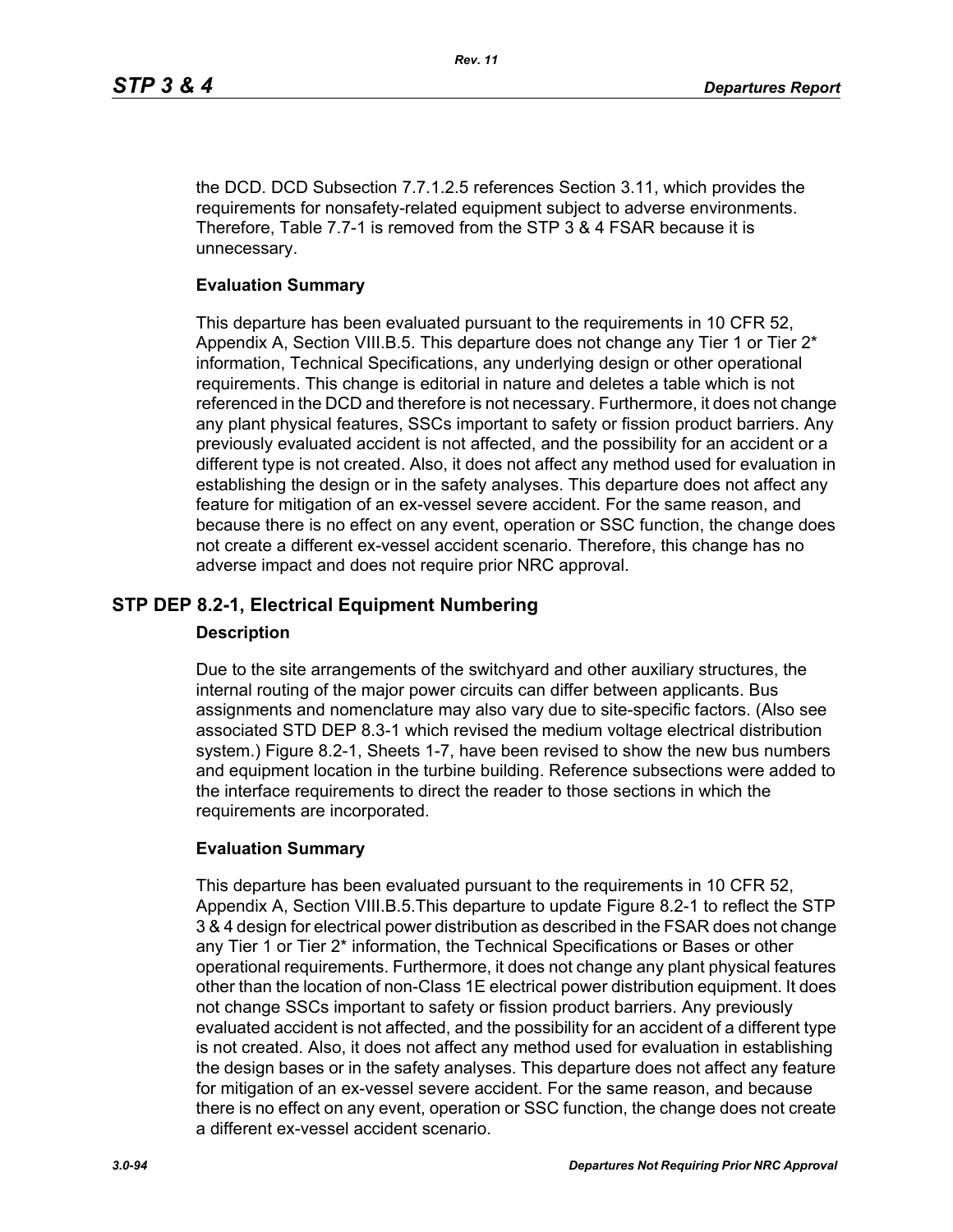Therefore this change has no adverse impact and does not require prior NRC approval.

# **STP DEP 8.3-3, Electrical Site-Specific Power and Other Changes**

This departure description and evaluation summary has been moved to Section 2.2.

# **STD DEP 8A.1-1, Regulatory Guidance for the Lightning Protection System Description**

This departure provides a change from the reference ABWR DCD in STP 3 & 4 FSAR Section 8A.1.2 to acknowledge availability of SRP and regulatory guidance for the lightning protection system. It adds a reference to RG 1.204, November 2005, which is cited in NUREG-0800, Section 8.1, Rev. 3. It also adds references to the applicable sections of IEEE Standards 666, 1050, and C62.23 as they relate to RG 1.204.

### **Evaluation Summary**

This departure has been evaluated pursuant to the requirements in 10 CFR 52, Appendix A, Section VIII.B.5.

This departure does not change any Tier 1, Tier 2<sup>\*</sup> information, the Technical Specifications or Bases, any underlying design or other operational requirements.

This departure updates the lightning protection system requirements from the DCD to reflect the issuance of RG 1.204, which had not been issued at the time of ABWR certification. This RG provides an acceptable approach for the design of lightning protection systems for nuclear power plants. There is no impact on the design or function of an SSC important to safety, and consequently, there is no impact on the likelihood or consequences of analyzed accidents or malfunction of an SSC important to safety. Furthermore, it does not change any plant physical features, SSCs important to safety or fission product barriers. Any previously evaluated accident is not affected, and the possibility for an accident of a different type is not created. Also, it does not affect any method used for evaluation in establishing the design bases or in the safety analyses. This departure does not adversely affect any feature for mitigation of an exvessel severe accident. For the same reason, and because there is no effect on any event, operation or SSC function, the change does not create a different ex-vessel accident scenario.

Therefore, this change has no adverse impact and does not require prior NRC approval.

# **STD DEP 9.1-1, Update of Fuel Storage and Handling Equipment Description**

Standard Departure 9.1-1 includes the following specific changes:

9.1 Fuel Storage and Handling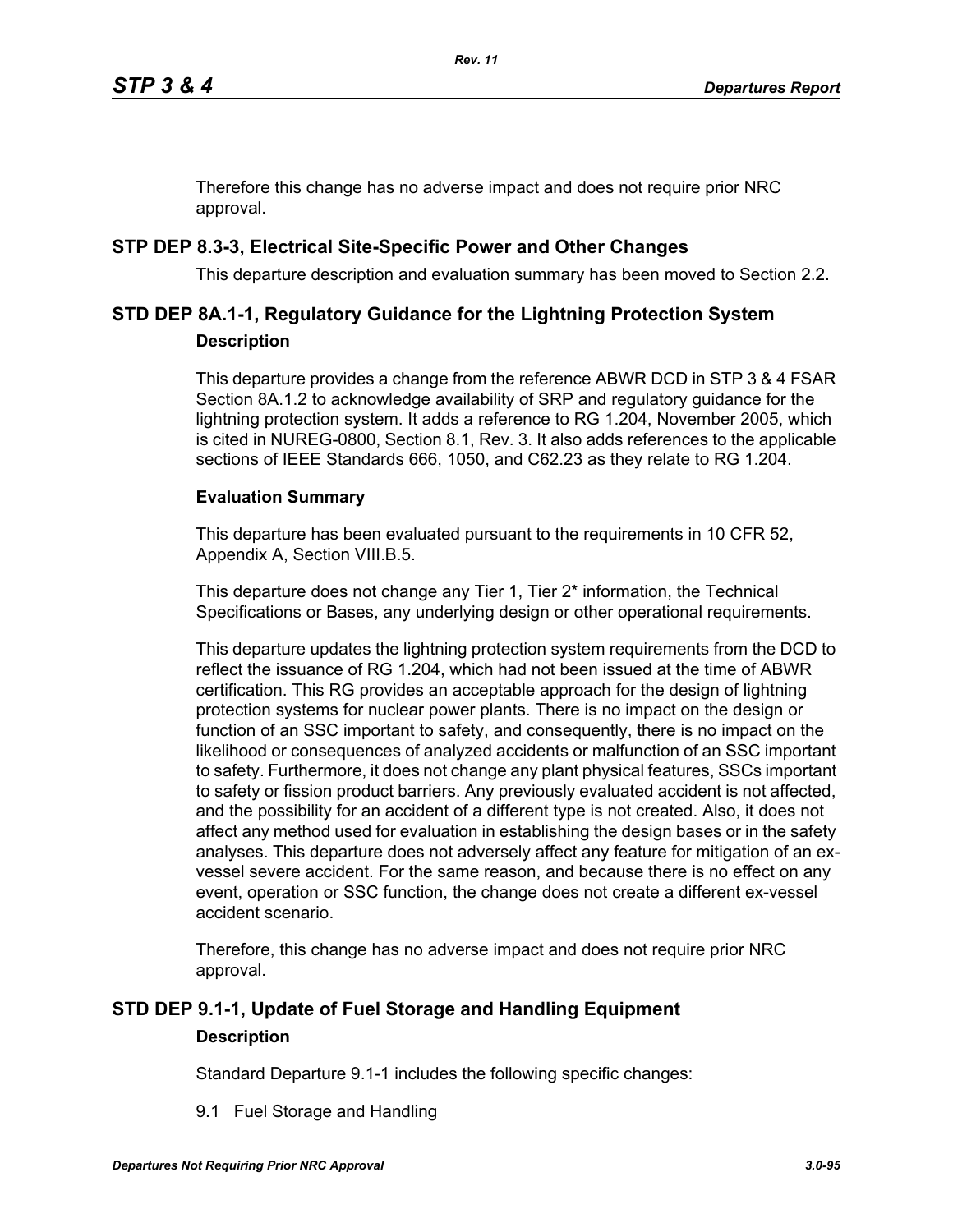The spent fuel storage rack capacity was clarified to be a minimum of 270% to match the description provided in Tier 1 Subsection 2.5.6 and to be consistent with the response to NRC certification question 410.33. In Subsection 9.1.3.3, the maximum 270% has been clarified to be the capacity used for the bounding heat load evaluation. For a pool having a capacity larger than 270%, the additional capacity may not be utilized without revision to the bounding heat load evaluation.

### 9.1.1.1.1 Nuclear Design

Subsection 9.1.6 was changed to Subsection 9.1.6.1 to provide the specific reference number to COL License information.

9.1.1.3.3 Protection Features of the New-Fuel Storage Facilities

Subsection 9.1.1.3.3 is clarified to note that the auxiliary hoist on the Reactor Building crane  $can$  be used (vs. is used) for some new fuel movements. The intent is to use the telescoping grapple on the refueling machine for most movements. Refer to Subsection 9.1.4.1 for additional discussion.

A reference to the "rechanneling" area was corrected by substituting "fuel preparation machine" area.

#### 9.1.2.1.2 Storage Design

The spent fuel storage rack capacity was clarified to be a minimum of 270% to match the description provided in Tier 1 Subsection 2.5.6 and to be consistent with the response to NRC certification question 410.33. In Subsection 9.1.3.3, the maximum 270% has been clarified to be the capacity used for the bounding heat load evaluation. For a pool having a capacity larger than 270%, the additional capacity may not be utilized without revision to the bounding heat load evaluation.

### 9.1.2.1.3 Mechanical and Structural Design

Active vacuum breaker valves in potential siphon paths have been replaced by locating passive vent holes in each pool recirculation line.

The spent fuel rack design uses the load combinations described in SRP 3.8.4, Appendix D, instead of the previous DCD description of load combinations.

Language implying there is one acceptable dynamic analysis method was clarified to permit analysis by different methods if they are approved. Refer also to the COL License Information Item in Subsection 9.1.6.2.

Reference to the AISI code for compressive stability of light gauge structures was eliminated.

#### 9.1.2.1.5 Material Considerations

The missing temperature unit for 16°C was inserted.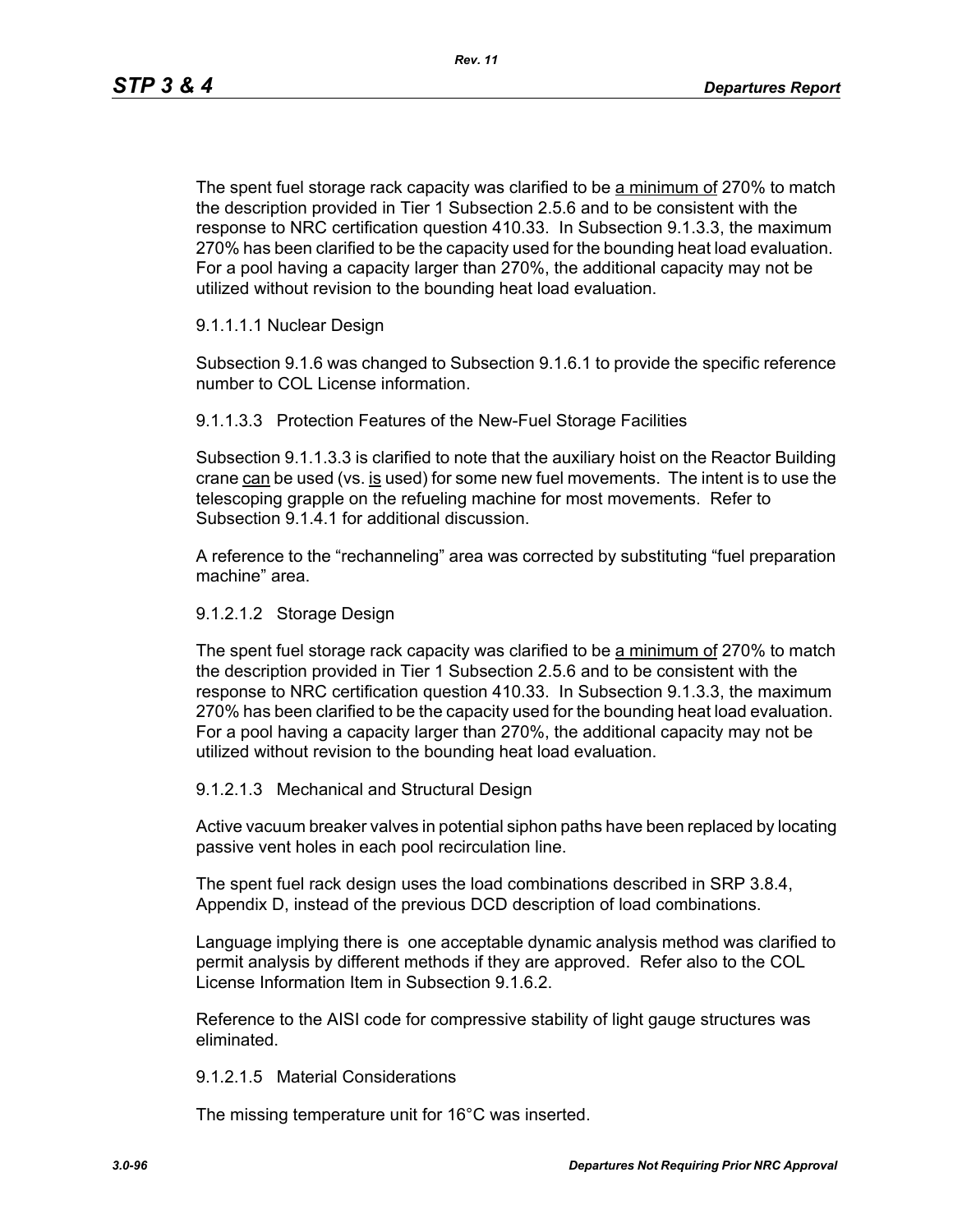9.1.2.3.2 Structural Design and Material Compatibility Requirements

Spent fuel rack anchoring/support details were updated to reflect current ABWR practice and the lead-in guides for the top of the storage spaces were eliminated due to adoption of an alternate design that is consistent with current industry practice.

9.1.3 Fuel Pool Cooling and Cleanup:

9.1.3.1 Design Bases

An acronym for Residual Heat Removal was provided along with the clarification that FPC load is a heat load.

9.1.3.2 System Description:

The word Closed was deleted from "Reactor Building Closed Cooling Water System" for consistency throughout DCD.

The discussion of an RHR loop being available for meeting Mode 4/5 ECCS operability requirements was deleted because this discussion is more appropriately addressed in the Technical Specifications and associated Bases.

The discussion of fuel pool cleanup system performance was supplemented and clarified to add suspended solids removal capability, total corrosion product metal below 30 ppb, and a flow rate of two water changes per day.

### 9.1.3.3 Safety Evaluation

In previous sections, the spent fuel storage rack capacity was clarified to be a minimum of 270% to match the description provided in Tier 1 Subsection 2.5.6 and to be consistent with the response to NRC certification question 410.33. In this section the maximum 270% has been clarified to be the capacity used for the bounding heat load evaluation. For a pool having a capacity larger than 270%, the additional capacity may not be utilized without revision to the bounding heat load evaluation.

Clarified that the makeup water supply to the fuel pool is from the Makeup Water Condensate System (MUWC).

Clarified the description of the valve arrangement for isolating the non-seismic filterdemineralizers to be consistent with Figure 2.6.2 of the Tier 1 DCD.

Updated the COL License Item in Subsection 9.1.6.9.

9.1.4 Light Load Handling System (Related to Refueling)

Changes in this subsection were made to update the equipment and special tools utilized in ABWR refueling operations, including the inspection of new fuel. The Refueling machine is described as Seismic Category I. Outdated equipment (e.g. vacuum sipper) that is no longer utilized was deleted. The specific changes are noted in Subsection 9.1.4 and include the following: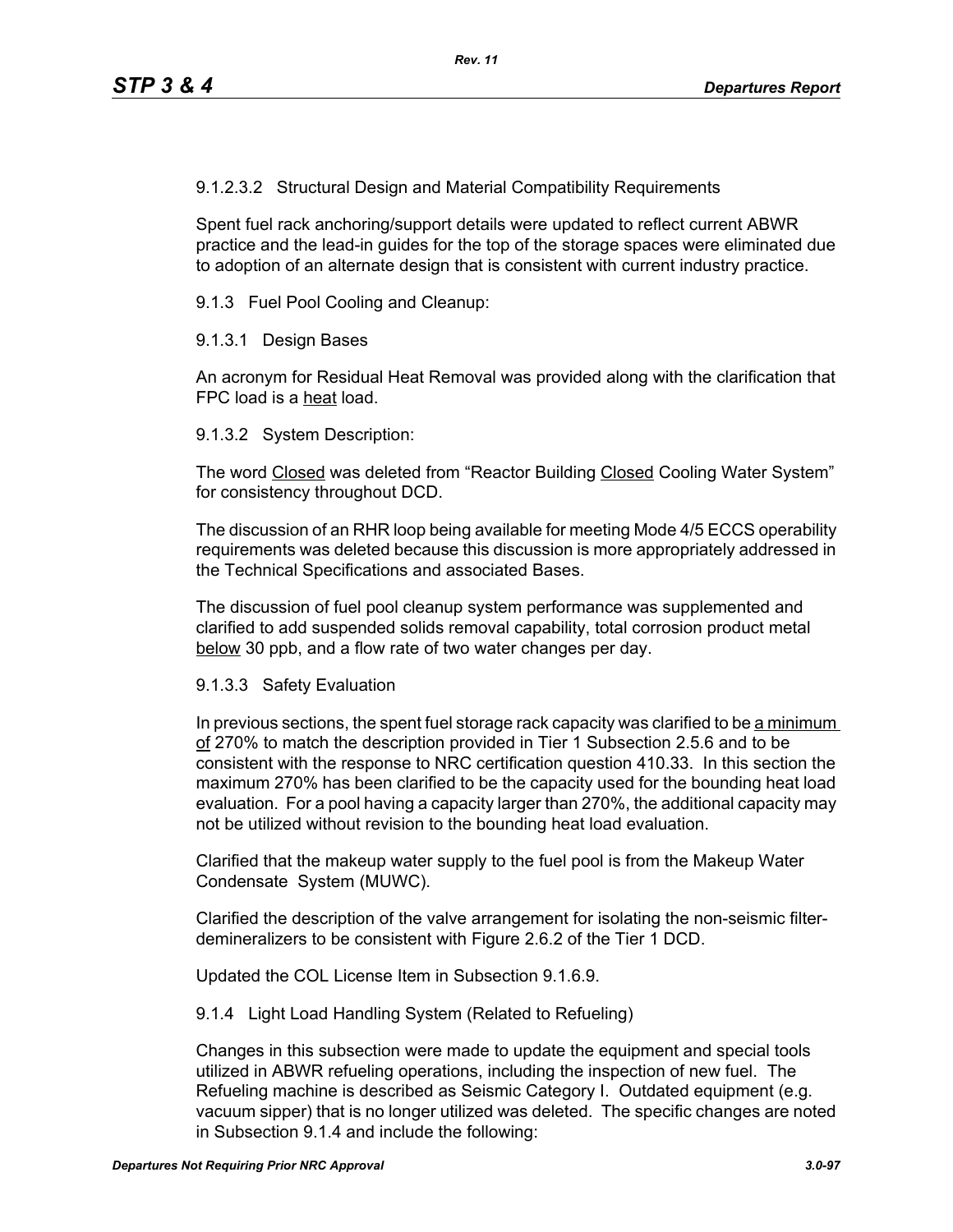- *(a)* Revised the channel bolt wrench size.
- *(b)* Revised the channel bolt wrench size.
- *(c)* Deletion of the Fuel Vacuum Sipper and restoration of the Fuel Assembly Sampler.
- *(d)* Renamed some of the reactor vessel service tools.
- *(e)* Clarified the description and operation of the RPV head strongback and stud tensioner.
- *(f)* Revised the capacity of one refueling machine auxiliary hoists.
- *(g)* Deletion of the use of In-vessel Rack.
- *(h)* Identified the maximum speed of the refueling machine grapple hoist.
- *(i)* Upgraded the steamline plug description to include materials and seals.
- *(j)* Upgraded the shroud head stud wrench description of materials.
- *(k)* Removed the description of the blade guide weight.
- *(l)* Corrected the weight and dimensions of the RIP motor.
- *(m)* Revised the description of the general purpose grapple.
- *(n)* Removed the spring reel for incore servicing.
- *(o)* Removed the incore flange seal test plug.

Additionally, Subsection 9.1.4 is updated to clarify the use and operation of the various equipment and special tools.

Other changes in this subsection not specifically related to equipment or special tools involved in refueling are:

### 9.1.4.1 Design Bases

Clarified that the minimum water level for shielding is the height above the top of active fuel (TAF).

### 9.1.4.2.1 Spent Fuel Cask

Revised this subsection to reflect that information related to a spent fuel cask will be the subject of future updates to the FSAR when movement of fuel from the spent fuel pool becomes necessary.

9.1.5 Overhead Heavy Load Handling Systems (OHLH)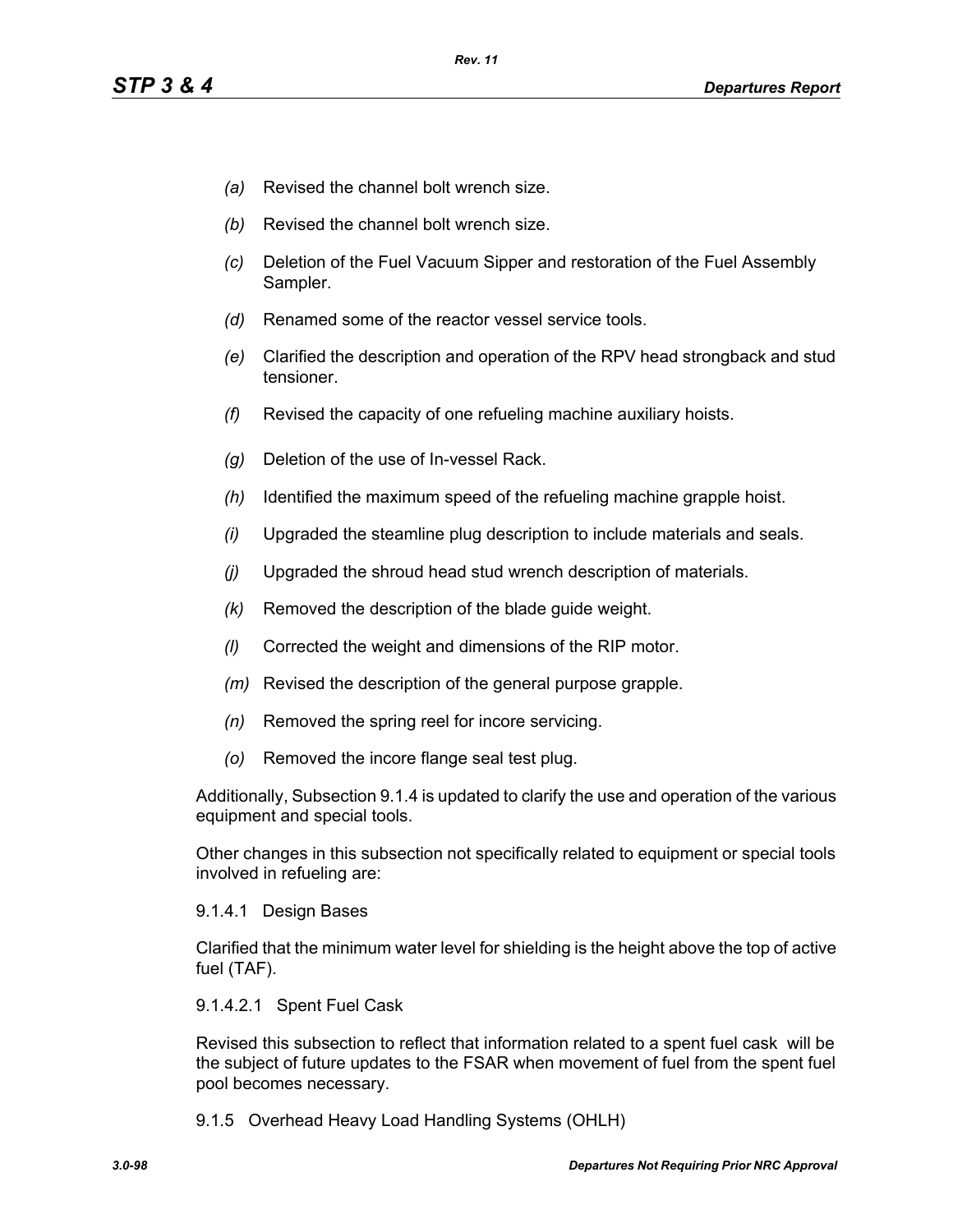Changes were made to update OHLH utilized in ABWR refueling operations, including the addition of ASME NOG-1 as a technical standard for the Type I Reactor Building crane. The description and use of the under vessel rotating platform was also updated. The specific changes are noted in Subsection 9.1.5 and summarized as follows:

- *(a)* Updated the RIP motor weight and dimensions.
- *(b)* Removed the in-vessel rack.
- 14.2.12.1.50 Fuel-Handling and Reactor Component Servicing Equipment Preoperational Test

The flange seal test plug is replaced with sealing equipment to be consistent with the information in Subsection 9.1.4.

Tables and Figures

Tables 9.1-1, 9.1-9, 9.1-10 and 9.1-12 were not changed. The remaining tables were revised to reflect revisions made in the text and other additional changes as shown. Table changes are presented as new tables with all changes incorporated.

Table 1.8-21 was revised to reflect the 2004 edition of ASME NOG-1.

Figure 9.1-7 is deleted.

Figures 9.1-1, 9.1-2, 9.1-4, 9.1-5, 9.1-8, 9.1-11, 9.1-12 and 9.1-14 are revised.

### **Evaluation Summary**

This departure has been evaluated pursuant to and determined to comply with the requirements in 10 CFR 52, Appendix A, Section VIII.B.5. The changes to fuel handling equipment and special tools are essentially material, weight and dimensional changes, corrections or clarifications (e.g., for wrenches and grapples, Steamline Plug, RIP motors, Blade Guide), use of the Fuel Assembly Sampler instead of the Fuel Vacuum Sipper, design changes to the RPV Stud Tensioner System, and Refueling Machine Auxiliary Hoist (for increased capacity) to adapt previous ABWR or other BWR plant experience, the addition of sealing to the Steamline Plug for more effective and reliable sealing, and the deletion of the In-Vessel Rack to minimize potential for objects to drop in the reactor during temporary moves.

This departure does not change the Technical Specifications, or other operational requirements of the fuel-handling operation. Furthermore, it does not change any plant physical features other than fuel-handling equipment and tools, and does not affect any SSCs important to safety or fission product barriers. Any previously evaluated accident is not affected, and the possibility for an accident of a different type is not created. Also, it does not affect any method used for evaluation in establishing the design bases or in the safety analyses. This departure does not affect any feature for mitigation of an ex-vessel severe accident. For the same reason, and because there is no effect on any event, operation or SSC function, the change does not create a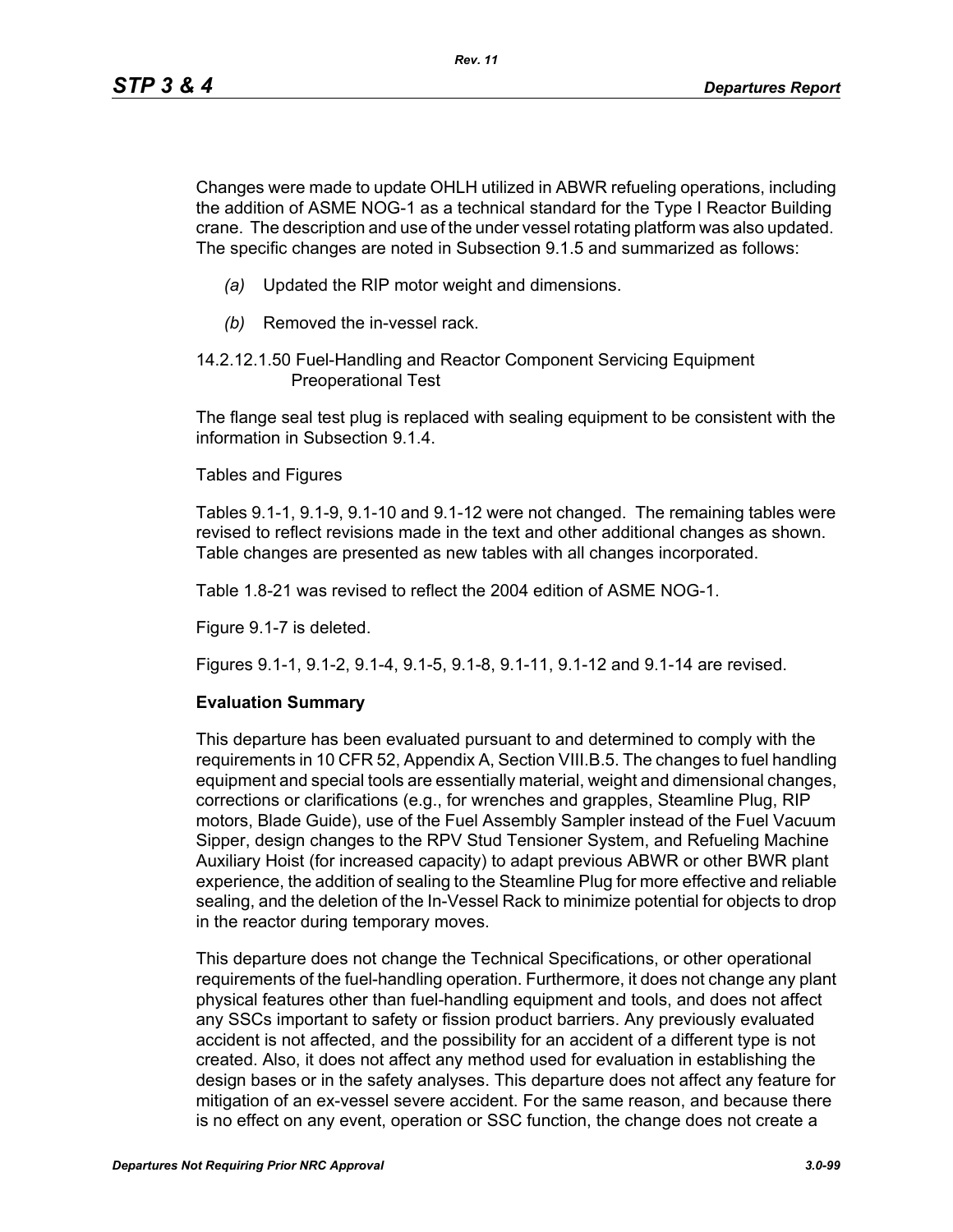different ex-vessel accident scenario. Therefore, this change has no adverse impact and does not require prior NRC approval.

# **STD DEP 9.2-1, Reactor Building Cooling Water System**

### **Description**

This departure revises the Design Characteristics Table 9.2-4d as follows: The Reactor Building Cooling Water (RCW) System heat exchanger design capacity for divisions A and B is increased from 47.73 GJ/h to 50.1 GJ/h each, and division C is increased from 44.38 GJ/h to 46.1 GJ/h. The increased RCW heat exchanger design capacity values are based on meeting the LOCA heat loads with a performance margin of 20% to allow for fouling. This also provides a greater heat removal capability during RHR operation. These changes represent a conservative increase in the ability of the system to perform its safety and power generation heat removal design functions.

This departure also corrects inconsistencies in the System Description in Section 9.2.11.2. The design heat removal capability of each division of the RCW from RHR was corrected in the text from 107.6 GJ/h to 108.02 GJ/h to make it consistent with the numbers already provided in Tables 9.2-4a, 9.2-4b and 9.2-4c. As a result of that change, the amount of sensible heat removed by each division with 3 divisions operating was revised in the text from 63.2 GJ/h to 63.62 GJ/h. Also as a result of that change, the amount of sensible heat removed by each division with 2 divisions operating was revised from 41.0 GJ/h to 41.42 GJ/h.

In addition, a clarification is made in Section 9.2.11.3.2 that all heat exchangers and pumps "are normally placed in operation" as opposed to "will be required" for shutdown cooling. Previous discussions in that section showed that shutdown cooling can be performed with less than all of the pumps and heat exchangers operating.

### **Evaluation Summary**

This departure has been evaluated in accordance with the requirements in 10 CFR 52, Appendix A, Section VIII.B.5.

This change increases the heat exchanger design capacity for the Reactor Building Cooling Water (RCW) System for all 3 divisions of this system. As a result, this change will provide a greater heat removal capability during RHR operation both for normal shutdown cooling and in response to a LOCA event. Greater margin is being provided between the decay and sensible heat generated in the reactor core following a LOCA event and the capability of the cooling system to remove the heat. The change in capacity does not introduce new equipment nor does it affect system redundancy. Essential plant cooling can still be met by the remaining operable heat exchangers should one fail and as such this change will not result in an increase in the frequency or consequences of an accident or malfunction of an SSC important to safety. No design basis limit for a fission product barrier is being exceeded or altered by this departure. There is no impact on any Tier 1, Tier 2\* DCD, technical specifications, bases for technical specifications or operational requirements as a result of this departure. Consequently, prior NRC approval is not required.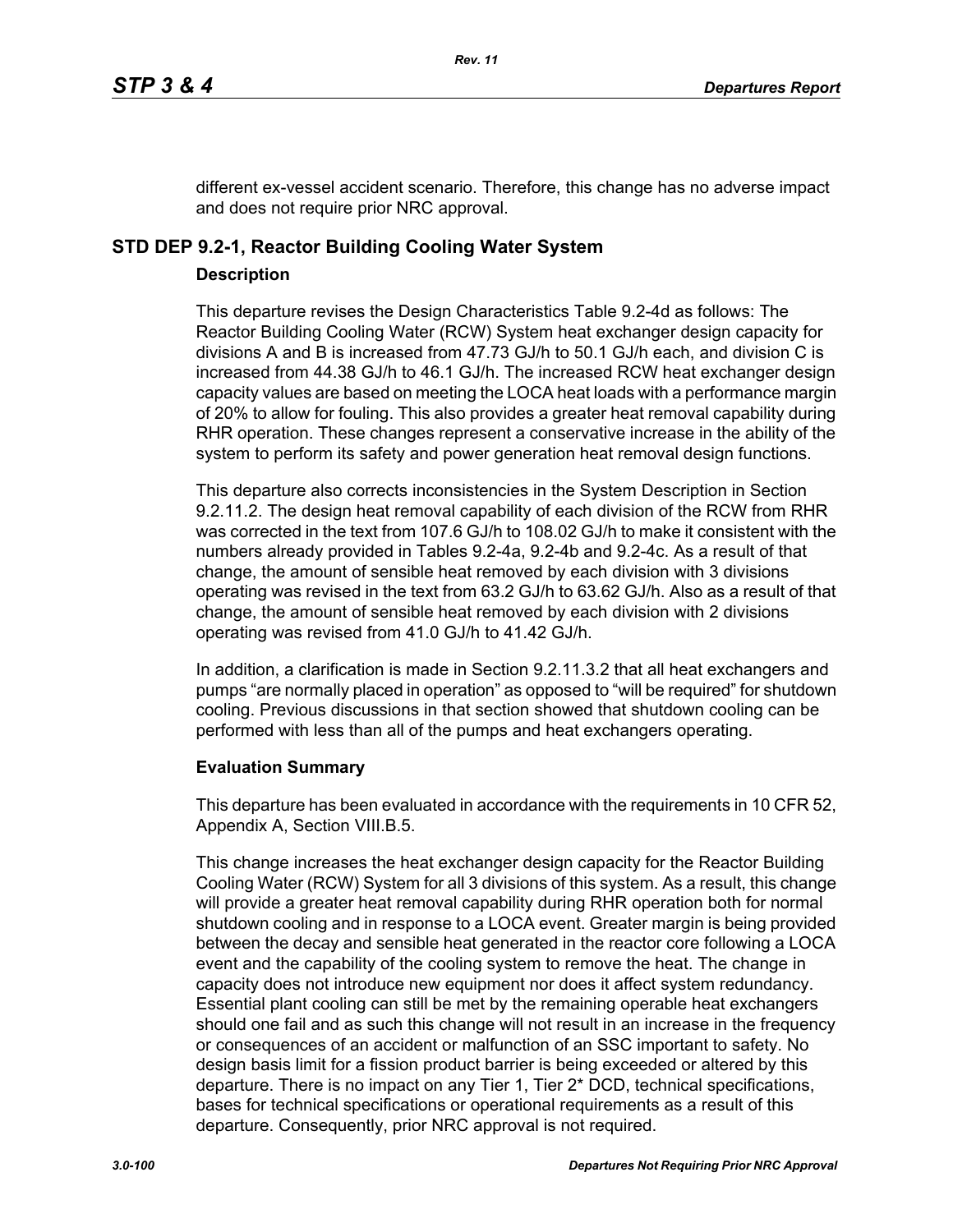# **STP DEP 9.2-2, Makeup Water Preparation System**

### **Description**

Changes specific to the operation of the Makeup Water Preparation (MWP) System are:

- The flow capacity of each division of the MWP System has been doubled from 45 m<sup>3</sup>/h to 90 m<sup>3</sup>/h.
- The storage capacity for demineralized water has been increased from 760  $m^3$  to at least 5320  $m<sup>3</sup>$ .
- **The MWP System is capable of providing demineralized water at the reference** ABWR DCD specified flow rate of 135  $\mathrm{m}^3$ /h per unit, but for periods of short duration. Average sustainable flows will be lower as needed to meet demands.
- **The MWP System is designed to supply makeup water to the Ultimate Heat Sink** (UHS) basin and the Fire Protection system on an as needed basis. New interfaces to the UHS basin and the Fire Protection System provide an additional makeup water supply. The MWP system interfaces do not serve any safety functions. The UHS and Fire Protection System are designed with adequate storage to serve all their safety related functions without the supply of makeup water.
- The capacity of the MWP System to provide water to the Potable and Sanitary Water System has been doubled from 45  $\mathrm{m}^3$ /h to 90  $\mathrm{m}^3$ /h for instantaneous flows and the source is well water, not filtered water. The potable water is supplied unfiltered directly from the wells in accordance with state and local codes and regulations. This is consistent with the STP 1 & 2 Potable Water System.
- **Demineralized water prover tanks have been added to increase the storage** capacity and monitor water quality and sulfuric acid chemical feed tanks have been added to further reduce fouling and scaling in the reverse osmosis filter membranes.

This is another dual unit change such that the MWP System is capable of supplying both STP Units 3 & 4. See STP DEP 1.1-2 for a discussion of shared structures, systems and components between STP 3 & 4.

Increased capacities of various tanks/basin provide more flexibility to accommodate peak demands for the MWP system.

# **Evaluation Summary**

This departure has been evaluated pursuant to the requirements in 10 CFR 52, Appendix A, Section VIII.B.5.

There is no impact on any Tier 1, Tier 2\*, technical specifications, basis for technical specifications or operational requirements as a result of this change.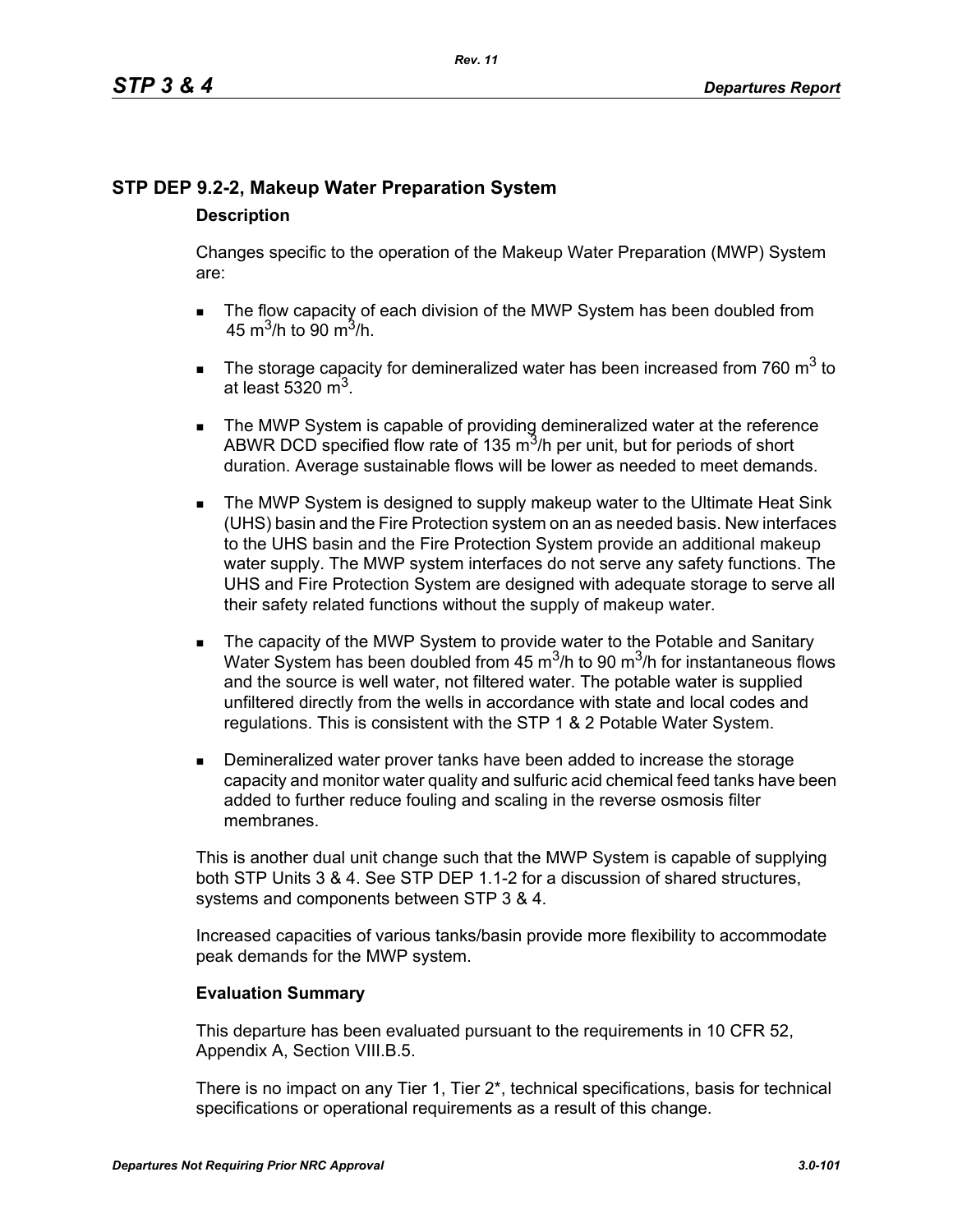The MWP System is described in the reference ABWR DCD and is not designated as equipment important to safety. The basic function of the MWP System as described by the DCD is not significantly changed by this departure nor do these changes affect interactions with previously designated equipment important to safety. Changing the description of the source of water to the Potable and Sanitary Water System, well water that is not filtered, and clarifications to the characteristics of MWP System equipment does not affect critical parameters associated with the cause of a previously described accident or malfunction of equipment important to safety. The MWP System is not relied upon to mitigate the consequences of accidents or equipment important to safety. Changes associated with this departure do not affect fission product barriers. These changes do not affect the probability of occurrence of a severe accident as described by the DCD, nor do they increase the consequences of a severe accident.

Based on the evaluation, prior NRC approval of the change is not required.

### **STP DEP 9.2-3, Turbine Building Cooling Water System**

### **Description**

The heat removal capacity of each of the three heat exchangers in the Turbine Building Cooling Water System is increased from 68.7 GJ/h to 114.5 GJ/h and the flow rate of each of the three pumps is increased from 3405  $\mathrm{m}^3$ /h to 4550  $\mathrm{m}^3$ /h due to increased heat loads caused by alterations to Turbine Island equipment (e.g., number of pumps and increased non-essential chiller size).

The following heat loads are changed from DCD:

- Additional Heat Loads
- Generator  $H_2$  gas dryer cooler
- Offgas condensers
- Condensate booster pumps
- Sample coolers

Deleted Heat Loads:

- Generator breaker coolers
- Seal oil coolers
- Exciter coolers

Modified Equipment Quantities:

- Mechanical vacuum pump seal water cooler: from one to two
- Heater drain pump oil and motor air cooler: from two to four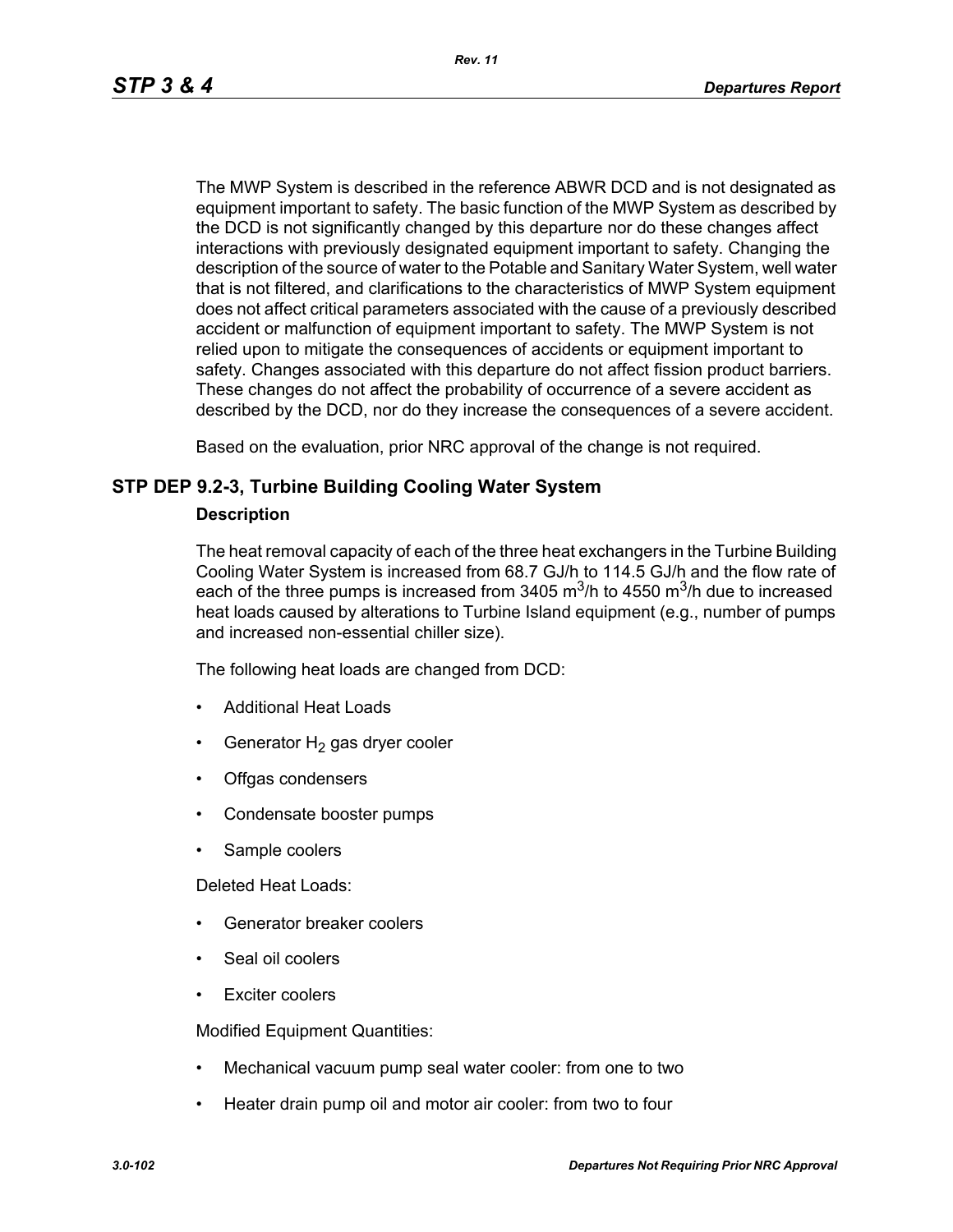- Reactor feedwater pump oil, motor air, and ASD coolers: from three to four
- Iso Phase Bus coolers: from two to three

### Relocated

• Lube oil temperature control valve from cooler downstream to upstream

### **Evaluation Summary**

The change discribed above is limited to the heat load capacity of the TCW equipment. This change does not affect the safety analyses as discussed below:

- The systems are all nonsafety-related. Therefore, they provide no safety functions and are not used to mitigate the consequences of any accidents.
- The departure does affect any safety system, structure and component. The departure does not cause an increase in dose exposure to public.
- The departure is not used as the assumption for plant transient analysis nor safety analysis. Therefore, the departure does not cause an increase in the dose exposure to public.
- The departure does not increase the consequence of a malfunction of systems, structures, and components important to safety.
- The departure will not cause any accident of a different type than evaluated previously in the reference ABWR DCD. There is no impact on the probability or consequences of an accident of malfunction of an SSC important to safety. This departure does not cause an increase in the dose exposure to public.

This departure has been evaluated pursuant to the requirements in 10 CFR 52, Appendix A, Section VIII.B.5, as described previously. The change has no adverse impact, and affects the function, but is bounded by the safety analysis.

There is no impact on any Tier 1 or Tier 2\* DCD, technical specifications, or operational requirements as a result of these changes. Consequently, prior NRC approval is not required for this departure.

### **STP DEP 9.2-5, Reactor Service Water (RSW) System**

### **Description**

During preparation of the STP 3 & 4 FSAR, it was identified that the RSW flow rate specified in the reference ABWR DCD needs to be increased in order for the sitespecific RSW system to accomplish its safety and power generation design bases. Increasing the RSW flow rate results in the following changes to Subsection 9.2.15:

- RSW system pipe sizes in Figure 9.2-7, Sheets 1-3, are increased
- RSW flow rate per pump in Table 9.2-13 is increased from 1,800  $\text{m}^3$ /h to 3,290  $m^3/h$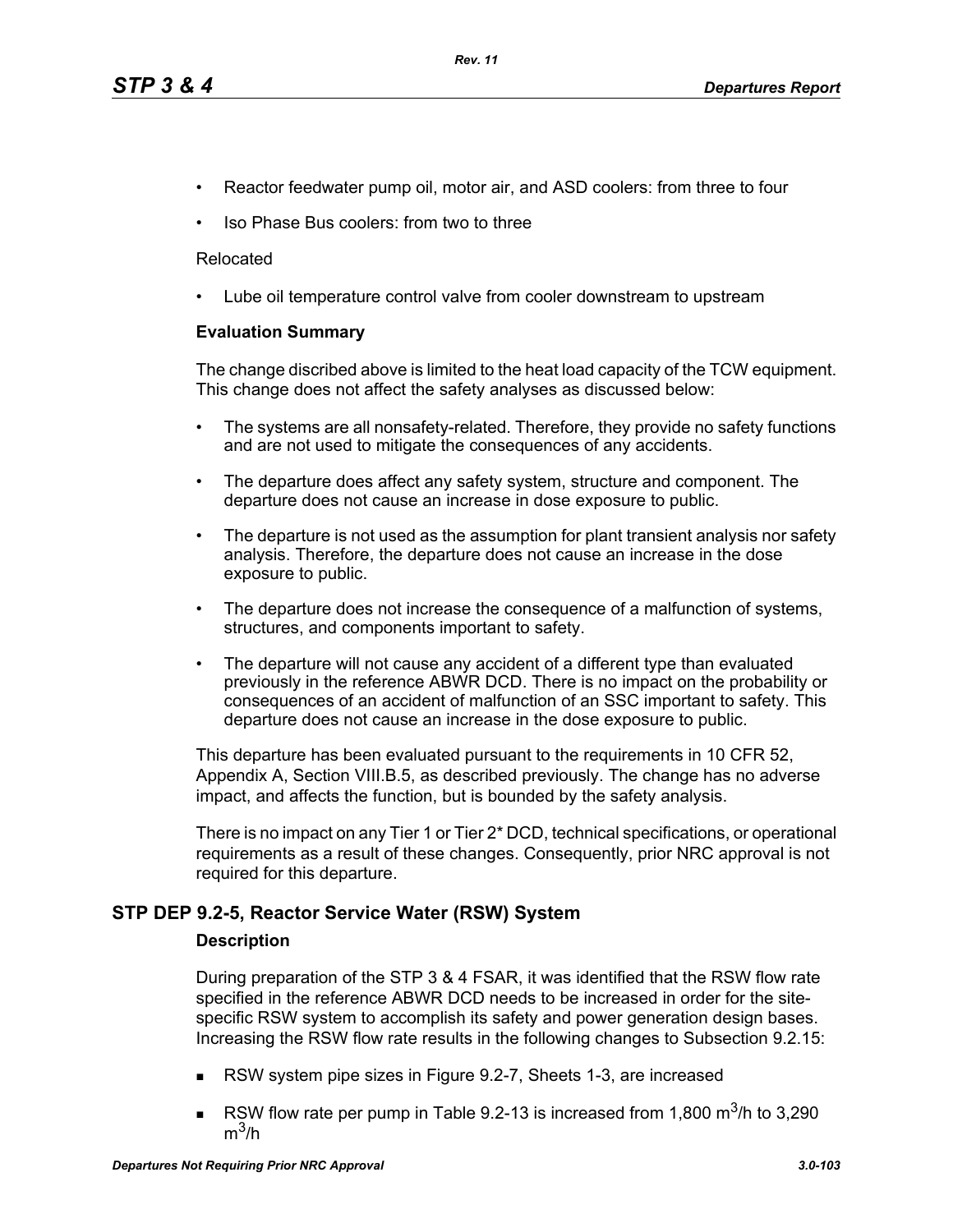RSW heat exchanger flow (heat removal requirement) has been increased due to the heat load from RCW System. This flow will be accommodated by higher capacity pumps and larger pipe diameter.

This departure also adds in-service testing requirements for the system valves as shown in Table 3.9-8.

Additionally, this departure is affected by the change in configuration of the UHS. The change of the UHS results in the following changes to Subsection 9.2.15:

- In Table 9.2-13, "Pump total head 0.34 MPa" is changed to "Pump total discharge pressure 0.67 MPa".
- **IF IN Table 9.2-13, "Design pressure 0.79 MPa" for RSW pump is changed to "Max.** operating pressure 1.42 MPa".
- Design pressure of RSW piping and valves in Table 9.2-13 is increased from 1.08 MPa to 1.56 MPa.

This departure has been evaluated pursuant to the requirements in 10 CFR 52, Appendix A, Section VIII.B.5.

#### **Evaluation Summary**

This departure does not change any Tier 1, Tier 2\* information, the Technical Specifications or Bases, or other operational requirements.

This departure updates the STP 3 & 4 FSAR to provide site specific information on the RSW system in-service testing requirements. It further increases the heat removal capability of this system relative to that specified in the DCD. The individual pump flow rate was increased from 1800 m<sup>3</sup>/h to 3290 m<sup>3</sup>/h, "Pump total head, 0.34 MPa" was changed to "Pump total discharge pressure, 0.67 MPa", "Design pressure, 0.79 MPa" for RSW pump was changed to "Max. operating pressure, 1.42 MPa" and design pressure of RSW piping and valves was changed from 1.08 MPa to 1.56 MPa in Table 9.2-13. Piping sizes were also increased to accommodate the higher flow rate. This additional heat removal capability is required because of the additional RCW heat exchanger design heat removal capacity as identified in Departure STD DEP 9.2-1. That additional RCW capacity was based on meeting the LOCA heat loads with a performance margin of 20% to allow for fouling. As noted in the evaluation of that departure, the increased capacity of the RCW provides a greater heat removal capability during RHR operation both for normal shutdown cooling and in response to a LOCA event. Greater margin is being provided between the decay and sensible heat generated in the reactor core following a LOCA event and the capability of the cooling system to remove that heat and as such this is a favorable change.

On the other hand, increase in the RSW pump flow rate and diameter of the discharge piping has a potential to adversely impact the Control Building flooding analysis. Separation of each division of the RSW heat exchanger room and interlocks to trip the RSW pump and to close the motor-operated valves F013 and F014 by the flooding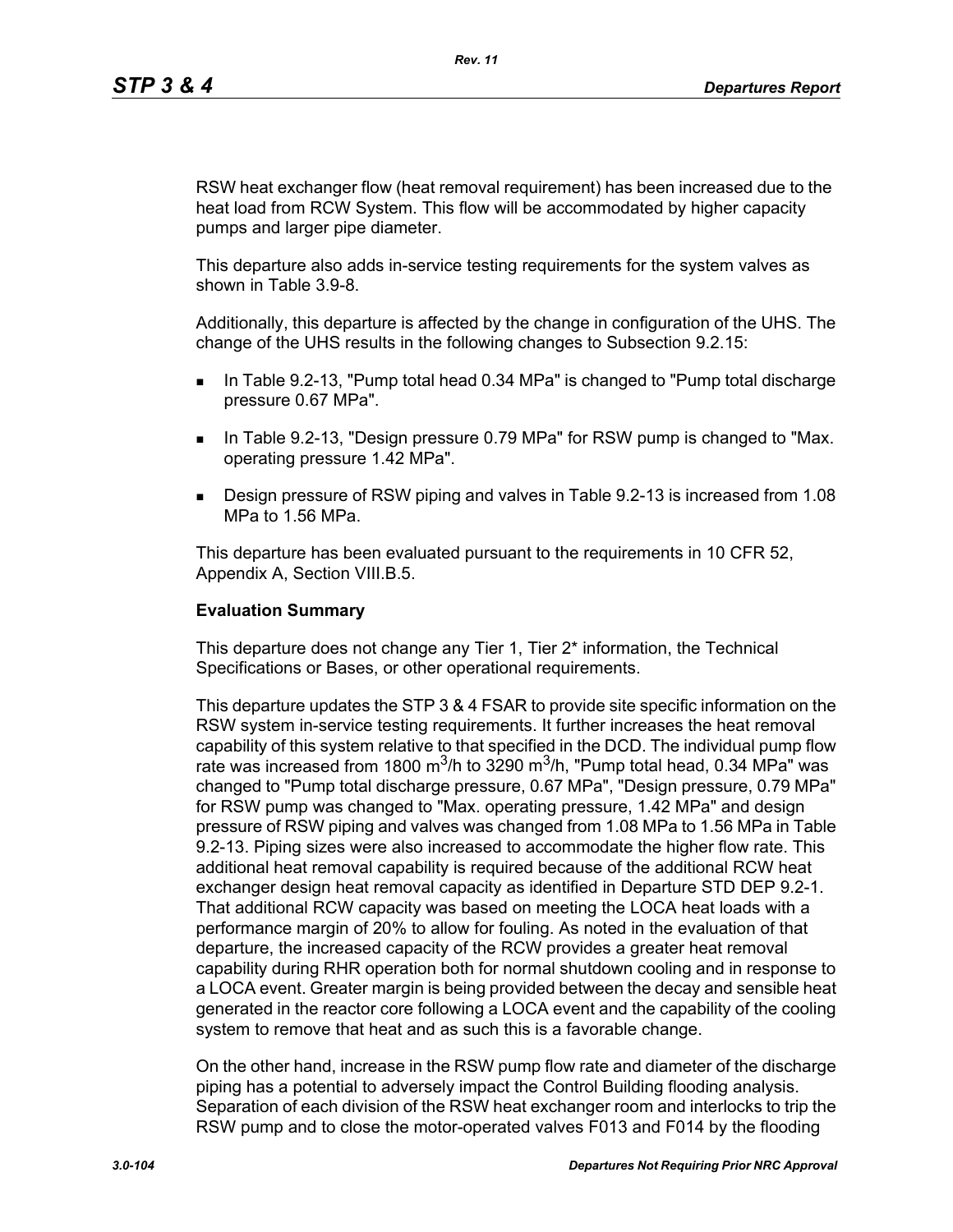level high signal mitigate the impact. Detail is indicated in COL License item 19.9.26. Consequently, this departure has no adverse impact on any SSC system design or function and has no adverse impact on the likelihood or consequences of analyzed accidents except the flooding or malfunction of an SSC important to safety. Furthermore, it does not change any fission product barriers. Any previously evaluated accident is not affected, and the possibility for an accident of a different type is not created. Also, it does not affect any method used for evaluation in establishing the design bases or in the safety analyses. This departure does not adversely affect any feature for mitigation of an ex-vessel severe accident. For the same reason, and because there is no effect on any event, operation or SSC function, the change does not create a different ex-vessel accident scenario.

Therefore, this change has no adverse impact and does not require prior NRC approval.

# **STD DEP 9.2-7, HVAC Normal Cooling Water System**

### **Description**

This departure reflects a design change to correct inconsistencies in reference ABWR DCD Tables 6.2-9, 9.2-6, 9.2-7, 9.4-1, and Figure 9.2-2 such that the nonsafety-related HVAC Normal Cooling Water (HNCW) system waterside heat removal rate is greater than or equal to the airside cooling duty heat loads. The capacity and flow rate for each HNCW chiller are also increased to include the revised heat loads. This will ensure that the waterside heat removal design capacity is sufficient to remove the heat load from the airside. Note that departure 9.2-9 increased the chilled water return temperature to help offset the impact of departure 9.2-7 on increased HNCW equipment size. Therefore the changes made in the Tables affected by departure 9.2-7 also included the effect of departure 9.2-9 with the exception of chiller cooling capacity and condenser water flow per unit, in Table 9.2-6.

### **Evaluation Summary**

This departure has been evaluated pursuant to the requirements in 10 CFR 52, Appendix A, Section VIII.B.5.

This design change from the ABWR DCD reflects changes to the HVAC Normal Cooling Water (HNCW) System to ensure there is sufficient heat removal capability for the revised heat loads. This change to the STP 3 & 4 FSAR to reflect the HNCW design does not change any Tier 1 or Tier 2\* information, the Technical Specifications or Bases or other operational requirements. Furthermore, it does not change any plant physical features other than the HNCW system. Any previously evaluated accident is not affected, and the possibility for an accident of a different type is not created. Also, it does not affect any method used for evaluation in establishing the design bases or in the safety analyses. This change modifies the HNCW line size, which penetrates the secondary containment, which is a fission product barrier. However, the small increase (by 50 mm) of the penetration size does not alter the design basis limit for this fission product barrier. The small diameter increase has a minimal effect on the secondary containment stresses, and does not result in the design basis limit being exceeded.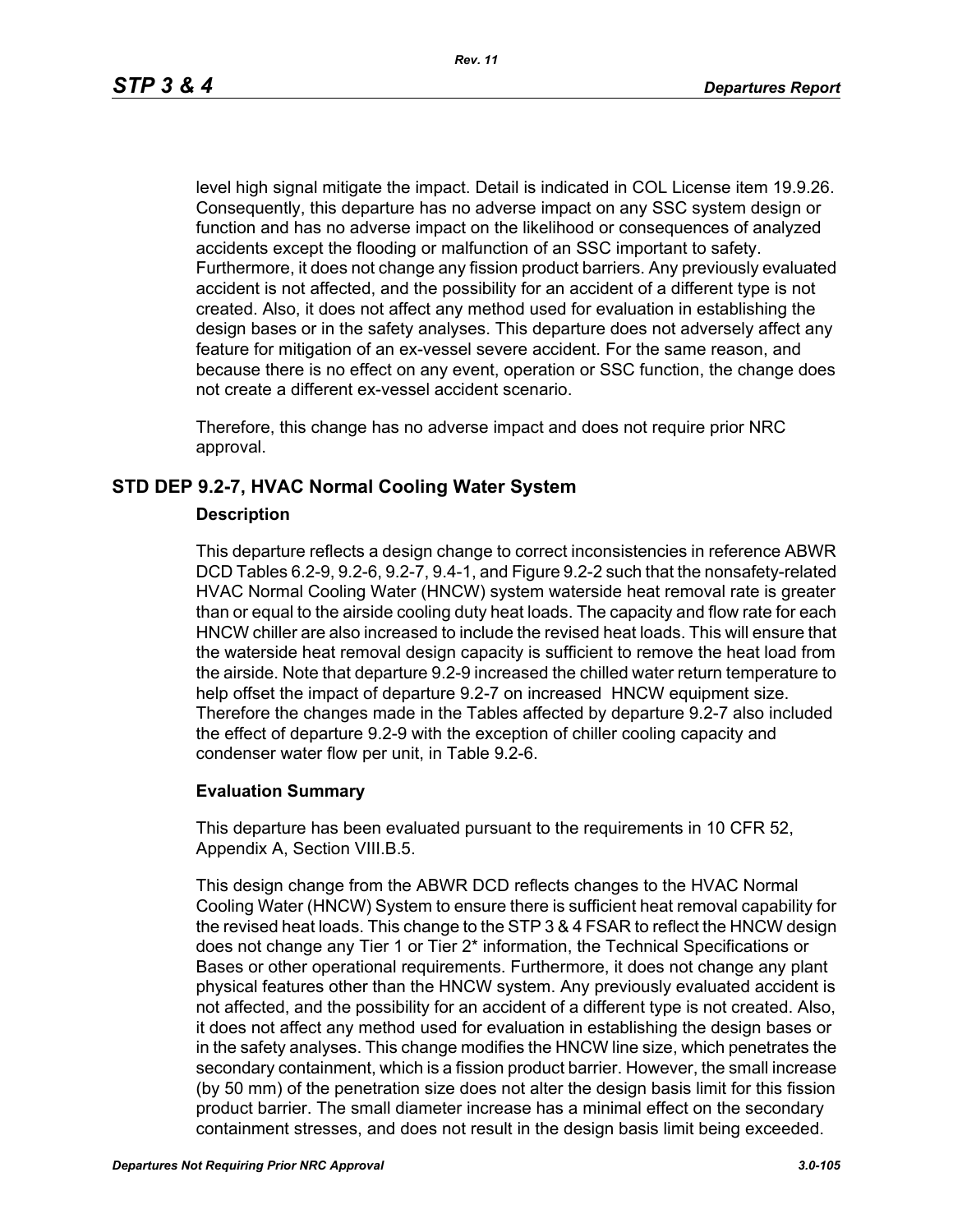This departure does not adversely affect the function of any feature for mitigation of an ex-vessel severe accident. For the same reason, and because there is no affect on any event, operation or SSC function, the change does not create a different ex-vessel accident scenario. Therefore, this change has no adverse impact and does not require prior NRC approval.

### **STP DEP 9.2-8, Potable and Sanitary Water System**

### **Description**

This departure makes the following changes specific to the operation of the Potable and Sanitary Water (PSW) System:

- **The minimum flow capacity of the PSW System has been doubled from 45 m<sup>3</sup>/h to** 90 m<sup>3</sup>/h to ensure that potable water is provided to all buildings at STP 3 & 4, intermittently, during peak demands.
- **Potable water is not filtered, is supplied directly off of the well water system, and is** chemically treated to prevent harmful physiological effects on plant personnel.
- **The Sewage Treatment System, including the Sanitary Drainage System, is** provided and sized to treat sanitary waste for all four units at the STP site.

This is another dual-unit change such that the potable water subsystem is capable of supplying both STP 3 & 4 and the sewage treatment subsystem is capable of treating sanitary wastes collected from all four units located at the site. This increase in system capacity ensures flexibility and reliability for future needs at the site.

### **Evaluation Summary**

This departure has been evaluated pursuant to the requirements in 10 CFR 52, Appendix A, Section VIII.B.5.

There is no impact on any Tier 1, Tier 2\*, technical specifications, basis for technical specifications or operational requirements as a result of this change.

The PSW System is described for the standard ABWR plant in the DCD and is not addressed as equipment important to safety, The basic function of the PSW System as described by the DCD is not significantly changed by this departure nor do these changes affect interactions with previously designated equipment important to safety. Changing the description of the source of water to the Potable and Sanitary Water System well water that is not filtered, and clarifications to the characteristics of PSW System equipment does not affect critical parameters associated with a previously described accident or malfunction of equipment important to safety. The PSW System is not relied upon to mitigate the consequences of accidents or equipment important to safety. Changes associated with this departure do not affect fission product barriers. These changes do not affect the probability of occurrence of a severe accident as described by the DCD, nor do they increase the consequences of a severe accident.

Based on the evaluation, prior NRC approval of the change is not required.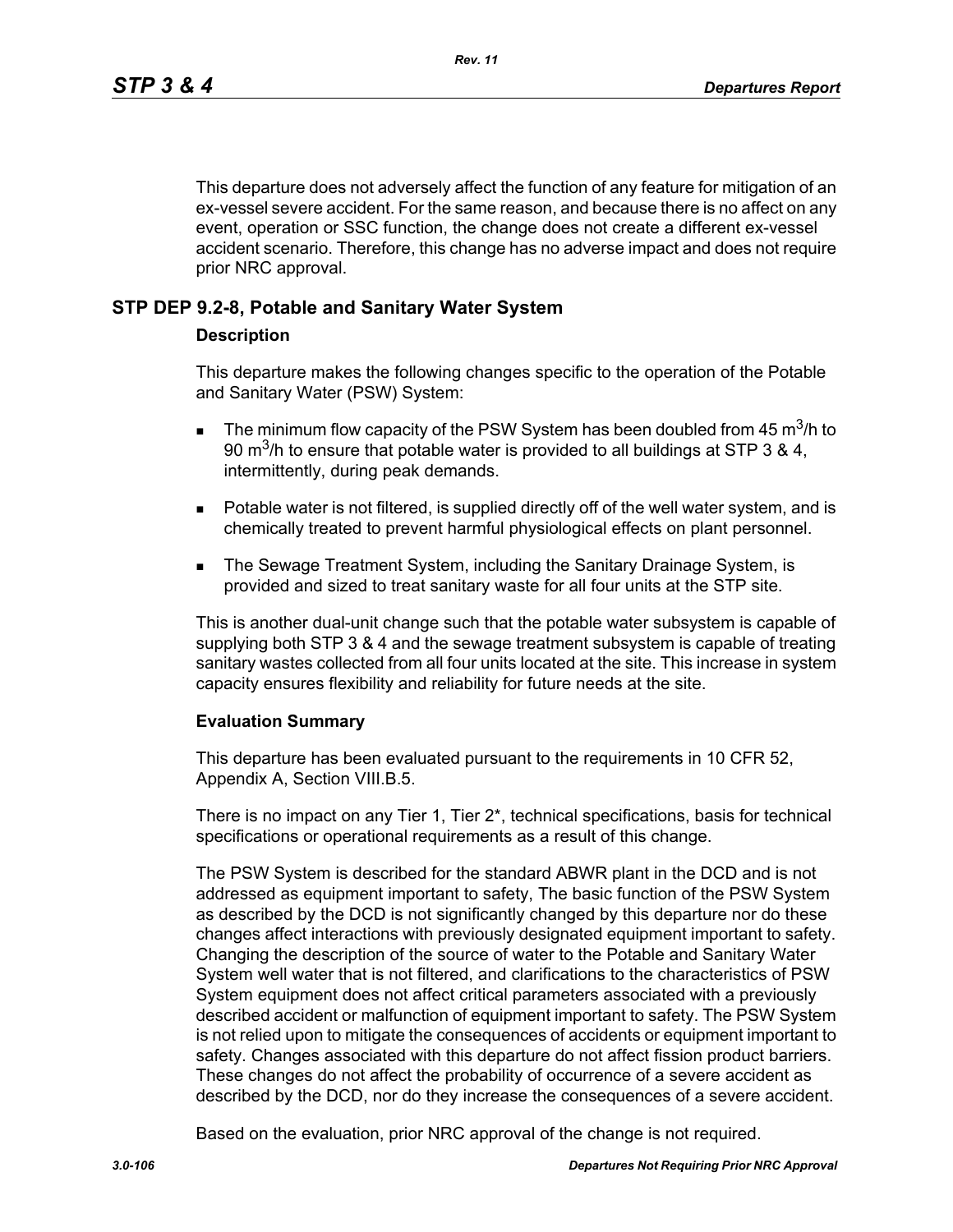# **STP DEP 9.2-9 HNCW Cooling Water System Description**

This departure changes the HNCW return temperature from  $12^{\circ}$ C to  $14.7^{\circ}$ C and modifies the HNCW equipment to reduce equipment, piping, valve sizing and electrical power for better maintainability. This departure affects Subsection 9.2.12 (Tables 9.2- 6 and 9.2-7), Table 9.4-1 and Table 6.2-9. Note that in Table 9.2-6, the increased chilled water delta T only impacted the chilled water flow rate and pump capacity of 560 cubic meters/hour.

This change is closely related to departure 9.2-7 which tended to increase the chilled water flow rates to equipment cooled by HNCW. By raising the chilled water return temperature, departure 9.2-9 offset the increase in chilled water flow rate that would have resulted from departure 9.2-7 by itself and permitted the resulting adverse impact on equipment size to be minimized.

# **Evaluation Summary**

This departure has been evaluated and determined to comply with the requirements in 10 CFR 52, Appendix A, Section VIII.B.5. There is no impact on any Tier 1, Tier 2\* and technical specifications.

The departure increases the HNCW return temperature. As indicated above, by raising the chilled water return temperature, departure 9.2-9 offsets the increase in chilled water flow rate that would have resulted from departure 9.2-7 by itself and permitted the resulting adverse impact on equipment size to be minimized.Therefore, this change has minimal effect on the frequency or consequences of accidents, or the probability of consequences of malfunctions. The systems involved are not relied upon for ex-vessel severe accident mitigation.

As a result, prior NRC approval of this departure is not required.

# **STP DEP 9.2-10, Turbine Service Water System**

### **Description**

The Turbine Service Water (TSW) pumps transfer Main Cooling Reservoir water for the Turbine closed cooling water heat exchangers installed inside of the turbine building. The TSW System design parameters are revised to reflect site specific information. These changes include the TSW pump head and discharge flow, the TSW system design pressure, the location of the TSW pump house, the temperature increase and pressure drop across the Turbine Cooling Water (TCW) heat exchangers, and the number of TCW discharge lines. A filling line is also added to the TSW pump discharge, and the TSW system inlet and outlet are modified to reflect that these lines come from and go to the main cooling reservoir. This departure impacts FSAR Subsection 9.2.16.2, Tables 9.2-16, 19R-1, and Figure 9.2-8.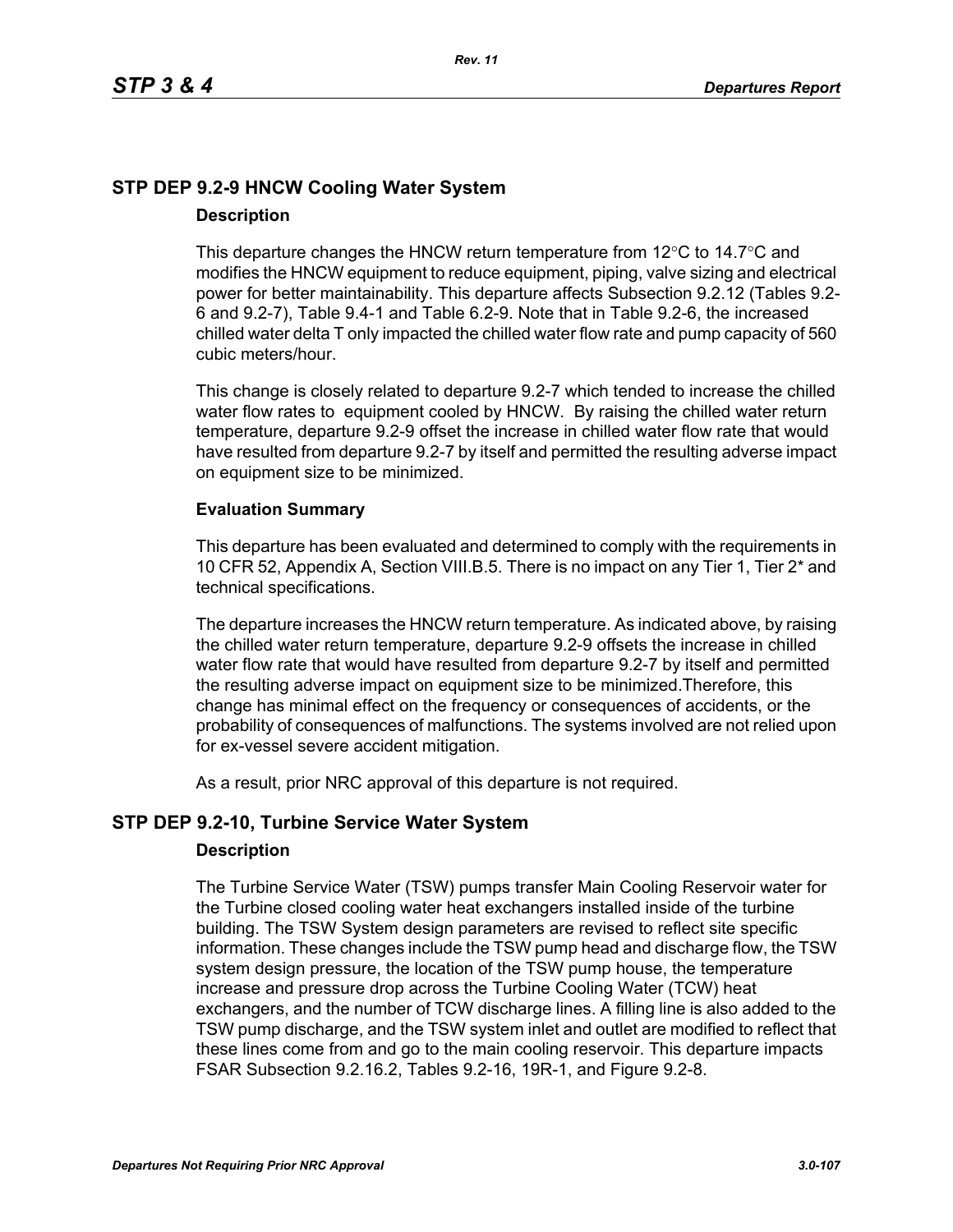### **Evaluation Summary**

This departure has been evaluated pursuant to the requirements in 10 CFR 52, Appendix A, Section VIII.B.5. There is no impact on any Tier 1, Tier 2\*, technical specifications, basis for technical specifications or operational requirements as a result of these changes. The TSW system is a nonsafety-related system. The proposed changes to the Turbine Service Water system proposed in this departure are to meet site specific conditions. The proposed changes do not impact the design or function of any SSC important to safety as a result of this change. Furthermore, the TSW system is not used to mitigate any accident. As a result of this departure, there is no effect on the frequency or consequences of any accidents or the likelihood or consequences of malfunctions of SSC important to safety previously evaluated in the DCD. There is no possibility of a new type of accident, and there is no impact on fission product barriers or ex-vessel severe accident events.

Therefore, the change has no adverse impact and does not require prior NRC approval.

### **STD DEP 9.3-1, Radwaste Drain Materials**

#### **Description**

This departure replaces the carbon steel piping in the Radwaste Collection System with stainless steel piping. Due to the greater corrosion resistance of stainless steel compared with carbon steel, this change will significantly reduce the amount of contaminated corrosion products, the load on the liquid radwaste system, and the solid radwaste shipment volume. This is consistent with NRC and industry initiatives for radwaste volume reduction.

### **Evaluation Summary**

This departure has been evaluated pursuant to the requirements in 10 CFR 52, Appendix A, Section VIII.B.5.

The Tier 1 and Tier 2\* DCD, technical specifications, basis for technical specifications and operational requirements were reviewed and were not impacted by this change.

As noted above, this departure is a design improvement in the materials specified for the radwaste piping which will reduce the volume of liquid and solid radwaste. This is a favorable change which will not adversely affect the likelihood or consequences of analyzed accidents or malfunction of SSC important to safety. There is no change to any design basis for a fission product barrier nor are there any new accident scenarios created.

The radwaste collection system has not been identified as a design feature in the DCD for mitigating an ex-vessel severe accident. In addition this is a design improvement which will reduce the volume of liquid and solid radwaste. Therefore, there is no increase in the probability or consequences of an ex-vessel severe accident.

Based on the results of this evaluation, prior NRC approval is not required.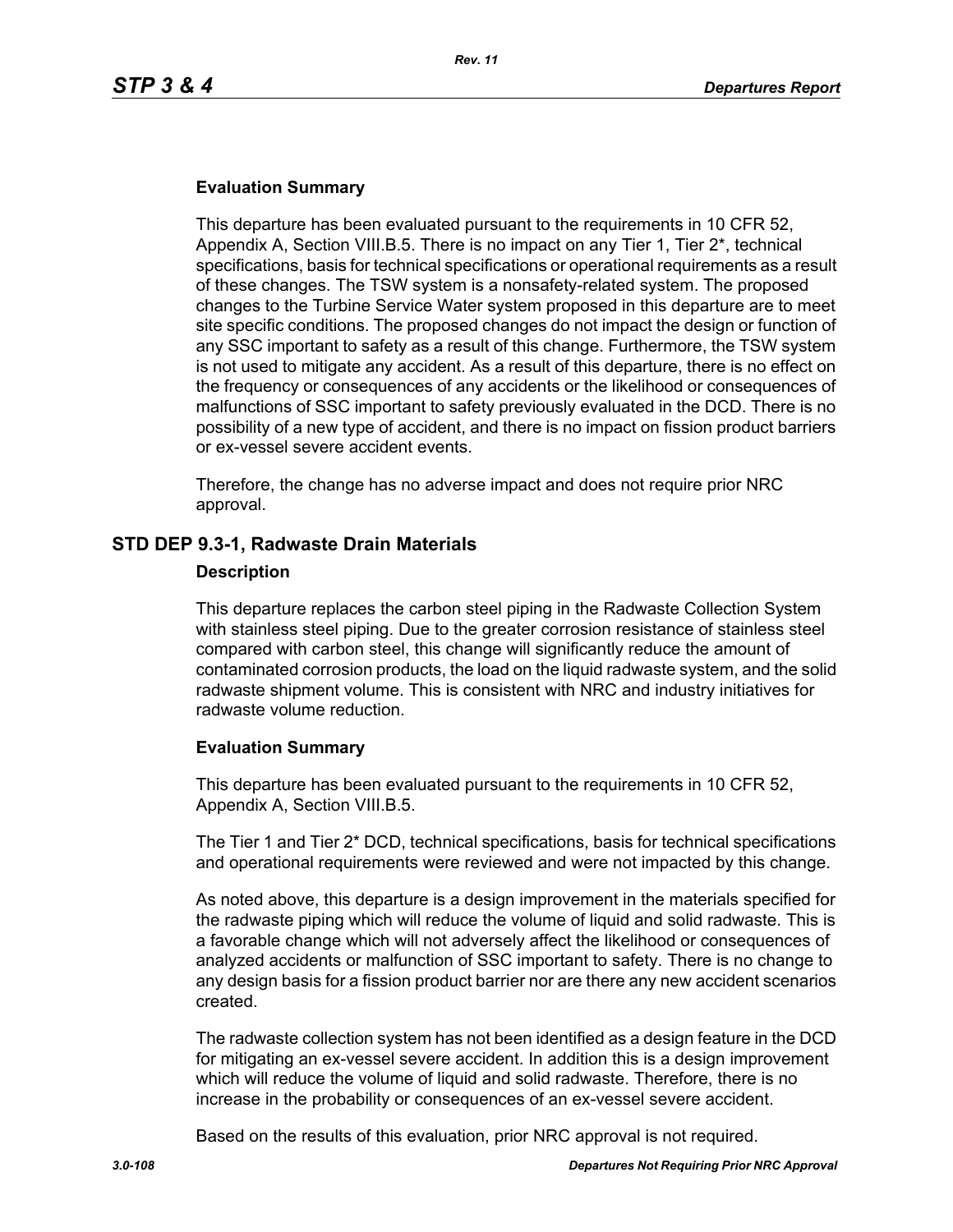# **STD DEP 9.3-2, Breathing Air System Description**

For industrial health reasons and as recommended by the Utility Requirements Document, this departure provides a new breathing air system (BAS) that is entirely separated from the existing service air system (SAS) as described in the reference ABWR DCD. The system consists of a bottled breathing air supply and a portable or permanent breathing air compressor supply system as-needed. The BAS will supply the Turbine Island, Nuclear Island and Radwaste Building. Backup to the BAS will consist of dedicated breathing air bottles.

Also, during preparation of the departure, inconsistencies in the DCD for the SAS were noted and corrected. Specifically, the SAS supply to containment is provided with a containment isolation scheme meeting the requirements of general design criterion (GDC) 56 "Primary containment isolation." The isolation scheme is a check valve inside and a locked closed manual globe valve outside containment (GDC 56, Option (2)). However in a number of places the DCD inconsistently refers to the penetration as being a GDC 57 "Closed system isolation valves" penetration, or refers to the SAS as a closed system, or refers to the inside containment isolation check valve as a globe valve. These inconsistencies are corrected.

Like the SAS, breathing air is supplied inside containment only while shutdown. This departure will utilize an existing spare containment penetration to supply the BAS inside containment and equips the penetration with two locked closed manual globe valves meeting the requirements of GDC 56, Option (1). Like SAS and the instrument air system (IAS), the new BAS penetrates secondary containment but also like SAS and IAS, the primary containment isolation scheme for BAS precludes it from being a potential bypass leakage path through the secondary containment.

## **Evaluation Summary**

This departure has been evaluated pursuant to the requirements in 10 CFR 52, Appendix A, Section VIII.B.5.

There is no impact on any Tier 1 or Tier 2\* DCD, Technical Specifications, basis for Technical Specifications or operational requirements as a result of this change.

For the SAS, this change makes editorial corrections (corrects inconsistencies) with no change to meaning or intent. The SAS was clearly intended to be considered a GDC 56 type penetration with two series containment isolation valves rather than a GDC 57 penetration with a single isolation valve. These inconsistencies have been corrected.

For the BAS this change consists of technical changes to the ABWR DCD pertaining to the separation of the BAS from the SAS.

The air supplied by the SAS and the BAS does not have a safety related use; however, the containment penetrations associated with the SAS and BAS have a safety related function to maintain containment integrity under design basis accidents. The safety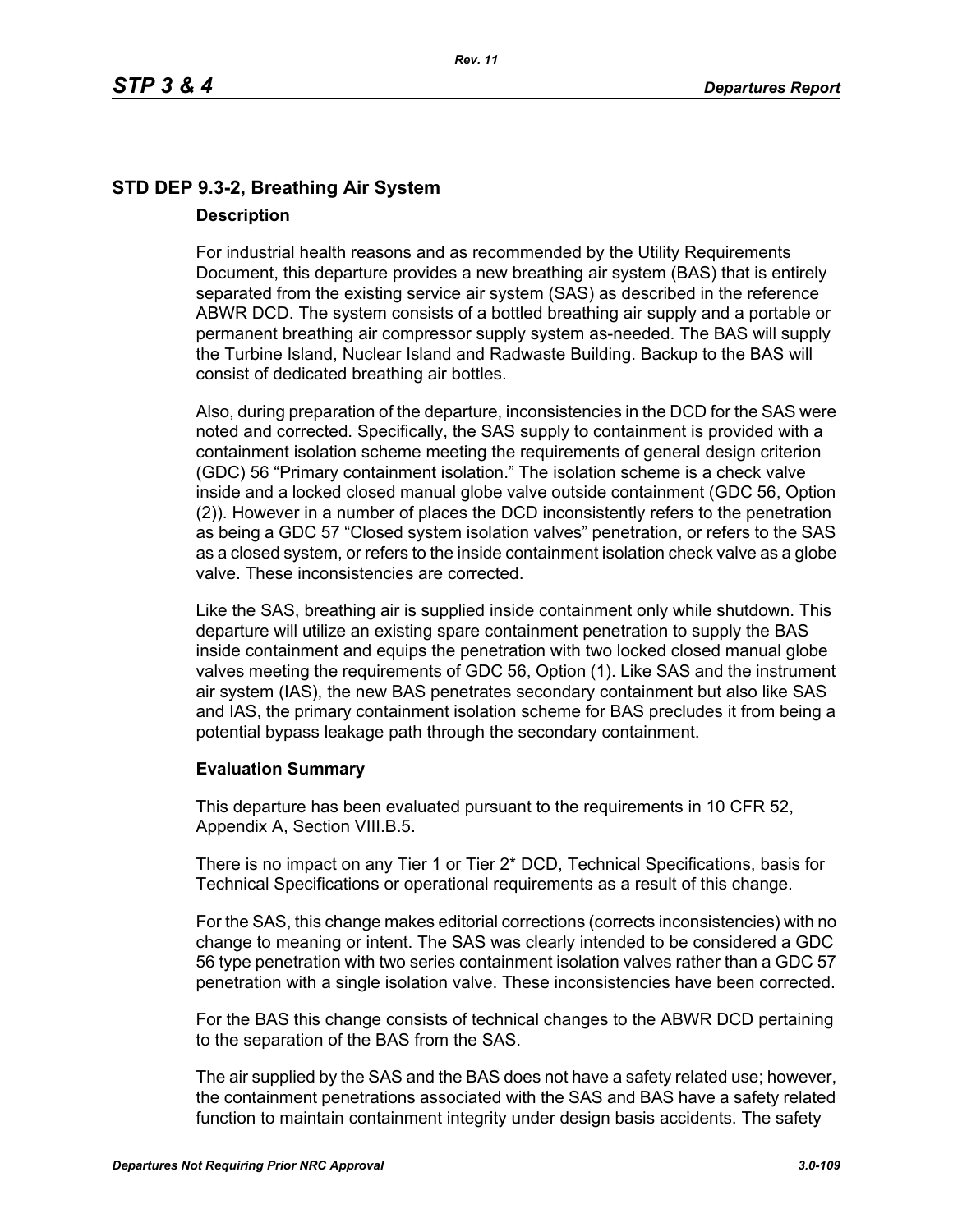significance of this departure is the change of a spare penetration to an additional functional containment penetration. However the same technical requirements that were imposed by the DCD on the BAS (as an integral part of the SAS) are now imposed by the FSAR on the new separate BAS. In addition, the locked closed containment isolation valves associated with the new BAS penetration are subject to the same locked valve administrative controls previously applied to the SAS inboard globe valve. Therefore the BAS containment penetration does not contribute to more than a minimal increase in the frequency of occurrence of an accident, nor an increase in the likelihood of occurrence of a malfunction of an SSC important to safety previously evaluated in the ABWR DCD. The changes to the BAS do not affect the probability of the occurrence of a severe accident as described by the DCD, nor do they increase the consequences of a severe accident.

Based on this evaluation, prior NRC approval of the change is not required.

## **STD DEP 9.3-3, Control Rod Drive System Sampling**

## **Description**

ABWR DCD Subsection 9.3.2.3.1 and Table 9.3.2 describe measurements of Oxygen and Conductivity for Control Rod Drive(CRD) System water. These water qualities can be monitored by Condensate Purification System (CPS) effluent and removal of these measurements has no safety significance. Therefore, these are integrated with measurement of Oxygen and Conductivity for CPS water. To keep the consistency of measurements between CPS and Feedwater, instrument range of the CPS effluent is changed from "0 to 100 ppb" to "0 to 250 ppb" and high alarm setpoint "200 ppb" is added to the CPS effluent.

## **Evaluation Summary**

This departure has been evaluated and determined to comply with the requirements in 10 CFR 52, Appendix A, Section VIII.B.5, as described previously.

It does not change the functional or safety requirements of the CRD system. The CRD water sources are the effluent from the CPS and the Condensate Storage Tank (CST). During plant operation, CRD water source is the effluent from the CPS. Water qualities of CRD system and CPS effluent are same. The changed instrument range is consistent with that of Feedwater. And the added high alarm setpoint is consistent with those of the CRD system and Feedwater. Furthermore, this change does not impact any plant physical features, SSCs important to safety or fission product barriers. Any previously evaluated accident is not affected, and the possibility for an accident of a different type is not created. Also, it does not affect any method used for evaluation in establishing the design bases or in the safety analyses. This departure does not affect any feature for mitigation of an ex-vessel severe accident. For the same reason, and because there is no effect on any event, operation or SSC function, the change does not create a different ex-vessel accident scenario.

Therefore, this change has no adverse impact and does not require prior NRC approval.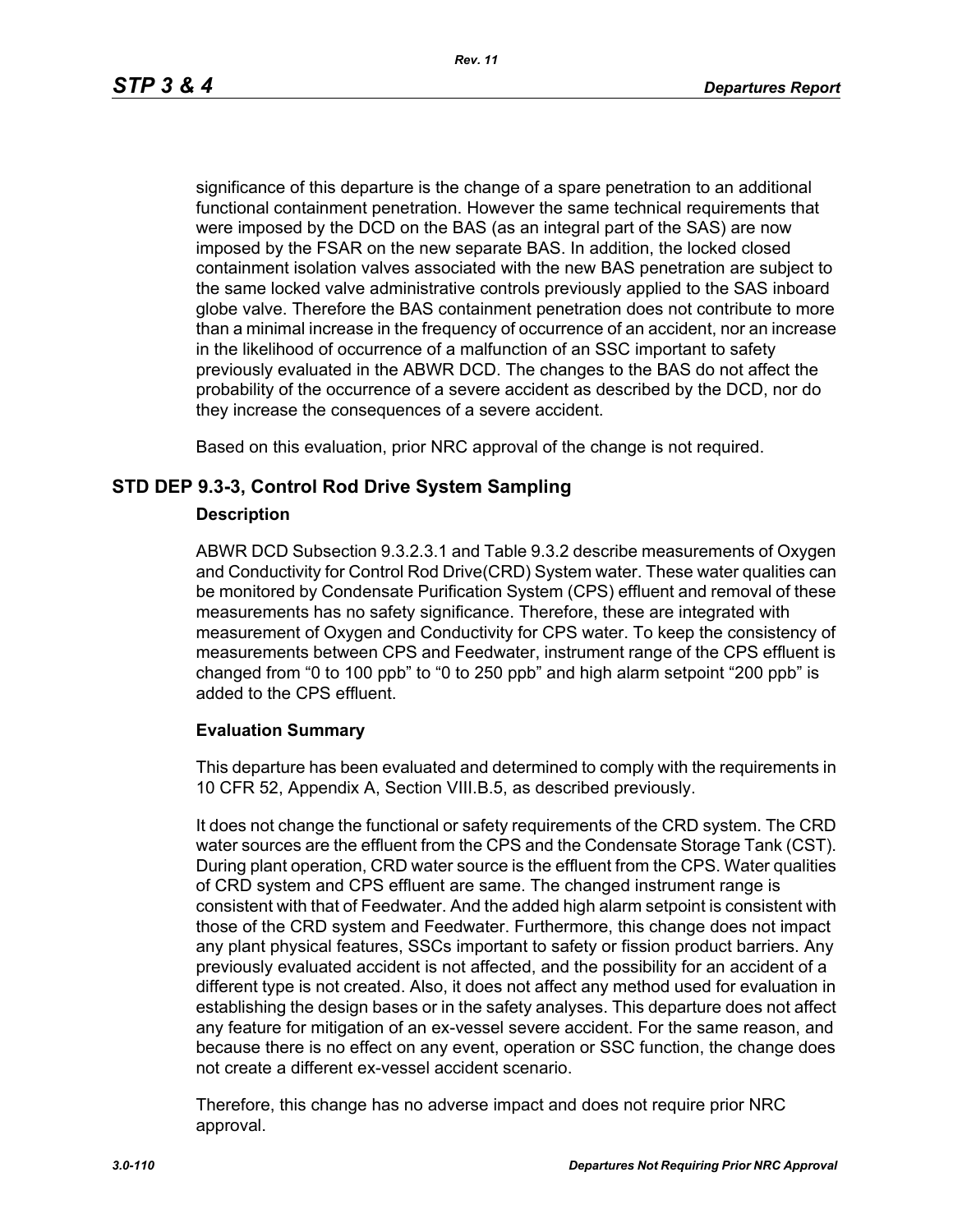# **STP DEP 9.4-1, Service Building HVAC System Description**

This site-specific departure modifies the reference ABWR DCD for the Service Building HVAC System. It revises the outside inlet air monitoring instrumentation design by removing the provisions for toxic gas monitors and the Technical Support Center (TSC) alarm for high toxic gas concentration. The toxic gas monitors and the TSC alarm can be deleted from the design based on the site-specific evaluation of on-site and off-site mobile and stationary sources of toxic gases described in FSAR Subsection 2.2S in accordance with Regulatory Guide 1.78.

## **Evaluation Summary**

This departure has been evaluated pursuant to the requirements in 10 CFR 52, Appendix A, Section VIII.B.5.

There is no impact on any Tier 1, Tier 2\*, technical specifications, basis for technical specifications or operational requirements as a result of this change.

The Service Building HVAC System toxic gas monitors and alarms are not safetyrelated but are important to safety. The toxic gas monitors and alarms from the system are not needed based on the analysis contained in the FSAR Section 2.2S and their elimination does not affect the operation of the Service Building HVAC System. The basic function of the Service Building HVAC System as described by the DCD is not significantly changed by this departure and this change does not affect interactions with previously designated equipment important to safety. Elimination of the toxic gas monitors and alarms from the Service Building HVAC System does not affect previously described accidents or malfunction of equipment important to safety. The toxic gas monitors and alarms are not needed to mitigate the consequences of accidents or malfunctions of equipment important to safety. Changes associated with this departure do not affect fission product barriers. These changes do not affect the probability of occurrence of a severe accident as described by the DCD, nor do they increase the consequences of a severe accident.

Based on this evaluation, prior NRC approval of the change is not required.

## **STD DEP 9.4-2, Control Building HVAC System**

## **Description**

This standard departure provides for changes from the reference ABWR DCD of the smoke removal mode of operation of the Control Building HVAC System described in FSAR Subsections 6.4.4.2, 9.4.1.1.4 and 9.5.1.1.6 as described below:

 FSAR Figure 9.4-1, sheets 1 and 2 are revised to include a control room main air supply duct bypass line around the air-handling unit with two motor operated dampers for each of the two control room habitability area HVAC divisions.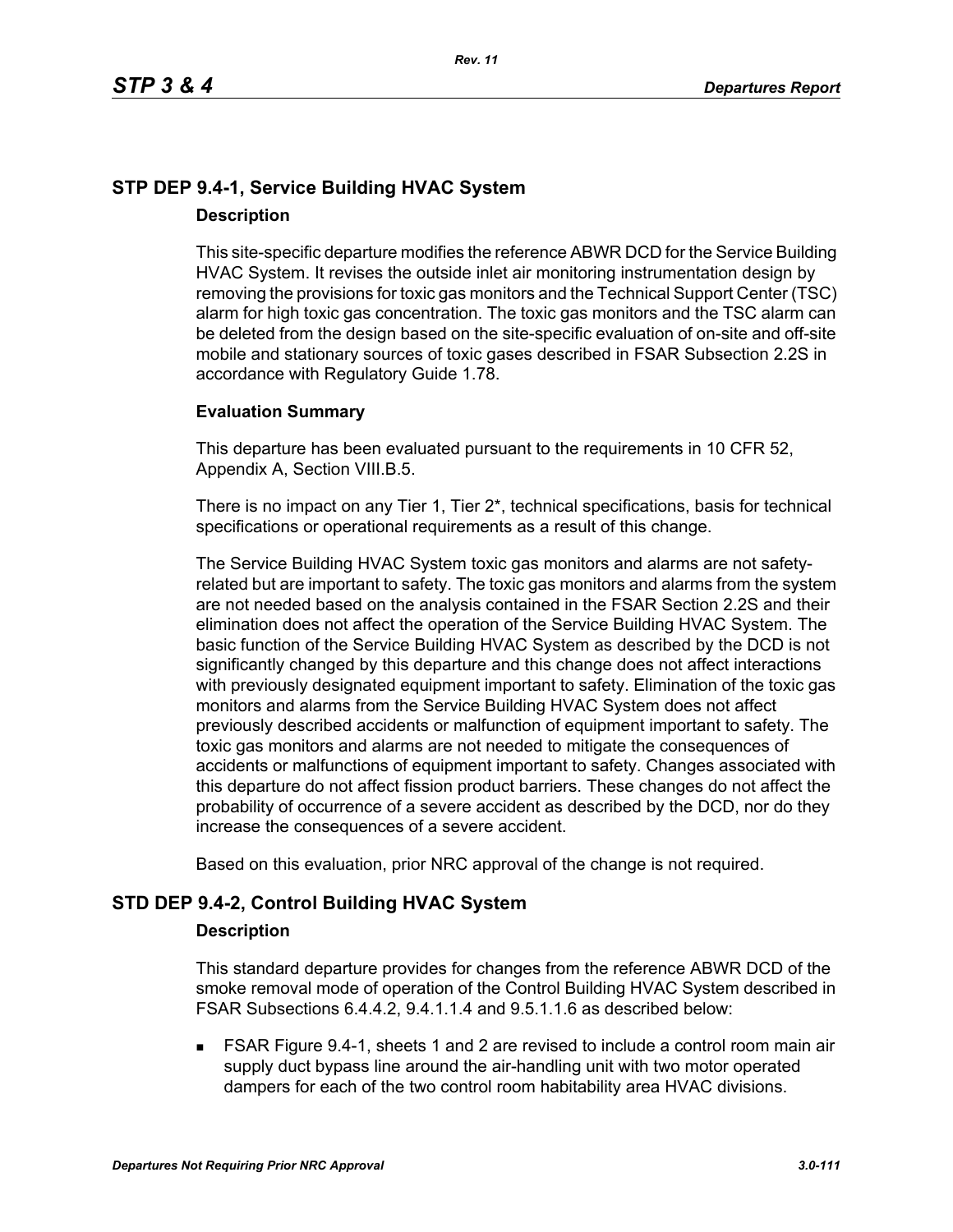This departure has been evaluated pursuant to the requirements in 10 CFR 52, Appendix A, Section VIII.B.5. There is no impact on any Tier 1, Tier 2\*, technical specifications, bases for technical specifications or operational requirements as a result of these changes.

Providing the Control Building HVAC Air Handling Units with bypass lines and associated dampers provides the necessary assurance that smoke is exhausted and not transported to other areas of the Control Building. As such, this change provides equivalent or better smoke removal, and thus does not have any effect on the frequency of occurrence or consequences of accidents or malfunction of SSC important to safety previously analyzed.

This change involves the design of the control room HVAC to assure air balance during smoke removal; this has no effect on the probability or consequences of an ex-vessel severe accident.

As a result of this evaluation, prior NRC approval of the change is not required.

# **STP DEP 9.4-3, Service Building HVAC System**

**Evaluation Summary**

## **Description**

The Service Building HVAC System described in the reference ABWR DCD had two subsystems, the Clean Area HVAC System and the Controlled Area HVAC System. This standard departure described in STP FSAR Subsection 9.4.8 deletes the subsystems and consolidates the Service Building HVAC System to supply air to both the Clean Area and the Controlled Area. The Service Building HVAC System is included as a load powered by the Combustion Turbine Generator that can be manually loaded by the operator. This allows the Technical Support Center and Operations Support Center to be habitable under accident conditions.

Additionally, design upgrades are made to provide automatic start of the emergency filter train and increase efficiency of the charcoal filters from 95% to 99%.

- FSAR Figure 9.4-1, sheets 3 through 5 are revised to include a control building air supply bypass line with two motor operated dampers around the air-handling unit in each of the three safety-related equipment HVAC areas.
- FSAR Sections 6.4.4.2, 9.4.1.1.4 and 9.5.1.1.6 are revised to describe how the dampers (described in the two bullets above) operate during the smoke removal mode.

Each air supply bypass line and damper arrangement as described above is required to provide a balanced air flow such that smoke is exhausted and not transported into other areas of the control building. This air balance during smoke removal mode of

operation is required because of the large mismatch between the air inlet supply (80,000 $\mathrm{m}^3$ /h) and the air exhaust (10,000  $\mathrm{m}^3$ /h total; 5,000  $\mathrm{m}^3$ /h for each exhaust fan).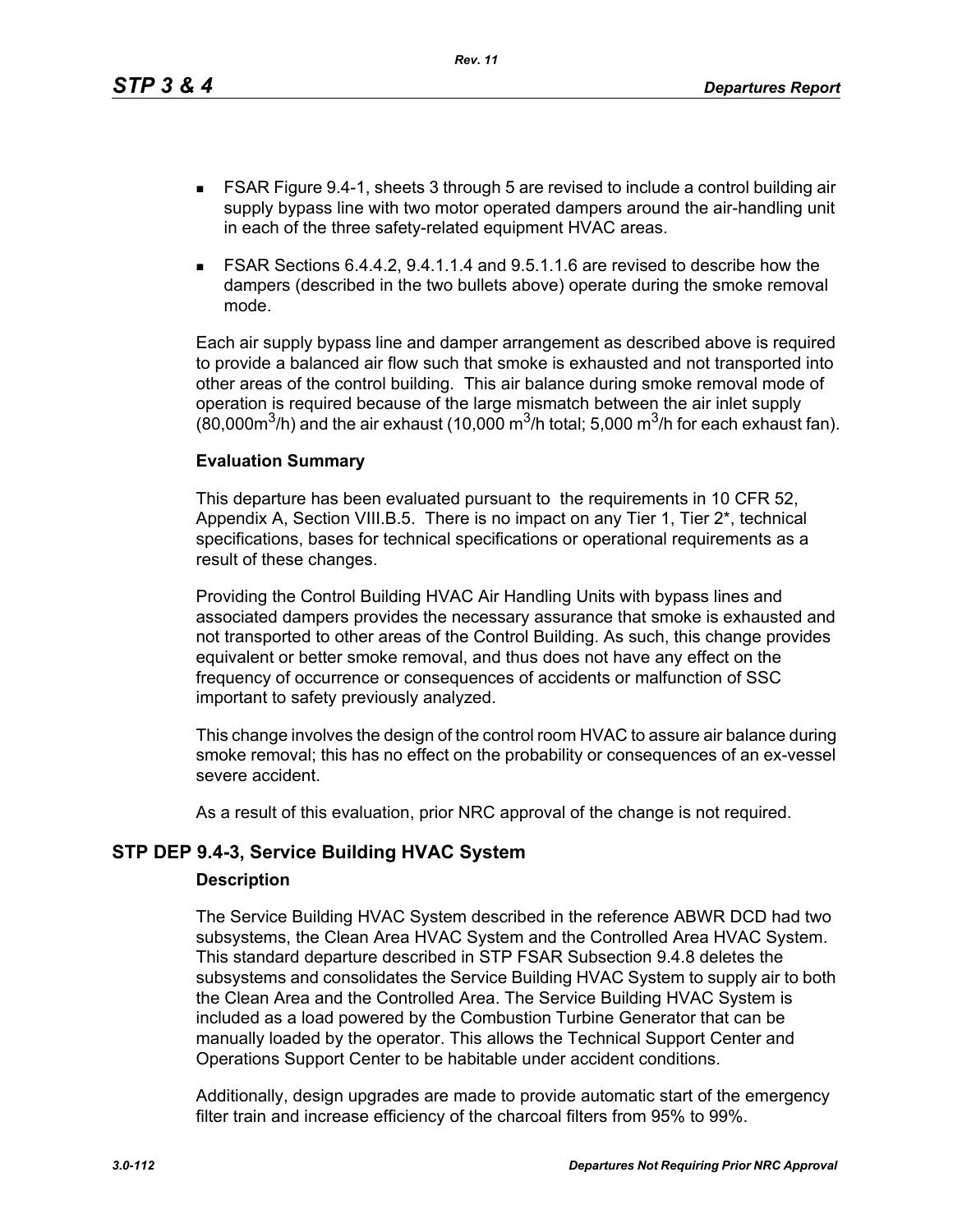## **Evaluation Summary**

This departure has been evaluated pursuant to the requirements in 10 CFR 52, Appendix A, Section VIII.B.5.

There is no impact on any Tier 1, Tier  $2^*$ , technical specifications, basis for technical specifications or operational requirements as a result of this change.

The proposed changes to the Service Building HVAC System include descriptive changes from two HVAC subsystems to one HVAC system that are consistent with the functional description of the system currently described by the ABWR DCD. An additional provision is included with the proposed change under this departure to make it possible for operation of Service Building HVAC using power from the Combustion Turbine Generator during loss of offsite power conditions. The basic function of the Service Building HVAC System and Combustion Turbine Generator as described by the DCD is not significantly changed by this departure and this change does not affect interactions with previously designated equipment important to safety. The design changes to increase filter efficiency and provide an automatic start of the emergency filter train are upgrades to the subsystem. These changes do not affect a previously described accident or malfunction of equipment important to safety. The proposed changes enhance the emergency filter train and the ability to operate the Service Building HVAC System using power supplied by the Combustion Turbine Generator during a loss of offsite power event. Changes associated with this departure do not affect fission product barriers. These changes do not affect the probability of occurrence of a severe accident as described by the DCD, nor do they increase the consequences of a severe accident.

Based on this evaluation, prior NRC approval of the change is not required.

## **STD DEP 9.4-4, Turbine Island HVAC System**

#### **Description**

This departure revises STP 3 & 4 Turbine Island HVAC system flow rate and cooling/heating load to accommodate the effect of change of the Turbine Building General Arrangement and systems located in Turbine Building including the following changes specified in other departures:

- STP 3 & 4 turbine generator has been changed. (STD DEP 10.2-1)
- The power generation heat sink described in the DCD (natural draft cooling tower) is being replaced by a cooling reservoir. (STD DEP 10.4-2)
- The DCD medium voltage electrical system design is being replaced by a dual voltage design.
- STP 3 & 4 Off Gas system charcoal adsorber vault in OG Holdup room temperature range adopts newest design.(STD DEP 11.3-1)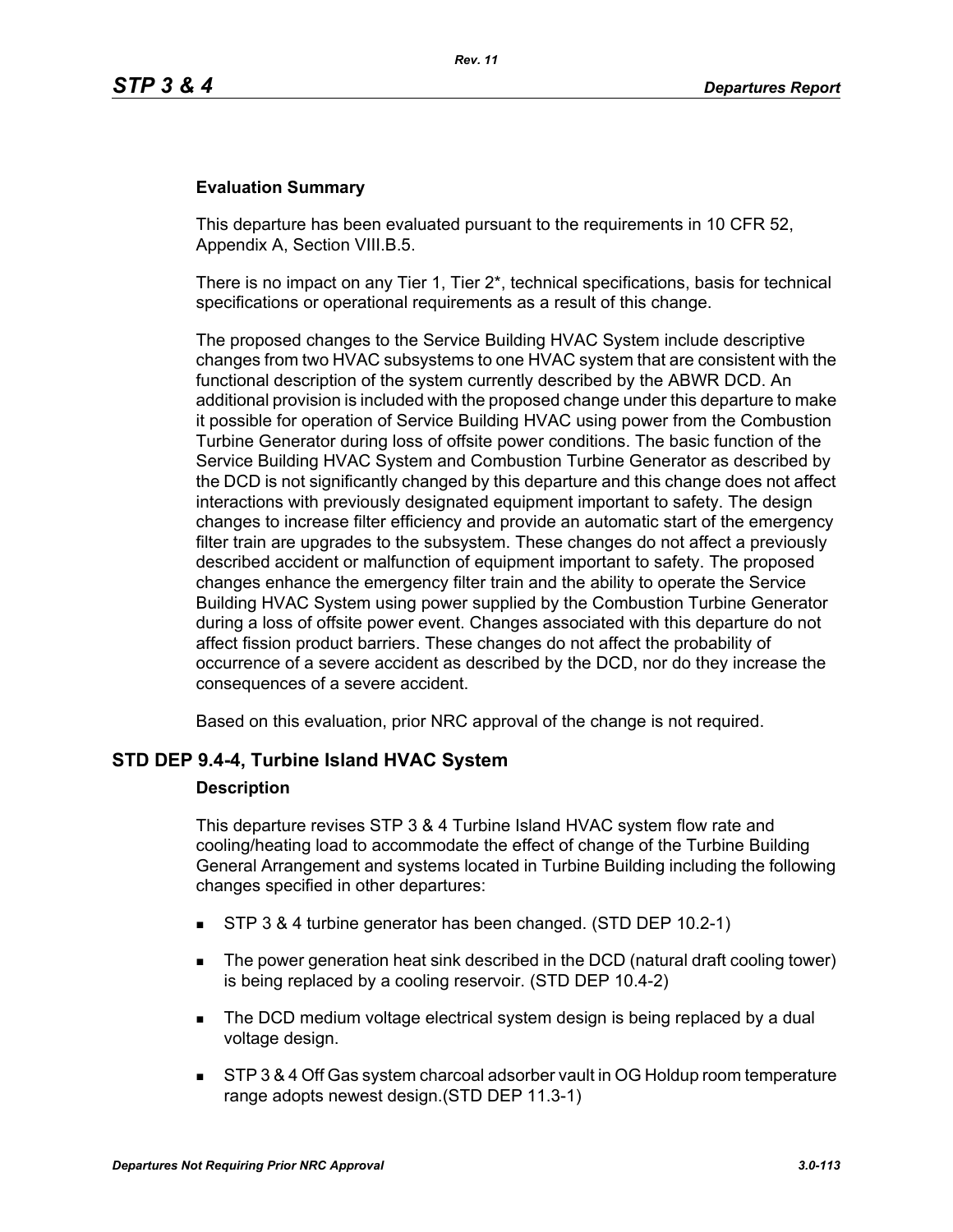**EXECT** Various other departures which change the quantity and arrangement of equipment in the Turbine Building. (e.g. STD DEP 10.4-5 for increased number of Feed Water Pumps.)

This departure adds the OG Holdup room temperature range limits to Subsection 9.4.4.1.2. Also, subsections 9.4.4.2.1.5 and 9.4.4.2.2.2 are revised to explain that local unit coolers and heaters are installed in high heat load areas, and the descriptions of specific areas with local unit coolers are deleted since the list of those areas is added to Figures 9.4-2b (Sheet 2) & c. The system and equipment specifications in Tables 9.4-3 and 9.4-5, and Figure 9.4-2a are changed as a result of a heat load re-calculation for the revised Turbine Building General Arrangement and Off Gas System requirements. The departure changes the HNCW water load described in Table 9.2-7 due to the changes in the Turbine Island HVAC.

STP 3 & 4 nonsafety-related electrical equipment is installed in a non-radioactive controlled area of Turbine Building, and ventilating and air-conditioning of these areas is performed by the Turbine Building Electrical Equipment Area (TBEEA) HVAC. Thus, it is necessary to change the Turbine Island HVAC subsystem name in section 9.4 from Electrical Building (E/B) HVAC to Turbine Building Electrical Equipment Area (TBEEA) HVAC.

## **Evaluation Summary**

This departure has been evaluated pursuant to the requirements in 10 CFR 52, Appendix A, Section VIII.B.5. There is no impact on any Tier 1, Tier 2\*, technical specifications, basis for technical specifications or operational requirements as a result of these changes.

This departure changes STP 3 & 4 Turbine Island HVAC system flow rate and cooling/heating load based on revised Turbine Building General Arrangement and Off Gas System requirements. Since this change does not affect any other plant SSCs, there is no effect on any accident previously evaluated in the DCD. Furthermore, although changes are made to certain plant physical features as described above, SSCs important to safety and fission product barriers are not affected in any way. Therefore, previously evaluated accidents are not affected, and the possibility for an accident of a different type is not created. Also, it does not affect any method used for evaluation in establishing the design bases or in the safety analyses. This departure does not affect any feature for mitigation of an ex-vessel severe accident. For the same reason, and because there is no effect on any event, operation or SSC function, the change does not create a different ex-vessel accident scenario.

Therefore, the change has no adverse impact and does not require prior NRC approval.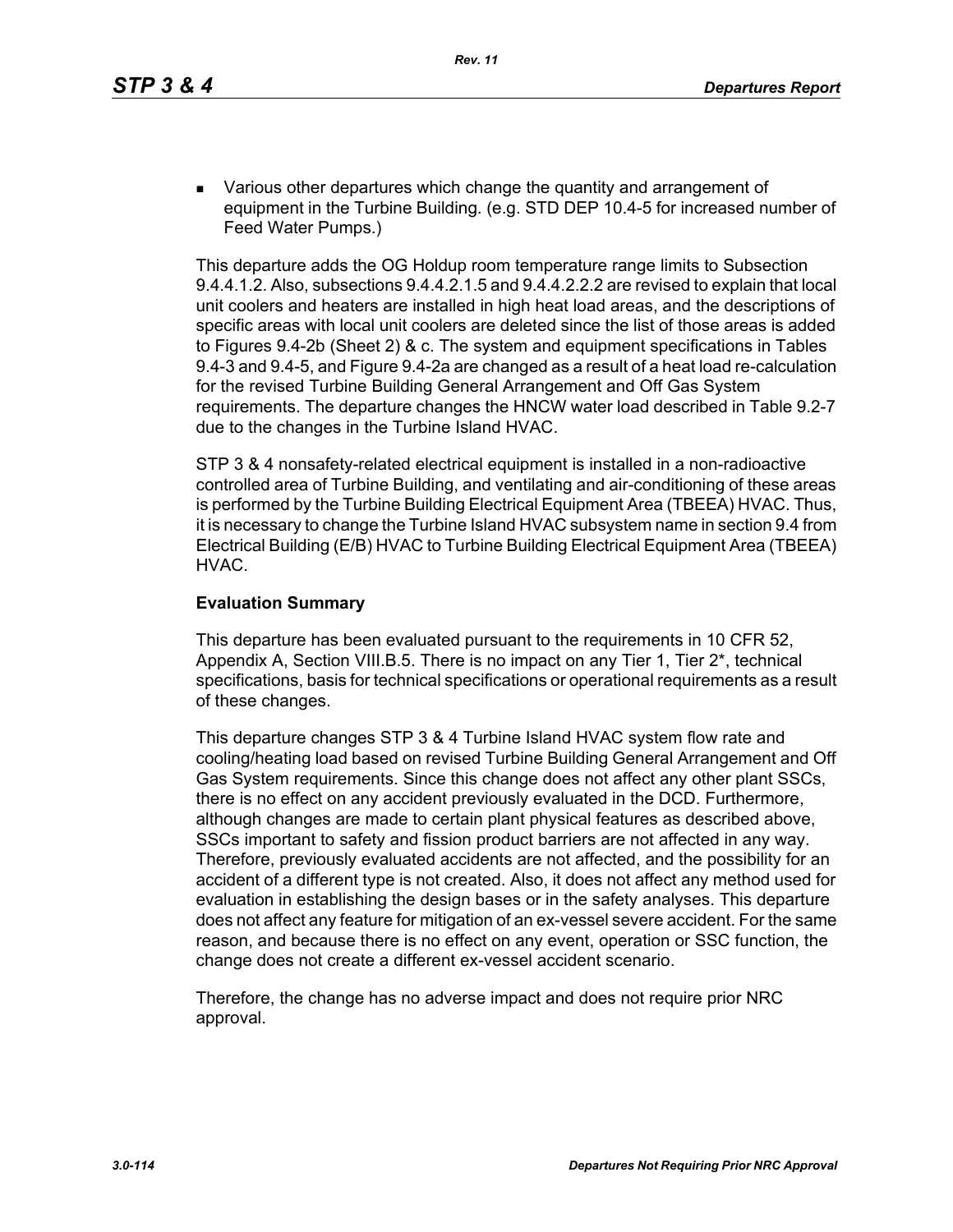# **STD DEP 9.4-5, Radwaste Building Ventilation Description**

This standard departure aligned the system described in the FSAR text with the figures depicting the system and eliminated HVAC equipment supporting the radwaste incinerator, which was deleted. The radwaste control room HVAC description was modified to be consistent with Figure 9.4-10 and the description of control room systems operation was clarified to demonstrate proper control room boundary pressurization.

A dedicated air conditioning system for electrical, HVAC equipment rooms and other areas was added as a result of design evolution.

Operation control of the exhaust air system from the radwaste process areas is augmented to automatically route the exhaust air through the filtration equipment upon detection of airborne radioactivity in the exhaust airflow, this will provide control of radioactivity release from the building and also reduces the replacement frequency of the filter banks of the air filtration equipment.

## **Evaluation Summary**

The changes to the Figure 9.4-10, sheets 1,2, & 3 were based on calculations and site specific general arrangements and temperatures.

This departure has been evaluated and determined to comply with the requirements in 10 CFR 52, Appendix A, Section VIII.B.5, as described previously. The change has no adverse impact, and affects the function, but is bounded by the safety analysis.

Although this departure alters the physical plant by adding a dedicated air conditioning system for electrical, HVAC equipment rooms and other areas, and thus is a change to the plant physical features, SSCs important to safety and fission product barriers are not affected. Therefore, previously evaluated accidents are not affected, and the possibility for an accident of a different type is not created. Also, it does not affect any method used for evaluation in establishing the design bases or in the safety analyses. This departure does not affect any necessary feature for mitigation of an ex-vessel severe accident. For the same reason, and because there is no effect on any event, operation or SSC function, the change does not create a different ex-vessel accident scenario. Therefore, this change has no adverse impact and does not require prior NRC approval.

# **STD DEP 9.4-6, Control Building HVAC System**

## **Description**

The reference ABWR DCD, Tier 2 Subsection 9.4.1, contains one flow element/flow switch (FE/FS) in the common discharge duct of each emergency filtration unit which is used to automatically start the standby emergency filtration unit in the event of operating unit low flow or fan failure. This departure changes the number, location and logic of these FEs/FSs. Instead of one FE/FS per division installed in the common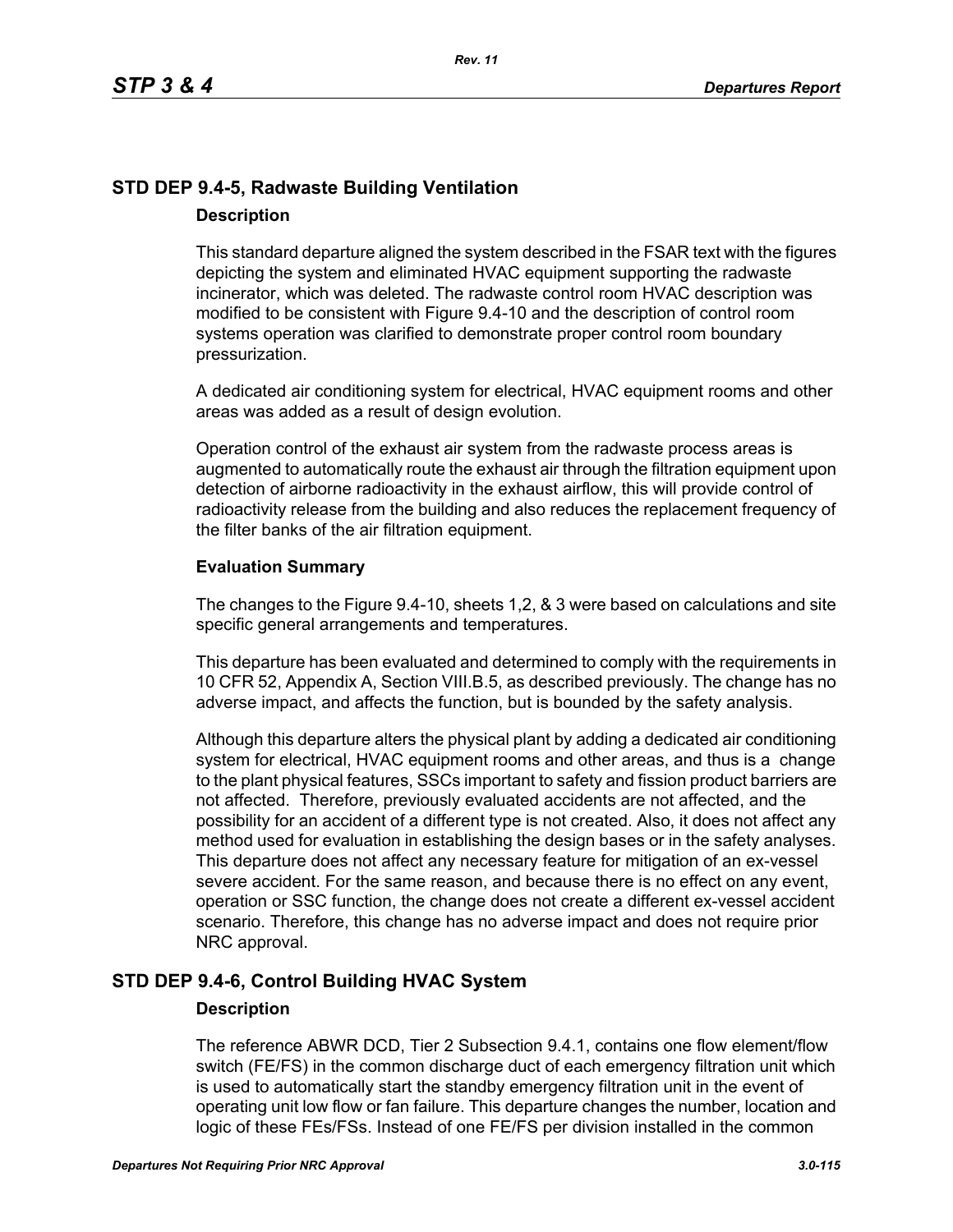discharge duct, a FE/FS is to be installed on the discharge side of each emergency filtration unit fan (two fans per redundant division, 4 total for the Control Room Habitability Area(CRHA) HVAC System, as depicted in Figure 9.4-1, Sheets 1 and 2. Within each redundant division, a two-out-of-two logic signal is required to automatically initiate switchover to the standby division. Utilization of 2 FEs/FSs in this manner places the system in conformance with Technical Specification 3.3.7.1.

## **Evaluation Summary**

This departure has been evaluated pursuant to the requirements in 10 CFR 52, Appendix A, Section VIII.B.5. There is no impact on any Tier 1, Tier 2\*, technical specifications, bases for technical specifications or operational requirements as a result of these changes.

Providing two channels per emergency filtration (EF) division instead of one, with two out of two logic for switchover to the standby division, provides added assurance that switching to the standby division only occurs when the primary EF has low flow in both fan units. This change provides equivalent or better EF operation in response to emergency conditions, thus does not have any effect on the frequency of occurence or consequences of accidents or malfunction of SSC important to safety previously analyzed.

This change involves the operation and switching of the primary and redundant emergency filtration divisions for the CRHA; these have no effect on the probability or consequences of an ex-vessel severe accident.

As a result of the evaluation, prior NRC approval of the change is not required.

## **STD DEP 9.4-7, Control Building HVAC System**

#### **Description**

The reference ABWR DCD states that the MG sets are located in the CB and the MG Set rooms are ventilated by CB Safety-Related Equipment Area (CBSREA) HVAC and cooled by MG Set Room AHUs. This standard departure addresses the requirements for ventilation of the Control Building Annex (CB Annex) due to moving the Reactor Internal Pump (RIP) motor generator (MG) sets from the Control Building (CB) to the CB Annex. This departure modifies the CB Annex HVAC to provide appropriate ventilation, filtering cooling and heating of the MG Set rooms in the Control Building Annex.

#### **Evaluation Summary**

This departure has been evaluated pursuant to the requirements in 10 CFR 52, Appendix A, Section VIII.B.5.

There is no impact on any Tier 1, Tier 2\*, technical specifications, bases for technical specifications or operational requirements as a result of these changes.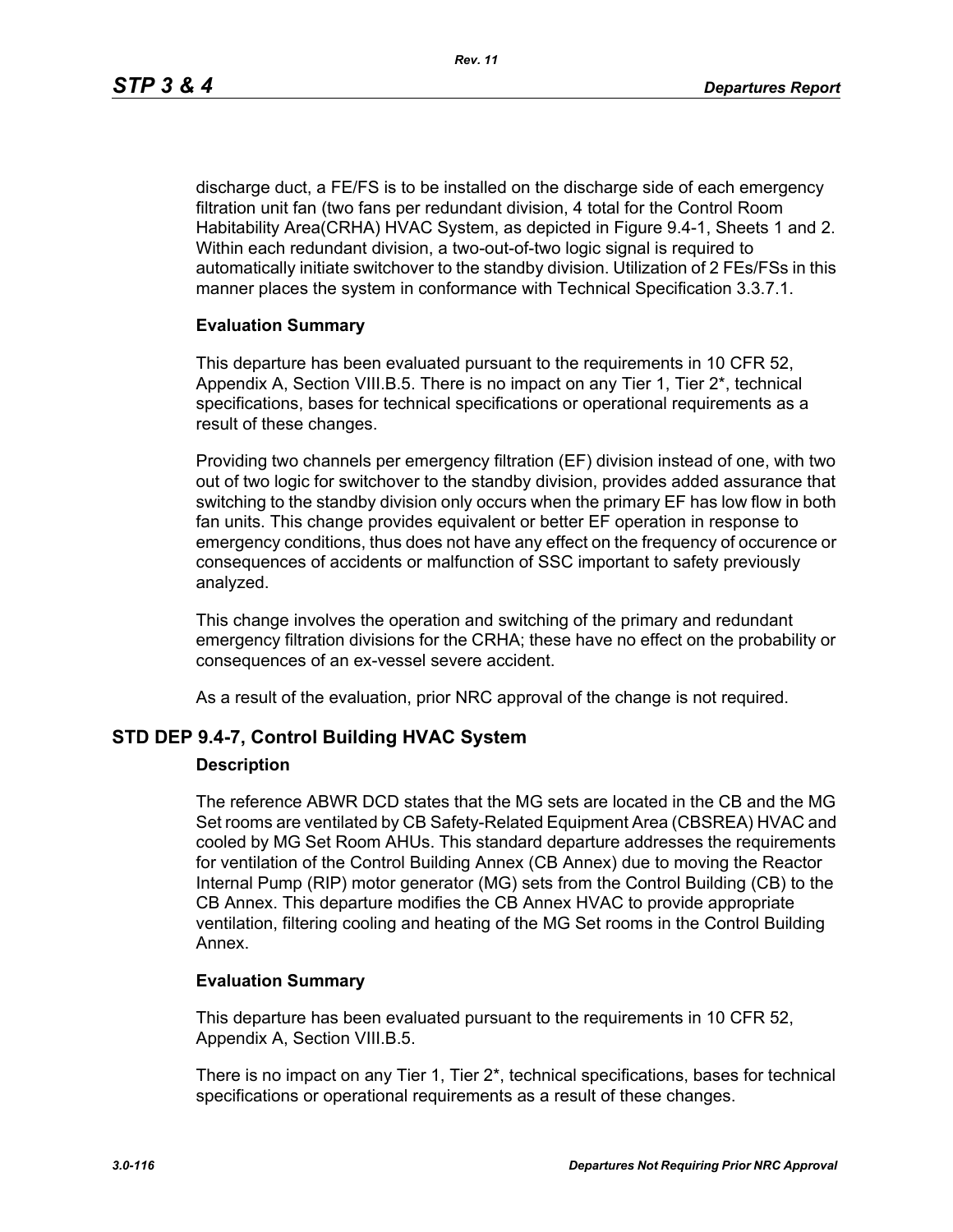Revising the design of the Control Building Annex HVAC system to appropriately accommodate the MG sets relocated from the control building provides similar HVAC performance for this added nonsafety-related equipment, thus does not have any effect on the frequency of occurrence or consequences of accidents or malfunction of SSC important to safety previously analyzed.

*Rev. 11*

This change involves systems which are not relied upon for mitigation of ex-vessel severe accident. Therefore the likelihood or consequences of an ex-vessel severe accident is not impacted.

As a result of this evaluation, prior NRC approval of the change is not required.

## **STP DEP 9.4-8, Reactor Building HVAC**

## **Description**

Tornado dampers are added to the Tier 2 Figure 9.4-1 Control Building HVAC Flow Diagram inlet and exhaust sections to make them consistent with Tier 1 depictions.

The inlet air handling fans and equipment are rearranged and inlet tornado dampers are added to the Tier 2 Figure 9.4-3 Secondary Containment HVAC System diagram to make it consistent with the Tier 1 depiction.

Tornado dampers are added to the inlet and exhaust sections and fire dampers are removed from Tier 2 Figure 9.4-4 R/B Safety Related Electrical Equipment HVAC System to make them consistent with Tier 1 depictions.

In addition, this departure also clarifies that the nonsafety-related system design temperature limits are at the 1% exceedance values provided in Table 2.0-2. This includes the Secondary Containment HVAC System.

The change to the tornado dampers air handling fans and equipment and the fire dampers are a standard departure (STD). The change to the nonsafety-related system design temperature limits are a site specific departure (STP).

## **Evaluation Summary**

This departure has been evaluated pursuant to the requirements in 10 CFR 52, Appendix A, Section VIII.B.5. As stated above, the changes are made to the Tier 2 drawings to make them consistent with the Tier 1 drawings. The changes have no effect on the frequency or consequences of accidents, or the probability or consequences of malfunctions. The systems involved are not relied upon for ex-vessel severe accident mitigation.

As a result, prior NRC approval of this change is not required.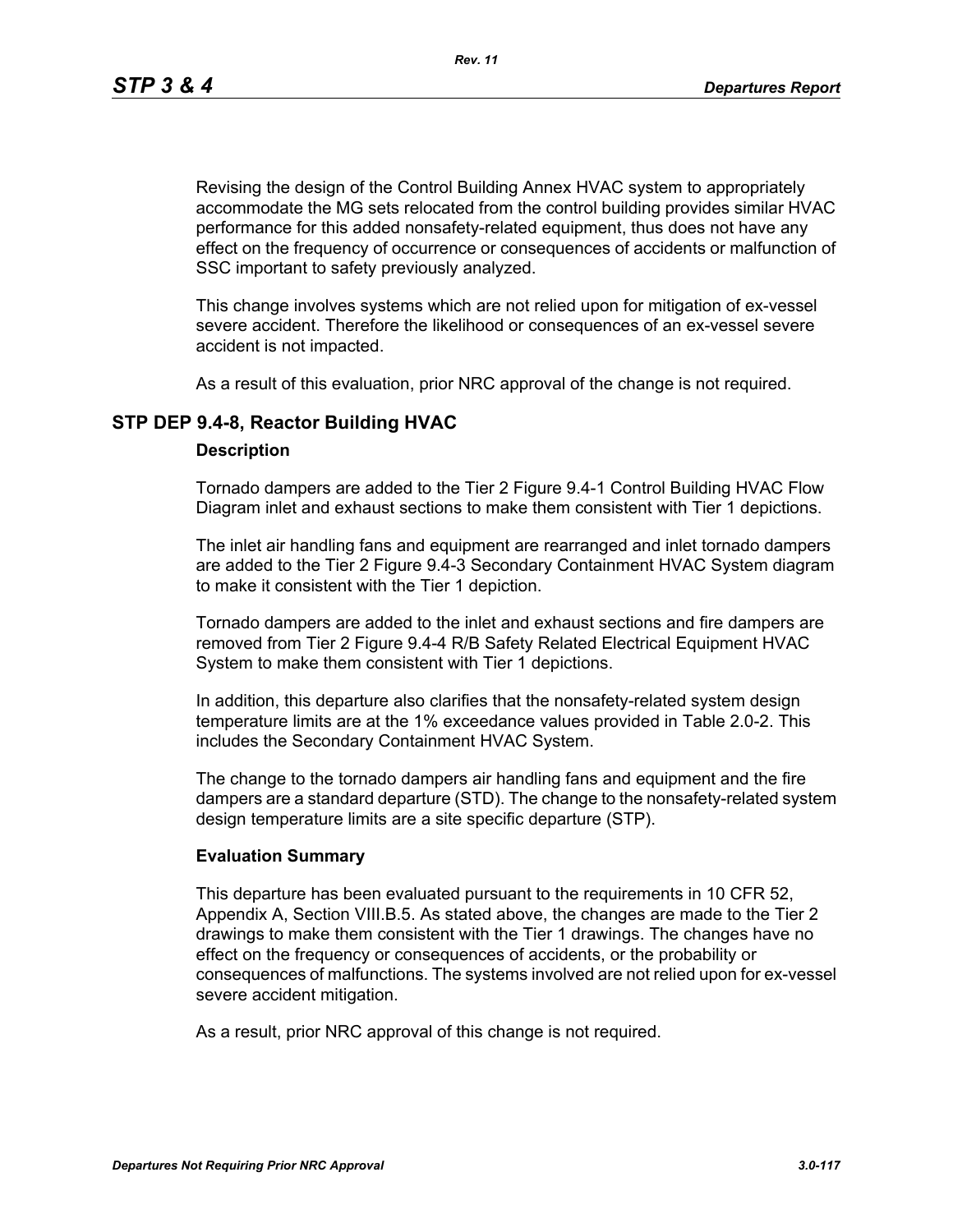# **STD DEP 9.4-9, Turbine Building HVAC System Description**

This departure revises the STP 3&4 Turbine Building HVAC design room temperature, system air flow, and main heating coil. The changes incorporated into the FSAR are as follows:

- Subsection 9.4.4.1.2 (1) lists the Turbine Building HVAC areas and specifies room temperature design limits. Some of the area and room temperatures specified in the DCD are unnecessarily conservative and are revised. Specifically:
	- Minimum temperature in Turbine Building changed from  $15^{\circ}$ C to  $10^{\circ}$ C. (consistent with other HVAC systems described in the ABWR DCD, such as R/B HVAC and C/B HVAC)
	- Steam tunnel area maximum temperature changed from 49°C to 60°C. (consistent with Table 3I-6)
	- Moisture separator compartment maximum temperature changed from  $49^{\circ}$ C to 60°C. (consistent with Table 3I-6)
- The Turbine Building HVAC system changed from a recirculating air flow system to a once-through air flow system to minimize contamination/exposure for controlled areas of the Turbine Building. This change is reflected in Section 9.4.4.1.2 (3) & (6), 9.4.4.2.1, 9.4.4.2.1.1, 9.4.4.2.1.2, Figure 9.4-2a, and Figure 9.4- 2b (Sheets 1 & 2).
- The Turbine Building HVAC main heating coil changed from a hot water coil to an electric heater coil. This change is reflected in Sections 9.4.4.2.1.1, 9.4.4.2.2.1, Figure 9.4-2a and Figure 9.2-2b (Sheet 1). Also, the last column is deleted from Table 9.4-5c (Steam to Hot Water Heat Exchanger Area).

## **Evaluation Summary**

This departure has been evaluated pursuant to the requirements in 10 CFR 52, Appendix A, Section VIII. B.5. There is no impact on any Tier 1 or Tier 2<sup>\*</sup>, Technical Specifications, Basis for Technical Specifications or operation requirements as a result of these changes.

This departure changes STP 3 & 4 Turbine Building HVAC design room temperature, system air flow, and main heating coil. Although this change alters some area and room temperatures specified in the DCD that are unnecessarily conservative, it does not affect any other plant SSCs; therefore, there is no effect on any accident previously evaluated in the DCD or fission product barrier. Any previously evaluated accident is not affected, and the possibility for an accident of a different type is not created. Also, it does not affect any method used for evaluation in establishing the design bases or in the safety analyses. This departure does not affect any feature for mitigation of an ex-vessel severe accident. For the same reason, and because there is no effect on any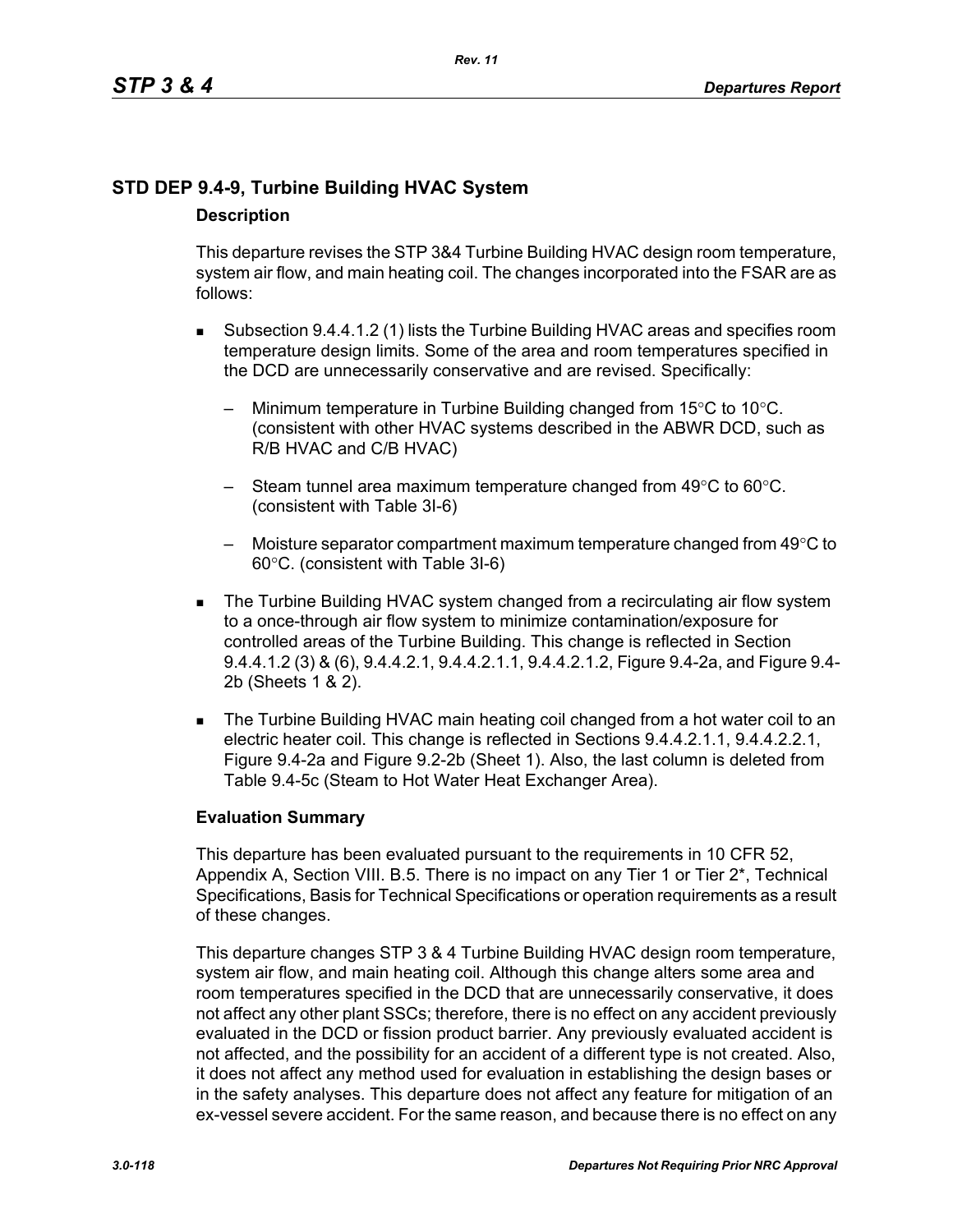event, operation or SSC function, the change does not create a different ex-vessel accident scenario.

Therefore, the change has no adverse impact and does not require prior NRC approval.

## **STD DEP 9.5-1, Diesel Generator Jacket Cooling Water System**

## **Description**

The reference ABWR DCD stated that the Diesel Generator Jacket Cooling Water System conformed to the inspection and testing requirements in Regulatory Guide (RG) 1.108. RG 1.108 was withdrawn in August 1993 with the issuance of RG 1.9, Rev. 3, which endorses IEEE-387 and addresses qualification, preoperational and periodic testing of the diesel generators. As a result, references to RG 1.108 are superseded by the requirements of RG 1.9.

## **Evaluation Summary**

This departure has been evaluated pursuant to the requirements in 10 CFR 52, Appendix A, Section VIII.B.5. As noted above, this change updates reference to the NRC requirements by deleting reference to an obsolete RG and replacing it with the current RG. The existing diesel generator jacket cooling water system has been evaluated to Regulatory Guide 1.9 and shown to meet these current requirements. There is no change to any design or function of an SSC important to safety. This change has no impact on the likelihood or consequences of analyzed accidents or malfunction of an SSC important to safety. There is no change to any design basis for a fission product barrier nor are there any new accident scenarios created. There is no impact on the probability or consequences of an ex-vessel severe accident.

Based on the results of this evaluation, prior NRC approval is not required.

## **STD DEP 9.5-2, Lower Drywell Flooder Fusible Plug Valve**

#### **Description**

The reference ABWR DCD contained specific engineering design details about the fusible plugs based on an older design concept and patent application, but the actual fusible plugs were never built and tested. The changes made to the STP 3 & 4 FSAR describe the fusible plugs in less prescriptive generic terms to the system design requirements and incorporate design experience from actual design and test results:

- Clarified that 260°C is the temperature for fusible plugs to open.
- Added clarification of the isolation valve contained in each piping line in the lower drywell which is locked open during normal operation.
- Replace specific design details of the fusible plug configuration with less prescriptive generic functional and operational characteristics.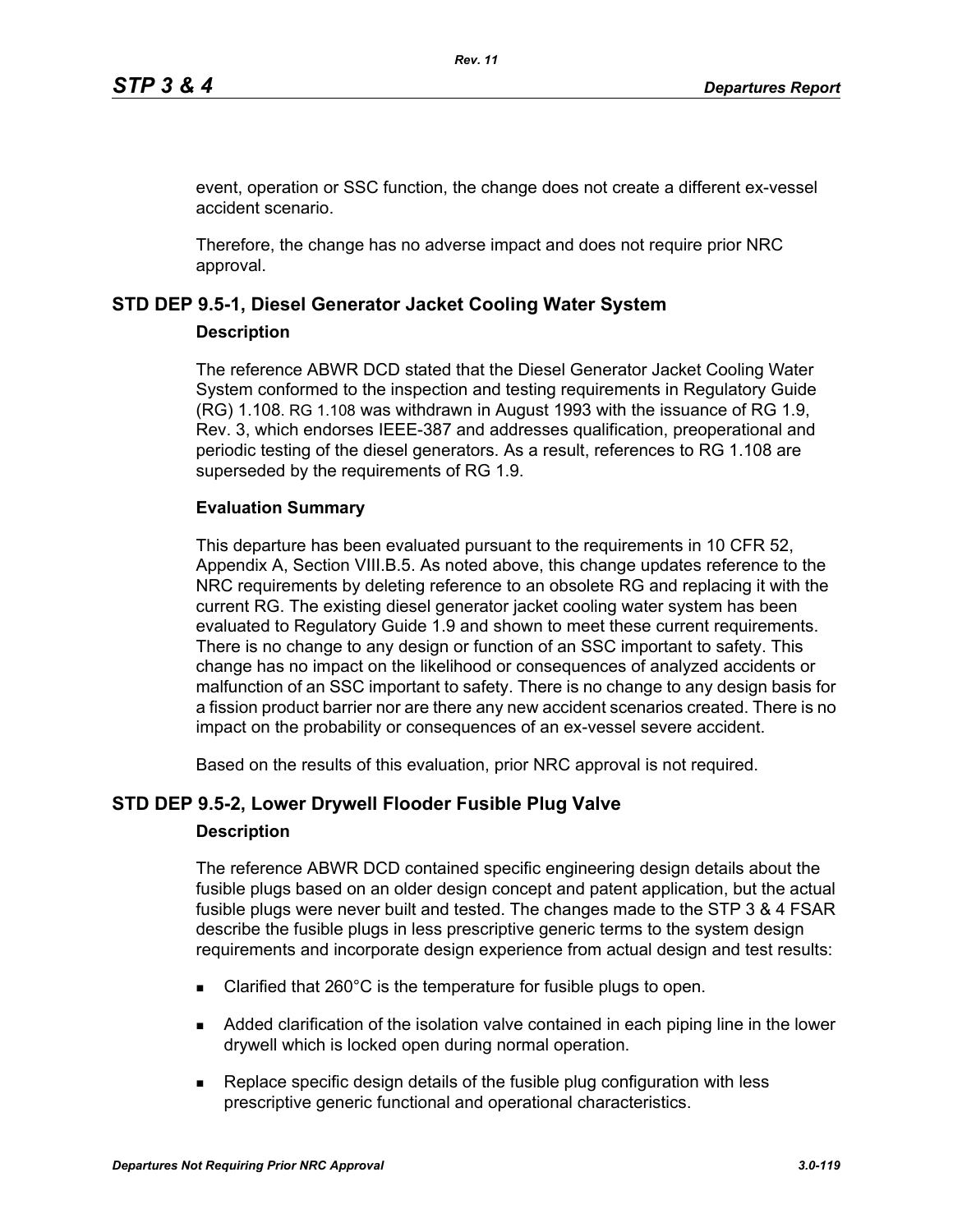- Clarified that the fusible plug valves are not ASME Code components.
- Clarified that the temperature of the surrounding air in the drywell is the measurement point for the opening temperature.
- Revised testing information and expanded the requirement to permit the functions of the fusible plugs to be tested separately, if applicable.

#### **Evaluation Summary**

This departure has been evaluated pursuant to the requirements in 10 CFR 52, Appendix A, Section VIII.B.5.

This departure does not change any Tier 1 information, Tier 2\* information, Technical Specifications, bases for the Technical Specifications, operational requirements, or design, performance, or testing requirements.

This departure includes two basic changes. First, this departure clarifies the performance and test requirements for the fusible plug valves. Second, the departure removes specific design details which were in the DCD and replaces them with less prescriptive, more generic performance requirements. Those performance requirements are unchanged from the DCD, but this departure provides additional flexibility to satisfy those requirements. As such, this departure does not change any design, performance or testing requirements for these valves, which are required to function following a severe accident. As a result, this departure has no impact on the likelihood or consequences of analyzed accidents or malfunction of an SSC important to safety. Furthermore, it does not change the performance of any plant physical features, SSCs important to safety or fission product barriers. Any previously evaluated accident is not affected, and the possibility for an accident of a different type is not created. Also, it does not affect any method used for evaluation in establishing the design bases or in the safety analyses. This departure does not adversely affect the performance of features for mitigation of an ex-vessel severe accident. For the same reason, and because there is no effect on any event, operation or SSC function, the change does not create a different ex-vessel accident scenario.

Therefore, this change has no adverse impact and does not require prior NRC approval.

# **STD DEP 9.5-3, System Description - Reactor Internal Pump Motor-Generator Sets Description**

This standard departure consists of several changes to the technical description of the non-safety Motor-Generator (MG) Set equipment that provides power to connected reactor internal pumps (RIPs). These changes are being made to clarify the original DCD technical descriptions or to reflect changes in the actual equipment design implementation details that have evolved since the original DCD descriptions were written. Basic changes in Section 9.5.10.2 are: (1) a clarification in the first paragraph that there is more than one auxiliary transformer; (2) An MG set to ASD RIP loads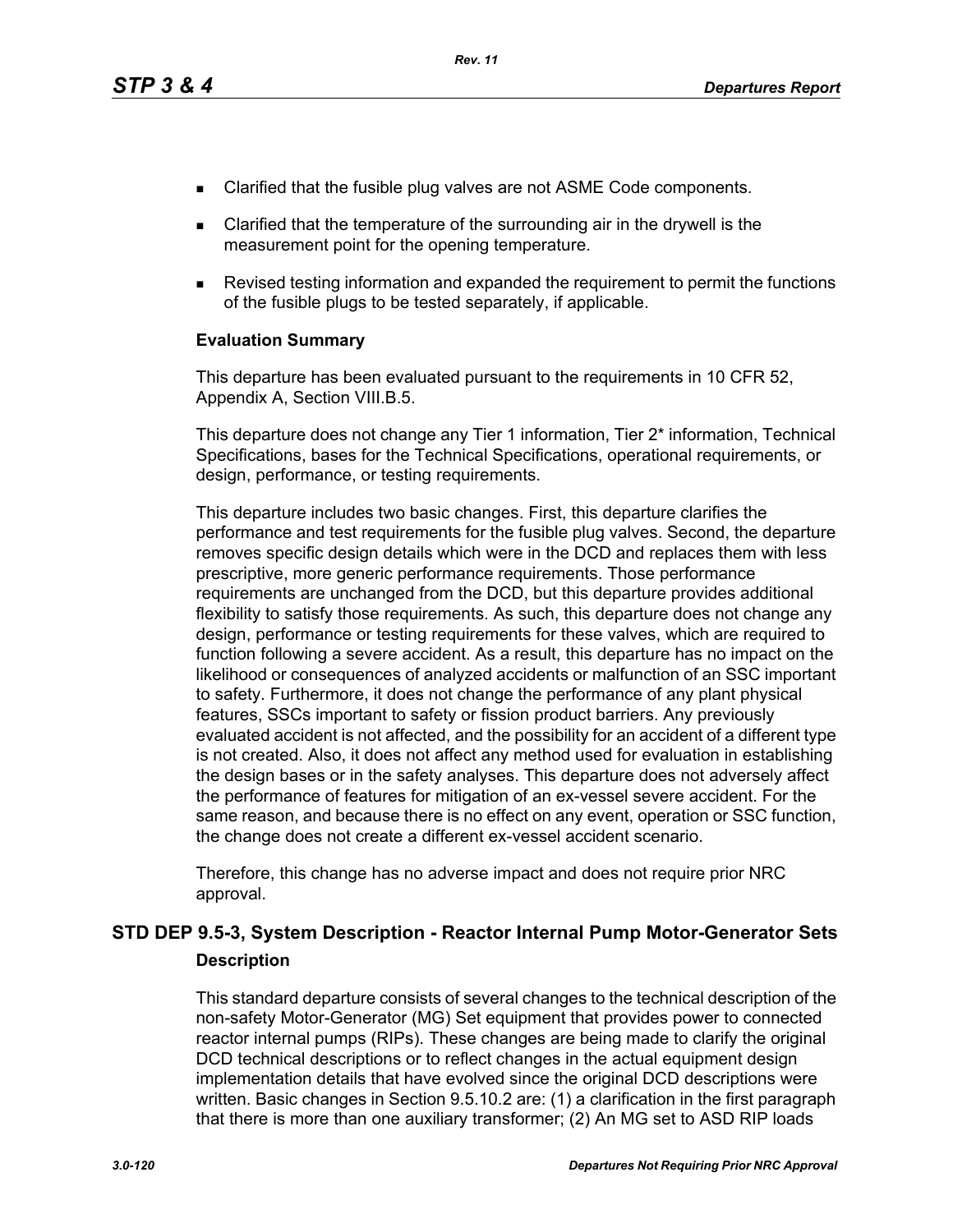interface is through three vacuum circuit breakers and three ASD input transformers. In Paragraph 7.7.1.3(7), a specific power device type "gate-turn-off (GTO)" is deleted. The purpose of this sentence is to describe how to implement the Recirculation Pump Trip (RPT) function in the ASDs. The description is consistent with the ASD design. Paragraph 7.7.1.3(8)(c) includes clarification changes.

## **Evaluation Summary**

This departure has been evaluated pursuant to the requirements in 10 CFR 52, Appendix A, Section VIII.B.5. There is no impact on any Tier 1, Tier 2\*, Technical Specifications, Bases for Technical Specifications or operational requirements as a result of these changes. The recirculation flow control system (RFC), which includes four adjustable speed drives (ASDs) and two MG Sets and associated ASDs, has no safety setpoints (see DCD Tier 2 Section 7.7.1.3 (13)).

The departure involves the electrical side of the MG-set/ASD design, but not the function. The design change reflects changes in the actual equipment design details that have been implemented in operating plants. The MG-set/ASD equipment, which has a nonsafety-related function of controlling the speed of the RIPs, is for power generation purposes only (see DCD Tier 2, Sections 7.7.1.3 (10) and 9.5.10.3), and evaluated in the Accident Analyses (see DCD Tier 2, Sections 15.2.6 and 15.3.1). In Section 15.2.6, "Loss of Non-Emergency AC Power to Station Auxiliaries", the analysis includes the six RIPs powered by MG sets that are capable of maintaining their original speeds for one second. This COLA change does not affect the analysis. In Section 15.3.1 "Reactor Internal Pump Trip", the analysis considers a loss of three RIPs. The change from one breaker per three ASDs to one breaker per ASD causes a loss of one RIP in a single failure event of a breaker, ASD or RIP, which is bounded by the current analysis. There is no impact on the probability or consequences of a previously evaluated accident. Consequently, there is no impact on the probability or consequences of an accident or malfunction of an SSC important to safety.

The MG-set/ASD equipment have not been identified as a design feature in the DCD for mitigating an ex-vessel severe accident. The likelihood or consequences of a severe accident are not impacted. Therefore, this change has no adverse impact and prior NRC approval is not required.

# **STD DEP 9.5-4, Lighting and Servicing Power Supply System**

## **Description**

Reference ABWR DCD Subsection 9.5.3 provides for the use of mercury lamps (or equivalent) for high ceilings, except where breakage could introduce mercury into the reactor coolant system. This standard departure replaces the mercury lamps with highpressure sodium (HPS) lamps. All references to mercury lamps have been replaced with HPS lamps. This standard departure is being taken because the Federal Energy Policy Act of 2005 bans the use of mercury vapor ballasts manufactured or imported after January 1, 2008.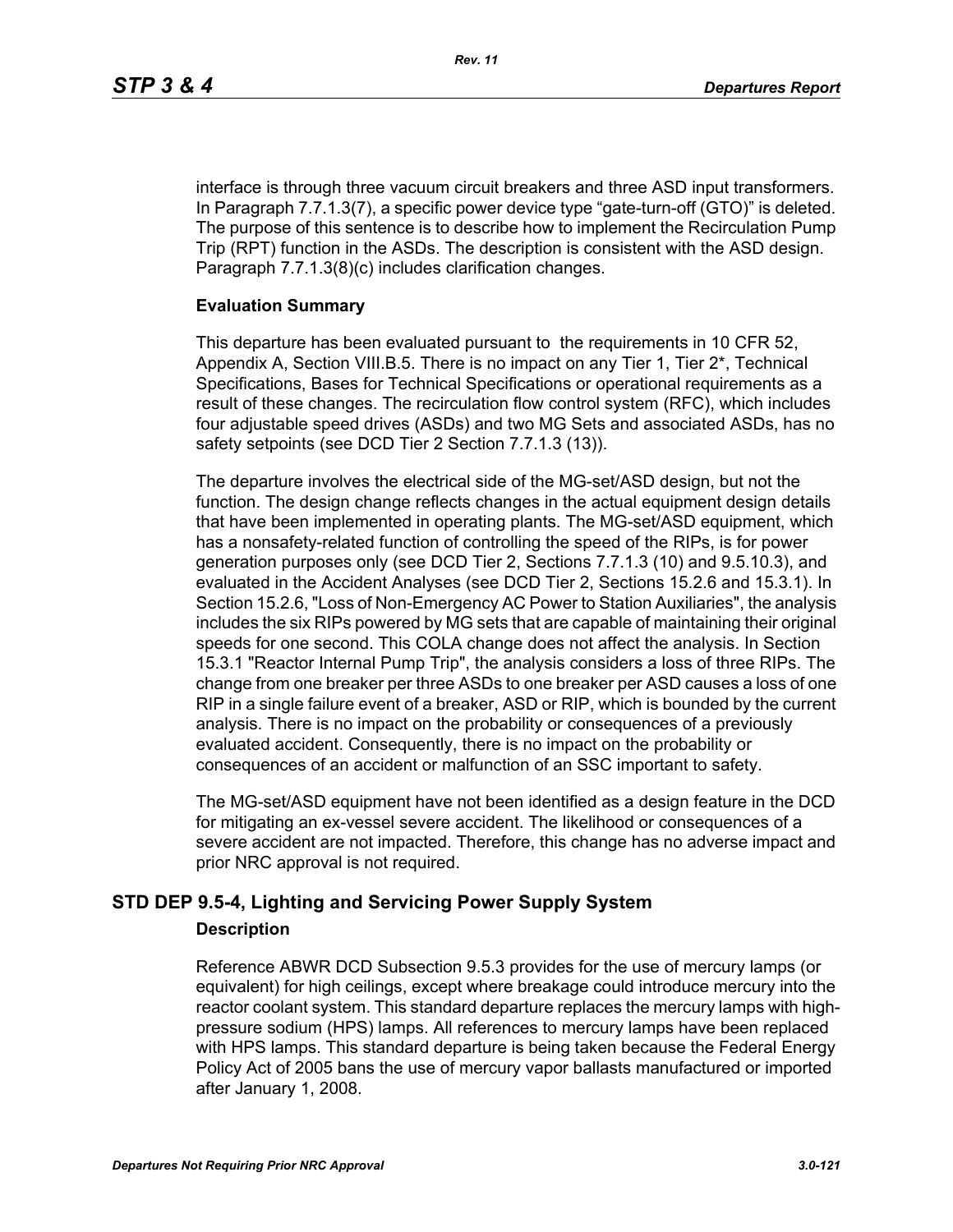## **Evaluation Summary**

This departure has been evaluated pursuant to the requirements in 10 CFR 52, Appendix A, Section VIII.B.5.

There is no impact on any Tier 1, Tier  $2^*$ , technical specifications, bases for technical specifications or operational requirements as a result of these changes.

Changing the high ceiling lamps from mercury vapor to HPS only affects the lighting design. The removal of mercury vapor precludes the inadvertent introduction of mercury into the reactor coolant system. It has no effect on any safety systems and provides equivalent lighting. Thus this departure does not have any effect on the frequency of occurrence or consequences of accidents or malfunction of SSCs important to safety previously analyzed.

This change involves systems which are not relied upon for mitigation of ex-vessel severe accident. Therefore the likelihood or consequences of an ex-vessel severe accident is not impacted.

As a result of this evaluation, prior NRC approval of the change is not required.

# **STP DEP 9.5-6, Diesel Generator Fuel Oil Storage and Transfer System Description**

This site-specific departure addresses the following design changes from the reference ABWR DCD:

- The sample connection for the Fuel Oil Storage Tank is relocated slightly above grade elevation. The fill connection is relocated at grade elevation and the vent is extended to an elevation that exceeds the maximum flood level at STP 3 & 4.
- **The fuel oil storage tanks are relocated in concrete vaults underground. Stick** gauge access and a gravity drain from the bottom of the tank will be added. Piping will be routed underground in concrete tunnels between the storage tanks and the Reactor Building. Cathodic protection is deleted because piping and tanks will not be directly buried.
- **Locked closed isolation valves have been added to the fill and sample lines.**
- A second transfer pump for the Diesel Generator Fuel Oil System has been added and the pumps have been relocated inside the 7-day storage tank as a result of the STP 3 & 4 flood level.

#### **Evaluation Summary**

This departure for design improvement to the Diesel Generator Fuel Oil Storage and Transfer System has been evaluated pursuant to and determined to comply with the requirements in 10 CFR 52, Appendix A, Section VIII.B.5. This change is considered a necessary design upgrade because of the potential STP 3 & 4 flooding level. It does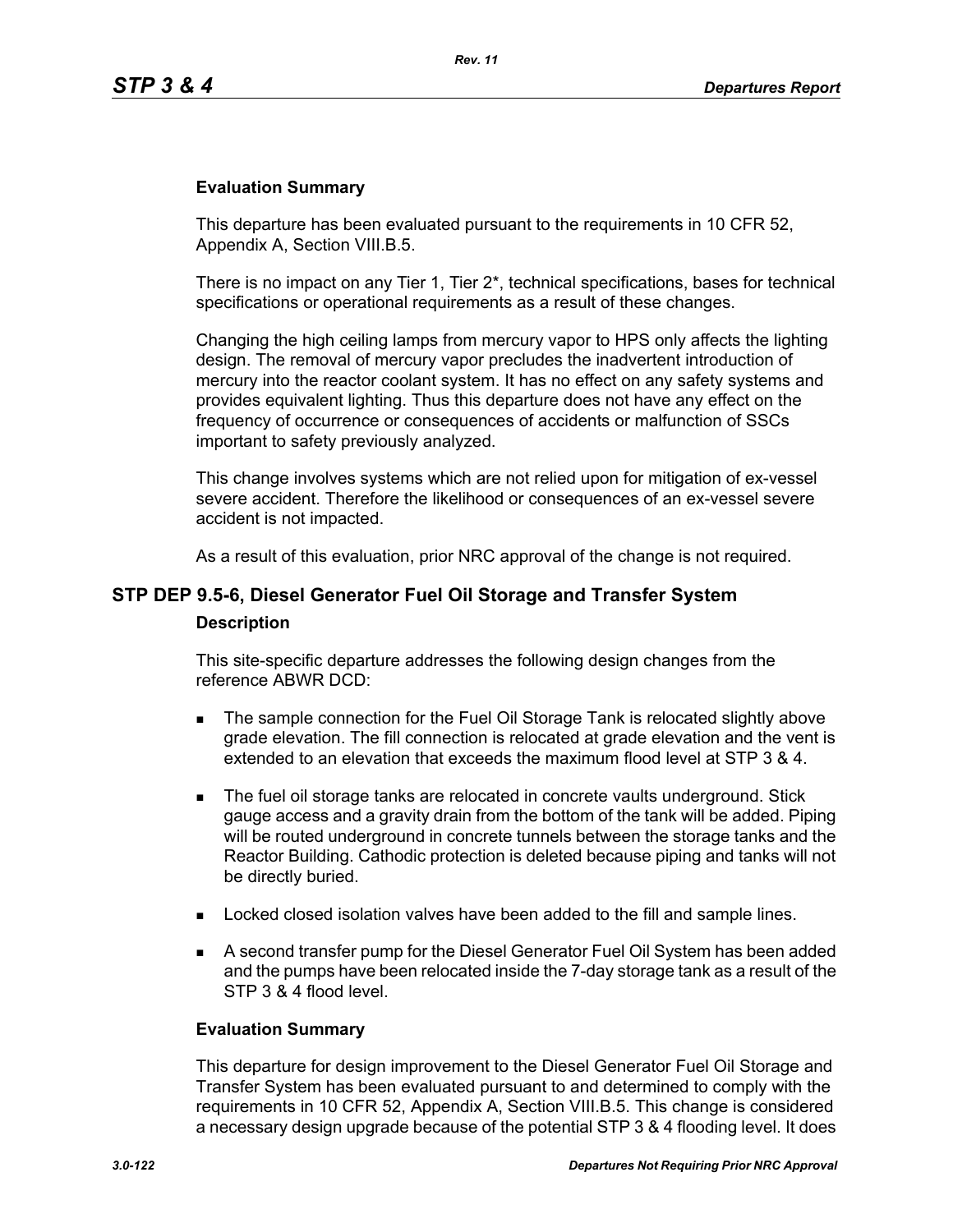not adversely affect any functional or safety requirements for storage and transfer but instead is an upgrade as described above. Since this change does not affect any other plant SSCs, there is no effect on any accident previously evaluated in the DCD. This departure does not change any Tier 1 information, Tier 2\* information, Technical Specifications, bases for the Technical Specifications, any other underlying design or other operational requirements. Furthermore, it does not change any plant physical features (other than those affected by this design change), SSCs important to safety or fission product barriers. Any previously evaluated accident is not affected, and the possibility for an accident of a different type is not created. Also, it does not affect any method used for evaluation in establishing the design bases or in the safety analyses. This departure does not affect any feature for mitigation of an ex-vessel severe accident. For the same reason, and because there is no effect on any event, operation or SSC function, the change does not create a different ex-vessel accident scenario. Therefore, this change has no adverse impact and does not require prior NRC approval.

## **STP DEP 9.5-7, Fire Protection - House Boiler Area of the Turbine Building Description**

An electrically-heated house boiler will replace the fuel oil-heated boiler. Therefore, fuel oil will not be a part of the combustible loading in that room. Replacing the fuel oilheated boiler with an electrically-heated boiler represents an improvement from a fire protection standpoint, as it decreases the combustible loading in room 247 and eliminates a potential open flame ignition source in this plant area. The combustible categories "lubricants" and "cables" remain and the combustible loadings will be quantified by a fire hazards analysis.

#### **Evaluation Summary**

This departure has been evaluated pursuant to the requirements in 10 CFR 52, Appendix A, Section VIII.B.5.

There is no impact on any Tier 1, Tier 2\*, technical specifications, basis for technical specifications or operational requirements as a result of this change.

This departure involves a reduction in combustible material that improves the fire protection posture of the house boiler area. The house boiler is not important to safety and is not addressed by the ABWR DCD as an initiator of an accident or as a potential cause of a malfunction of structures, systems or components that are important to safety. The house boiler does not have a described function to mitigate the consequences of an accident or to mitigate the consequences of a malfunction of structures, systems or components that are important to safety. The reduction of combustible loading in the house boiler area does not increase the possibility of an accident or malfunction of equipment important to safety of a different type than previously evaluated by the ABWR DCD. The change associated with this departure does not affect fission product barriers and does not change the method of evaluation used to establish design bases or safety analyses. This change does not affect the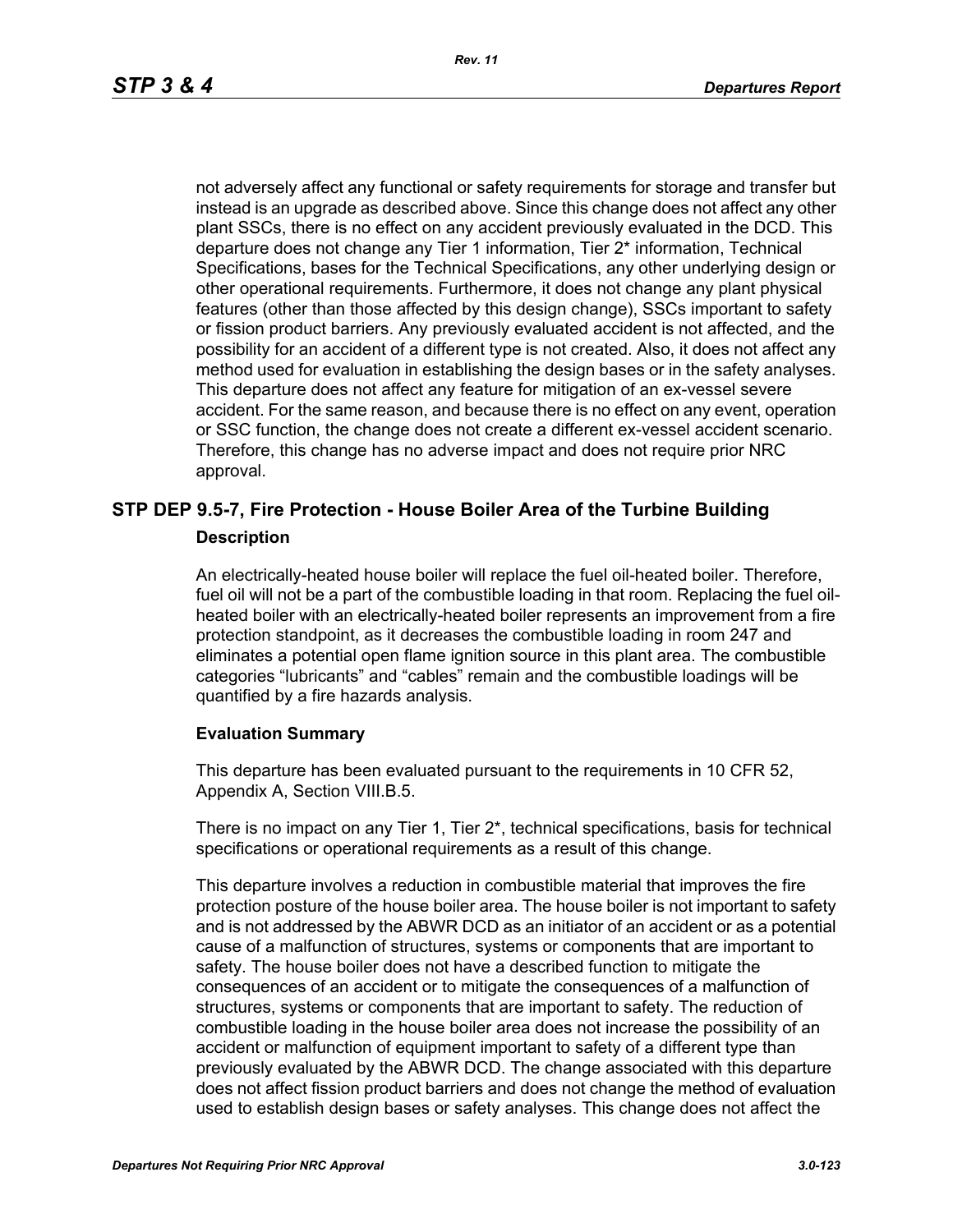probability of occurrence of a severe accident as described by the DCD, nor does it increase the consequences of a severe accident.

Based on this evaluation, prior NRC approval of the change is not required.

## **STP DEP 10.1-1, Turbine Pressure Description**

## **Description**

The reference ABWR DCD description of inlet pressure at the turbine main steam valves in Section 10.1 is correct for BWRs when the turbine inlet pressure is controlled by the pressure regulator, such that turbine inlet pressure varies linearly with reactor power level. For the ABWR, reactor dome pressure is controlled by the pressure regulator, and the turbine inlet pressure is determined by the steam line pressure drop. In this case, reactor vessel pressure is linear, while the pressure at the turbine inlet varies as a function of steam flow and steam line pressure drop. At approximately 70% power, the turbine inlet pressure is higher than the pressure at 100% power. Consequently, increase in flow above 100% will not result in a turbine inlet pressure that exceeds the pressure at approximately 70% power. In the STP 3 & 4 FSAR, the description is changed to the following:

The inlet pressure at the turbine main steam valves reflects reactor power, steam line flow and pressure regulator programming, but never exceeds the pressure for which the turbine components and steam lines are designed.

Tier 2 Section 10.1 of the referenced DCD describes the method to limit turbine inlet pressure for a typical BWR where the turbine control valve is regulated based on turbine inlet pressure. As described in DCD Tier 2 Subsection 7.7.1.8, the pressure regulation uses feedback signals from reactor steam dome pressure sensors. Therefore, Section 10.1 was revised to consistently describe the inlet pressure at the turbine main steam valves based on reactor power and reactor steam dome pressure.

## **Evaluation Summary**

There is no impact on any Tier 1 or Tier 2\* DCD, Technical Specifications, Bases of Technical Specifications or operational requirements as a result of this change. This departure does not affect any safety function; therefore there is no impact on the probability or consequences of an accident or malfunction of an SSC important to safety, and this departure does not cause an increase in the dose exposure to the public.

This departure has been evaluated pursuant to the requirements in 10 CFR 52, Appendix A, Section VIII.B.5 and does not require prior NRC approval.

# **STP DEP 10.1-2, Steam Cycle Diagram**

## **Description**

Figure 10.1-1 of the reference ABWR DCD reflects the steam and power conversion system consisting of four condensate pumps, a prescribed number of filters and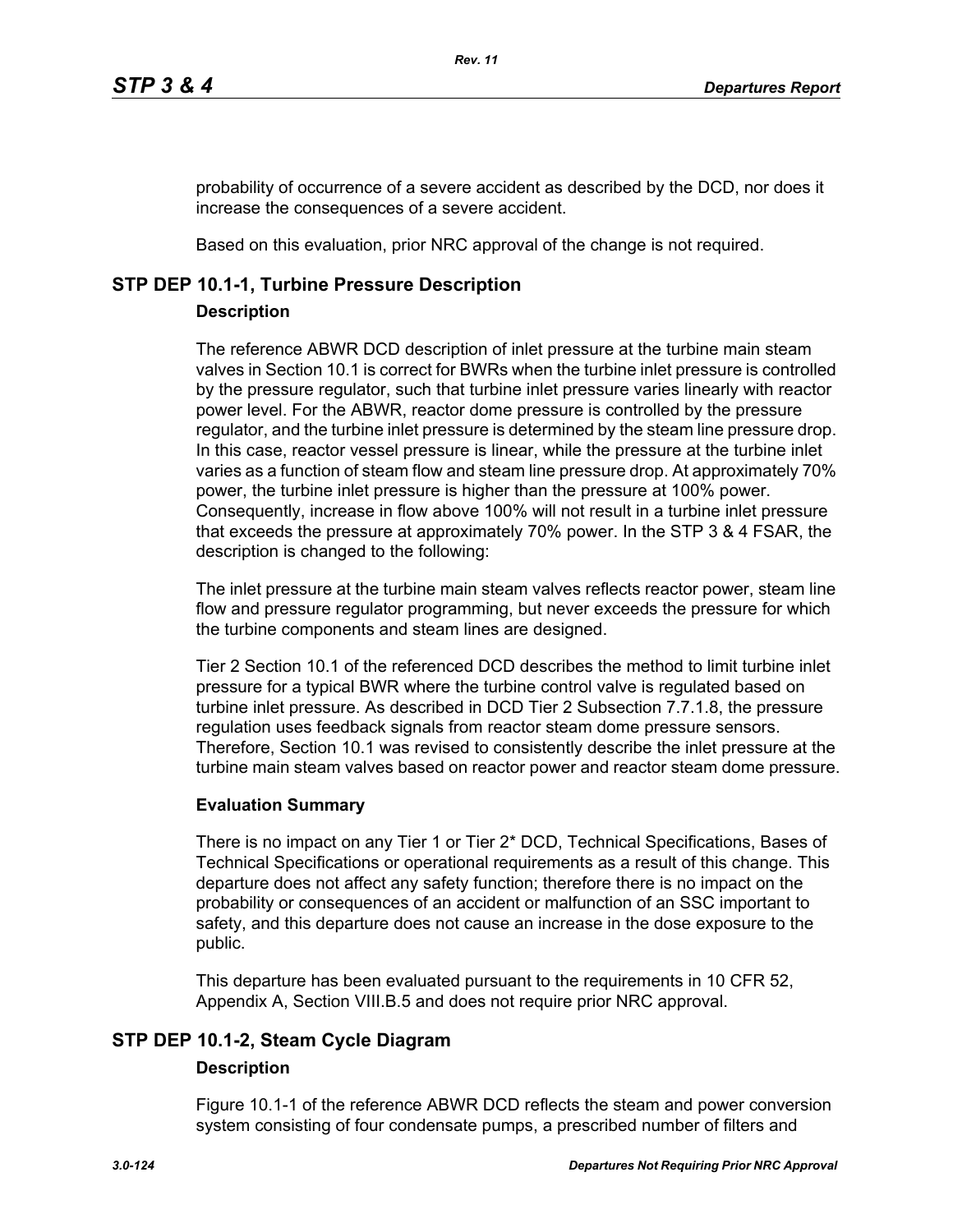demineralizers, three feedwater pumps, two high pressure heater drain tanks, a typical multipressure condenser design, and a main turbine with single stage reheat. For STP 3 & 4, four condensate booster pumps, three low pressure heater drain tanks, and separate No.1 feedwater heater drain coolers are added to this system, with three filters and six demineralizers, four reactor feedpumps, four heater drain pumps, one high pressure heater drain tank, and a turbine design with two stages of reheat. These changes are made to improve the overall cycle efficiency, plant reliability, and availability. Figure 10.1-1 is replaced to indicate these features.

#### **Evaluation Summary**

This departure has been evaluated pursuant to the requirements in 10 CFR 52, Appendix A, Section VIII.B.5.

The described systems are nonsafety-related and provide no safety functions. Therefore, there is no impact on the probability or consequences of an accident or malfunction of SCC important to safety, and no effect on the safety analysis. The departure does not impact any Tier 1 or Tier 2\* DCD, Technical Specifications, Bases for Technical Specifications or operational requirements. This change has no adverse impact and does not require prior NRC approval.

## **STP DEP 10.1-3, Rated Heat Balance**

#### **Description**

Figure 10.1-2 of the reference ABWR DCD heat balance diagram reflects the turbine and steam cycle design as indicated in Figure 10.1-1 of the DCD. This figure is replaced in its entirety due to the changes in Figure 10.1-1 and the new Toshiba turbine design as described in STP 3 & 4 FSAR Section 10.2. Tier 2 Figure 1.1-2 of the reference ABWR DCD is the reactor heat balance. This figure is updated with the slightly increased (~0.06%) feedwater flow. This figure is also updated to reflect STP 3 & 4 changes in the RIP and CRD purge flows. The reactor heat balance is also updated to use ASME Steam Tables (IAPWS-IF97) and three significant figures for pressures.

Tier 2 Figure 5.1-1, Tier 2 Subsection 5.4.5.2, and Tier 2 Table 11.1-6 are also updated for consistency with the heat balance.

#### **Evaluation Summary**

This departure has been evaluated pursuant to the requirements in 10 CFR 52, Appendix A, Section VIII.B.5. This departure does not change any Tier 1 or Tier  $2^*$ DCD information, the Technical Specifications, Bases for Technical Specifications, any underlying design, or other operational requirements.

The proposed changes in this departure affect only performance data of SSCs not important to safety. The feedwater flow and rated main steam flow increase by less than 0.1% will have a negligible impact on the frequency of occurrence or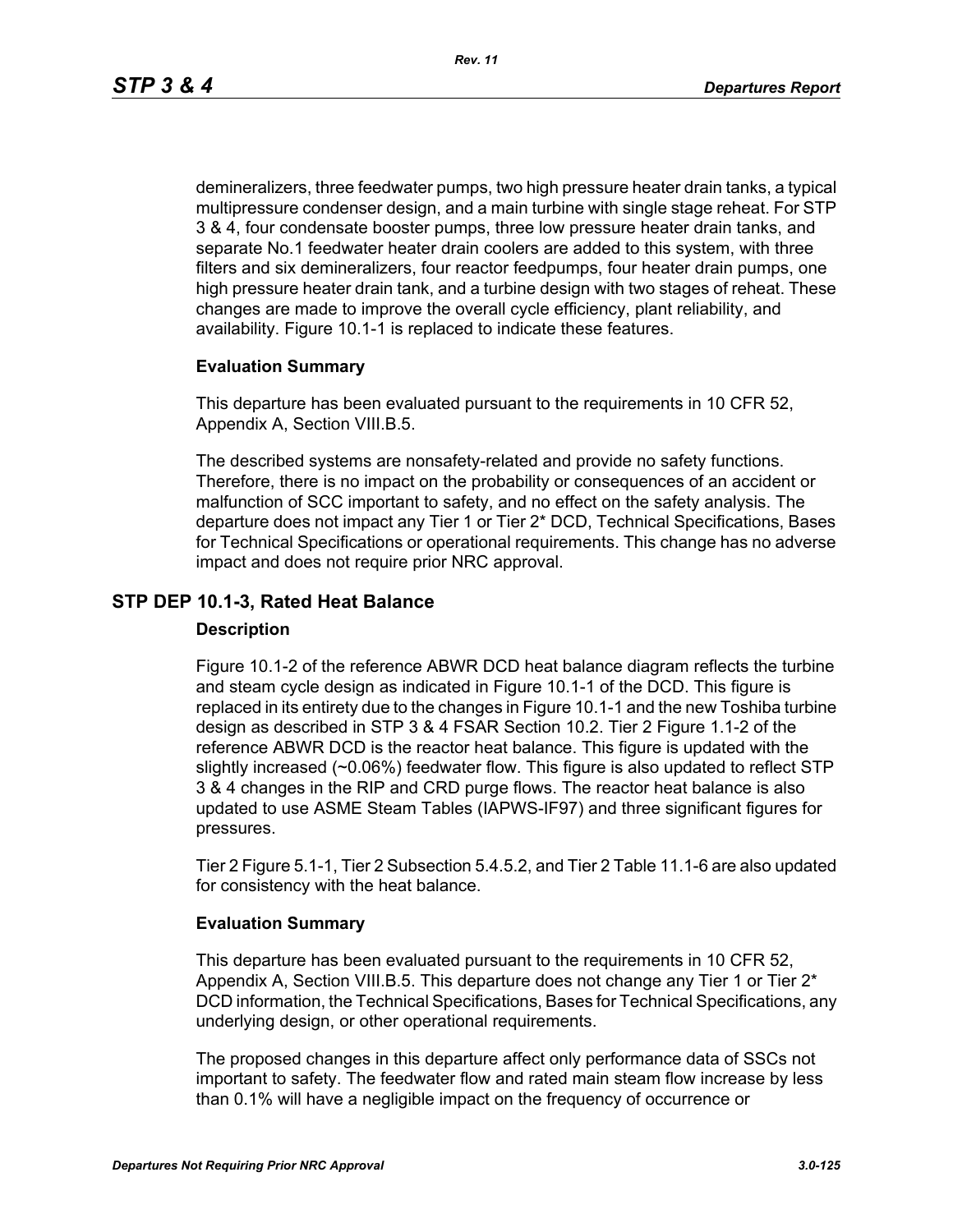consequences of an accident. The changes have no impact on fission product barriers or ex-vessel severe accidents.

Therefore, this change has no adverse impact and does not require prior NRC approval.

## **STP DEP 10.1-4, Valves Wide Open Heat Balance**

## **Description**

Figure 10.1-3 of the reference ABWR DCD heat balance diagram reflects the turbine and steam cycle design as indicated in Figure 10.1-1 of the DCD for turbine valve wide open conditions. This figure is replaced in its entirety due to the changes in Figure 10.1-1 and the new Toshiba turbine design as described in STP 3 & 4 FSAR Section 10.2. The changes have no impact on safety or transient analysis assumptions. The inlet feedwater temperature and flow remain the same as those in the DCD.

## **Evaluation Summary**

This departure has been evaluated and determined to comply with the requirements in 10 CFR 52, Appendix A, Section VIII.B.5. There is no impact on any Tier 1 or Tier 2\* DCD, Technical Specifications, Bases for Technical Specifications or operational requirements as a result of these changes.

This departure reflects the different design due to the changes in Figure 10.1-1 and the new Toshiba turbine compared to the reference DCD, and the differences from the plant specific design affect only the performance data for each system or component. All information related to the system and component data described in the heat balance diagram is nonsafety-related.

Therefore, the changes for this departure do not affect the inputs for evaluation for an accident, malfunction of a SSC important to safety, design basis limit for a fission product, the establishing design bases, safety analyses, nor ex-vessel severe accident, in the DCD, and do not create a possibility for an accident of a different type than any evaluated previously in the DCD.This change has no adverse impact and does not require prior NRC approval.

# **STP DEP 10.2-1, Turbine Design**

## **Description**

Compared to the product that formed the basis of the reference ABWR DCD, the following are the significant technical differences in the latest turbine design:

- **Two stages of reheat in the steam cycle instead of the single stage utilized in the** reference ABWR DCD, to improve turbine steam cycle efficiency
- **Replacing the separate reheater shells with symmetrically combined reheater** shells of two stages of four U-tube bundles, reducing the number of moisture separator reheaters (MSRs) from four to two.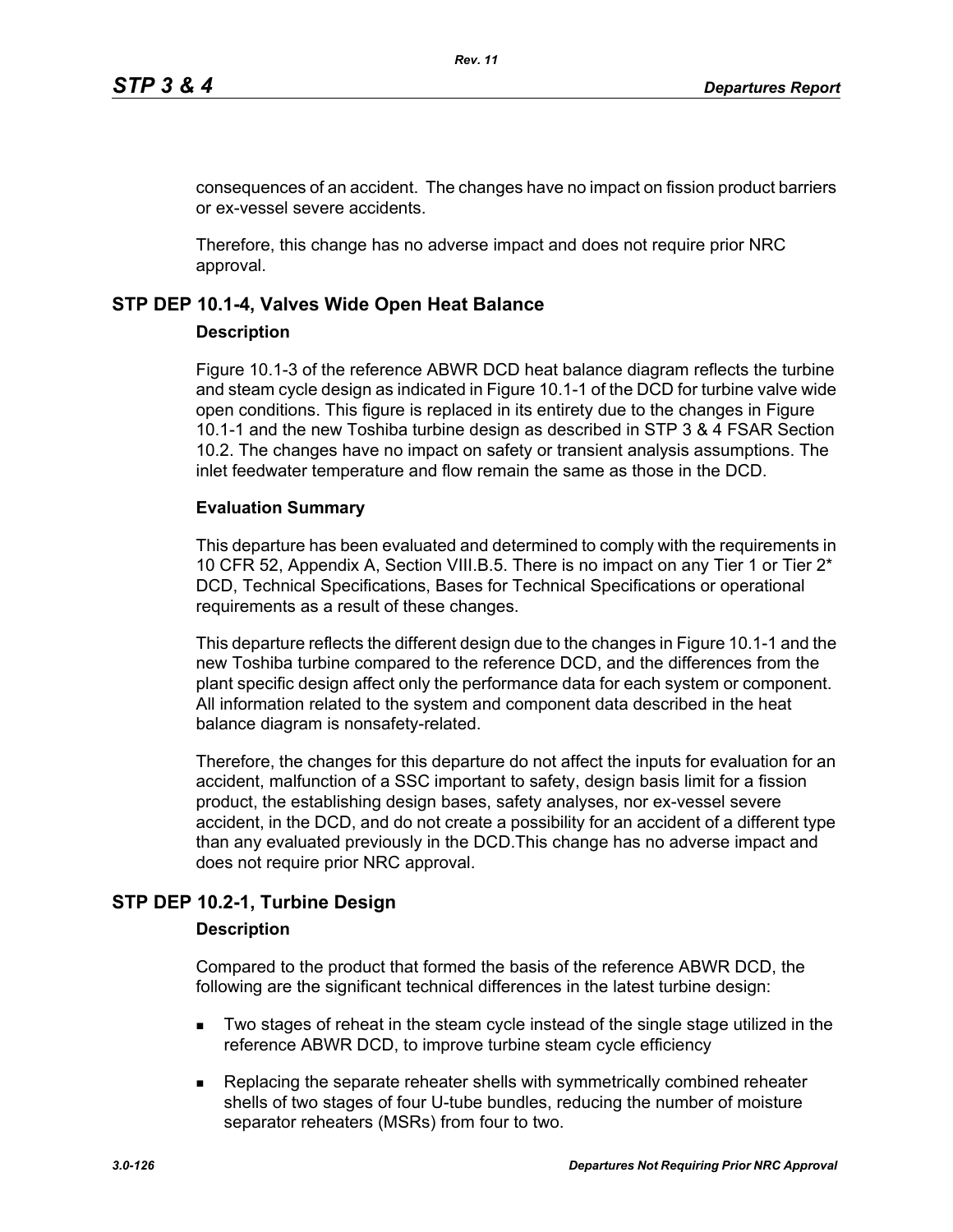Revised the description of the Combined Intermediate Valves (CIVs) to discuss that each CIV consists of two valves: an Intermediate Stop Valve (ISV) and an Intercept Valve (IV), each with its own valve disk and actuator contained in a common valve body, to provide for enhanced performance, reliability, and maintainability.

Additionally, the following subsections are revised to provide clarification and changes based on the design, procedures, and vendor/manufacturer recommendations:

- Subsection 10.2.2.2-Component Descriptions, including the MSRs, Intermediate Stop Valves and Intercept Valves, Low Pressure Turbines, Extraction Non-Return Valves, and the Generator
- Subsection 10.2.2.6-Turbine Protection System to describe main turbine trip logic as well as trip signals and trip response
- Subsection 10.2.3.5-Preservice Inspection Procedures and Acceptance Criteria
- Subsection 10.2.3.6-Inservice Inspection Requirements for Turbine Generator components and Turbine Steam Valves
- Subsection 14.2.12.1.64-Main Turbine Control System Preoperational Test
- Subsection 14.2.12.1.70-Main Turbine and Auxiliaries Preoperational Test

#### **Evaluation Summary**

The changes do not result in any functional departure from the referenced DCD. The Turbine Main Steam System is classified nonsafety-related. All the changes associated with this departure are to SSCs that are not important to safety, and do not alter the function of SSC important to safety as described in the DCD. Therefore, the changes have no impact on the probability or consequences of an accident or malfunction of SCC important to safety. Therefore these changes do not affect the safety or transient analysis assumptions.

This departure has been evaluated pursuant to with the requirements in 10 CFR 52, Appendix A, Section VIII.B.5. There is no impact on any Tier 1 and Tier 2\* DCD information, Technical Specifications, Bases for Technical Specifications, or operational requirements as a result of these changes. Therefore, this departure has no adverse impact and does not require prior NRC approval.

## **STP DEP 10.2-2, Turbine Rotor Design**

#### **Description**

In sections related to turbine rotor integrity, the reference ABWR DCD considered rotors of built-up construction. Today, the standard is the use of monoblock rotor forgings. Clarification has been provided in the STP 3 & 4 FSAR to enhance the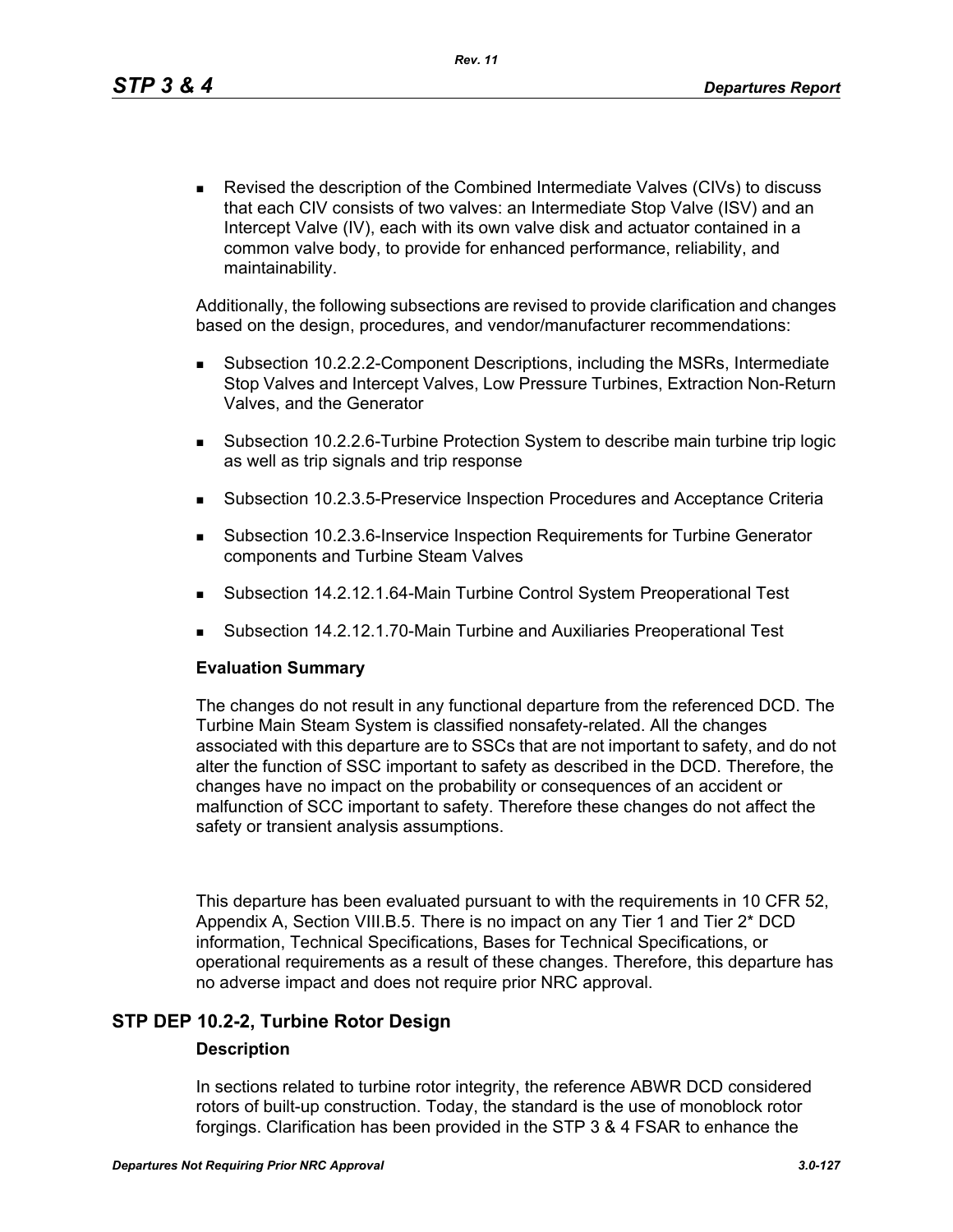description of turbine overspeed, design speed and their relationship to turbine rotor integrity.

The changes have no impact on safety or transient analysis assumptions. The monoblock rotor design greatly reduces the probability of turbine missiles due to overspeed, improves reliability and reduces maintenance.

## **Evaluation Summary**

This departure has been evaluated pursuant to the requirements in 10 CFR 52, Appendix A, Section VI II.B.5. There is no impact on any Tier 1 or Tier 2\* DCD, Technical Specifications, Bases for Technical Specifications or operational requirements as a result of these changes.

The proposed change provides a turbine rotor design with improved reliability which reduces the probability of turbine missiles during overspeed conditions. As such, the design improvement has no adverse effect on accidents, malfunctions of a SCC important to safety, design basis limits for a fission product, safety analyses, the establishing design bases, safety analyses, and ex-vessel severe accidents, previously evaluated in the DCD, and does not create a possibility for an accident of a different type than any evaluated in the DCD. Therefore, this departure has no adverse impact and does not require prior NRC approval.

## **STP DEP 10.2-3, Turbine Digital Control**

#### **Description**

Several modifications to the control logic for the turbine generator are described in Section 10.2. These modifications resulted from implementation of digital turbine controls for machine protection and reliability. This departure implements the following modifications:

- The control system uses electronic monitoring for control and overspeed protection of the main turbine.
- **Redundancy for overspeed trip is implemented using two electrical overspeed trip** devices that use diverse hardware and software/firmware functions. The overspeed trip system consists of the Primary and Emergency overspeed trip functions with two-out-of-three logic employed in each trip circuitry for additional reliability.

The expected speed range resulting from sudden loss of load is 105-108% and the limit of turbine speed when overspeed trip devices activate is 120%.

In addition, Subsection 10.2.2.7 is modified to define the frequency to which main turbine valves (stop valves, control valves, intermediate stop valves, and intercept valves) are exercised to include verification of the fast closure function.

#### **Evaluation Summary**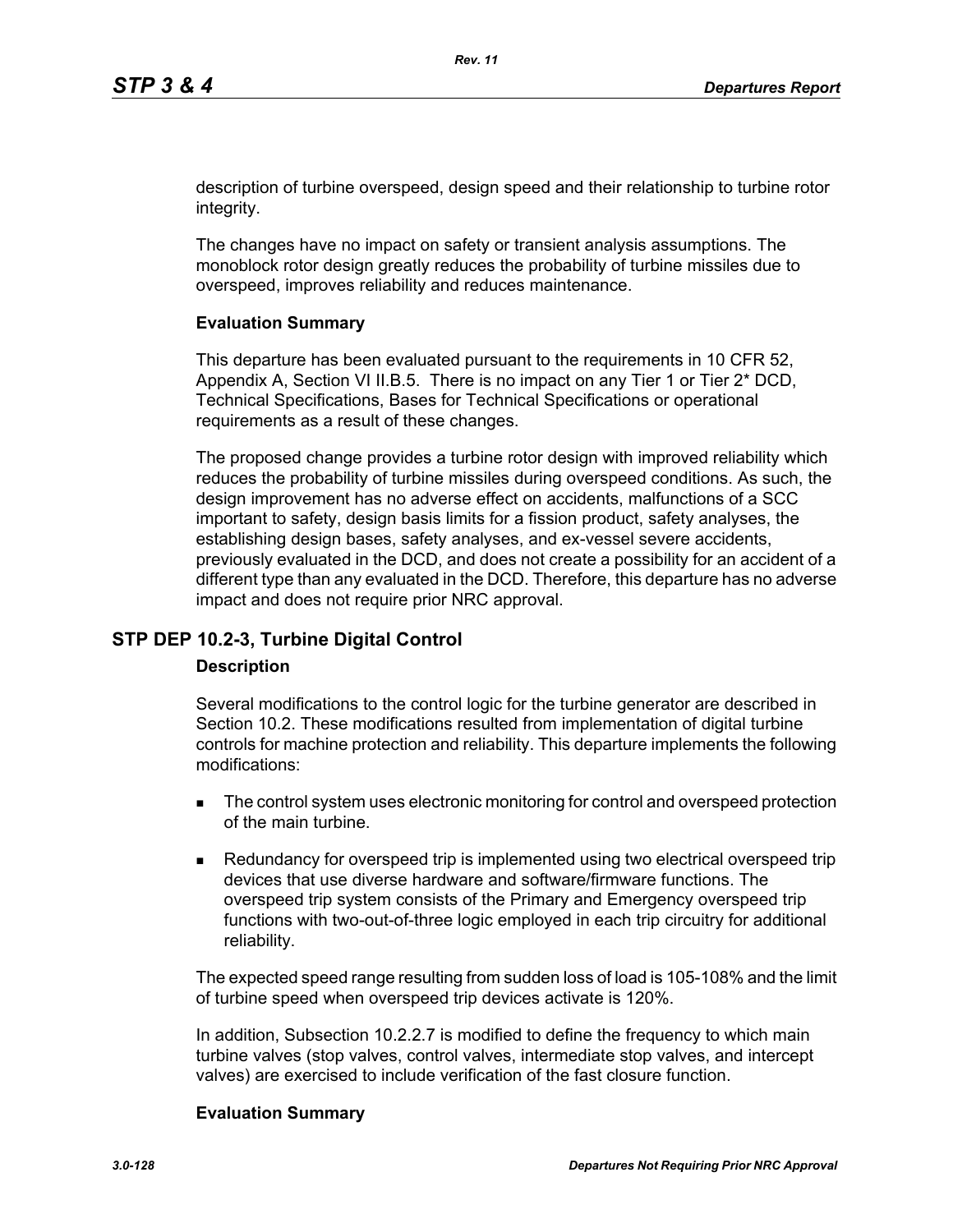These modifications allow for full online testability of any protective function and significantly reduce the possibility of tripping the main turbine during testing. Most major components of the overspeed monitoring and control system are located in low radiation areas and are designed for safe, online troubleshooting and maintenance of mission critical components (e.g. turbine trip logic circuit and turbine valve control function).

Reliability for the electrical trip system is achieved by using two sets of redundant speed sensing probes, which input to the independent Primary and Emergency Trip functions. The control signals from the two overspeed trip systems are isolated from, and independent of, each other. Each trip is initiated electrically in separate systems. These trip systems have diverse hardware and software/firmware to eliminate common cause failures (CCFs) from rendering both trip functions inoperable.

Also this departure defines the frequencies to exercise main turbine valves, which will provide a basis for improved component reliability.

The main turbine and turbine control system are classified as nonsafety-related. The turbine digital controller increases plant availability because a single failure will not result in a turbine trip and plant shutdown. There is no effect on the frequency or consequences of any accidents or malfunctions of SSC important to safety previously evaluated in the ABWR DCD. The overspeed protection system is not identified as equipment needed for any fission product barrier or mitigation of ex-vessel severe accidents. Therefore, this change has no impact on the probability of an ex-vessel severe accident, there is no possibility of a new type of accident, and there is no impact on fission product barriers or ex-vessel severe accident events.

This departure has been evaluated pursuant to the requirements in 10 CFR 52, Appendix A, Section VIII.B.5. There is no impact on Tier 1 or Tier 2\* DCD, Technical Specifications, Bases of Technical Specifications, or operational requirements as a result of the changes. Therefore, this departure has no adverse impact on the safety analysis and does not require prior NRC approval.

## **STP DEP 10.2-4, Bulk Hydrogen Storage**

#### **Description**

Subsection 10.2.2.2 of the reference ABWR DCD states that bulk hydrogen for the generator is stored outside but near the turbine building. This departure changes the description to state that bulk hydrogen for STP 3 & 4 will be stored well away from the power block buildings. Storing the bulk hydrogen away from the power block buildings reduces the probability of inadvertent explosion or fire causing damage to the buildings.

#### **Evaluation Summary**

This departure has been evaluated in accordance with the requirements in 10 CFR 52, Appendix A, Section VIII.B.5. This change does not adversely affect the frequency of occurrence or impact of an accident on any SSCs, since any damage to the Power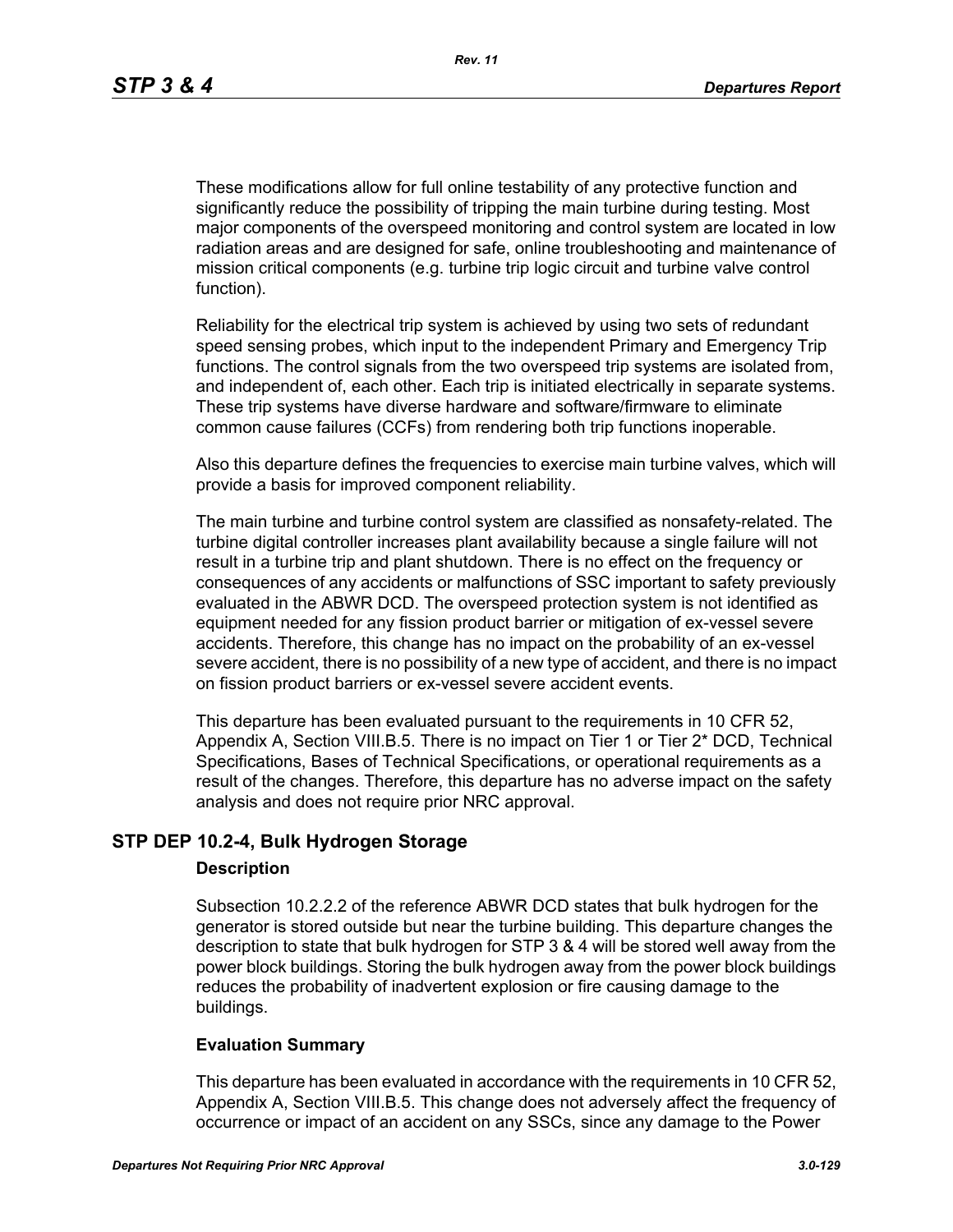Block by inadvertent explosion, fire or missile generated due to bulk hydrogen tank failure will be reduced by increasing the distance between the Bulk Hydrogen Storage Building and the Power Block.

In addition, this departure only moves the location of the Bulk Hydrogen Storage System and does not make any other changes. Therefore, this change does not result in new potential accident scenarios or new analysis methodologies.

Thus, the departure has no adverse impact, and prior NRC approval is not required.

## **STD DEP 10.3-1, Main Steam Line Drains**

#### **Description**

Subsection 10.3.2.1 of the reference ABWR DCD states that the drains from the steamlines inside containment are connected to the steamlines outside the containment to permit equalizing pressure across the MSIVs during startup and following a steamline isolation. FSAR Subsection 10.3.2.1 expands that discussion to state that the Main Steam System also serves as the main steam line leakage path to contain the radioactive steam which passes the main steam isolation valves before they close to isolate the reactor under emergency conditions. The discussion provides the details of design that provide the leakage path. Details concerning the slope of the main steam line drain piping are also added.

#### **Evaluation Summary**

This departure updates the Tier 2 Section 10.3.2.1 description of the main steam supply to include a discussion of the function of the main steam piping as the main steam line leakage path to contain the radioactive steam which passes the main steam isolation valves before they close during emergency conditions. This description is consistent with the design of the piping as provided in DCD Tier 2 Section 3.2.5.3 and does not reflect any change to that design.

Section 10.3.2.1 is updated to include additional details concerning the slope of the steam line drains. This discussion is consistent with the DCD.

These updates to Section 10.3.2.1 are intended to provide further clarification and are consistent with the main steam line and drain piping function and design as provided in the DCD. Consequently, this departure has no effect on any SSC design or function and has no impact on the likelihood or consequences of analyzed accidents or malfunction of an SSC important to safety. Furthermore, it does not change any plant physical features, SSCs important to safety or fission product barriers. Any previously evaluated accident is not affected, and the possibility for an accident of a different type is not created. Also, it does not affect any method used for evaluation in establishing the design bases or in the safety analysis. This departure does not affect any feature for mitigation of an ex-vessel severe accident. For the same reason, and because there is no effect on any event, operation or function of SSC important to safety, the change does not create a different ex-vessel accident scenario.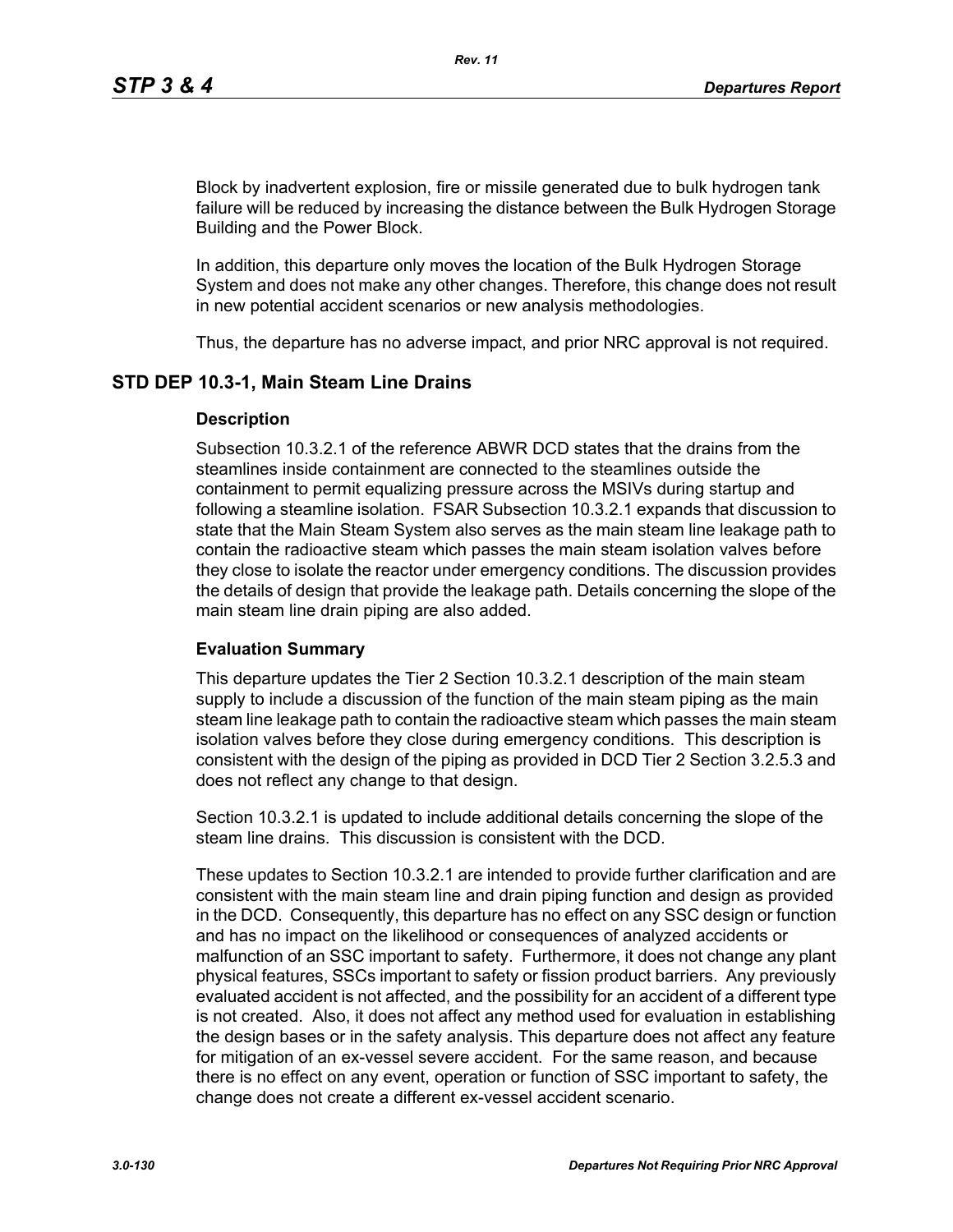This departure does not change any Tier 1 or Tier 2\* DCD information, the Technical Specifications, Bases of Technical Specifications, any underlying design, or operational requirements.

This departure has been evaluated pursuant to the requirements in 10 CFR 52, Appendix A, Section VIII.B.5. The change has no adverse impact and does not require prior NRC approval.

# **STD DEP 10.4-1, Turbine Gland Seal Steam**

## **Description**

A nonsafety-related gland seal evaporator (GSE) is added to the reference ABWR DCD Turbine Gland Steam System to supply sealing steam to the main turbine shaft seal glands and various turbine valve stems, including the turbine bypass and main turbine stop-control valve stems.

Clean condensate makeup water is supplied to the GSE, which can be heated by either main steam or steam from the cross-around piping. The GSE will provide isolation from the potentially contaminated heating steam and the clean steam supplied to the gland seal system. The gland seal steam that can be supplied from the electrically heated auxiliary steam system is unaffected by the addition of the GSE.

The addition of the GSE will allow operational flexibility and minimize the use of the auxiliary boiler during plant startup and shutdown. Furthermore, the gland seal steam is condensed in the gland seal condenser and the non-condensible gases are discharged to the environment. The use of the clean steam for gland sealing will minimize dose release to the environment and ALARA concerns.

## **Evaluation Summary**

This departure has been evaluated pursuant to the requirements in 10 CFR 52, Appendix A, Section VIII.B.5.

There is no impact on any Tier 1 or Tier 2\* DCD, Technical Specifications, Bases for Technical Specifications, or operational requirements as a result of these changes.

As discussed in the departure description, the proposed design provides operational flexibility and minimization of components and dose release to the environment. In addition, the TGSS is a nonsafety-related system. Therefore, the changes for this departure do not affect the inputs for evaluation of an accident, malfunction of a SSC important to safety, design basis limit for a fission product, the establishing of design bases, safety analyses, or evaluation of an ex-vessel severe accident, in the DCD, and do not create a possibility for an accident of a different type than any evaluated previously in the DCD. Consequently, the change has no adverse impact and does not require prior NRC approval.

# **STP DEP 10.4-2, Main Condenser**

## **Description**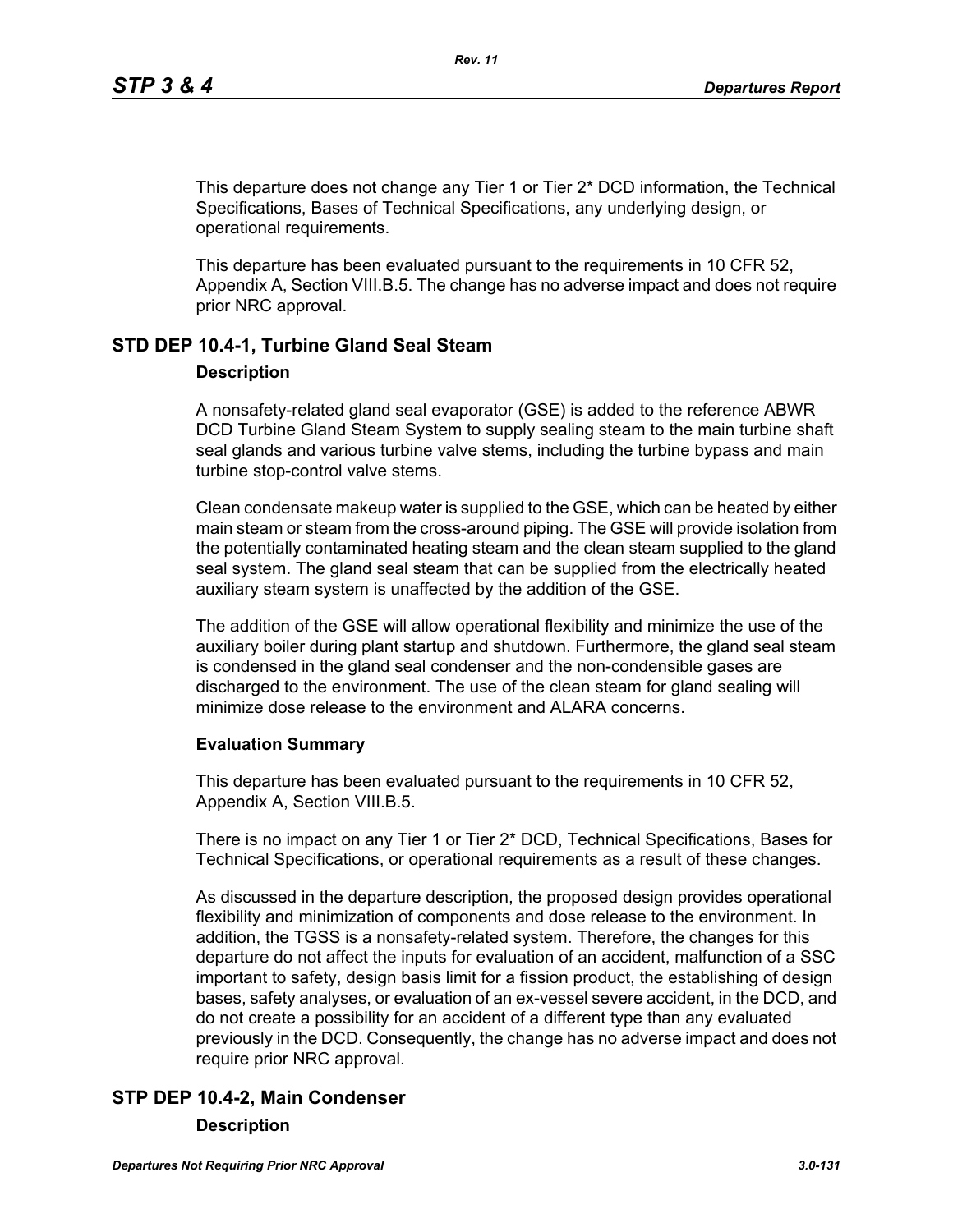*Rev. 11*

The main condenser design described in the reference ABWR DCD utilizes three independent multi-pressure single-pass shells, with each shell containing at least two tube bundles, and series circulating water flow. STP 3 & 4 will utilize three condenser shells cross-connected to equalize the pressure, with each shell containing four tube bundles, and parallel circulating water flow.

This site-specific departure will provide four 25% capacity circulating water pumps discharging into a common header. This departure will also provide the water filling procedure and instrumentation not specifically included in the reference ABWR DCD.

In addition, this departure eliminates the warm water recirculation operating mode to mitigate ice effects, along with deleting the associated warm water recirculation components.

Finally, the Condenser and Circulating water system design data are provided as site specific values.

#### **Evaluation summary**

The main condenser is of a conventional design, with the pressure in the three shells equalized. This site-specific departure provides four 25% capacity circulating water pumps discharging into a common header. This provides greater circulating water flow improving the ability of the equalized pressure shell condenser to maintain a higher vacuum, which enhances plant performance.

The warm water recirculation operating mode is eliminated based on historical water temperature data and the results of the potential ice effect evaluation as clarified in Subsection 10.4.5.5 of the FSAR.

Condenser design data in Table 10.4-1 are calculated for the optimized site specific condition of the condenser shell pressure and circulating water flow and temperature in Table 10.4-3.

The changes to the main condenser and Circulating Water System optimize the design for the site and do not alter the design functions specified in the DCD. There is no impact on the probability or consequences of an accident or malfunction of an SSC important to safety.

The procedure and instrumentation for initial water filling for both startup and plant power operation are described in Subsection 10.4.5.2.1, Subsection 10.4.5.2.3 and Subsection 10.4.5.5 of the FSAR. This procedure is used to develop and maintain venting of the system and prevents water pressure surges from damaging the piping or the condenser.

The changes on the Circulating Water System and Main Condenser were made to meet the the site-specific condition and do not alter the design functions specified in the DCD. Therefore, there is no impact on the probability or consequences of an accident or malfunction of an SSC important to safety.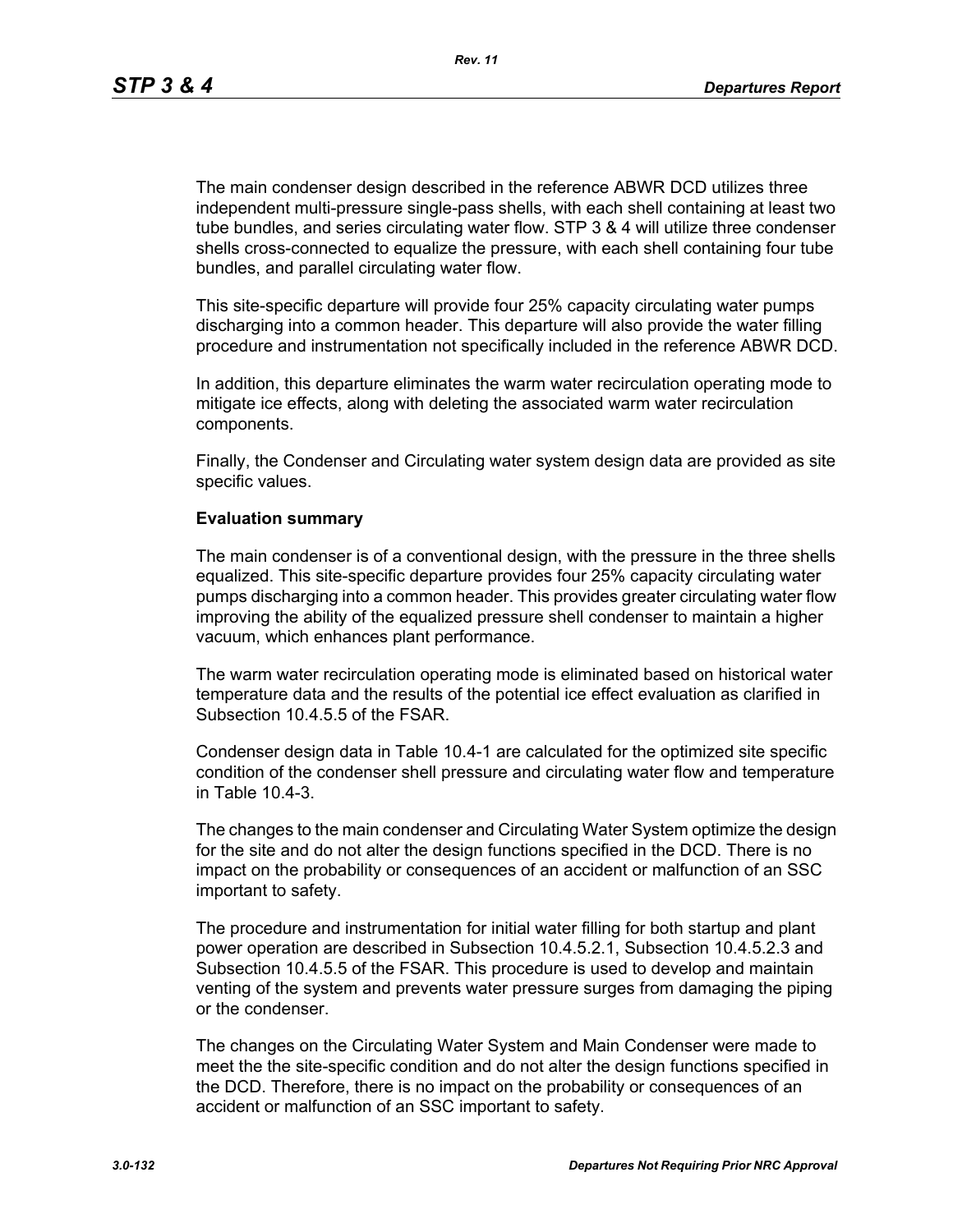This departure has been evaluated and pursuant to the requirements in 10 CFR 52, Appendix A, Section VIII.B.5. The changes have no adverse impact. As discussed above, the changes do not alter the design basis as described in the DCD. Therefore, there is no impact on any Tier 1 or Tier 2\* DCD, Technical Specifications, Bases for Technical Specifications, or operational requirements as a result of these changes and prior NRC approval is not required.

## **STP DEP 10.4-3, Main Condenser Evacuation System**

#### **Description**

This site-specific departure adds an additional mechanical vacuum pump, so the design now consists of two vacuum pumps, and changes the source of motive steam supplying the steam jet air ejectors during power operation.

The mechanical vacuum pump system establishes an initial vacuum in the condenser during the initial phase of startup. The vacuum pump may also be put into service when the desired rate of air and gas removal exceeds the capacity of the Steam Jet Air Ejectors. Only one mechanical vacuum pump is required for operation. The additional mechanical vacuum pump is added to serve as a backup instead of Steam Jet Air Ejectors driven by auxiliary boiler steam, to ensure MCES redundancy during startup. The second vacuum pump will enhance reliability during power operation and increased flow capacity during startup will reduce time to achieve required condenser vacuum. This will reduce the time to draw condenser vacuum, thus reduce startup time and enhance secondary system operation.

The site-specific design uses main steam as the main source to drive the Steam Jet Air Ejectors instead of utilizing cross-around steam with main steam as a backup. This eliminates possible transient effects, such as partial loss of condenser vacuum or inadequate steam dilution of radiolytically generated hydrogen, which might occur during a switchover from cross-around steam to main steam.

#### **Evaluation Summary**

This departure has been evaluated pursuant to the requirements in 10 CFR 52, Appendix A, Section VIII.B.5.

There is no impact on any Tier 1 or Tier 2\* DCD, Technical Specifications, Bases for Technical Specifications, or operational requirements as a result of these changes. The MCES is a nonsafety-related system. Therefore, the changes for this departure do not affect the inputs for evaluation for an accident, malfunction of a SSC important to safety, design basis limit for a fission product, the establishing design bases, safety analyses, nor ex-vessel severe accident, in the DCD, and do not create a possibility for an accident of a different type than any evaluated previously in the DCD. Consequently, the change has no adverse impact and prior NRC approval is not required.

# **STD DEP 10.4-6, Load Rejection Capability**

#### **Description**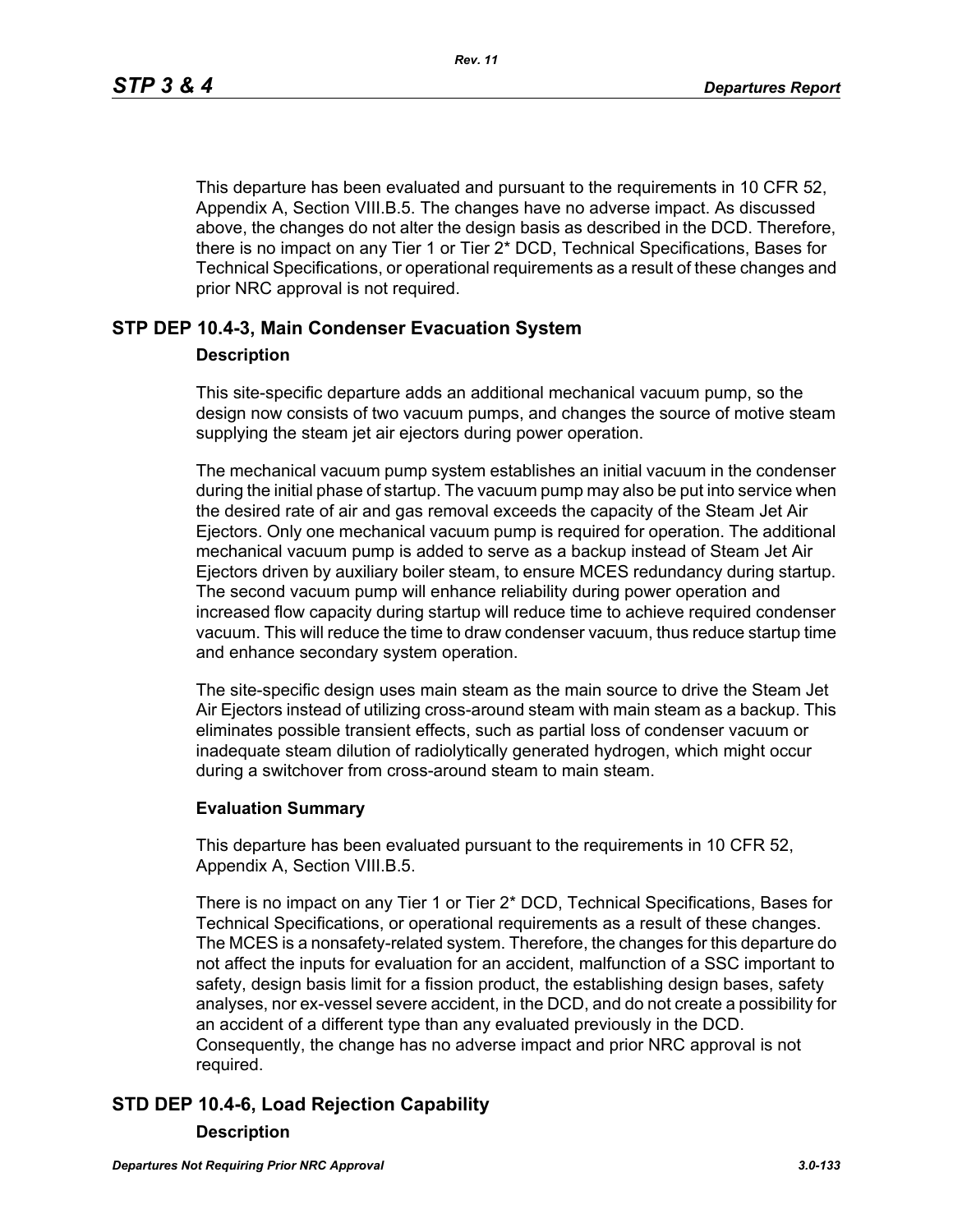Because the ABWR standard design has a turbine bypass system capacity of 33% of nuclear boiler rated flow, it can accommodate a 33% load reduction without reactor trip by full opening of the bypass valves. It can also accommodate a turbine trip from 33% power or below without reactor trip. Turbine trip or generator load rejection from power levels above 33% will result in a reactor trip, with attendant opening of SRVs if the trip is from sufficiently high power levels. Subsections 10.4.4.1.2 and 10.4.4.2.1 of the FSAR have been revised accordingly.

This departure also clarifies the description of the Automatic Power Regulator (APR) system and its relation to the turbine bypass valves in COLA Tier 2 Subsection 10.4.4.2.3.

#### **Evaluation Summary**

The described change is limited to the step-load reduction capacity without reactor trip, and with operation of the bypass valves.

Signal interfaces between the bypass valves and the Automatic Power Regulator (APR) system are provided as described in Tier 2 Section 7.7. The change does not affect the function of the bypass valves or coordination of the Turbine Bypass System (TBS) controls by the APR system.

Turbine bypass capacity is not changed from the specified input parameter for transient analysis system response in Table 15.0-1. The change is consistent with the function of the bypass valves to open upon turbine trip or generator load rejection and the design analysis results for transients such as load rejection with failure of all bypass valves and feedwater controller failure, maximum demand. The change does not affect any control system associated with bypass valves, and does not change the capacity of the bypass system or its response to a transient. Therefore, the change cannot affect the probability or consequences of an accident or a malfunction of an SSC important to safety previously evaluated in the ABWR DCD, and does not result in an accident or a malfunction of an SSC important to safety other than was previously evaluated. The departure does not affect the assumptions in the analyses for generator load reject or turbine trip with or without the bypass valves, and does not affect the analysis for opening of one or more bypass valves.

There is no impact on any Tier 1 or Tier 2\* DCD, Technical Specifications, Bases for Technical Specifications, or operational requirements as a result of this change.

This departure has been evaluated pursuant to the requirements in 10 CFR 52, Appendix A, Section VIII.B.5. The change has no adverse impact and prior NRC approval is not required.

# **STD DEP 10.4-7, Turbine Bypass Hydraulic Control**

#### **Description**

Tier 2 Figure 10.4-9 is revised to indicate the use of valve position transmitters, one hydraulic accumulator for each bypass valve, the addition of the fast-acting solenoid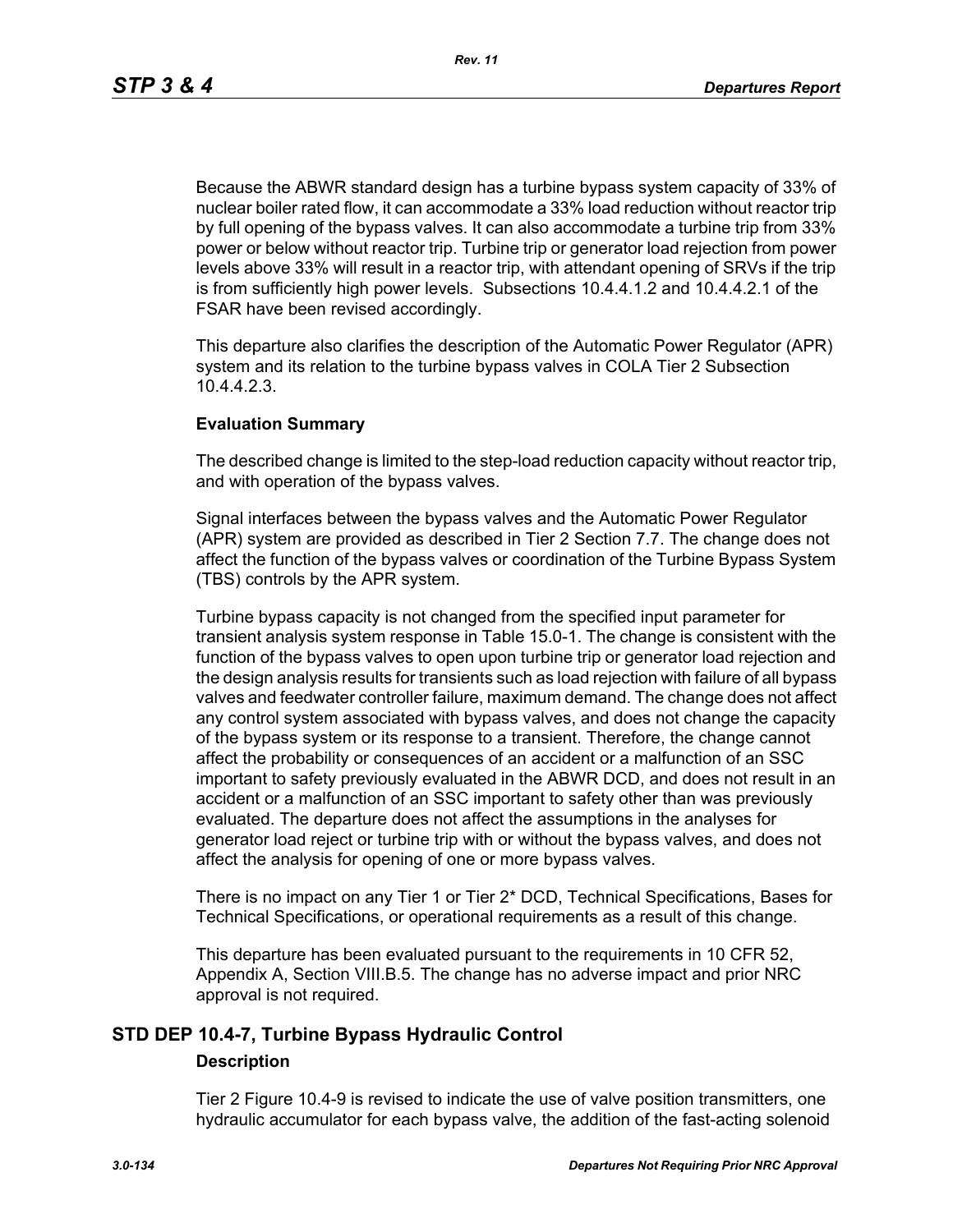valve, and the interface with the Steam Bypass and Pressure Control System (SB&PCS) for positioning of the bypass valves. This revision resolves inconsistencies between the figure and text descriptions as evaluated below.

## **Evaluation Summary**

Valve position transmitters are used instead of valve position switches. The triplicated position transmitters are highly reliable, meeting the requirement that no single failure will result in loss of function, and provide signals for fully opened and closed position indications.

The fast-acting solenoid valves allow rapid opening of the bypass valves to mitigate the increase in reactor pressure in the event of a turbine trip or generator load reject, and for testing of bypass valves. The solenoid valve is added to make the figure consistent with the description in Tier 2 Section 10.4.4.2.2.

Signal interfaces from the valve position transmitters to SB&PCS controllers to the fastacting solenoid valves and servo valves that control the positions of the bypass valves are provided as described in Tier 2 Section 7.7.1.8. The changes do not affect the interface between the Turbine Bypass System (TBS) and SB&PCS and operation of the systems as described in Tier 2 Section 7.7.1.8.

One hydraulic accumulator for each bypass valve is indicated, according to the description in Tier 2 Section 10.4.4.2.2.

Valve position transmitters, fast-acting solenoid valves, hydraulic accumulators, and the bypass valves and controllers are components of TBS and SB&PCS and therefore are nonsafety-related. These changes do not affect the function of the Turbine Bypass System (TBS) to open upon turbine trip or generator load rejection, do not affect the function of the TBS during design basis feedwater controller failure, maximum demand event, as described in DCD Tier 2, Section 15.1.2, and the Technical Specification Bases, and are consistent with the triplicated fault-tolerant design used in Tier 2 Chapter 15 analyses. The changes do not affect any safety function; therefore there is no impact on the probability or consequences of an accident or malfunction of an SSC important to safety, and this departure cannot cause an increase in the dose to the public.

This departure has been evaluated pursuant to with the requirements in 10 CFR 52, Appendix A, Section VIII.B.5. There is no impact on any Tier 1 or Tier 2\* DCD, Technical Specifications, Bases for Technical Specifications or operational requirements as a result of this change. These changes have no adverse impact and do not require prior NRC approval.

# **STD DEP 11.2-1, Liquid Radwaste Process Equipment**

## **Description**

The departure includes the use of mobile technology and deletes the forced-circulation concentrator system and other permanently installed liquid radwaste processing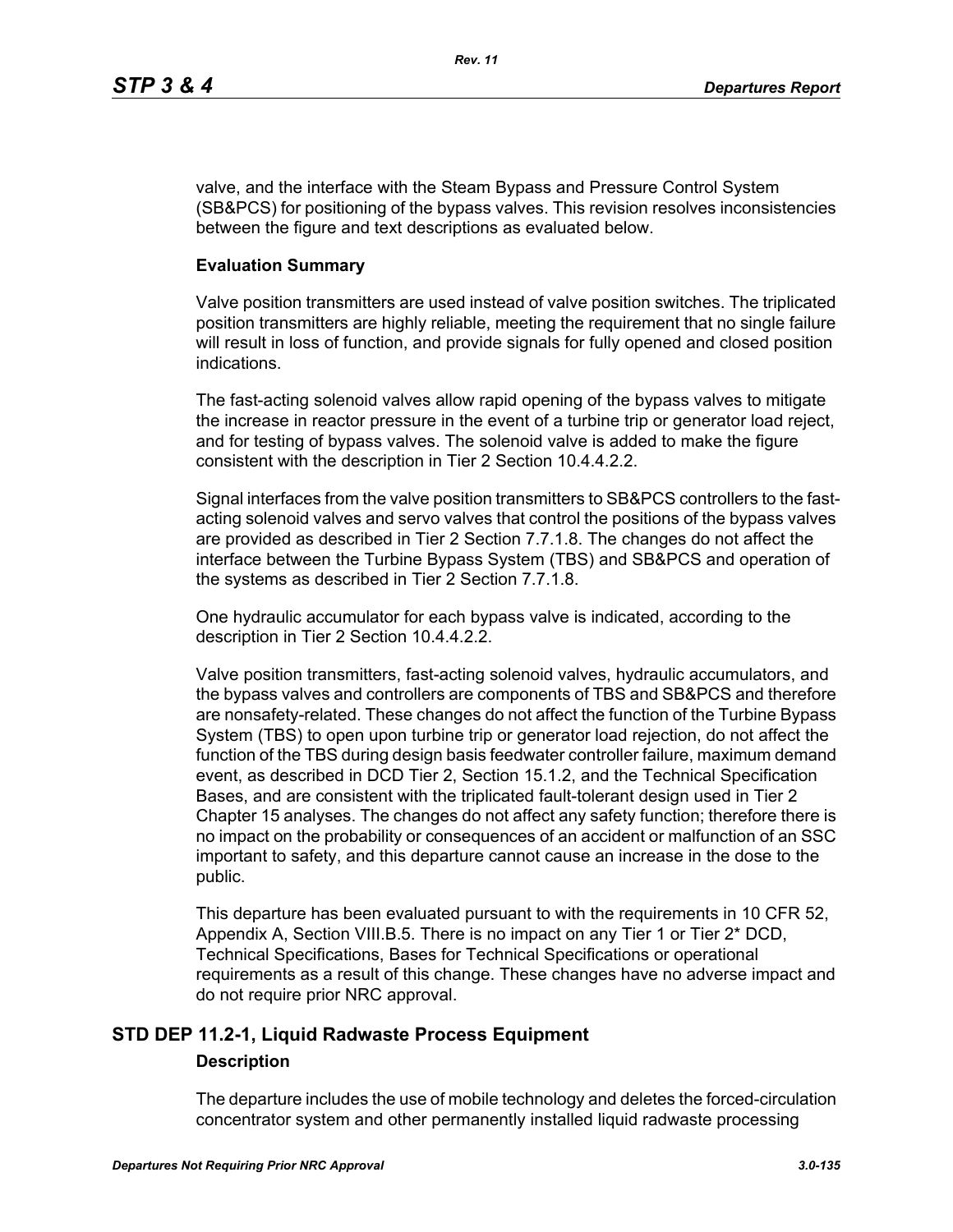equipment. The following liquid waste management system (LWMS) description reflects the changes to the system that have been generated by this standard departure.

The LWMS is composed of three subsystems designed to collect, treat, and recycle or discharge different categories of waste water. The three subsystems are the Low Conductivity (LCW) Subsystem, High Conductivity (HCW) Subsystem, and Hot Shower and Detergent Waste (HSD) Subsystem. The Chemical Drains (CD) are also collected and processed through the HSD Subsystem.

The LCW subsystem collects and processes clean radwaste (i.e., water of relatively low conductivity). Equipment drains and backwash transfer water are typical of wastes found in this subsystem. In the reference ABWR DCD, LWMS processes LCW as follows: The wastes are collected, filtered for removal of insolubles, demineralized on a mixed resin, deep-bed demineralizers for removal of solubles, processed through a second polishing demineralizer, and then routed to condensate storage unless high conductivity requires recycling for further treatment. A second LCW filter, arranged in parallel with the first, is also provided. The LWMS, using the mobile technology introduced with the change, processes LCW as follows: The waste is collected, mixed, sampled, and analyzed and then processed through modular processing units as required to treat the waste. After treatment, the waste is collected in sample tanks, sampled and analyzed, and recycled to the condensate storage tank, reprocessed if required, or discharged.

The HCW subsystem collects and processes dirty radwaste (i.e., water of relatively high conductivity and solids content). Floor drains are typical of wastes found in this subsystem. In the ABWR DCD LWMS processes HCW as follows. The wastes are collected, chemically adjusted to a suitable pH for evaporation, and concentrated in a forced-circulation concentrator with a submerged, steam-heated element to reduce the volume of water containing contaminants and to decontaminate the distillate. The distillate is demineralized to remove any soluble contaminants that could potentially be carried over from the concentrator. The LWMS, using the mobile technology introduced with the change, processes HCW as follows. The waste is collected, mixed, sampled, and analyzed and then processed through modular processing units as required to treat the waste. After treatment, the waste is collected in sample tanks, sampled and analyzed, and reprocessed if required, or discharged.

The ABWR DCD LWMS utilizes submerged-feed, forced circulation concentrators. Chemical addition and sampling equipment are provided for feed pretreatment to prevent excessive fouling and subsequent high carryover, and to protect the concentrator from corrosion. Concentrator feeds are concentrated to the required specific gravity and discharged to the solids handling equipment.

This equipment is replaced with a mobile liquid radwaste processing system consisting of modular liquid radwaste processing units that utilize appropriate technology, which is available, that will perform satisfactorily and produce an acceptable quality of treated waste. The processes currently envisioned include filtration, reverse osmosis, and ion exchange. The liquid radwaste processing system components are in modules that are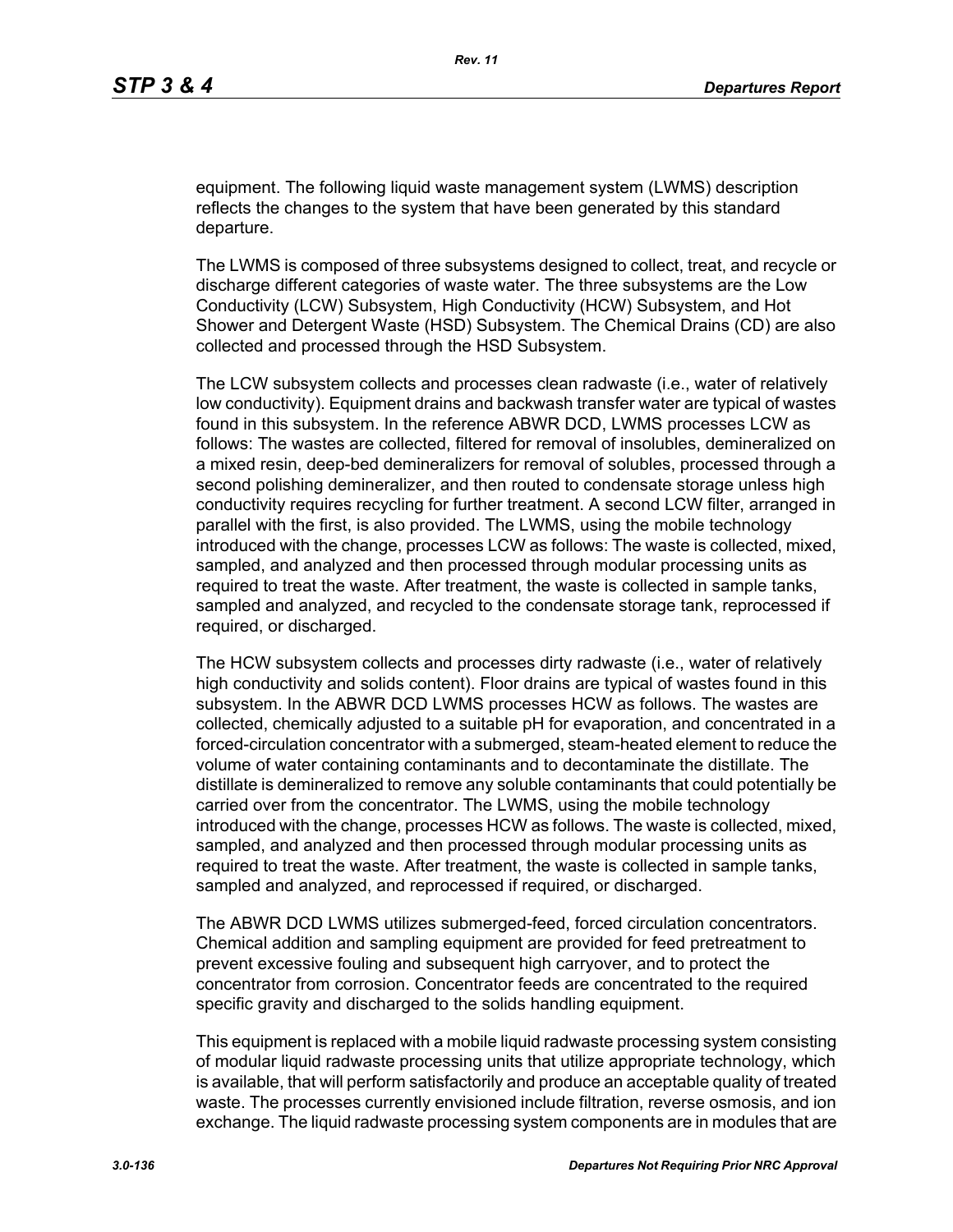designed for ease of installation and replacement due to component failure and/or technology upgrade. The waste from the LWMS process units is discharged to the Solid Waste Management System.

Other changes to the LWMS include changes to the number and capacity of the tanks and pumps, which will be permanently installed. The system is sized to process the normal liquid radwaste flows within a four-hour shift, five days per week, and one day of the maximum daily flow and four days of the normal daily flow within an eight-hour shift, five days per week.

The ABWR DCD HSD subsystem collects and processes detergent wastes from personnel showers and laundry operations. Normally, hot shower, detergent wastes, and storm water are collected in the detergent tank and processed through a detergent filter and discharged.

The HSD subsystem is changed to collect wastes from personnel showers and laundry operations, process the waste through a filter, and collect the processed waste in a sample tank. The processed waste is sampled and analyzed and discharged or processed through the HSD subsystem if necessary. The storm water is not managed using the LWMS.

#### **Evaluation Summary**

This departure has been evaluated pursuant the requirements in 10 CFR 52, Appendix A, Section VIII.B.5.

There is no impact on Tier 1, Tier 2\*, technical specifications or operational requirements as a result of this change.

The functional requirements of the LWMS, which is not shared between STP 3 & 4, are not changed by this departure except the storm water is not processed using the LWMS. The system is consistent with the description contained in the reference ABWR DCD except that the permanent liquid waste processing components are replaced with mobile liquid waste processing modules. In addition, the number and capacity of the permanently installed tanks and pumps is changed.

No fundamentally new processes or equipment are introduced by the changes to the LWMS and the complexity of the system is reduced (i.e., the permanent filters, forced recirculation evaporator, and ion exchangers are removed and replaced with mobile filters, reverse osmosis units, and ion exchangers). The reverse osmosis units are essentially very fine membrane filtration units and therefore are not a fundamentally new process.

The limiting accident for the LWMS is the failure of the LCW Collection tank and the subsequent airborne release, which is described in Section 15.7.3 of the DCD. The capacity of each LCW tank is reduced (from 430  $\text{m}^3$  to 140  $\text{m}^3$ ) and the number increased (from two to four). The design standards for the LCW tanks are not changed. Therefore, the proposed change does not result in more than a minimal increase in the frequency of the limiting accident previously evaluated in the DCD.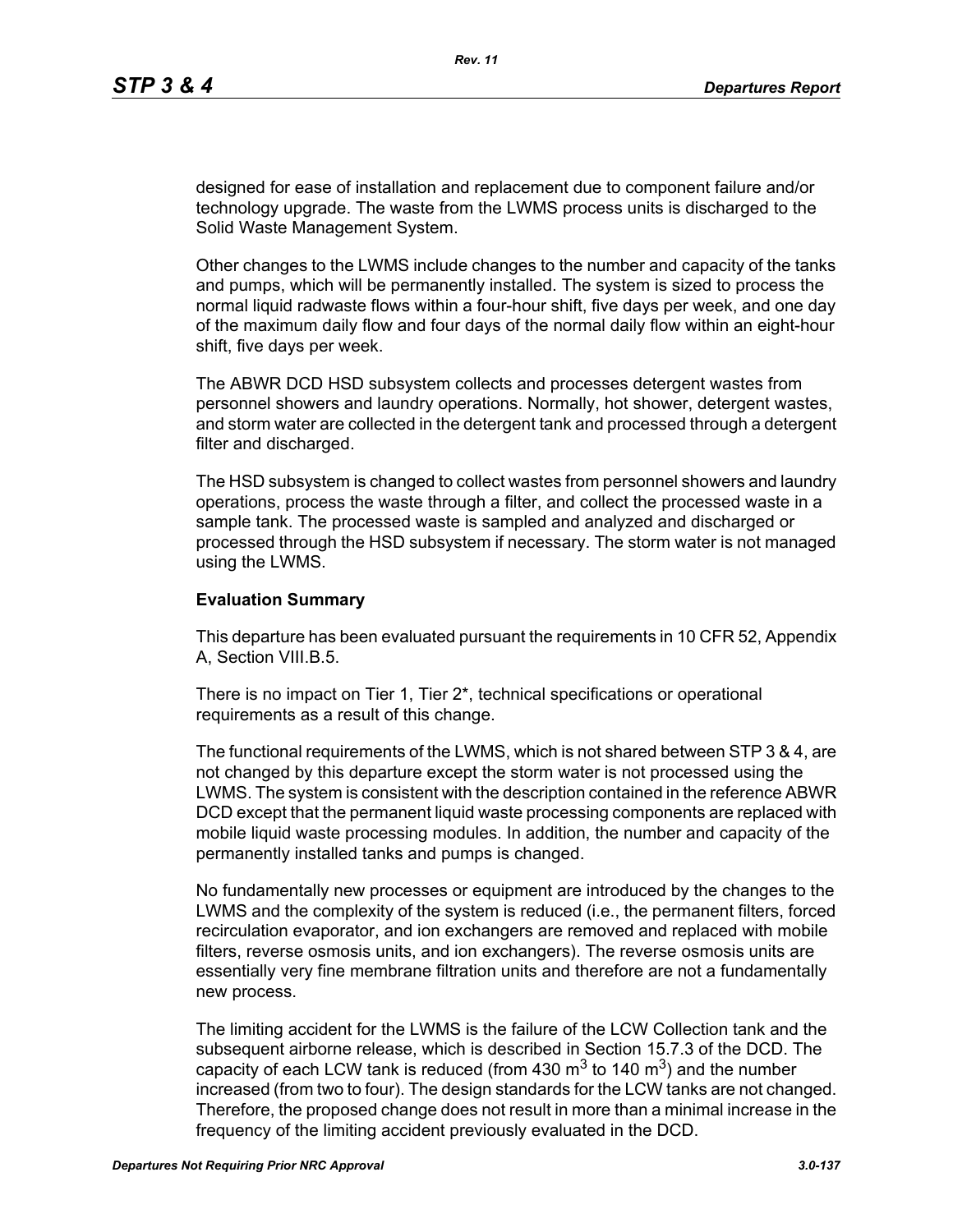A complex component, which is more prone to malfunction than other components in the LWMS (i.e., forced recirculation evaporator), is removed as part of these changes. Other changes use components that are comparable to those described in the DCD. As described in Section 15.7.3.1 of the DCD, a liquid radwaste release caused by operator error is considered a remote possibility. The administrative and physical controls for the release system are not changed. Therefore, the proposed change does not result in more than a minimal increase in the occurrence of a malfunction of a structure, system, or component (SSC) important to safety previously evaluated in the DCD.

The limiting accident associated with the LWMS is the failure of the LCW tank and the subsequent airborne release which is described in Section 15.7.3 of the DCD. The volume of the LCW tank is reduced. Therefore, the radionuclide inventory in the tank is reduced, thereby reducing the potential consequences of the accident. The description of the accident in DCD Section 15.7.3 states that the tank is located in a Seismic Category I Structure. As part of these changes, the Radwaste Building structure will be designed in accordance with the seismic requirements of Regulatory Guide 1.143 and will not be Seismic Category I. However, the tank cubicles will be lined with steel to a height capable of retaining the contents of the tank. Therefore, release to the groundwater is not considered credible. Therefore, the proposed change does not result in more than a minimal increase in the consequences of the limiting accident previously evaluated in the DCD.

A component which contains concentrated radionuclides at high temperatures (i.e., forced recirculation evaporator) is removed as part of these changes. Other changes use components that are comparable to the design described in the DCD. As described in Section 15.7.3.1 of the DCD, a liquid radwaste release caused by operator error is considered a remote possibility. The proposed change reduces the capacity of the sample tanks that would be emptied during an inadvertent release. The administrative and physical controls for the release system are not changed. This will reduce the consequences of an inadvertent release. Therefore, the proposed change does not result in more than a minimal increase in the consequences of the malfunction of a SSC important to safety.

No fundamentally new processes or equipment are being introduced by the changes to the LWMS. Therefore, the proposed change does not create the possibility for an accident of a different type than evaluated previously in the DCD.

No fundamentally new processes or equipment are being introduced by the changes to the LWMS. Therefore, the proposed changes do not create the possibility for a malfunction of an SSC important to safety with a different result than evaluated previously in the DCD.

The changes to the LWMS do not involve any interaction with the fuel, reactor system boundary, or the containment boundary. Therefore, the proposed change does not affect the fission product barrier as described in the DCD.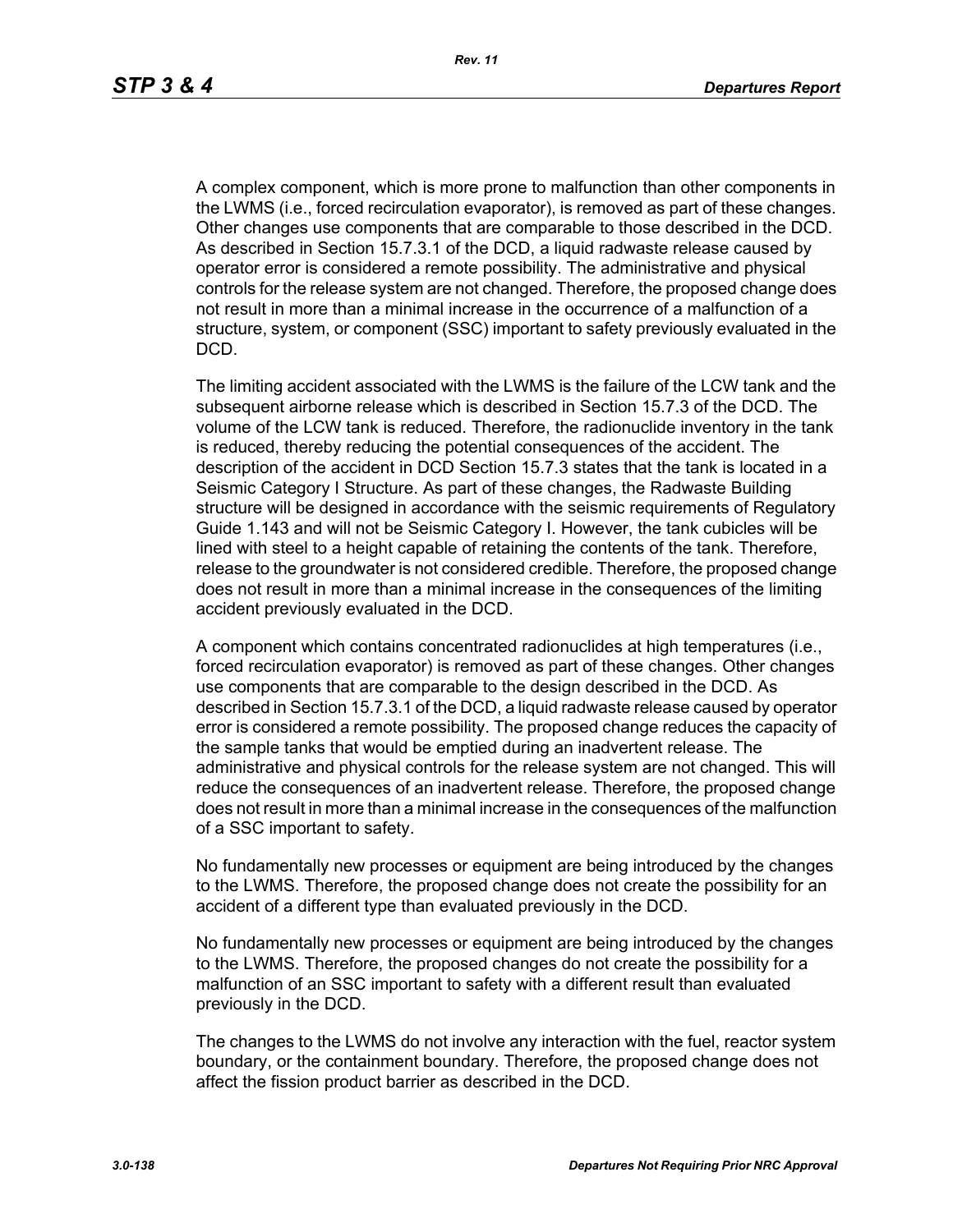The LWMS design basis waste quantities and characteristics are the same (except for a lower maximum flow of storm water to a sample tank). The LWMS safety analysis is described in Section 15.7.3 of the DCD and the method of performing the analysis does not change. Therefore, the proposed change does not result in a departure from the method of evaluation described in the DCD used in establishing the design basis or in safety analysis.

The changes to the LWMS do not involve any interaction with fuel, reactor system boundary, or the containment structure or interact directly with systems associated with ex-vessel severe accidents. Therefore, there is no substantial increase in the probability of an ex-vessel severe accident such that a particular ex-vessel severe service accident previously reviewed and determined to be not credible could become credible.

The changes to the LWMS do not involve any interaction with fuel, reactor system boundary, or the containment structure or interact directly with systems associated with ex-vessel severe accidents or severe accident mitigation. Therefore, there is no substantial increase in the consequences to the public of a particular ex-vessel severe accident that was previously reviewed.

Based on this evaluation, prior NRC approval of the change is not required.

## **STD DEP 11.3-1, Gaseous Waste Management System**

#### **Description**

This departure makes the following changes to the gaseous waste management system:

- **EXECH** Changes the offgas recombiner from an integral unit to independent pre-heater, recombiner, and condenser arranged in a recombiner train.
- Adds an offgas evacuation system downstream of the HEPA filter to stabilize the offgas flow to the plant exhaust.
- Revises the charcoal adsorber vault temperature to a tighter range to maximize charcoal efficiency.
- Changes the number of charcoal adsorber vessels from nine (1 guard bed and 8 adsorbers) to five (1 guard bed and 4 adsorbers). Also, the arrangement of the charcoal adsorbers is changed from four parallel lines, each with two adsorbers in series, to four bigger adsorbers in series.
- Revises the mass of charcoal in each of the charcoal adsorber vessels from 13,600 kg (for the 8 adsorbers) to 27,200 kg (for the 4 bigger adsorbers). The total mass of charcoal in the adsorbers is unchanged. Note that the accident analyses in Section 15.7 assumes bypass of the charcoal adsorbers downstream of the guard bed, so the accident analyses are unaffected.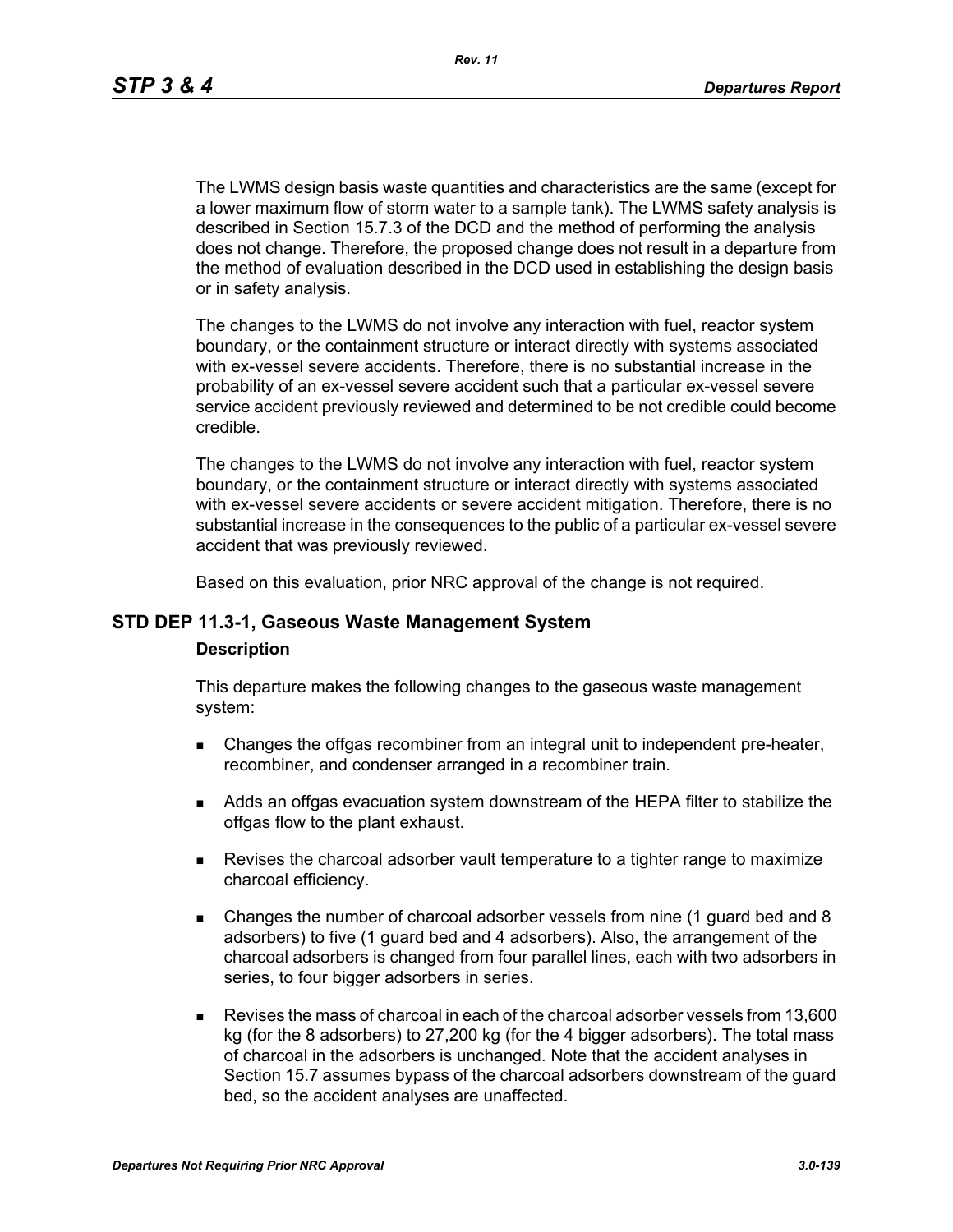Changes the mass of charcoal in the guard bed from  $4,500$  kg to  $4,721$  kg in Section 11.3 to be consistent with the accident analysis described in Section 15.7.1.

#### **Evaluation Summary**

This departure has been evaluated pursuant to the requirements in 10 CFR 52, Appendix A, Section VIII.B.5. There is no impact on any Tier 1, Tier 2\*, Technical Specifications, Bases for Technical Specifications or operational requirements as a result of these changes. The change from an integral recombiner to a recombiner train provides the same function as the integral recombiner and has proven operational experience. The addition of the evacuation system to assure stable offgas flow to the plant exhaust is an enhancement to the offgas discharge and does not change the offgas function. Restricting the charcoal adsorber vault temperature optimizes the charcoal performance and does not change the design basis. The change in the number of charcoal adsorbers, and the change in adsorber configuration and vessel size, provides the same function as the DCD design and has proven operational experience.

This departure does not change any accident evaluation including those in ABWR DCD Tier 2 Subsection 15.7. There is also no impact on the probability or consequences of an accident or malfunction of an SSC important to safety. Furthermore, there is no impact on fission product barriers. Therefore, this change has no adverse impacts and does not require prior NRC approval.

#### **STD DEP 11.4-1, Radioactive Solid Waste Update**

#### **Description**

Described below are Solid Waste Management System (SWMS) modifications addressed in this standard departure:

The solidification system, the dryer system, and the incinerator system are deleted because equipment operation and maintenance difficulties negatively impact the effectiveness of these processes. The compactor system is deleted as well.

A second spent resin storage tank is added to provide the capability to keep the spent resins from the Condensate Purification System and the spent resins from the LWMS mobile systems ion exchangers in separate spent resin storage tanks for radioactive decay and storage. This segregation allows the used condensate polishing resin from the Condensate Purification System may be used in the HCW demineralizer in the high conductivity waste subsystem. The reuse of the condensate resin helps to minimize the generation of radioactive waste.

A Liquid Waste Backwash Receiving Tank is added to collect the backwash from the Liquid Waste Management System (LWMS) mobile process units for transfer to the Phase Separators.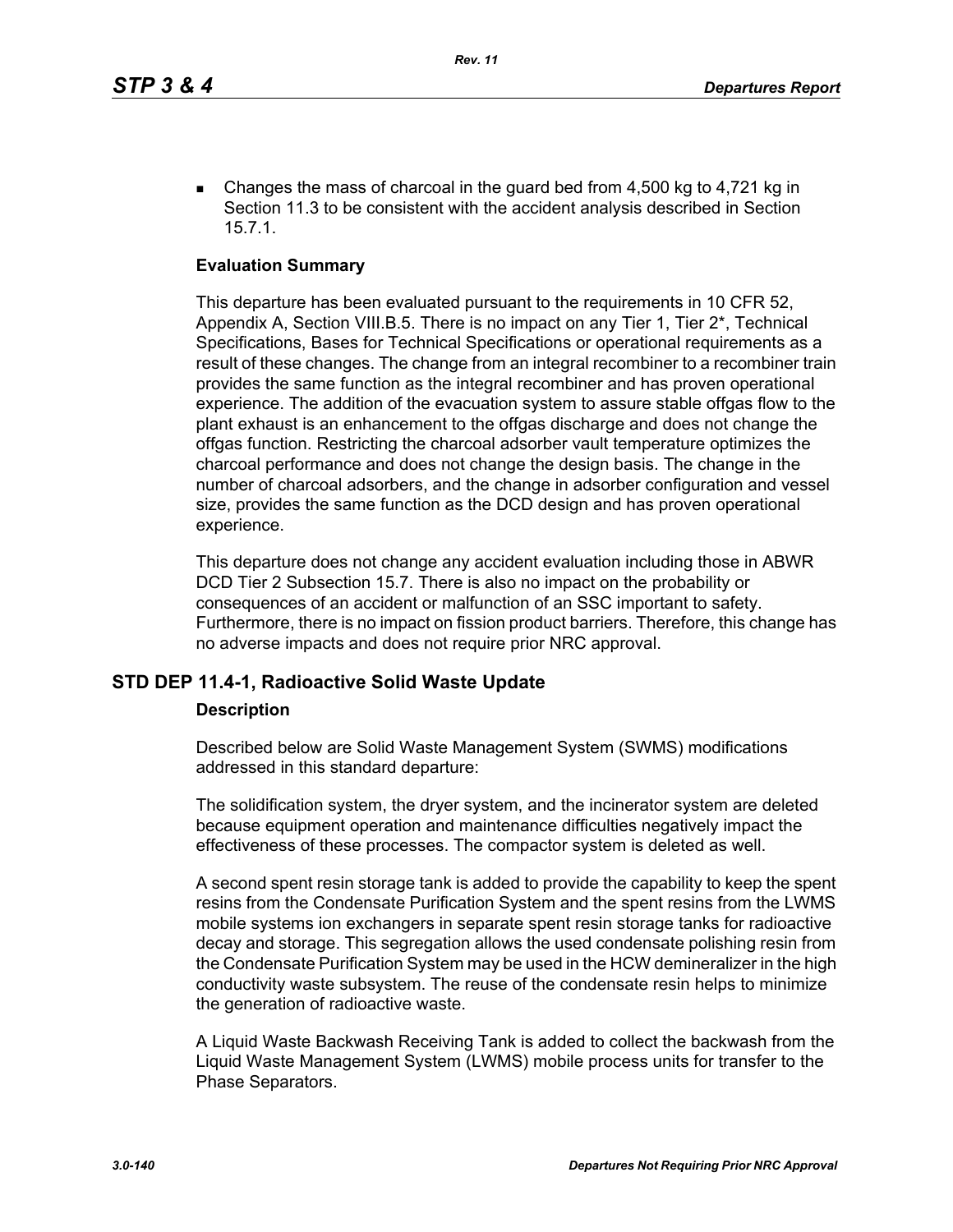The SWMS mobile system consists of equipment modules, complete with all subcomponents, piping and instrumentation and controls necessary to operate the subsystem. Solid wet radwaste processing is performed using mobile dewatering processing subsystem. The mobile dewatering processing subsystem is comprised of dewatering fillhead assembly, dewatering pump skid, valves, control console and dewatering container. The mobile dewatering processing subsystem includes the adequate shielding required between the radiation sources of the modules and access and service areas in the radwaste building. The SWMS mobile system components are in module(s) that are designed for ease of installation and replacement due to component failure and/or technology upgrade.

## **Evaluation Summary**

This departure has been evaluated pursuant the requirements in 10 CFR 52, Appendix A, Section VIII.B.5.

There is no impact on Tier 1, Tier 2\*, technical specifications or operational requirements as a result of this change.

The functional description of the SWMS, which is not shared between STP 3 & 4, is not significantly changed by this departure. The system is consistent with the description contained in the reference ABWR DCD except that the permanent volume reduction (incinerator and dryer), solidification, and dry active waste compaction units are replaced with a mobile solid waste dewatering unit. The specific processes will be selected prior to initial plant operation and may be changed as appropriate. In addition, the number and capacity of the permanently installed tanks and pumps is changed.

No fundamentally new processes or equipment are introduced by the changes to the SWMS and the complexity of the system is reduced (i.e., the incinerator, the dryer, the compactor, and the radwaste solidification system are removed). The limiting accident for the Radwaste Building is the failure of the Low Conductivity Waste (LCW) collector tank and the subsequent airborne release which is described in Section 15.7.3 of the DCD. The capacity of the SWMS tanks is not increased, therefore, the LWC Collector Tank failure remains the limiting accident. Therefore, the proposed change does not result in more than a minimal increase in the frequency of the limiting accident previously evaluated in the DCD.

No fundamentally different processes or equipment are introduced by the changes to the SWMS. Complex components, which are more prone to malfunction than other components in the SWMS (i.e., incinerator, the dryer, the compactor, and the radwaste solidification system), are removed as part of these changes. Other changes use components that are comparable to those described in the DCD. Therefore, the proposed change does not result in more than a minimal increase in the occurrence of a malfunction of a structure, system, or component (SSC) important to safety previously evaluated in the DCD.

The description of the limiting accident associated with the Radwaste Building, which is described in DCD Section 15.7.3, states that the Radwaste Building is a Seismic Category I Structure. As part of these changes, the Radwaste Building structure will be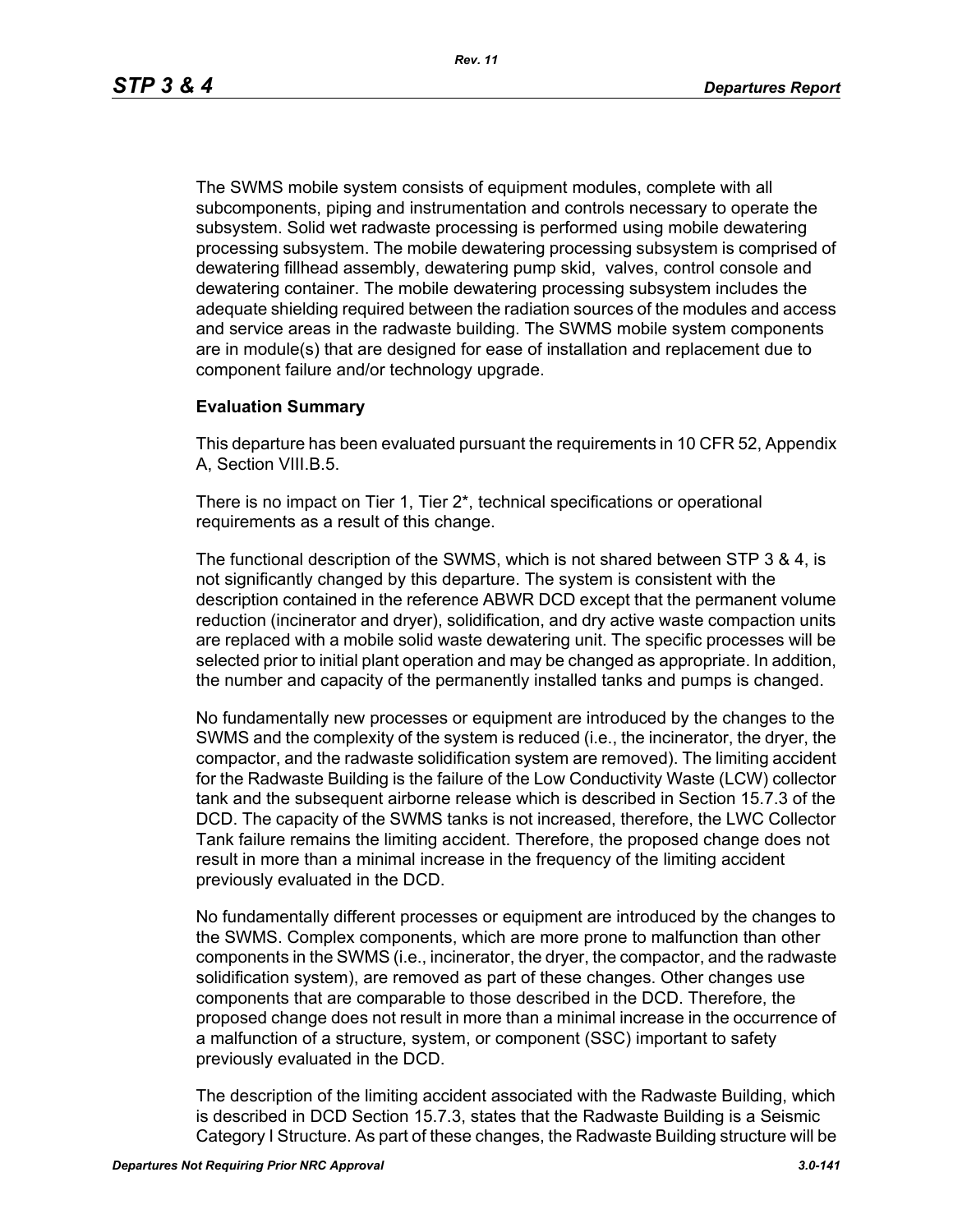designed in accordance with the seismic requirements of Regulatory Guide 1.143 and will not be Seismic Category I. However, the tank cubicles are lined with steel to a height capable of retaining the contents of the tank. Therefore, postulated release to the groundwater is not considered credible. Therefore, the proposed change does not result in more than a minimal increase in the consequences of the limiting accident previously evaluated in the DCD.

No fundamentally different processes or equipment are being introduced by the changes to the SWMS. Components, which contain concentrated radionuclides at high temperatures (i.e., the incinerator, the Concentrated Waste Tank, and the dryer), are removed as part of these changes. Other changes use components that are comparable to the design described in the DCD. Removal of these systems reduces the potential consequences of a malfunction by eliminating the potential for malfunctions. Therefore, the proposed change does not result in more than a minimal increase in the consequences of the malfunction of a SSC important to safety.

No fundamentally new processes or equipment are being introduced by the changes to the SWMS. Therefore, the proposed change does not create the possibility for an accident of a different type than evaluated previously in the DCD.

No fundamentally new processes or equipment are being introduced by the changes to the SWMS. Therefore, the proposed changes do not create the possibility for a malfunction of an SSC important to safety with a different result than evaluated previously in the DCD.

The changes to the SWMS do not involve any interaction with the fuel, reactor system boundary, or the containment boundary. Therefore, the proposed change does not affect the fission product barrier as described in the DCD.

The SWMS design basis waste quantities and characteristics are similar to those described in the DCD. The limiting safety analysis for the Radwaste Building is described in Section 15.7.3 of the DCD and the method of performing the analysis does not change. Therefore, the proposed change does not result in a departure from the method of evaluation described in the DCD used in establishing the design basis or in safety analysis.

The changes to the SWMS do not involve any interaction with fuel, reactor system boundary, or the containment structure or interact directly with systems associated with ex-vessel severe accidents. Therefore, there is no substantial increase in the probability of an ex-vessel severe accident such that a particular ex-vessel severe service accident previously reviewed and determined to be not credible could become credible.

The changes to the SWMS do not involve any interaction with fuel, reactor system boundary, or the containment structure or interact directly with systems associated with ex-vessel severe accidents or severe accident mitigation. Therefore, there is no substantial increase in the consequences to the public of a particular ex-vessel severe accident that was previously reviewed.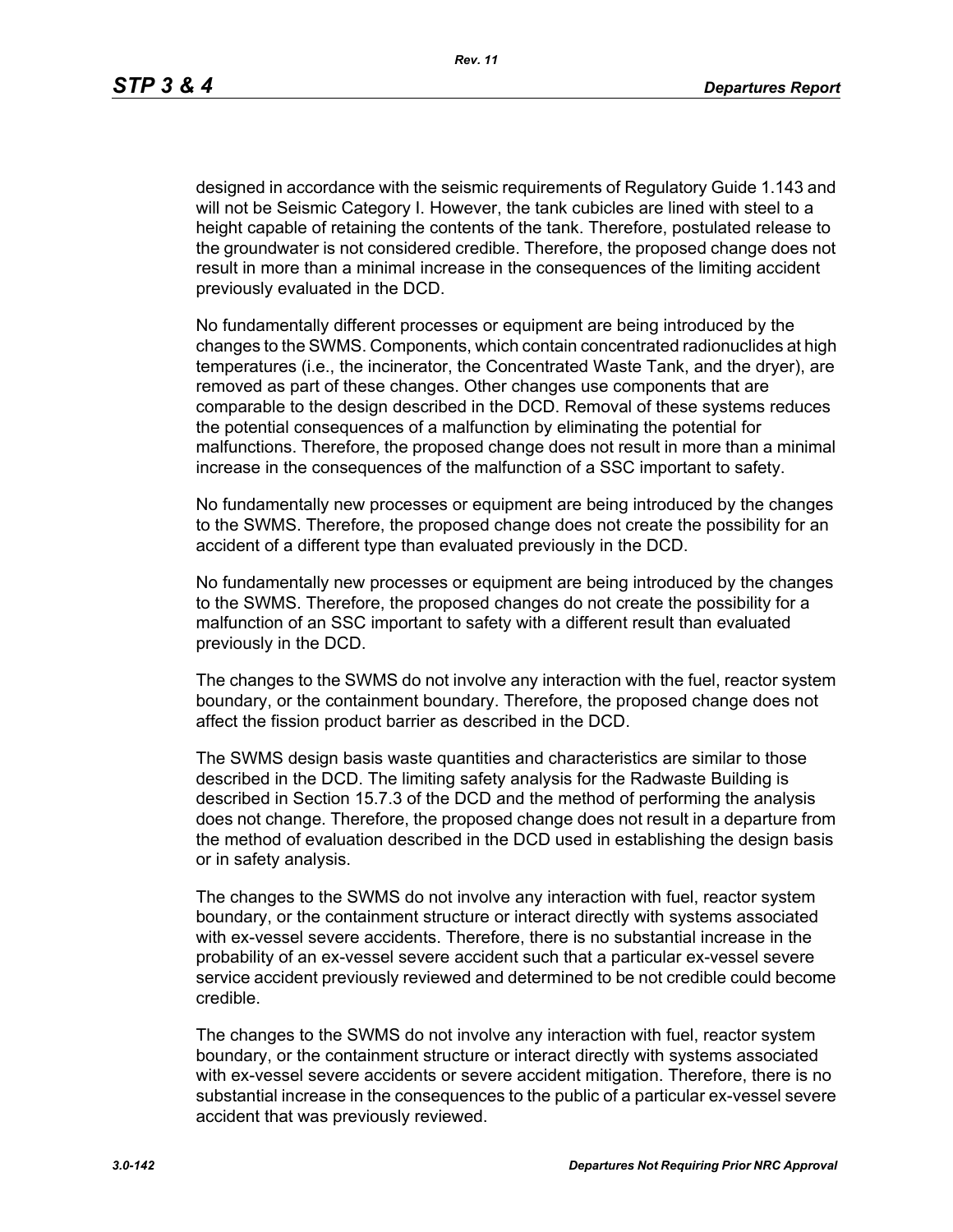Based on this evaluation, prior NRC approval of the change is not required.

# **STP DEP 11.5-1, Process and Effluent Radiation Monitoring and Sampling System Description**

There are several changes that have been made for this system:

- Functional Requirements set forth in the reference ABWR DCD will be met, but implementation of design and specific equipment is vendor-based.
- References to specific detector types, such as digital gamma sensitive Geiger-Mueller, ionization chamber, or scintillation detector, were deleted. Specific detector types will be selected later in the project based on state of the art and availability.
- Trip functionality for radiation monitors has been modified such that downscale (low) and inoperative are combined into one trip circuit rather than two separate circuits because these two trips are used for the common purpose of detecting equipment failures. Thus, each radiation monitor has three trip circuits: two upscale and one downscale/inoperative. Each trip is determined by the radiation monitor and then sent to the main control room for visual display.
- As for radiation unit to express the range of radiation monitor, Sievert is preferred to using Gray. Sieverts specifically addresses absorbed radiation dose in human tissue while Gray refers to radiation dosage in any material.
- **Recorders have been removed because data recording is performed by trending** software in the Digital Control and Instrumentation System.
- **STP 3 & 4 will not have an incinerator for burning low-level radwaste, so the** incinerator stack discharge radiation monitor is not required. Sections and references to this monitor have been removed.
- References to specific calibration techniques and maintenance procedures are removed. These techniques and methods, such as calibration reproducibility, error, precision, and timelines for maintenance, are specific to site procedures or are supplied by the equipment vendors.
- FSAR Table 11.5-1 provides estimated channel ranges. Channel ranges will only be finalized after analyses and calculations are complete.
- **Narning alarms are provided in the text of the specific section for each radiation** monitor and do not need to be provided in the table. Table 11.5-2 and Table 11-5- 3 provide expected activity, dynamic detection ranges and sensitivity. Dynamic detection ranges are calculated based on the radionuclides and the sensitivity of the radiation monitor. As the sensitivities are vendor provided, the dynamic detection range is estimated. Sensitivities are not included in the table as they are vendor provided.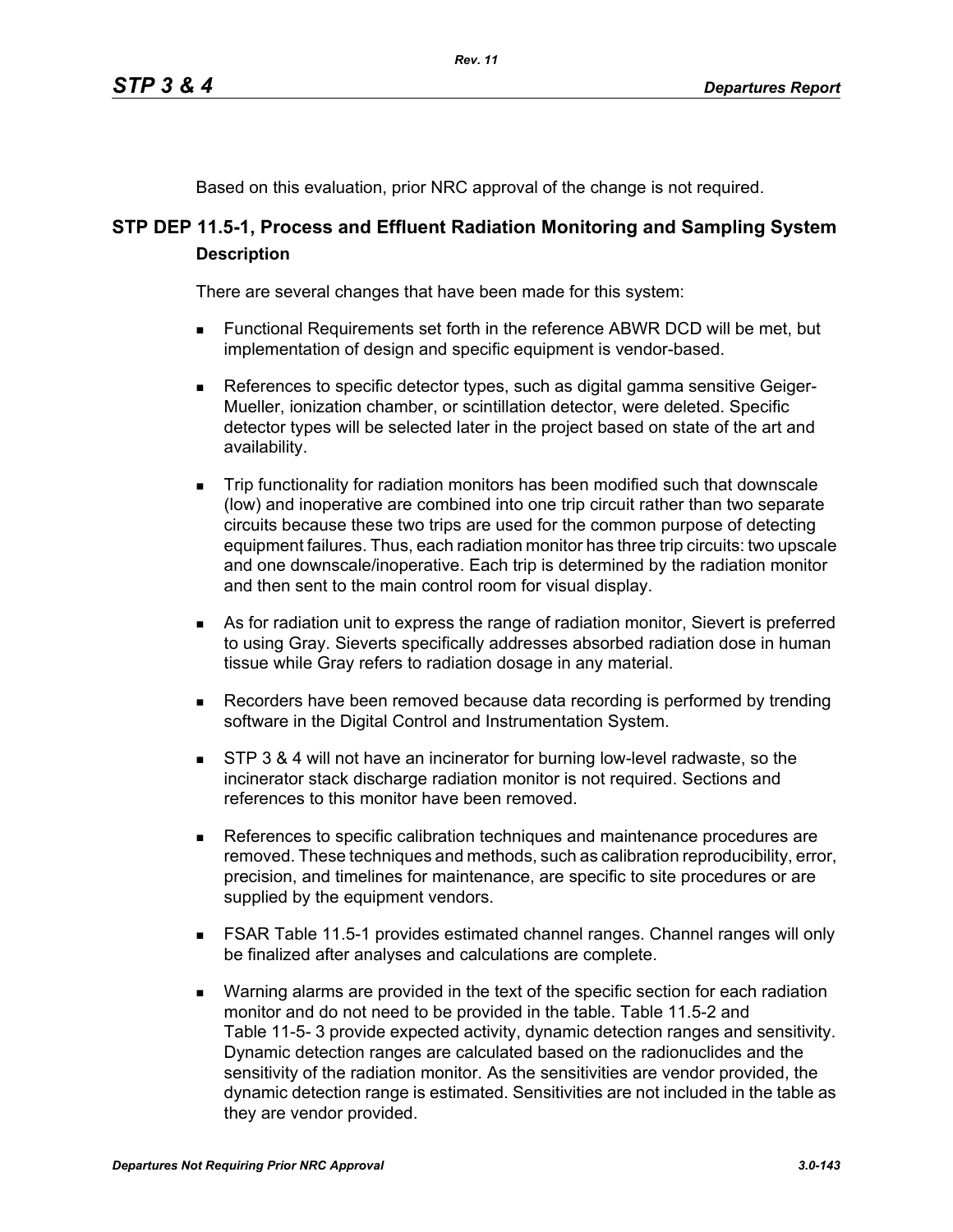*Rev. 11*

- The bypass valve closure trip of the Offgas Post-Treatment Radiation Monitor is corrected to High-High to be consistent with DCD IED (Figure 7.6-5).
- The High-High alarm for the Gland Seal Condenser Exhaust is added to be consistent with DCD (Figure 7.6-5).

## **Evaluation Summary**

This departure has been evaluated pursuant to the requirements in 10 CFR 52, Appendix A, Section VIII.B.5.

There is no impact on any Tier 1 and Tier 2\* technical specifications, basis for technical specifications and operational requirements as a result of these changes.

Implementation of detailed design and specific equipment is changed. But Functional requirements set forth in the reference ABWR DCD are not changed.

The Radiation Unit is changed to Sievert. Sievert specifically addresses absorbed radiation dose in human tissue while Gray refers to radiation dosage in any materials.

The recorders are removed because data recording is performed by trending software in the Digital Control and Instrumentation System. There will not be an incineration burning low-level radwaste, so the incineration stack discharge radiation monitor is not required.

The trip descriptions for Offgas Post-Treatment Radiation Monitor and the alarm descriptions for Gland Seal Condenser Exhaust Radiation Monitor are corrected to be consistent with DCD IEDs. Consequently, there is no impact on the probability or consequences of an accident, malfunction of an SSC important to safety, or the likelihood or consequences of a severe accident.

Based on this evaluation, prior NCR approval of these changes is not required.

## **STD DEP 12.2-1, Gamma Ray Source Energy Spectra Tables**

#### **Description**

Tier 2 Table 12.2-3b, "Gamma Ray Source Energy Spectra - Post-Operation Gamma Sources in the Core (pJ/W·s)," and Tier 2 Table 12.2-3c, "Gamma Ray Source Energy Spectra - Gamma Ray Sources External to the Core During Operation," are incorporated by reference from the generic ABWR DCD, as approved by Appendix A to 10 CFR Part 52. To address apparent errors in the units in the tables, this departure adds a footnote to each table in order to prevent the inadvertent use of the information with incorrect units. The footnotes state that the information in the tables is not to be used for detailed facility design or any changes to the FSAR.

#### Evaluation Summary

The footnotes are provided to address apparent errors in the units in Table 12.2-3b and Table 12.2-3c. It can be reasonably deduced that the units in Table 12.2-3b should be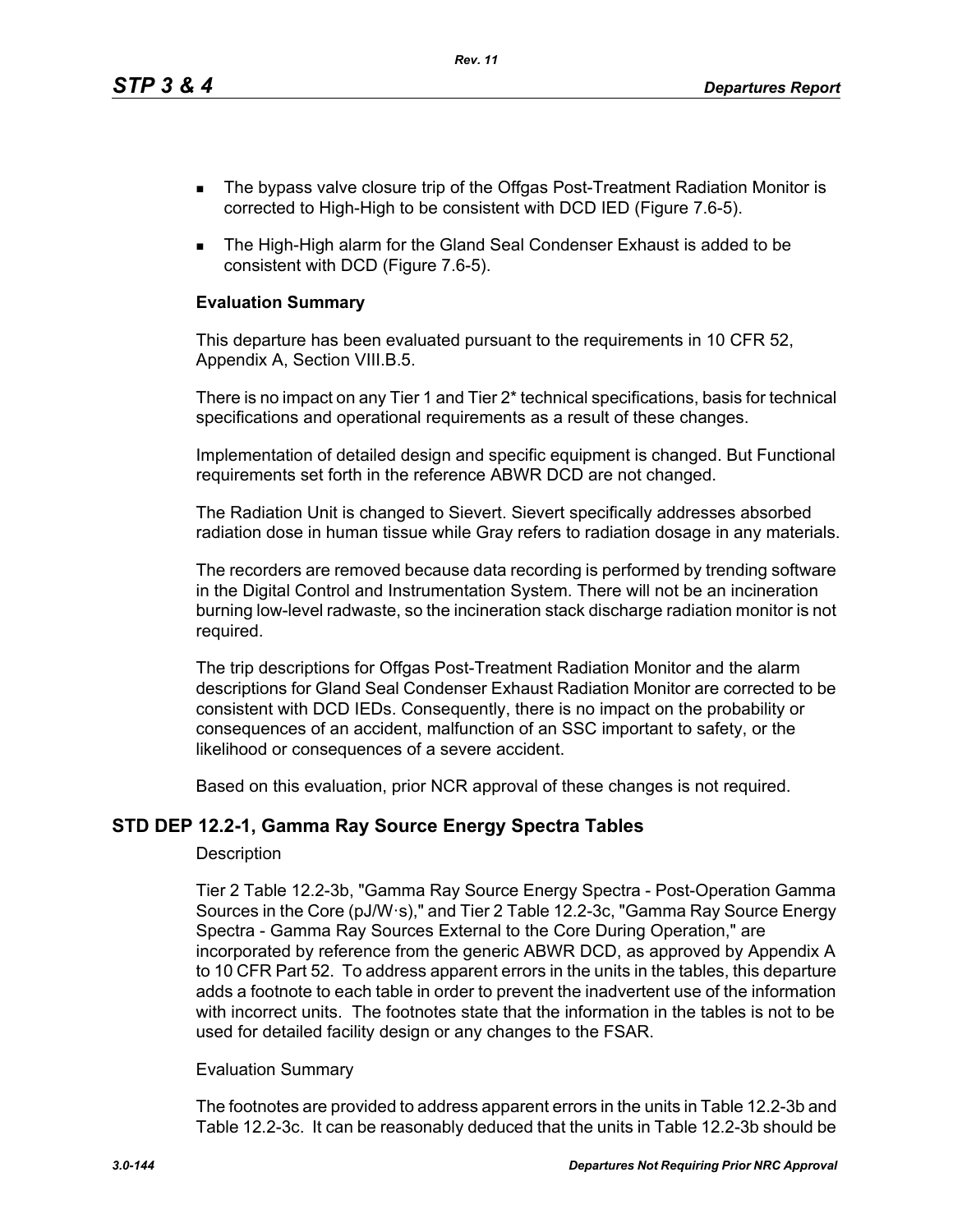J/s·MW<sub>t</sub> instead of pJ/W·s, and that the units in Table 12.2-3c should be pJ/cm3/s/W<sub>t</sub>, instead of pJ/cm<sup>3</sup>/s/MWt. Because source terms of the appropriate magnitude, i.e., values with correct units, were used in the facility design, including shielding design and evaluation of equipment qualifications, for the certified ABWR DCD, this error has no safety significance.

This departure does not change the information provided in Tables 12.2-3b and 12.2-3c and approved by Appendix A to 10 CFR Part 52. The information in the tables is relevant to other information incorporated by reference from the ABWR DCD that relies on, is based on, or is developed consistent with the information in this table. The tables are not used to address any new information required to be provided by the applicant.

This change is not related to any significant error in the application, is not needed to ensure compliance with NRC regulations, is not needed to support other licensing-basis documents, and is not needed to address a significant vulnerability identified by probabilistic risk assessments.

This departure has been evaluated pursuant to the requirements in Section VIII.B.5 of Appendix A to 10 CFR Part 52. There is no impact on Tier 1 or Tier 2<sup>\*</sup>, Technical Specifications, Bases of Technical Specifications, or operational requirements. Therefore, this departure has no adverse impact on the safety analysis and does not require prior NRC approval.

# **STD DEP 12.3-1, Cobalt Content in Stainless Steel**

#### **Description**

This departure revises the requirements for the material specification for the stainless steel component exposed to reactor coolant with specific reference to the cobalt content in the stainless materials.

The vendors supplying the material cannot reasonably achieve the cobalt limits in all cases. A graded approach to cobalt concentrations has been taken by using various grades of low cobalt stainless steel, with the material in the core receiving the least amount of cobalt. The cobalt concentrations are allowed to increase with the distance from the core. The overall cobalt limit for all reactor vessel material is 0.05 wt percent. Lower target values (aim limits) are provided to the material vendor as goals to trend for.

During the ABWR Certification process the average annual occupational exposure calculation was performed. The reduced cobalt loadings were not considered in that estimate. Therefore, based upon the method used and the assumptions made to evaluate the occupational exposure, materials procured with a 0.05 wt percent maximum cobalt requirement, with lower ALARA target values of cobalt for radiologically significant areas, will have no adverse affect on the estimated occupational exposure.

#### **Evaluation Summary**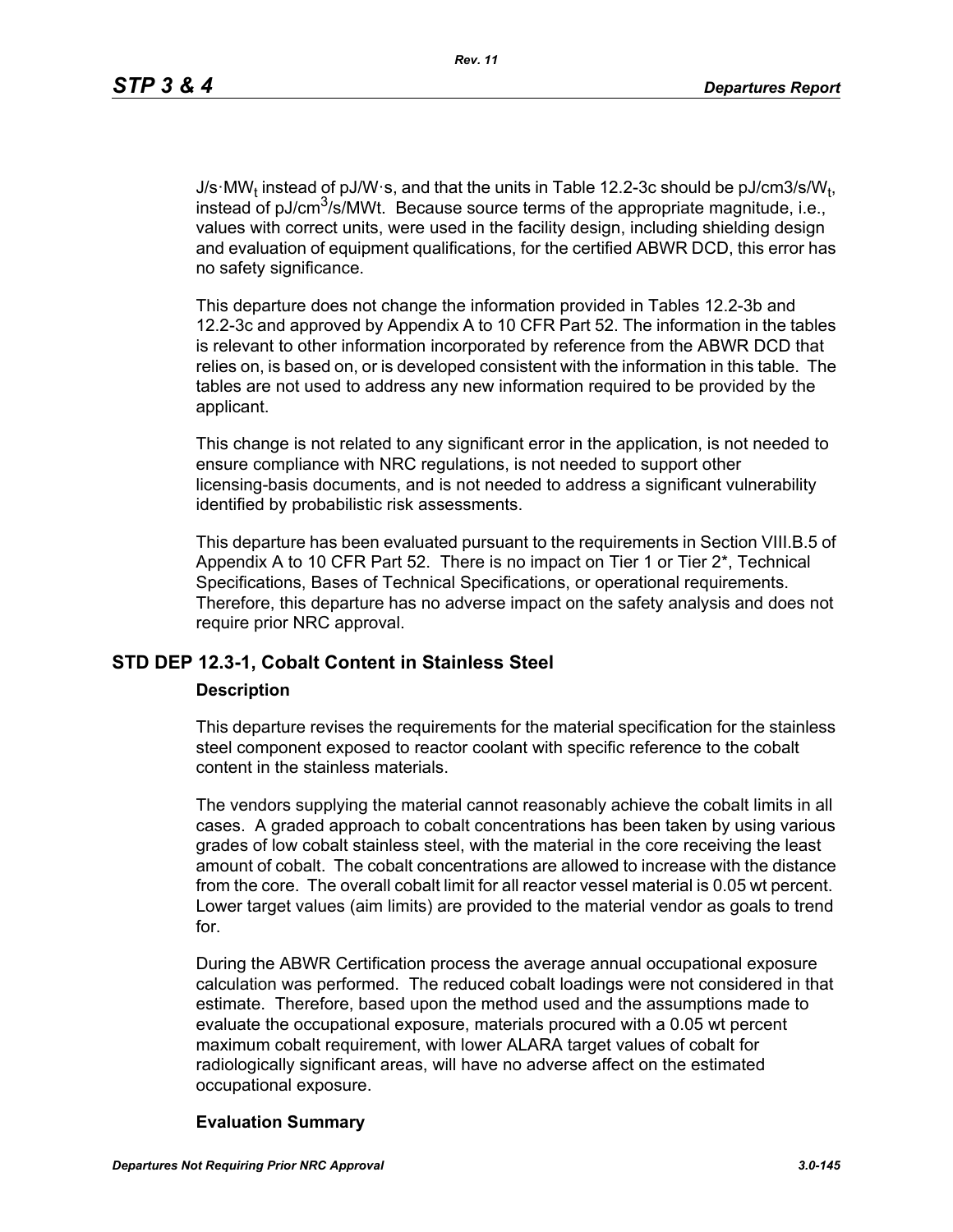The departure to clarify the the procurement and use of various grades of low cobalt stainless steel on a graded approach wherein the lowest cobalt material is used in the most radiologically significant areas with increasing cobalt material in less sensitive areas has been evaluated pursuant to the requirements in 10 CFR 52, Appendix A, Section VIII.B.5. There are no significant radiological consequences since the ABWR certification calculation of the average annual occupational exposure did not assume the reduced cobalt loadings, and the results show no adverse effect. This departure does not change the Technical Specifications, any underlying design or other operational requirements. Furthermore, it does not change any plant physical features, SSCs important to safety or fission product barriers. Any previously evaluated accident is not affected, and the possibility for an accident of a different type is not created. Also, it does not affect any method used for evaluation in establishing the design bases or in the safety analyses. This departure does not affect any feature for mitigation of an ex-vessel severe accident. For the same reason, and because there is no effect on any event, operation or SSC function, the change does not create a different ex-vessel accident scenario. Therefore, this change has no adverse impact and does not require prior NRC approval.

## **STD DEP 12.3-3, Steam Tunnel Blowout Panels**

## **Description**

This departure removes the discussion in Subsections 3.8.4, 12.3.1.4.4 and 12.3.2.3 concerning blowout panels and relief and release pathways associated with the steam tunnel because these statements are inaccurate and conflict with the correct description in revised Subsection 3.8.4 and Subsection 3.12.1.3, where it more appropriately belongs. The design description of the routing and functioning of the blowout panels in Subsections 12.3.1.4.4 and 12.3.2.3 is inaccurate and is not needed in these subsections. This departure also adds the phrase "or equivalent" to the last sentence in Subsection 12.3.1.4.4 describing the use of lead-loaded silicone foam for sealing penetrations.

## **Evalutation Summary**

This departure has been evaluated pursuant to and determined to comply with the requirements in 10 CFR 52, Appendix A, Section VIII.B.5. This departure which removes the discussion concerning blowout panels and relief and release pathways associated with the steam tunnel would appear to eliminate a steam flow path; however, because there is no high energy line break (HELB) identified in the room identified in the deleted text (subcompartment SA2 - RHR Pump and Heat Exchanger Room), there is no need for a relief path from this compartment. Additionally, SSCs in the flow paths and adjoining areas are qualified or protected as needed from increased temperature, pressure and jet impingement forces. The design description of the location, routing and functioning of the blowout panels in Subsections 12.3.1.4.4 and 12.3.2.3 is inaccurate and is not needed in those subsections. The correct description of the blowout panels and relief and release pathways associated with the steam tunnel is contained in revised Subsection 3.8.4 and Subsection 3.12.1.3, where it more appropriately belongs. This departure also adds the phrase "or equivalent" to the last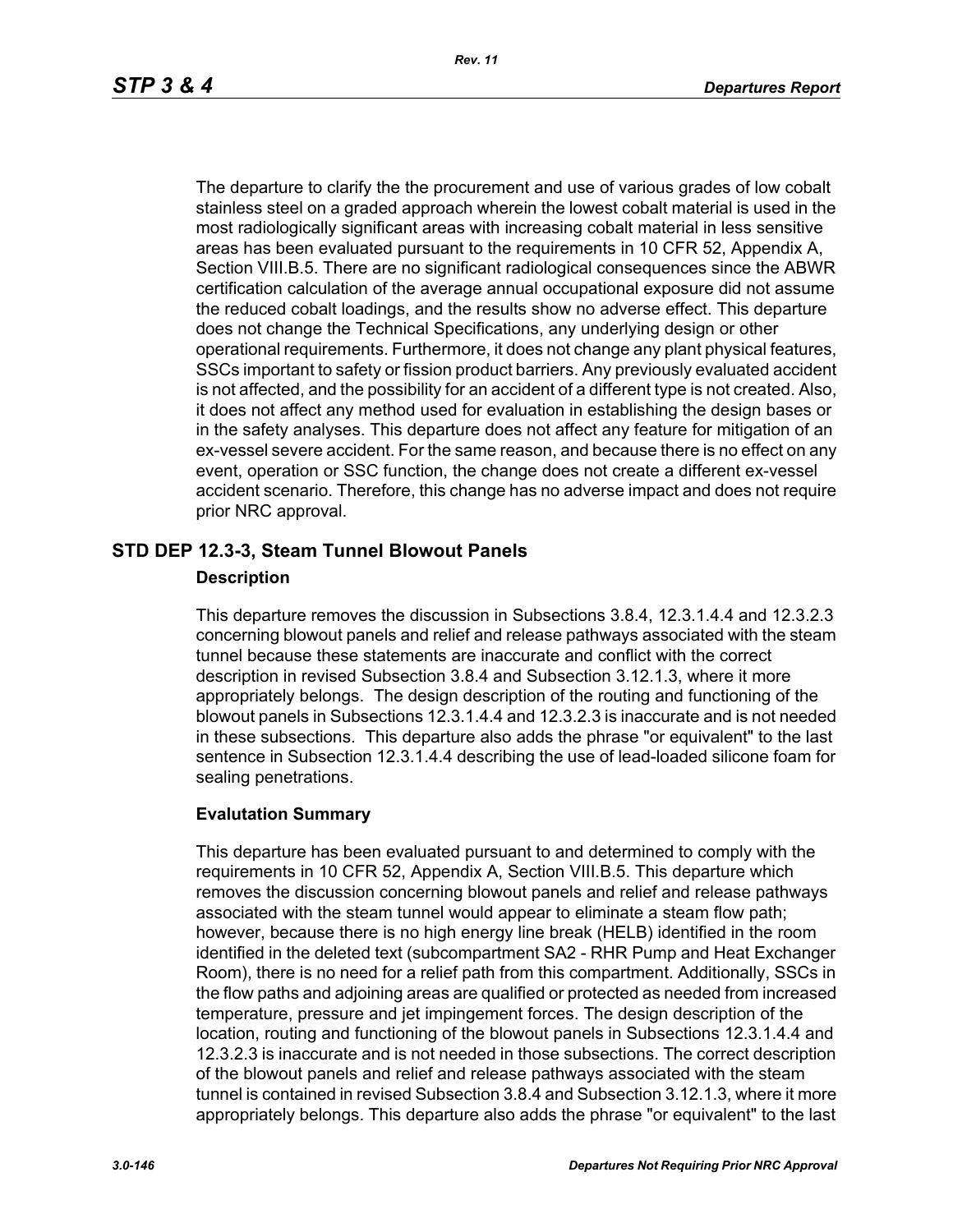sentence in Subsection 12.3.1.4.4 describing the use of lead-loaded silicone foam for sealing penetrations to allow for use of new or better products.

This design change does not change the Technical Specifications or Bases or other operational requirements. Furthermore, it does not change any plant physical features, SSCs important to safety or fission product barriers. Any previously evaluated accident is not affected, and the possibility for an accident of a different type is not created. Also, it does not affect any method used for evaluation in establishing the design bases or in the safety analyses. This departure does not affect any feature for mitigation of an ex-vessel severe accident. For the same reason, and because there is no effect on any event, operation or SSC function, the change does not create a different ex-vessel accident scenario.

Therefore, this change has no adverse impact and does not require prior NRC approval.

## **STD DEP 12.3-4, Alarm Capability for Area Radiation Monitors (ARMs)**

#### **Description**

This departure revises FSAR Tables 12.3-3, 12.3-6 and 12.3-7 to add alarm capability to certain area radiation monitors (ARMs). Five additional monitors have been added to the Reactor Building as indicated in Table 12.3-3 and as shown on Figures 12.3-56, 12.3-57, 12.3-58, 12.3-60 and 12.3-62.

#### **Evaluation Summary**

This departure has been evaluated pursuant to the requirements in 10 CFR 52, Appendix A, Section VIII.B.5. This departure does not change any Tier 1, Tier  $2^*$ information, the Technical Specifications, any underlying design or other operational requirements.

This departure represents a favorable change which provides additional alarm capability to area radiation monitors in the reactor building, radwaste building and turbine building, and adds additional area monitors in the reactor building beyond those identified in the DCD. As such,this departure provides additional notification to plant personnel regarding high radiation levels in these areas which is a safety improvement. There is no change in design or function of any other SSC important to safety. By providing additional notification to plant personnel for conditions which could lead to accidents, this departure has no adverse impact on the likelihood or consequences of analyzed accidents or malfunction of an SSC important to safety and may have a favorable impact. Furthermore, it does not change any plant physical features, SSCs important to safety or fission product barriers.

Any previously evaluated accident is not affected, and the possibility for an accident of a different type is not created. Also, it does not affect any method used for evaluation in establishing the design bases or in the safety analyses. This departure does not adversely affect any feature for mitigation of an ex-vessel severe accident and may have a favorable effect. For the same reason, and because there is no effect on any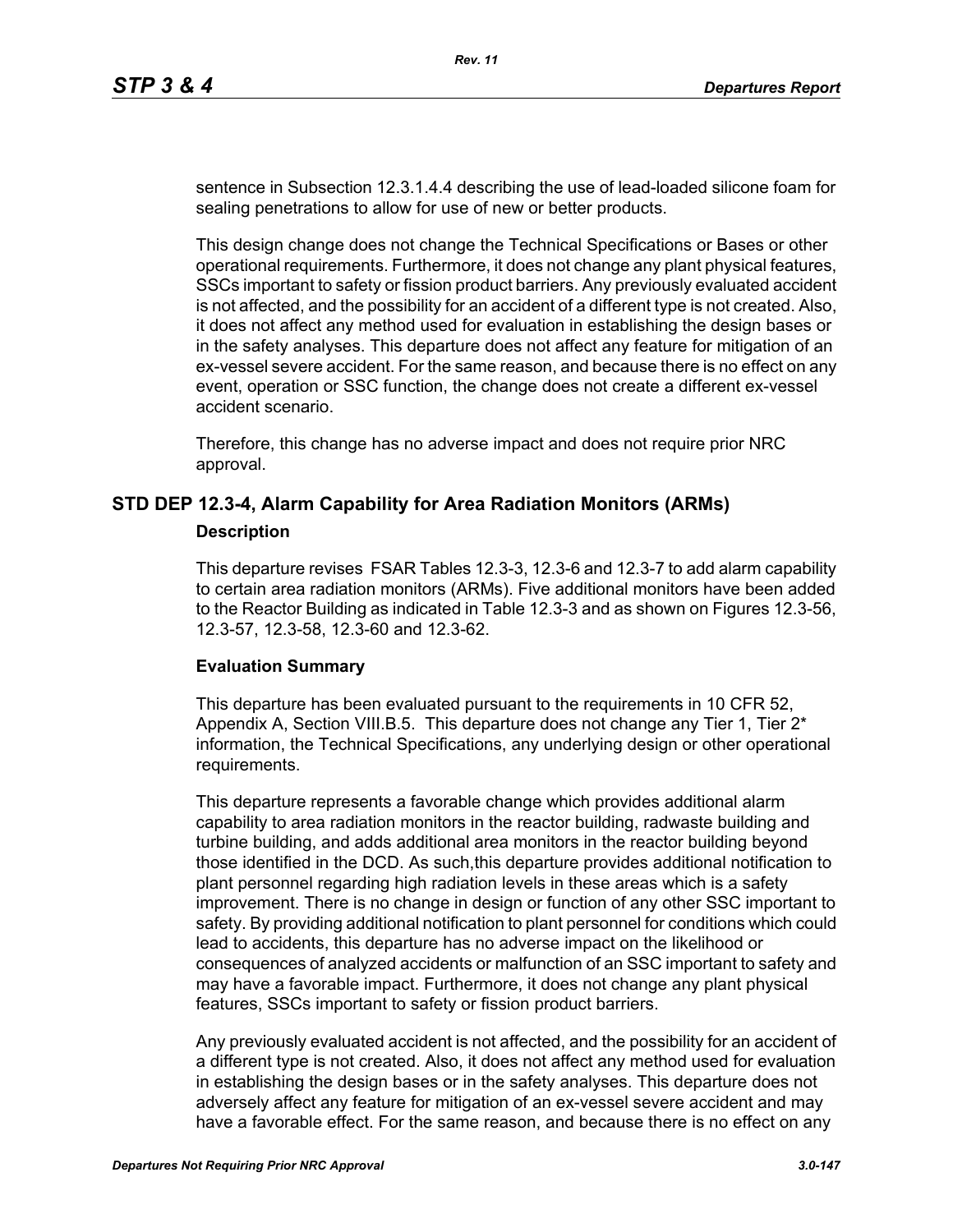event, operation or SSC function, the change does not create a different ex-vessel accident scenario.

Therefore, this change has no adverse impact and does not require prior NRC approval.

## **STD DEP 14.2-1, Control Rod Drive Friction Testing Requirement**

#### **Description**

The DCD Subsection 14.2.12 requirement for performing control rod drive (CRD) friction testing is modified to remove the portion of the test that is performed on selected rods at rated temperature and pressure. CRD friction testing is a traditional requirement performed on older BWR designs with CRDs positioned using hydraulic pressure. The ABWR employs a design in which normal rod positioning is accomplished by an electric motor. Mechanical binding (friction) of an ABWR CRD will result in blade separation from the ball nut which would be detected by existing, permanently installed Class 1E instrumentation. Thus ABWR CRDs are easily monitored for performance degradation during normal CRD withdrawal, and the portion of the startup friction testing performed on selected rods at rated temperature and pressure is not required.

### **Evaluation Summary**

This departure to remove the DCD-required CRD friction testing from the STP 3 & 4 FSAR has been evaluated pursuant to the requirements in 10 CFR 52, Appendix A, Section VIII.B.5. This departure does not change any Tier 1 or Tier 2<sup>\*</sup> DCD information, the Technical Specifications, Bases for Technical Specifications, any underlying design, or other operational requirements. It does not change any plant physical features, SSCs important to safety or fission product barriers. Any previously evaluated accident is not affected, and the possibility for an accident of a different type is not created. Also, it does not affect any method used for evaluation in establishing the design bases or in the safety analyses. This departure does not affect any feature for mitigation of an ex-vessel severe accident. For the same reason, and because there is no effect on any event, operation or SSC function, the change does not create a different ex-vessel accident scenario. Therefore, this change has no adverse impact and does not require prior NRC approval.

# **STD DEP 15.6-1, Clean Up Water Line Break Meteorology and Dose Results Description**

DCD Section 15.6, Table 15.6-18, Clean Up Water Line Break Meteorology and Dose Results provides accident meteorological dispersion factors, the thyroid dose, and whole body dose. The DCD Table lists doses for four different χ/Q values. For the first listed  $\gamma$ /Q value, the thyroid and whole body doses differ by a factor of approximately 100; however, for the other  $\gamma$ /Q values, the reported thyroid doses do not differ by a factor of approximately 100. In fact, the thyroid doses are reported as being the same as the whole body doses. This is clearly in error. The thyroid doses have been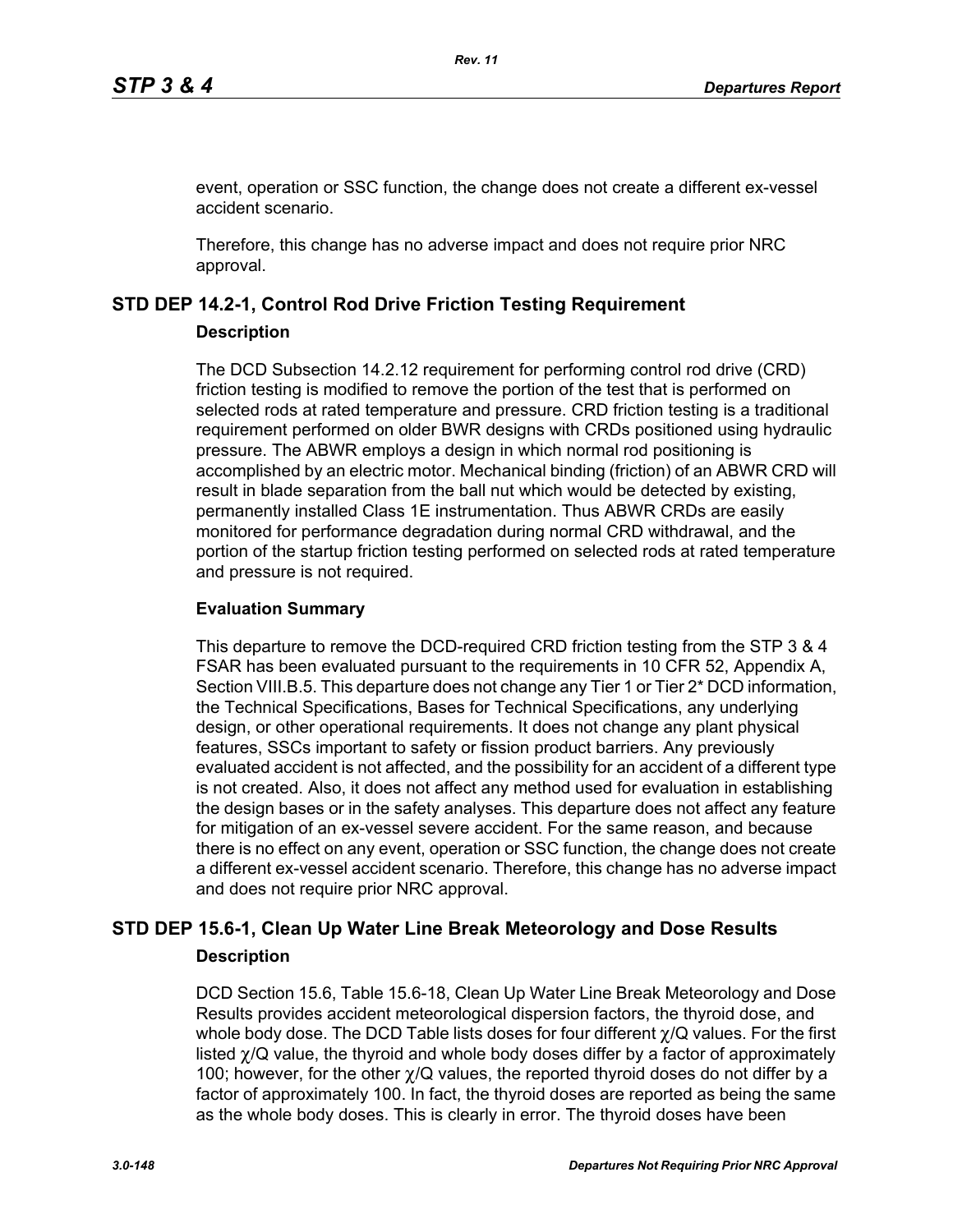recalculated based on the activity releases reported in DCD Table 15.6-17 and the  $\chi$ /Q values in DCD Table 15.6-18.

## **Evaluation Summary**

This departure to correct the thyroid dose values presented in Table 15.6-18 of the STP 3&4 FSAR has been evaluated pursuant to the requirements in 10 CFR 52, Appendix A, Section VIII.B.5. This departure does not change any Tier 1, Tier 2\* information, the Technical Specifications, any underlying design or other operational requirements. It does not change any plant physical features, SSCs important to safety, or fission product barriers. Any previously evaluated accident is only minimally impacted, and the possibility for an accident of a different type is not created. Also, it does not affect any method used for evaluation in establishing the design bases or in the safety analyses. This departure does not affect any feature for mitigation of an ex-vessel severe accident. For the same reason, and because there is no effect on any event, operation, or SSC function, the change does not create a different ex-vessel accident scenario. Therefore, this change does not require prior NRC approval.

# **STD DEP 18.4-1, Main Generator Synchronization Control Relocation**

## **Description**

The location of the controls and displays required for the synchronization of the main generator is not necessary at the main control console as stated in DCD Tier 2 Section 18.4.2, therefore these have been relocated to the main control room panel. This change allocates space on the main control console to more critical tasks and allows manual synchronization of the main generator by the control room operator or automatic synchronization by the Power Generation Control System. The relocation is consistent with the description provided in DCD Tier 1 Section 2.7.1 and the requirements in Section 18.7 for the final design of the main control room.

## **Evaluation Summary**

The change does not affect any Tier 1 or Tier 2\* DCD information. This departure to relocate the controls for synchronization of the main generator to the main control panel has been evaluated pursuant to and determined to comply with the requirements in 10 CFR 52, Appendix A, Section VIII.B.5. This departure does not change the Technical Specifications or Bases of Technical Specifications, any underlying design or other operational requirements. Furthermore, it does not change SSCs important to safety or fission product barriers. Any previously evaluated accident is not affected, and the possibility for an accident of a different type is not created. Also, it does not affect any method used for evaluation in establishing the design bases or in the safety analyses. This departure does not affect any feature for mitigation of an ex-vessel severe accident. For the same reason, and because there is no effect on any event, operation or SSC function, the change does not create a different ex-vessel accident scenario. Therefore, this change has no adverse impact and does not require prior NRC approval.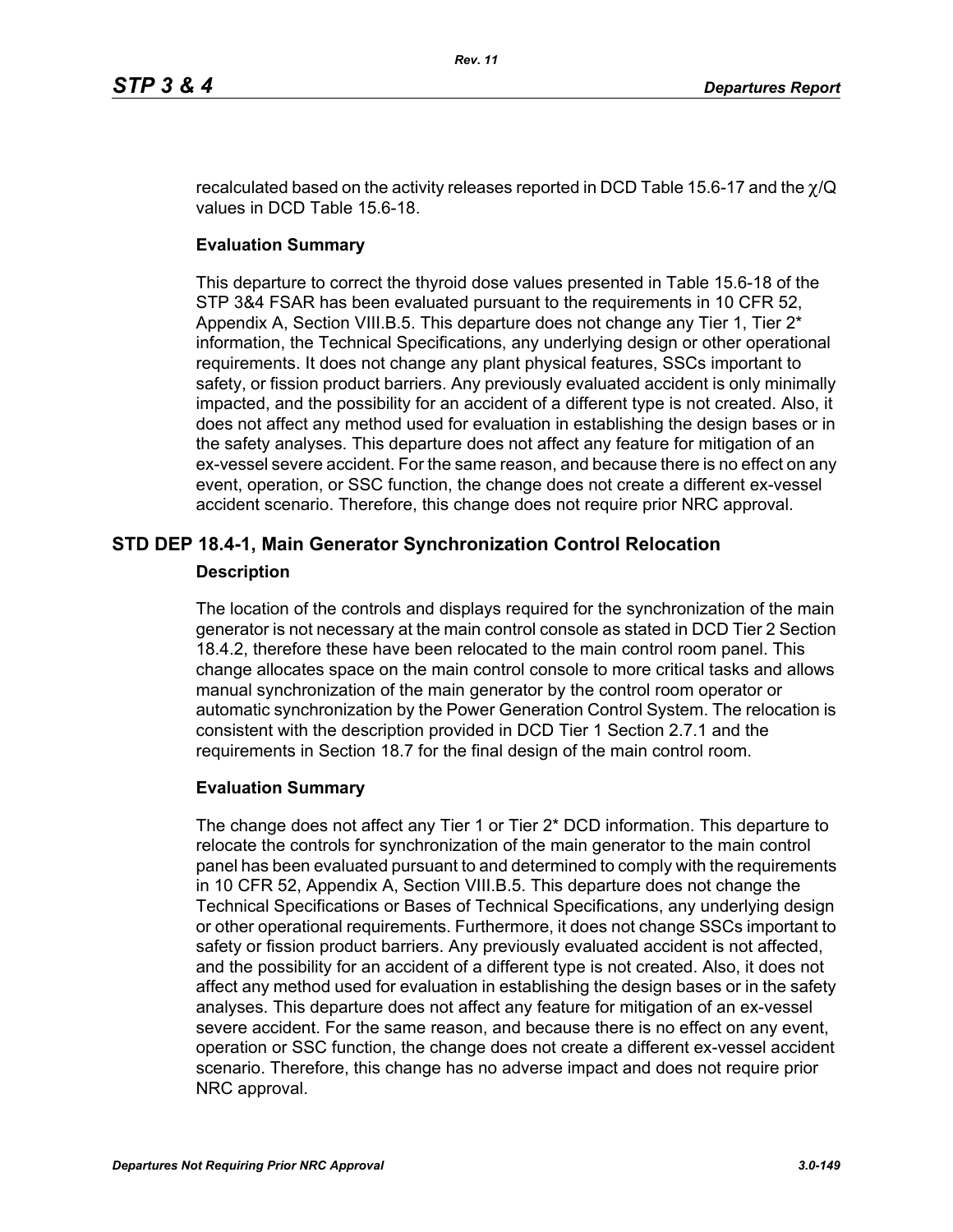## **STD DEP 19.3-1, Evaluation of Common Cause Failures Description**

ABWR Standard Safety Analysis Report (SSAR) Chapter 19.D.8.6 documents the results of a PRA sensitivity analysis on common cause failure of selected mechanical systems performed by GE in response to a request from the NRC during the ABWR certification process. The final paragraph in SSAR Chapter 19.D.8.6 summarizes the results of the sensitivity analysis and indicated that the common cause factors evaluated will be added to the plant PRA model in any future revised basic quantification of the ABWR. The common cause factors were added to the ABWR plant model used to quantify the effects of plant-specific factors for South Texas Project Units 3 & 4. The addition of the common cause terms represents a departure from the PRA described in the reference DCD.

## **Evaluation Summary**

This departure has been evaluated and pursuant to the requirements in 10 CFR 52, Appendix A, Section VIII.B.5, as described previously. There is no impact on any Tier 1, Tier 2\*, technical specifications, basis for technical specifications or operational requirements as a result of this change. As a result of this departure, there is no effect on the frequency or consequences of any accidents or the likelihood or consequences of malfunctions of SSC important to safety previously evaluated in the DCD. There is no possibility of a new type of accident, and there is no impact on fission product barriers or ex-vessel severe accident events. Therefore, the change has no adverse impact and does not require prior NRC approval.

Based on this evaluation, prior NRC approval of the change is not required.

## **STD DEP 19.7-1, Control Rod Drive Improvements**

## **Description**

Subsection 19.7.2, item 4 of the reference ABWR DCD discusses Control Rod Drive Improvements incorporated into the ABWR design. The second paragraph indicates that the Fine Motion Control Rod Drive (FMCRD) brake design had to be fully testable on an annual basis, presumably during refueling outages because testing of the brakes during power operation is not practical. A clarification is made for consistency with the outages on the 18-month cycle basis for the plant. Words, "an annual," are replaced with "refueling cycle." Technical Specification LCO 3.10.12 controls removal of CRD subassemblies during refueling.

## **Evaluation Summary**

This departure has been evaluated pursuant to the requirements in 10 CFR 52, Appendix A, Section VIII.B.5. There is no impact on any Tier 1, Tier 2<sup>\*</sup>, DCD, technical specifications, basis for technical specifications or operational requirements as a result of this change.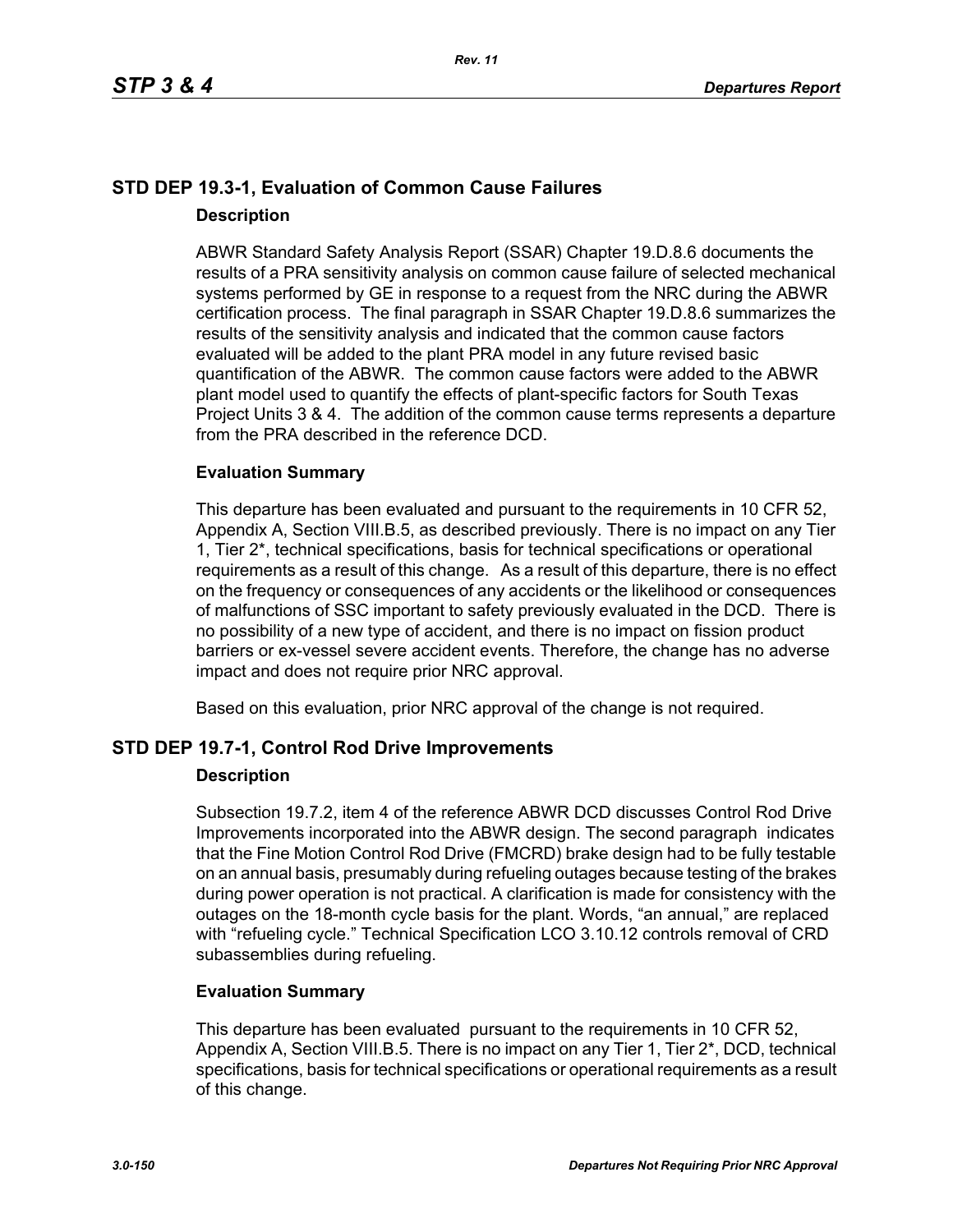The change is required to reflect that the plant refueling outage will be every 18 months, during which the FMCRD brakes can be tested. It does not affect the brake design or function. The FMCRD electro-mechanical brake is a Class 1E safety-related component with a 10-year Environmental Qualification replacement life. Brake performance characteristics testing is performed every 10 years when a replacement/new brake is installed. Thirty-five motor subassembly units, including the brake, will be tested during the 18-month refueling outages. This is sufficient to assure that the brake performance to prevent rod ejection is not affected as considered in the ABWR PRA studies. Section 15.4.9.1 of the DCD characterizes the probability of the initial causes of the control rod ejection accident as low enough to warrant it as a limiting fault. In addition, both the safety-related check valve and brake (see DCD Tier 2, Section 4.6.2.3.3.1.2 and 15.4.9.1) would have to fail in order for a rod ejection to occur. This makes the control rod ejection accident an extremely low probability event. Consequently, there is negligible impact on the probability or consequences of an accident or malfunction of an SSC important to safety.

The FMCRD brake has not been identified as a design feature in the DCD for mitigating an ex-vessel severe accident. The change to the brake testing frequency description does not impact the brake design or function, and therefore, the likelihood or consequences of a severe accident is not impacted.

Based on this evaluation, prior NRC approval of the change is not required.

# **STD DEP 19I.7-1, Atmospheric Control System Bypass Analysis**

#### **Description**

Appendix 19I of the reference ABWR DCD discusses the seismic margins analysis that evaluated the capability of the plant and equipment to withstand a large earthquake of two times the safe shutdown earthquake. Section 19I.7 of the DCD states that since the Atmospheric Control System crosstie valves are normally closed motor-operated valves, that this containment bypass path need not be included in the PRA analysis. This analysis has been changed in the STP 3 & 4 FSAR to reflect the design of airoperators on these valves and, as a result this analysis is the same as for the main purge valves.

#### **Evaluation Summary**

This departure has been evaluated pursuant to the requirements of 10 CFR 52, Appendix A, Section VIII.B.5.

There is no impact on any Tier 1, Tier 2\*, technical specifications, bases for technical specifications or operational requirements as a result of these changes.

Changing the design input assumption used in the seismic margins PRA analysis as it relates to the design of the ACS crosstie lines / valves is a correction of the PRA analysis basis, and has no effect on the plant design or safety analysis. It has no effect on any plant design or safety analyses. Thus this departure does not have any effect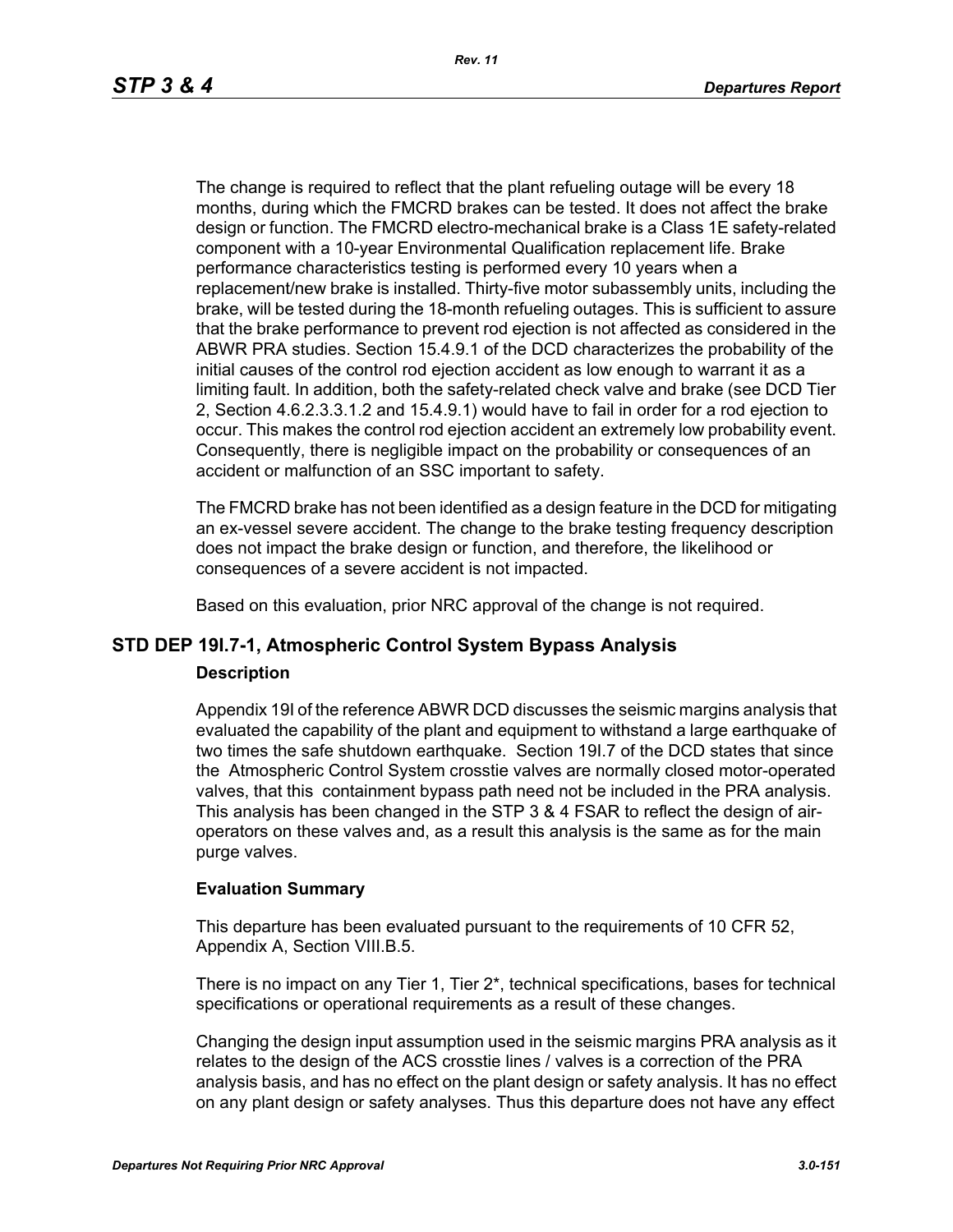on the frequency of occurrence or consequences of accidents or malfunction of SSC important to safety previously analyzed.

This change to the PRA analysis basis for the ACS has no effect on the design of any systems involved in mitigation of any ex-vessel severe accidents, therefore the likelihood or consequences of an ex-vessel severe accident is not impacted.

As a result of this evaluation, prior NRC approval of the change is not required.

# **STP DEP 19R-1 Internal Flooding Due to Removal of RSW Vacuum Breaker Valves Description**

This site-specific departure addresses internal flooding of the control building due the elimination of vacuum breaker valves on the supply and return piping connecting to the RCW heat exchangers. Elimination of the vacuum breaker valves is due to the RSW System design changes that include the use of horizontal type pumps instead of vertical wet-pit type pumps and piping configuration changes between the UHS basin and control building.

The ABWR DCD (Chapter 19 and Appendix 19R) was written with the assumption that vertical wet-pit type pumps would be used in the RSW System design. The ABWR DCD addressed the possibility that the UHS basin water could be siphoned into the control building. The return lines contained vacuum breaker valves located on the header that provided water to the cooling towers.

#### **Evaluation Summary**

The RSW System is now designed with horizontal split case type pumps to increase system availability and reliability. There is no possibility of siphoning on the supply side with this design, because the RCW heat exchanger supply piping is constantly under positive pressure due to the normal operating hydrostatic head above the pump centerlines. Vacuum breaker valves are ineffective with this piping configuration and will not provide any protective measure against internal flooding of the control building. The vacuum breaker valves on the return piping from the RCW heat exchangers are deleted from the RSW System. The horizontal return piping routed inside the UHS basin is substructured in concrete and the vertical risers are encased in concrete. The vertical risers emerge out of the concrete at an elevation that is above the normal operating water level and are routed to the cooling towers' spray header interface point. Vacuum breaker valves on the return piping do not provide any protective measure against control building flooding due to siphoning.

There are redundant safety-related active motor-operated valves in the supply piping to each of the three RCW heat exchangers. Even if one of these valves is postulated to fail in the open position, there is another motor-operated valve that automatically closes on detection of a high-high water level in the RCW heat exchanger room to prevent gravity drainage from the UHS basin to the control building. There are leak detection measures in the control building that would annunciate and require operators to investigate potential flooding as well as trip the affected division's RSW pumps and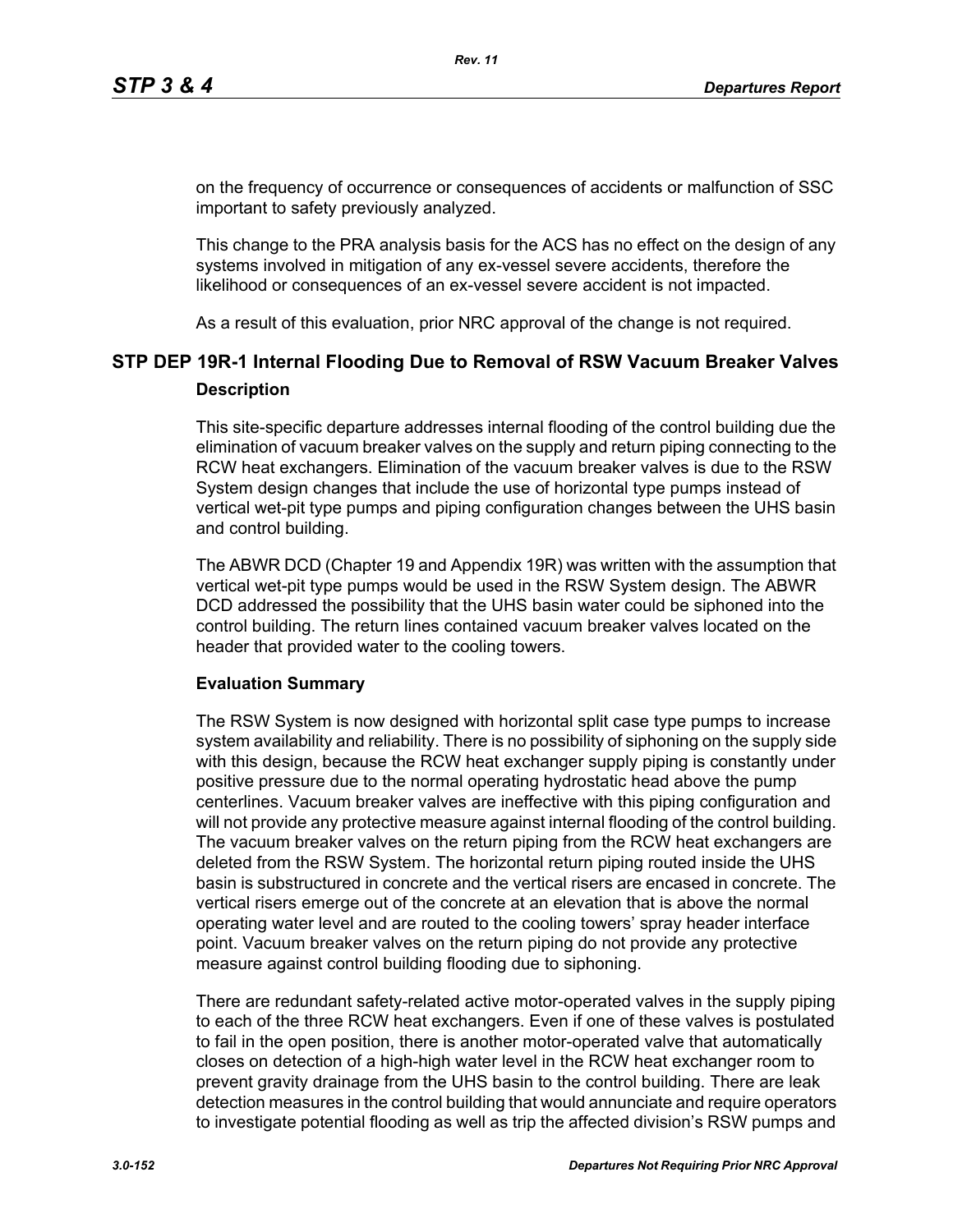*Rev. 11*

close redundant supply side motor-operated valves. Relocation of the UHS and RSW Pump House results in a significant reduction of the stored water volume in the buried RSW piping. This reduction in stored water would result in considerably less water mass that could flow into the control building due to a postulated moderate energy line crack. Consequently, there would be a lower flooding potential to the non-affected RSW divisions due to a lower water level in the RSW division postulated with the moderate energy line crack.

This departure has been evaluated and determined to comply with the requirements in 10CFR52, Appendix A, Section VIII.B.5, as described previously. The change has no adverse impact and does not require prior NRC approval.

## **STD DEP Vendor, Vendor Replacement**

#### **Description**

The reference ABWR DCD was developed with numerous statements that activities during construction and startup would be performed in accordance with GE approval or oversight. The intent of these statements was to ensure that the designer was appropriately involved in startup testing or construction activities.

Since the DCD was developed, other vendors have surfaced that have equivalent capability. This standard departure replaces the terms such as GE, GEH, and General Electric with the generic term NSSS Vendor, with an alternative vendor specified, or in some cases has eliminated the term altogether. This departure also replaces General Electric Company's product references such as NEDEs and NEDOs with the corresponding reference of another ABWR vendor whose reference has been approved by the NRC for use in this application. In all cases, the intent of the reference ABWR DCD statement is preserved by the departure and the replacement vendor must be fully qualified to perform the function by STPNOC. Furthermore, this departure only applies to Tier 2 information.

Examples within the scope of this departure include:

*During the construction cycle and the various testing phases, additional staff is supplied by the plant owner/operator,* the NSSS vendor*, and others.*

*For automatic start tests, in order to provide margins to overspeed and isolation trip setting, the transient start first and subsequent turbine speed peaks shall not exceed the requirement specified by the* Startup Test *Specification.*

*All fabrication of the reactor pressure vessel was performed in accordance with*  Toshiba *- approved drawings.*

#### **Evaluation Summary**

This generic departure does not change the design, the method of controlling the design, or the manner in which the ABWR will be operated. It only changes the use of the words GE, General Electric, GEH etc., to allow the use of other qualified vendors to perform certain functions that are explicitly called out in the reference ABWR DCD.